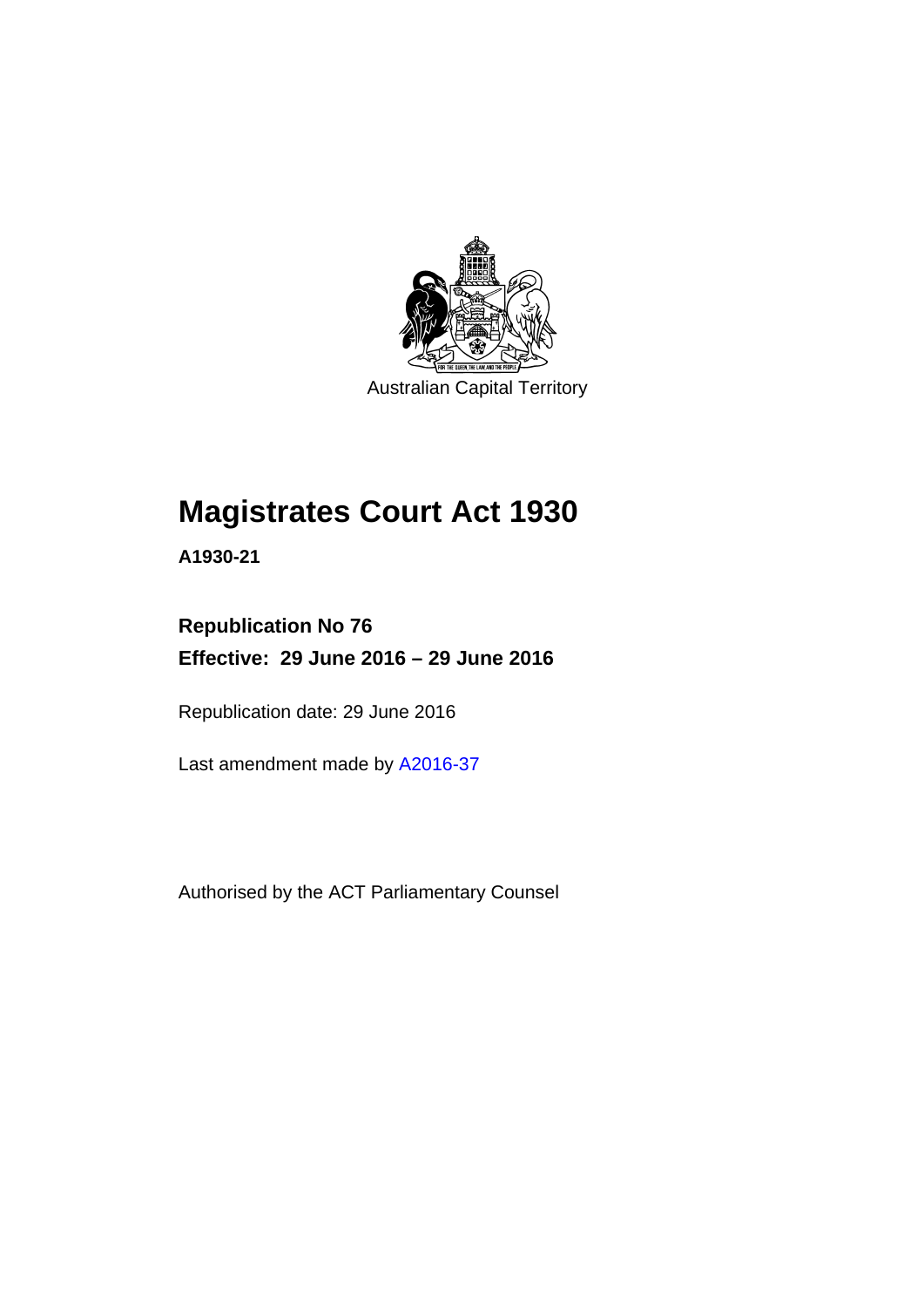#### **About this republication**

#### **The republished law**

This is a republication of the *Magistrates Court Act 1930* (including any amendment made under the *[Legislation Act 2001](http://www.legislation.act.gov.au/a/2001-14)*, part 11.3 (Editorial changes)) as in force on 29 June 2016*.* It also includes any commencement, amendment, repeal or expiry affecting this republished law to 29 June 2016.

The legislation history and amendment history of the republished law are set out in endnotes 3 and 4.

#### **Kinds of republications**

The Parliamentary Counsel's Office prepares 2 kinds of republications of ACT laws (see the ACT legislation register at [www.legislation.act.gov.au](http://www.legislation.act.gov.au/)):

- authorised republications to which the *[Legislation Act 2001](http://www.legislation.act.gov.au/a/2001-14)* applies
- unauthorised republications.

The status of this republication appears on the bottom of each page.

#### **Editorial changes**

The *[Legislation Act 2001](http://www.legislation.act.gov.au/a/2001-14)*, part 11.3 authorises the Parliamentary Counsel to make editorial amendments and other changes of a formal nature when preparing a law for republication. Editorial changes do not change the effect of the law, but have effect as if they had been made by an Act commencing on the republication date (see *[Legislation Act 2001](http://www.legislation.act.gov.au/a/2001-14)*, s 115 and s 117). The changes are made if the Parliamentary Counsel considers they are desirable to bring the law into line, or more closely into line, with current legislative drafting practice.

This republication does not include amendments made under part 11.3 (see endnote 1).

#### **Uncommenced provisions and amendments**

If a provision of the republished law has not commenced, the symbol  $\mathbf{U}$  appears immediately before the provision heading. Any uncommenced amendments that affect this republished law are accessible on the ACT legislation register [\(www.legislation.act.gov.au\)](http://www.legislation.act.gov.au/). For more information, see the home page for this law on the register.

#### **Modifications**

If a provision of the republished law is affected by a current modification, the symbol  $\mathbf{M}$ appears immediately before the provision heading. The text of the modifying provision appears in the endnotes. For the legal status of modifications, see the *[Legislation Act 2001](http://www.legislation.act.gov.au/a/2001-14)*, section 95.

#### **Penalties**

At the republication date, the value of a penalty unit for an offence against this law is \$150 for an individual and \$750 for a corporation (see *[Legislation Act 2001](http://www.legislation.act.gov.au/a/2001-14)*, s 133).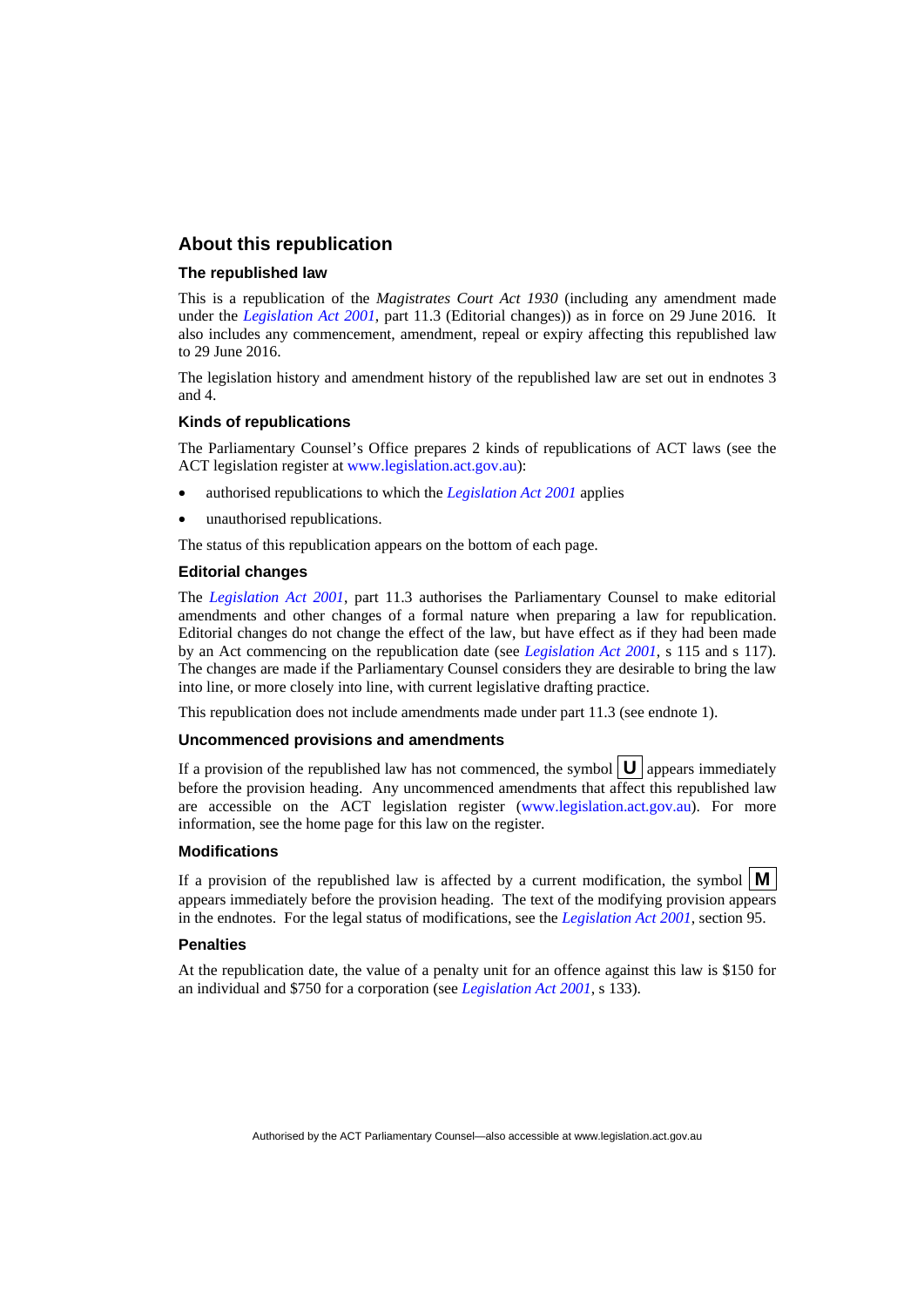

# **Magistrates Court Act 1930**

# **Contents**

|                  |                                          | Page                  |
|------------------|------------------------------------------|-----------------------|
| <b>Chapter 1</b> | <b>Preliminary</b>                       |                       |
| 1                | Name of Act                              | $\mathbf{2}^{\prime}$ |
| 2                | Dictionary                               | 2                     |
| 3                | <b>Notes</b>                             | $\overline{2}$        |
| <b>Chapter 2</b> | <b>Magistrates Court and magistrates</b> |                       |
| <b>Part 2.1</b>  | The court                                |                       |
| 4                | Constitution of court                    | 3                     |
| 5                | Arrangement of court business            | 4                     |
| 5A               | Magistrate for matter not available      | 4                     |
|                  |                                          |                       |
|                  |                                          |                       |

| R76      | Magistrates Court Act 1930   | contents 1 |
|----------|------------------------------|------------|
| 29/06/16 | Effective: 29/06/16-29/06/16 |            |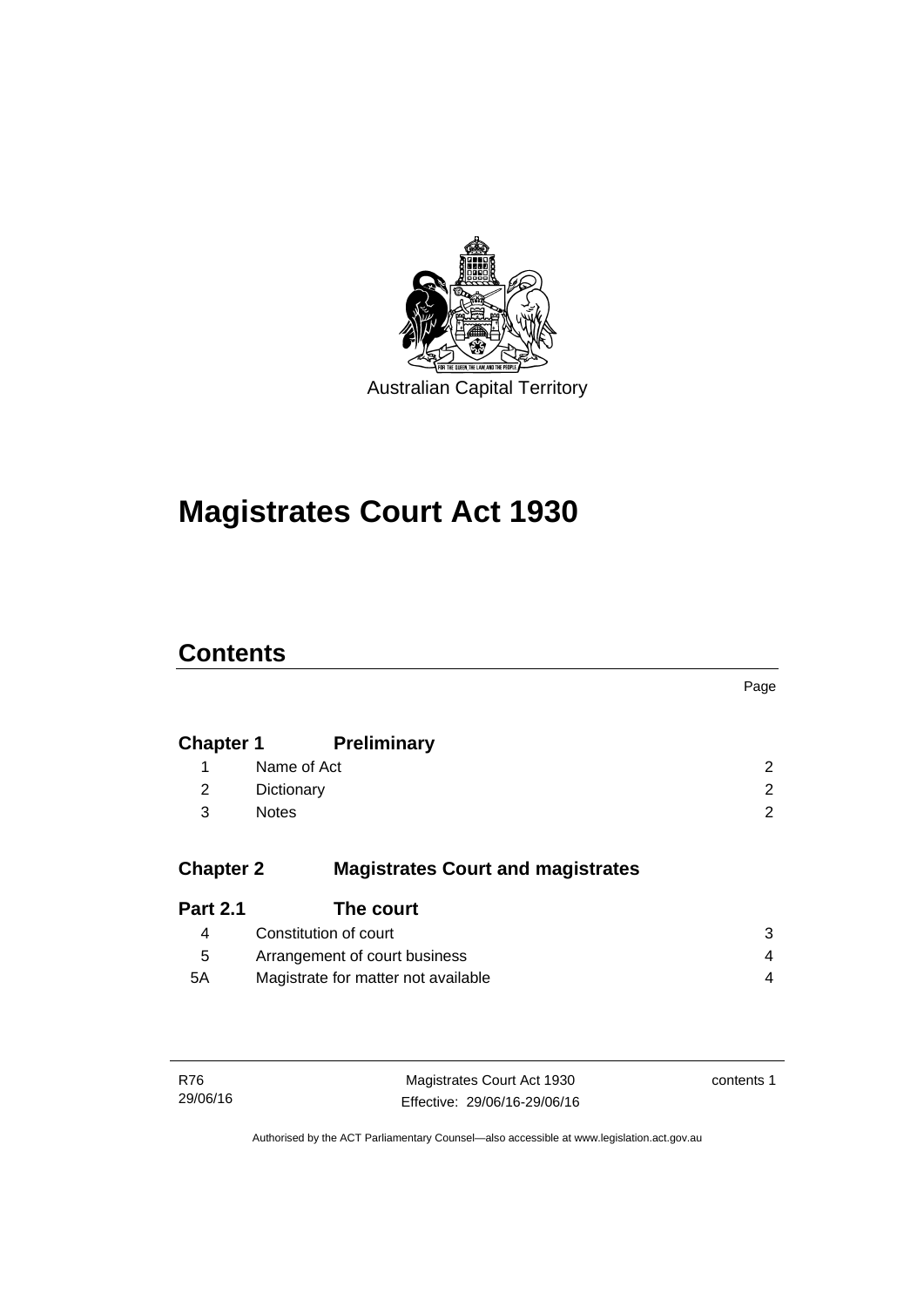#### **Contents**

|                 |                                                                        | Page           |
|-----------------|------------------------------------------------------------------------|----------------|
| <b>Part 2.2</b> | Appointment and jurisdiction of magistrates                            |                |
| Division 2.2.1  | Magistrates other than special magistrates                             |                |
| 6               | Meaning of <i>magistrate</i> in div 2.2.1                              | 5              |
| 7               | Appointment of Chief Magistrate and other magistrates                  | 5              |
| 7AA             | Requirements of appointment-magistrates                                | 5              |
| 7A              | Eligibility for appointment as magistrate                              | 6              |
| 7B              | Seniority of magistrates                                               | 6              |
| 7C              | Conditions of appointment of magistrates                               | 6              |
| 7D              | Term of appointment of magistrates                                     | 6              |
| 7E              | <b>Acting Chief Magistrate</b>                                         | 6              |
| 7F              | Retirement                                                             | $\overline{7}$ |
| 7G              | Magistrates not to do other work                                       | $\overline{7}$ |
| 7H              | Rights of public servants                                              | 8              |
| Division 2.2.2  | <b>Special magistrates</b>                                             |                |
| 8               | Appointment of special magistrates                                     | 8              |
| 8AA             | Requirements of appointment-special magistrates                        | 8              |
| 8A              | Term of appointment of special magistrates                             | 8              |
| 8B              | Conditions of appointment of special magistrates                       | 9              |
| Division 2.2.3  | <b>Registrar and other court officers</b>                              |                |
| 9               | Appointment of registrar etc                                           | 10             |
| 9A              | Staff assisting registrar                                              | 10             |
| 9B              | Functions of registrar and deputy registrars                           | 10             |
| Division 2.2.3A | Judicial officers exchange                                             |                |
| 9C              | Definitions-div 2.2.3A                                                 | 11             |
| 9D              | Establishment of judicial exchange arrangements                        | 11             |
| 9E              | Transfer of judicial officer of another jurisdiction to ACT court      | 12             |
| 9F              | Service in ACT court of judicial officer of another jurisdiction       | 13             |
| 9G              | Service of ACT judicial officer in corresponding court                 | 13             |
| 9H              | Judicial office not affected by appointment to another judicial office | 14             |
| 9 <sub>l</sub>  | Other arrangements not affected                                        | 15             |
| 9J              | Amendment of sch 2                                                     | 15             |
| Division 2.2.4  | <b>Jurisdiction of magistrates</b>                                     |                |
| 10P             | Oath etc of office                                                     | 15             |
| 11              | Acts done beyond ACT                                                   | 16             |
| contents 2      | Magistrates Court Act 1930                                             | R76            |
|                 | Effective: 29/06/16-29/06/16                                           | 29/06/16       |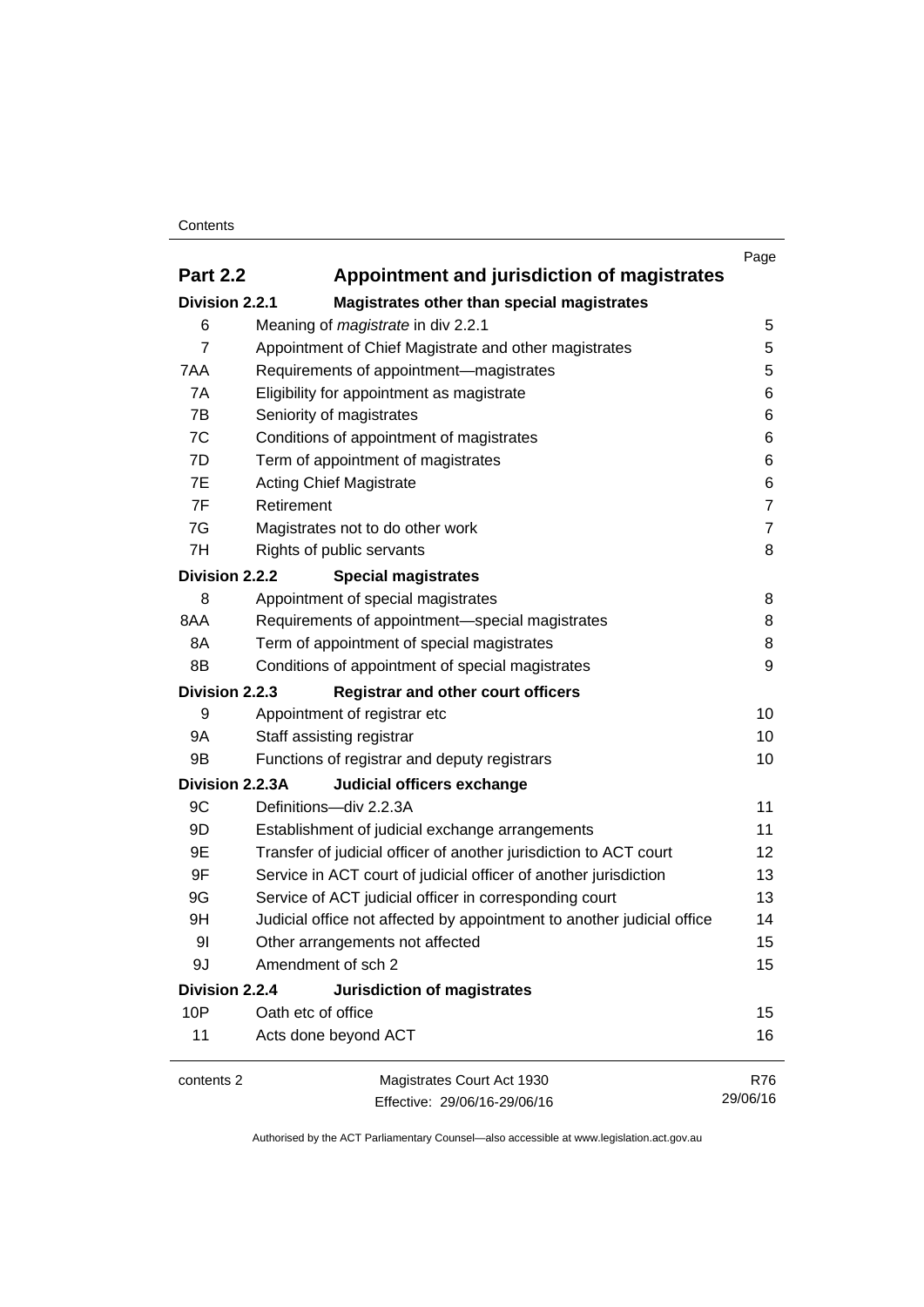|                  |                                                                                                                                         | Page |
|------------------|-----------------------------------------------------------------------------------------------------------------------------------------|------|
| 12               | Acts by magistrate out of court etc                                                                                                     | 16   |
| 13               | Making of enforcement order after case decided                                                                                          | 16   |
| 15               | Process not invalid only because of death of magistrate etc                                                                             | 17   |
| 16               | Order instead of mandamus order                                                                                                         | 17   |
| 17               | Magistrates may exercise functions of justices of peace                                                                                 | 17   |
| <b>Part 2.3</b>  | Protection of magistrates in execution of their<br>office                                                                               |      |
| 17A              | Magistrate sued for act not within jurisdiction                                                                                         | 18   |
| 17C              | Committal or enforcement order by magistrate on order of court                                                                          | 19   |
| 17D              | No action for acts done under Supreme Court order                                                                                       | 19   |
| 17E              | No action if proceeding confirmed on appeal                                                                                             | 19   |
| 17F              | Actions in cases prohibited                                                                                                             | 19   |
| 17G              | Payment into court                                                                                                                      | 19   |
| 17H              | No action against magistrate for judicial acts in Magistrates Court                                                                     | 20   |
| 17I              | Magistrate sued for acts within magistrate's jurisdiction only liable in<br>case of malice and absence of reasonable and probable cause | 20   |
| 17J              | Verdict for defendant                                                                                                                   | 21   |
| 17K              | Damages                                                                                                                                 | 21   |
| <b>Chapter 3</b> | <b>Criminal proceedings</b>                                                                                                             |      |
| <b>Part 3.1</b>  | <b>Preliminary</b>                                                                                                                      |      |
| 18A              | Definitions for ch 3                                                                                                                    | 22   |
| <b>Part 3.2</b>  | <b>Criminal jurisdiction</b>                                                                                                            |      |
| 19               | Jurisdiction of court                                                                                                                   | 23   |
| 21               | Jurisdiction of court if defendant absent from ACT                                                                                      | 23   |
| 22               | Proceeding of court if it considers offence should be dealt with on<br>indictment                                                       | 23   |
| <b>Part 3.3</b>  | <b>Beginning criminal proceedings</b>                                                                                                   |      |
| Division 3.3.1   | Beginning criminal proceedings-general                                                                                                  |      |
| 25               | Informations                                                                                                                            | 24   |
|                  |                                                                                                                                         |      |
|                  |                                                                                                                                         |      |

| R76      | Magistrates Court Act 1930   | contents 3 |
|----------|------------------------------|------------|
| 29/06/16 | Effective: 29/06/16-29/06/16 |            |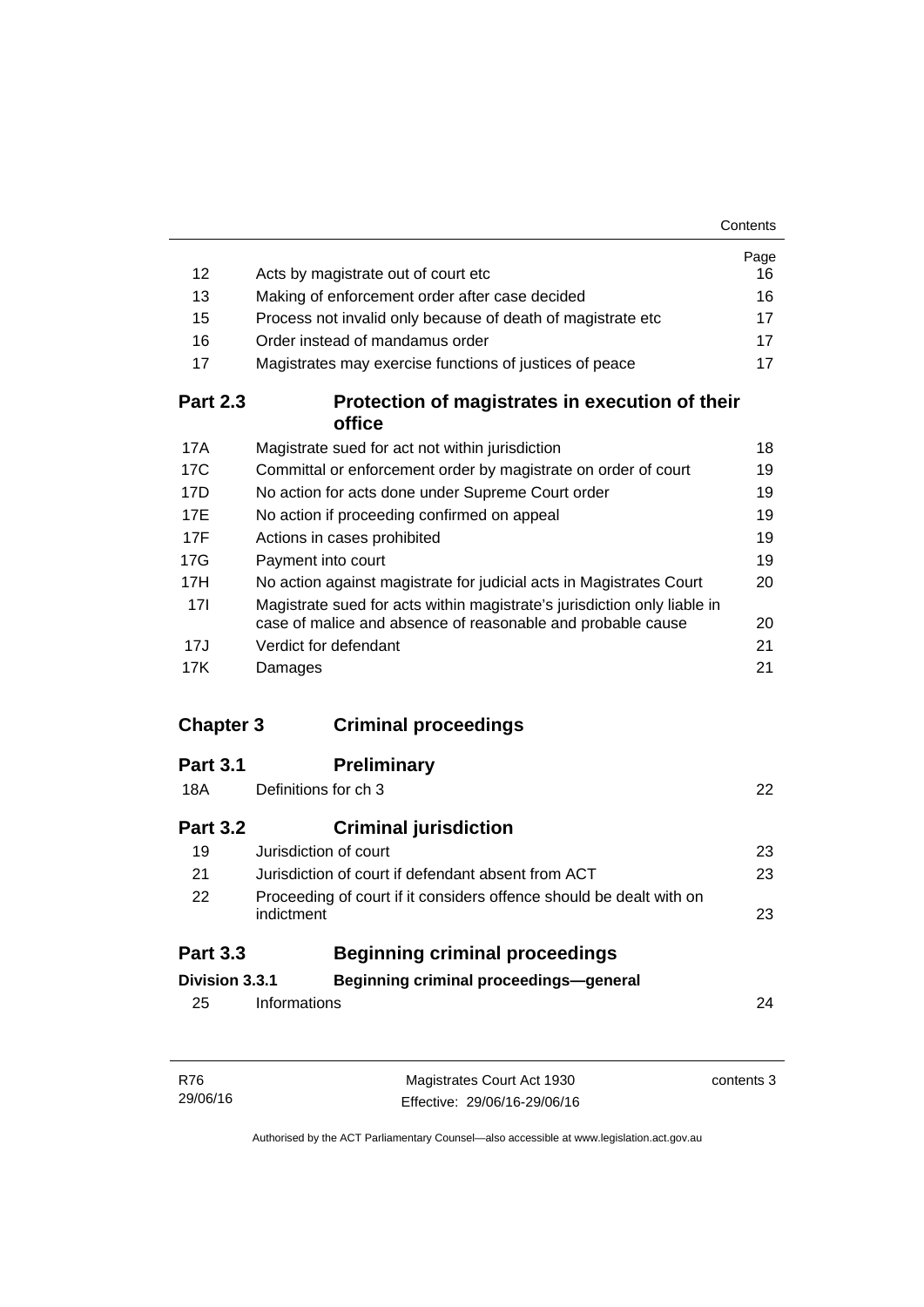#### **Contents**

| Division 3.3.2  | <b>Informations</b>                                                                                                                                             | Page       |
|-----------------|-----------------------------------------------------------------------------------------------------------------------------------------------------------------|------------|
| 26              | Laying of informations                                                                                                                                          | 24         |
| 27              | Description of people and property and of offences<br>Power of court to amend information<br>Court may adjourn hearing if amendment made<br>Form of information | 24         |
| 28              |                                                                                                                                                                 | 24         |
| 29              |                                                                                                                                                                 | 25         |
| 30              |                                                                                                                                                                 | 25         |
| Division 3.3.3  | <b>Summonses</b>                                                                                                                                                |            |
| 37              | When magistrate may issue summons                                                                                                                               | 25         |
| 38              | Form of summons                                                                                                                                                 | 25         |
| 41              | Service of summons                                                                                                                                              | 26         |
| Division 3.3.3A | <b>Court attendance notices</b>                                                                                                                                 |            |
| 41 A            | Definitions-div 3.3.3A                                                                                                                                          | 26         |
| 41B             | Commencing criminal proceeding by court attendance notice                                                                                                       | 27         |
| 41C             | Court attendance notice-service<br>Court attendance notice-filing<br>Court attendance notice—relationship to information and summons                            | 28         |
| 41D             |                                                                                                                                                                 | 28         |
| 41E             |                                                                                                                                                                 | 29         |
| Division 3.3.4  | <b>Warrants</b>                                                                                                                                                 |            |
| 42              | Issue of warrant and summons                                                                                                                                    | 29         |
| 43              | Procedure on filing indictment                                                                                                                                  | 30         |
| 44              | Direction of warrant<br>Any police officer may execute warrant<br>Form of arrest warrant<br>Warrant to be in force till executed<br>Sunday warrants             | 31         |
| 45              |                                                                                                                                                                 | 31         |
| 47<br>48        |                                                                                                                                                                 | 31         |
|                 |                                                                                                                                                                 | 32         |
| 49              |                                                                                                                                                                 | 32         |
| <b>Part 3.4</b> | <b>Hearing of criminal proceedings</b>                                                                                                                          |            |
| Division 3.4.1  | Hearing of criminal proceedings-general                                                                                                                         |            |
| 53              | Conduct of case generally                                                                                                                                       | 33         |
| 54              | If both parties present in court to hear case                                                                                                                   | 33         |
| Division 3.4.2  | <b>Warrants for witnesses</b>                                                                                                                                   |            |
| 62              | Definitions-div 3.4.2                                                                                                                                           | 34         |
| 63              | Warrant to bring witness to court                                                                                                                               | 34         |
| 64              | First instance warrant<br>Warrant remains in force until executed<br>65                                                                                         |            |
|                 |                                                                                                                                                                 |            |
| contents 4      | Magistrates Court Act 1930                                                                                                                                      | <b>R76</b> |
|                 | Effective: 29/06/16-29/06/16                                                                                                                                    | 29/06/16   |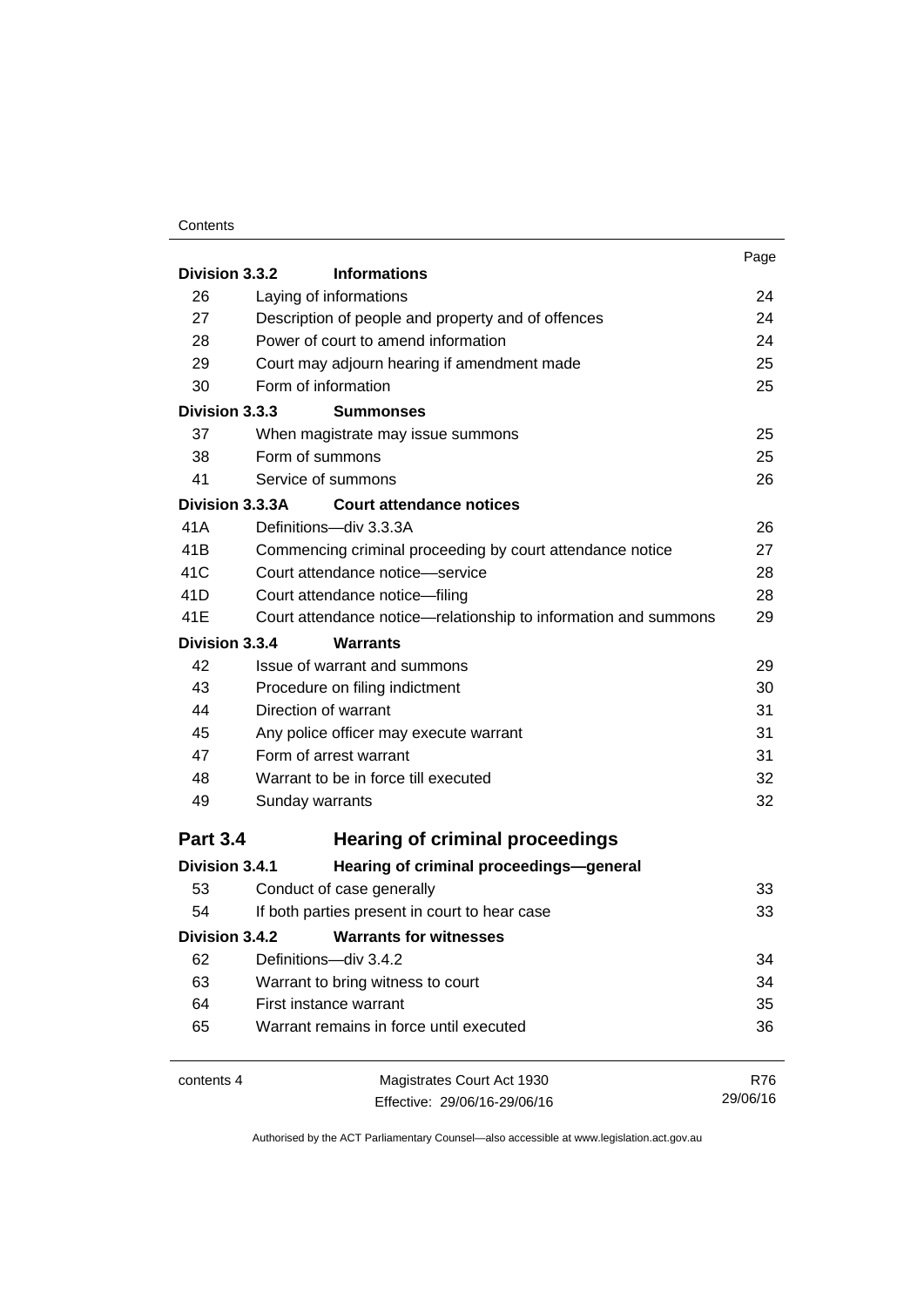|                 |                                                                  | Page |
|-----------------|------------------------------------------------------------------|------|
| 66              | Executing a warrant                                              | 36   |
| 67              | Procedure after arrest                                           | 37   |
| 68              | Orders following executed warrant                                | 38   |
| Division 3.4.3  | Remand                                                           |      |
| 70              | Remand of defendant                                              | 39   |
| 72              | Bringing remanded defendant before court                         | 40   |
| 72A             | Bail application hearings-audiovisual links                      | 40   |
| 72B             | Defendant's appearance in non-bail proceedings—audiovisual links | 41   |
| Division 3.4.4  | <b>Committal and recognisance</b>                                |      |
| 73A             | Extended application of div 3.4.4                                | 41   |
| 74              | Remand of defendant before decision                              | 41   |
| 75              | Remand of witness or defendant after decision                    | 42   |
| 76              | Witnesses may be discharged on recognisance                      | 42   |
| 77              | Recognisances                                                    | 42   |
| 78              | Issue of warrant for non-appearance                              | 42   |
| 79              | Recognisances taken out of court                                 |      |
| 80              | Forfeited recognisances-how enforced                             | 43   |
| Division 3.4.5  | Adjournment of criminal proceedings                              |      |
| 83              | Magistrate may adjourn court generally                           | 43   |
| 84              | Particular cases may be adjourned                                | 44   |
| 85              | Proceeding if either party not present at adjourned hearing      | 44   |
| 86              | Proceeding if both parties present at adjourned hearing          | 44   |
| 87              | Witness to attend adjourned etc hearing                          | 45   |
| 88              | Postponement of hearing                                          | 45   |
| <b>Part 3.5</b> | <b>Proceedings for indictable offences</b>                       |      |
| Division 3.5.1  | Dispensing with application of part                              |      |
| 88A             | Dispensing with application of part in interests of justice      | 46   |
| Division 3.5.1A | <b>Waiver of committal proceedings</b>                           |      |
| 88B             | Court may waive committal proceedings                            | 46   |
| Division 3.5.2  | Indictable offences-beginning of proceedings                     |      |
| 89              | Indictable offences-issue of warrant for non-appearance          | 46   |
| 89A             | Accused person may be excused from attendance before court       | 48   |
|                 |                                                                  |      |
|                 |                                                                  |      |

| - R76    | Magistrates Court Act 1930   | contents 5 |
|----------|------------------------------|------------|
| 29/06/16 | Effective: 29/06/16-29/06/16 |            |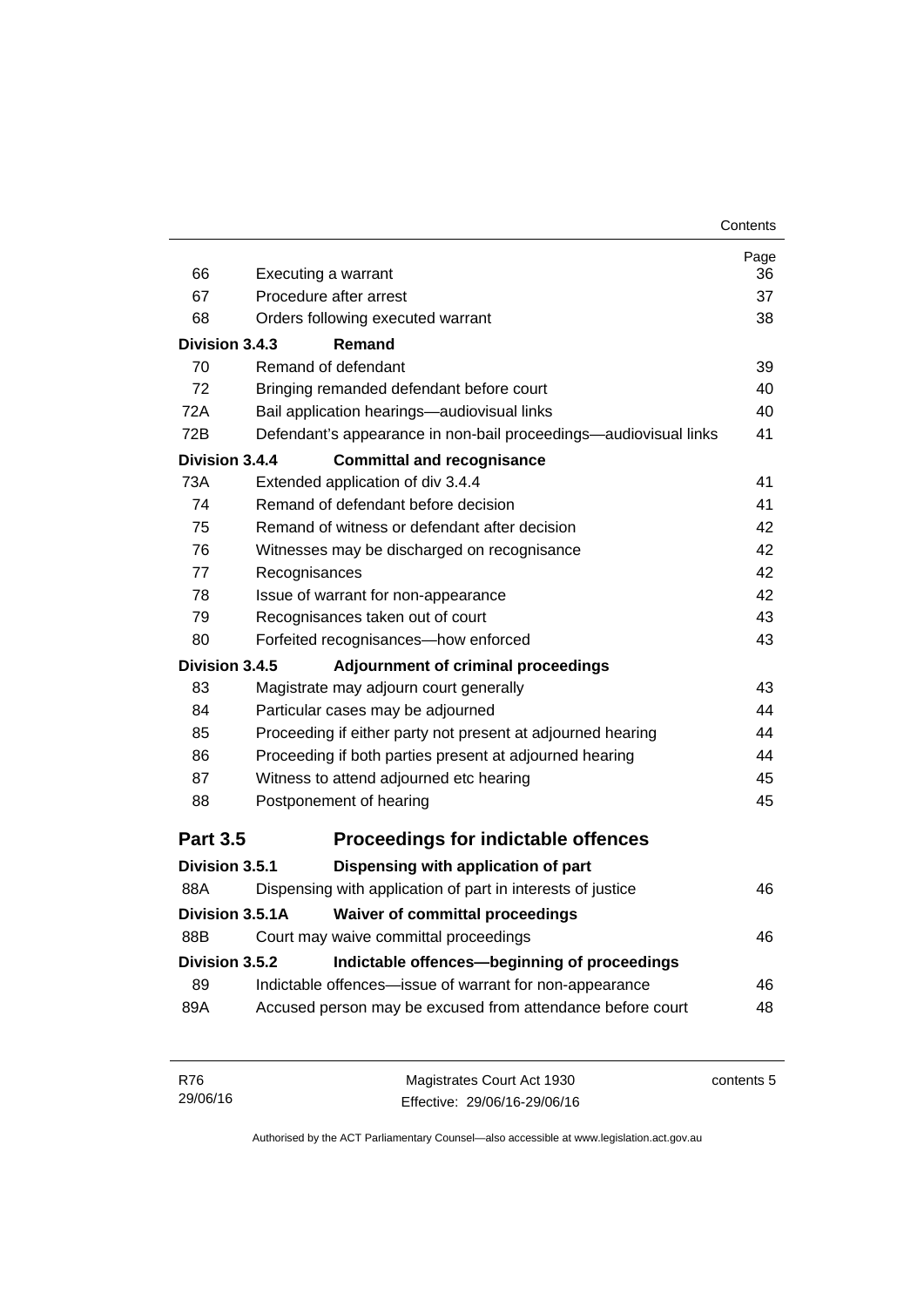|                 |                                                                             | Page |
|-----------------|-----------------------------------------------------------------------------|------|
| 90              | Committal proceedings—prosecution evidence to be given to accused<br>person | 49   |
| 90AA            | Written statements may be admitted in evidence                              | 50   |
| 90AB            | Witnesses generally not to be cross-examined at committal hearing           | 52   |
| 90ABA           | Attendance of accused not required if order made under s 89A                | 53   |
| 90A             | Plea of guilty at committal hearing                                         | 54   |
| 90 <sub>B</sub> | Back-up and related offences—transfer to Supreme Court                      | 57   |
| 91              | Proceeding following prosecution evidence                                   | 58   |
| 92A             | Committal for sentence for indictable offence tried summarily               | 59   |
| 92B             | Depositions as evidence                                                     | 59   |
| 93              | Admissions and confessions                                                  | 60   |
| Division 3.5.3  | Indictable offences-proceedings after hearing of<br>evidence                |      |
| 94              | Discharge or committal for trial                                            | 60   |
| 95              | Depositions of dead or absent people                                        | 61   |
| 96              | Evidence for defence                                                        | 62   |
| Division 3.5.4  | Indictable offences-costs                                                   |      |
| 97              | Discontinued proceeding                                                     | 62   |
| Division 3.5.5  | Indictable offences-witness recognisances                                   |      |
| 103             | Recognisance of witnesses etc                                               | 63   |
| 104             | Signature of magistrate-notice to witnesses                                 | 63   |
| 105             | Court may remand noncompliant witness                                       | 63   |
| Division 3.5.6  | Indictable offences-other provisions                                        |      |
| 105A            | Meaning of certified copy of depositions in div 3.5.6                       | 64   |
| 106             | Giving depositions etc to director of public prosecutions                   | 64   |
| 107             | Giving documents to proper officer of court                                 | 65   |
| 108             | Accused person may obtain copies of depositions etc                         | 65   |
| <b>Part 3.6</b> | <b>Proceedings for offences punishable</b>                                  |      |
|                 | summarily                                                                   |      |
| 108A            | Indictable offences dealt with summarily                                    | 66   |
| 109             | Dismissal or adjournment in absence of informant                            | 66   |
| 110             | Hearing in absence of defendant                                             | 67   |
| 111             | Adjournment if defendant does not appear                                    | 68   |
|                 |                                                                             |      |
|                 |                                                                             |      |

contents 6 Magistrates Court Act 1930 Effective: 29/06/16-29/06/16 R76 29/06/16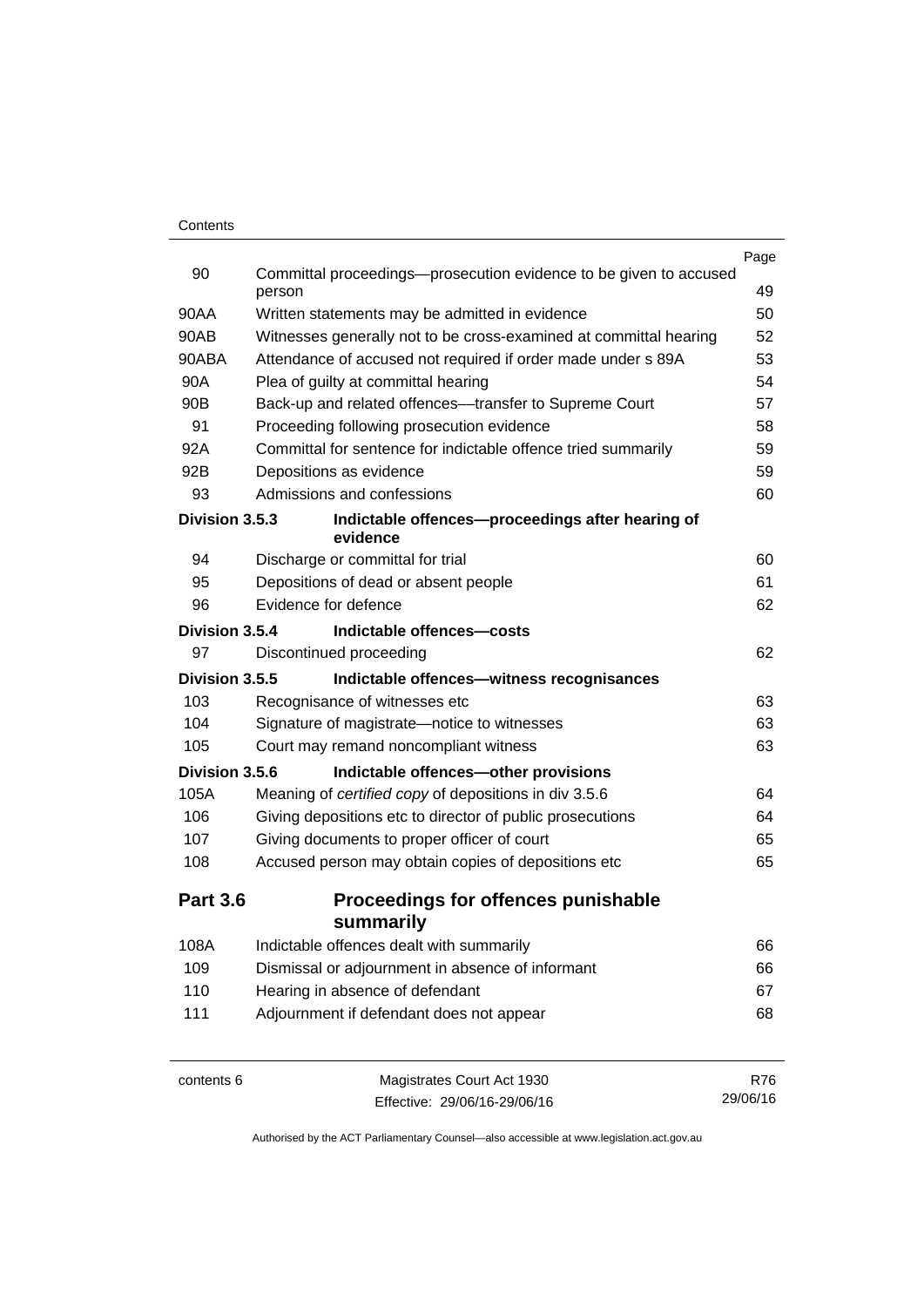|                 |                                                                                              | Contents   |
|-----------------|----------------------------------------------------------------------------------------------|------------|
|                 |                                                                                              | Page       |
| 112             | Summary proceedings—issue of warrant for non-appearance at<br>adjourned or postponed hearing | 69         |
| 112A            | Court may direct defendant to appear                                                         | 69         |
| 113             | Proceeding at hearing on defendant's confession                                              | 70         |
| 114             | If defendant does not admit the case                                                         | 70         |
| 115             | Conduct of summary proceeding                                                                | 71         |
| <b>Part 3.7</b> | Service and pleading by post for certain<br><b>offences</b>                                  |            |
| 116A            | Definitions for pt 3.7                                                                       | 72         |
| 116AA           | Meaning of <i>prescribed</i> offence for pt 3.7                                              | 72         |
| 116B            | Service of summons for prescribed offence                                                    | 73         |
| 116BA           | Giving of notice by registrar                                                                | 74         |
| 116C            | Proof of service                                                                             | 74         |
| 116D            | Pleas to prescribed offence                                                                  | 75         |
| 116E            | Procedure if plea of guilty entered                                                          | 75         |
| 116F            | Procedure if notice of intention to defend given                                             | 76         |
| 116FA           | Procedure if defendant pleads not guilty                                                     | 76         |
| 116G            | Procedure if defendant does not plead                                                        | 77         |
| 116H            | Restricted penalties under pt 3.7                                                            | 78         |
| <b>1161</b>     | Consequences of conviction in absence of defendant                                           | 79         |
| <b>Part 3.8</b> | Infringement notices for certain offences                                                    |            |
| Division 3.8.1  | Preliminary                                                                                  |            |
| 117             | Definitions for pt 3.8                                                                       | 80         |
| 118             | Purpose and effect of pt 3.8                                                                 | 81         |
| 119             | Regulations about infringement notice offences                                               | 82         |
| Division 3.8.2  | Infringement and reminder notices                                                            |            |
| 120             | Service of infringement notices                                                              | 83         |
| 121             | Contents of infringement notices                                                             | 84         |
| 122             | Additional information in infringement notices                                               | 85         |
| 123             | Time for payment of infringement notice penalty                                              | 86         |
| 124             | Extension of time to pay penalty                                                             | 87         |
| 125             | Effect of payment of infringement notice penalty                                             | 87         |
| 126             | Application for withdrawal of infringement notice                                            | 88         |
| R76             | Magistrates Court Act 1930                                                                   | contents 7 |
| 29/06/16        | Effective: 29/06/16-29/06/16                                                                 |            |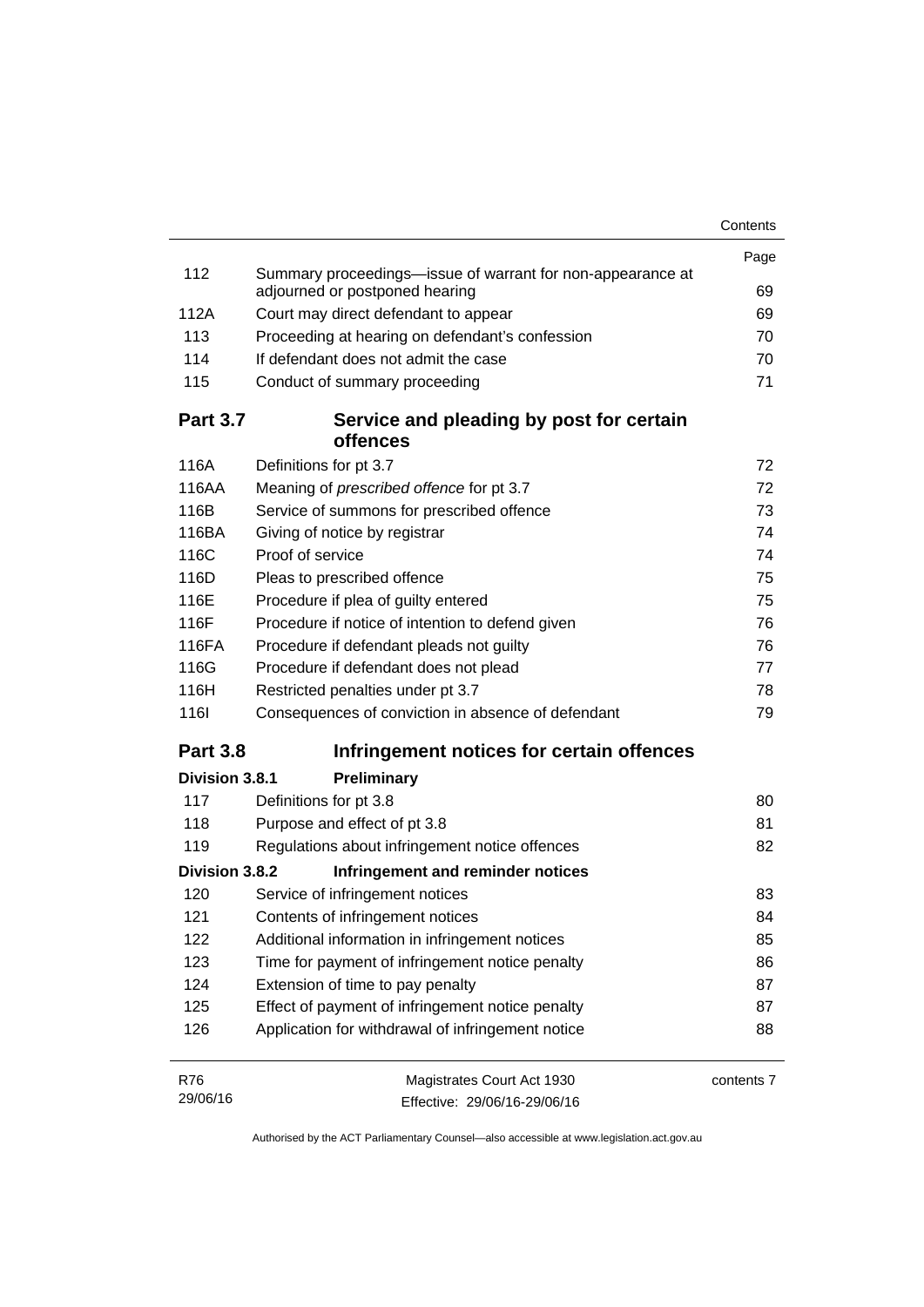| 127             | Withdrawal of infringement notice                                 | Page<br>89 |
|-----------------|-------------------------------------------------------------------|------------|
| 128             | Guidelines about withdrawal of infringement notices               | 90         |
| 129             | Reminder notices                                                  | 90         |
| 130             | Contents of reminder notices                                      | 91         |
| 131             | Additional information in reminder notices                        | 91         |
| Division 3.8.3  | Additional provisions for vehicle-related offences                |            |
| 131A            | Meaning of infringement notice                                    | 93         |
| 131B            | Service of infringement notice on responsible person for vehicles | 93         |
| 131C            | Liability for vehicle-related offences                            | 95         |
| 131D            | Illegal user declarations                                         | 96         |
| 131E            | Known offender declarations                                       |            |
|                 |                                                                   | 98         |
| 131F            | Sold vehicle declarations                                         | 99         |
| 131G            | Unknown offender declarations                                     | 101        |
| Division 3.8.4  | Disputing liability for infringement notices                      |            |
| 132             | Disputing liability for infringement notice offence               | 102        |
| 133             | Extension of time to dispute liability                            | 103        |
| 134             | Procedure if liability disputed                                   | 103        |
| Division 3.8.5  | Infringement notices-other provisions                             |            |
| 134A            | Authorised people for infringement notice offences                | 105        |
| 135             | Delegation of administering authority's functions                 | 106        |
| 136             | Evidentiary certificates                                          | 106        |
| <b>Part 3.9</b> | <b>Enforcement of criminal decisions</b>                          |            |
| Division 3.9.1  | <b>Enforcement of criminal decisions-general</b>                  |            |
| 141             | Minute of decision and notice to defendant                        | 108        |
| 142             | Formal convictions and orders                                     | 109        |
| 143             | Consequences if information dismissed                             | 109        |
| 144             | Copies of informations and other documents                        | 110        |
| Division 3.9.3  | Reciprocal enforcement of fines against bodies<br>corporate       |            |
| 166A            | Definitions for div 3.9.3                                         | 110        |
| 166B            | Declarations relating to reciprocating courts                     | 111        |
| 166C            | Enforcement of fine                                               | 111        |
| 166D            | Effect of enforcement by reciprocating court                      | 113        |
| contents 8      | Magistrates Court Act 1930                                        | <b>R76</b> |
|                 | Effective: 29/06/16-29/06/16                                      | 29/06/16   |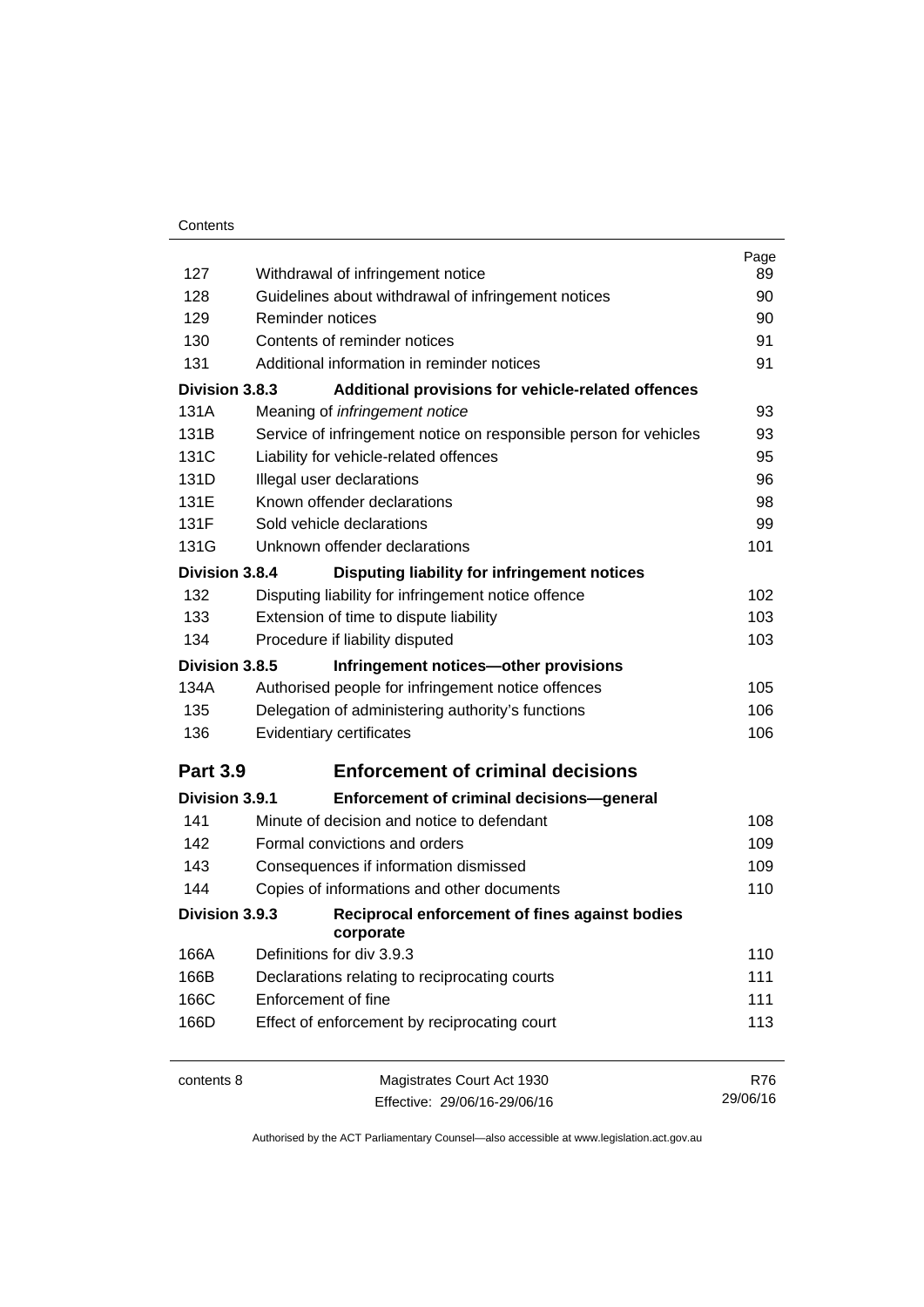|                  |                                                           | Contents |
|------------------|-----------------------------------------------------------|----------|
|                  |                                                           | Page     |
| 166E             | Registrar to notify payment of territory fine             | 113      |
| Division 3.9.4   | Enforcement of criminal decisions-other provisions        |          |
| 184              | Enforcement of costs against informant                    | 114      |
| 191              | Accounts to be kept of amounts received                   | 114      |
| 193              | Forfeited goods may be sold                               | 114      |
| 194              | Enforcement order not void for form only                  | 114      |
| 195              | Convictions etc to be given to Supreme Court registrar    | 115      |
| <b>Part 3.10</b> | <b>Criminal appeals</b>                                   |          |
| Division 3.10.1  | <b>Criminal appeals-jurisdiction of Supreme Court</b>     |          |
| 207              | Jurisdiction of Supreme Court                             | 116      |
| Division 3.10.2  | <b>Appeals in criminal matters</b>                        |          |
| 208              | Appeals to which div 3.10.2 applies                       | 116      |
| 209              | Institution of appeal                                     | 118      |
| 210              | Substituted service of notice of appeal                   | 119      |
| 214              | Appeals in cases other than civil cases                   | 119      |
| 216              | Stay of execution pending appeal in certain cases         | 120      |
| 218              | Orders by Supreme Court on appeals                        | 121      |
| 219              | No right of appeal under div 3.10.2 if review appeal      | 121      |
|                  | Division 3.10.2A<br>Reference appeals in criminal matters |          |
| 219A             | What is a reference appeal?                               | 122      |
| 219AB            | Reference appeal in relation to proceeding                | 122      |
| 219AC            | Who may be heard at reference appeal                      | 122      |
| 219AD            | Reference appeal decision does not affect verdict         | 122      |
| Division 3.10.3  | Review appeals in criminal matters                        |          |
| 219B             | Decisions subject to review appeal                        | 123      |
| 219C             | How review appeal is instituted                           | 124      |
| 219D             | Grounds for review                                        | 125      |
| 219E             | <b>Report by Magistrate</b>                               | 125      |
| 219F             | Powers of Supreme Court                                   | 126      |
| Division 3.10.4  | <b>Criminal appeals-other provisions</b>                  |          |
| 222              | Control of Supreme Court over summary convictions         | 128      |
| 223              | Amendment of documents                                    | 129      |
| 224              | In cases of certiorari order                              | 129      |

| R76      | Magistrates Court Act 1930   | contents 9 |
|----------|------------------------------|------------|
| 29/06/16 | Effective: 29/06/16-29/06/16 |            |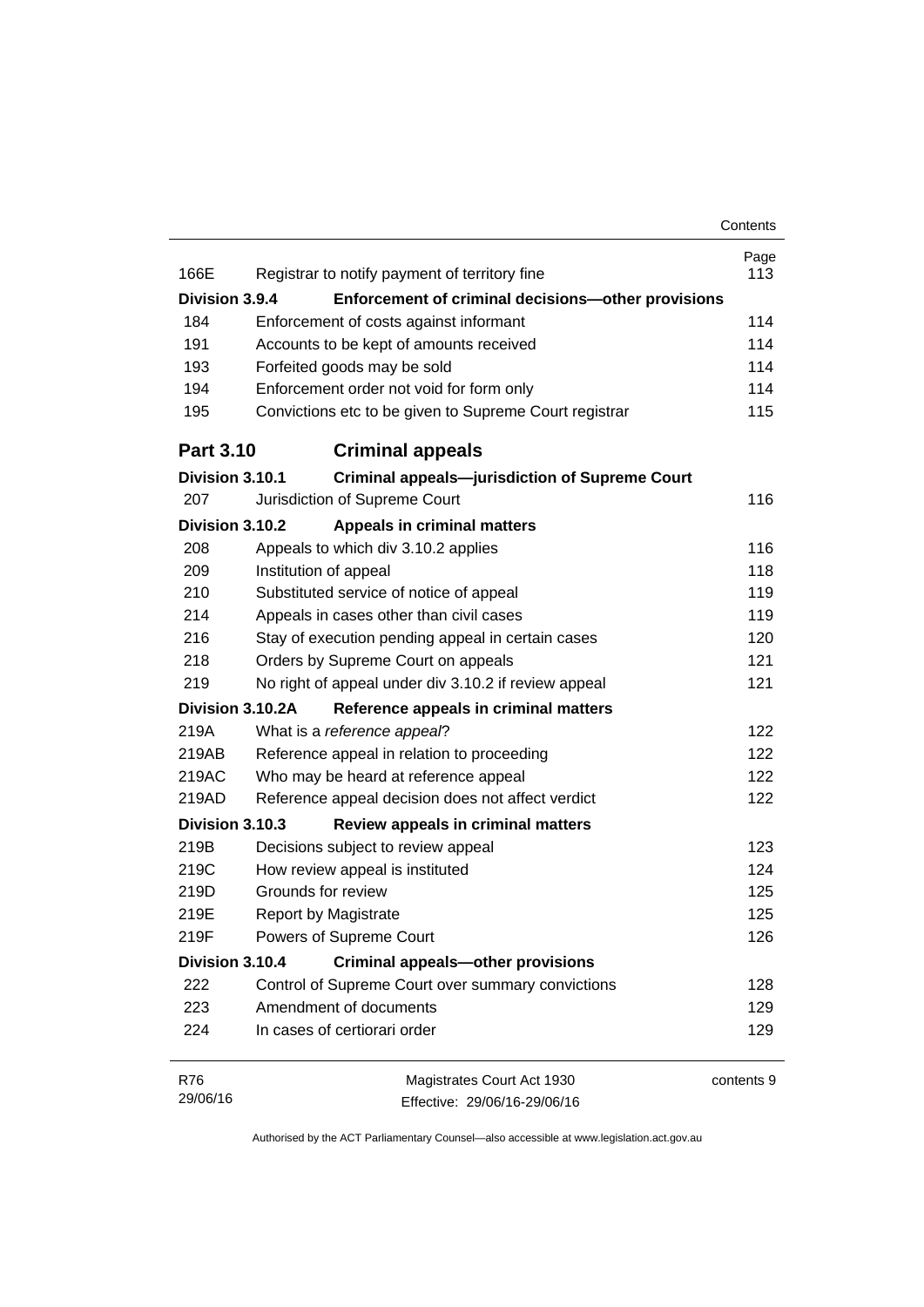| 225              | Notice dispensed with                                                 | Page<br>130 |
|------------------|-----------------------------------------------------------------------|-------------|
| 226              | Power of court to admit to bail                                       | 130         |
| 227              | Respecting the amendment of convictions etc                           | 131         |
| 228              | No summons or information                                             | 131         |
| 229              | Distribution of penalty                                               | 132         |
|                  |                                                                       |             |
| <b>Part 3.11</b> | <b>Costs in criminal matters</b>                                      |             |
| 244              | Costs in criminal matters                                             | 133         |
| <b>Part 3.12</b> | <b>Securities in criminal matters</b>                                 |             |
| 248              | Meaning of security-pt 3.12                                           | 134         |
| 249              | Securities taken under Act                                            | 134         |
| 250              | Recovery of amount due under security                                 | 134         |
| 252              | Sums paid by surety may be recovered from principal                   | 134         |
| 253              | Payment enforced by security                                          | 135         |
| 254              | Enforcement of recognisance                                           | 135         |
|                  |                                                                       |             |
| <b>Chapter 4</b> | <b>Civil proceedings</b>                                              |             |
| <b>Part 4.1</b>  | <b>Preliminary</b>                                                    |             |
| 256              | Application of ch 4                                                   | 137         |
|                  |                                                                       |             |
| <b>Part 4.2</b>  |                                                                       |             |
| 257              | <b>Civil jurisdiction</b><br>Personal actions at law-amount or value  | 138         |
| 258              |                                                                       | 139         |
| 259              | Power of court to grant relief<br>Rules of equity to prevail          | 139         |
| 260              | Nuisance                                                              | 140         |
| 261              | Disputed debts                                                        | 140         |
| 262              | Cause of action arising, or defendant resident, outside ACT           | 140         |
| 263              | Requests under conventions relating to legal proceedings in civil and |             |
|                  | commercial matters                                                    | 141         |
| 264              | Proceedings affecting title to land                                   | 141         |
| 265              | Disputes under Residential Tenancies Act                              | 142         |
| 266              | Complaints under Utilities Act, pt 12                                 | 142         |
| 266A             | Civil disputes under ACT Civil and Administrative Tribunal Act        | 142         |

contents 10 Magistrates Court Act 1930 Effective: 29/06/16-29/06/16

R76 29/06/16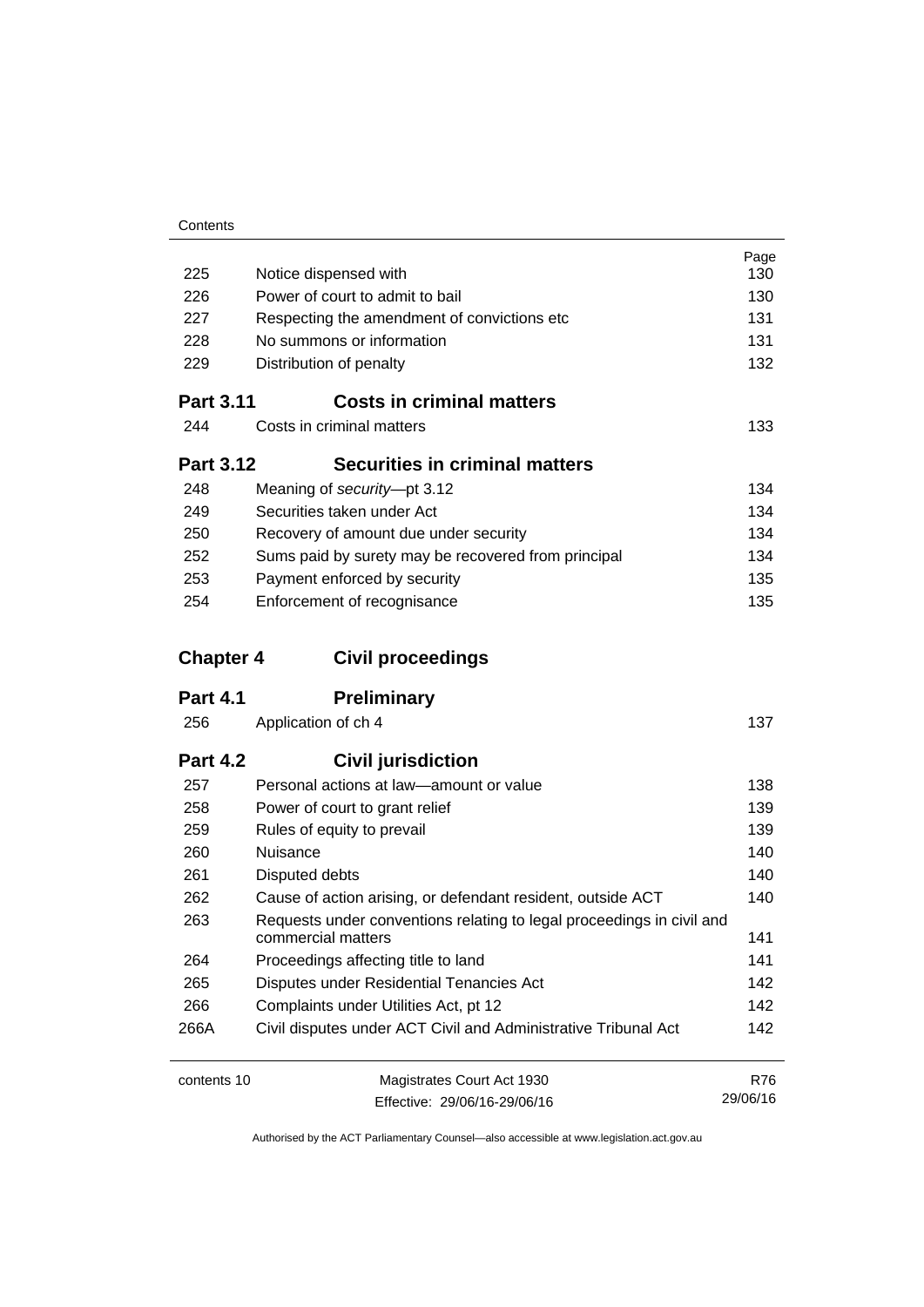|                   |                                                                               | Contents                        |
|-------------------|-------------------------------------------------------------------------------|---------------------------------|
|                   |                                                                               | Page                            |
| 266B              | Enforcement of ACT Civil and Administrative Tribunal order-<br>representation | 143                             |
| <b>Part 4.3</b>   | <b>Case stated for Supreme Court</b>                                          |                                 |
| 267               | Case stated                                                                   | 144                             |
| <b>Part 4.4</b>   | <b>Transfer of proceedings from or to Supreme</b><br>Court                    |                                 |
| 268               | Transfer of action from Supreme Court                                         | 145                             |
| 269               | Procedure on transfer of action from Supreme Court                            | 145                             |
| 270               | Removal of proceedings into Supreme Court                                     | 146                             |
| 271               | Stay of proceedings                                                           | 146                             |
| <b>Part 4.5</b>   | Civil appeals                                                                 |                                 |
| 272               | Meaning of appeal-pt 4.5                                                      | 147                             |
| 273               | Jurisdiction                                                                  | 147                             |
| 274               | Cases in which appeal may be brought                                          | 147                             |
| 276               | Evidence on appeal                                                            | 148                             |
| <b>Chapter 4A</b> | <b>The Childrens Court</b>                                                    |                                 |
| <b>Part 4A.1</b>  | <b>The Childrens Court</b>                                                    |                                 |
| 287               | <b>Childrens Court</b>                                                        | 149                             |
| 288               | Jurisdiction of Childrens Court                                               | 149                             |
|                   |                                                                               |                                 |
| 289               | Procedure for proceedings where children jointly charged with adults          |                                 |
| 290               | Chief Magistrate to arrange business of Childrens Court                       |                                 |
| 291               | Childrens Court Magistrate to hear all matters                                |                                 |
| <b>Part 4A.2</b>  | <b>Childrens Court Magistrate</b>                                             |                                 |
| 291A              | <b>Childrens Court Magistrate</b>                                             |                                 |
| 291B              | <b>Acting Childrens Court Magistrate</b>                                      | 150<br>151<br>151<br>152<br>152 |
| 291C              | Assignment of other magistrates for Childrens Court matters                   | 153                             |

| R76      | Magistrates Court Act 1930   | contents 11 |
|----------|------------------------------|-------------|
| 29/06/16 | Effective: 29/06/16-29/06/16 |             |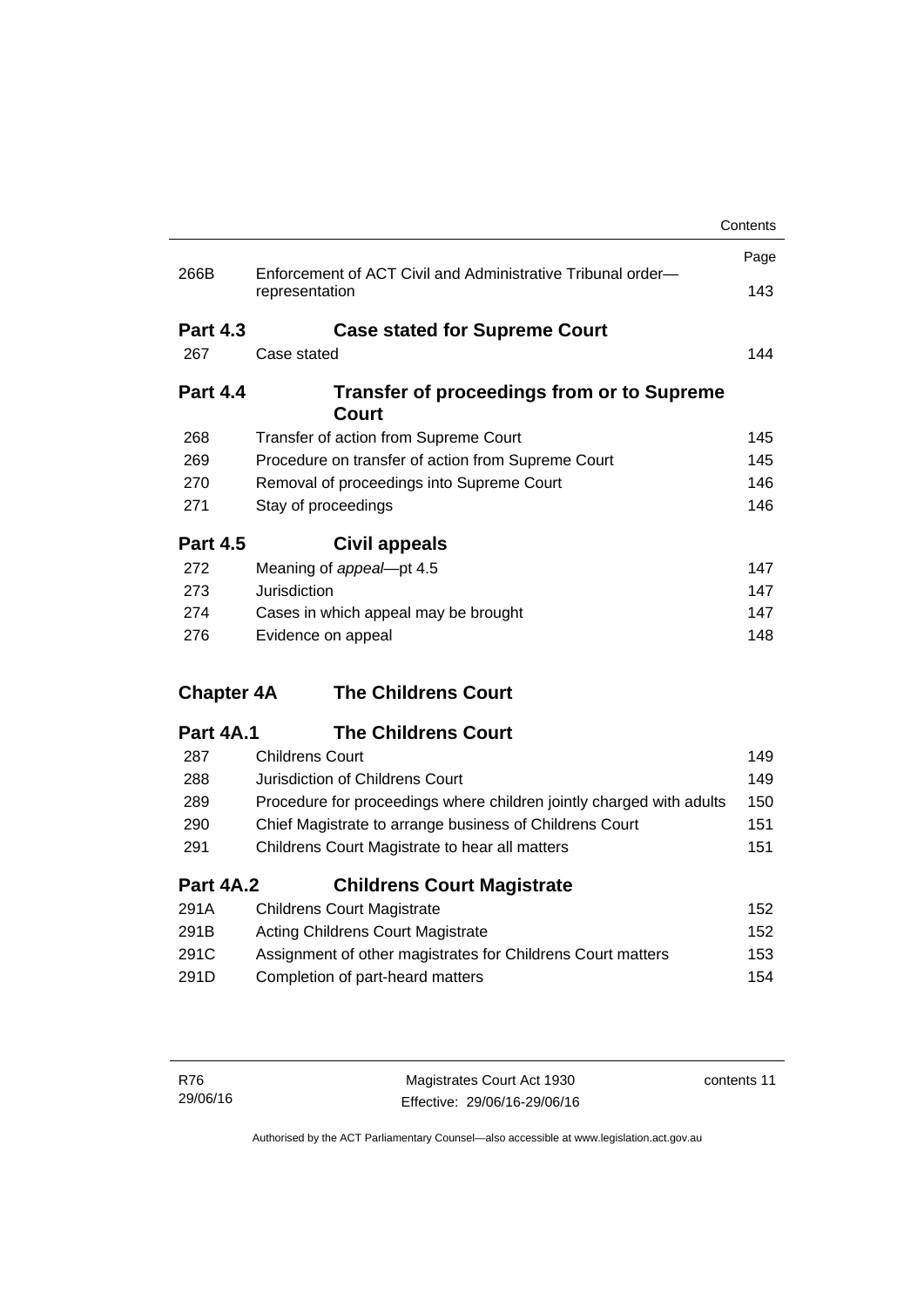#### **Contents**

|                   |                                                                      | Page     |
|-------------------|----------------------------------------------------------------------|----------|
| <b>Part 4A.3</b>  | <b>Criminal proceedings</b>                                          |          |
| 291E              | Procedures for hearing indictable offences                           | 155      |
| 291F              | Childrens Court may adjourn hearings to allow access to legal advice | 155      |
| 291G              | Childrens Court may send cases to Supreme Court for sentencing       | 156      |
| <b>Chapter 4B</b> | <b>The Family Violence Court</b>                                     |          |
| <b>Part 4B.1</b>  | <b>Preliminary</b>                                                   |          |
| 291H              | Meaning of domestic violence offence                                 | 157      |
| 2911              | Purpose-ch 4B                                                        | 157      |
| <b>Part 4B.2</b>  | <b>The Family Violence Court</b>                                     |          |
| 291J              | <b>Family Violence Court</b>                                         | 158      |
| 291K              | Jurisdiction of Family Violence Court                                | 158      |
| <b>Chapter 4C</b> | <b>Galambany Court</b>                                               |          |
| 291L              | Definitions-ch 4C                                                    | 159      |
| 291M              | <b>Galambany Court</b>                                               | 159      |
| 291N              | Directions about procedure for Galambany Court                       | 159      |
| <b>Chapter 4D</b> | <b>The Industrial Court</b>                                          |          |
| Part 4D.1         | <b>Preliminary</b>                                                   |          |
| 291O              | Definitions-ch 4D                                                    | 160      |
| Part 4D.2         | <b>The Industrial Court</b>                                          |          |
| 291P              | <b>Industrial Court</b>                                              | 161      |
| 291Q              | Jurisdiction of Industrial Court                                     | 161      |
| 291R              | Chief Magistrate to arrange business of Industrial Court             | 163      |
| 291S              | Industrial Court Magistrate to hear all matters                      | 164      |
| 291T              | Transfer of industrial or work safety matter to Supreme Court        | 164      |
| <b>Part 4D.3</b>  | <b>Industrial Court Magistrate</b>                                   |          |
| 291U              | <b>Industrial Court Magistrate</b>                                   | 165      |
| contents 12       | Magistrates Court Act 1930                                           | R76      |
|                   | Effective: 29/06/16-29/06/16                                         | 29/06/16 |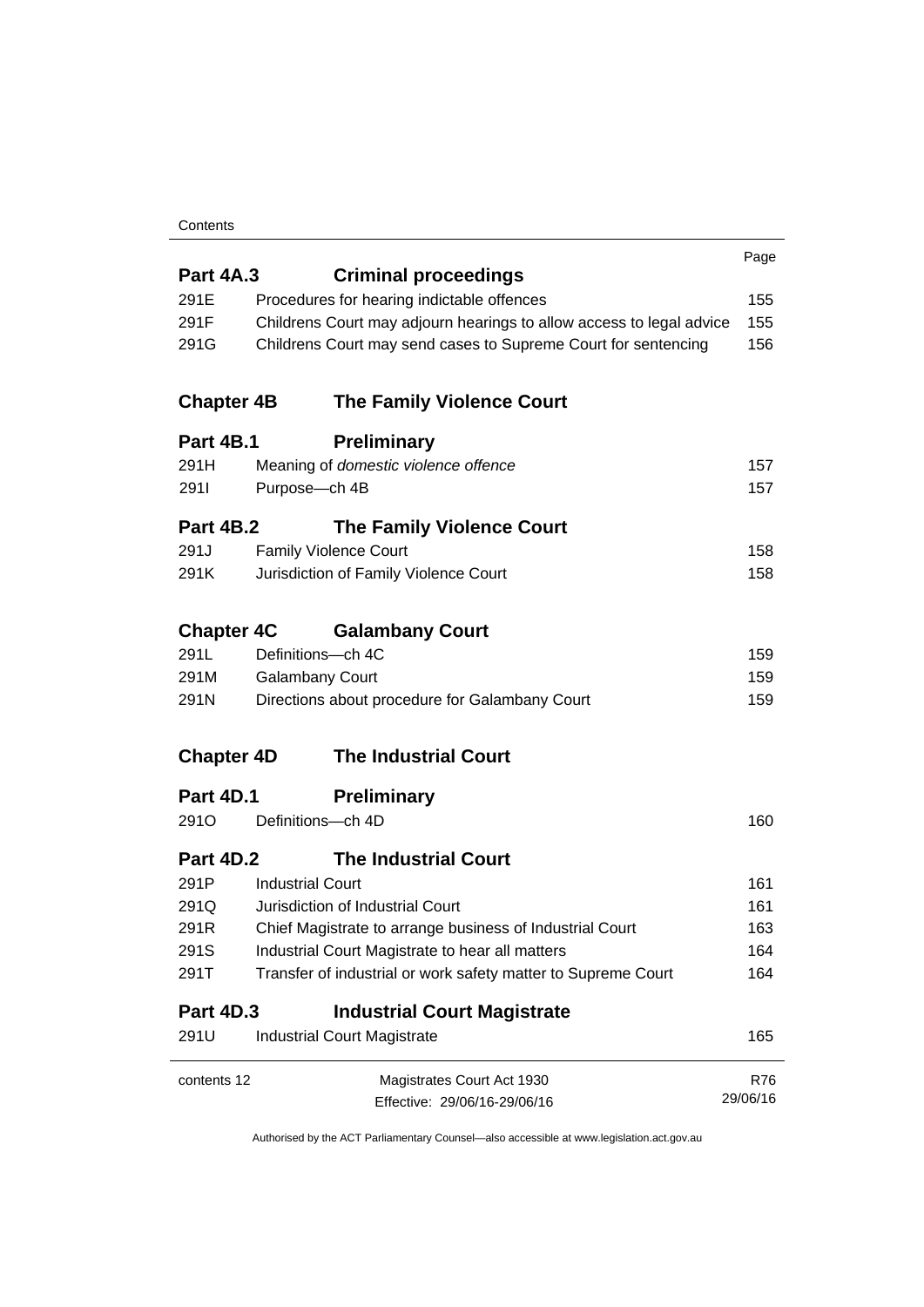| 291V             | <b>Acting Industrial Court Magistrate</b>                    | Page<br>165 |
|------------------|--------------------------------------------------------------|-------------|
| 291W             | Assignment of other magistrates for Industrial Court matters | 166         |
| 291X             | Industrial Court-completion of part-heard matters            | 166         |
| <b>Chapter 5</b> | <b>Miscellaneous</b>                                         |             |
| <b>Part 5.1</b>  | <b>Offences</b>                                              |             |
| 292              | Failure to comply with order in nuisance action              | 168         |
| 298              | Prejudice to employee                                        | 168         |
| <b>Part 5.2</b>  | <b>Other</b>                                                 |             |
| 307              | Contempt of court                                            | 169         |
| 308              | Magistrates Court's seal                                     | 169         |
| 309              | Directions about procedure                                   | 170         |
| 310              | Hearings generally to be in public                           | 170         |
| 311              | Appearance by audiovisual or audio links etc                 | 171         |
| 312              | Failure to give evidence-committal                           | 172         |
| 314              | Registrar to give directions for preparation of transcript   | 173         |
| 315              | Applications for transcripts                                 | 174         |
| 316              | Record of proceedings                                        | 176         |
| 317              | Record of proceedings and transcript                         | 177         |
| 318              | Person about to leave ACT may be ordered to be examined or   |             |
|                  | produce documents                                            | 179         |
| 319              | Witnesses' rights and liabilities                            | 179         |
| 320              | Depositions to be given to registrar                         | 180         |
| 320A             | Domestic violence offence information                        | 180         |
| 321              | Regulation-making power                                      | 181         |

# **Chapter 13 [Declaration and validation](#page-197-0)**

| 470 | Declaration  | 182 |
|-----|--------------|-----|
| 471 | Validation   | 182 |
| 472 | Expiry—ch 13 | 182 |

| R76      | Magistrates Court Act 1930   | contents 13 |
|----------|------------------------------|-------------|
| 29/06/16 | Effective: 29/06/16-29/06/16 |             |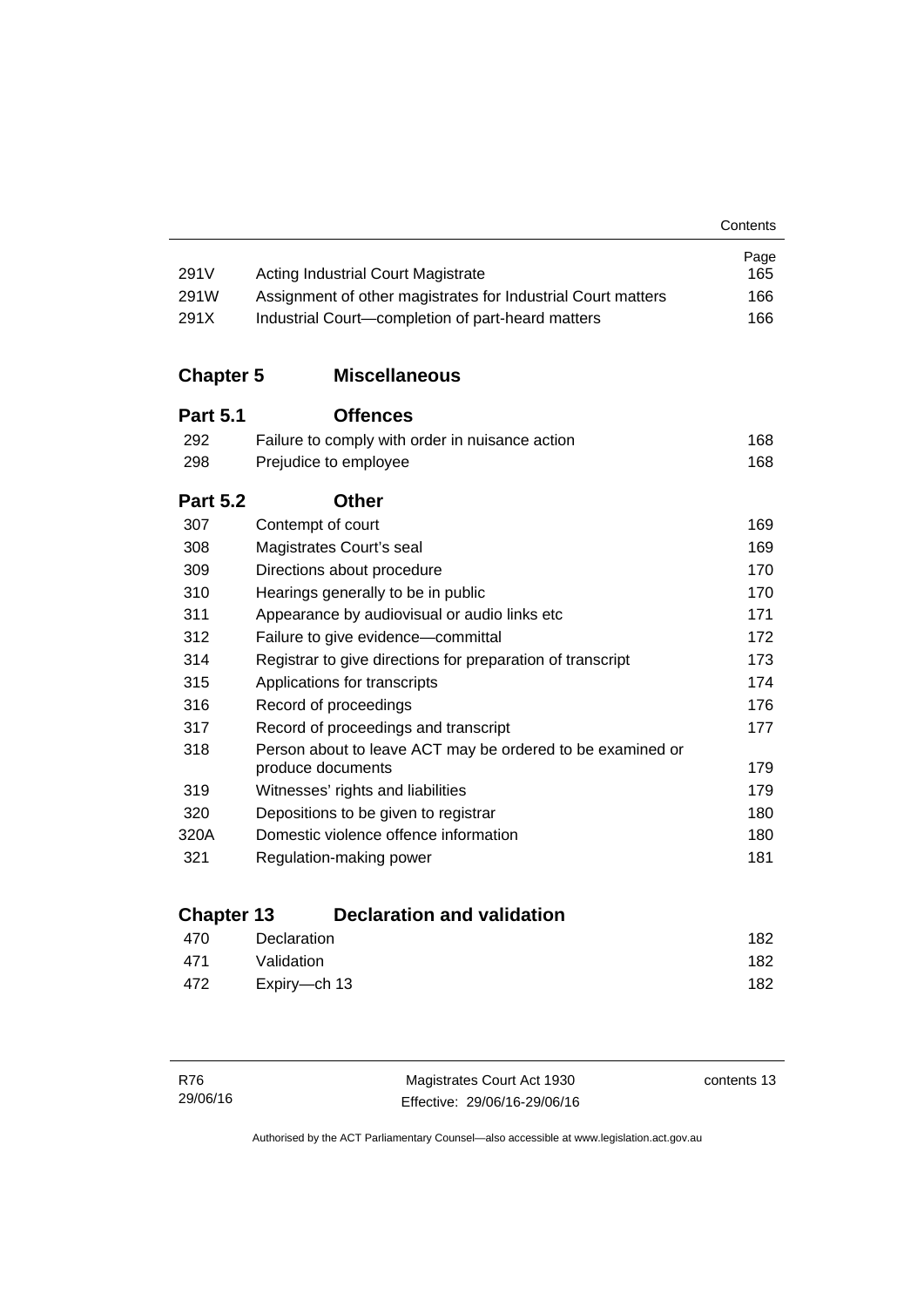| <b>Schedule 1</b> |                     | Oath and affirmation of office      | Page<br>183 |
|-------------------|---------------------|-------------------------------------|-------------|
|                   | <b>Schedule 2</b>   | <b>ACT and corresponding courts</b> | 184         |
| <b>Dictionary</b> |                     |                                     | 185         |
| <b>Endnotes</b>   |                     |                                     |             |
| 1                 |                     | About the endnotes                  | 192         |
| 2                 |                     | 192<br>Abbreviation key             |             |
| 3                 | Legislation history |                                     | 193         |
| 4                 | Amendment history   |                                     | 218         |
| 5                 |                     | Earlier republications              | 284         |
|                   |                     |                                     |             |

contents 14 Magistrates Court Act 1930 Effective: 29/06/16-29/06/16

R76 29/06/16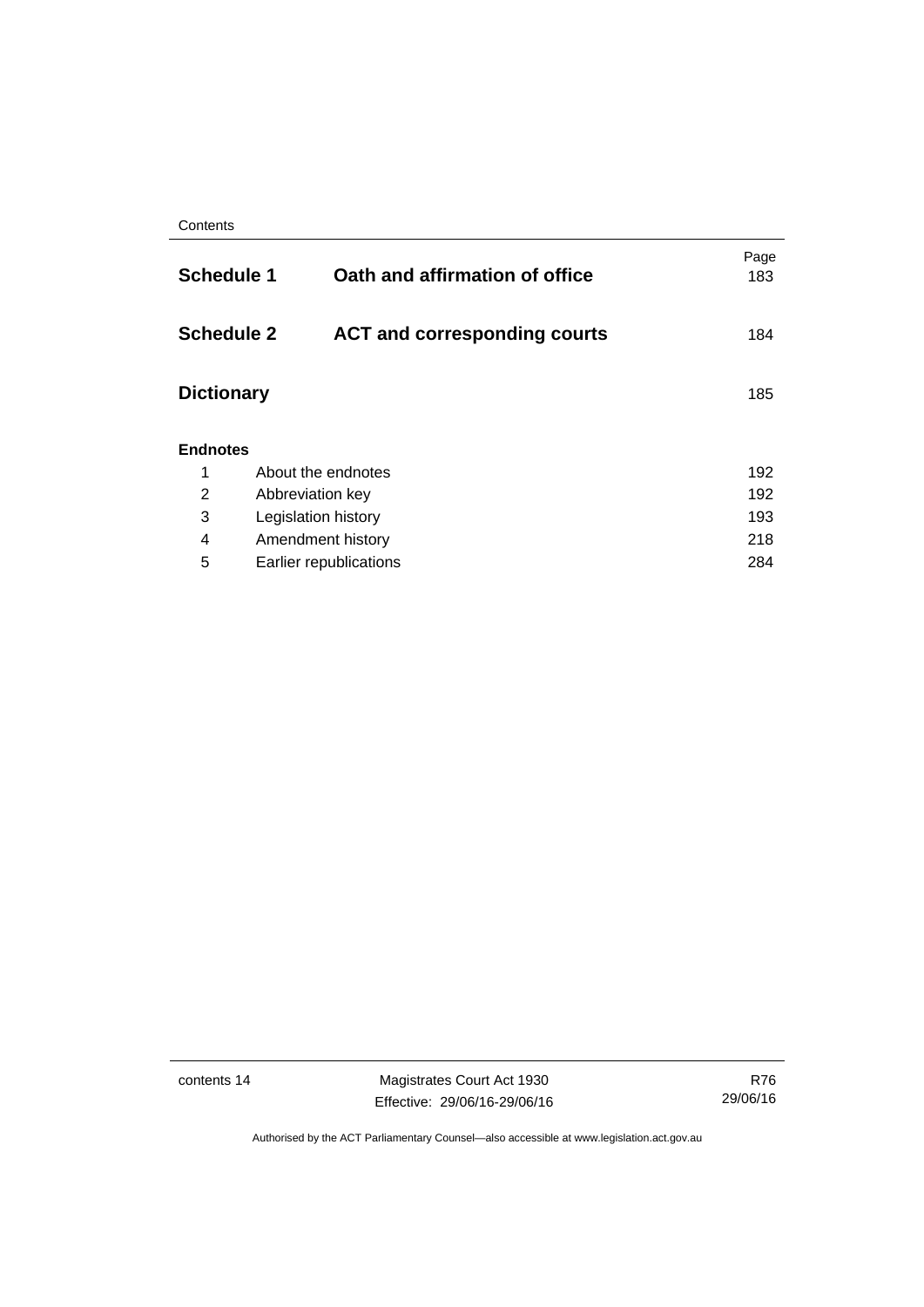

# **Magistrates Court Act 1930**

An Act to establish a Magistrates Court, to provide for the appointment of magistrates, and for other purposes

R76 29/06/16

Ī

Magistrates Court Act 1930 Effective: 29/06/16-29/06/16 page 1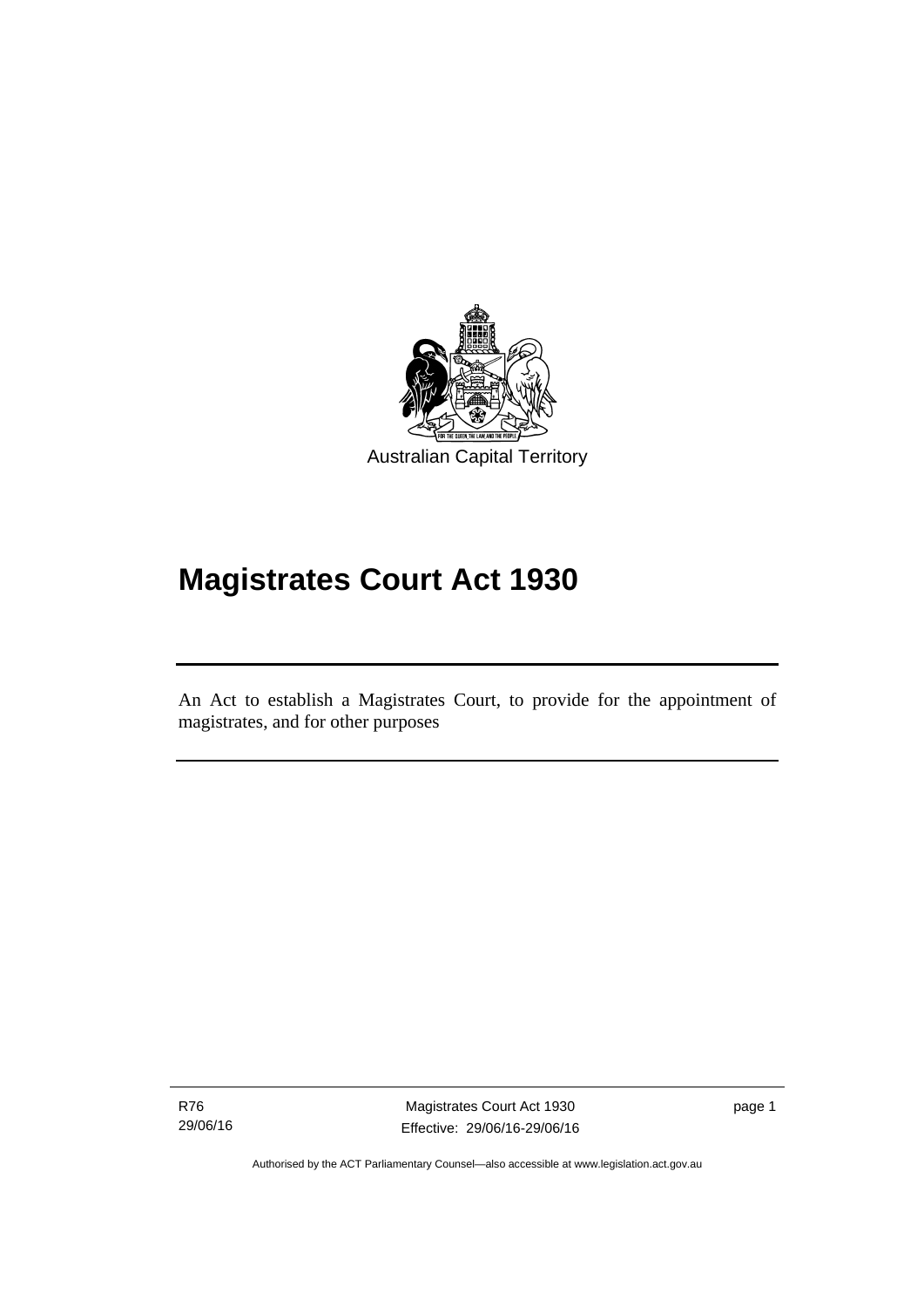Section 1

# <span id="page-17-0"></span>**Chapter 1 Preliminary**

#### <span id="page-17-1"></span>**1 Name of Act**

This Act is the *Magistrates Court Act 1930*.

#### <span id="page-17-2"></span>**2 Dictionary**

The dictionary at the end of this Act is part of this Act.

*Note 1* The dictionary at the end of this Act defines certain terms used in this Act, and includes references (*signpost definitions*) to other terms defined elsewhere.

> For example, the signpost definition '*vehicle*, for part 3.8 (Infringement notices for certain offences)—see the *[Road Transport \(Vehicle](http://www.legislation.act.gov.au/a/1999-81)  [Registration\) Act 1999](http://www.legislation.act.gov.au/a/1999-81)*, dictionary.' means that the term 'vehicle' is defined in that dictionary and the definition applies to part 3.8.

*Note 2* A definition in the dictionary (including a signpost definition) applies to the entire Act unless the definition, or another provision of the Act, provides otherwise or the contrary intention otherwise appears (see [Legislation Act,](http://www.legislation.act.gov.au/a/2001-14) s  $155$  and s  $156$  (1)).

#### <span id="page-17-3"></span>**3 Notes**

A note included in this Act is explanatory and is not part of this Act.

*Note* See the [Legislation Act,](http://www.legislation.act.gov.au/a/2001-14) s 127 (1), (4) and (5) for the legal status of notes.

Authorised by the ACT Parliamentary Counsel—also accessible at www.legislation.act.gov.au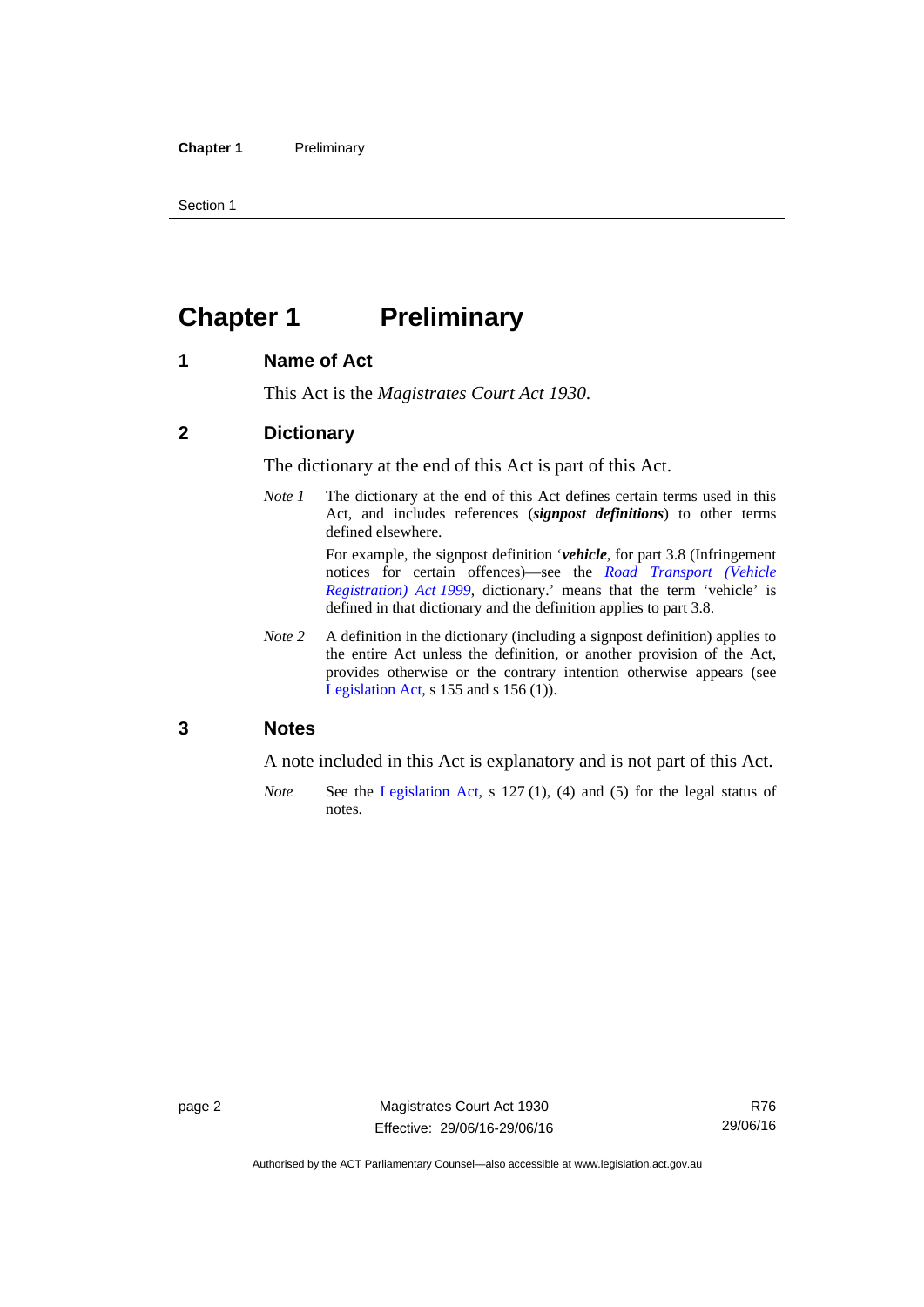# <span id="page-18-0"></span>**Chapter 2 Magistrates Court and magistrates**

# <span id="page-18-1"></span>**Part 2.1 The court**

#### <span id="page-18-2"></span>**4 Constitution of court**

- (1) The Magistrates Court is continued in existence.
- (2) The jurisdiction of the court may be exercised by a magistrate (other than a special magistrate) or by 1 or more special magistrates.
- (3) If 2 or more special magistrates are divided in opinion on a case, the case must be—
	- (a) if there is a majority—decided according to the decision of the majority; or
	- (b) if the court is equally divided in opinion—adjourned for hearing and decision by a magistrate (other than a special magistrate).
- (4) The rules may provide for the jurisdiction of the court otherwise exercisable by a magistrate to be exercised by the registrar, in the cases and subject to the conditions prescribed under the rules.
- (5) For the purposes of the exercise of jurisdiction given to the registrar under the rules, this Act has effect, subject to this section, as if the court consisted of the magistrates and the registrar.
- (6) In this section:

*registrar* includes deputy registrar.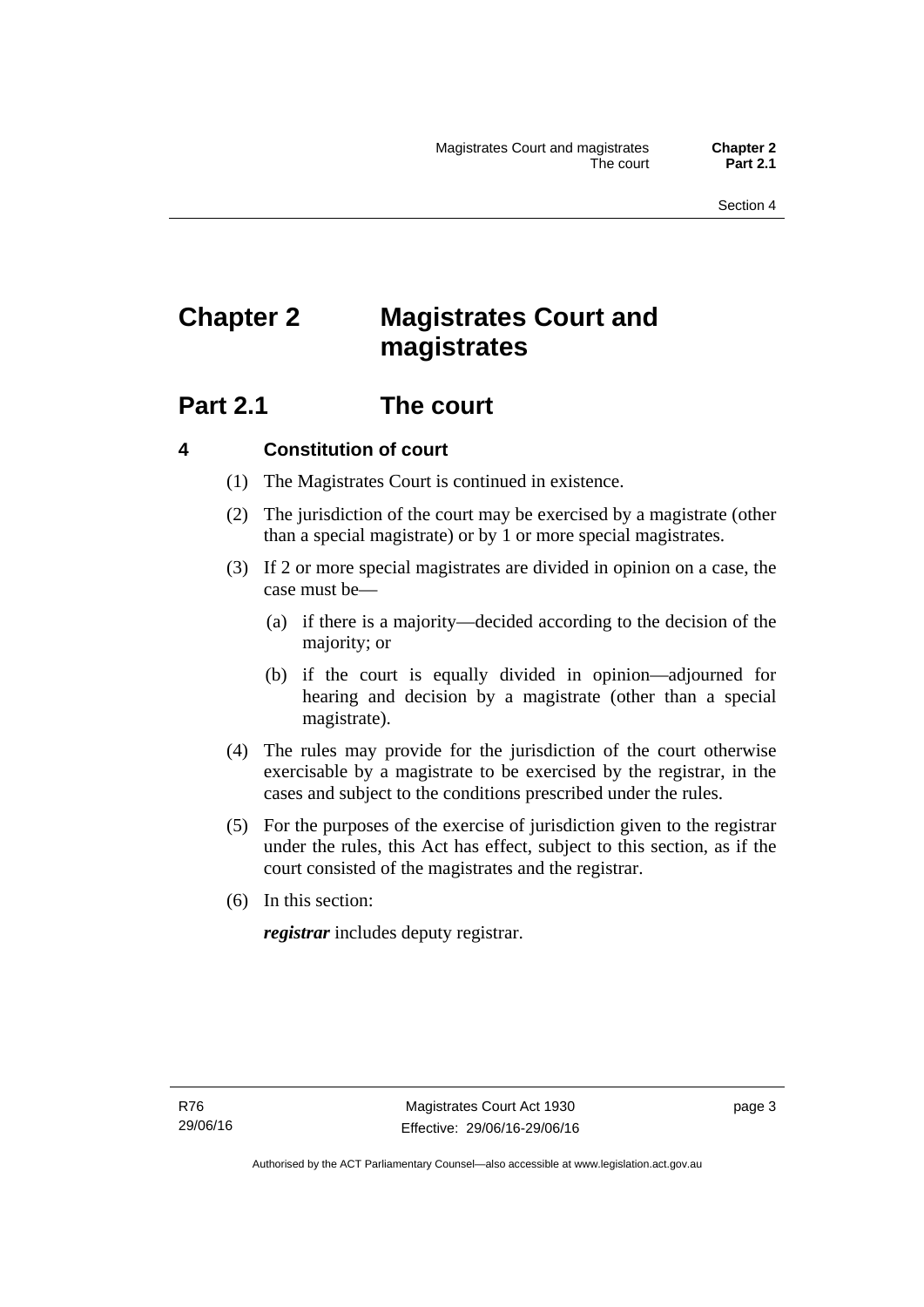Section 5

### <span id="page-19-0"></span>**5 Arrangement of court business**

- (1) The Chief Magistrate is responsible for ensuring the orderly and prompt discharge of the Magistrates Court's business.
- (2) The Chief Magistrate may, subject to consultation with the magistrates that is appropriate and practicable, make arrangements about a magistrate who is to constitute the court in particular matters or classes of matters.
- (3) In this section:

*magistrate* includes special magistrate.

#### <span id="page-19-1"></span>**5A Magistrate for matter not available**

- (1) This section applies if a person who is a magistrate constituting the court in a particular civil matter, ceases to hold office as a magistrate, or ceases to be available, before the magistrate finishes dealing with the matter.
- (2) The Chief Magistrate must arrange for another magistrate to constitute the court in the matter.
- (3) The other magistrate may deal with the matter as the other magistrate considers appropriate.

#### **Example**

deal with the matter afresh

- *Note* An example is part of the Act, is not exhaustive and may extend, but does not limit, the meaning of the provision in which it appears (see [Legislation Act,](http://www.legislation.act.gov.au/a/2001-14) s 126 and s 132).
- (4) In this section:

*ceases to be available*––a person *ceases to be available* for a matter if the person is unable to act as a magistrate in relation to the matter because of illness, absence or an inability or unwillingness to deal with the matter.

*matter* includes a class of matters.

Authorised by the ACT Parliamentary Counsel—also accessible at www.legislation.act.gov.au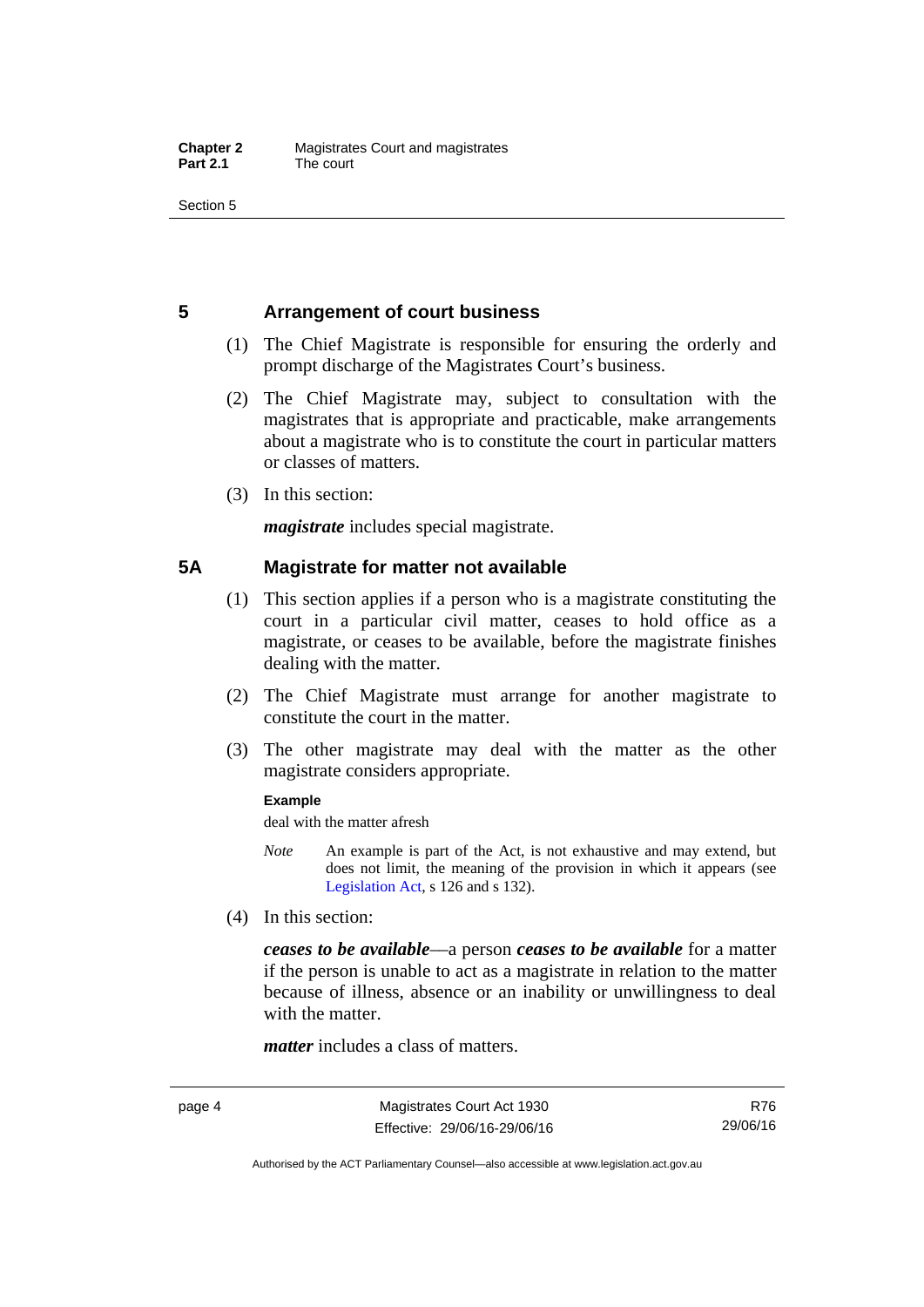# <span id="page-20-0"></span>**Part 2.2 Appointment and jurisdiction of magistrates**

### <span id="page-20-1"></span>**Division 2.2.1 Magistrates other than special magistrates**

<span id="page-20-2"></span>**6 Meaning of** *magistrate* **in div 2.2.1** 

In this division:

*magistrate* means—

- (a) the Chief Magistrate; or
- (b) a person who is appointed under section 7 as a magistrate.

#### <span id="page-20-3"></span>**7 Appointment of Chief Magistrate and other magistrates**

- (1) There is to be a Chief Magistrate and other magistrates.
- (2) The Chief Magistrate and other magistrates are appointed by the Executive.

 (3) If a magistrate is appointed as the Chief Magistrate, the person stops holding the position of magistrate.

#### <span id="page-20-4"></span>**7AA Requirements of appointment—magistrates**

- (1) The Executive must, in relation to the appointment of magistrates, determine—
	- (a) the criteria that apply to the selection of a person for appointment; and
	- (b) the process for selecting the person.
- (2) A determination is a notifiable instrument.

*Note* A notifiable instrument must be notified under the [Legislation Act](http://www.legislation.act.gov.au/a/2001-14).

*Note* For the making of appointments (including acting appointments), see the [Legislation Act,](http://www.legislation.act.gov.au/a/2001-14) pt 19.3.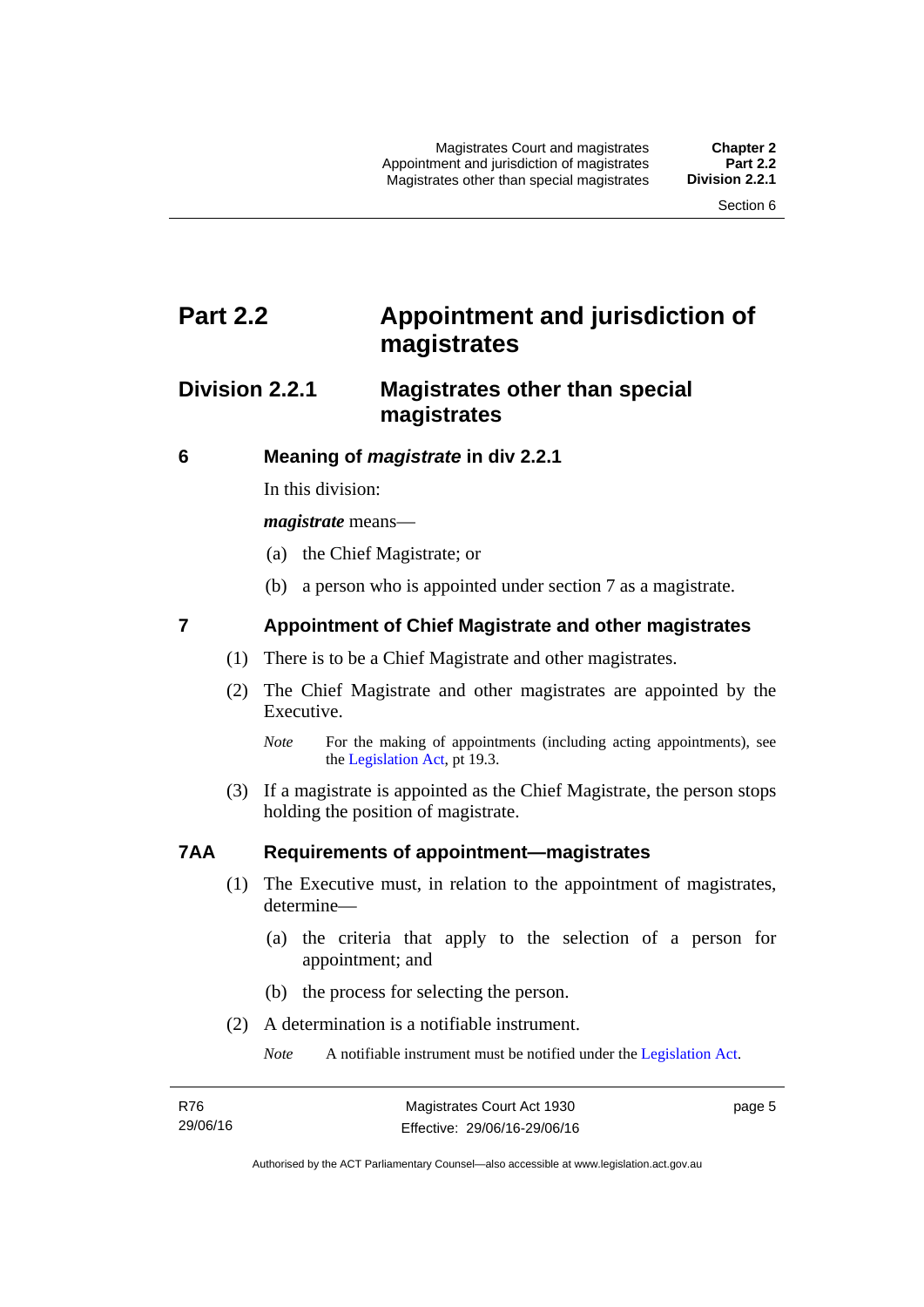#### <span id="page-21-0"></span>**7A Eligibility for appointment as magistrate**

A person is not eligible for appointment as a magistrate unless the person is a lawyer and has been a lawyer for at least 5 years.

#### <span id="page-21-1"></span>**7B Seniority of magistrates**

Magistrates other than the Chief Magistrate have seniority according to—

- (a) the dates their appointments took effect; or
- (b) if the appointments of 2 or more of them took effect on the same date—the precedence given to them by the instruments of their appointment.

#### <span id="page-21-2"></span>**7C Conditions of appointment of magistrates**

A magistrate holds the position on the conditions (if any) about matters not provided for under this Act or another territory law that are decided by the Executive.

#### <span id="page-21-3"></span>**7D Term of appointment of magistrates**

- (1) A magistrate is appointed for the term ending when the magistrate turns 65 years old.
	- *Note 1* The *[Judicial Commissions Act 1994](http://www.legislation.act.gov.au/a/1994-9)*, s 4 provides that a magistrate may only be removed from office in accordance with that Act.
	- *Note* 2 A magistrate's appointment also ends if the magistrate resigns (see [Legislation Act,](http://www.legislation.act.gov.au/a/2001-14) s 210).
- (2) A person who is at least 65 years old must not be appointed as a magistrate.

#### <span id="page-21-4"></span>**7E Acting Chief Magistrate**

- (1) The Executive may appoint a magistrate to act as Chief Magistrate.
	- *Note* See the [Legislation Act](http://www.legislation.act.gov.au/a/2001-14), s 209, div 19.3.2 and div 19.3.2A about acting appointments.

Authorised by the ACT Parliamentary Counsel—also accessible at www.legislation.act.gov.au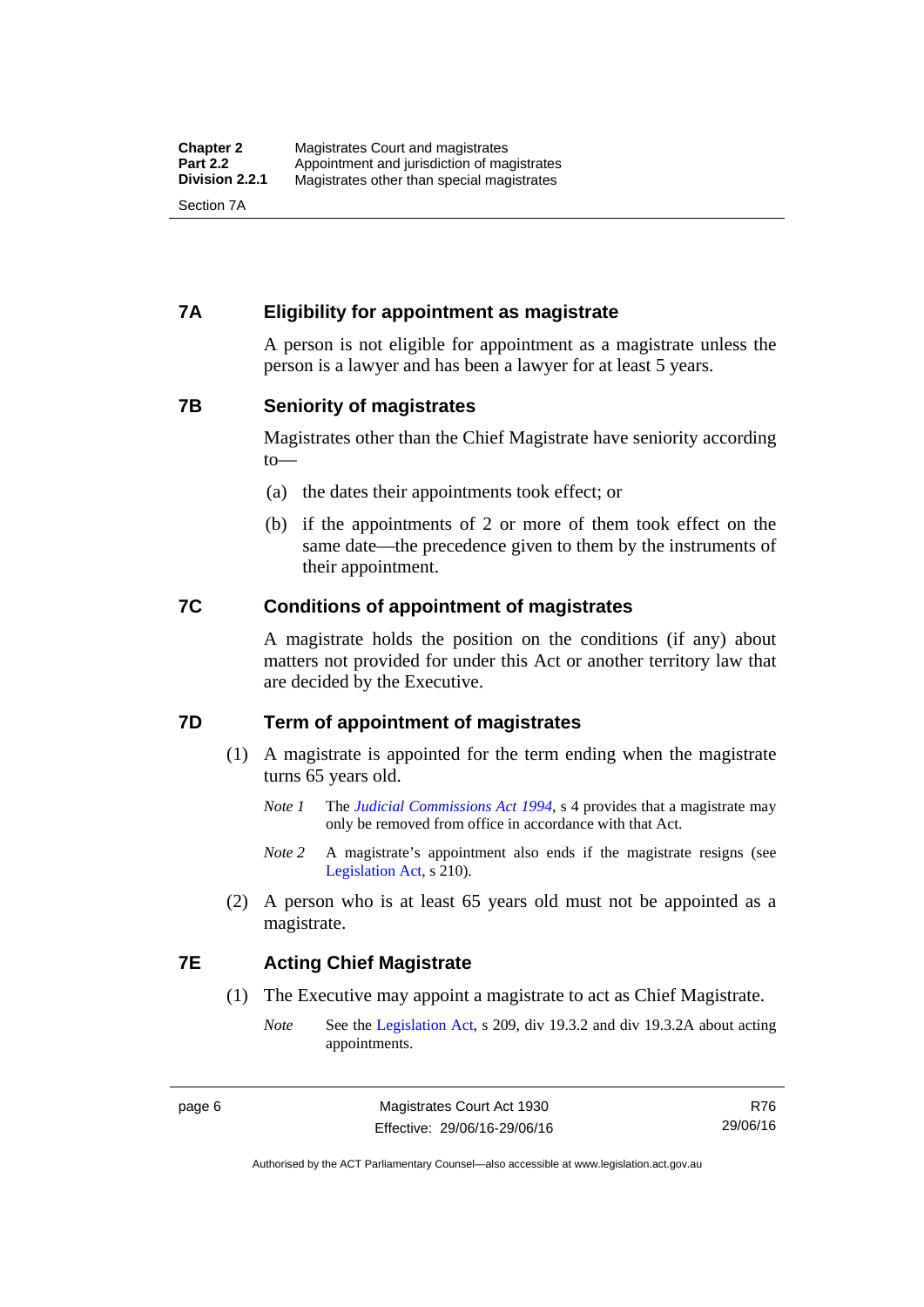(2) If no appointment is made under subsection (1), the senior magistrate who is in the ACT and is able and willing to act must act as Chief Magistrate.

#### <span id="page-22-0"></span>**7F Retirement**

- (1) This section applies if a magistrate is—
	- (a) an eligible employee for the *[Superannuation Act 1976](http://www.comlaw.gov.au/Details/C2013C00038)* (Cwlth); or
	- (b) a member of the superannuation scheme for the *[Superannuation Act 1990](http://www.comlaw.gov.au/Details/C2012C00825)* (Cwlth); or
	- (c) a member of any other superannuation scheme determined by the Attorney-General.
- (2) The Executive may retire the magistrate on the ground of invalidity with the magistrate's consent.
- (3) A determination under subsection (1) (c) is a notifiable instrument.

*Note* A notifiable instrument must be notified under the [Legislation Act](http://www.legislation.act.gov.au/a/2001-14).

#### <span id="page-22-1"></span>**7G Magistrates not to do other work**

- (1) A magistrate must not practise as a lawyer.
- (2) A magistrate must not, without the Attorney-General's written consent—
	- (a) engage in remunerative employment otherwise than in connection with duties as a magistrate; or
	- (b) accept appointment to another position under a law of the Territory, the Commonwealth, a State or another Territory.
- (3) The Attorney-General must consult with the Chief Magistrate before giving consent.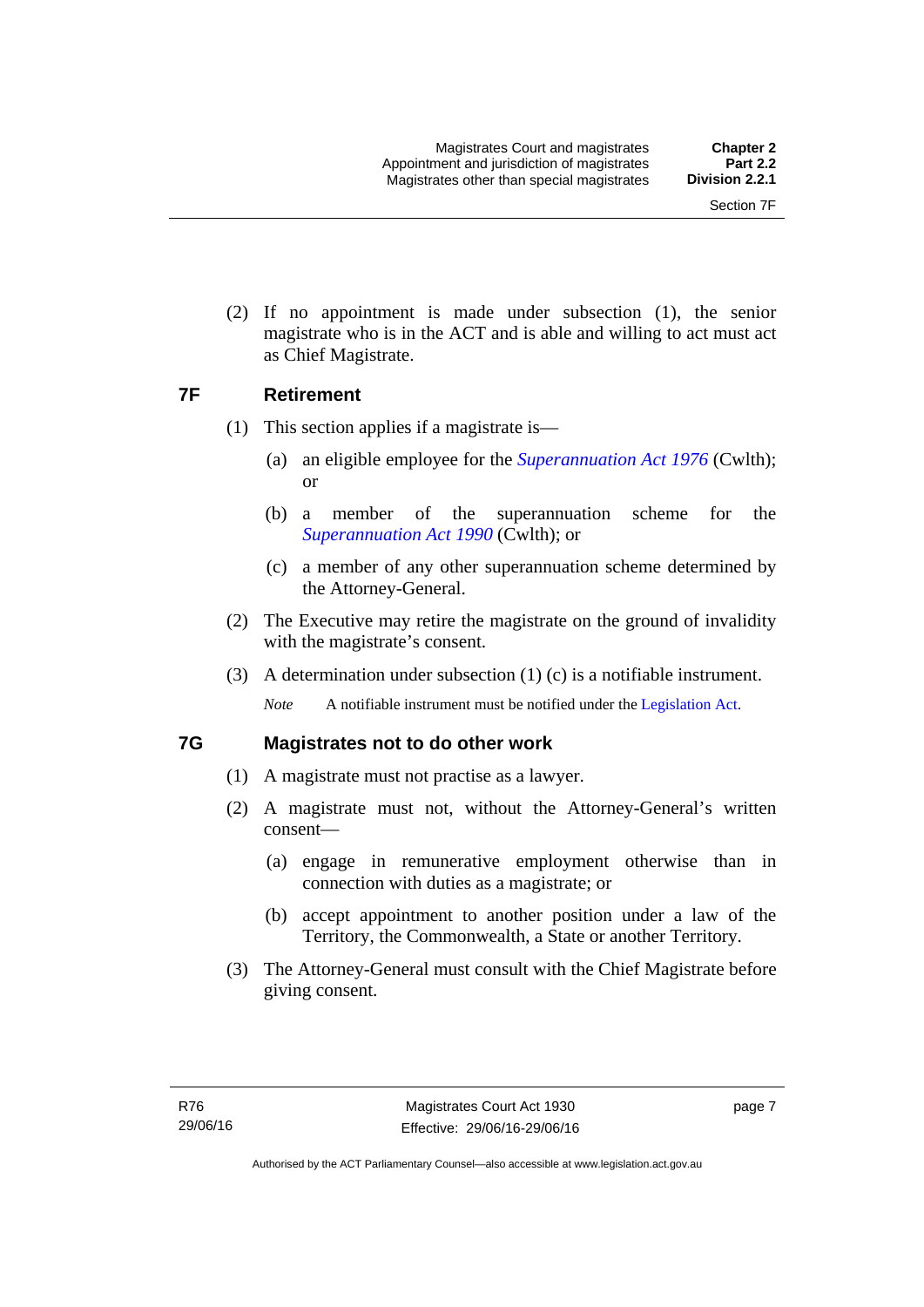#### <span id="page-23-0"></span>**7H Rights of public servants**

- (1) A magistrate who was a public servant or APS employee immediately before his or her appointment keeps his or her existing and accruing rights.
- (2) In this section:

*APS employee*—see the *[Public Service Act 1999](http://www.comlaw.gov.au/Details/C2012C00319)* (Cwlth), section 7.

### <span id="page-23-1"></span>**Division 2.2.2 Special magistrates**

#### <span id="page-23-2"></span>**8 Appointment of special magistrates**

The Executive may appoint special magistrates.

*Note* For the making of appointments (including acting appointments), see the [Legislation Act,](http://www.legislation.act.gov.au/a/2001-14) pt 19.3.

#### <span id="page-23-3"></span>**8AA Requirements of appointment—special magistrates**

- (1) The Executive must, in relation to the appointment of special magistrates, determine—
	- (a) the criteria that apply to the selection of a person for appointment; and
	- (b) the process for selecting the person.
- (2) A determination is a notifiable instrument.

*Note* A notifiable instrument must be notified under the [Legislation Act](http://www.legislation.act.gov.au/a/2001-14).

#### <span id="page-23-4"></span>**8A Term of appointment of special magistrates**

- (1) A special magistrate is appointed—
	- (a) for the term mentioned in the instrument of appointment; or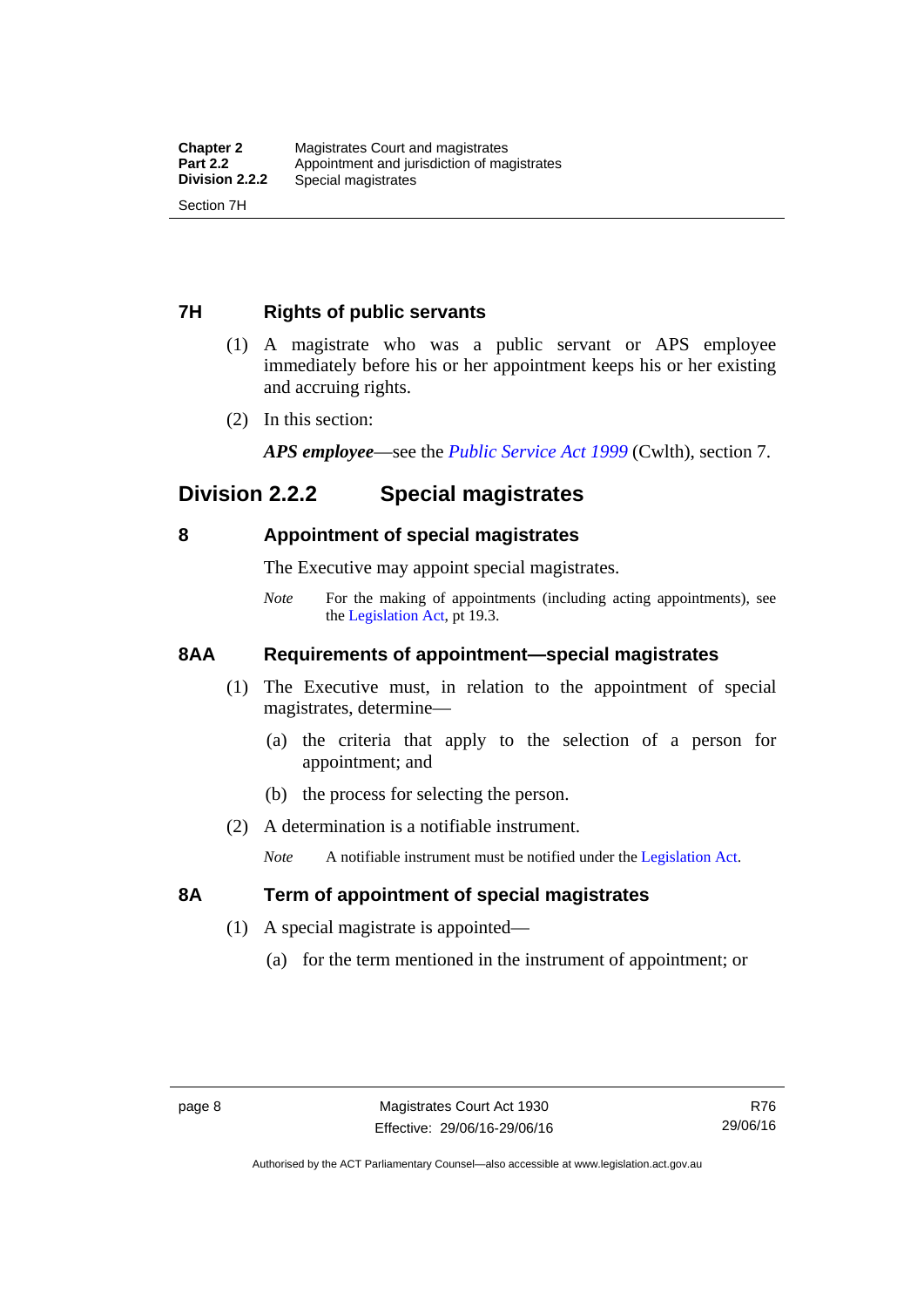- (b) if a term is not mentioned—for the term ending when the special magistrate turns 70 years old.
- *Note 1* The *[Judicial Commissions Act 1994](http://www.legislation.act.gov.au/a/1994-9)*, s 4 provides that a magistrate may only be removed from office in accordance with that Act.
- *Note 2* A special magistrate's appointment also ends if the special magistrate resigns (see [Legislation Act](http://www.legislation.act.gov.au/a/2001-14), s 210).
- (2) A person who is at least 70 years old must not be appointed as a special magistrate.
- (3) A person must not be appointed as a special magistrate for a term that extends beyond the person's 70th birthday.

#### <span id="page-24-0"></span>**8B Conditions of appointment of special magistrates**

A special magistrate holds the position on the conditions (if any) about matters not provided for under this Act or another territory law that are decided by the Executive.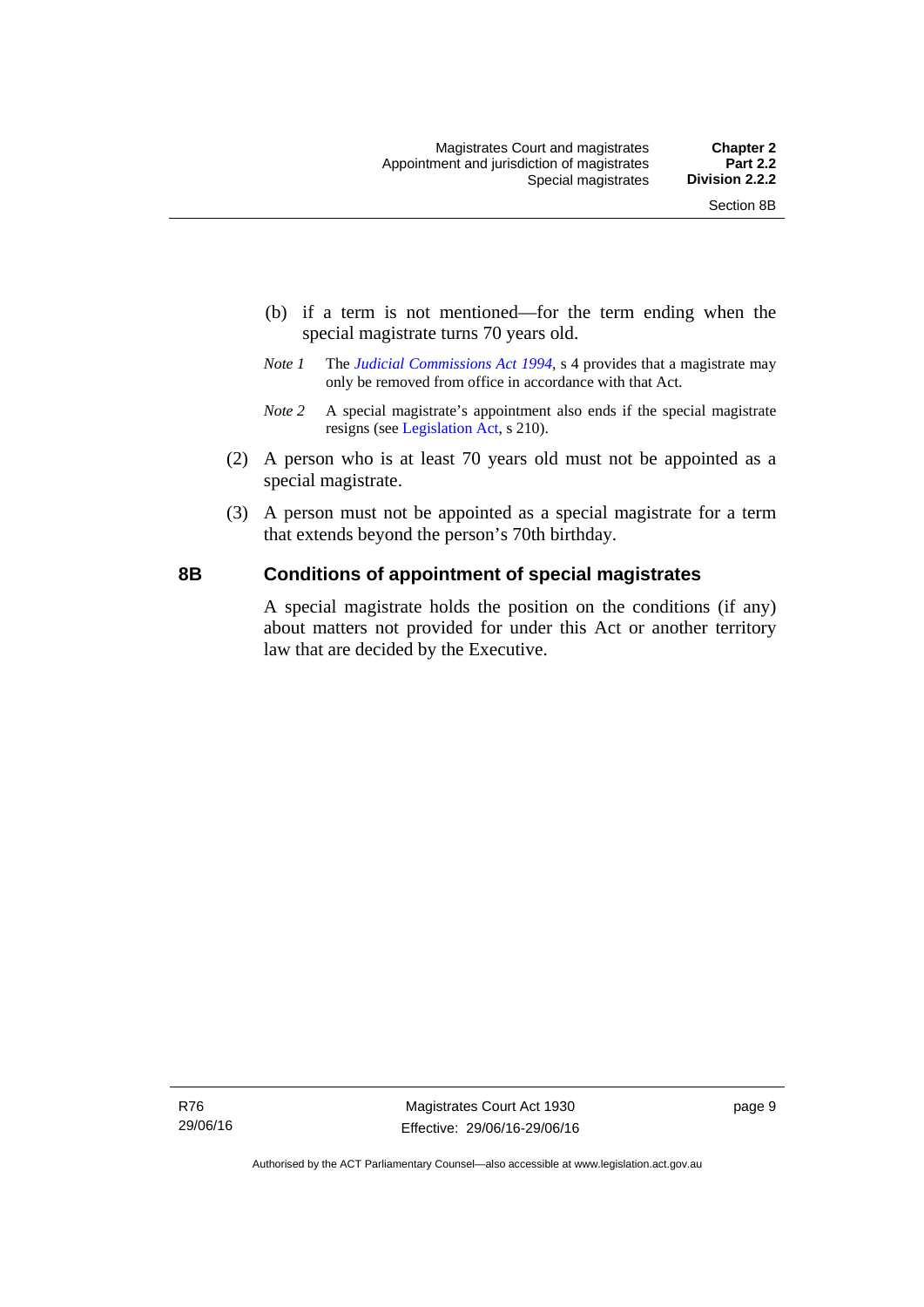## <span id="page-25-0"></span>**Division 2.2.3 Registrar and other court officers**

#### <span id="page-25-1"></span>**9 Appointment of registrar etc**

- (1) The Minister may appoint a registrar of the Magistrates Court.
	- *Note 1* For the making of appointments (including acting appointments), see the [Legislation Act,](http://www.legislation.act.gov.au/a/2001-14) pt 19.3.
	- *Note 2* In particular, an appointment may be made by naming a person or nominating the occupant of a position (see [Legislation Act](http://www.legislation.act.gov.au/a/2001-14), s 207).
- (2) The registrar may appoint the deputy registrars of the court, bailiffs and other officers that are required.
- (3) In subsection (2):

*registrar* does not include a deputy registrar.

#### <span id="page-25-2"></span>**9A Staff assisting registrar**

The staff assisting the registrar are to be employed under the *[Public](http://www.legislation.act.gov.au/a/1994-37)  [Sector Management Act 1994](http://www.legislation.act.gov.au/a/1994-37)*.

#### <span id="page-25-3"></span>**9B Functions of registrar and deputy registrars**

- (1) The registrar has power to administer oaths and may exercise the other functions given to the registrar under this Act, another territory law or an order of the court.
- (2) Subject to this Act and to any directions of the registrar, a deputy registrar may exercise the functions of the registrar under this Act or another territory law.
	- *Note* A reference to an Act includes a reference to the statutory instruments made or in force under the Act, including regulations and rules (see [Legislation Act,](http://www.legislation.act.gov.au/a/2001-14) s 104).
- (3) The exercise of a function by a deputy registrar does not affect the power of the registrar to exercise the function.

Authorised by the ACT Parliamentary Counsel—also accessible at www.legislation.act.gov.au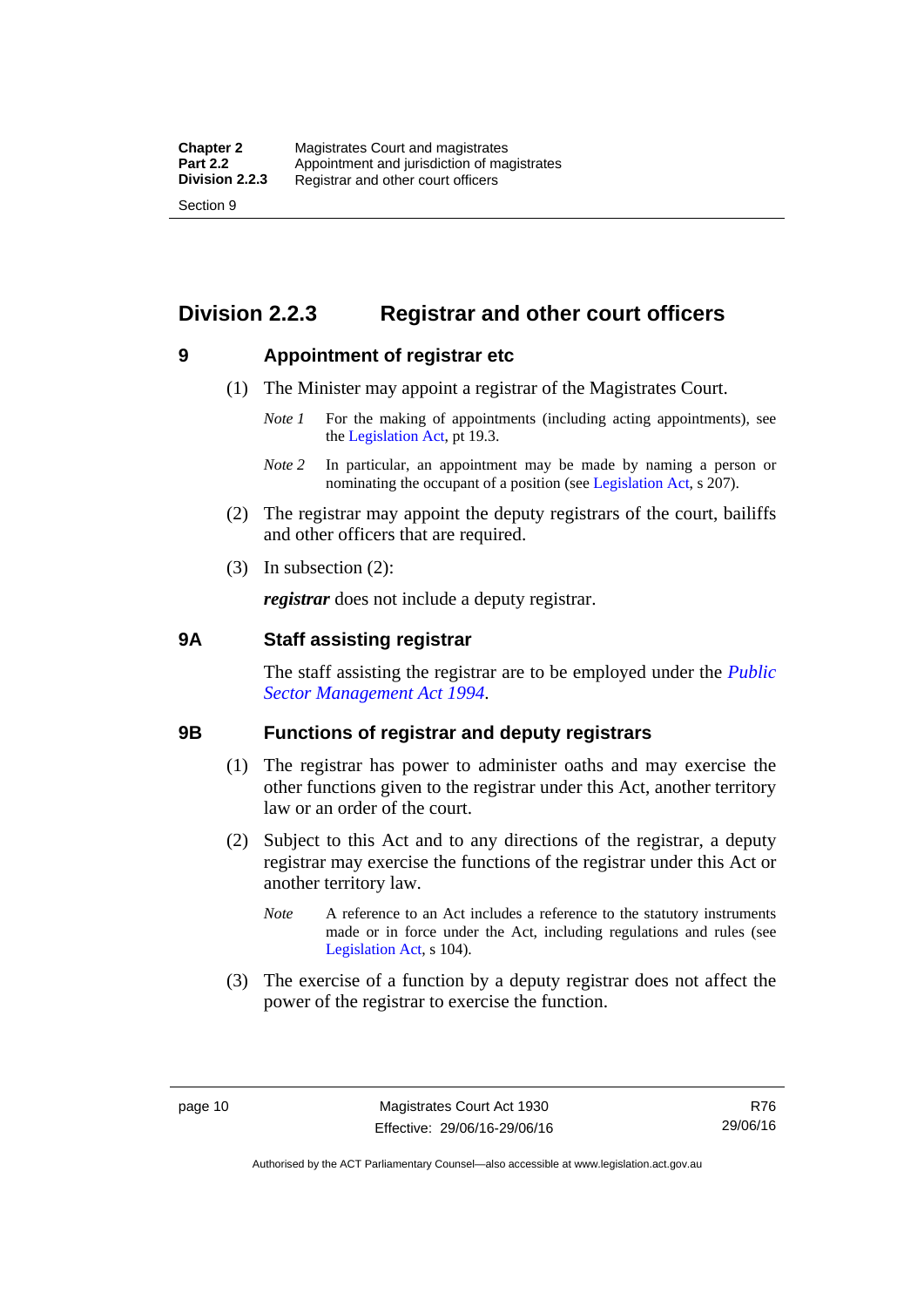## <span id="page-26-0"></span>**Division 2.2.3A Judicial officers exchange**

#### <span id="page-26-1"></span>**9C Definitions—div 2.2.3A**

In this division:

*ACT court* means a court of this jurisdiction mentioned in an item in schedule 2, column 2.

*corresponding court*, in relation to an ACT court mentioned in an item in schedule 2, column 2, means a court of another jurisdiction mentioned in the item, column 3.

*court* includes tribunal.

*judicial exchange arrangement* means an arrangement under section 9D.

*judicial officer* means a magistrate or other person who, whether alone or together with others, constitutes a court, but does not include a lay member of a court.

*participating jurisdiction* means the Commonwealth, a State or another country if under the law of that jurisdiction a judicial exchange arrangement may be entered into with the Attorney-General of this jurisdiction.

*Note State* includes the Northern Territory (see [Legislation Act](http://www.legislation.act.gov.au/a/2001-14), dict, pt 1).

*this jurisdiction* means the ACT.

#### <span id="page-26-2"></span>**9D Establishment of judicial exchange arrangements**

- (1) The Attorney-General of this jurisdiction may enter into an arrangement with the Attorney-General of a participating jurisdiction for the temporary transfer of judicial officers between ACT courts and corresponding courts.
- (2) An arrangement under this section cannot provide for the transfer of judicial officers to a federal court of the Commonwealth.

page 11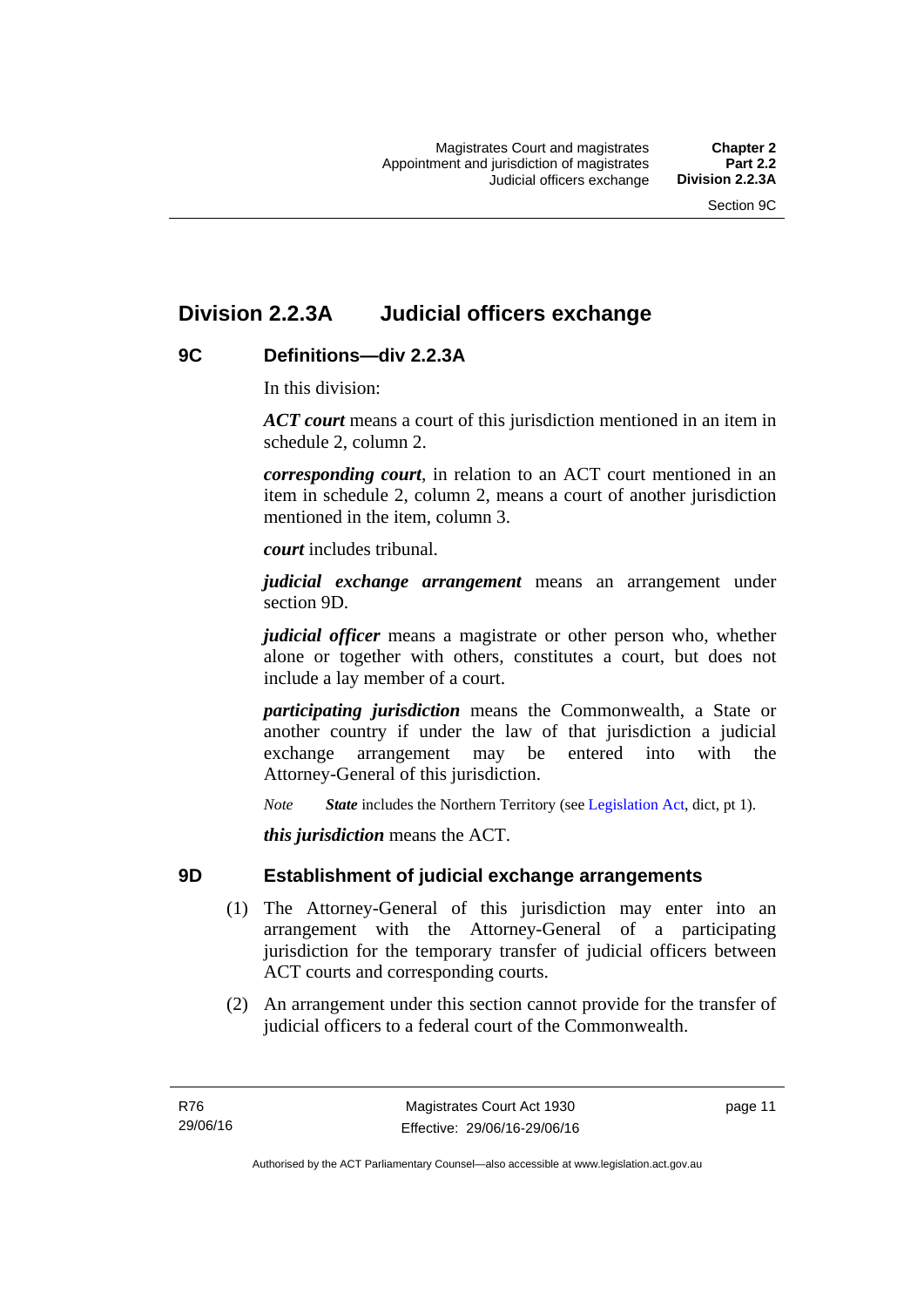- (3) Without limiting subsection (1), an arrangement under this section—
	- (a) may require transfers to a court to be subject to the prior approval of either or both of the following:
		- (i) the Attorney-General of this jurisdiction;
		- (ii) the Attorney-General of the participating jurisdiction; and
	- (b) may establish the manner and form in which a transfer to a court is to be made; and
	- (c) may determine the rank, title, status and precedence of a transferred judicial officer.

#### <span id="page-27-0"></span>**9E Transfer of judicial officer of another jurisdiction to ACT court**

- (1) This section applies if a judicial exchange arrangement provides for the transfer to an ACT court of a judicial officer of a corresponding court.
- (2) The chief magistrate may, in accordance with the judicial exchange arrangement and with the agreement of the senior judicial officer of the corresponding court, appoint a judicial officer of the corresponding court to act as a judicial officer of the ACT court.
- (3) The judicial officer of the corresponding court is qualified for appointment despite any law of this jurisdiction to the contrary.
- (4) The maximum term for which an appointment under this section may be made on any one occasion is 6 months.
- (5) However, an appointment under this section may not extend beyond the retirement age for judicial officers of the ACT court.
- (6) A judicial officer of a corresponding court may be appointed under this section to more than one ACT court.

R76 29/06/16

Authorised by the ACT Parliamentary Counsel—also accessible at www.legislation.act.gov.au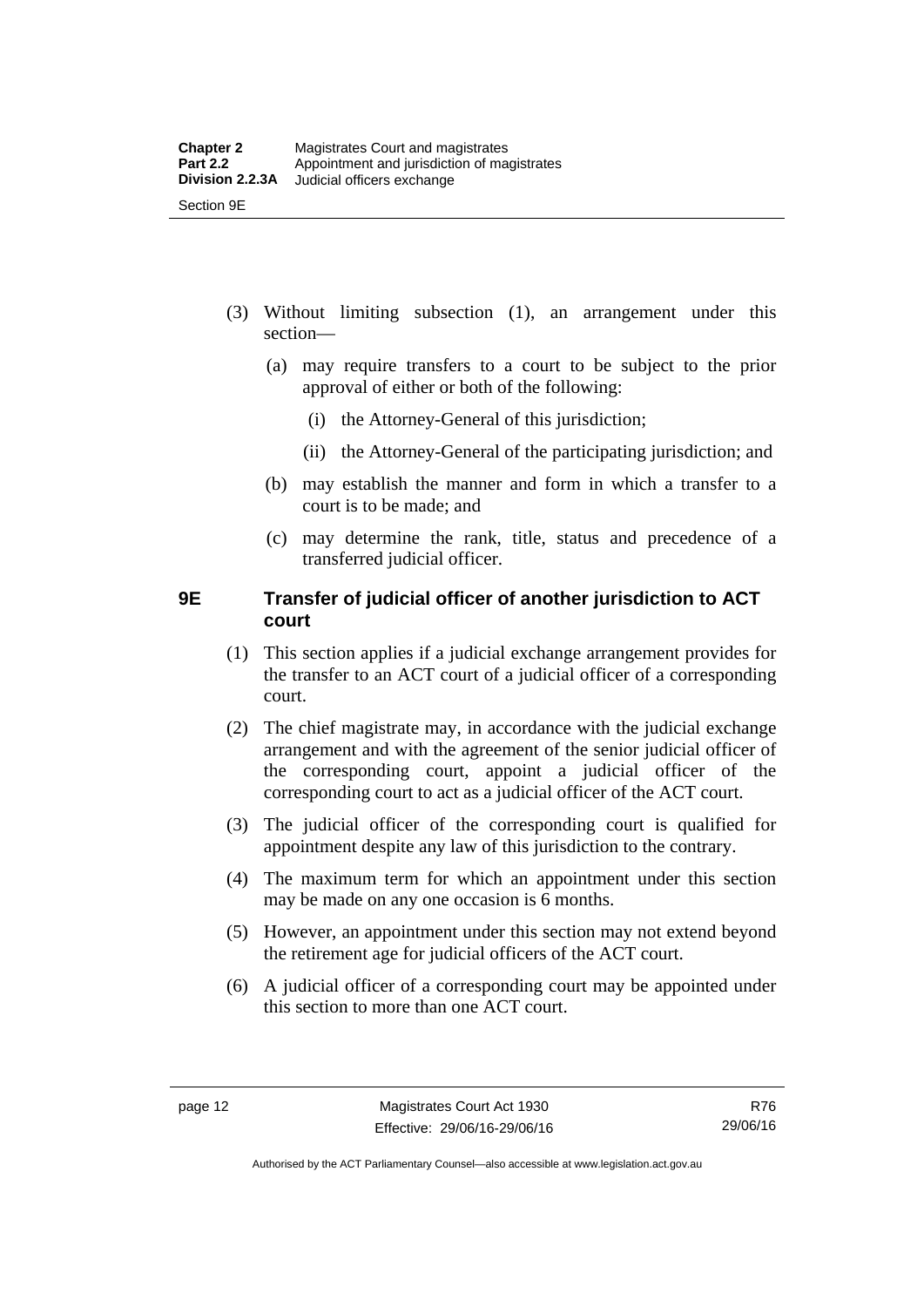(7) A judicial officer whose appointment under this section has ceased may complete or otherwise continue to deal with any matters relating to proceedings in the ACT court that have been heard, or partly heard, by the judicial officer before the appointment under this section ceased.

#### <span id="page-28-0"></span>**9F Service in ACT court of judicial officer of another jurisdiction**

- (1) This section applies to a judicial officer of a corresponding court who is appointed to act as a judicial officer of an ACT court in accordance with a judicial exchange arrangement.
- (2) While acting as a judicial officer of the ACT court, the judicial officer of the corresponding court has all the powers, authorities, privileges and immunities of, and is taken to be for all purposes, a judicial officer of the ACT court.
- (3) Despite subsection (2), territory laws concerning the following matters do not apply to the judicial officer of the corresponding court while acting as a judicial officer of the ACT court:
	- (a) the remuneration, allowances and other conditions of service of judicial officers;
	- (b) the pension or other superannuation entitlements of judicial officers and related provisions;
	- (c) the removal or suspension of judicial officers from office.

### <span id="page-28-1"></span>**9G Service of ACT judicial officer in corresponding court**

(1) This section applies to a judicial officer of an ACT court who is appointed to act as a judicial officer of a corresponding court in accordance with a judicial exchange arrangement.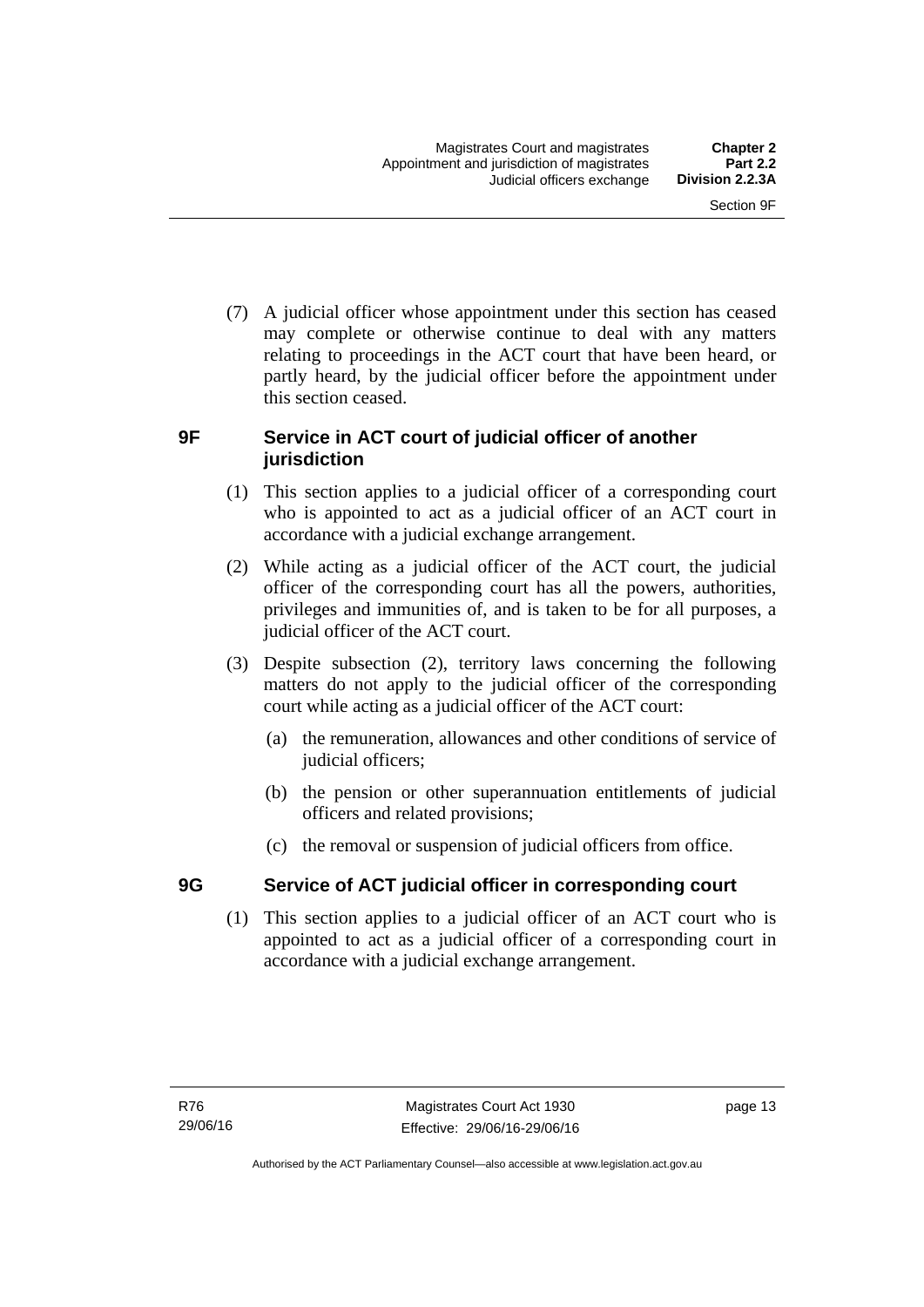- (2) The judicial officer's service as a judicial officer of the corresponding court is taken to be service as a judicial officer of the ACT court for the purposes of territory laws about—
	- (a) the remuneration, allowances and other conditions of service of judicial officers; and
	- (b) the pension or other superannuation entitlements of judicial officers and related provisions; and
	- (c) the removal or suspension of judicial officers from office.

#### <span id="page-29-0"></span>**9H Judicial office not affected by appointment to another judicial office**

(1) In this section:

*court* includes a tribunal (however described) that exercises functions of a judicial nature or functions of a similar nature (such as conciliation functions, arbitration functions, disciplinary functions or administrative review functions).

*judicial office* extends to the office of any member of a court, but only if the holder of the office is required to be a judicial officer or have legal qualifications.

- (2) The doctrine of incompatibility of office—
	- (a) does not operate to prevent the holder of a judicial office (the *original office*) from being appointed to another judicial office (the *additional office*); and
	- (b) does not operate to effect or require the surrender or vacation of the original office as a result of the appointment to the additional office.
- (3) This section applies—
	- (a) even if the original office or the additional office is held on an acting or temporary basis; and

Authorised by the ACT Parliamentary Counsel—also accessible at www.legislation.act.gov.au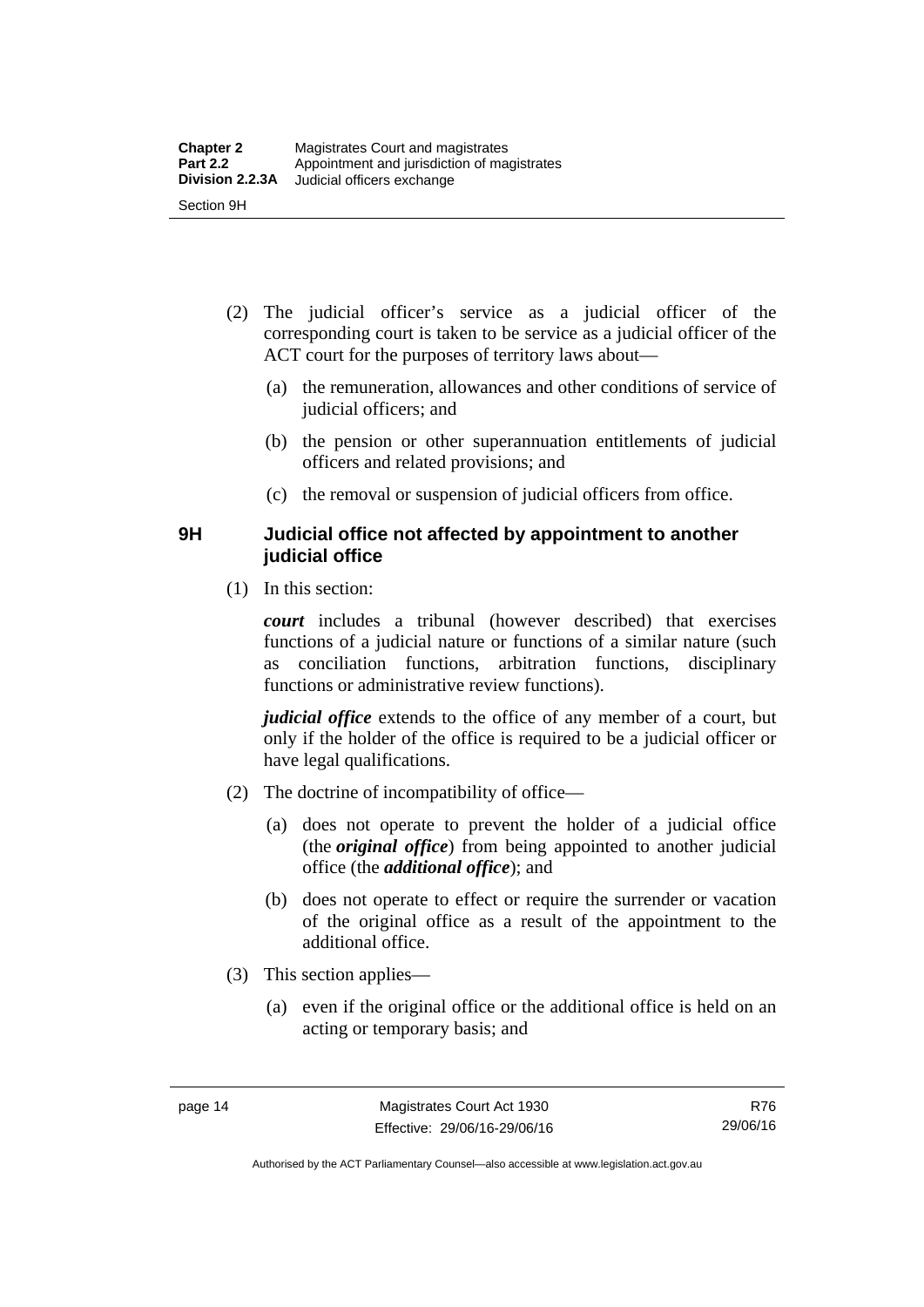- (b) even if the original office or the additional office is a judicial office of another jurisdiction (including, but not limited to, judicial offices to which appointments are made under section 9E); and
- (c) even if an appeal lies from a decision of the court of one of the judicial offices to the court of the other judicial office; and
- (d) even if the courts of the judicial offices are not of the same status.

### <span id="page-30-0"></span>**9I Other arrangements not affected**

This division does not limit or affect any other arrangements under which—

- (a) a judicial officer of another jurisdiction may be appointed or act as a judicial officer of this jurisdiction; or
- (b) a judicial officer of this jurisdiction may be appointed or act as a judicial officer of another jurisdiction.

#### <span id="page-30-1"></span>**9J Amendment of sch 2**

A regulation may amend schedule 2.

### <span id="page-30-2"></span>**Division 2.2.4 Jurisdiction of magistrates**

### <span id="page-30-3"></span>**10P Oath etc of office**

- (1) A person appointed as the Chief Magistrate, a magistrate or special magistrate must not exercise the functions given to a magistrate under any territory law unless the person has sworn an oath or made an affirmation in accordance with the form in schedule 1.
- (2) The oath must be sworn or affirmation made before the Chief Justice.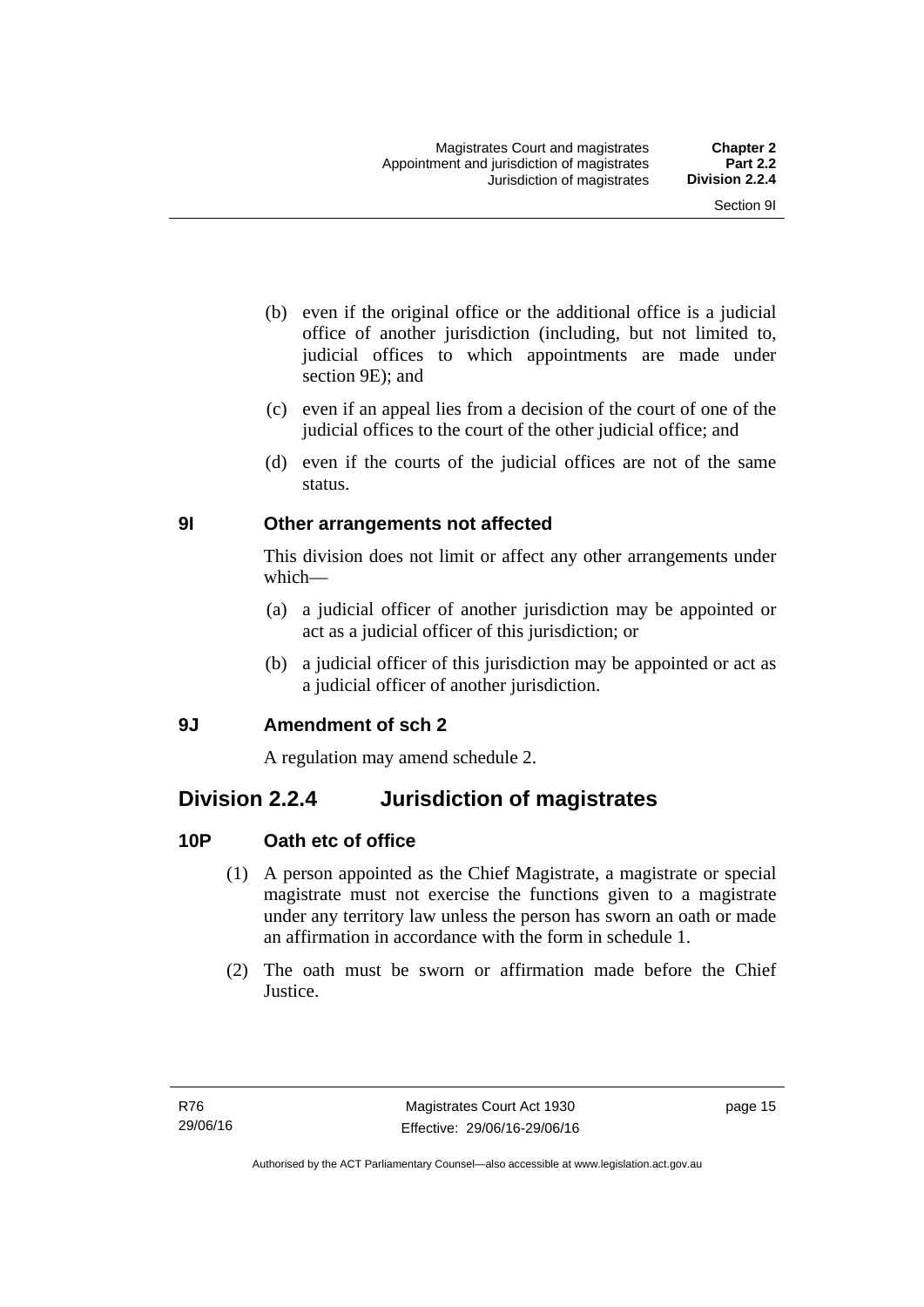#### <span id="page-31-0"></span>**11 Acts done beyond ACT**

- (1) An act done by a magistrate, because of his or her office, outside the ACT for the purpose of authenticating the signature of a person to an instrument intended to take effect in the ACT is, unless the act is required by law to be done in the ACT, effective for any territory law.
- (2) An oath or affirmation administered by a magistrate, because of his or her office, outside the ACT in any case in which an oath or affirmation may be administered by a magistrate is, unless the oath or affirmation is required by law to be administered in the ACT, effective for any territory law.

#### <span id="page-31-1"></span>**12 Acts by magistrate out of court etc**

- (1) Any magistrate out of court or the registrar may do all or any of the following:
	- (a) receive an information;
	- (b) issue a summons or warrant on an information;
	- (c) issue a summons or warrant to compel the attendance of a witness;
	- (d) do anything else that is necessary and preliminary to a hearing.
- (2) Without limiting subsection (1), if a law in force in the ACT provides that an information or complaint may be laid or made before, or a summons or warrant issued by, a court or justice of the peace, the information or complaint may be laid or made, and the summons or warrant may be issued, by a magistrate or the registrar.

#### <span id="page-31-2"></span>**13 Making of enforcement order after case decided**

After a case has been heard and decided, any magistrate or the registrar may make an enforcement order for the purposes of the case.

R76 29/06/16

Authorised by the ACT Parliamentary Counsel—also accessible at www.legislation.act.gov.au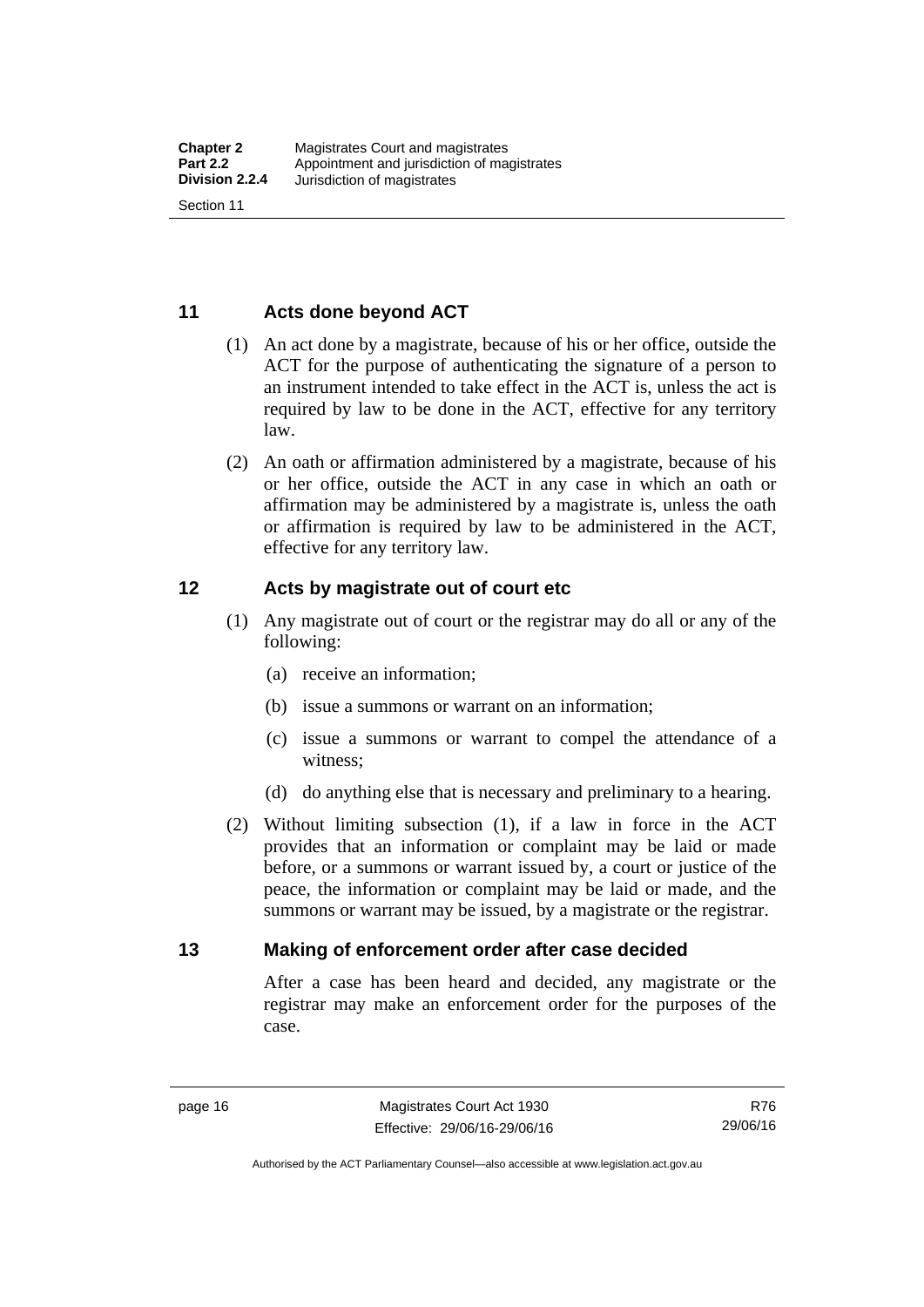### <span id="page-32-0"></span>**15 Process not invalid only because of death of magistrate etc**

A summons or warrant issued, or order made, by a magistrate or registrar is not invalid only because of the magistrate or registrar dying or otherwise ceasing to hold the position.

#### <span id="page-32-1"></span>**16 Order instead of mandamus order**

- (1) If a magistrate or registrar refuses to do any act relating to the duties of his or her office as a magistrate or registrar, the party requiring the act to be done may apply to the Supreme Court for an order calling on the magistrate or registrar and also the party to be affected by the act to show cause why the act should not be done, and if good cause is not shown against it, the Supreme Court may make the order absolute, with or without payment of costs.
- (2) A magistrate or registrar on being served with an order absolute must obey the order, and do the act required by it to be done.

#### <span id="page-32-2"></span>**17 Magistrates may exercise functions of justices of peace**

If under any law in force in the ACT, anything is required or permitted to be done before, to or by a justice of the peace, it may be done before, to or by a magistrate.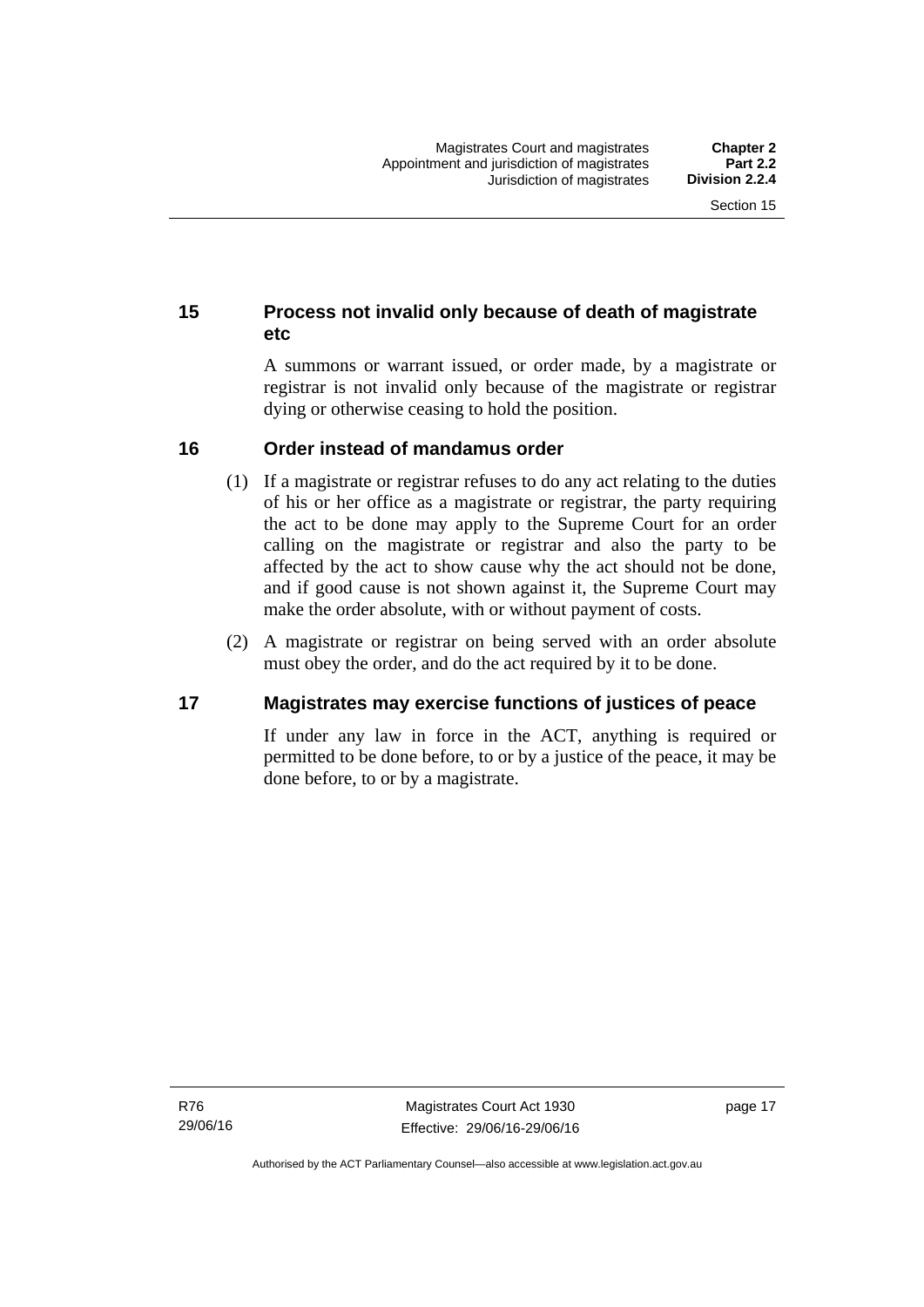# <span id="page-33-0"></span>**Part 2.3 Protection of magistrates in execution of their office**

#### <span id="page-33-1"></span>**17A Magistrate sued for act not within jurisdiction**

- (1) Any person injured by an act done by a magistrate in a matter in which by law the magistrate has no jurisdiction or in which the magistrate has exceeded his or her jurisdiction, or by an act done under any conviction or order made or warrant or writ issued by a magistrate in any such matter, may maintain in the Supreme Court an action against the magistrate without alleging in his or her statement of claim that the act complained of was done maliciously and without reasonable and probable cause.
- (2) No such action is maintainable for anything done under any such conviction or order until after the conviction or order has been quashed or set aside on appeal.
- (3) No such action is maintainable for anything done under any such warrant that was issued by the magistrate to procure the appearance of the person charged, and that has been followed by a conviction or order in the same matter, until after the conviction or order has been so quashed or set aside.
- (4) If the lastmentioned warrant has not been followed by a conviction or order, or if it is a warrant on an information of an alleged indictable offence, and if a summons was issued previously to the warrant being issued, and the summons was served on the person charged either personally or by leaving it for the person with someone at the person's last-known or usual home or business address, and the person did not appear according to the exigency of the summons, in that case no action is maintainable against the magistrate for anything done under the warrant.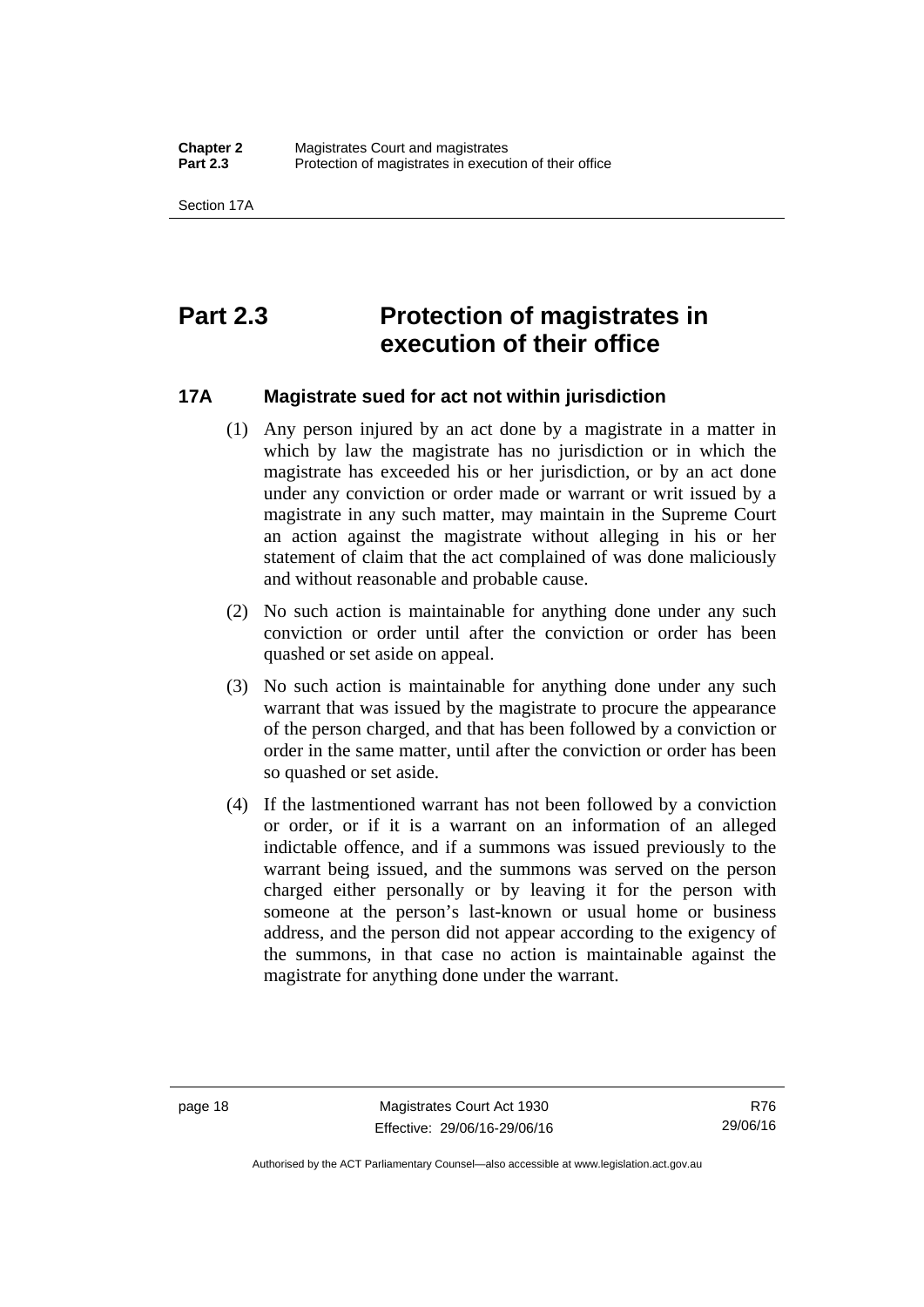### <span id="page-34-0"></span>**17C Committal or enforcement order by magistrate on order of court**

If a conviction or order is made by the court and a committal order or enforcement order is made for the conviction or order by a magistrate bona fide and without collusion, an action in relation to any defect in the conviction or order or any want of jurisdiction in the court making the conviction or order is maintainable only against the magistrate constituting the court that made the conviction or order.

### <span id="page-34-1"></span>**17D No action for acts done under Supreme Court order**

An action is not maintainable against a magistrate for doing an act if the magistrate does the act in accordance with a Supreme Court order.

### <span id="page-34-2"></span>**17E No action if proceeding confirmed on appeal**

If a committal order or enforcement order is made by a magistrate on a conviction or order that, either before or after the making of the committal order or enforcement order, is confirmed on appeal, an action is not maintainable against the magistrate who made the committal order or enforcement order for anything done under it because of any defect in the conviction or order.

#### <span id="page-34-3"></span>**17F Actions in cases prohibited**

If any action, which by this Act is declared to be not maintainable, is brought against a magistrate, the Supreme Court, on application of the defendant, and on affidavit of the facts, may set aside or stay the proceeding with or without costs.

#### <span id="page-34-4"></span>**17G Payment into court**

(1) After an action under this part has been started but before the case has been heard, a defendant may pay into court the amount the defendant considers appropriate.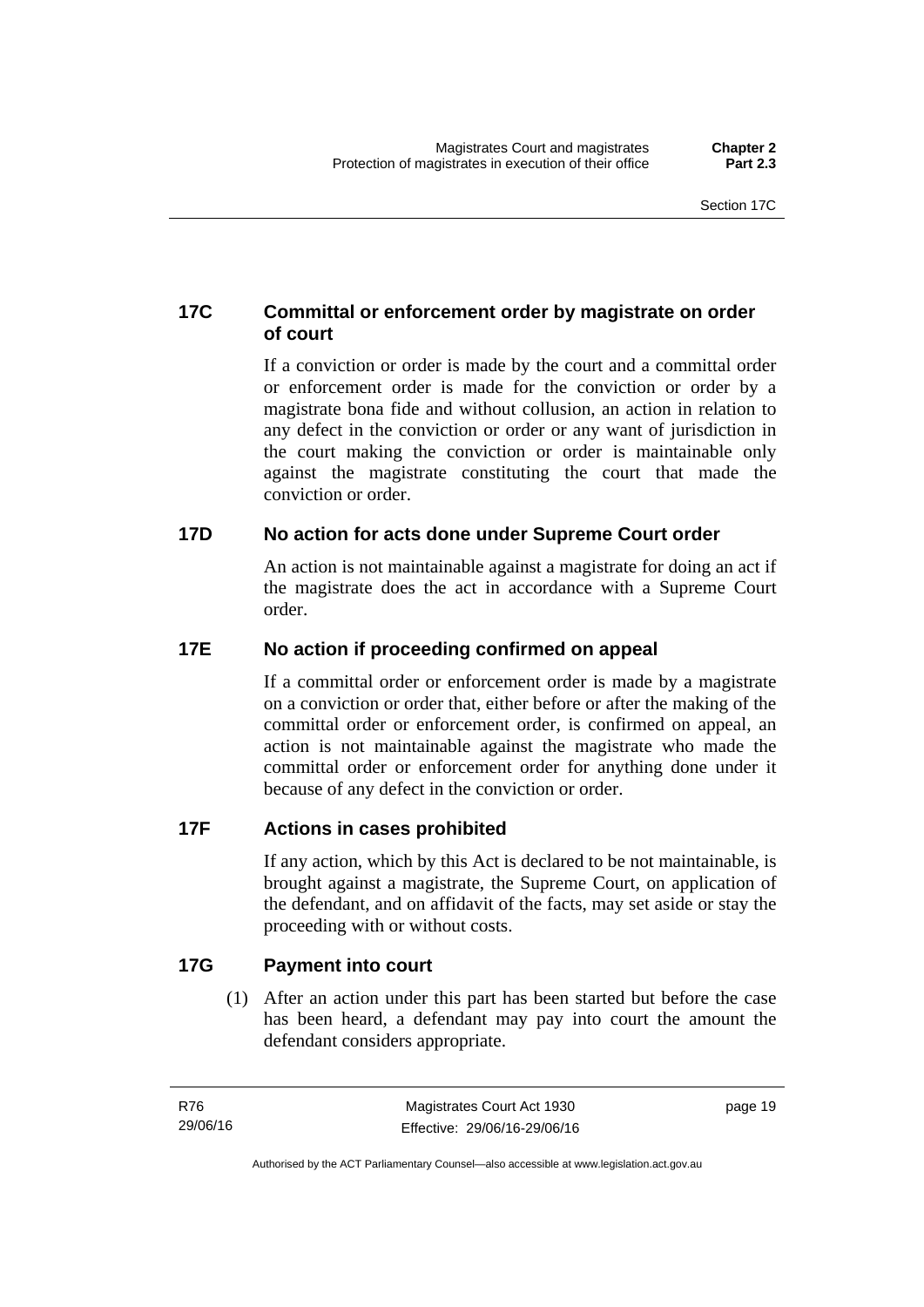Section 17H

- (2) Judgment must be given for the defendant if the Supreme Court at the trial considers that the plaintiff is not entitled to damages beyond the amount paid into court, and the amount paid into court, or the part of it that is enough to meet the defendant's costs, must be paid out of court to the defendant, and the rest (if any) must be paid to the plaintiff.
- (3) If the plaintiff accepts the amount paid into court in satisfaction of the plaintiff's damages in the action, the plaintiff may apply to the Supreme Court for an order for the payment of the amount out of court to the plaintiff, with or without costs.
- (4) If the Supreme Court makes the order, the action is decided and the order is a bar to any other action for the same cause.

#### <span id="page-35-0"></span>**17H No action against magistrate for judicial acts in Magistrates Court**

An action must not be brought in the Magistrates Court against a magistrate in relation to anything done by the magistrate in the execution of the magistrate's office.

### <span id="page-35-1"></span>**17I Magistrate sued for acts within magistrate's jurisdiction only liable in case of malice and absence of reasonable and probable cause**

In an action against a magistrate for any act done by the magistrate in the execution of the magistrate's duty as a magistrate in relation to any matter within the magistrate's jurisdiction as a magistrate, it must be expressly alleged in the statement of claim that the act was done maliciously and without reasonable and probable cause, and if the allegations are denied, and at the trial of the action the plaintiff fails to prove them, judgment must be given for the defendant.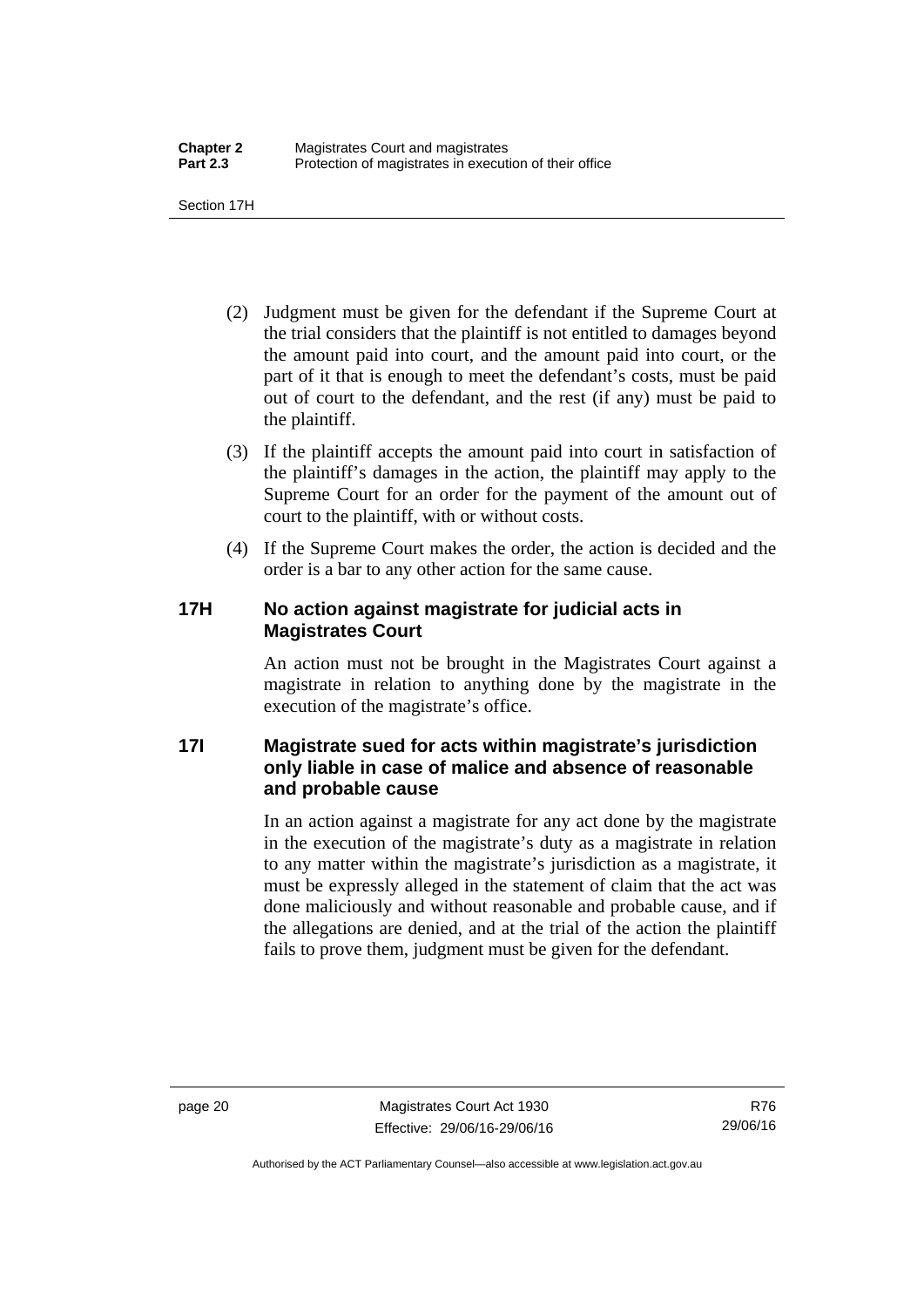# **17J Verdict for defendant**

If the plaintiff in an action against a magistrate does not prove the cause of action at the trial, judgment must be given for the defendant.

# **17K Damages**

 $If$ <sub>—</sub>

- (a) the plaintiff in an action against a magistrate is entitled to recover, and seeks to recover a penalty or other amount paid or raised as a result of a conviction, judgment or order or to recover damages for imprisonment; and
- (b) it is proved that the plaintiff was guilty of the offence or liable to pay the amount or, for imprisonment, did not undergo any greater punishment than could have been imposed for the offence of which the plaintiff was convicted;

the plaintiff is not entitled to recover the penalty or other amount paid or raised or, for imprisonment, damages greater than 1 cent, or any costs in the action.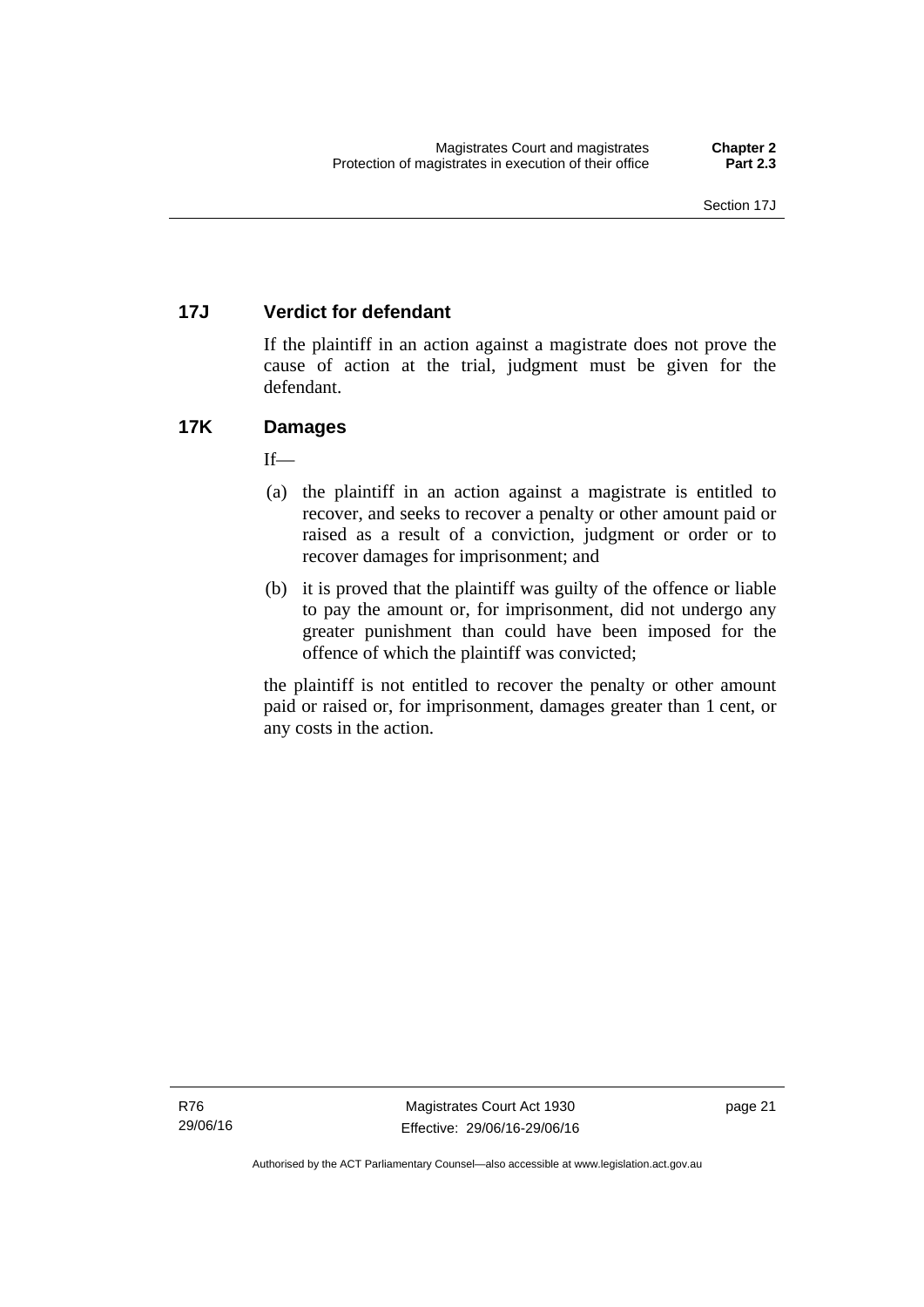**Chapter 3 Criminal proceedings**<br>**Part 3.1 Preliminary Preliminary** 

Section 18A

# **Chapter 3 Criminal proceedings**

# **Part 3.1 Preliminary**

# **18A Definitions for ch 3**

In this chapter:

*Crimes Act* means the *[Crimes Act 1900](http://www.legislation.act.gov.au/a/1900-40)*.

*decision* includes a committal for trial, admission to bail, and a conviction, order or other decision.

*defendant* means a person against whom an information is laid.

page 22 Magistrates Court Act 1930 Effective: 29/06/16-29/06/16

Authorised by the ACT Parliamentary Counsel—also accessible at www.legislation.act.gov.au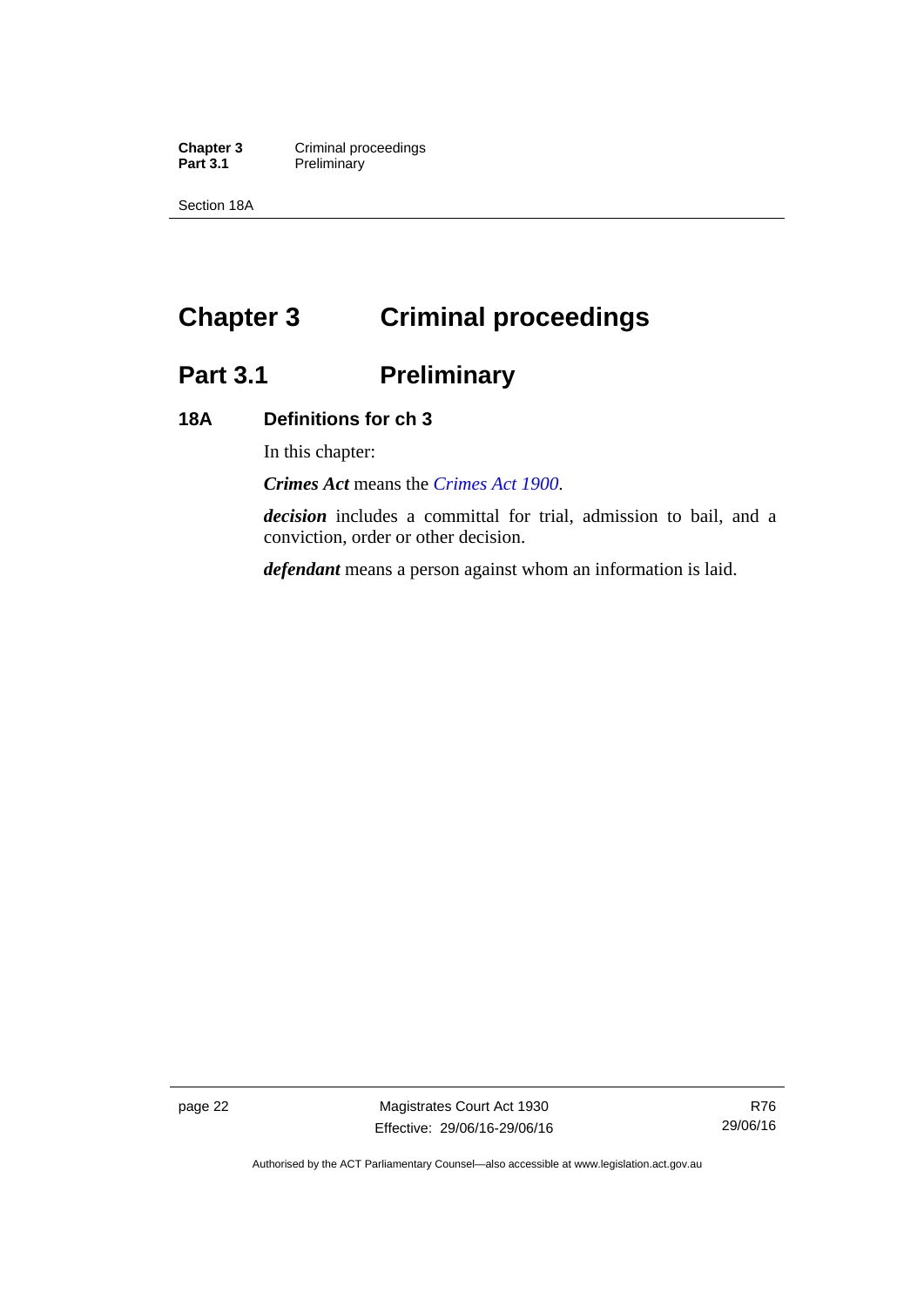# **Part 3.2 Criminal jurisdiction**

# **19 Jurisdiction of court**

If, by any law in force in the ACT, any offence is punishable on summary conviction or any person is made liable to a penalty or punishment or to pay an amount for any offence, act or omission, and no other provision is made for the trial of the person committing the offence, the matter may be heard and decided by the court in a summary way under the provisions of this Act.

# **21 Jurisdiction of court if defendant absent from ACT**

The court has jurisdiction even though the defendant is not in the ACT.

# **22 Proceeding of court if it considers offence should be dealt with on indictment**

If, for an information in relation to an offence that is punishable either summarily or on indictment it appears to the court, on the close of the case for the prosecution, that the offence ought to be dealt with on indictment, the court must abstain from adjudication on the information and must deal with the case for the purpose of committal for trial only.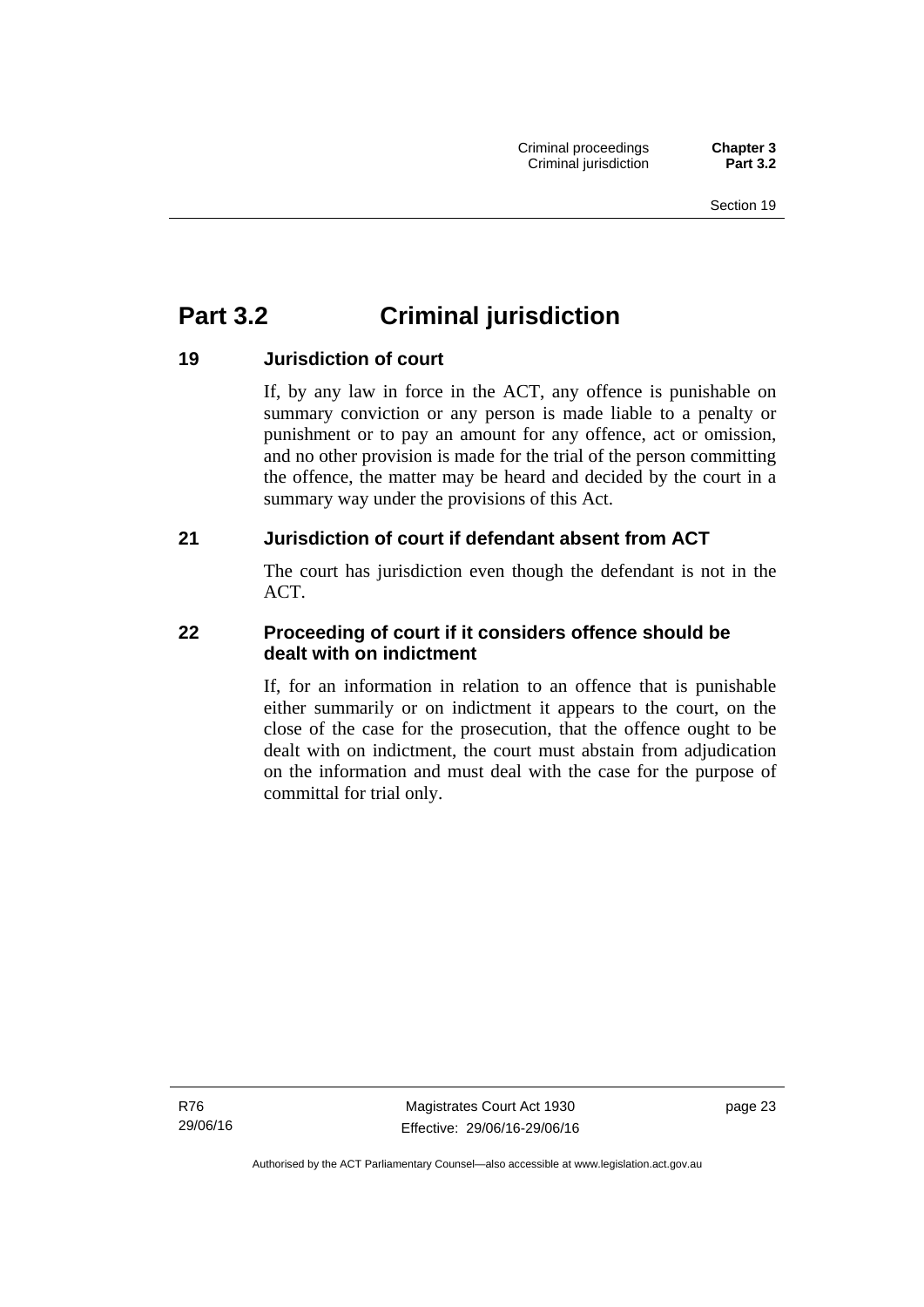# **Part 3.3 Beginning criminal proceedings**

# **Division 3.3.1 Beginning criminal proceedings general**

# **25 Informations**

A proceeding may be started in the court by information laid by the informant or by a lawyer or anyone else representing the informant.

# **Division 3.3.2 Informations**

# **26 Laying of informations**

An information may be laid before a magistrate in any case where a person has committed or is suspected of having committed, in the ACT, an indictable offence or an offence that may be dealt with summarily as provided in section 19.

# **27 Description of people and property and of offences**

- (1) Such description of people or things as would be sufficient in an indictment is sufficient in informations.
- (2) The description of any offence in the words of the Act, ordinance, law, order, by-law, regulation, or other instrument creating the offence, or in similar words, is sufficient in law.

# **28 Power of court to amend information**

(1) If at the hearing of any information or summons any objection is taken to an alleged defect in it in substance or form or if objection is taken to any variance between the information or summons and the evidence adduced at the hearing of it, the court may make any amendment in the information or summons that appears to it to be desirable or to be necessary to enable the real question in dispute to be decided.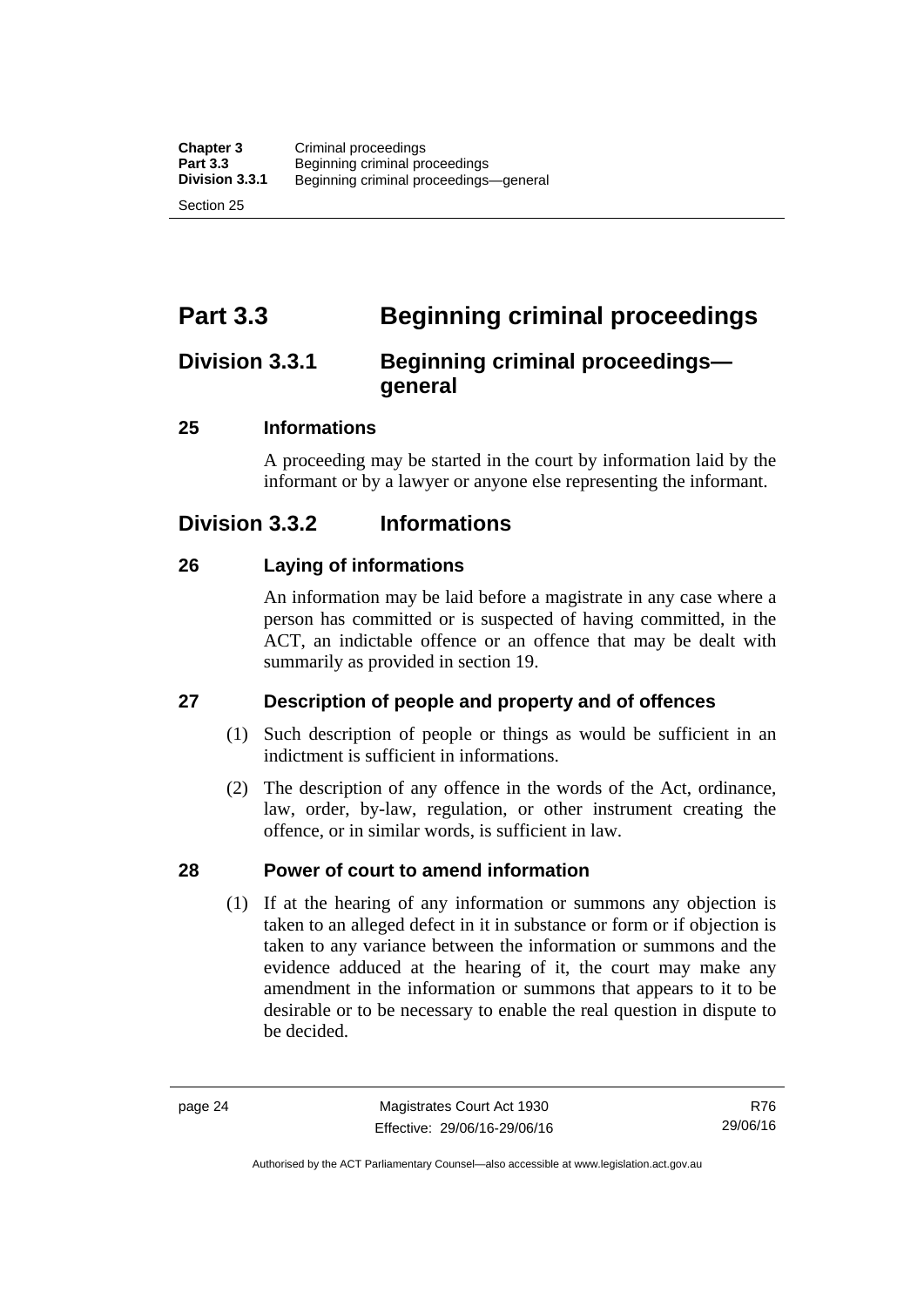(2) The court must not make an amendment under subsection (1) if it considers that the amendment cannot be made without injustice to the defendant.

# **29 Court may adjourn hearing if amendment made**

If in any case where an amendment in an information or summons has been made under section 28 the court considers that the defendant has been misled by the form in which the information or summons has been made out, it may adjourn the hearing of the case for the period it considers appropriate and may make any order about the costs of the adjournment it considers appropriate.

# **30 Form of information**

- (1) If a warrant is intended to be issued in the first instance against the person charged, the information must be in writing and on oath.
- (2) The oath may be made by the informant or someone else.
- (3) If a summons instead of a warrant is intended to be issued in the first instance against the person charged, the information may be made orally and without oath.
- (4) Subsection (3) applies whether or not the law under which the information is laid requires it to be in writing.

# **Division 3.3.3 Summonses**

# **37 When magistrate may issue summons**

If an information is laid before a magistrate, the magistrate may issue a summons.

# **38 Form of summons**

A summons issued in the case of an information must be directed to the defendant, and must state shortly the matter of the information and require the defendant to appear at a certain time and place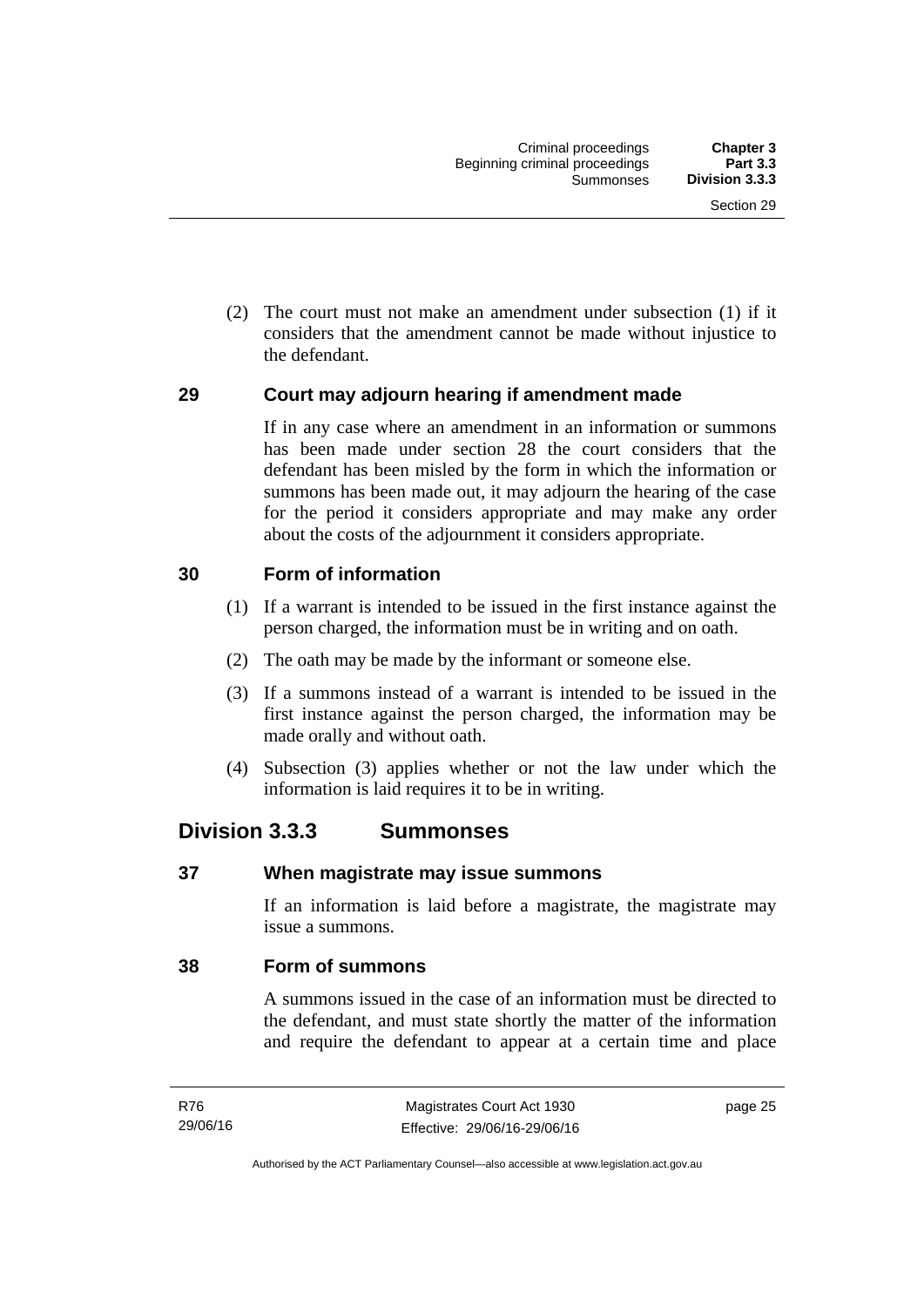before the court, to answer to the information and to be further dealt with according to law.

# **41 Service of summons**

- (1) A summons issued in relation to an information may be served on the person to whom it is directed by—
	- (a) giving a copy of the summons to the person; or
	- (b) leaving a copy of the summons at the last-known or usual home or business address of the person with someone who appears to be at least 16 years old and to live or be employed at the address.
- (2) Service of a summons under subsection (1) must be effected at least 72 hours before the time appointed in the summons for the hearing of the information.
- (3) If it appears to the court or a magistrate or the registrar, by statement on oath or by affidavit, that from any cause service in accordance with subsections (1) and (2) cannot be effected, the court or magistrate or the registrar may extend the time for hearing.
- (4) Service of a summons in accordance with this section may be proved by the oath of the person who served it or by affidavit or otherwise.

# **Division 3.3.3A Court attendance notices**

# **41A Definitions—div 3.3.3A**

In this division:

*authorised person* means—

- (a) a police officer; or
- (b) a person prescribed by regulation.

*court attendance notice*—see section 41B.

R76 29/06/16

Authorised by the ACT Parliamentary Counsel—also accessible at www.legislation.act.gov.au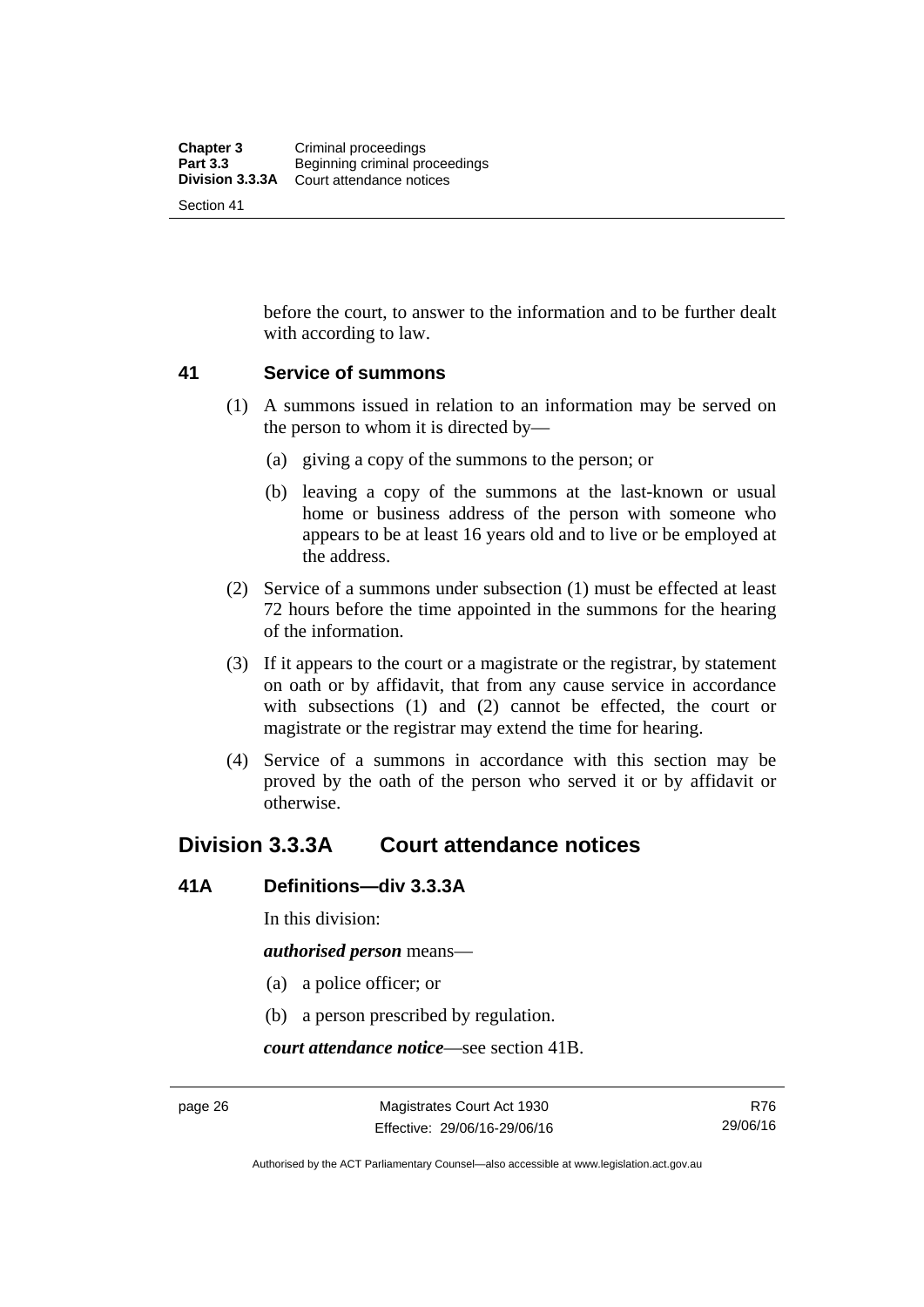# **41B Commencing criminal proceeding by court attendance notice**

- (1) A proceeding for an alleged offence may be commenced by serving and filing a notice (a *court attendance notice*) under this division.
- (2) A court attendance notice served on a person must––
	- (a) state the name of the person; and
	- (b) describe the offence to which it relates; and
	- (c) briefly state the particulars of the offence; and
	- (d) state the name of the authorised person serving the notice; and
	- (e) unless a warrant is issued for the arrest of the person or the person is refused bail—
		- (i) require the person to appear before a magistrate at a stated date, time and place; and
		- (ii) state that failure to appear may result in the person's arrest or in the proceeding being dealt with in the person's absence; and
	- (f) if the person consents to appear before a magistrate at the stated date and time—include a statement, signed by the person, that the person consents to appear at the stated date and time.
	- *Note* If a form is approved under the *[Court Procedures Act 2004](http://www.legislation.act.gov.au/a/2004-59)* for this provision, the form must be used.
- (3) It is sufficient to describe an offence in the notice in the way the offence is described in the law that creates the offence.
- (4) The date stated for the person to appear before a magistrate must be—
	- (a) at least 14 days after the day the notice is served; or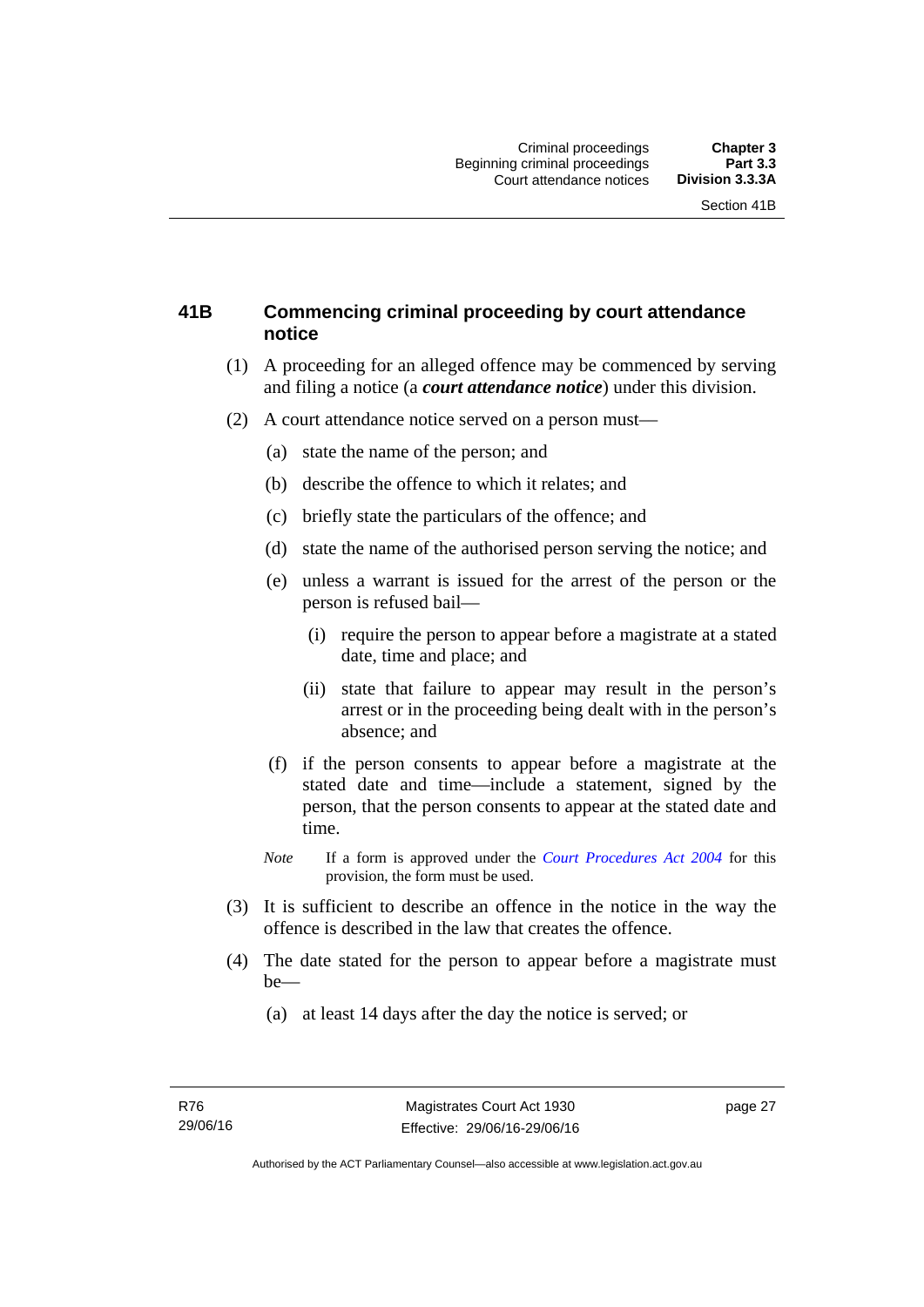- (b) if the notice contains a consent signed by the person to appear before a magistrate at an earlier date available to a Magistrate—the date as stated in the notice.
- (5) The rules may prescribe additional matters that must be included in a court attendance notice.

# **41C Court attendance notice––service**

- (1) If an authorised person suspects, on reasonable grounds, that a person has committed an offence, the authorised person may serve a court attendance notice on the person.
- (2) The notice must be served personally by the authorised person.
- (3) The *[Court Procedures Rules 2006](http://www.legislation.act.gov.au/sl/2006-29),* part 6.8 (Service) apply to the service of a court attendance notice as if—
	- (a) the notice were a document in the proceeding for the offence to which it relates; and
	- (b) the copy of the notice served were a stamped copy.
- (4) However, the *[Court Procedures Rules 2006,](http://www.legislation.act.gov.au/sl/2006-29)* division 6.8.3 (Service—Magistrates Court) does not apply to service of a court attendance notice.

# **41D Court attendance notice—filing**

- (1) A copy of a court attendance notice served on a person must be filed—
	- (a) not less than 14 days before the day stated in the notice for the person to appear before a magistrate; or
	- (b) if the notice contains a consent signed by the person to appear before a magistrate at a date earlier than 14 days after service of the notice—as soon as practicable.

R76 29/06/16

Authorised by the ACT Parliamentary Counsel—also accessible at www.legislation.act.gov.au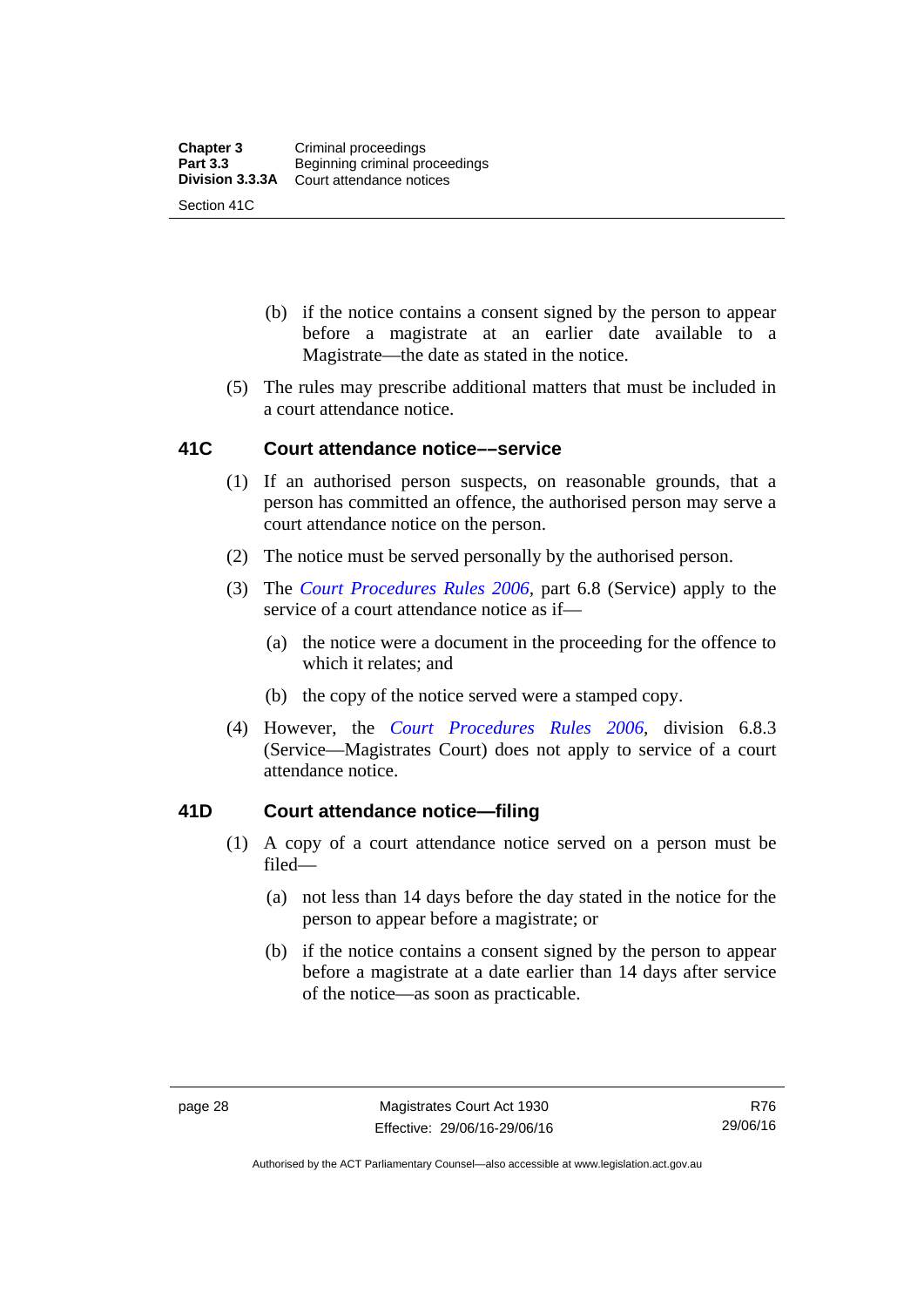(2) If a warrant is intended to be issued in the first instance against the person, the notice must be filed with a sworn statement about the particulars of the offence stated in the notice.

# **41E Court attendance notice—relationship to information and summons**

- (1) This division is additional to, and does not limit, any other provision of a Territory law about an information or summons in relation to a criminal proceeding.
- (2) A court attendance notice served under this division is taken, for all purposes, to be a summons served under division 3.3.3.
- (3) A court attendance notice filed under this division is taken, for all purposes, to be an information laid under division 3.3.2.
- (4) For subsections (2) and (3), a provision mentioned in subsection (1) applies, with any necessary changes and any changes prescribed by regulation—
	- (a) in relation to a court attendance notice served under this division—as if it were a summons issued under division 3.3.3; and
	- (b) in relation to a court attendance notice filed under this division—as if it were an information laid under division 3.3.2.

# **Division 3.3.4 Warrants**

# **42 Issue of warrant and summons**

- (1) This section applies if—
	- (a) an information is laid before a magistrate under division 3.3.2 against a person for an offence; and
	- (b) the information is substantiated by the oath of the informant or a witness; and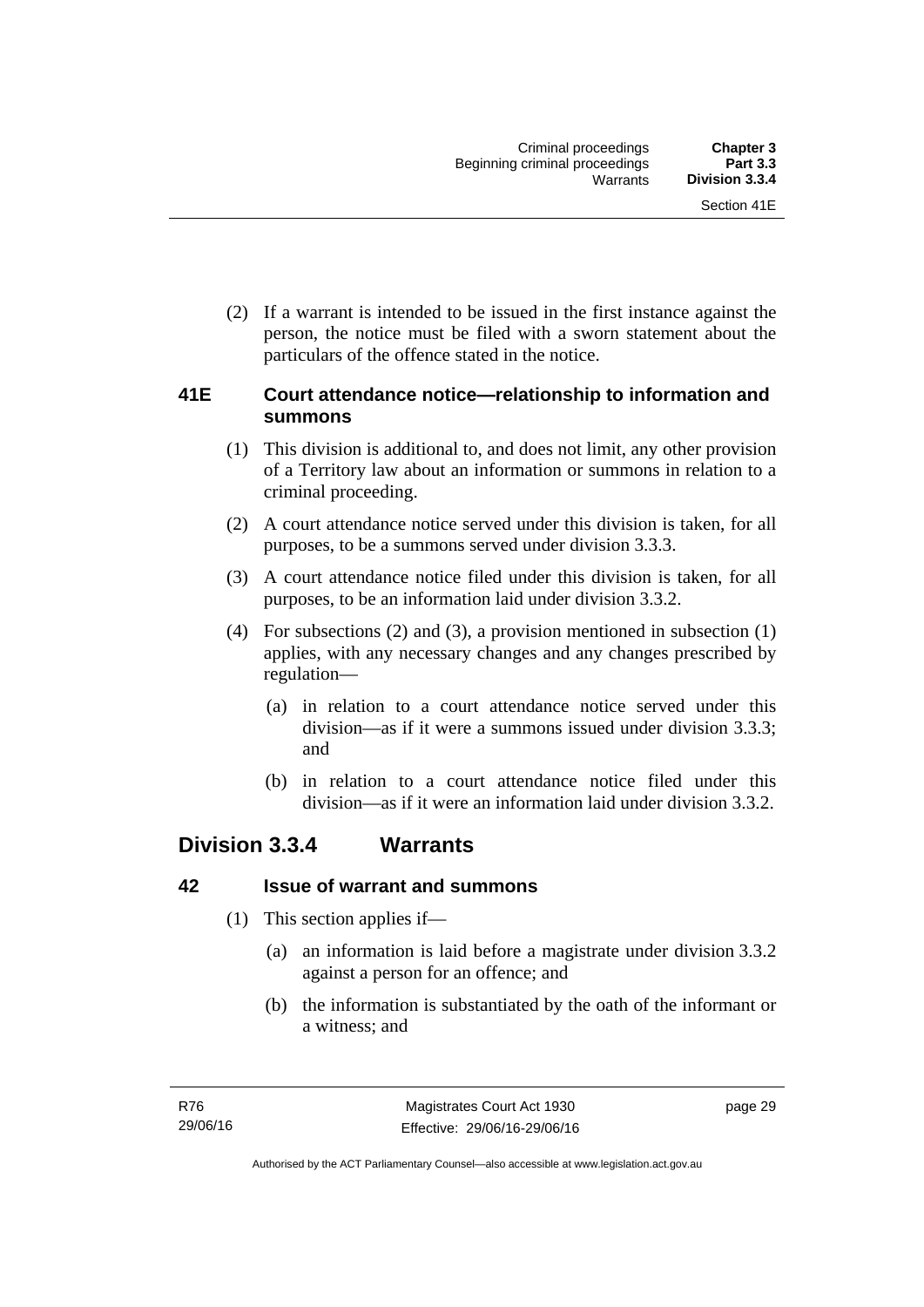- (c) the person is not in custody.
- (2) The magistrate may issue a warrant for the person's arrest, and for bringing the person before the court to answer to the information and to be further dealt with according to law.
- (3) However, the magistrate may issue a summons instead of the warrant if the magistrate considers it appropriate.
- (4) The issue of the summons does not prevent a magistrate from issuing a warrant at any time before or after the time mentioned in the summons for the person's appearance.
- (5) However, subsection (4) does not authorise the issue of a warrant to bring the person before the court to answer to the information if a summons has been served on the person for the offence in accordance with section 116B (Service of summons for prescribed offence).

#### **43 Procedure on filing indictment**

- (1) If an indictment in relation to an offence committed in the ACT has been filed in the Supreme Court by the Attorney-General, Attorney-General of the Commonwealth or other officer, authority or person duly appointed in that behalf against any person then at large, whether on bail or not, the registrar of the Supreme Court must at any time after the end of the then sittings of the court if the person so indicted has not already appeared and pleaded to the indictment, on application by or on behalf of the prosecutor, grant to the prosecutor or person applying on the prosecutor's behalf a certificate that the indictment has been filed.
- (2) On production of the certificate to a magistrate, the magistrate must—
	- (a) if the person indicted is, at the time of both the application for and the production of the certificate, detained at a correctional centre (including a NSW correctional centre) for any other offence—on proof on oath that the person is the person

R76 29/06/16

Authorised by the ACT Parliamentary Counsel—also accessible at www.legislation.act.gov.au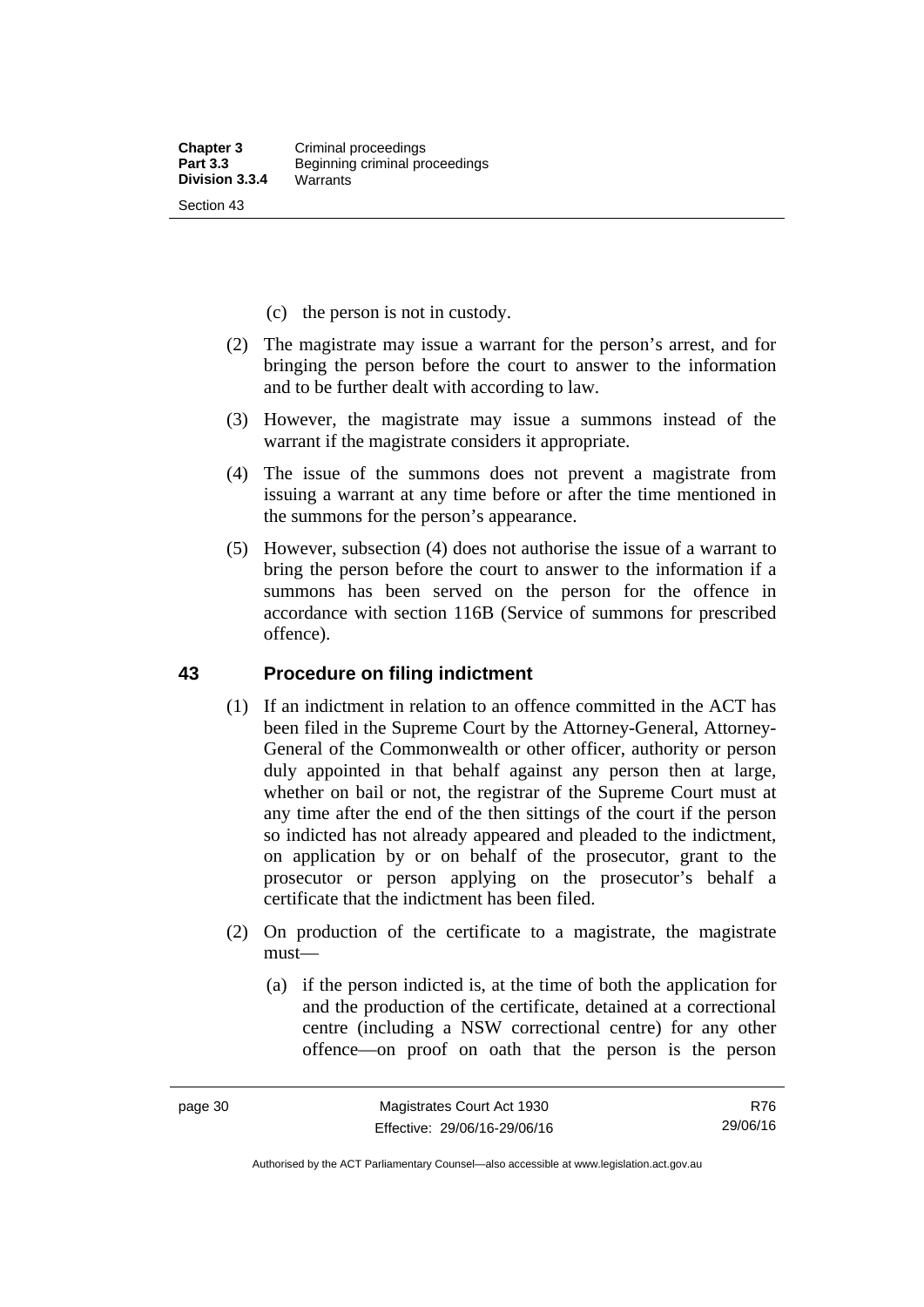charged in the indictment, issue a warrant directing the person in charge of the correctional centre to detain the person until, by a habeas corpus order or another order, the person is removed from custody for the purpose of being tried on the indictment, or until the person is otherwise removed or discharged out of custody by due course of law; and

 (b) in any other case—issue a warrant to apprehend the person so indicted and to cause the person to be brought before the court to be dealt with according to law and the court when any person apprehended under any such warrant is brought before it must on proof on oath that the person is the person charged and named in the indictment, and without further inquiry commit the person for trial or admit the person to bail in accordance with the *[Bail Act 1992](http://www.legislation.act.gov.au/a/1992-8)*.

# **44 Direction of warrant**

A warrant to apprehend a defendant that the defendant may answer to an information may be directed either to any police officer by name or generally to all police officers within the ACT, without naming them, or to both.

# **45 Any police officer may execute warrant**

If a warrant is directed to all police officers, any police officer may execute the warrant as if it were directed specially to the police officer by name.

# **47 Form of arrest warrant**

A warrant issued on an information must—

- (a) briefly state the offence or matter of the information; and
- (b) name or otherwise describe the person against whom it is issued; and
- (c) order the police officers to whom it is directed to—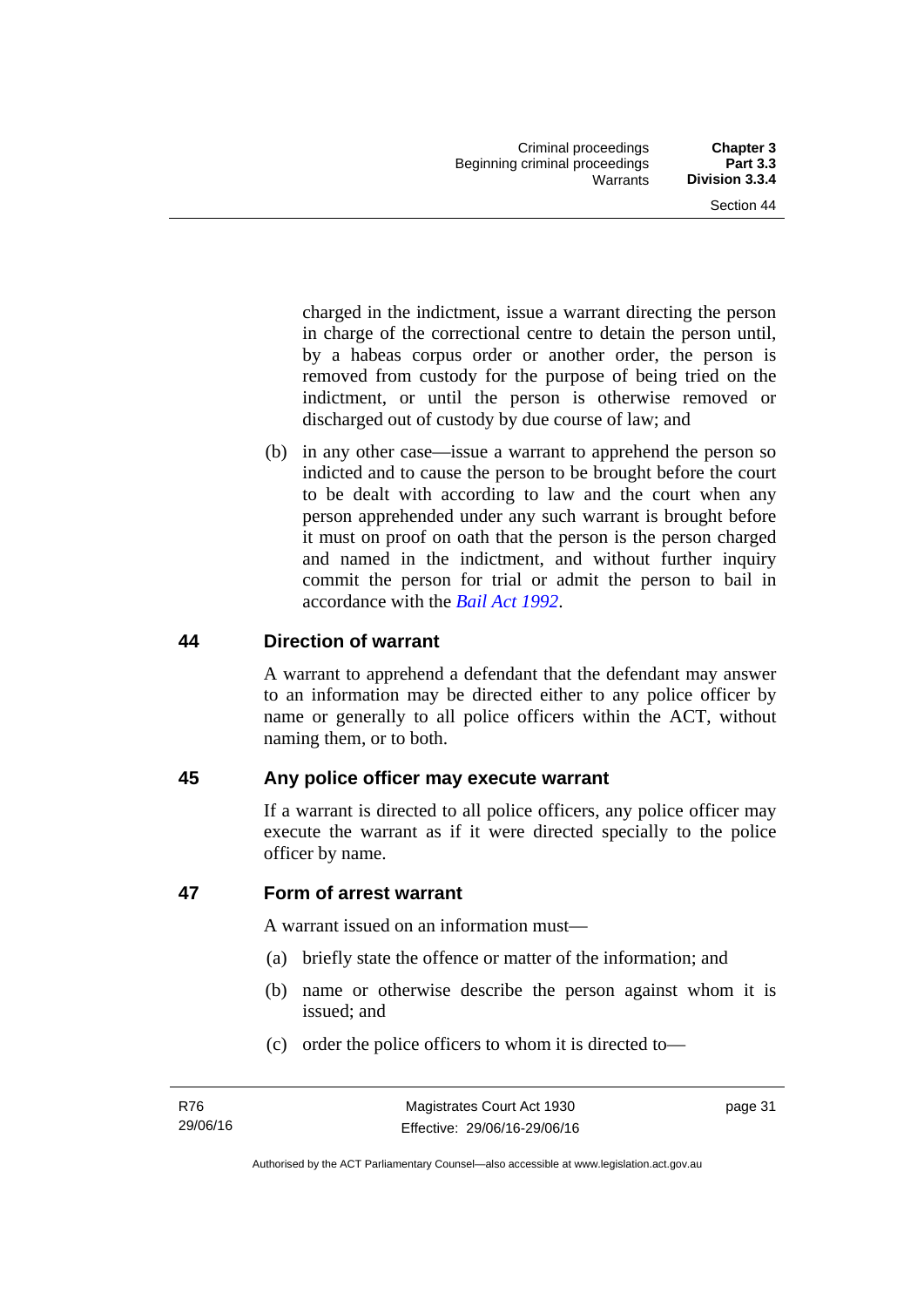- (i) arrest the person; and
- (ii) bring the person before the court to answer the information and to be further dealt with according to law.

#### **48 Warrant to be in force till executed**

A warrant need not be returnable at any particular time, but may remain in force until executed.

## **49 Sunday warrants**

A magistrate may issue a warrant on an information of an indictable offence, or a search warrant, on a Sunday as on any other day.

page 32 Magistrates Court Act 1930 Effective: 29/06/16-29/06/16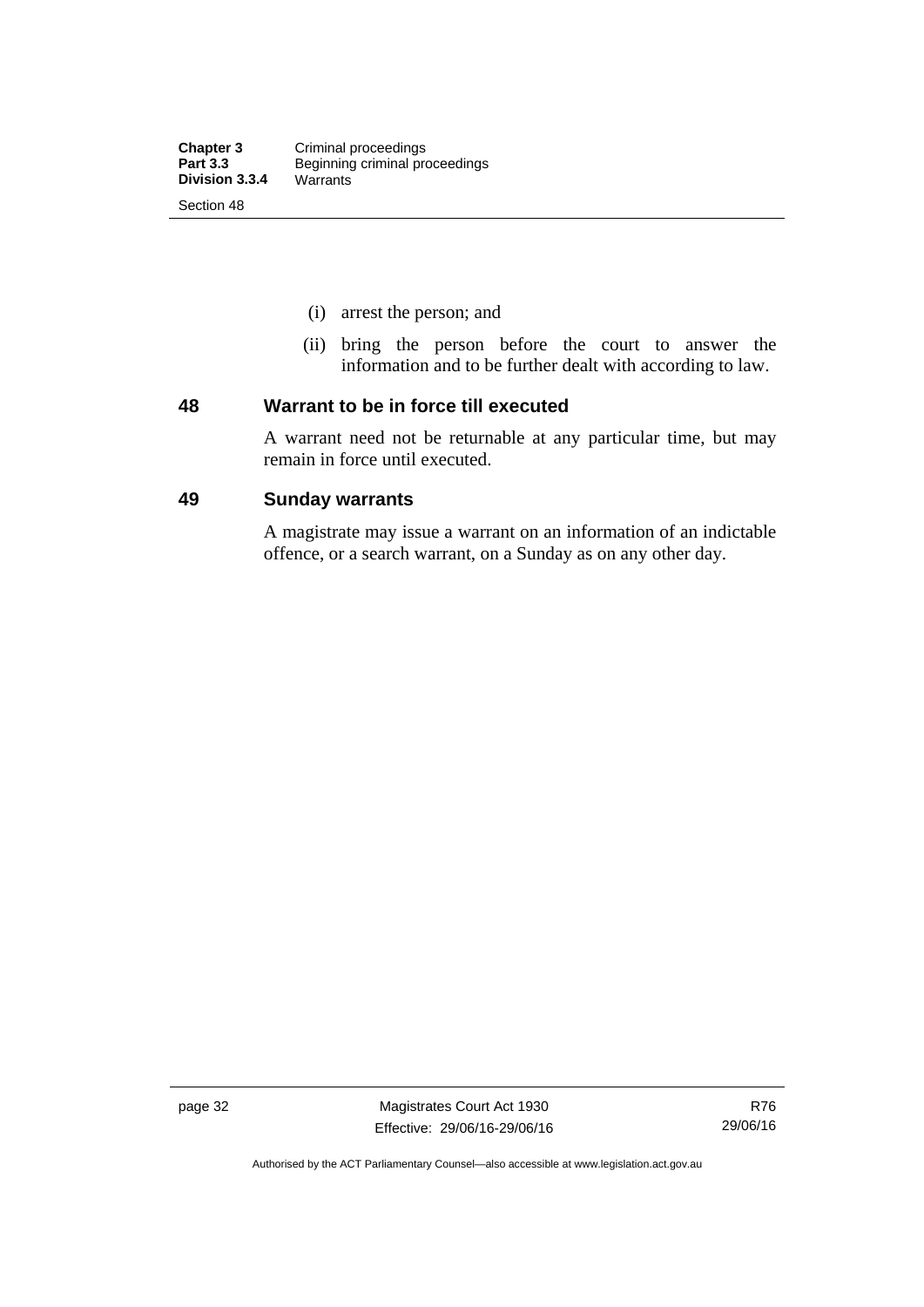# **Part 3.4 Hearing of criminal proceedings**

# **Division 3.4.1 Hearing of criminal proceedings general**

# **53 Conduct of case generally**

- (1) The informant may—
	- (a) conduct his or her case personally or by a lawyer; and
	- (b) examine and cross-examine the witnesses giving evidence for or against the informant; and
	- (c) if the defendant gives any evidence or examines any witness about anything other than general character—call and examine witnesses in reply.
- (2) The defendant may—
	- (a) fully answer and defend personally or by a lawyer; and
	- (b) give evidence; and
	- (c) examine and cross-examine the witnesses giving evidence for or against the defendant.

# **54 If both parties present in court to hear case**

The court must hear and decide an information if both parties to the information appear personally or by lawyers or anyone else appearing for them.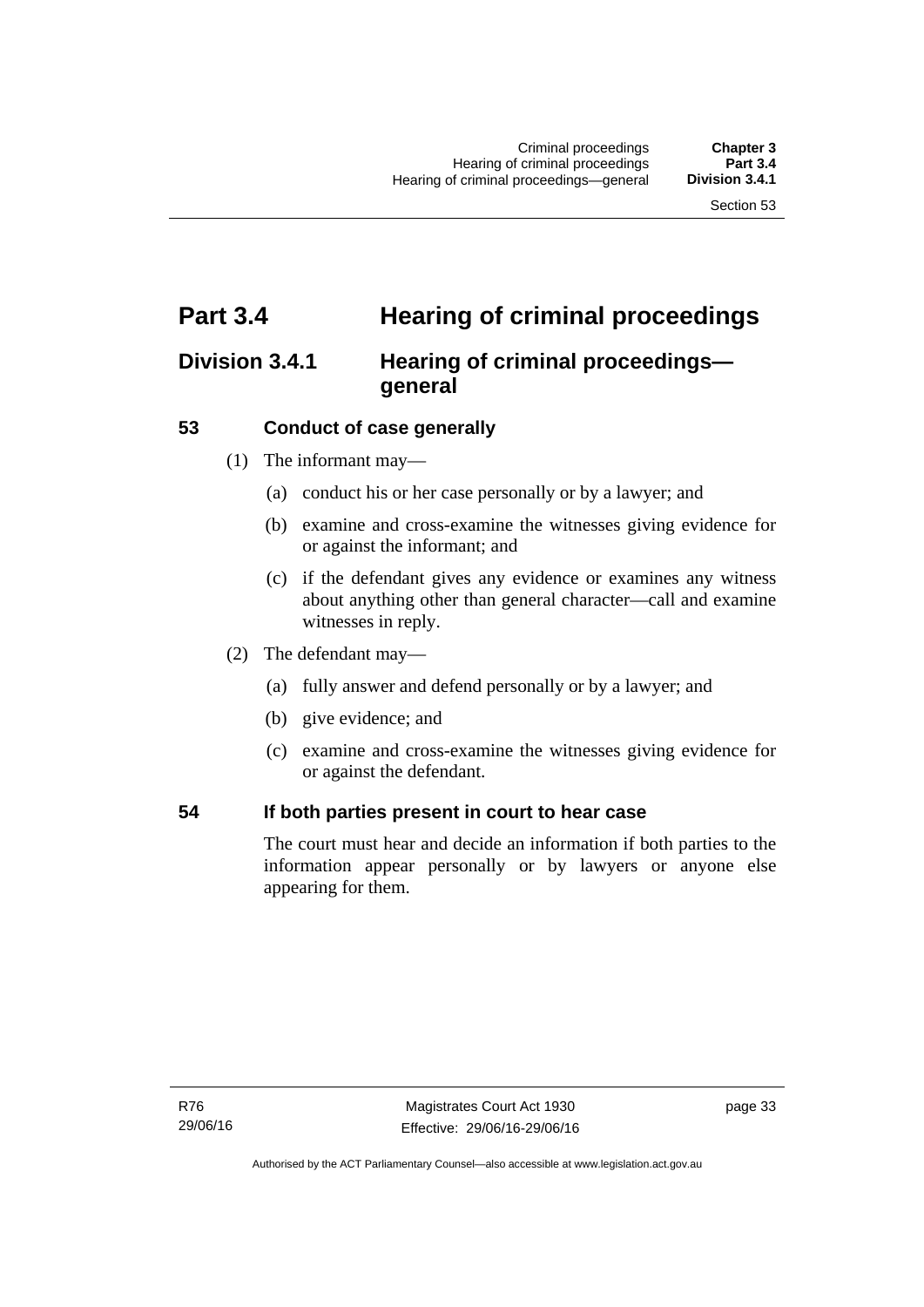# **Division 3.4.2 Warrants for witnesses**

# **62 Definitions—div 3.4.2**

In this division:

*prescribed period* means 18 hours from the time a person is arrested under a warrant.

*reporting officer* means the police officer mentioned in section 67 (2) (b).

*warrant* means a warrant under this division.

#### **63 Warrant to bring witness to court**

- (1) The court may issue a warrant for the arrest of a person who is a witness in a hearing if the person—
	- (a) was informed of the time and place of the hearing; and
	- (b) was required to attend to give evidence at the hearing in accordance with—
		- (i) a subpoena served on the person; or
		- (ii) an order of the court; or
		- (iii) an undertaking given to the court by the person; and
	- (c) failed to attend the hearing as required; and
	- (d) did not provide the court with a reasonable explanation for not attending.
- (2) A warrant must not be issued under subsection (1) unless—
	- (a) the court is satisfied that the party calling the person as a witness in the proceeding has taken reasonably practicable steps to contact the person; and
	- (b) it is in the interests of justice to issue the warrant.

Authorised by the ACT Parliamentary Counsel—also accessible at www.legislation.act.gov.au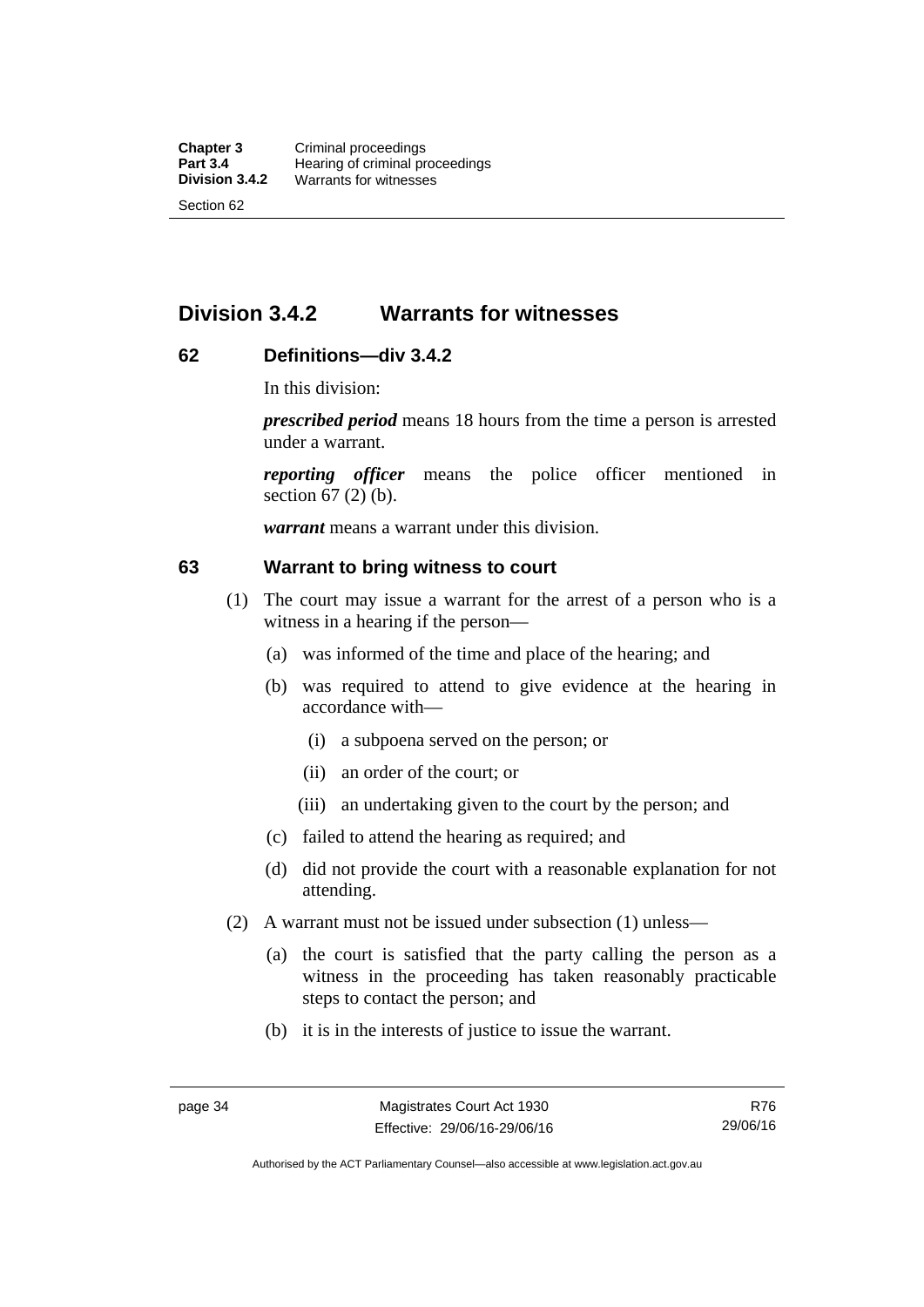- (3) In deciding whether it is in the interests of justice to issue a warrant, the court must consider the following:
	- (a) the importance of the evidence the person is expected to give;
	- (b) whether the evidence could be obtained by other means;
	- (c) the nature of the matter being heard;
	- (d) the degree of urgency to resolve the matter;
	- (e) the likelihood that the issue of a warrant would secure the person's attendance at the hearing;
	- (f) if the court has been contacted by the person, or the party calling the person as a witness in the proceeding has contacted the person—
		- (i) the reason (if any) given by the person for not attending as required; and
		- (ii) the impact of using a warrant for the arrest of the person.

#### **64 First instance warrant**

- (1) The court may, instead of issuing a subpoena for the attendance of a witness in a hearing, issue a warrant in the first instance for the arrest of the person if it is—
	- (a) unlikely that the person will attend the hearing to give evidence unless the person is compelled to do so; and
	- (b) in the interests of justice to do so.
- (2) In deciding whether it is in the interests of justice to issue a warrant, the court must consider the following:
	- (a) the importance of the evidence the person is expected to give;
	- (b) whether the evidence could be obtained by other means;
	- (c) the nature of the matter being heard;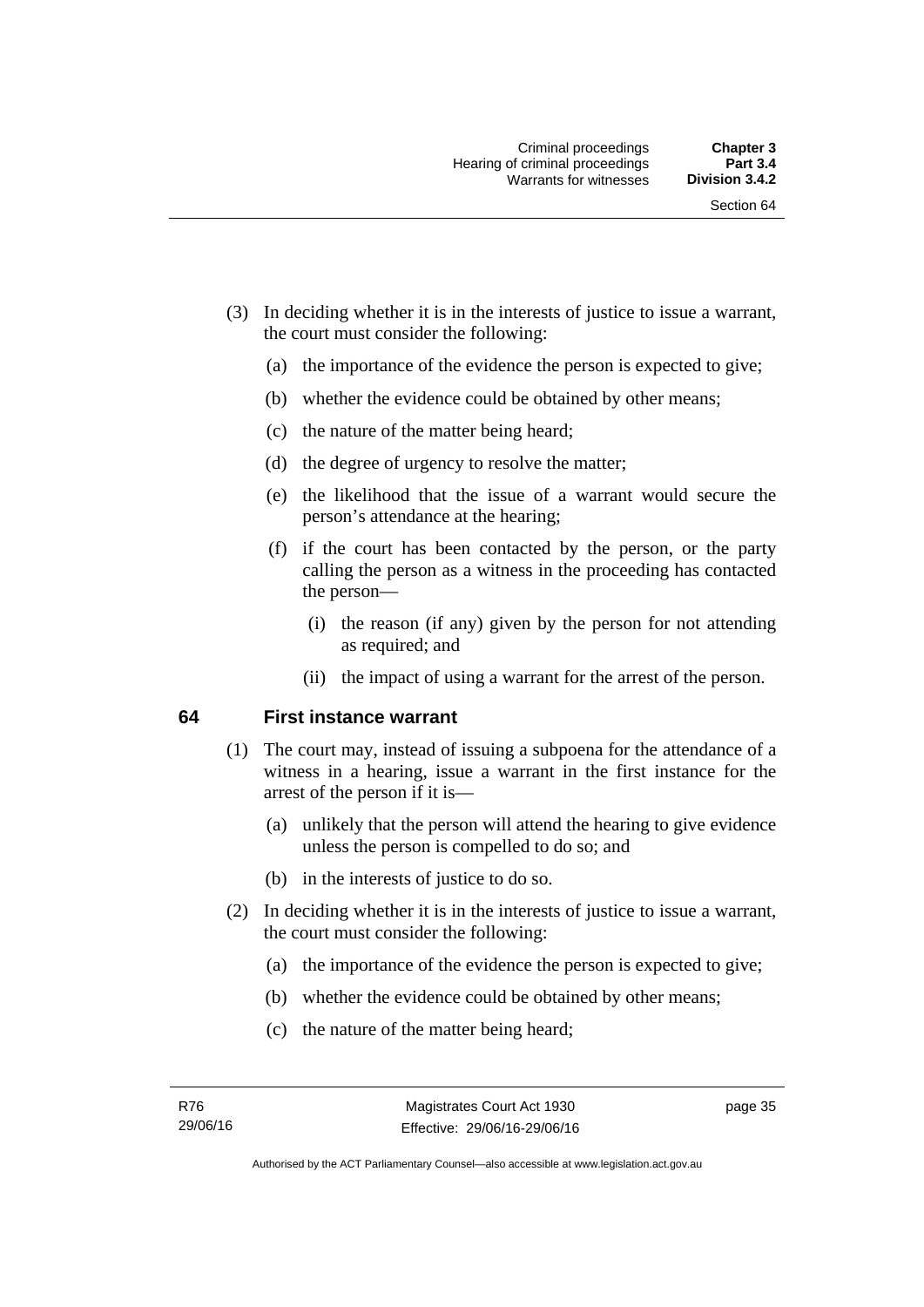- (d) the degree of urgency to resolve the matter;
- (e) the likelihood that the issue of a warrant would secure the person's attendance at the hearing;
- (f) the impact of using a warrant for the arrest of the person.

#### **65 Warrant remains in force until executed**

A warrant remains in force until whichever of the following happens first:

- (a) the warrant is executed;
- (b) the court revokes the warrant.

#### **66 Executing a warrant**

- (1) A warrant authorises a police officer (an *executing officer*) to—
	- (a) arrest the person named in the warrant; and
	- (b) bring the person before the court.
- (2) If an executing officer believes on reasonable grounds that the person named in the warrant is on any premises, the officer is authorised to enter the premises, using not more than necessary and reasonable force in the circumstances, to execute the warrant.
- (3) However, an executing officer is not authorised to enter a dwelling house to execute the warrant before 6 am or after 9 pm on any day, unless the officer believes on reasonable grounds that it would not be practicable to arrest the person at the dwelling house, or another location, at any other time.
- (4) An executing officer—
	- (a) must use not more force than is necessary to arrest the person and remove the person to the place stated in the warrant; and
	- (b) must, before removing the person, explain to the person the purpose of the warrant; and

R76 29/06/16

Authorised by the ACT Parliamentary Counsel—also accessible at www.legislation.act.gov.au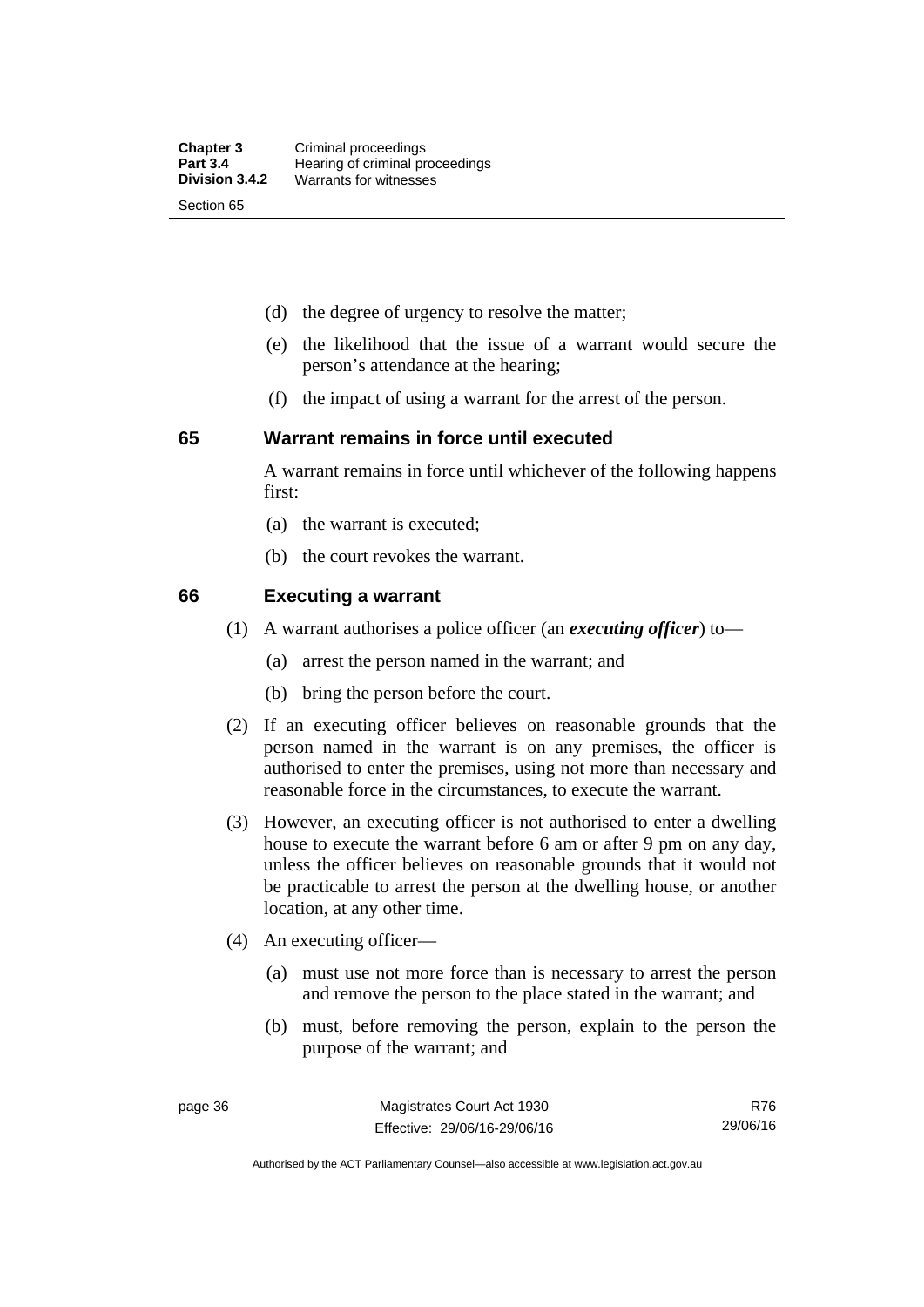- (c) must tell the person of his or her right to contact a lawyer, and allow the person to contact a lawyer if the person wishes to do so; and
- (d) if a person is under a legal disability—must inform a parent or guardian of the person of the arrest.
- (5) In this section:

*dwelling house* includes a conveyance, and a room in a hotel, motel, boarding house or club, where people ordinarily sleep at night.

# **67 Procedure after arrest**

- (1) A person who is arrested under a warrant must be brought before the court—
	- (a) as soon as practicable after the person is arrested; and
	- (b) within the prescribed period; and
	- (c) in accordance with this section.
- (2) A person must be brought before the court by a police officer—
	- (a) if the court is sitting at the time the officer is able to bring the person before the court—in person; or
	- (b) if the court is not sitting at the time the officer is able to bring the person before the court—by telephone call made by the officer to a magistrate to report the execution of the warrant to the court.
- (3) A person brought before the court must be dealt with in accordance with section 68.
- (4) A person arrested under a warrant—
	- (a) may be detained by a police officer for not longer than the prescribed period for the officer to comply with subsection (2); and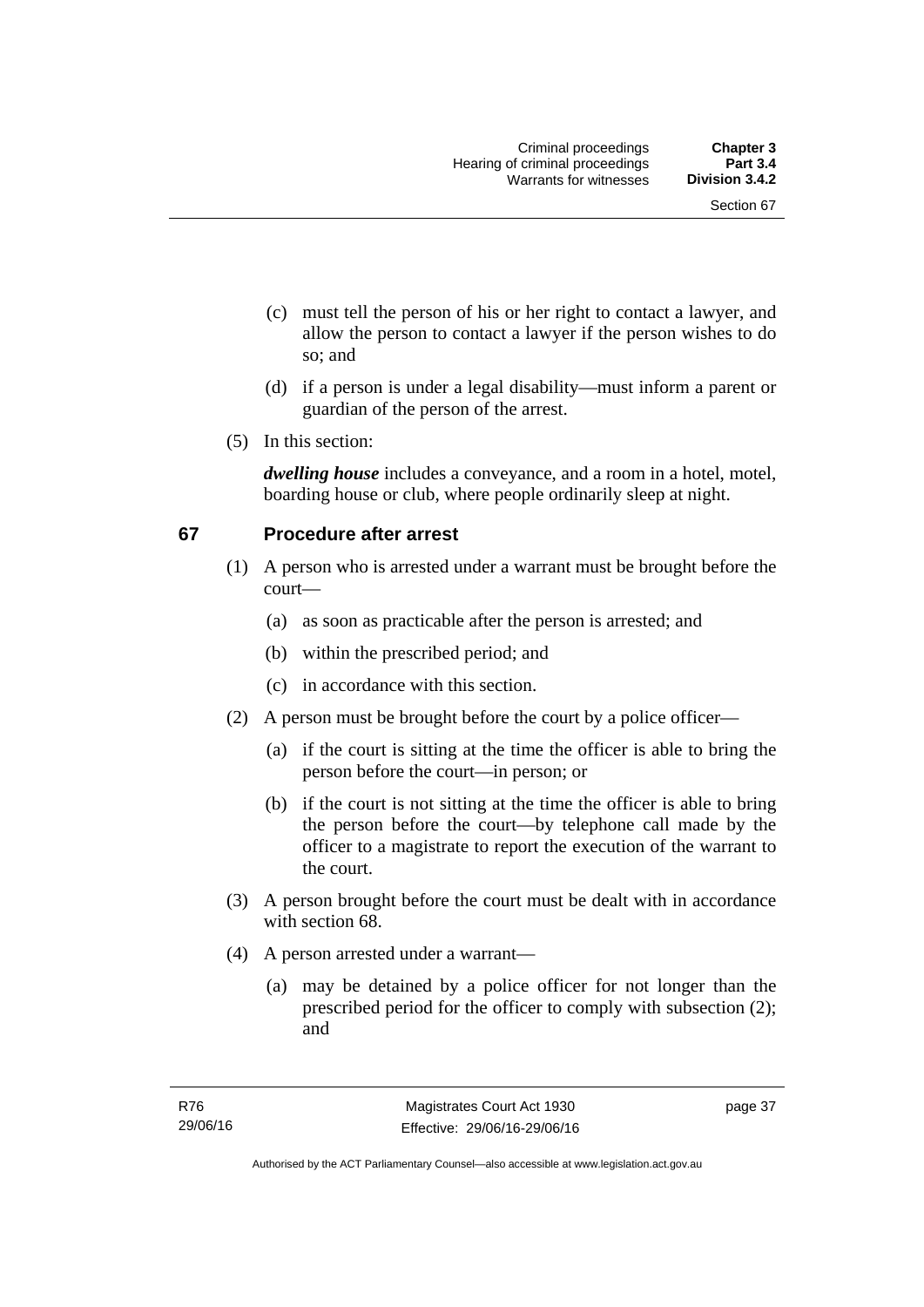(b) must be released if the officer cannot comply with that subsection within the prescribed period.

# **68 Orders following executed warrant**

- (1) The court may order that the person—
	- (a) be remanded in custody until the date, time and place specified in the order; or
	- (b) be released on a recognisance, signed by the person, in which the person agrees to appear before the court on a day and at a time and place specified by the court—
		- (i) in the recognisance; and
		- (ii) in any subsequent notice given or sent to the person by the court; or
	- (c) be released unconditionally.
- (2) If the court makes any orders in relation to a person under this section, the person must be given written notice of the orders by—
	- (a) if the court is sitting when the order is made—the court; or
	- (b) if the court is not sitting when the order is made—the reporting officer.
- (3) Any single period of remand ordered under this section must not be longer than—
	- (a) 28 days; or
	- (b) if the person chooses to be remanded for a longer period without review—a longer period that the court considers reasonable.
- (4) Division 3.4.4 applies to a recognisance under this section.

Authorised by the ACT Parliamentary Counsel—also accessible at www.legislation.act.gov.au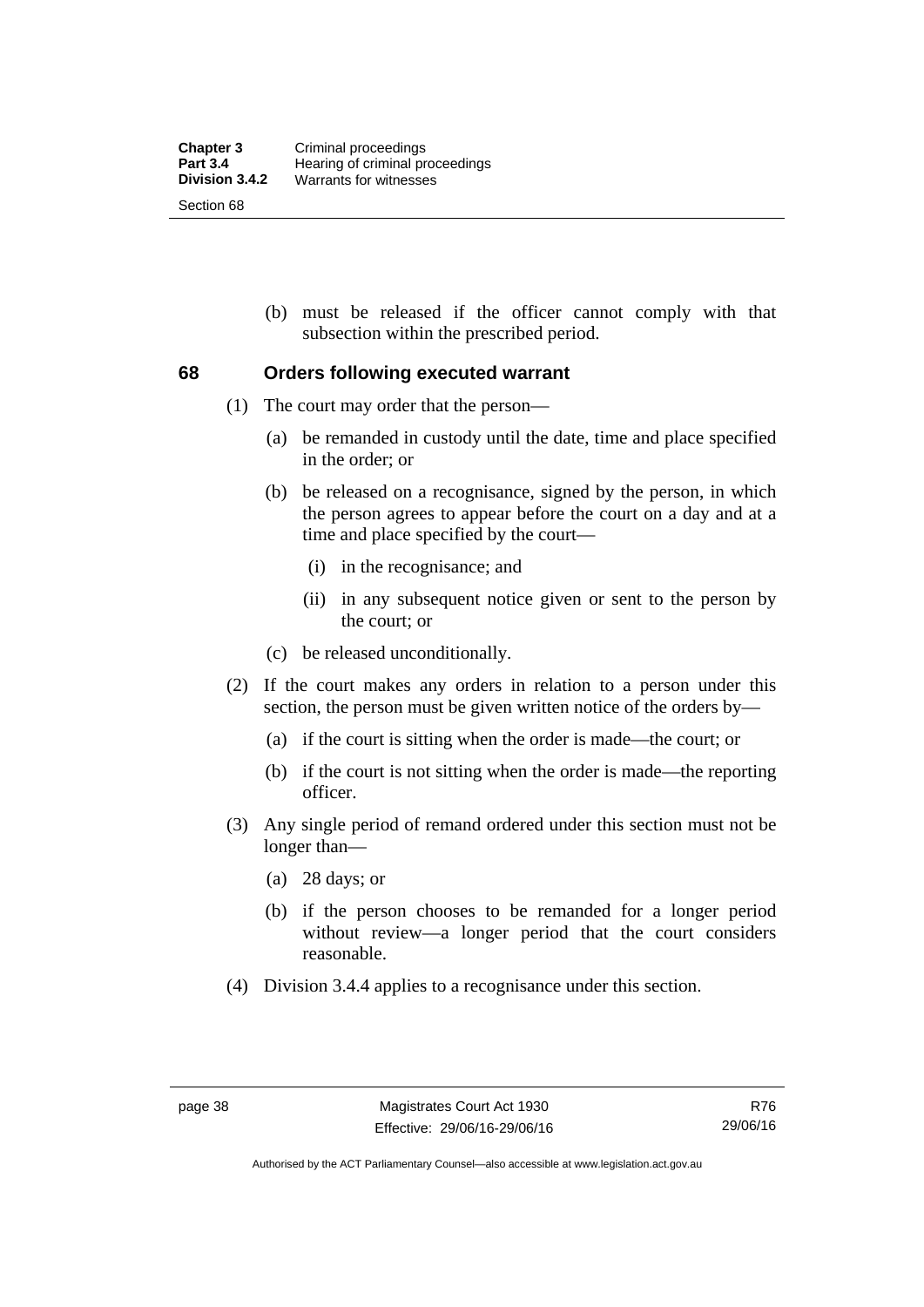# **Division 3.4.3 Remand**

# **70 Remand of defendant**

- (1) This section applies if the court considers it is necessary or desirable to adjourn the hearing of a proceeding for an indictable offence—
	- (a) because of the absence of witnesses; or
	- (b) for any other reasonable cause.
- (2) The court may—
	- (a) adjourn the hearing; and
	- (b) order the remand of the defendant into custody for a stated period; and
	- (c) order the director-general to arrange for the defendant to be brought before the court at a stated time and place for the hearing.
	- *Note 1* The court must issue a warrant for the remand of the defendant in the director-general's custody (see *[Crimes \(Sentence Administration\)](http://www.legislation.act.gov.au/a/2005-59)  [Act 2005](http://www.legislation.act.gov.au/a/2005-59)*, s 17).
	- *Note 2* The *[Crimes \(Sentence Administration\) Act 2005](http://www.legislation.act.gov.au/a/2005-59)*, pt 3.2 provides for the director-general to have custody of the defendant during the remand.
- (3) If the period of remand is not longer than 3 days, the order may be made orally.
- (4) Any single period of remand under this section must be no longer than—
	- (a) 28 days; or
	- (b) if the defendant chooses to be remanded for a longer period without review—a longer period that the court considers reasonable.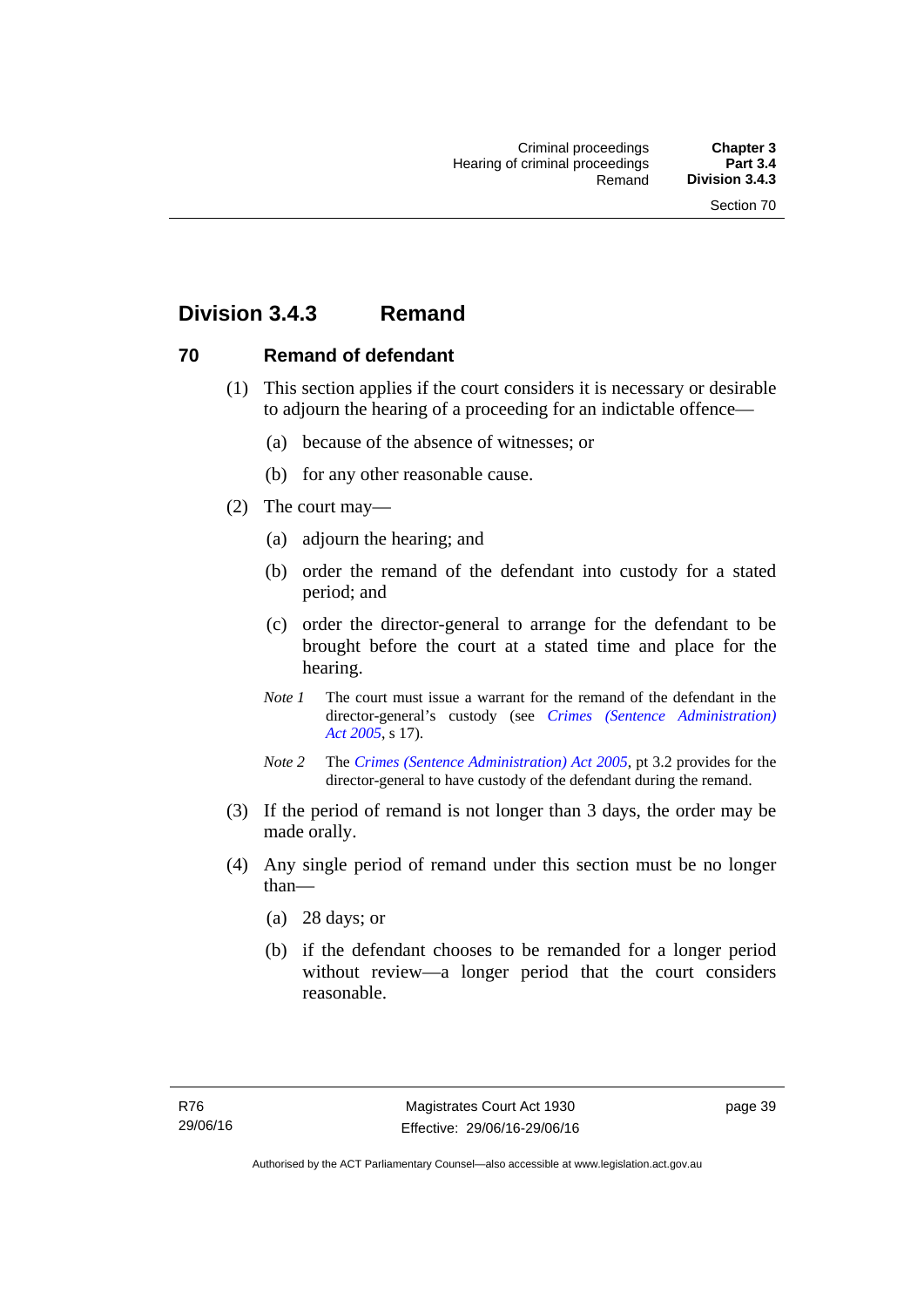# **72 Bringing remanded defendant before court**

The court may order that a defendant remanded under section 70 be brought before the court at any time during the period for which the defendant was remanded.

*Note* The *[Crimes \(Sentence Administration\) Act 2005](http://www.legislation.act.gov.au/a/2005-59)*, pt 3.2 and pt 3.3 provide for the director-general to have custody of the defendant during the remand and to bring the defendant before the court as ordered by the court.

# **72A Bail application hearings—audiovisual links**

- (1) This section applies if—
	- (a) a person in custody is entitled to appear, or is required to appear or be brought, before the court for the hearing of an application for bail; and
	- (b) the hearing could be conducted using an audiovisual link between the court and the place of custody.
- (2) Unless the court directs otherwise, the hearing must be conducted using the audiovisual link.
- (3) The court may amend or revoke a direction under subsection (2)—
	- (a) at any time; and
	- (b) on its own initiative or on application by a party to the bail proceeding.
- (4) In this section:

*audiovisual link*—see the *[Evidence \(Miscellaneous Provisions\)](http://www.legislation.act.gov.au/a/1991-34)  [Act 1991](http://www.legislation.act.gov.au/a/1991-34)*, dictionary.

Authorised by the ACT Parliamentary Counsel—also accessible at www.legislation.act.gov.au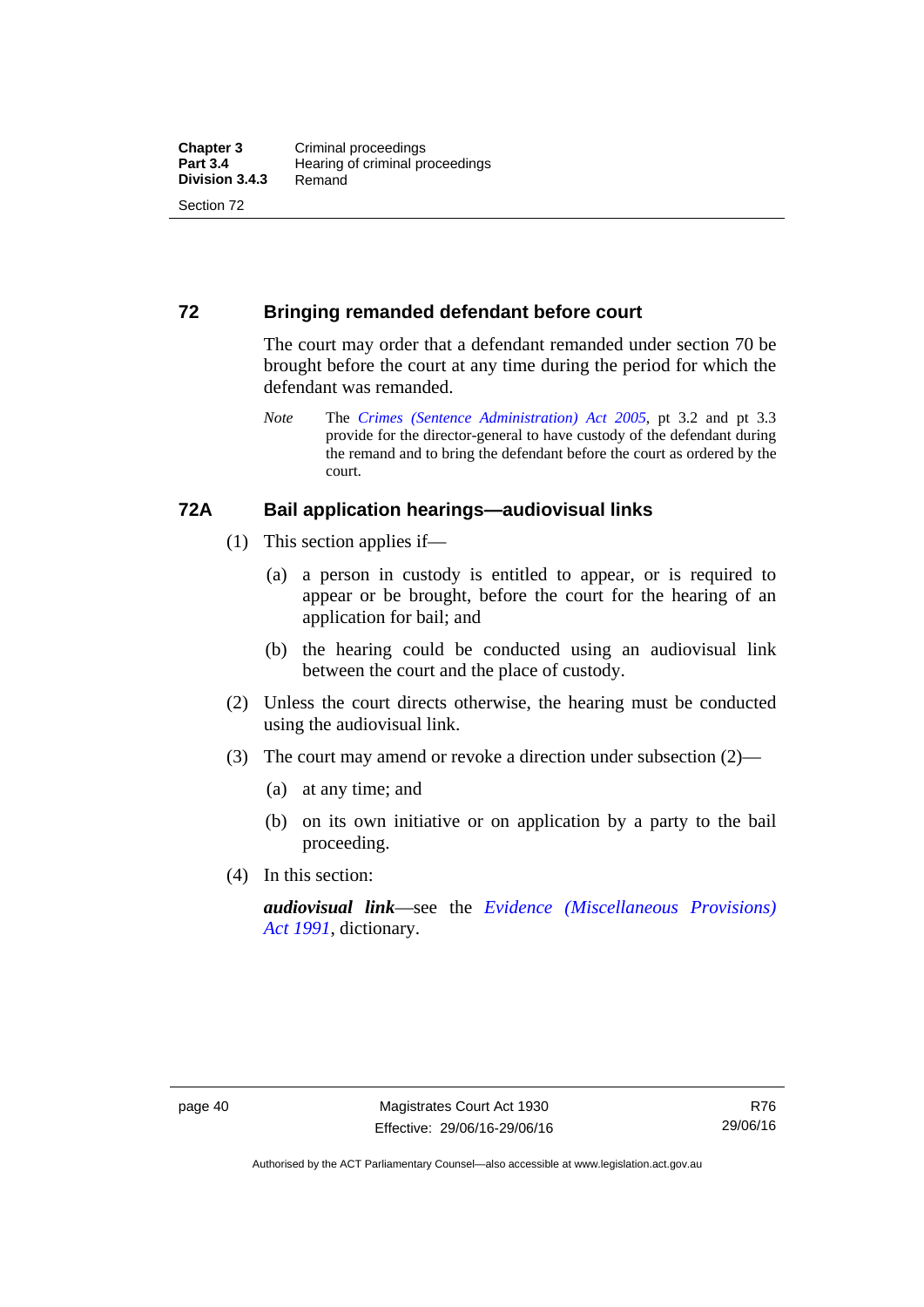# **72B Defendant's appearance in non-bail proceedings audiovisual links**

- (1) This section applies if the court gives a direction under the *[Evidence](http://www.legislation.act.gov.au/a/1991-34)  [\(Miscellaneous Provisions\) Act 1991](http://www.legislation.act.gov.au/a/1991-34)*, section 20 (1) (Territory courts may take evidence and submissions from participating States) or section 32 (1) (Territory courts may take evidence and submissions from place other than participating State) in relation to any part of a proceeding in relation to a defendant remanded under—
	- (a) section 70 (Remand of defendant); or
	- (b) section 72 (Bringing remanded defendant before court).
- (2) The director-general must make arrangements to ensure that the evidence can be taken, or the submission made, in accordance with the court's direction.

# **Division 3.4.4 Committal and recognisance**

# **73A Extended application of div 3.4.4**

- (1) This division applies in relation to a person for whom a warrant prescribed under the rules has been issued under the rules as if all necessary changes, and any changes prescribed under the rules, were made.
- (2) This section does not limit any other application of this division.

# **74 Remand of defendant before decision**

The court may, at any time before the court gives its decision in a case, order that the defendant be remanded in custody.

- *Note 1* If the court remands the defendant in custody, it must issue a warrant for the defendant's remand in the director-general's custody (see *[Crimes](http://www.legislation.act.gov.au/a/2005-59)  [\(Sentence Administration\) Act 2005](http://www.legislation.act.gov.au/a/2005-59)*, s 17).
- *Note 2* The *[Crimes \(Sentence Administration\) Act 2005](http://www.legislation.act.gov.au/a/2005-59)*, pt 3.2 provides for the director-general to have custody of the defendant during the remand.

| R76      |  |
|----------|--|
| 29/06/16 |  |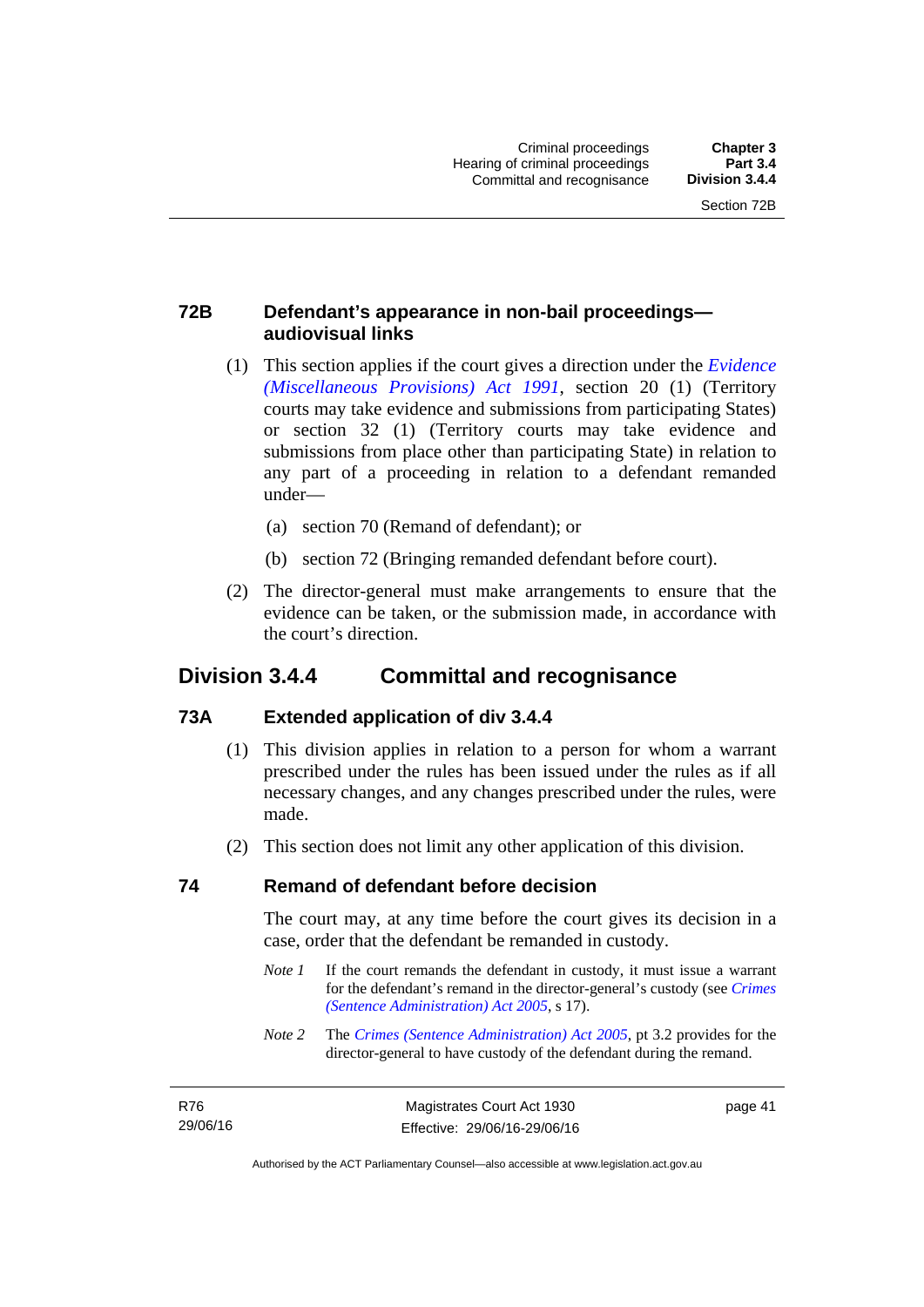# **75 Remand of witness or defendant after decision**

- (1) If the court commits a witness or a person sought to be made a witness, it must order that the witness or person be remanded in custody.
- (2) If the court commits a defendant, it must order that the defendant be remanded in custody.

# **76 Witnesses may be discharged on recognisance**

A witness, other than a witness committed under section 312 (Failure to give evidence—committal), or person sought to be made a witness may be discharged on recognisance.

# **77 Recognisances**

If the court is authorised to discharge the witness, or person sought to be made a witness, on recognisance, it may order his or her discharge on his or her entering into a recognisance, with or without a surety or sureties at its discretion, conditioned for his or her appearance at the time and place to which the hearing is adjourned, or that is named in the recognisance.

# **78 Issue of warrant for non-appearance**

If the witness, or person sought to be made a witness, does not appear at the time and place mentioned in the recognisance, the court may adjourn the hearing, and may issue a warrant for his or her apprehension in accordance with division 3.3.4 (Warrants).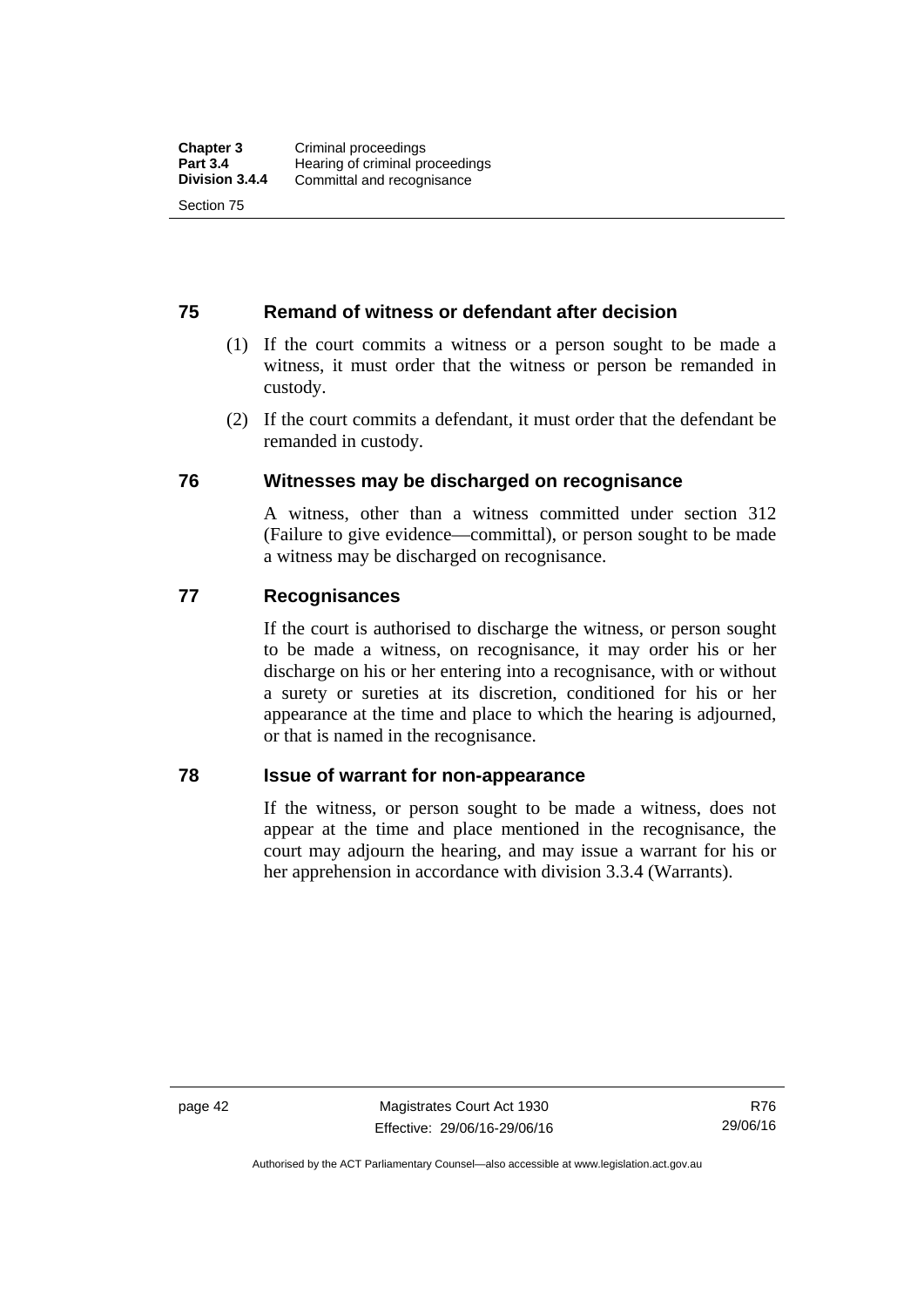# **79 Recognisances taken out of court**

- (1) A recognisance under this Act need not be entered into before the court, but may be entered into by the parties before—
	- (a) a magistrate; or
	- (b) the registrar; or
	- (c) a police officer in charge of a police station; or
	- (d) if a party is at a correctional centre—the person in charge of the centre.
- (2) The provisions of this Act in relation to recognisances taken before the court apply in relation to the recognisance as if it had been entered into before the court.

# **80 Forfeited recognisances—how enforced**

If the conditions, or any of them, in a recognisance entered by a witness or a person sought to be made a witness are not complied with, any magistrate may certify on the back of the recognisance in what respect the conditions have not been observed, and give it to the proper officer, to be proceeded on in a similar way as other recognisances, and that certificate is taken to be deemed sufficient prima facie evidence of the recognisance having been forfeited.

# **Division 3.4.5 Adjournment of criminal proceedings**

# **83 Magistrate may adjourn court generally**

If all the cases have not been heard and decided at any sitting of the court, the magistrate may adjourn the cases remaining unheard or undecided, either to the next day appointed for the holding of the court or to the other time the magistrate considers appropriate.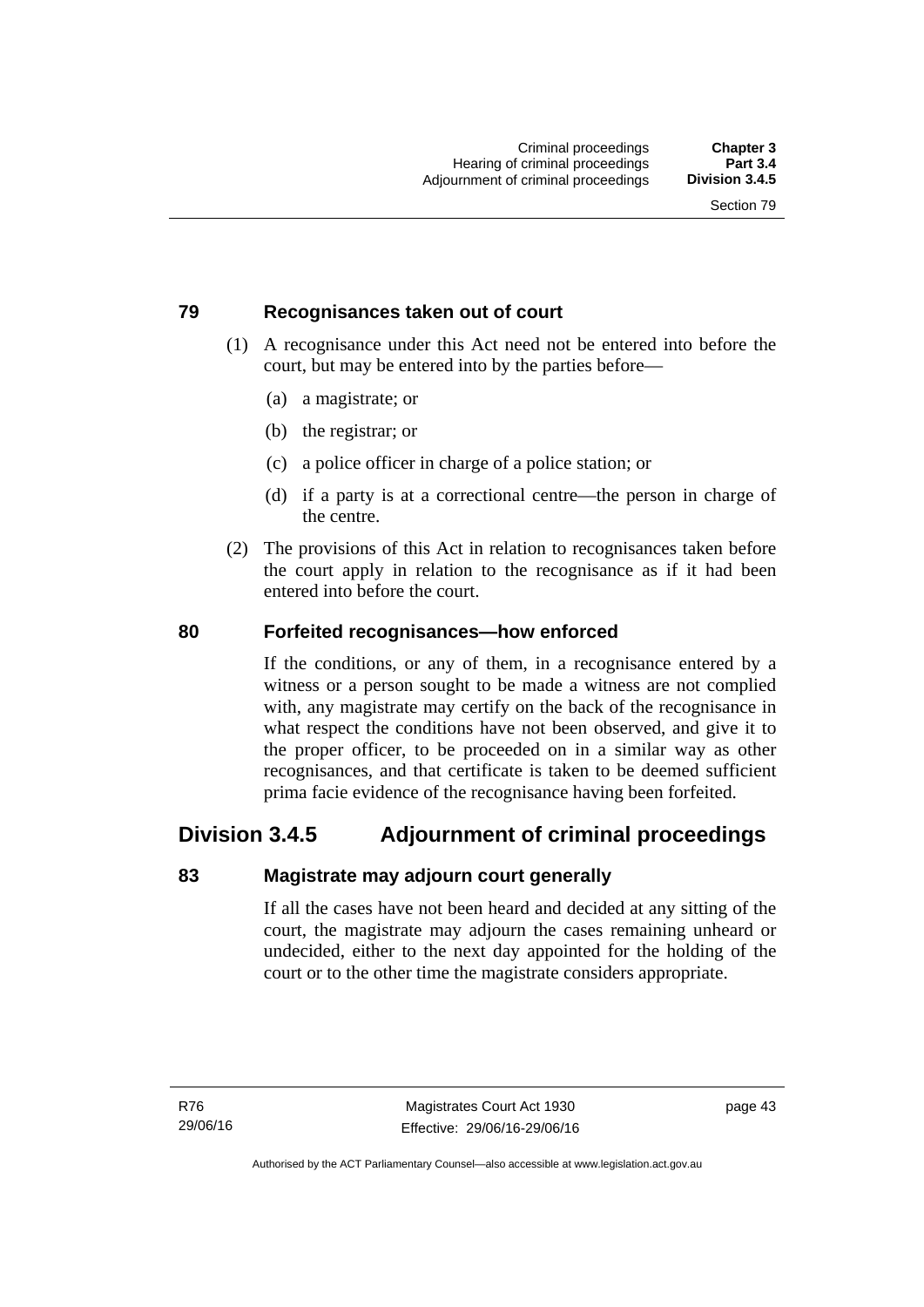# **84 Particular cases may be adjourned**

- (1) Before or during the hearing or further hearing of an information, the magistrate may adjourn the hearing or further hearing.
- (2) The magistrate may, by order, release the defendant (whether or not on bail) or remand the defendant in custody.
	- *Note 1* The court must issue a warrant for the defendant's remand in the director-general's custody (see *[Crimes \(Sentence Administration\)](http://www.legislation.act.gov.au/a/2005-59)  [Act 2005](http://www.legislation.act.gov.au/a/2005-59)*, s 17).
	- *Note 2* The *[Crimes \(Sentence Administration\) Act 2005](http://www.legislation.act.gov.au/a/2005-59)*, pt 3.2 provides for the director-general to have custody of the defendant during the remand.

# **85 Proceeding if either party not present at adjourned hearing**

- (1) This section applies if either or both of the parties do not appear personally or by lawyers or anyone else appearing for them at the time and place to which the hearing or further hearing is adjourned.
- (2) The court may—
	- (a) go ahead with the hearing or further hearing as if the party or parties were present; or
	- (b) if the informant does not appear—dismiss the information, with or without costs as the court considers just.

# **86 Proceeding if both parties present at adjourned hearing**

- (1) This section applies if the parties appear personally or by lawyers or anyone else appearing for them at the time and place to which the hearing or further hearing is adjourned.
- (2) The court may go ahead with the hearing or further hearing.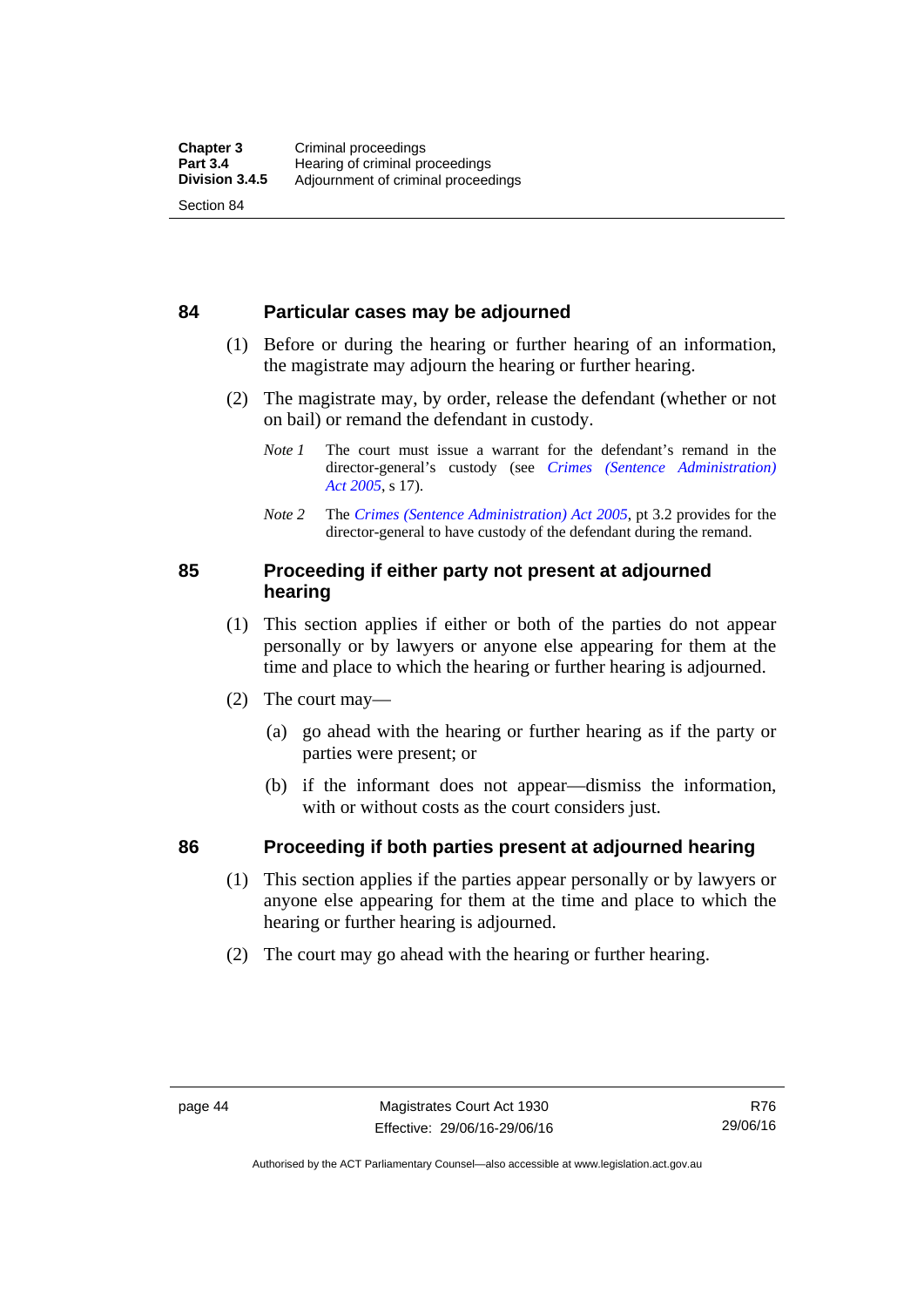# **87 Witness to attend adjourned etc hearing**

- (1) This section applies to a person who is required by summons to attend a hearing to give evidence or produce a document if the hearing is adjourned or postponed.
- (2) The person must attend at the time and place to which the hearing is adjourned or postponed without the issue or service of a further summons.
- (3) However, the person is entitled to additional expenses for attending.

# **88 Postponement of hearing**

If, on the return of any summons or at any adjournment of the hearing or at the time to which the hearing is postponed, a magistrate is not present, the registrar may, and after the lapse of an hour, at the request of the informant, must, postpone the hearing until the next day when a court will be held at the place mentioned in the summons or to which the case has been so adjourned.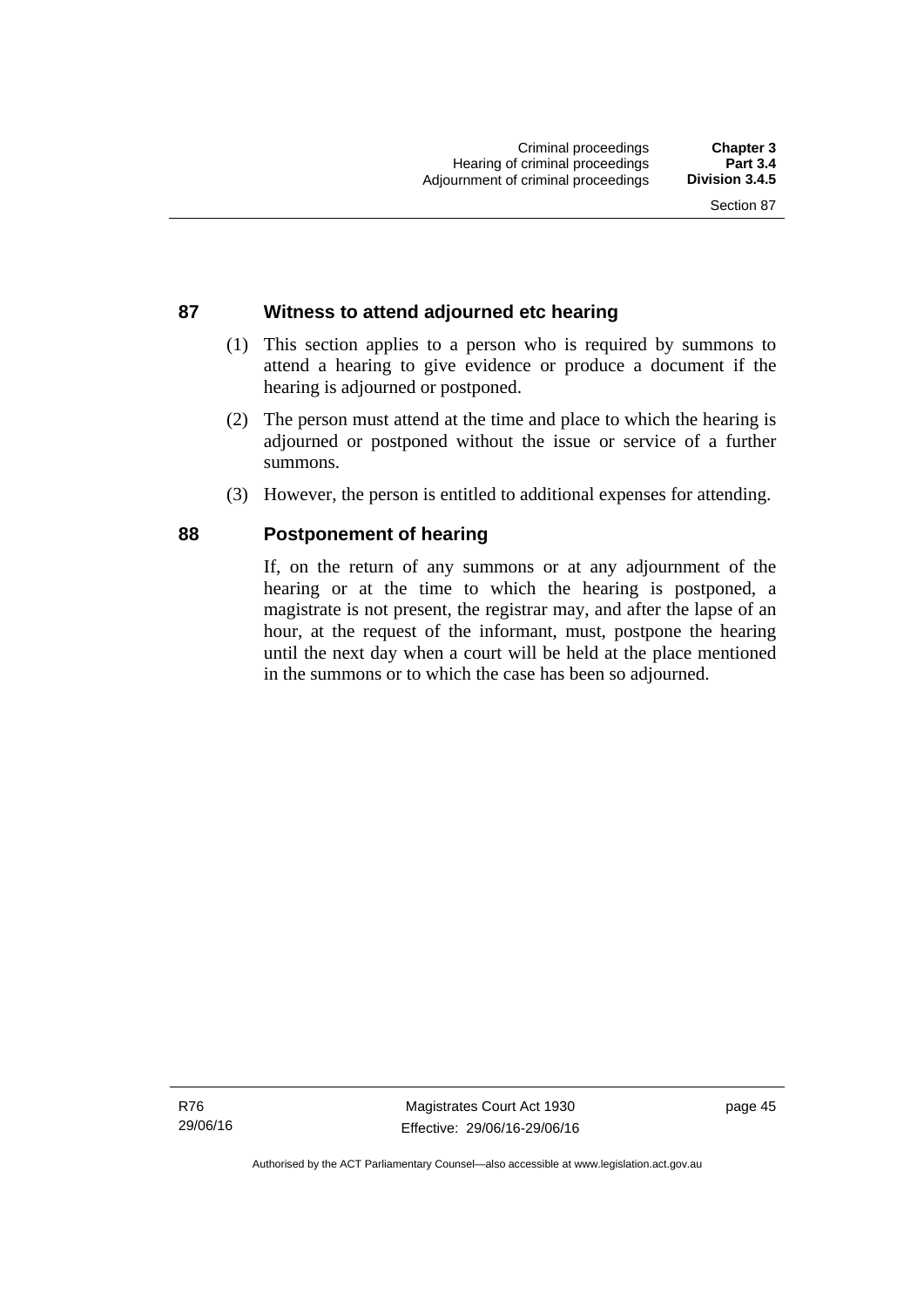# **Part 3.5 Proceedings for indictable offences**

# **Division 3.5.1 Dispensing with application of part**

# **88A Dispensing with application of part in interests of justice**

The court may dispense with the application of 1 or more provisions of this part to a proceeding if it considers it necessary or expedient to do so in the interests of justice.

# **Division 3.5.1A Waiver of committal proceedings**

# **88B Court may waive committal proceedings**

- (1) The court may commit an accused person for trial—
	- (a) on application by the person; and
	- (b) with the prosecutor's consent.
	- *Note* If a form is approved under the *[Court Procedures Act 2004](http://www.legislation.act.gov.au/a/2004-59)*, s 8 for this provision, the form must be used.
- (2) In this section:

*accused person* means a person charged with an indictable offence.

# **Division 3.5.2 Indictable offences—beginning of proceedings**

# **89 Indictable offences—issue of warrant for non-appearance**

- (1) This section applies if—
	- (a) a person is alleged by an information to have committed an indictable offence; and

Authorised by the ACT Parliamentary Counsel—also accessible at www.legislation.act.gov.au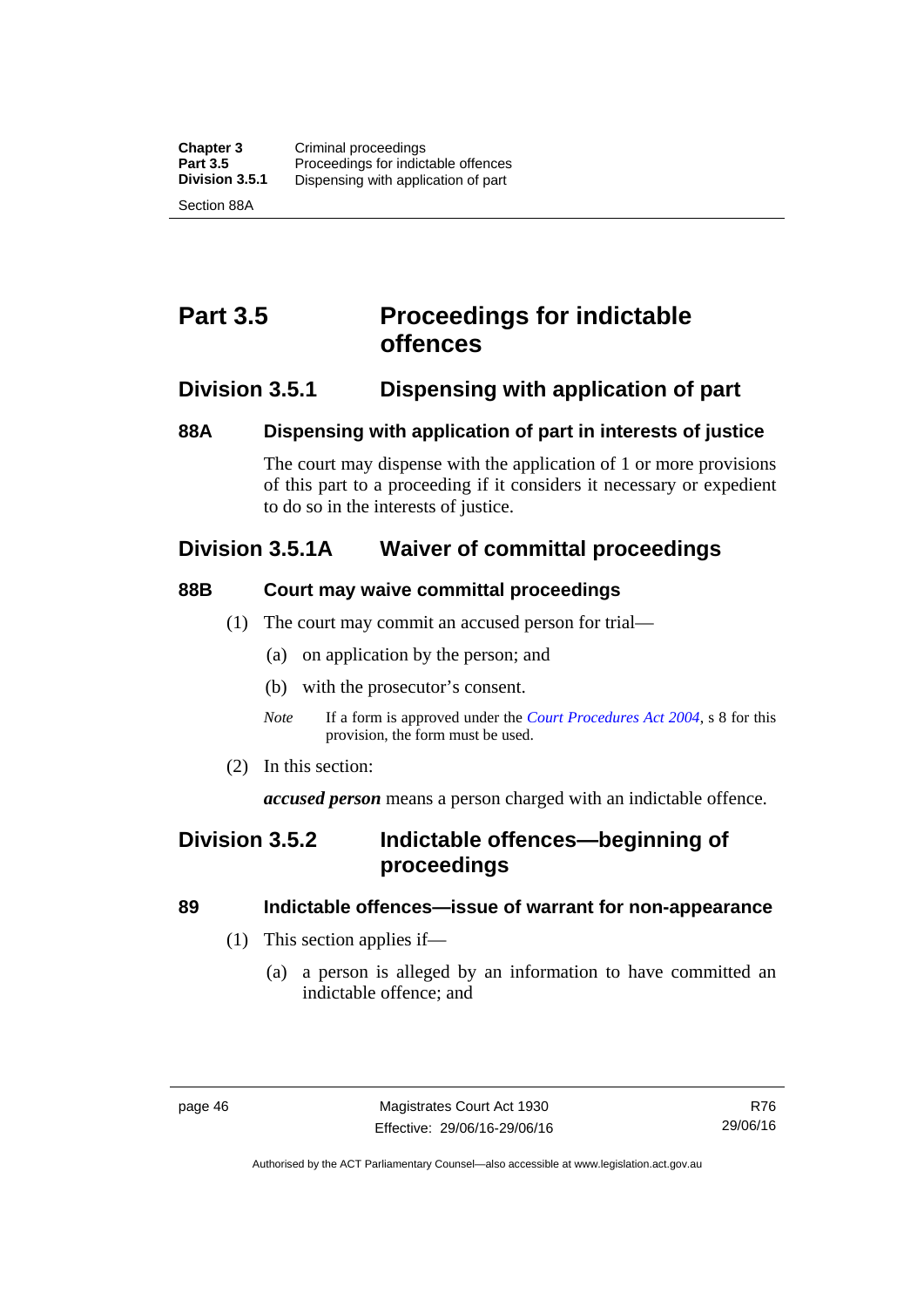- (b) a summons is issued against the person; and
- (c) the person does not appear before the court at the time and place mentioned in the summons; and
- (d) the court is satisfied, on oath, that the summons was properly served on the person a reasonable time before the time mentioned in the summons for the appearance; and
- (e) the information is substantiated by the oath of the informant or a witness.
- (2) This section also applies if—
	- (a) subsection (1) (a), (b) and (e) apply in relation to a person; and
	- (b) the person appears before the court for the hearing of the information for the offence; and
	- (c) the court adjourns or postpones the hearing or further hearing; and
	- (d) the person is told of the time and place of the adjourned or postponed hearing or further hearing; and
	- (e) the person does not appear before the court at the adjourned or postponed hearing or further hearing.
- (3) The court may issue a warrant for the person's arrest and for bringing the person before the court to answer to the information and to be further dealt with according to law.
- (4) This section does not apply if an order has been made under section 89A (1) excusing the person from attending before the court.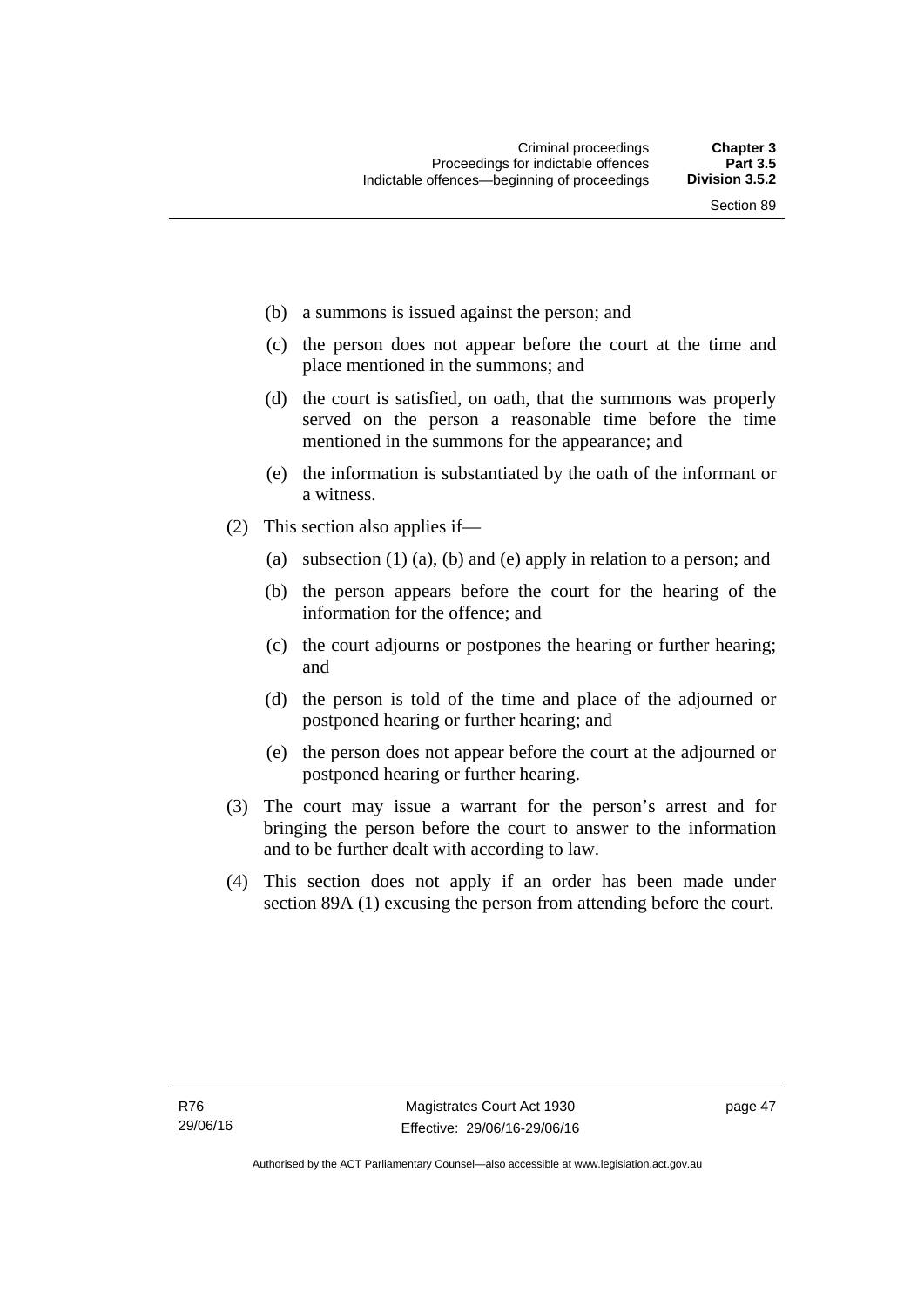# **89A Accused person may be excused from attendance before court**

- $(1)$  If—
	- (a) an information for an indictable offence has been laid; and
	- (b) a summons has been issued against the person named in the information;

the court may, on an application made by or on behalf of the person, by order excuse the person from attendance before the court to answer the information or for any other purpose in connection with the proceeding begun by the information.

- (2) An order under subsection (1) may be made—
	- (a) at any time after the issue of the summons and before the completion of the taking of evidence for the prosecution; and
	- (b) whether or not any evidence has been taken in the proceeding; and
	- (c) whether or not the applicant for the order is before the court or has attended before the court in relation to the proceeding.
- (3) The court must not make an order under subsection (1) unless the court has been informed, by or on behalf of the applicant, that the applicant is represented by a lawyer for the purposes of the proceeding.
- (4) The court may, at any time during a proceeding begun by an information for an indictable offence, direct the informant to give to a person in relation to whom an order has been made under subsection (1) written notice requiring the person to attend before the court, for the purposes of the proceeding, at the time and place specified by the court.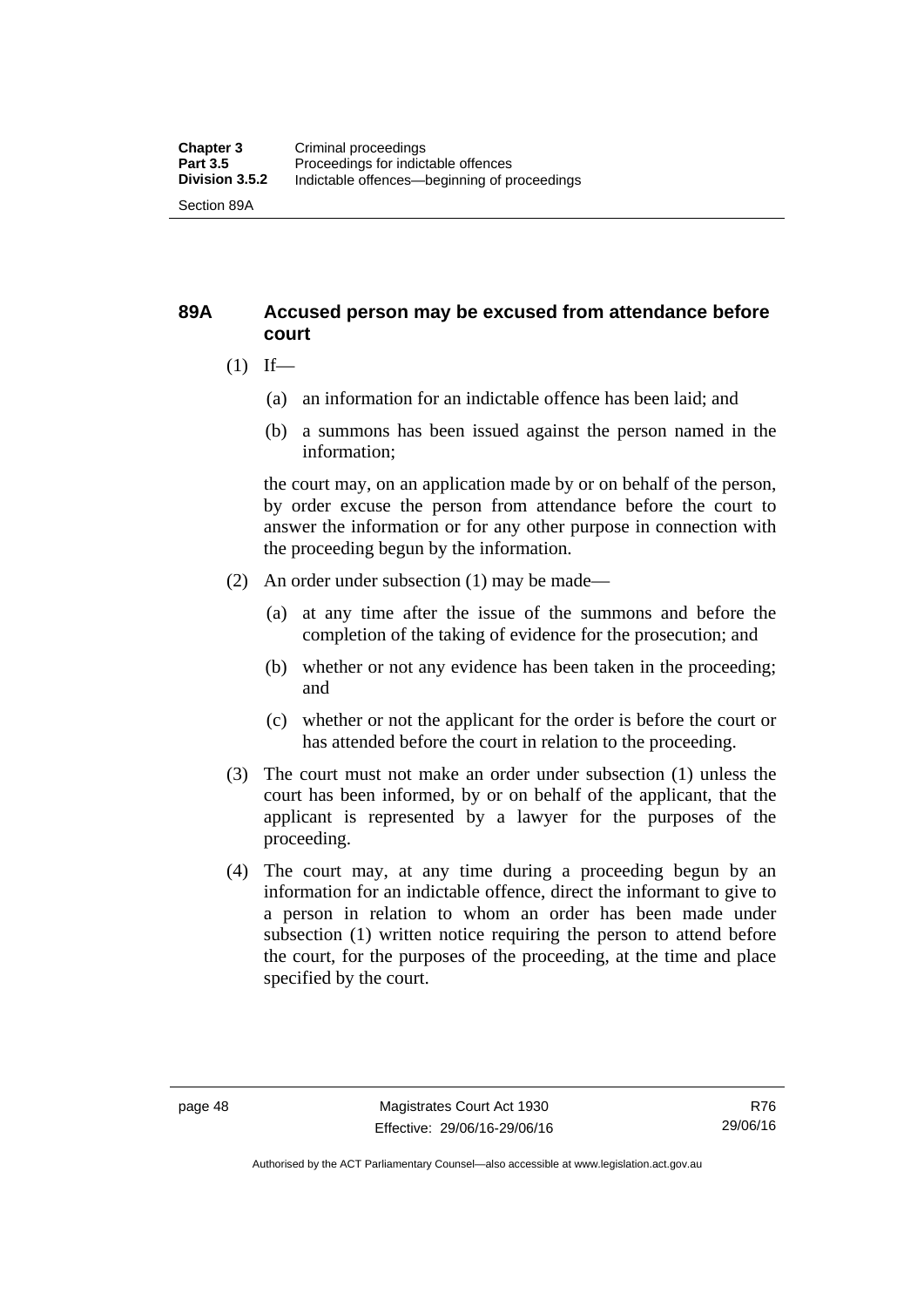- $(5)$  If—
	- (a) a person has been excused, under subsection (1), from attendance before the court; and
	- (b) all the evidence for the prosecution has been taken;

the court must direct the informant to give to the person a written notice requiring the person to attend, at the time and place specified by the court, to be dealt with in accordance with section 91.

- (6) A notice under subsection (4) or (5) may be given to a person by—
	- (a) giving a copy of the notice to the person; or
	- (b) leaving a copy of the notice at the last-known or usual home or business address of the person with someone who appears to be at least 16 years old and to live or be employed at the address.
- (7) The giving of a notice under subsection (4) or (5) may be proved in the same way as the service of a summons.
- (8) If an accused person does not attend before the court in accordance with a notice under subsection (4) or (5), the court may issue a warrant for the arrest of the person and for bringing the person before the court at the time and place specified in the warrant.

# **90 Committal proceedings—prosecution evidence to be given to accused person**

(1) This section applies if a person (the *accused person*) is charged with an indictable offence and a committal hearing is to be held in relation to the charge.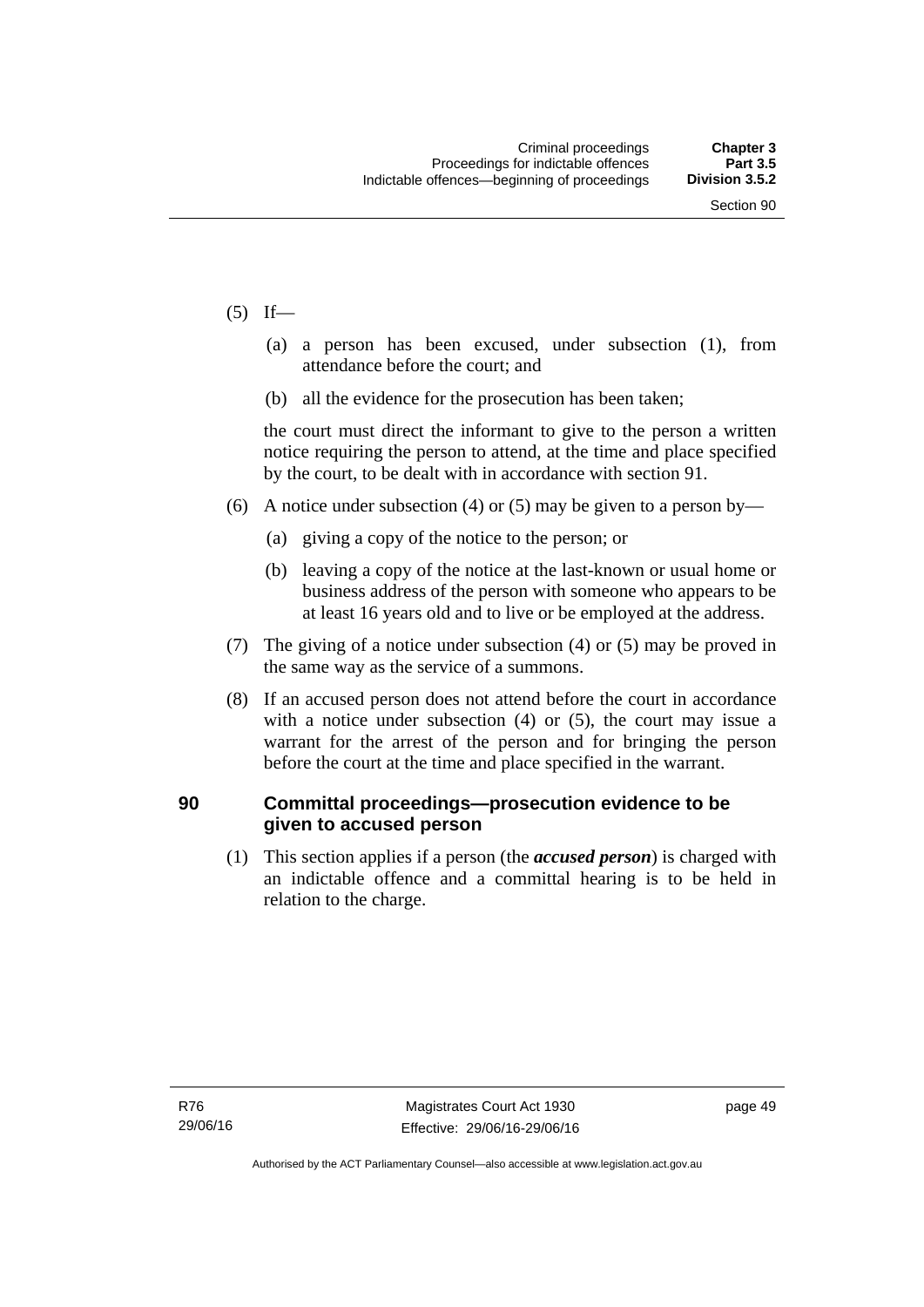- (2) Within the period, prescribed under the rules, before the date set for the committal hearing, the informant must serve the following documents on the accused person:
	- (a) a copy of the written statements that the informant proposes to tender at the hearing;
	- (b) for each exhibit identified in the statements—a copy of the exhibit or a notice relating to inspection of it.
- (3) A copy of the documents served must be filed in the court within the period prescribed under the rules.
- (4) Before the committal hearing, the accused person or the person's lawyer may ask the informant to allow the accused person or the person's lawyer to—
	- (a) inspect the exhibits mentioned in the notice (if any) served on the accused person under subsection (2) (b); and
	- (b) if a statement is in the form of a transcript of a recording as mentioned in section 90AA (4)—listen to or view the recording.
- (5) The informant must comply with a request under subsection (4).
- (6) Subsection (4) (b) does not entitle the accused person or the person's lawyer to be given or make a copy of the recording.

# **90AA Written statements may be admitted in evidence**

- (1) If the informant has served a copy of a written statement on the accused person in accordance with section 90, the court at the committal hearing must (subject to subsection (3)) admit the statement (and any exhibit identified in it) as evidence of the matters in it.
- (2) The statement is the deposition of the person who made it if admitted into evidence.

R76 29/06/16

Authorised by the ACT Parliamentary Counsel—also accessible at www.legislation.act.gov.au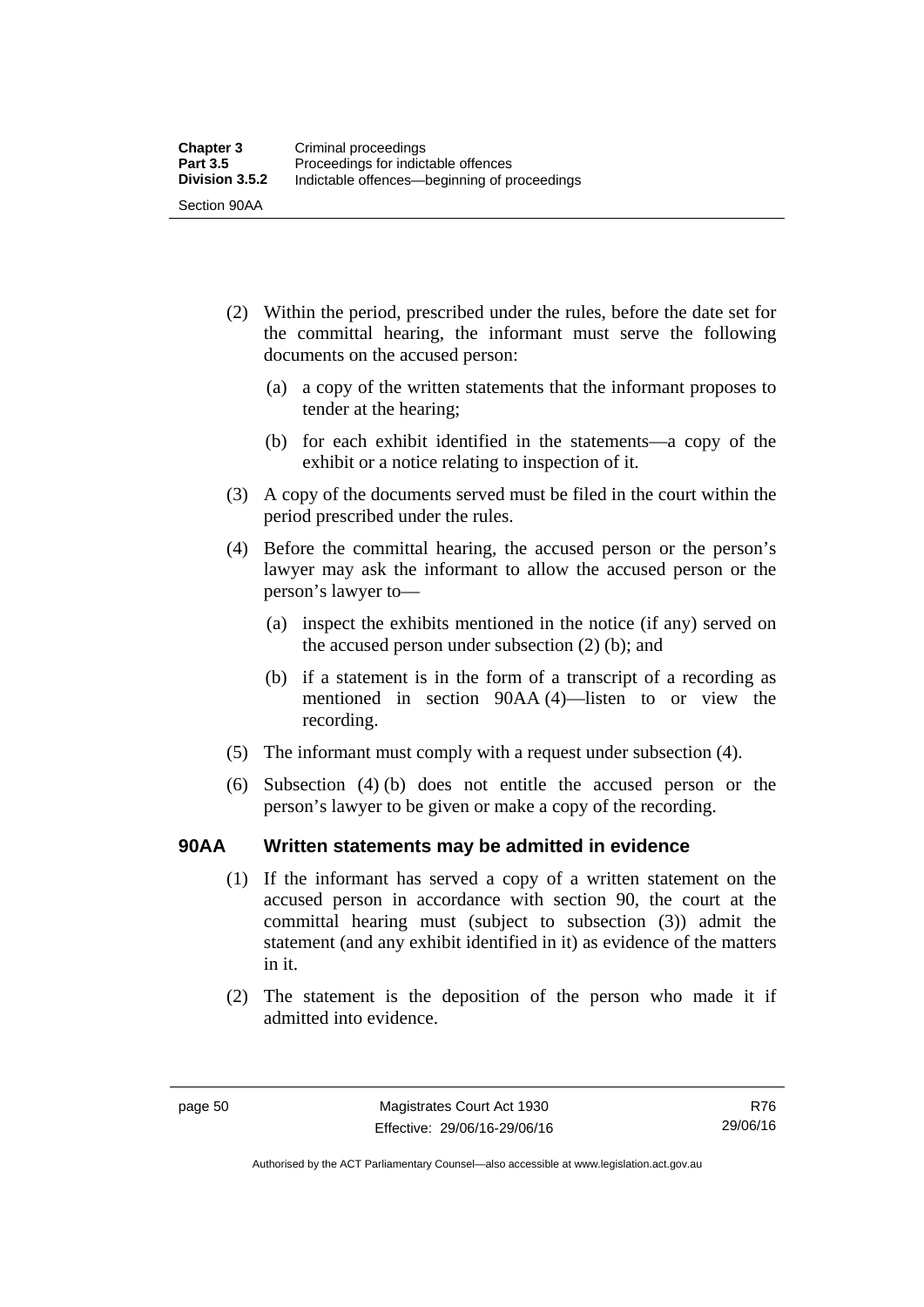- (3) Subject to subsection (4), a written statement must not be admitted in evidence by the court unless—
	- (a) it contains the following endorsement by the person who made it:

'This statement made by me accurately sets out the evidence that I would be prepared, if necessary, to give in court as a witness. The statement is true to the best of my knowledge and belief and I make it knowing that, if it is tendered in evidence, I will be liable to prosecution if I have wilfully stated in it anything that I know to be false or do not believe to be true.'; and

- (b) it contains a statement that, before the person signed it, the person who made it read the statement or had it read to the person.
- (4) A written statement that is in the form of a transcript of a recording made by a police officer may be admitted in evidence by the court if—
	- (a) the transcript is of a recording of an interview with a person during which the person was questioned by the police officer in connection with the investigation of an offence the subject of the proceeding; and
	- (b) a police officer certifies that the statement is an accurate transcript of the recording.
- (5) If it appears to the court that any part of a written statement tendered in evidence under this section is inadmissible according to the rules of evidence, the court may, if the statement is otherwise admissible under this section, admit that statement, but, if it does so, must identify the part that is inadmissible and must, with reference to that part, write on the statement the words 'ruled inadmissible' or words to that effect.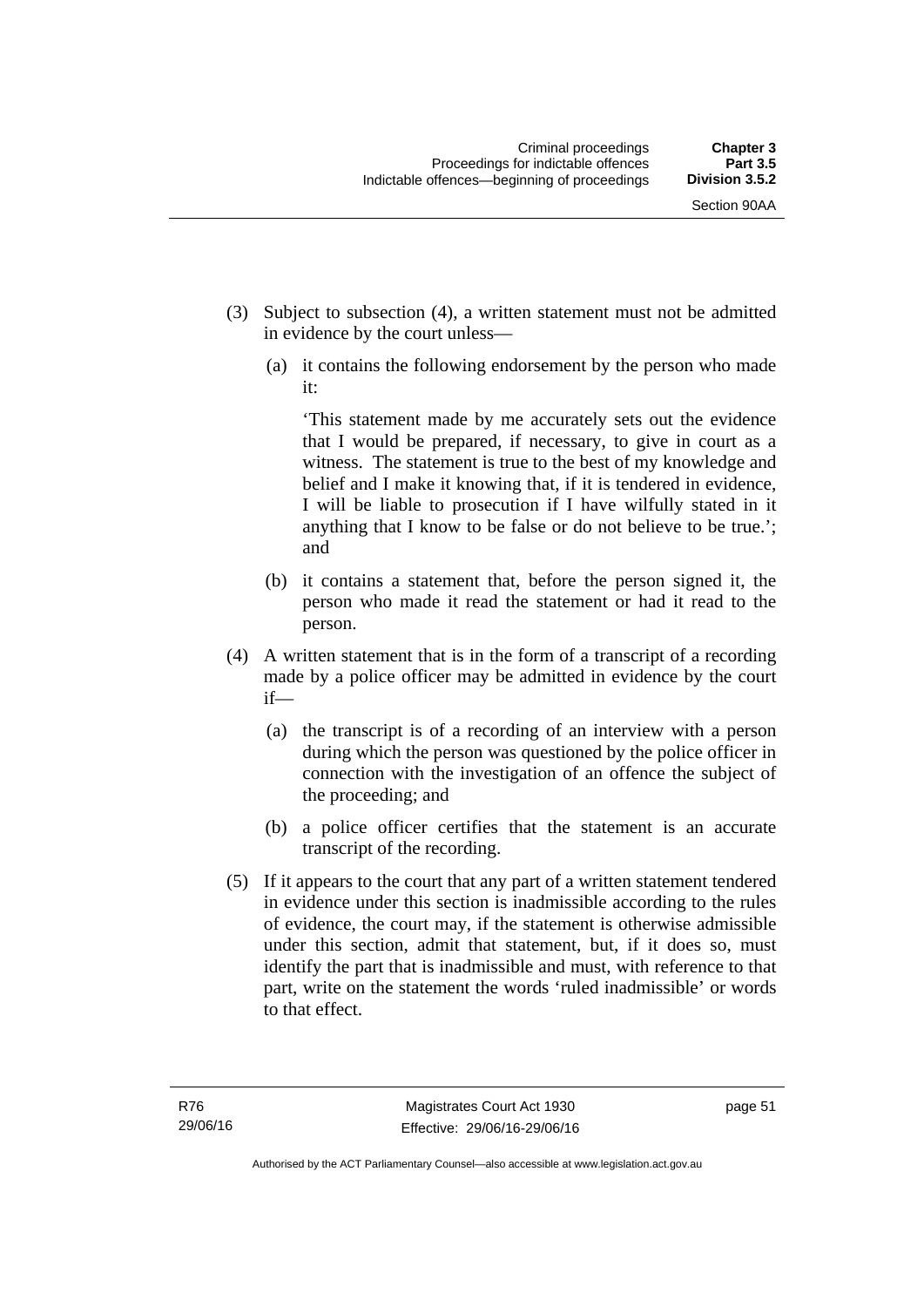- (6) A prosecution witness may give evidence-in-chief in person at a committal hearing only with the court's leave.
- (7) The court may give leave only—
	- (a) on application by the prosecution; and
	- (b) if it considers that the interests of justice cannot adequately be satisfied if the witness's evidence-in-chief is not given in person at the hearing.
- (8) However, a person must not be required to attend and give evidence at a committal hearing in relation to a sexual offence (whether or not the hearing also relates to another offence) if the person is a complainant in relation to the sexual offence.
- (9) In this section:

*sexual offence* means an offence against the *[Crimes Act 1900](http://www.legislation.act.gov.au/a/1900-40)*, part 3 (Sexual Offences), part 4 (Female genital mutilation) or part 5 (Sexual servitude).

# **90AB Witnesses generally not to be cross-examined at committal hearing**

- (1) A witness must not be cross-examined at a committal hearing if—
	- (a) the hearing relates to a sexual offence (whether or not it relates also to another offence); and
	- (b) the witness is a complainant in relation to the sexual offence.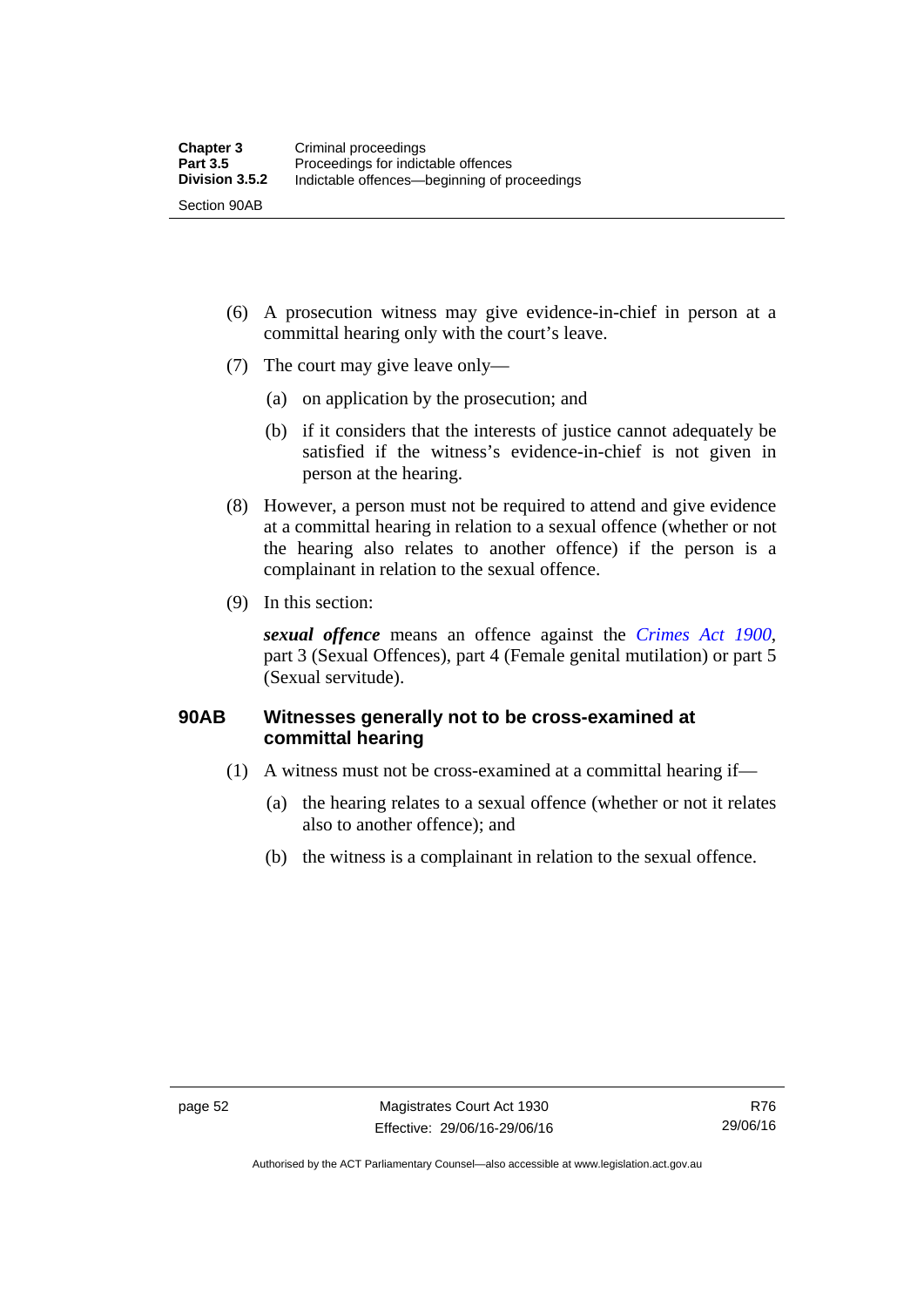- (2) A witness (other than a witness mentioned in subsection (1)) must not be cross-examined at a committal hearing unless, on application by the party seeking to cross-examine the witness, the court is satisfied that—
	- (a) the party has—
		- (i) identified an issue to which the proposed questioning relates; and
		- (ii) provided a reason why the evidence of the witness is relevant to the issue; and
		- (iii) explained why the evidence disclosed by the prosecution does not address the issue; and
		- (iv) identified to the court the purpose and general nature of the questions to be put to the witness to address the issue; and
	- (b) the interests of justice cannot adequately be satisfied by leaving cross-examination of the witness about the issue to the trial.
- (3) In this section:

*sexual offence* means an offence against the *[Crimes Act 1900](http://www.legislation.act.gov.au/a/1900-40)*, part 3 (Sexual offences), part 4 (Female genital mutilation) or part 5 (Sexual servitude).

# **90ABA Attendance of accused not required if order made under s 89A**

The accused person is not required to be present at the committal hearing if the person is excused from attending the hearing under section 89A.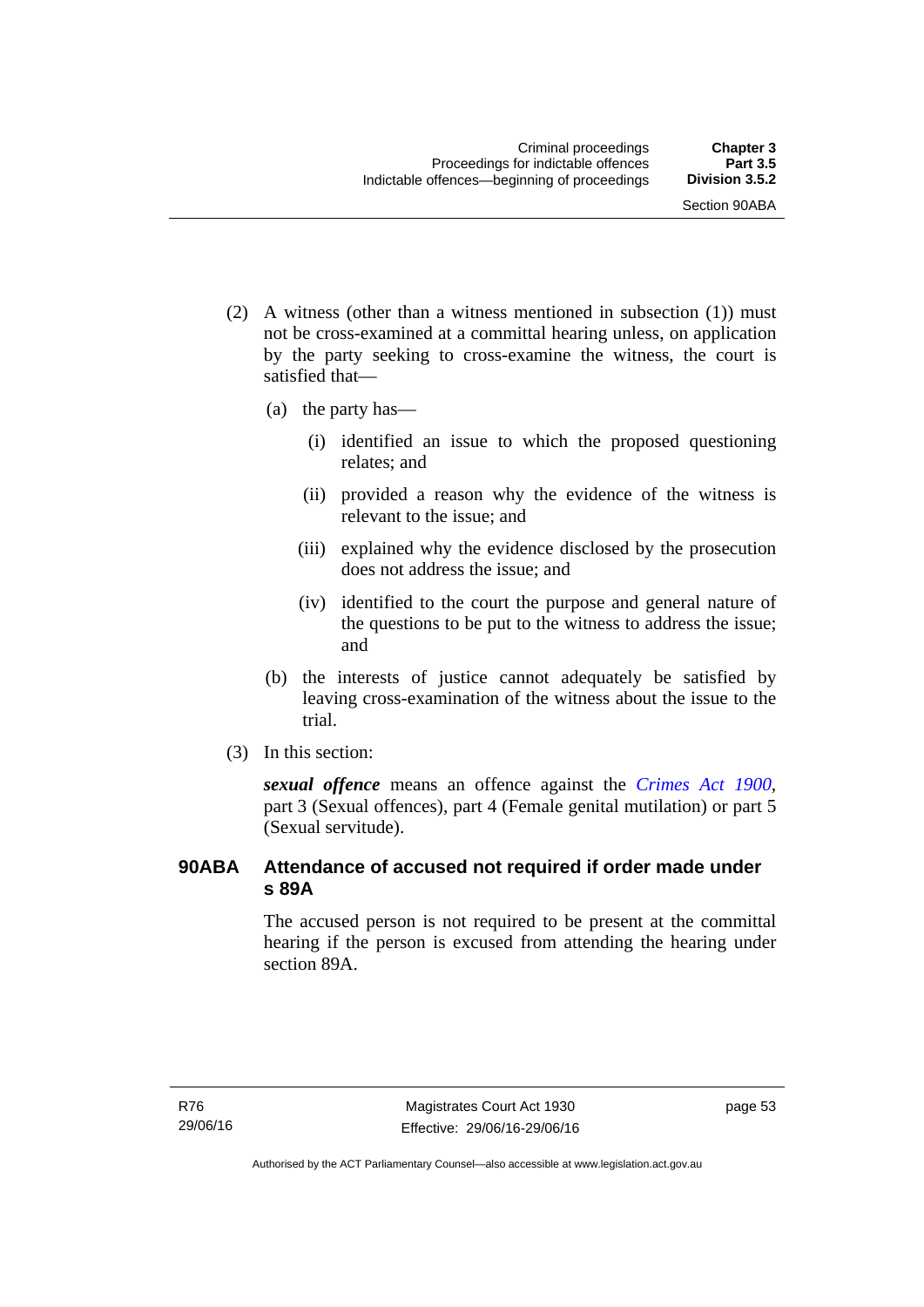# **90A Plea of guilty at committal hearing**

- (1) This section does not apply in relation to a person charged with an indictable offence punishable by imprisonment for life.
- (2) Subsections (3), (4), (5) and (6) do not apply in relation to a person charged with an offence in relation to which the [Crimes Act](http://www.legislation.act.gov.au/a/1900-40/default.asp), section 374 or section 375 applies.
- (3) A person (the *accused person*) who is before the court charged with an indictable offence may at any stage of the proceeding plead guilty to the charge.
- (4) The court may accept or reject the plea but the rejection of the plea at any stage of the proceeding does not prevent the accused person from pleading guilty under this section at a later stage of the proceeding and the court may accept or reject the plea at that later stage.
- (5) If the court rejects the plea, the proceeding before the court must continue as if the plea had not been made.
- $(6)$  If—
	- (a) the court accepts the plea; and
	- (b) any of the following subparagraphs applies to the offence:
		- (i) the offence is under a law in force in the ACT punishable either on indictment or summary conviction;
		- (ii) the offence may be dealt with summarily without the accused person's consent;
		- (iii) the offence may be dealt with summarily if the accused person consents and the accused person consents to it being dealt with summarily;

Authorised by the ACT Parliamentary Counsel—also accessible at www.legislation.act.gov.au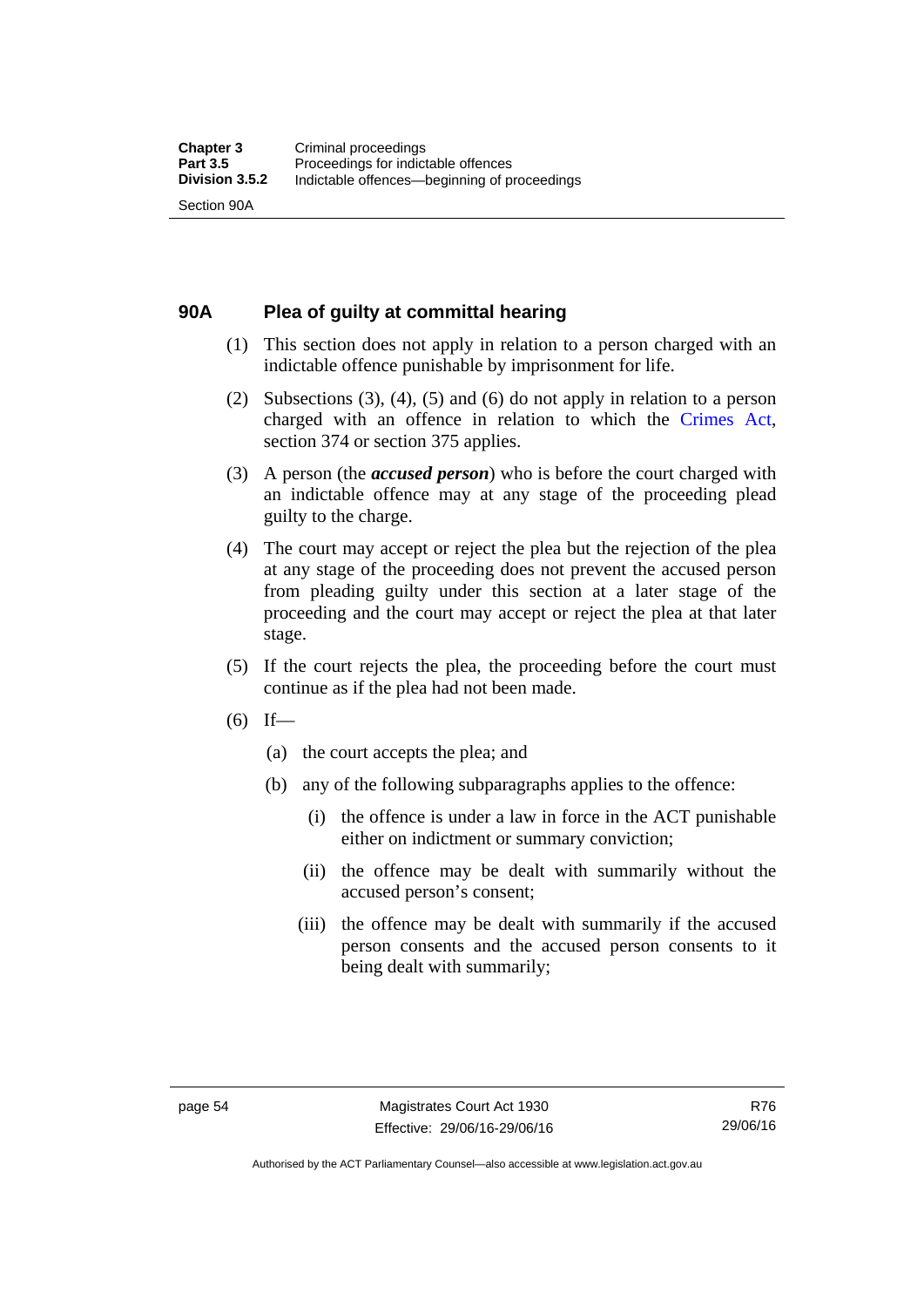- (iv) the offence may be dealt with summarily if the prosecutor requests and the prosecutor requests that it be dealt with summarily; and
- (c) it appears to the court that it is proper to deal with the case summarily;

the court may, without hearing further evidence, sentence or otherwise deal with the accused person and finally dispose of the charge and all incidental matters.

# $(7)$  If—

- (a) the court accepts the plea; and
- (b) any of the following subparagraphs applies to the offence:
	- (i) it does not appear to the court that it is proper to deal with the case summarily;
	- (ii) the offence is punishable only on indictment;
	- (iii) the offence may be dealt with summarily if the accused person consents, but the accused person does not consent to it being dealt with summarily;
	- (iv) the offence may be dealt with summarily if the prosecutor requests, but the prosecutor does not request that it be dealt with summarily;
	- (v) this subsection applies to the accused person under the [Crimes Act,](http://www.legislation.act.gov.au/a/1900-40/default.asp) section 374 or section 375;

the Magistrates Court must commit the accused person to the sittings of the Supreme Court that the Supreme Court directs and the Supreme Court must deal with the accused person in accordance with subsections (8) to (13).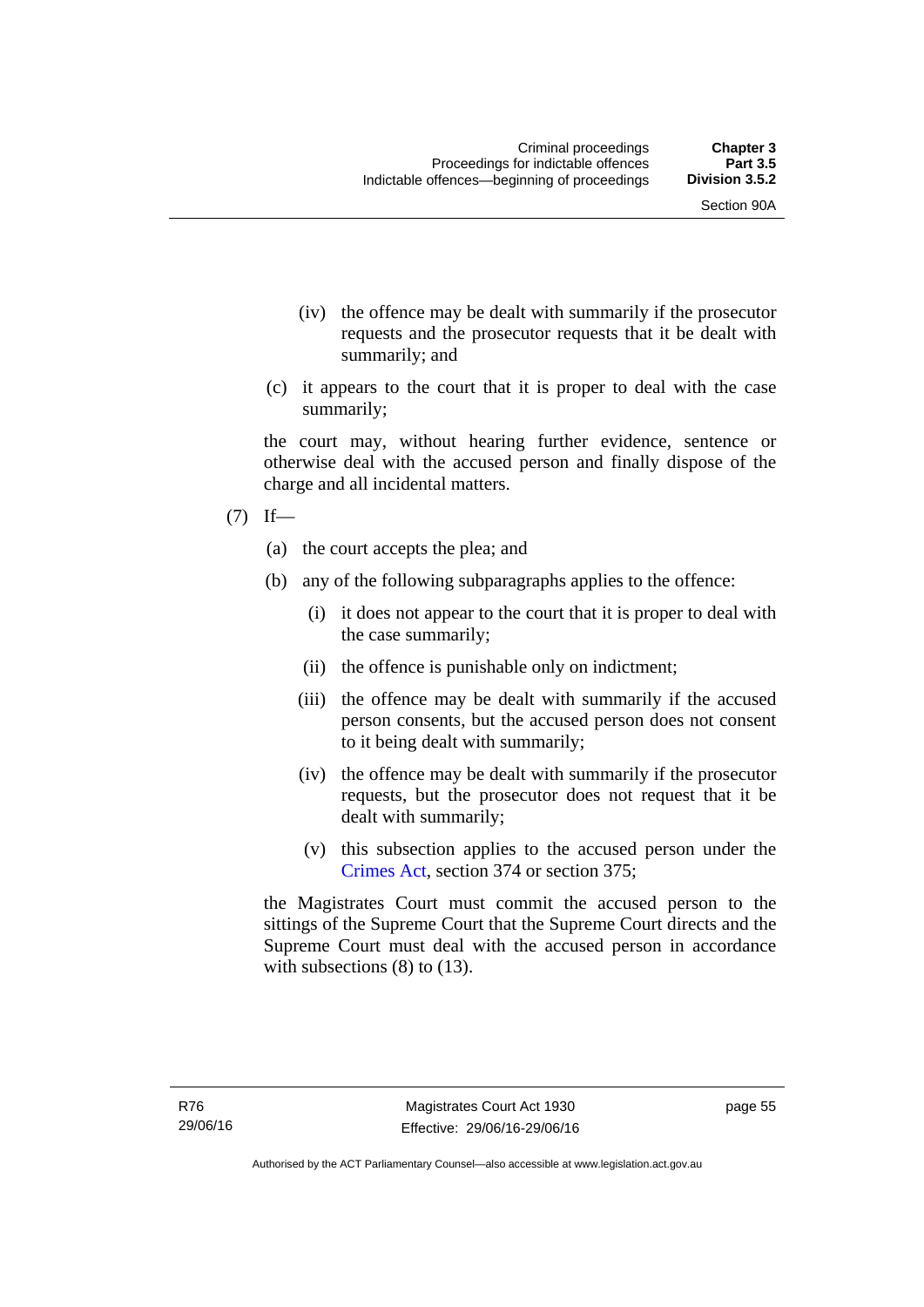- (8) A committal under subsection (7) is taken, for all purposes relating to the venue or change of venue of a proceeding consequent on the committal, to be a committal for trial.
- (9) The Supreme Court may order that the proceeding before the Magistrates Court where the accused person pleaded guilty be continued at a time and place stated in the order.
- (10) The Supreme Court must make an order under subsection (9) if—
	- (a) it appears to the Supreme Court from the information or evidence given to or before it that the facts in relation to which the accused person was charged before the Magistrates Court do not support the charge to which the accused person pleaded guilty; or
	- (b) the accused person or a lawyer representing the accused person or informant asks that the order be made.
- (11) Except if an order is made under subsection (9), the Supreme Court has the same powers of sentencing or otherwise dealing with the accused person and of finally disposing of the charge and of all incidental matters as it would have had if the accused person, on arraignment at any sittings of the court, had pleaded guilty to the offence charged on an indictment filed by the Attorney-General or the Attorney-General of the Commonwealth.
- (12) The procedure relating to committal for trial applies, as nearly as may be, to a committal under subsection (7) and bail may be granted as on a committal for trial, but a person must not be bound over to give evidence on a committal under that subsection unless the court otherwise orders.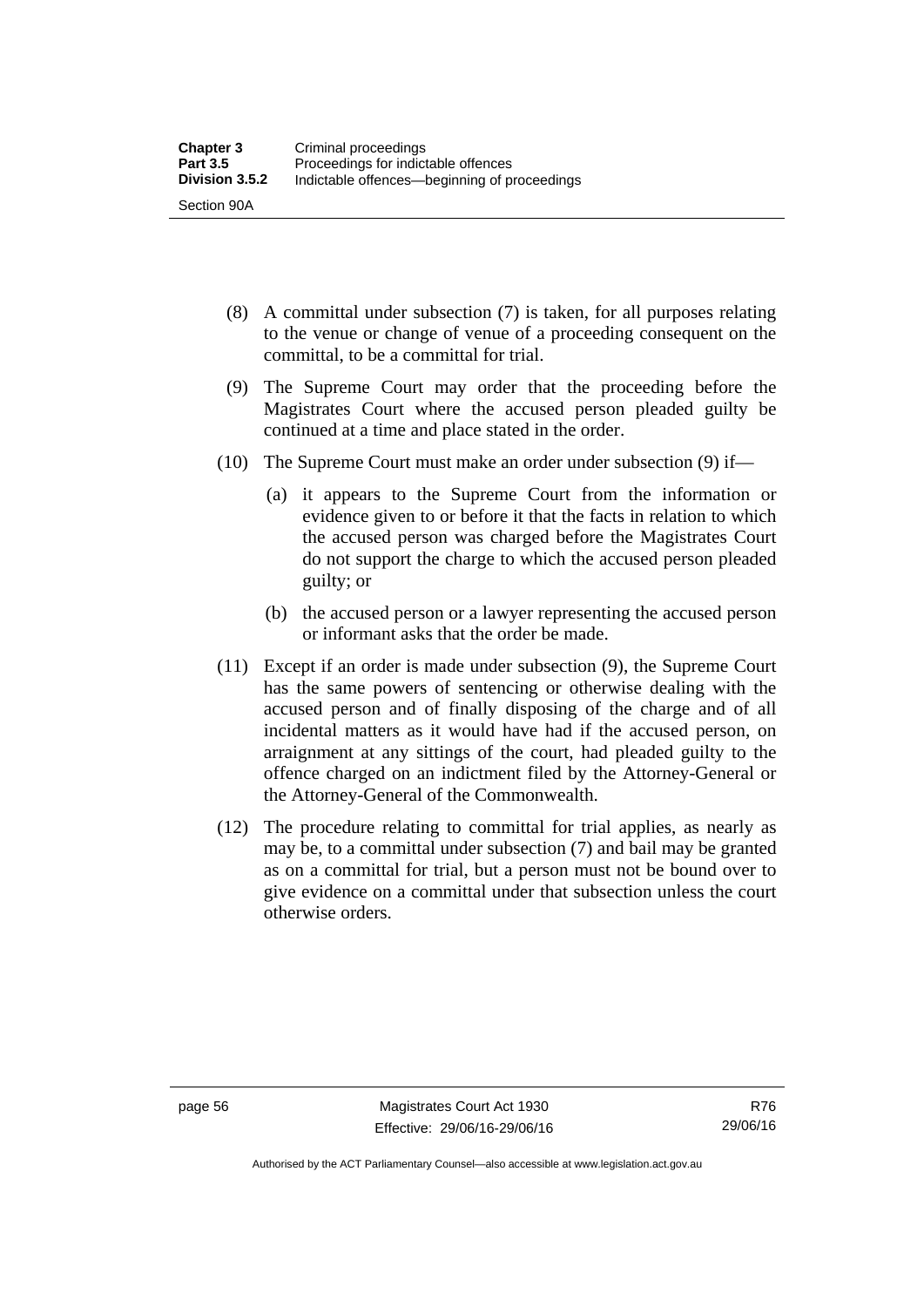- (13) If an order is made by the Supreme Court under subsection (9) that the proceeding before a court where an accused person pleaded guilty be continued at a time and place stated in the order—
	- (a) the proceeding must be continued in all respects as if the accused person had not pleaded guilty and as if the proceeding had been adjourned by the court to the time and place so stated; and
	- (b) the Supreme Court may exercise any power that the Magistrates Court might have exercised under division 3.4.3 (Remand) if the order had been an order made by the Magistrates Court adjourning the proceeding to the stated time and place, and that division applies in relation to the accused person.

# **90B Back-up and related offences––transfer to Supreme Court**

- (1) This section applies if a person (the *accused person*)––
	- (a) is committed for trial under section 90A (7); and
	- (b) has been charged with a back-up or related offence.
	- *Note Back-up offence* and *related offence*––see the dictionary.
- (2) The prosecutor must tell the court about the back-up or related offence.
- (3) The court must transfer the proceeding for the back-up or related offence to the Supreme Court, to be dealt with under the *[Supreme Court Act 1933](http://www.legislation.act.gov.au/a/1933-34)*, part 8 (Back-up and related offences).
- (4) Subsection (3) does not prevent the accused person being charged with an offence after committal under section 90A (7).
- (5) However, if the accused person is charged with a back-up or related offence after committal under section 90A (7), the court must transfer the proceeding for the offence to the Supreme Court, to be dealt with under the *[Supreme Court Act 1933](http://www.legislation.act.gov.au/a/1933-34)*, part 8.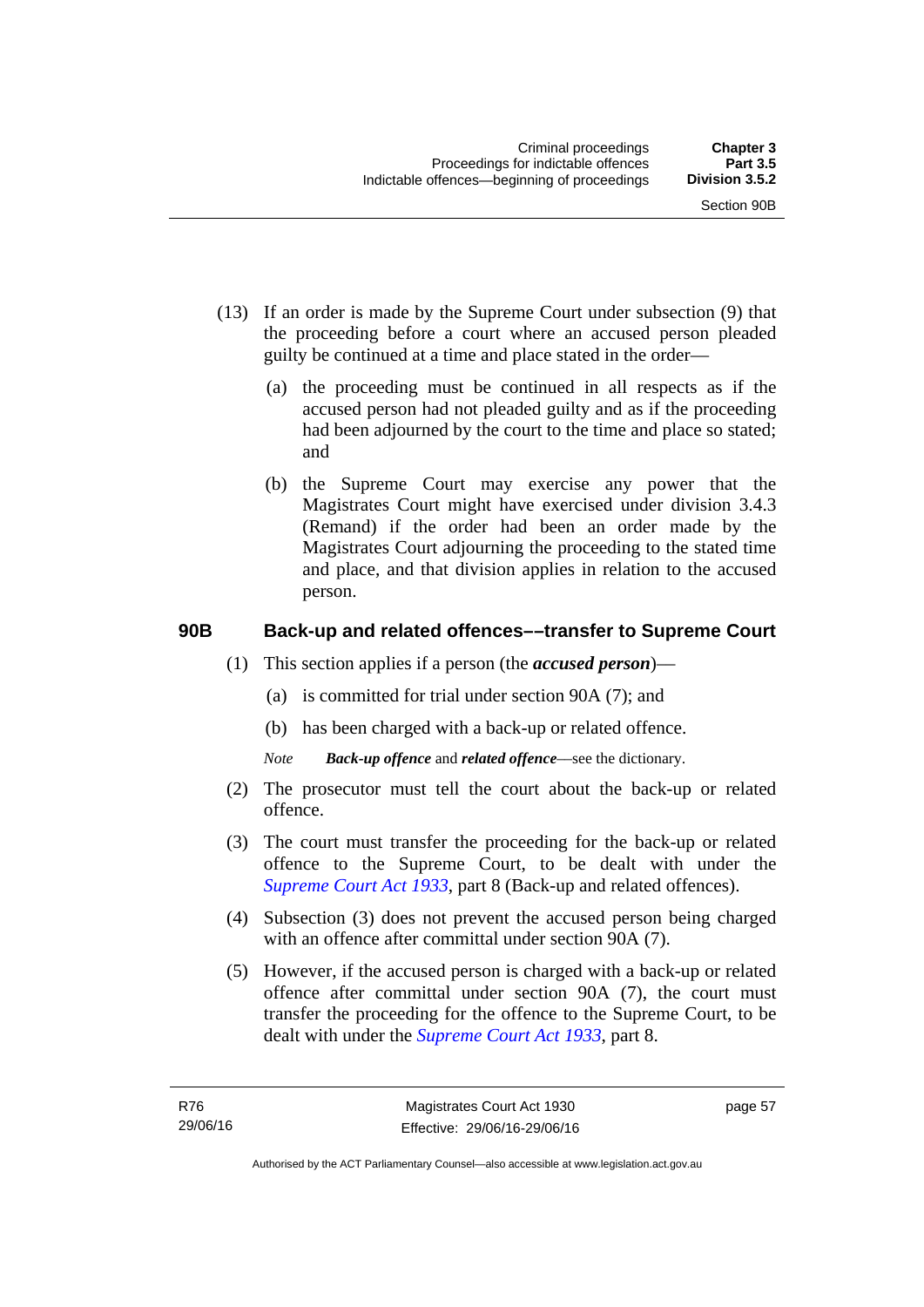#### **91 Proceeding following prosecution evidence**

 (1) When all the evidence offered by the prosecution in relation to the indictable offence with which the accused person is charged has been taken, the court must charge the accused person with the offence and must say to the accused person these words, or words to the like effect:

'Do you wish to say anything in answer to the charge? You are not obliged to say anything unless you desire to do so; but whatever you say may be given in evidence against you on your trial. You are clearly to understand that you have nothing to hope from any promise or favour, and nothing to fear from any threat that may have been held out to you to induce you to make any admission or confession of your guilt; but whatever you now say may be given in evidence against you on your trial, notwithstanding any such promise or threat.'.

- (2) Subsection (1) does not apply in relation to a person charged with an indictable offence if the court has decided to dispose of the case summarily under a law in force in the ACT.
- (3) If the court commits the accused person for trial before the Supreme Court, any statement made by the person in reply to the question mentioned in subsection (1) is, on the trial of the accused person, admissible as evidence.
- (4) Whether or not the accused person makes a statement in reply to the question mentioned in subsection (1), the magistrate must ask the person if the person wishes to give evidence himself or herself or to call any witnesses on his or her behalf and, if the accused person or any other person then gives evidence, the prosecutor is at liberty to cross-examine the witness and to adduce evidence in reply.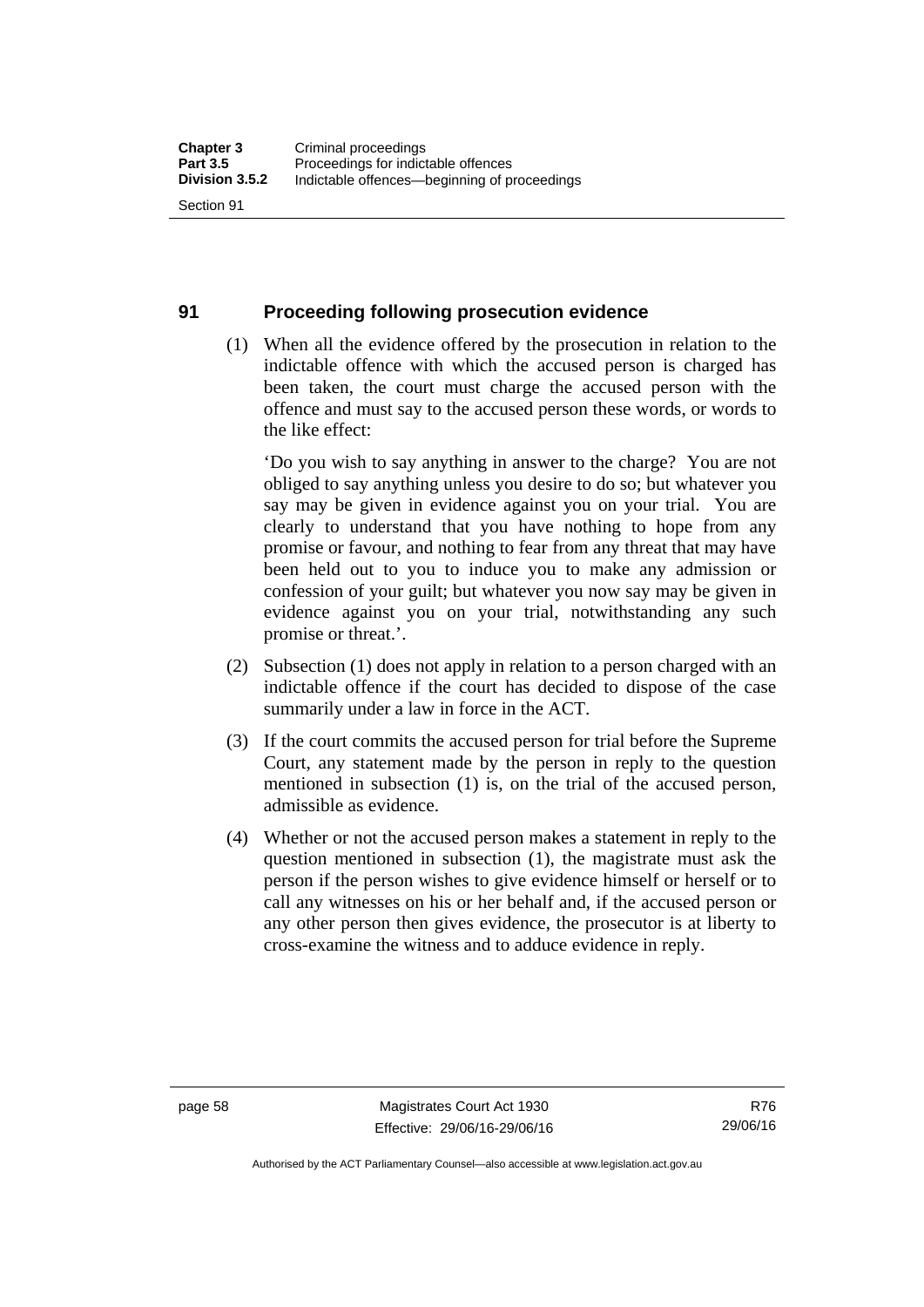# **92A Committal for sentence for indictable offence tried summarily**

- (1) On the summary conviction of a person charged with an indictable offence, the court may, if it appears to it that because of the character and antecedents of the person it is desirable that sentence be passed on the person by the Supreme Court, commit the person for sentence to the sittings of the Supreme Court that the court directs.
- (2) If the court commits a person for sentence under subsection (1), the court must––
	- (a) deal with the person in the same way as a person who is committed for trial under section 94 (1) (b) (Discharge or committal for trial); and
	- (b) if the person has been charged with a back-up or related offence––deal with the back-up or related offence in accordance with section 94 (2).
- (3) The Supreme Court has the same powers of sentencing or otherwise dealing with a person committed for sentence under this section as it would have had if the person had been convicted in that court.
- (4) This section does not apply to the summary conviction of a person charged with an indictable offence if the case was dealt with summarily under the [Crimes Act,](http://www.legislation.act.gov.au/a/1900-40/default.asp) section 374 (Summary disposal of certain cases at prosecutor's election).

#### **92B Depositions as evidence**

 $If$ —

- (a) a person is charged with an indictable offence; and
- (b) the person has not admitted the truth of the charge; and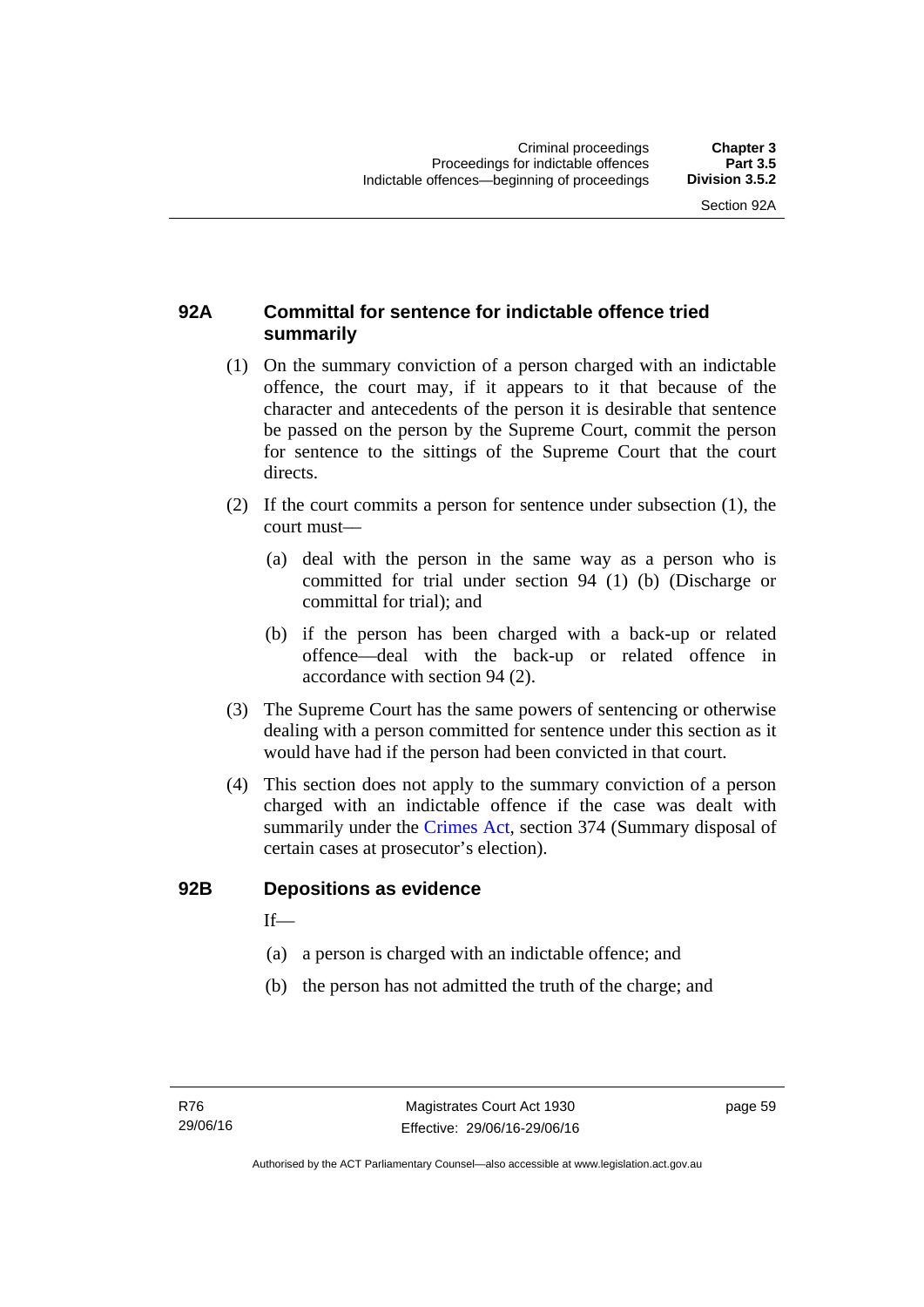(c) the court has decided to dispose of the case summarily under a law in force in the ACT;

the depositions of the witnesses who gave evidence for the prosecution at the preliminary hearing are taken to be evidence given on the hearing of the charge and the witnesses, or any of them, must, if so required by the prosecutor or the defendant, be called or recalled for examination or cross-examination.

#### **93 Admissions and confessions**

This Act does not prevent the prosecutor in any case from giving in evidence any admission or confession or other statement of the defendant made at any time if it is admissible as evidence against the defendant.

# **Division 3.5.3 Indictable offences—proceedings after hearing of evidence**

## **94 Discharge or committal for trial**

- (1) When all the evidence for the prosecution and the defence have been taken in relation to the indictable offence with which the accused person is charged, the court must—
	- (a) if the court is satisfied, having regard to all the evidence before it, that there is no reasonable prospect that the person would be found guilty of an indictable offence—if the person is in custody in relation to the offence, immediately order that the person be released from custody in relation to the offence; or
	- (b) if the court is not satisfied as mentioned in paragraph (a) commit the person for trial.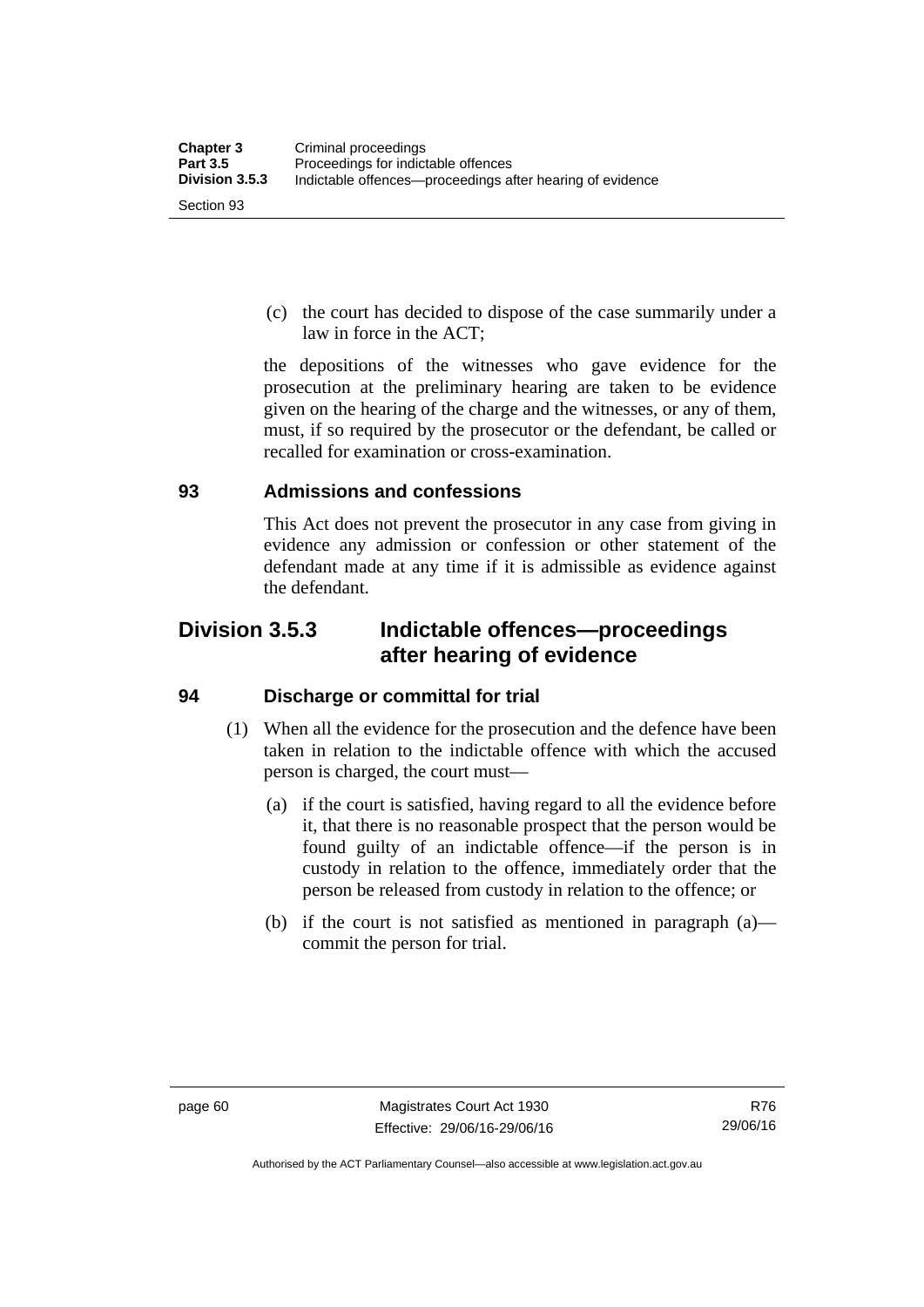- (2) If the accused person is committed for trial under subsection (1) and has been charged with a back-up or related offence—
	- (a) the prosecutor must tell the court about the back-up or related offence; and
	- (b) the court must transfer the proceeding for the back-up or related offence to the Supreme Court, to be dealt with under the *[Supreme Court Act 1933](http://www.legislation.act.gov.au/a/1933-34)*, part 8 (Back-up and related offences).
- (3) Subsection (2) does not prevent the accused person being charged with an offence after committal under subsection (1) (b).
- (4) However, if the accused person is charged with a back-up or related offence after committal under subsection (1) (b), the court must transfer the proceeding for the offence to the Supreme Court, to be dealt with under the *[Supreme Court Act 1933](http://www.legislation.act.gov.au/a/1933-34)*, part 8.
	- *Note 1* For the meaning of *commit* a person for trial, see the [Legislation Act,](http://www.legislation.act.gov.au/a/2001-14) dict, pt 1.
	- *Note 2* The court must issue a warrant for the remand of the defendant in the director-general's custody (see *[Crimes \(Sentence Administration\)](http://www.legislation.act.gov.au/a/2005-59)  [Act 2005](http://www.legislation.act.gov.au/a/2005-59)*, s 17).

#### **95 Depositions of dead or absent people**

If, on the trial of a person who has previously been charged before the court with an indictable offence and committed for trial, it is proved—

- (a) that a witness whose depositions were taken at the hearing of the charge before the magistrate is dead or so ill as not to be able to travel or to give evidence, or is absent from Australia; and
- (b) that the depositions of the witness were taken in the presence of the accused person; and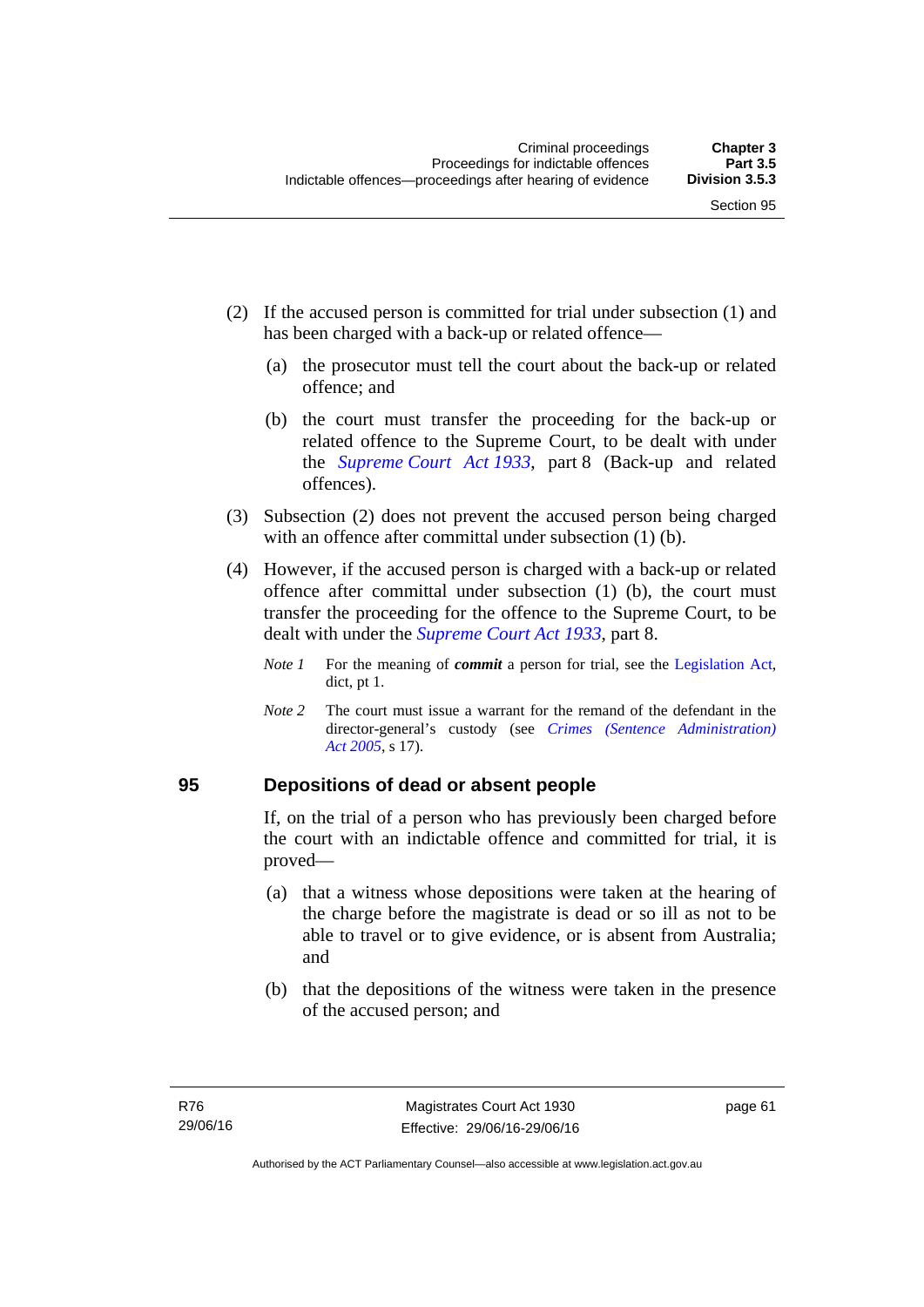Section 96

 (c) that the accused person or a lawyer representing the accused person had a full opportunity of cross-examining the witness;

the depositions are admissible as evidence—

- (d) if taken in the way specified in section 316 (3)—be read as evidence at the trial of the accused person without further proof unless it is proved that the magistrate by whom the depositions purport to have been signed did not in fact sign them; or
- (e) if recorded by 1 of the ways specified in section 316 (2)—be read as evidence at the trial of the accused person if it is proved that the record is a correct record of the depositions and that the transcript is a correct transcript of that record.

#### **96 Evidence for defence**

If a person is charged with an indictable offence as such, the court is bound to hear any evidence tendered on the person's behalf tending to show that the defendant is not guilty of the offence with which the defendant is charged.

# **Division 3.5.4 Indictable offences—costs**

## **97 Discontinued proceeding**

If—

- (a) in a proceeding under this part, the court is of the opinion, having regard to all the evidence before it, that there is no reasonable prospect that the person would be convicted of an indictable offence; or
- (b) a proceeding under this part is discontinued for any other reason;

the court may order that the informant pay to the defendant the costs the court considers just.

Authorised by the ACT Parliamentary Counsel—also accessible at www.legislation.act.gov.au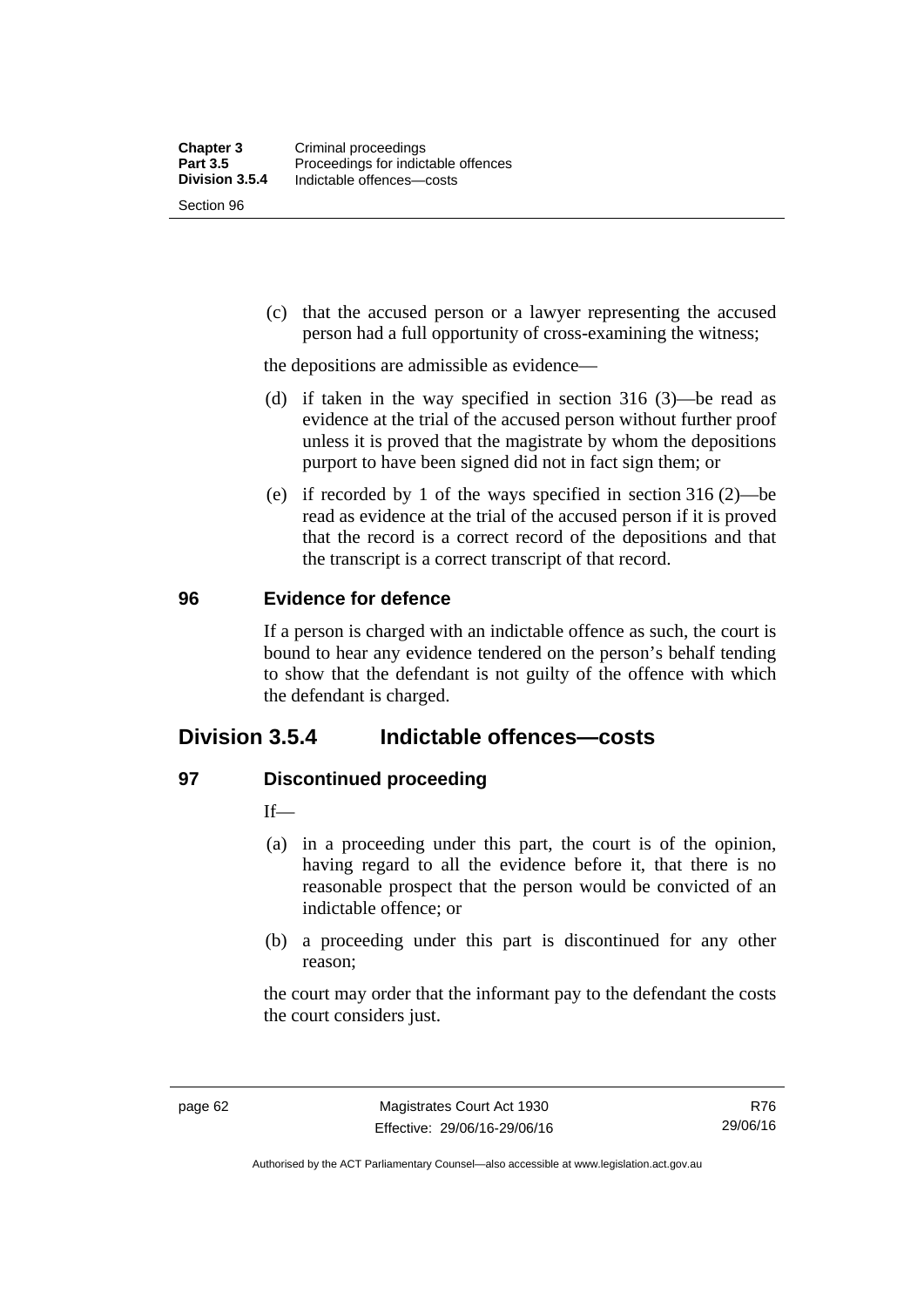# **Division 3.5.5 Indictable offences—witness recognisances**

#### **103 Recognisance of witnesses etc**

- (1) The court may bind by recognisance every person whose written statement was admitted in evidence under section 90AA, or who was examined before it, to appear at the court at which the defendant is to be tried, and then and there to give evidence against the defendant.
- (2) The recognisance must particularly specify the profession, trade, or calling of every person who enters into it, together with the person's full name and place of residence.

#### **104 Signature of magistrate—notice to witnesses**

Every such recognisance must be duly acknowledged by every person who enters into it, and must be subscribed by the magistrate before whom it is acknowledged, and a notice of it signed by the magistrate must at the same time be given to every person bound by it.

#### **105 Court may remand noncompliant witness**

- (1) If a witness fails to enter into a recognisance, the court may order the remand of the witness in custody until after the defendant's trial, unless the witness enters into the recognisance before a magistrate.
	- *Note* The *[Crimes \(Sentence Administration\) Act 2005](http://www.legislation.act.gov.au/a/2005-59)*, pt 3.2 provides for the director-general to have custody of the defendant during the remand.
- (2) If the witness is remanded under this section, a magistrate may order the director-general to release the witness from custody in accordance with the order if—
	- (a) the defendant is not committed for trial for the offence with which the defendant is charged; or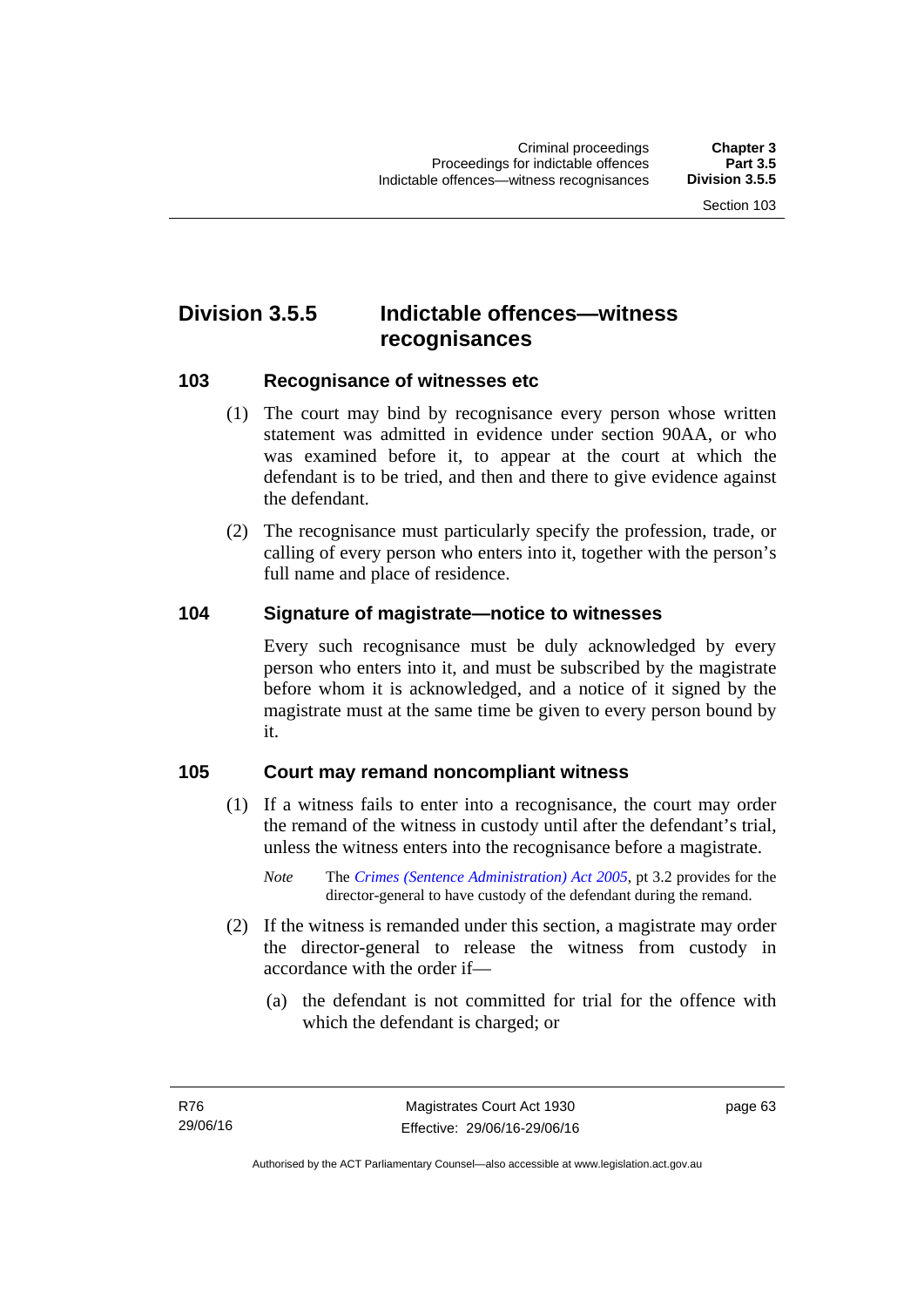- (b) the relevant officer declines to file an information against the defendant for the offence; or
- (c) the witness enters into the recognisance before a magistrate.

# **Division 3.5.6 Indictable offences—other provisions**

#### **105A Meaning of** *certified copy* **of depositions in div 3.5.6**

In this division:

*certified copy*, of depositions, means—

- (a) if a record of the deposition was made in accordance with section 316 (2)—a transcript of the record certified in accordance with section 314 (2); or
- (b) if the depositions were taken down in writing and signed in accordance with section 316 (3)—the depositions as taken down and signed.

## **106 Giving depositions etc to director of public prosecutions**

- (1) If a defendant is committed for trial or for sentence, the court must as soon as possible after the conclusion of the case before it, give to the director of public prosecutions or a person authorised by the director of public prosecutions all informations, examinations, depositions, statements, bail undertakings and other documents sworn taken or acknowledged in the case.
- (2) In this section:

*depositions* means a certified copy of depositions.

*statement* includes a certified copy of the statement (if any) made by a defendant in reply to the question mentioned in section 91 (1).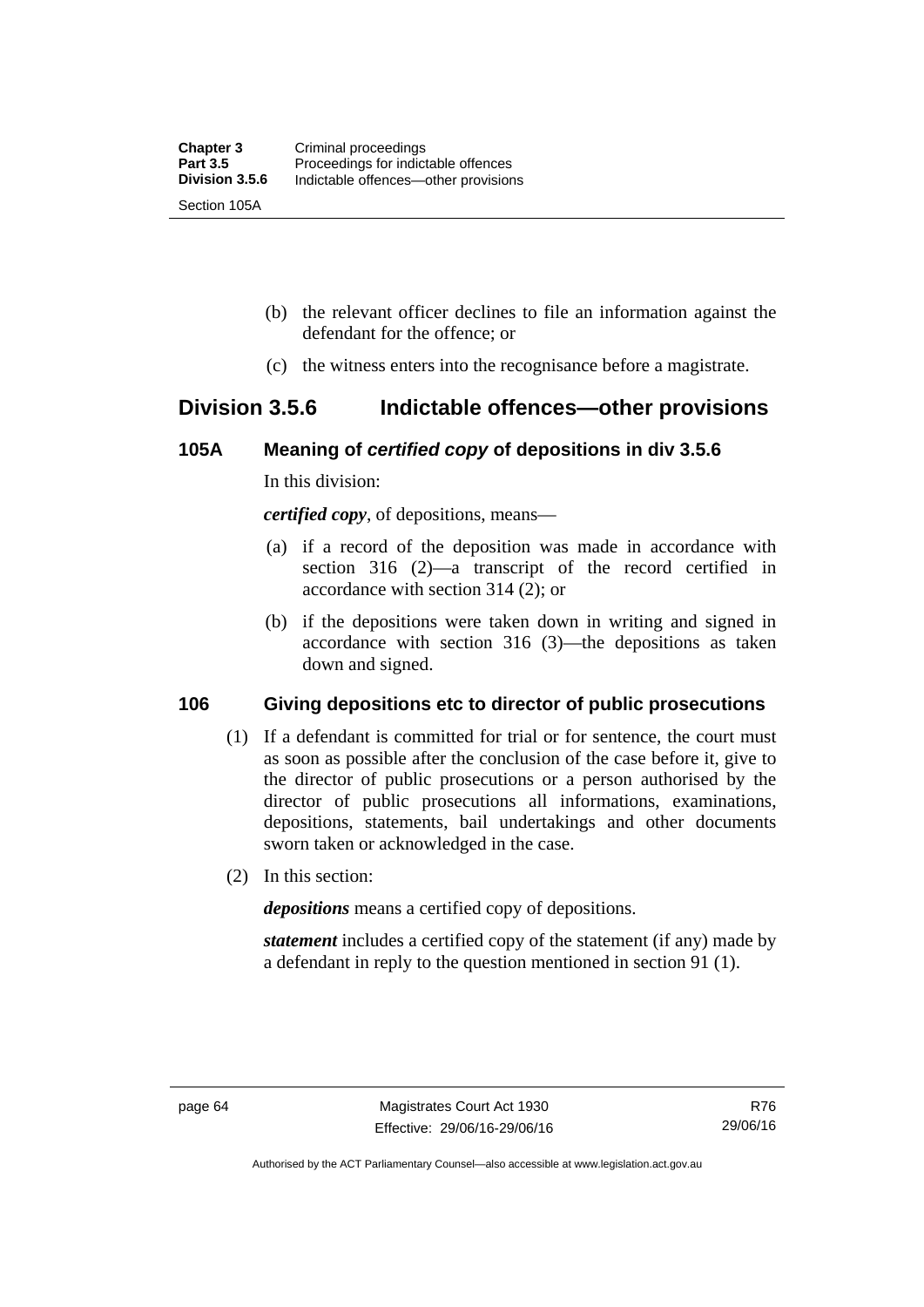## **107 Giving documents to proper officer of court**

- (1) After being given the documents and before the day of trial, the director of public prosecutions or a person authorised by the director of public prosecutions has and is subject to the same duties and liabilities in relation to the documents on a certiorari order directed to him or her as the court would have had and been subject to on a certiorari order to it if the documents had not been given.
- (2) The director of public prosecutions, a person authorised by the director of public prosecutions, the person representing the director of public prosecutions or the person representing the informant, must, at any time after the opening of the Supreme Court at the sitting at which the trial is to be had, give the documents or any of them to the proper officer of the Supreme Court, if the presiding judge so directs.

## **108 Accused person may obtain copies of depositions etc**

- (1) This section applies if—
	- (a) a person is charged with an indictable offence; and
	- (b) the Magistrates Court commits the person for trial before the Supreme Court.
- (2) At any time before the person's trial before the Supreme Court starts, the person may apply to the registrar—
	- (a) for certified copies of depositions in the case; and
	- (b) for the evidence given on the cross-examination or the examination of any witnesses in the case.
- (3) The registrar must give the person the certified copies of depositions and the evidence applied for under subsection (2).
- (4) If the person is in custody, the person having the custody of the person must give any application under subsection (2) to the registrar.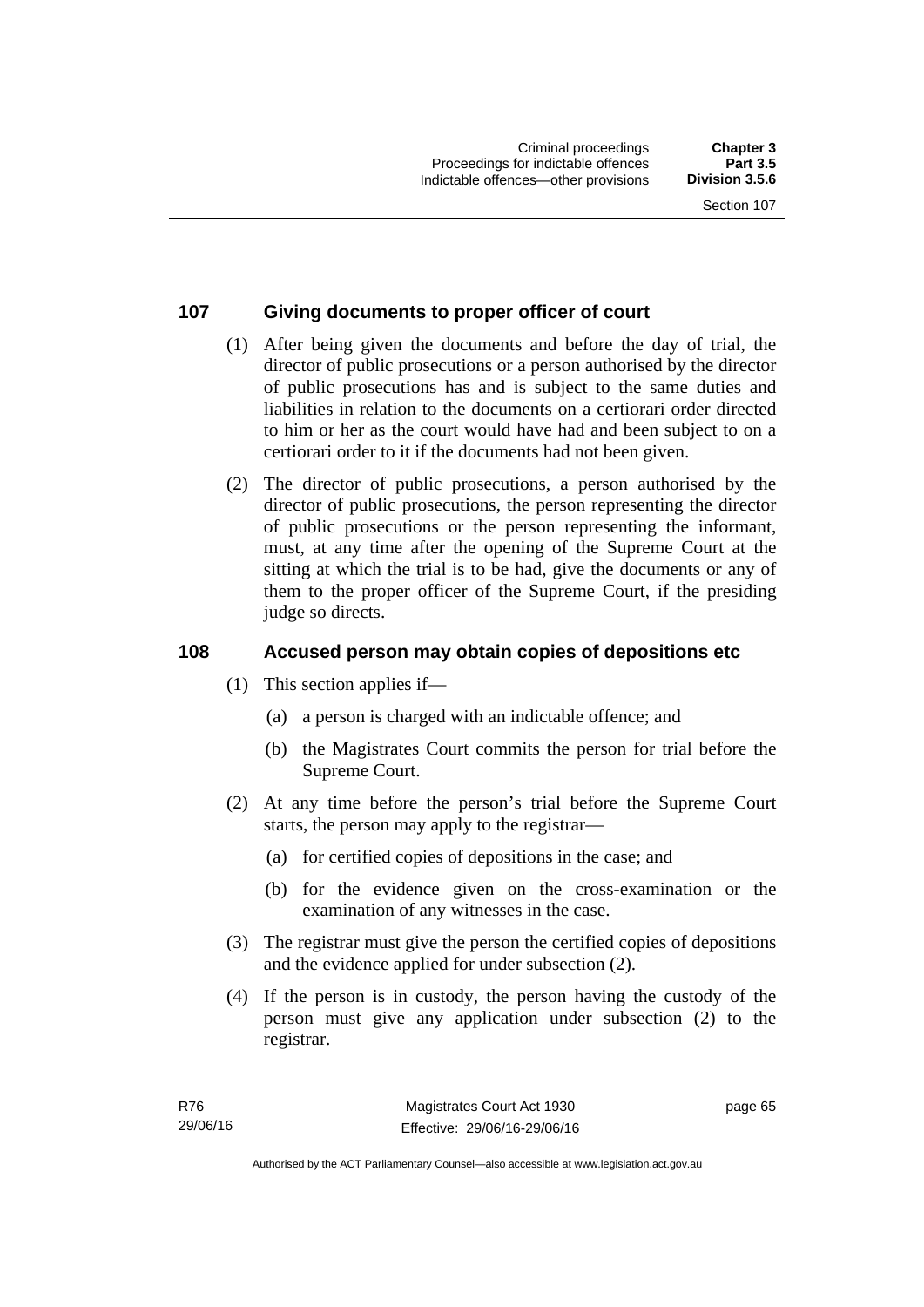Section 108A

# **Part 3.6 Proceedings for offences punishable summarily**

#### **108A Indictable offences dealt with summarily**

If—

- (a) a person is charged with an indictable offence; and
- (b) the court has decided to dispose of the case summarily under a law in force in the ACT;

this part applies, so far as it is applicable, to the summary disposal of the case.

#### **109 Dismissal or adjournment in absence of informant**

- $(1)$  If—
	- (a) the defendant appears (whether voluntarily, in accordance with a summons or under a warrant) at the time and place for the hearing of an information in relation to an offence punishable summarily; and
	- (b) the informant, having been notified of the time and place for the hearing, does not appear either personally or by a lawyer appearing for the informant;

the court must, subject to subsection (2), dismiss the information.

 (2) The court may, if it considers it is appropriate to do so, adjourn to another day the hearing of an information that would otherwise be dismissed under subsection (1).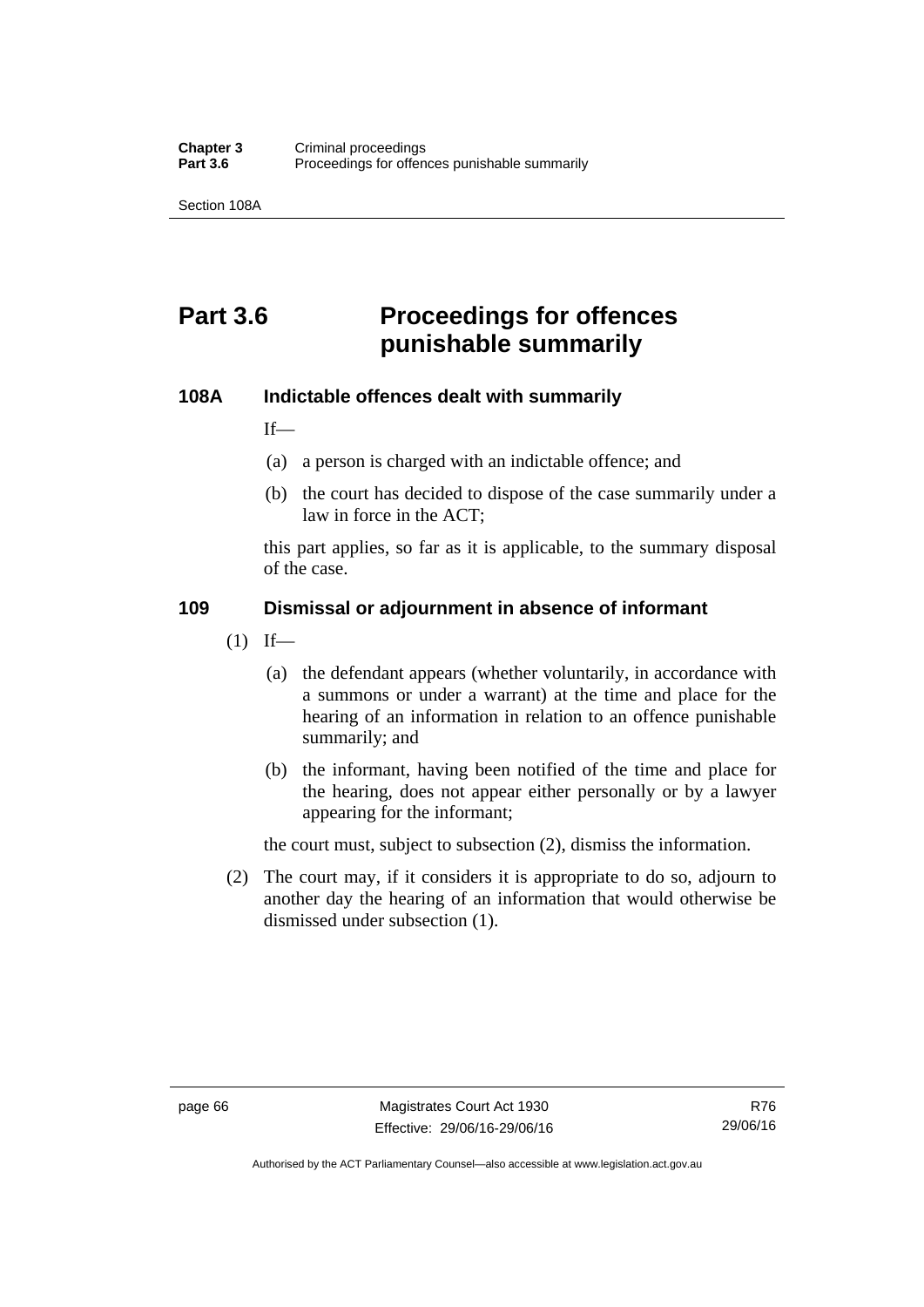#### **110 Hearing in absence of defendant**

- (1) If a summons has been served in accordance with section 41 and the defendant does not appear when called, the court may either—
	- (a) proceed to hear and decide the case in the absence of the defendant; or
	- (b) on oath being made before it, substantiating the matter of the information to its satisfaction, issue a warrant for the arrest of the defendant and to bring the defendant before the court to answer to the information and be further dealt with according to law.
- (2) If the court proceeds under subsection  $(1)$   $(a)$ 
	- (a) the evidence of the informant or another person may be given orally; or
	- (b) a written statement made by the informant or another person may be admitted as evidence of the matters contained in it.
- (3) A written statement admitted in evidence constitutes the depositions of the person who made the statement.
- (4) A written statement must not be admitted in evidence unless it is sworn before—
	- (a) a lawyer; or
	- (b) a justice of the peace; or
	- (c) the registrar; or
	- (d) a person prescribed by regulation or rule.
- (5) If the court admits a written statement in evidence it may, on its own initiative, adjourn the hearing of the information and require the person who made the statement to attend before the court to give evidence.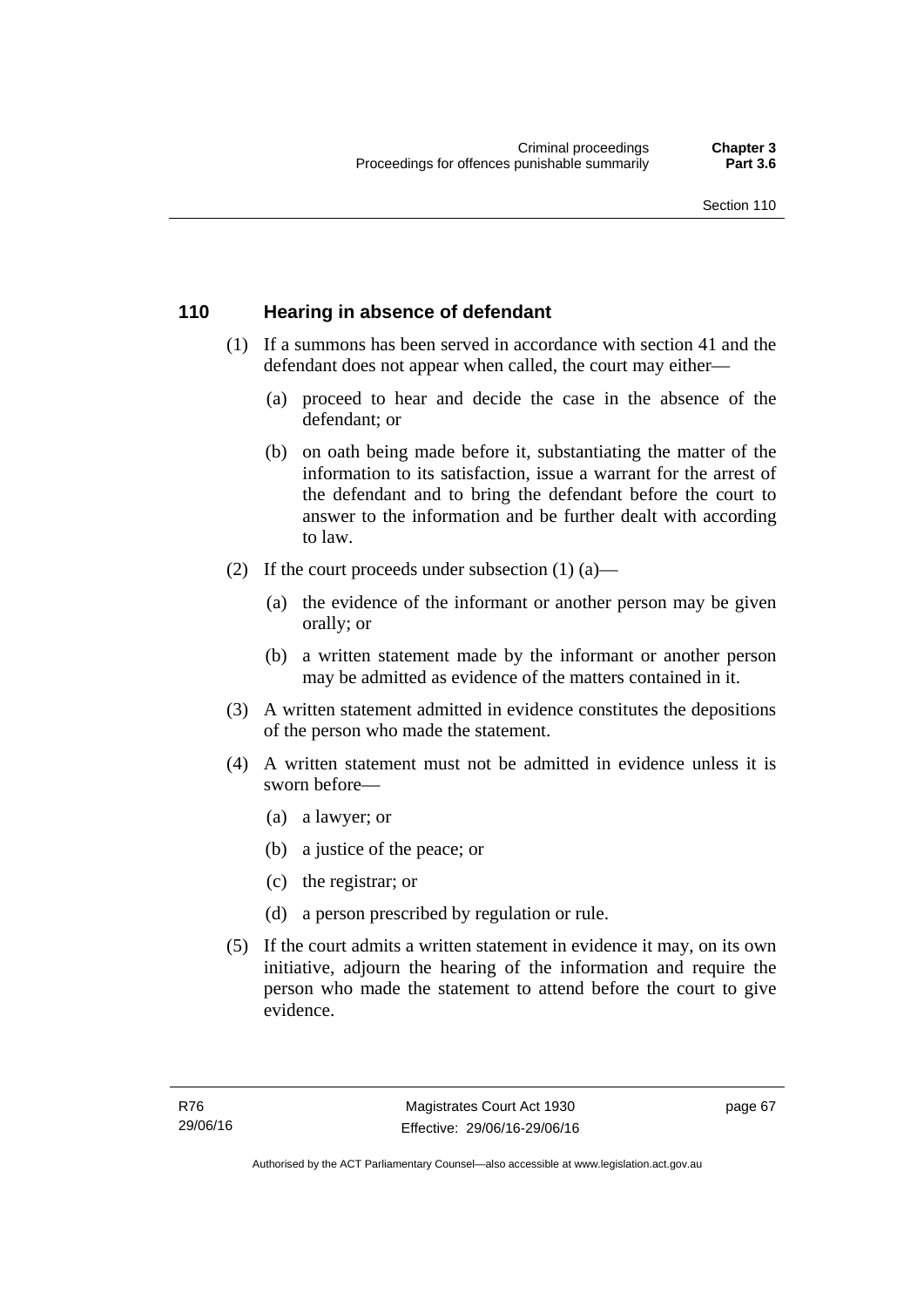Section 111

- (6) Although a part of a written statement tendered in evidence under this section is inadmissible according to the rules of evidence, the statement is nevertheless admissible under this section as evidence of the matters contained in the remainder of that statement, but, if the court admits such a statement, the court must identify the part that is inadmissible and must, with reference to that part, write on the statement 'ruled inadmissible' or words to that effect.
- (7) The court must not sentence a defendant to imprisonment for an offence if the court has heard and decided the case under subsection (1) (a) in the absence of the defendant.
- (8) The court must set aside an order made in hearing and deciding a case under subsection (1) (a) if—
	- (a) the defendant applies under the rules to have the order set aside; and
	- (b) the court is satisfied on reasonable grounds that the defendant—
		- (i) did not know the hearing date; or
		- (ii) did not understand that the court could proceed to hear and decide the case in the defendant's absence if the defendant failed to appear; or
		- (iii) otherwise had a reasonable excuse for failing to appear.

## **111 Adjournment if defendant does not appear**

- (1) This section applies if—
	- (a) the defendant does not appear before the court for the hearing of the information; and
	- (b) the court has issued a warrant for the defendant's arrest.
- (2) The court must adjourn the hearing until the defendant is arrested.

Authorised by the ACT Parliamentary Counsel—also accessible at www.legislation.act.gov.au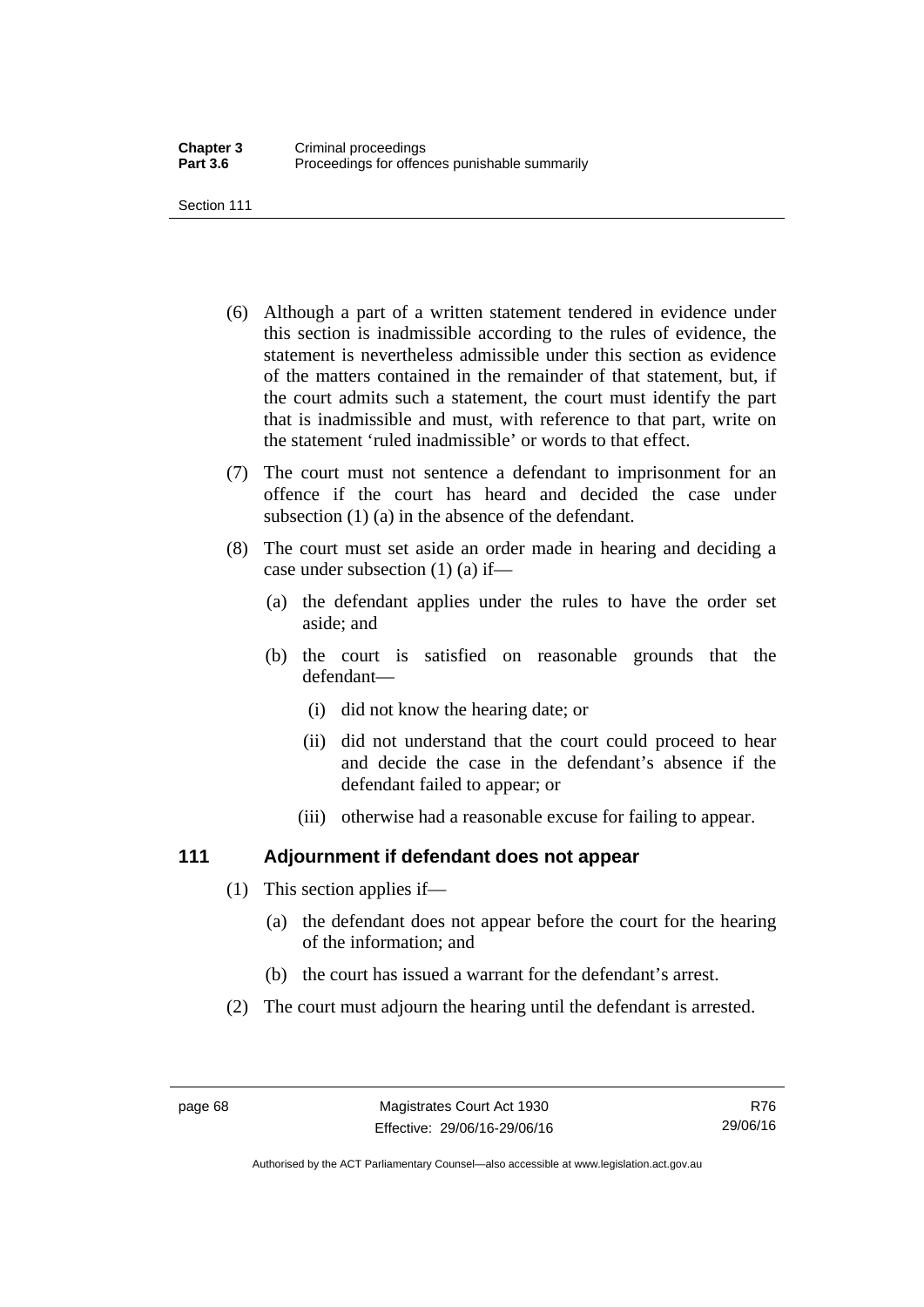- (3) If the defendant is arrested under the warrant, the defendant must be detained in custody until the defendant can be brought before the court at a time and place fixed by the court.
- (4) The court must give the informant notice of the time and place fixed.

#### **112 Summary proceedings—issue of warrant for nonappearance at adjourned or postponed hearing**

- (1) This section applies if—
	- (a) a defendant appears before the court for the hearing of an information for an offence; and
	- (b) the information is substantiated by the oath of the informant or a witness; and
	- (c) the court adjourns or postpones the hearing or further hearing; and
	- (d) the defendant is told of the time and place of the adjourned or postponed hearing or further hearing; and
	- (e) the defendant does not appear before the court at the adjourned or postponed hearing or further hearing.
- (2) The court may issue a warrant for the arrest of the defendant and to bring the defendant before the court at the adjourned or postponed hearing or further hearing.

## **112A Court may direct defendant to appear**

- (1) This section applies if—
	- (a) a summons is served on a defendant in relation to an information for an offence; and
	- (b) in accordance with the summons—the defendant appears before the court represented by a lawyer; and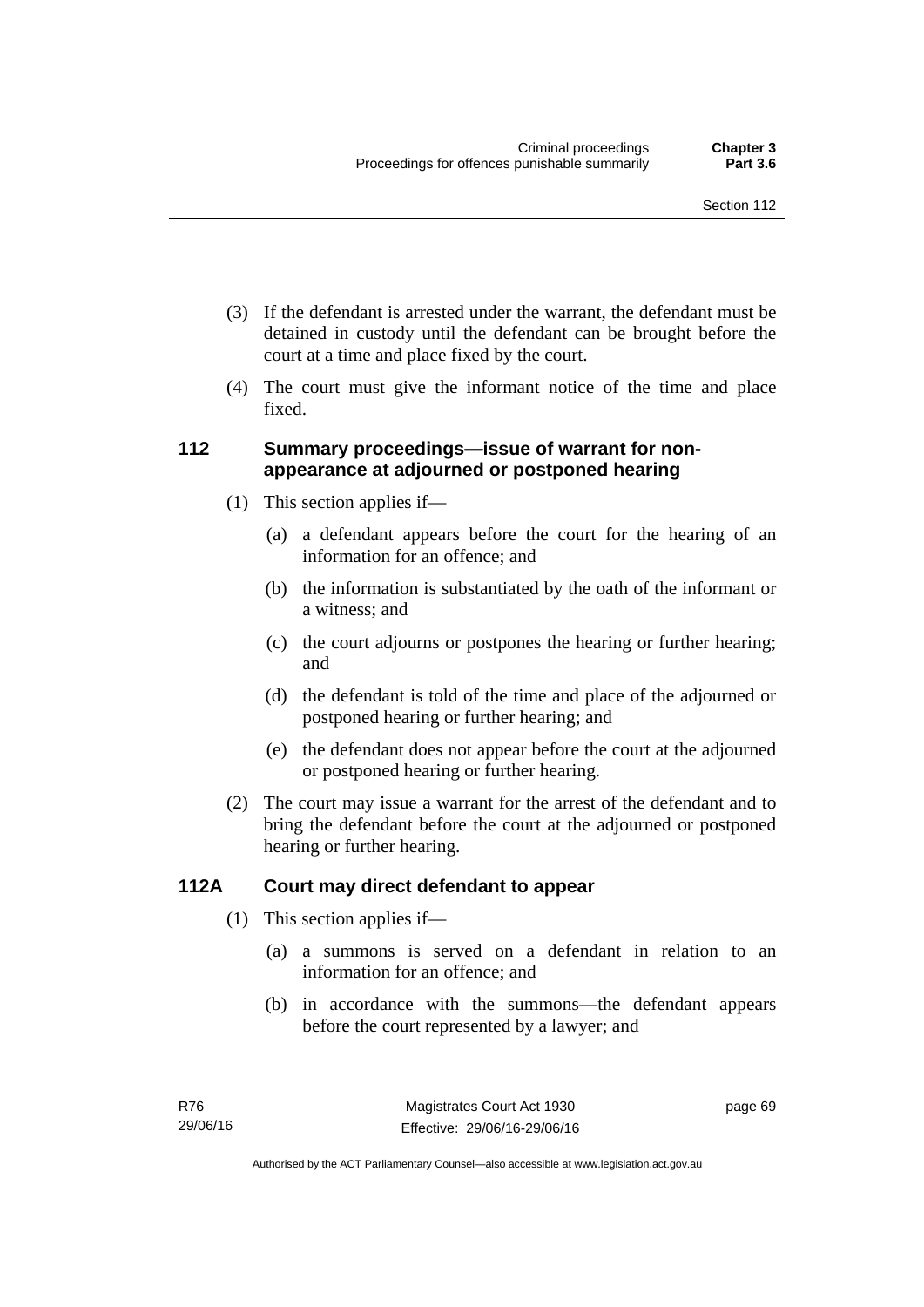Section 113

- (c) the defendant does not appear personally for the hearing; and
- (d) the information is substantiated by the oath of the informant or a witness.
- (2) The court may at any time during the hearing—
	- (a) adjourn the hearing; and
	- (b) direct the defendant by written notice to attend personally before the court for any matter related to the hearing, at the time and place specified by the court.
- (3) A notice under subsection (2) must be served in the same way as the service of a summons under section 41.
- (4) If the defendant does not appear before the court in accordance with a notice under subsection (2), the court may issue a warrant for the arrest of the defendant and to bring the defendant before the court.

#### **113 Proceeding at hearing on defendant's confession**

If the defendant is present at the hearing, the substance of the information must be stated to the defendant, and the defendant must be asked if the defendant has any cause to show why the defendant should not be convicted or why an order should not be made against the defendant, and if the defendant has no cause to show, the court may convict the defendant, or make an order against the defendant accordingly.

#### **114 If defendant does not admit the case**

- (1) This section applies if the defendant does not admit the truth of the information.
- (2) The court must hear—
	- (a) the informant and the informant's witnesses (if any); and
	- (b) if the defendant wants to give evidence—the defendant; and

R76 29/06/16

Authorised by the ACT Parliamentary Counsel—also accessible at www.legislation.act.gov.au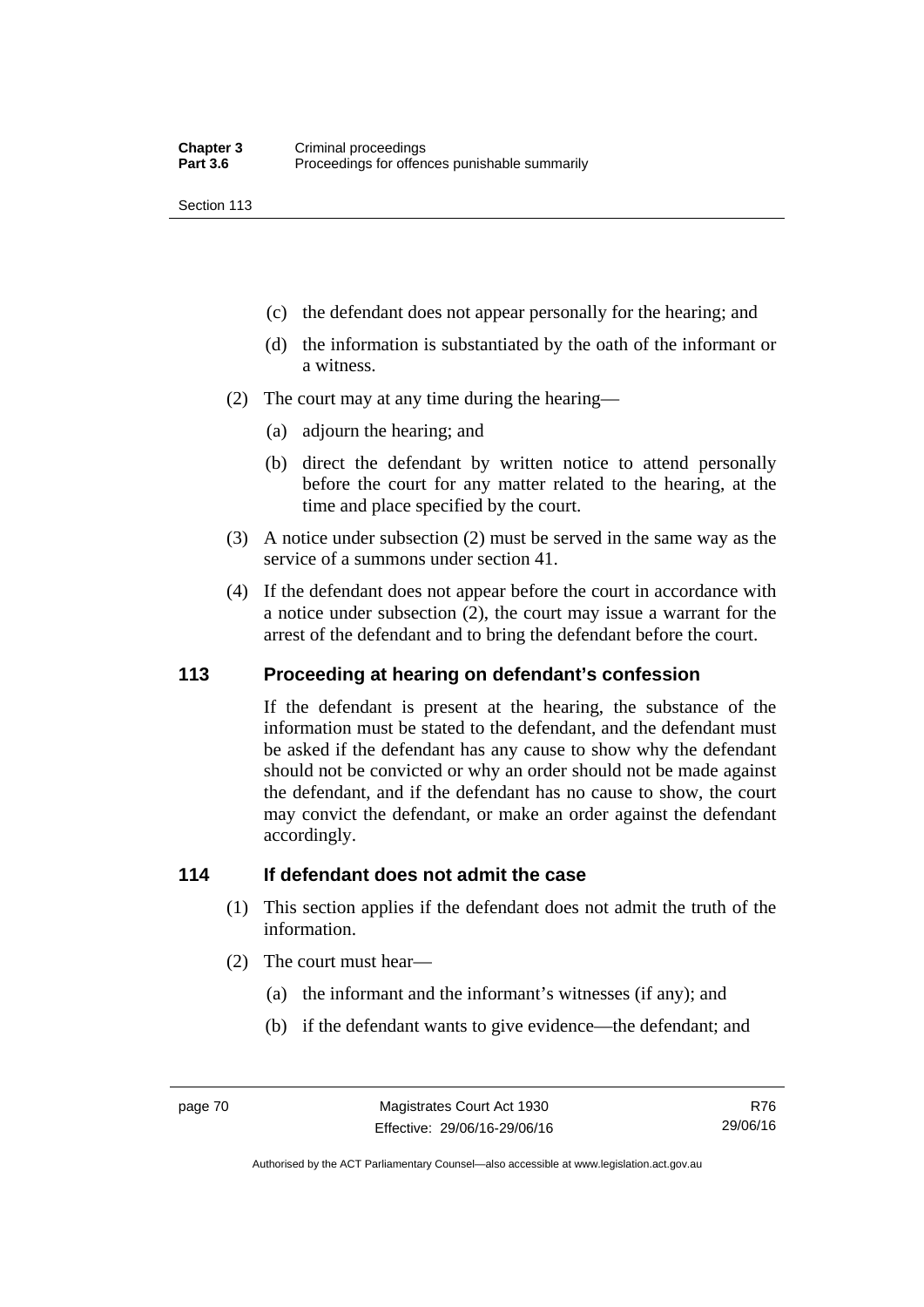- (c) the defendant's witnesses (if any); and
- (d) if the defendant has given evidence other than about the defendant's general character—the informant's witnesses in reply (if any).
- (3) Having heard each party and the evidence, the court must decide the information and do 1 of the following as justice requires:
	- (a) convict the defendant;
	- (b) make an order on the defendant;
	- (c) dismiss the information.

## **115 Conduct of summary proceeding**

- (1) The defendant or a lawyer representing the defendant may address the court after all the evidence for the informant and the evidence (if any) for the defendant and for the informant in reply has been given.
- (2) The informant or a lawyer representing the informant may make a closing address.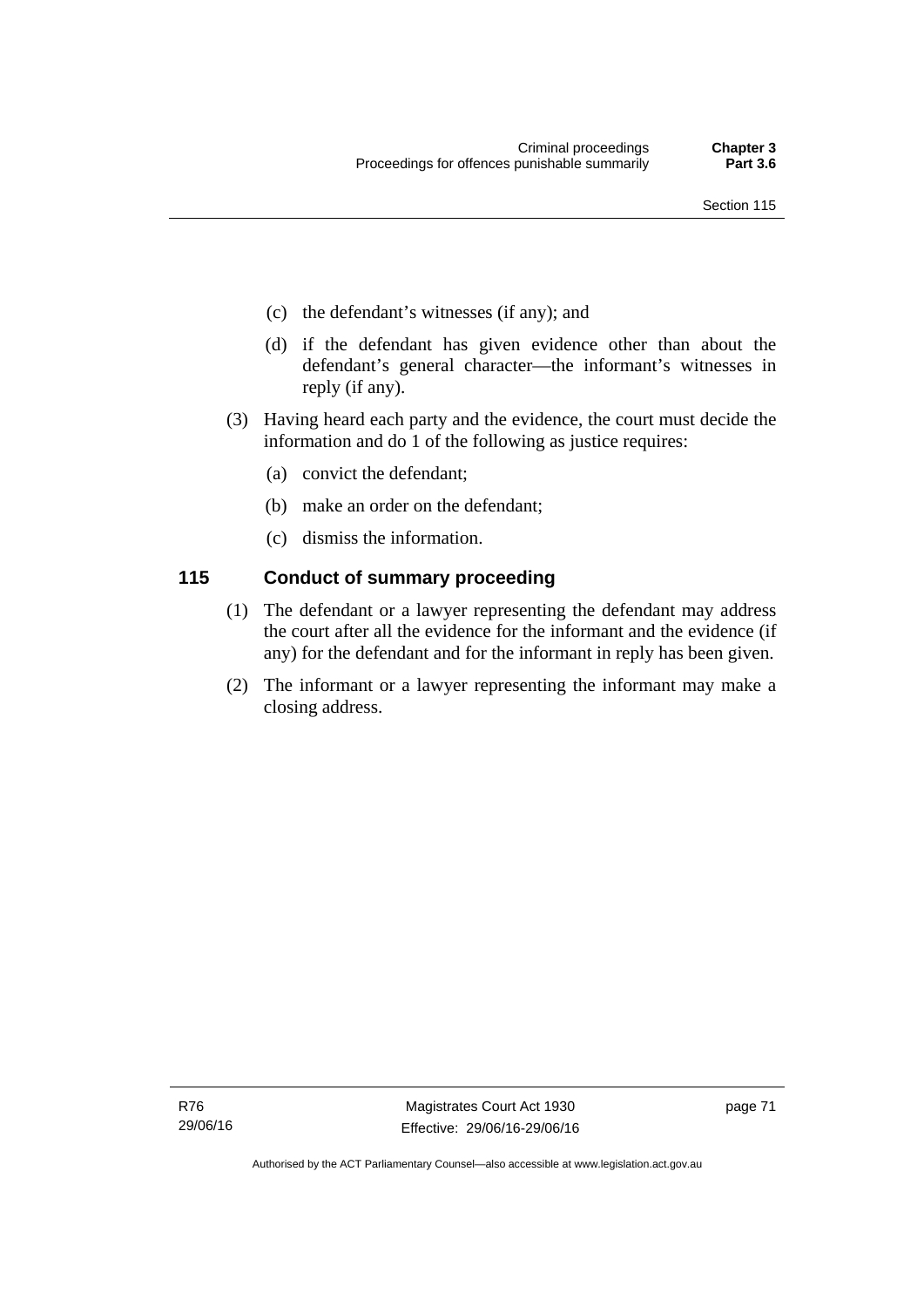Section 116A

# Part 3.7 Service and pleading by post for **certain offences**

#### **116A Definitions for pt 3.7**

(1) In this part:

*defendant* means a person who has been properly served with a summons in accordance with section 116B.

*law in force in the ACT* includes a statute of the Australian National University about parking or traffic.

 (2) For this part (other than section 116B (2)), a *notice to defendant form*, *notice of intention to defend form* and *plea of guilty form* includes a copy of the form printed on the back of a copy of a summons.

#### **116AA Meaning of** *prescribed offence* **for pt 3.7**

- (1) For this part, an offence against a law in force in the ACT is a *prescribed offence* in relation to a person if—
	- (a) for an offence against the road transport legislation—the maximum fine that can be imposed on the person for the offence is 30 penalty units; or
	- (b) for an offence against the *[Heavy Vehicle National Law](http://www.legislation.act.gov.au/a/db_49155/default.asp)  [\(ACT\)](http://www.legislation.act.gov.au/a/db_49155/default.asp)*—the maximum fine that can be imposed on the person for the offence is \$3 000 or another amount prescribed by regulation; or
	- (c) for any other offence—the maximum fine that can be imposed on the person for the offence is 10 penalty units.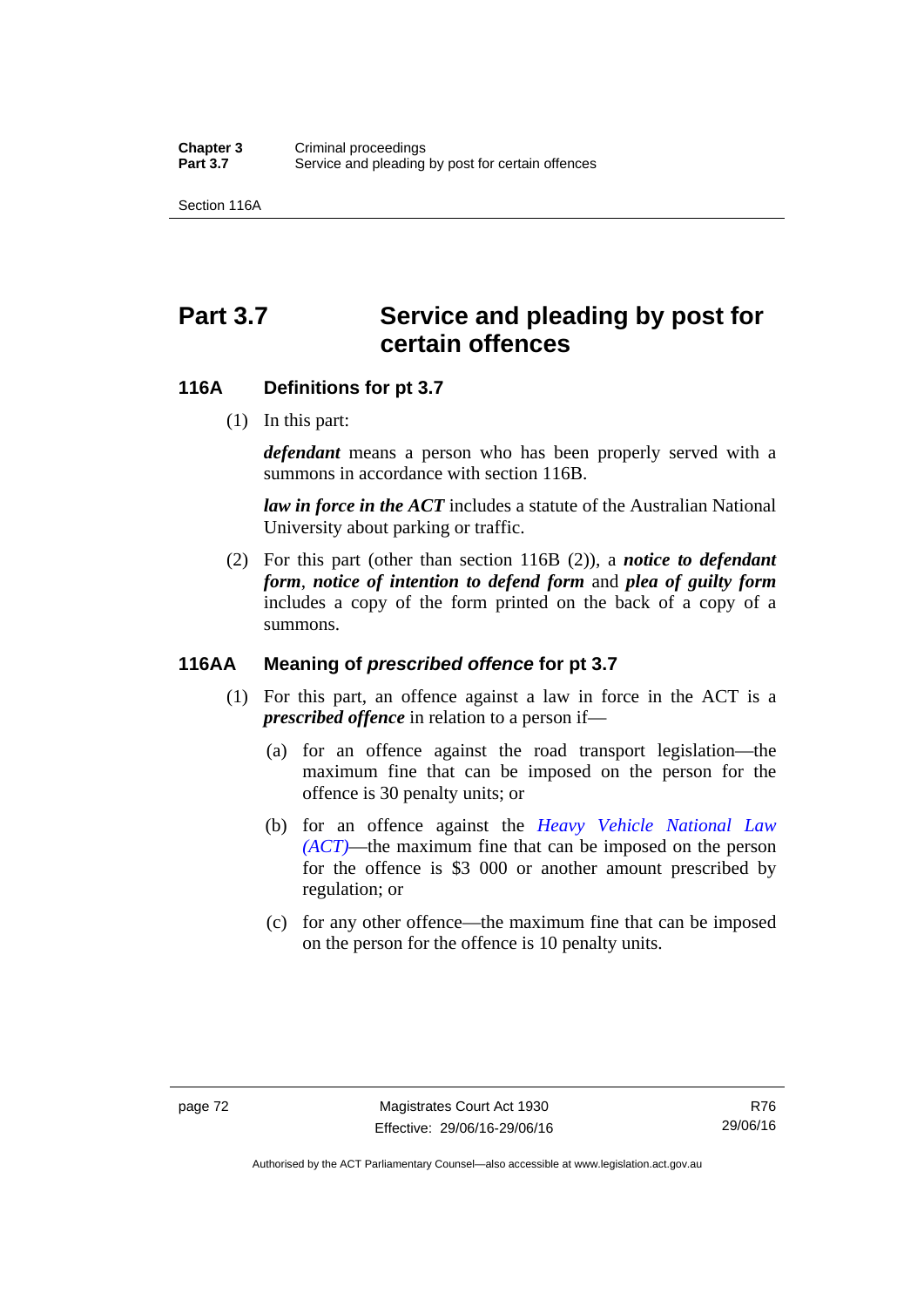(2) In this section:

#### *road transport legislation* means the following:

- (a) the *[Road Transport \(Driver Licensing\) Act 1999](http://www.legislation.act.gov.au/a/1999-78)*;
- (b) the *[Road Transport \(General\) Act 1999](http://www.legislation.act.gov.au/a/1999-77)*;
- (c) the *[Road Transport \(Public Passenger Services\) Act 2001](http://www.legislation.act.gov.au/a/2001-62)*;
- (d) the *[Road Transport \(Safety and Traffic Management\)](http://www.legislation.act.gov.au/a/1999-80)  [Act 1999](http://www.legislation.act.gov.au/a/1999-80)*;
- (e) the *[Road Transport \(Vehicle Registration\) Act 1999](http://www.legislation.act.gov.au/a/1999-81)*;
- (f) any other Act or any regulation prescribed by regulation.
- *Note* A reference to an Act includes a reference to the statutory instruments made or in force under the Act, including any regulation (see [Legislation Act,](http://www.legislation.act.gov.au/a/2001-14) s 104).

#### **116B Service of summons for prescribed offence**

- (1) A summons for a person in relation to a prescribed offence may be served on the person—
	- (a) by giving 2 copies of the summons to the person; or
	- (b) by sending 2 copies of the summons by prepaid post, addressed to the person, at the person's last-known home or business address; or
	- (c) by leaving 2 copies of the summons at the person's last-known home or business address with someone who appears to be at least 16 years old and to live or be employed at the address.
- (2) One copy of a summons in relation to a prescribed offence served in accordance with this section must have the notice to defendant form printed on the back of it, and the other copy of that summons so served must have the notice of intention to defend form and the plea of guilty form printed on the back of it.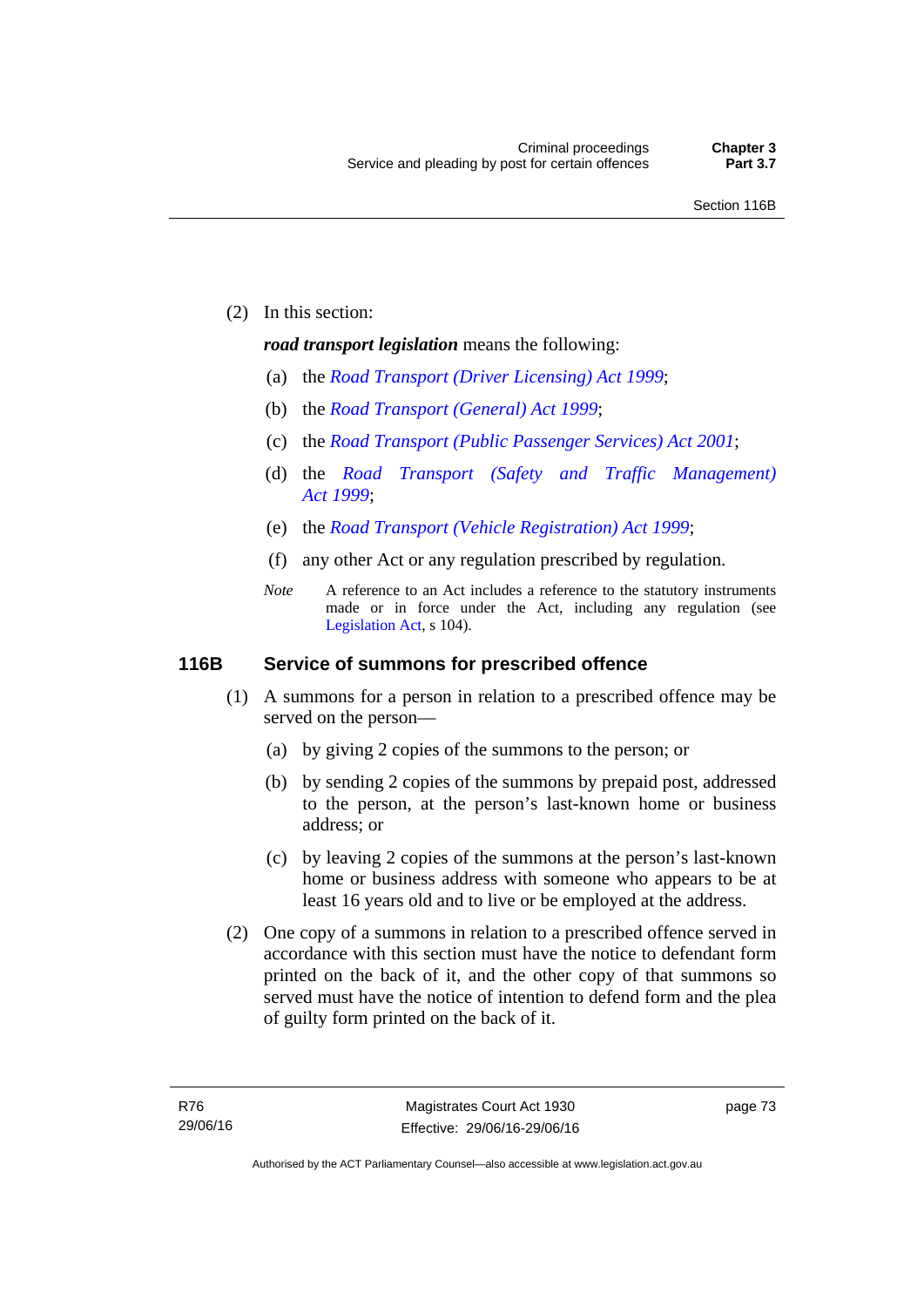Section 116BA

- (3) Service of a summons on a person in relation to a prescribed offence in a way mentioned in subsection (1) (a) or (c) must be made not less than 14 days before the day the person is required by the summons to appear before the court.
- (4) If a summons in relation to a prescribed offence is served in accordance with this section in the way mentioned in subsection (1) (b), the 2 copies of the summons must be sent by post not less than 21 days before the day when the person to whom it is directed is required by the summons to appear before the court.
	- *Note* If a form is approved under the *[Court Procedures Act 2004](http://www.legislation.act.gov.au/a/2004-59)* for this provision, the form must be used.

#### **116BA Giving of notice by registrar**

If the registrar is required to give notice to a person under this part, the notice may be given by sending the notice by prepaid post, addressed to the person, at the person's last-known home or business address.

## **116C Proof of service**

- (1) Service of a summons or notice for this part may be proved by the oath of the person who served it, by affidavit or otherwise.
- (2) For this part, if—
	- (a) a summons has been served in accordance with section 116B; and
	- (b) a copy of the summons is returned to the registrar with the notice of intention to defend form or the plea of guilty form completed;

the defendant is taken, unless the contrary is proved, to have completed and signed the form so completed and to have returned the form to the registrar.

Authorised by the ACT Parliamentary Counsel—also accessible at www.legislation.act.gov.au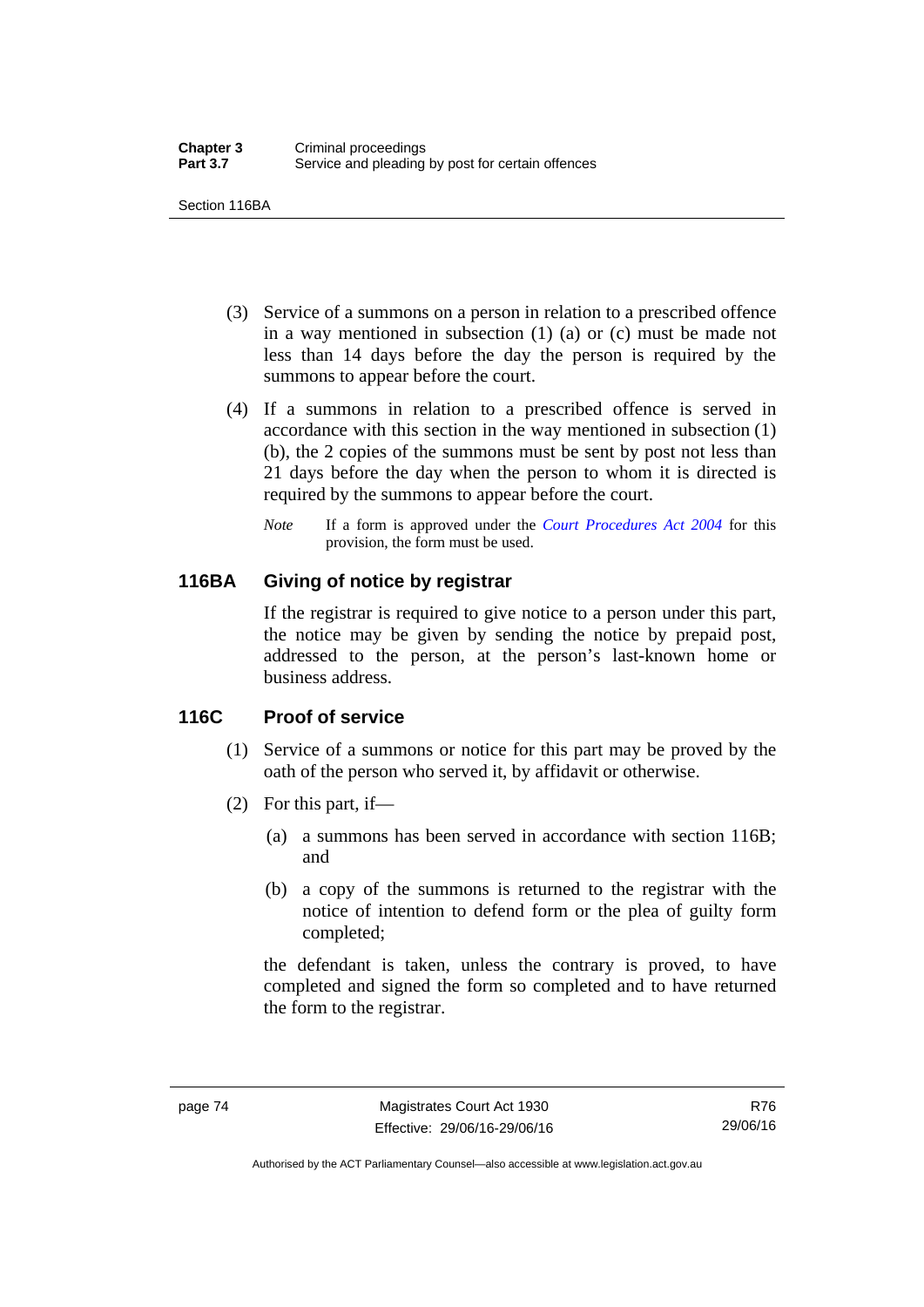- (3) The plea of guilty form must be signed in the presence of 1 of the following people:
	- (a) the registrar;
	- (b) a lawyer;
	- (c) a justice of the peace;
	- (d) a person prescribed by regulation or rule.

## **116D Pleas to prescribed offence**

A defendant may—

- (a) without prejudice to any other means of pleading guilty, enter a plea of guilty by completing the plea of guilty form and returning the form, whether by post or otherwise, to the registrar; or
- (b) give notice of his or her intention to defend by completing the notice of intention to defend form and returning the form, whether by post or otherwise, to the registrar.

# **116E Procedure if plea of guilty entered**

- $(1)$  If—
	- (a) a defendant enters a plea of guilty in accordance with section 116D; and
	- (b) the defendant—
		- (i) does not appear at the hearing; or
		- (ii) appears but does not withdraw his or her plea of guilty; and
	- (c) the court accepts the plea of guilty;

the court must record a plea of guilty and decide the proceeding accordingly.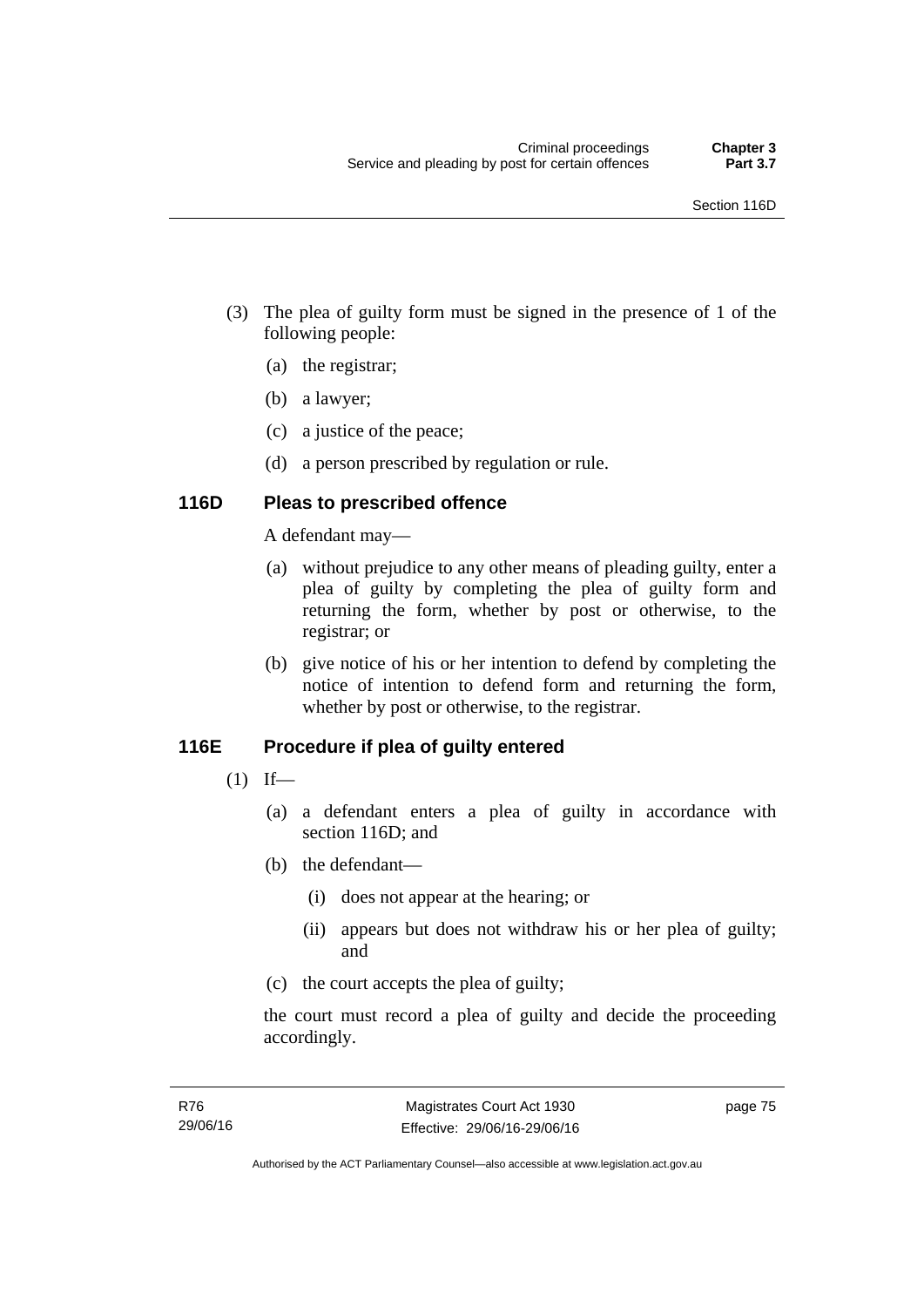Section 116F

- (2) The court, in deciding a proceeding under subsection (1), must have regard to any matter drawn to its attention in the plea of guilty and give the matter the weight it considers appropriate.
- (3) If the court declines to accept a plea of guilty entered in accordance with section 116D—
	- (a) the court must adjourn the hearing and fix a time and place for the hearing of the proceeding; and
	- (b) if the defendant is not before the court—the registrar must give to the defendant notice of the time and place fixed.
- (4) If a defendant does not appear at the time and place fixed under subsection (3), the court may hear and decide the proceeding in the absence of the defendant.

# **116F Procedure if notice of intention to defend given**

If a defendant returns the notice of intention to defend form to the registrar before the day when the defendant is required by the summons to appear before the court—

- (a) the court must fix a time and place for the hearing of the proceeding; and
- (b) the registrar must give to the defendant notice of the time and place fixed.

# **116FA Procedure if defendant pleads not guilty**

If the defendant appears before the court at the time and place at which the defendant is required by the summons to appear and pleads not guilty, the court must adjourn the hearing, fix a time and place for the hearing of the proceeding and inform the defendant of the time and place fixed.

Authorised by the ACT Parliamentary Counsel—also accessible at www.legislation.act.gov.au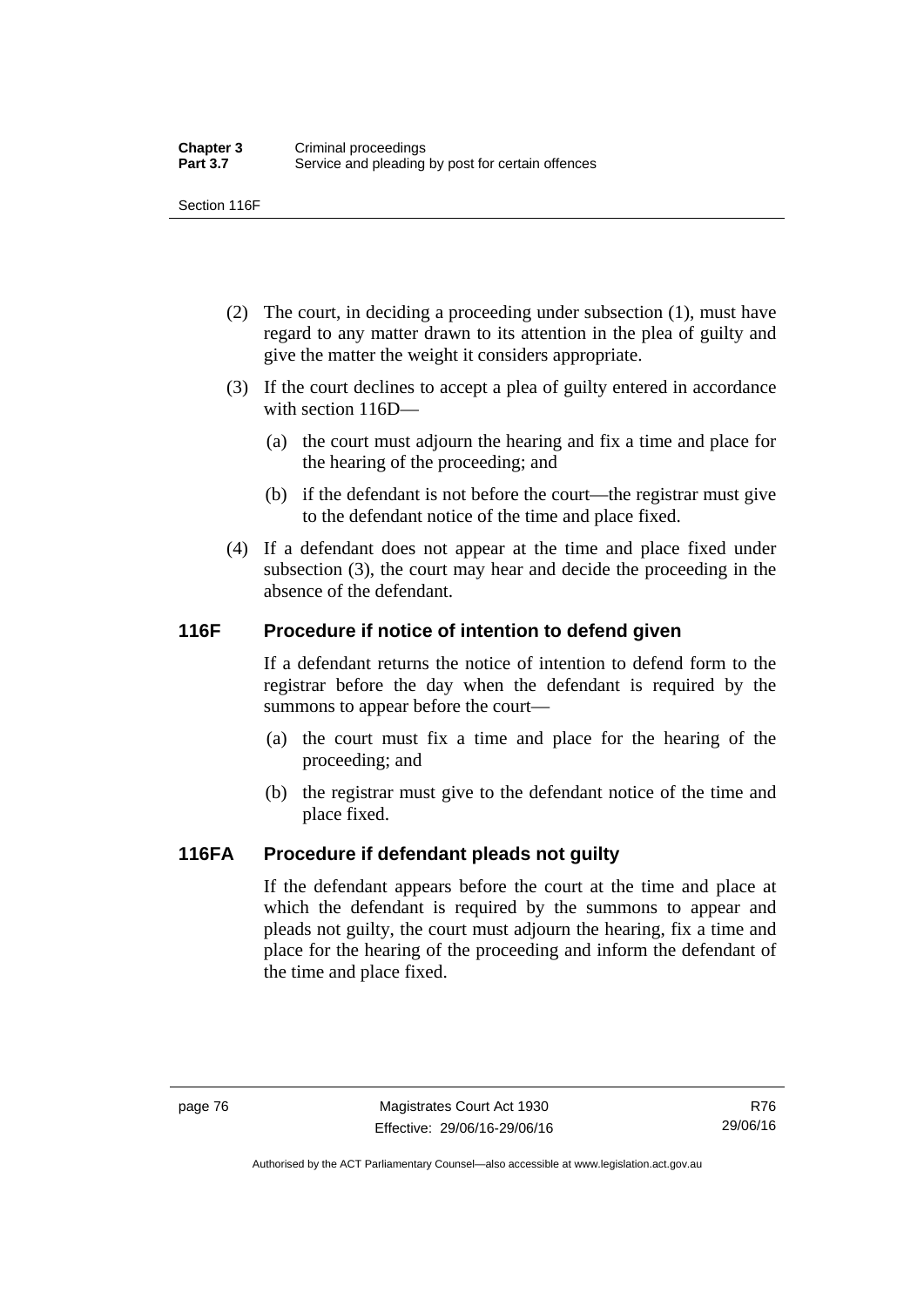# **116G Procedure if defendant does not plead**

## $If$ —

- (a) a summons has been served in accordance with section 116B; and
- (b) either—
	- (i) the defendant does not enter a plea of guilty in accordance with section 116D or return the notice of intention to defend form to the registrar before the day when the defendant is required by the summons to appear before the court, and does not appear before the court at the time and place specified in the summons; or
	- (ii) the defendant does not appear before the court at the time and place specified in the notice given to the defendant in accordance with section 116F or fixed by the court in accordance with section 116FA; and
- (c) the court is satisfied—
	- (i) that the matters alleged in the summons are reasonably sufficient to inform the defendant of the offence alleged against the defendant; and
	- (ii) that the matters alleged in the summons constitute the offence charged in the summons;

the court may convict the defendant of the offence charged in the summons.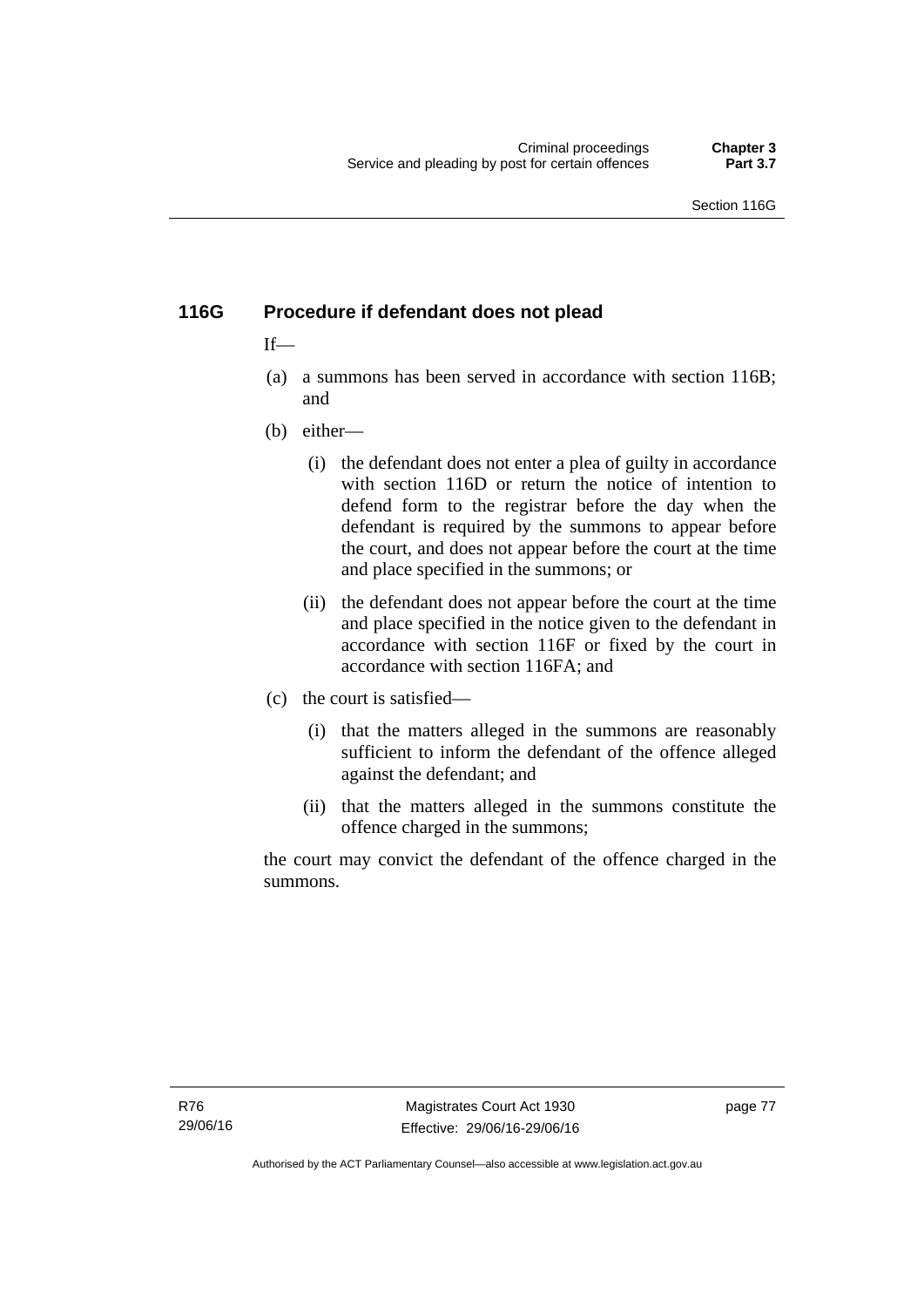Section 116H

## **116H Restricted penalties under pt 3.7**

- (1) Subject to subsection (3), if—
	- (a) a defendant is convicted under this part of an offence against a law mentioned in a paragraph of section 116AA (1); and
	- (b) at the time that the defendant is sentenced, the defendant is not before the court or is not represented before the court by a lawyer;

the only penalty that the court may impose is a fine of an amount not exceeding the amount mentioned in that paragraph.

- $(2)$  If—
	- (a) the court convicts a defendant of an offence against a law mentioned in a paragraph of section 116AA (1); and
	- (b) the law provides in effect that a penalty other than a fine may be imposed on the defendant; and
	- (c) when the defendant is sentenced, the defendant is not before the court or is not represented before the court by a lawyer; and
	- (d) the court considers that a penalty other than a fine may be appropriate;

the court must adjourn the hearing and fix a time and place for sentence.

- (3) The registrar must give the defendant notice of the time and place fixed.
- (4) If a defendant convicted of an offence against a law mentioned in a paragraph of section 116AA (1) does not appear at the time and place fixed under subsection (2), the court, in the absence of the defendant, may impose on the defendant any penalty that is applicable under that law.

Authorised by the ACT Parliamentary Counsel—also accessible at www.legislation.act.gov.au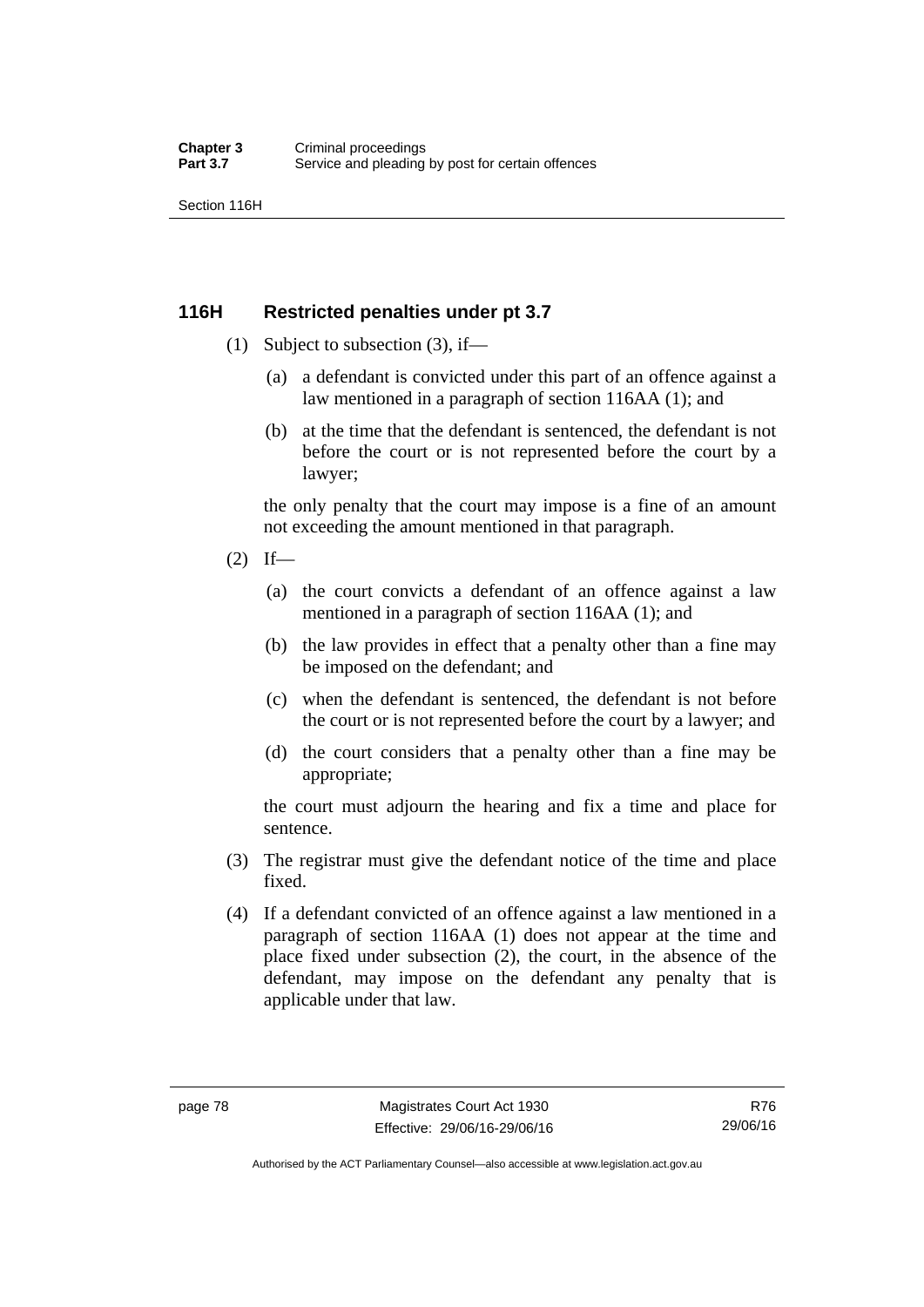#### **116I Consequences of conviction in absence of defendant**

If a defendant is, in his or her absence, convicted of an offence, the registrar must give to the defendant written notice of—

- (a) the conviction and order of the court; and
- (b) the penalty (if any) imposed by the court, and the way in which and the time by which the penalty is required to be discharged; and
- (c) unless the proceeding is decided in accordance with section 116E (1), the defendant's right to apply for the setting aside of the conviction or order in accordance with the rules.
- *Note* If the defendant is liable to pay a fine, the notice must contain a penalty notice for the fine (see *[Crimes \(Sentence Administration\) Act 2005](http://www.legislation.act.gov.au/a/2005-59)*, s 116C (Registrar to send penalty notice)).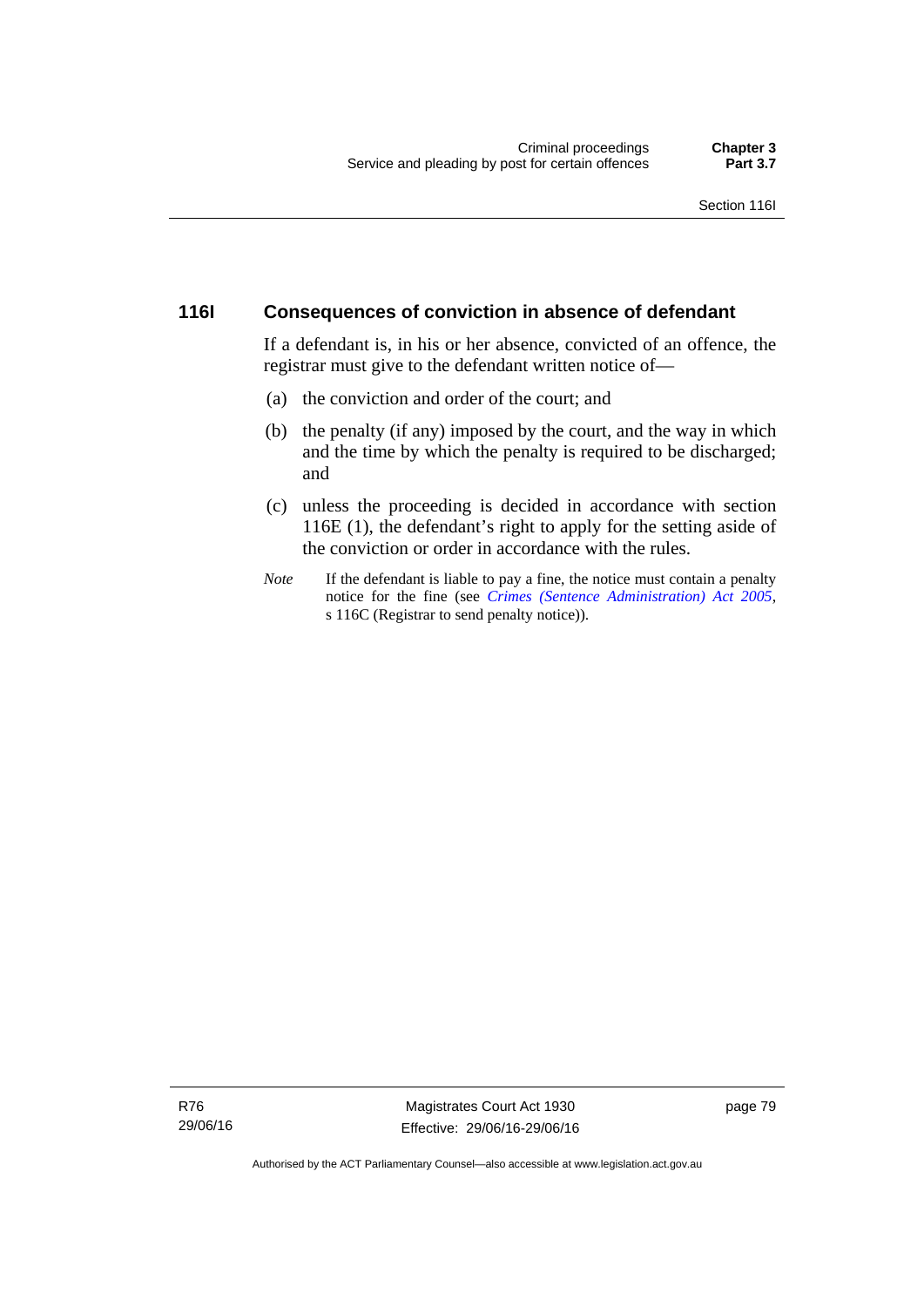# **Part 3.8 Infringement notices for certain offences**

# **Division 3.8.1 Preliminary**

#### **117 Definitions for pt 3.8**

In this part:

*administering authority*, for an infringement notice offence, means the entity that, under the regulations, is the administering authority for the offence.

*another jurisdiction* means a jurisdiction other than the ACT.

*authorised person*—see section 134A (3).

*date of service*, of an infringement notice or reminder notice that has been, or is to be, served on a person, means the date the notice is served on the person.

*driver*, of a vehicle, means the person who is driving the vehicle.

*illegal user declaration*—see section 131D.

*infringement notice* means a notice under section 120 (Service of infringement notices).

*infringement notice offence* means an offence declared under the regulations to be an offence to which this part applies.

*infringement notice penalty*, for a person for an infringement notice offence, means—

 (a) the amount prescribed by regulation as the penalty payable by the person for the offence under an infringement notice for the offence; or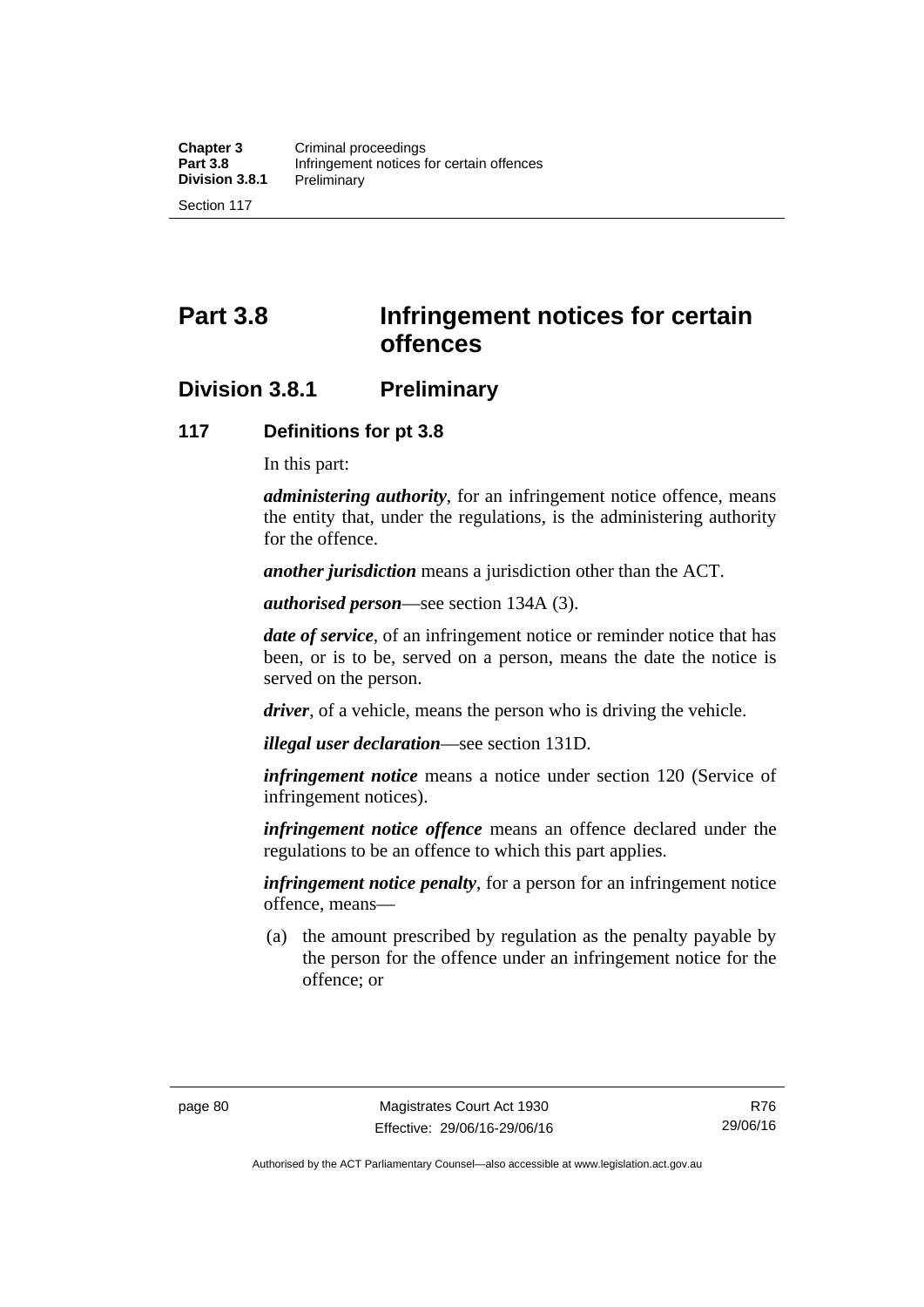(b) if a reminder notice has also been served on the person for the offence—the total of the amount mentioned in paragraph (a) and the amount prescribed by regulation as the amount payable by the person for the cost of serving the reminder notice.

*known offender declaration*—see section 131E.

*registered*, for a vehicle, means registered under the *[Road Transport](http://www.legislation.act.gov.au/a/1999-81)  [\(Vehicle Registration\) Act 1999](http://www.legislation.act.gov.au/a/1999-81)*.

*reminder notice* means a notice under section 129 (Reminder notices).

*responsible person*, for a vehicle—see the *[Road Transport](http://www.legislation.act.gov.au/a/1999-77)  [\(General\) Act 1999](http://www.legislation.act.gov.au/a/1999-77)*, section 10 and section 11.

*sold vehicle declaration*—see section 131F.

*unknown offender declaration*—see section 131G.

*vehicle*—see the *[Road Transport \(Vehicle Registration\) Act 1999](http://www.legislation.act.gov.au/a/1999-81)*, dictionary.

*vehicle-related offence* means an infringement notice offence that—

- (a) involves a vehicle; and
- (b) is declared by regulation to be an offence to which division 3.8.3 applies.

## **118 Purpose and effect of pt 3.8**

- (1) The purpose of this part is to create a system of infringement notices for certain offences as an alternative to prosecution.
- (2) This part does not—
	- (a) require an infringement or reminder notice to be served on a person; or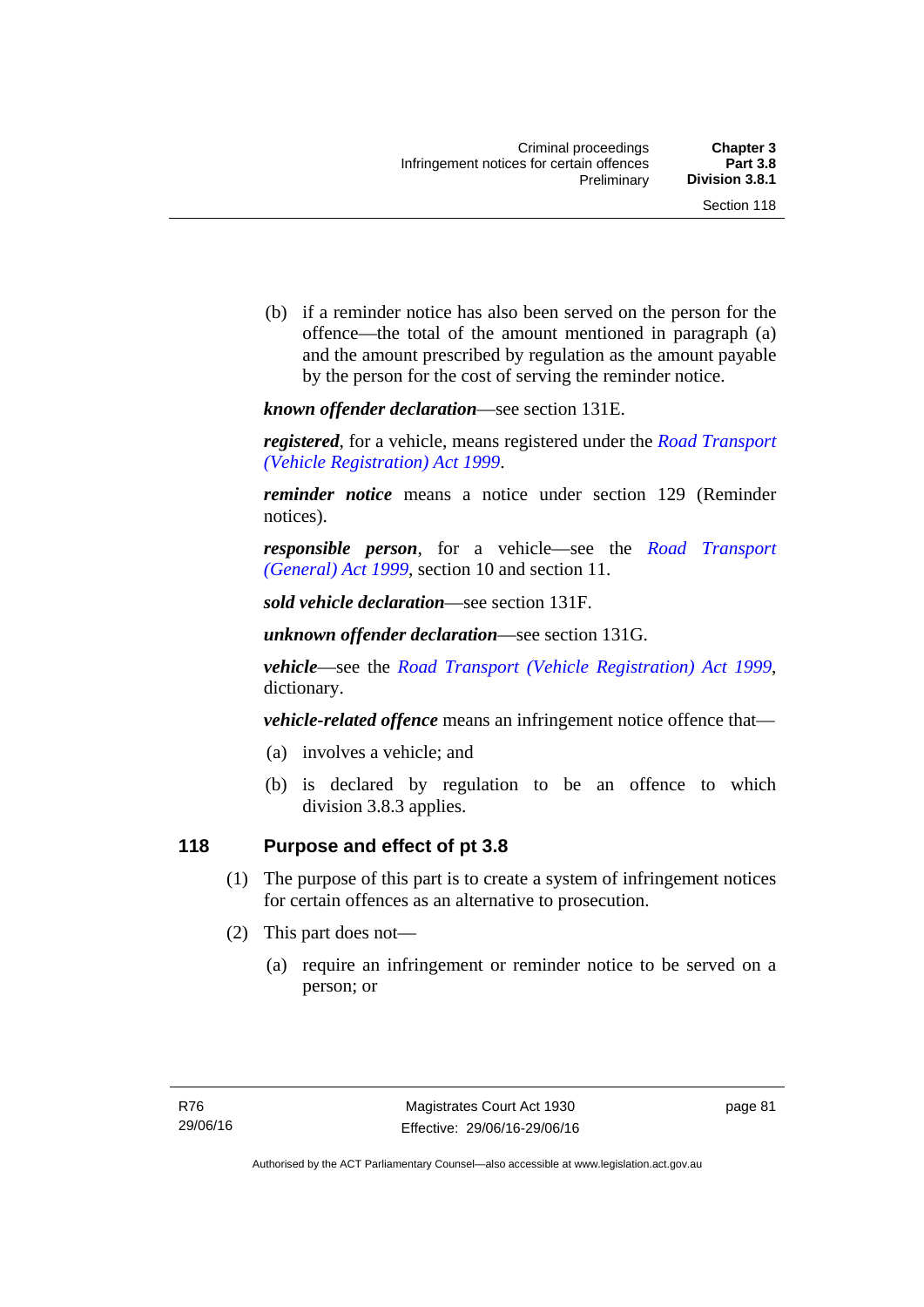- (b) affect the liability of a person to be prosecuted for an offence if—
	- (i) an infringement or reminder notice is not served on the person for the offence; or
	- (ii) the person does not comply with an infringement or reminder notice served on the person for the offence; or
	- (iii) an infringement notice served on the person for the offence is withdrawn; or
- (c) prevent the service of 2 or more infringement notices on a person for an offence; or
- (d) limit or otherwise affect the penalty that may be imposed by a court on a person for an offence.

#### **119 Regulations about infringement notice offences**

- (1) A regulation may prescribe an offence for the definition of *infringement notice offence* in section 117 by—
	- (a) stating the offence; or
	- (b) referring to the provision creating the offence; or
	- (c) providing that all offences, or all offences except for stated offences, against an Act or subordinate law are infringement notice offences.
- (2) Subsection (1) does not limit the way that a regulation may prescribe an offence for that definition.
- (3) A regulation may, for the definition of infringement notice penalty in section 117, prescribe—
	- (a) an amount as the penalty payable by anyone for an offence if it is dealt with under this part; or
	- (b) different amounts as the penalties payable for different offences if they are dealt with under this part; or

R76 29/06/16

Authorised by the ACT Parliamentary Counsel—also accessible at www.legislation.act.gov.au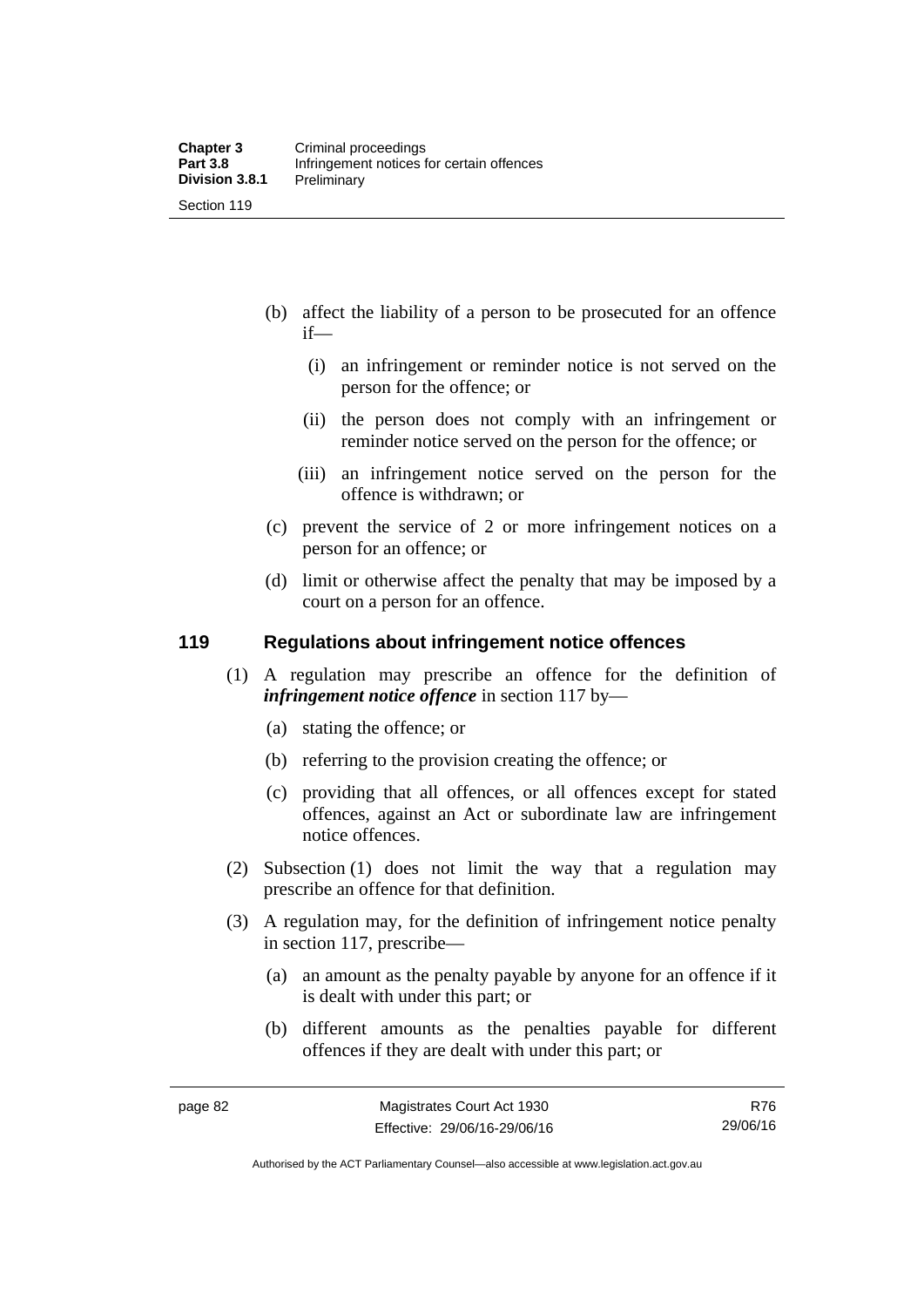- (c) different amounts as the penalties payable for the same kind of offence committed by different people or in different circumstances if the offence is dealt with under this part.
- (4) However, an infringement notice penalty prescribed for a person for an offence must not exceed the maximum fine that could be imposed by a court on the person for the offence.
- (5) Subsection (3) does not limit the way that a regulation may prescribe an amount for that definition.

# **Division 3.8.2 Infringement and reminder notices**

## **120 Service of infringement notices**

- (1) If an authorised person believes, on reasonable grounds, that a person has committed an infringement notice offence, the authorised person may serve a notice (an *infringement notice*) on the person for the offence.
- (2) A regulation may make provision in relation to when an authorised person is, or is not, taken to have reasonable grounds for a belief mentioned in subsection (1).
- (3) To remove any doubt, an authorised person may not serve an infringement notice on a person under this section for an offence after the end of the time within which a prosecution may be brought for the offence.
- (4) This section does not prevent an infringement notice for a vehiclerelated offence being served on a person under section 131B (Service of infringement notice on responsible person for vehicle).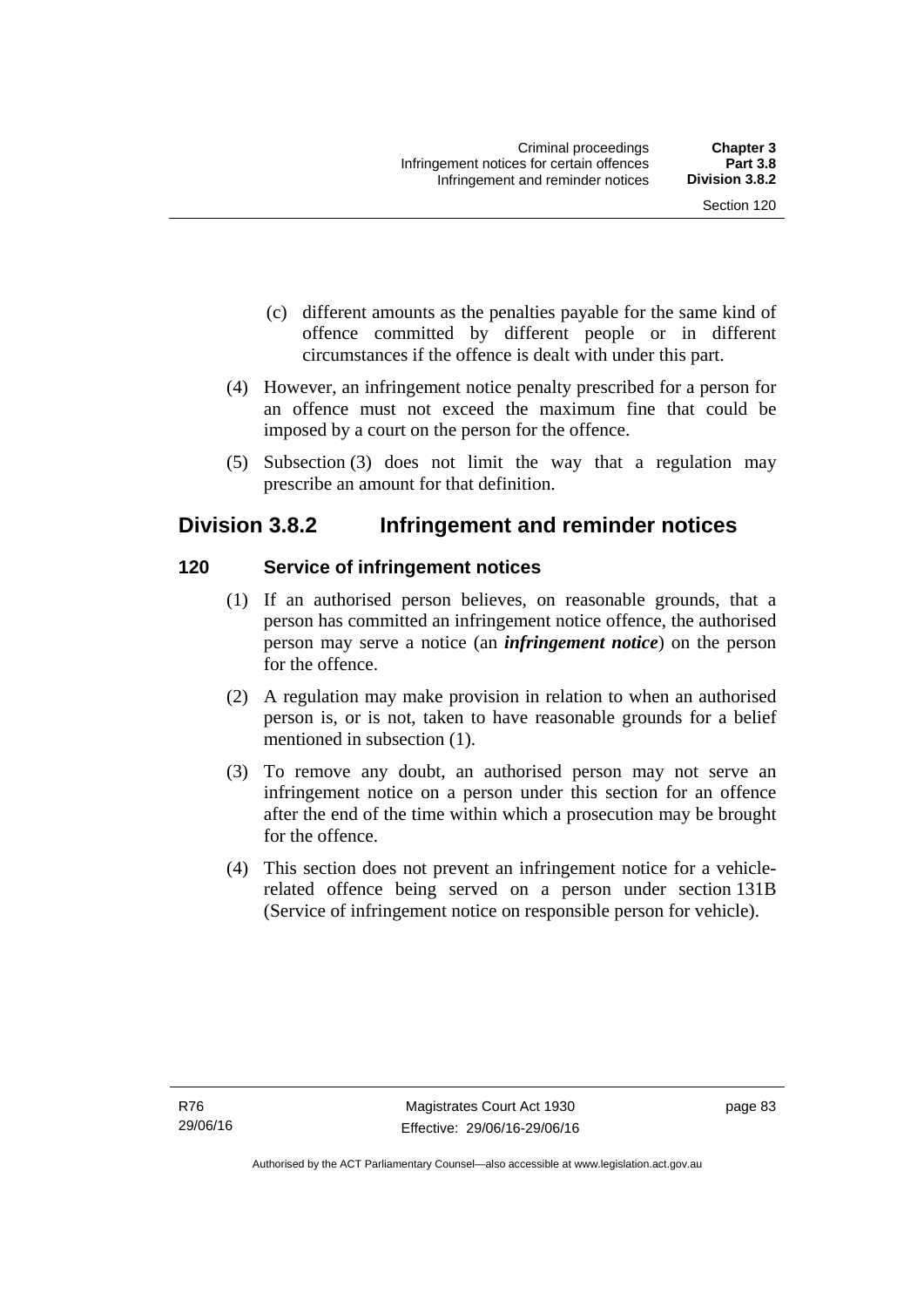#### **121 Contents of infringement notices**

- (1) An infringement notice served on a person by an authorised person for an infringement notice offence must—
	- (a) be identified by a unique number; and
	- (b) state the date of service of the notice; and
	- (c) state—
		- (i) the full name, or surname and initials, and address of the person on whom the notice is served; or
		- (ii) the particulars that are, under the regulations, identifying particulars for the person; and
	- (d) give brief details of the offence, including the Act or subordinate law, and the provision of it, contravened by the person, and—
		- (i) if the offence took place over a period—the period, or approximate period, when the offence was committed; or
		- (ii) in any other case—the place where the offence was committed and the date and approximate time of the offence; and
	- (e) state the infringement notice penalty payable by the person for the offence; and
	- (f) contain the information required by section 122 (Additional information in infringement notices); and
	- (g) identify the authorised person in accordance with the regulations; and
	- (h) include any other information required by regulation and any additional information that the administering authority considers appropriate.

Authorised by the ACT Parliamentary Counsel—also accessible at www.legislation.act.gov.au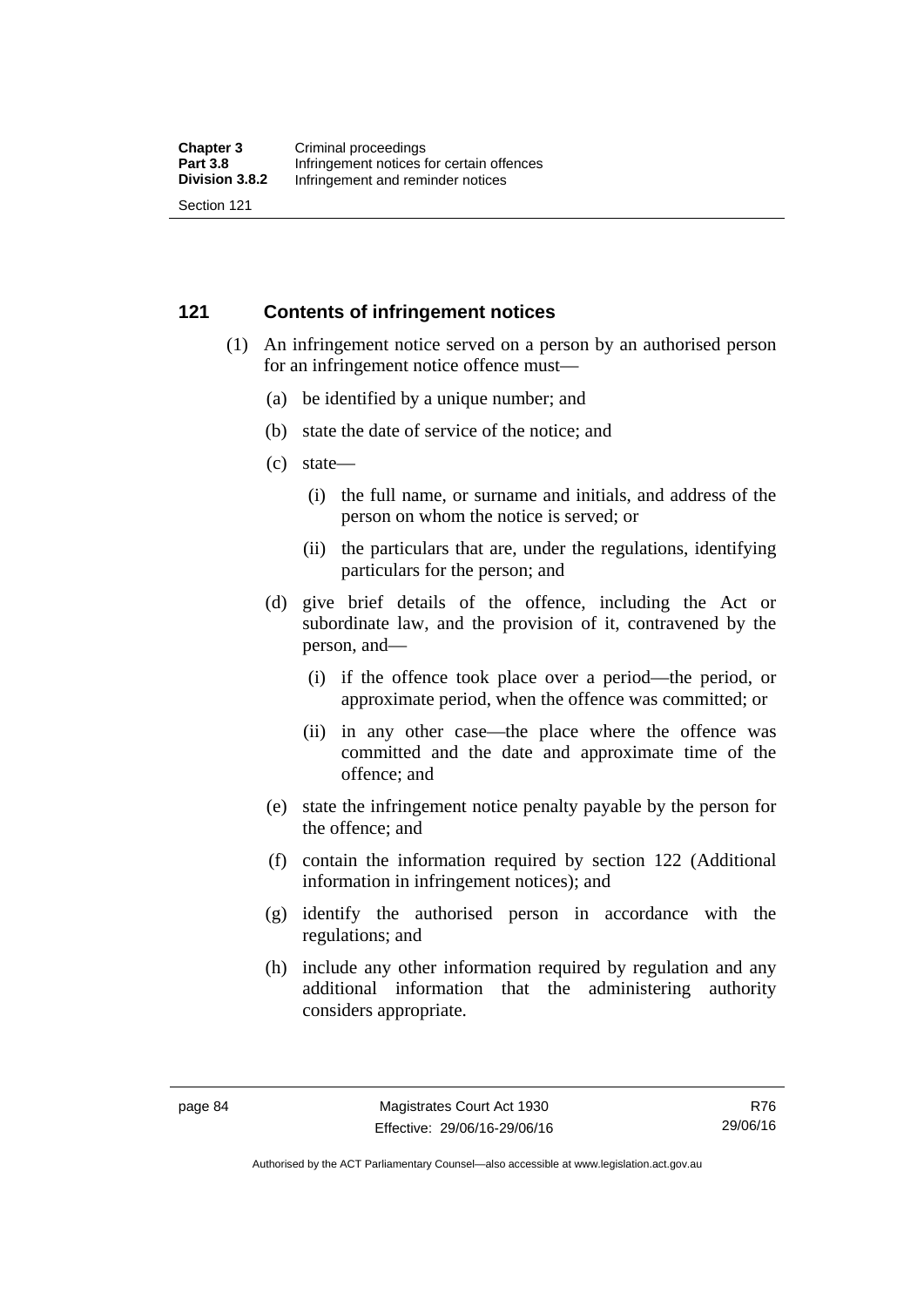(2) A regulation may provide that subsection (1) (c) does not apply to an infringement notice.

## **122 Additional information in infringement notices**

- (1) The infringement notice must also tell the person on whom it is served that—
	- (a) the person may pay the infringement notice penalty for the offence or dispute liability for the offence within 28 days after the day when the notice is served on the person (the *date of service* of the notice); and
	- (b) the person may apply to the administering authority for additional time in which to pay the penalty or dispute liability for the offence; and
	- (c) the notice may be withdrawn before or after the penalty is paid; and
	- (d) if the person pays the penalty within the 28 days (or any additional time allowed by the administering authority), then, unless the infringement notice is withdrawn and any penalty refunded—
		- (i) any liability of the person for the offence is discharged; and
		- (ii) the person will not be prosecuted in court for the offence; and
		- (iii) the person will not be taken to have been convicted of the offence; and
	- (e) if the person wishes to dispute liability for the offence, the issue may be referred to the Magistrates Court; and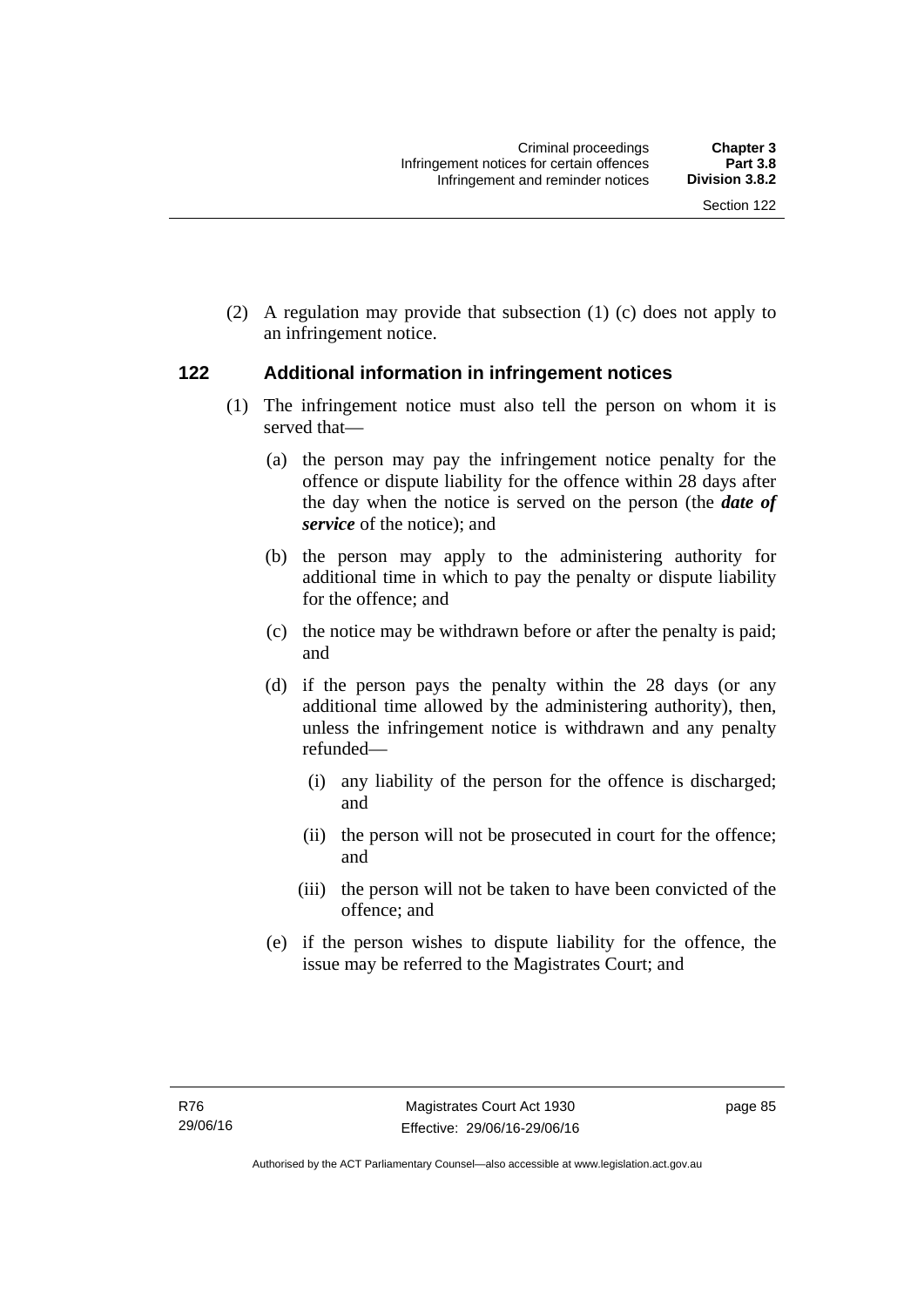(f) if the Magistrates Court finds against the person or the person is prosecuted in court for the offence, the person may be convicted of the offence and ordered to pay a penalty and costs, and be subject to other court orders; and

- (g) if the person does not pay the infringement notice penalty, or disputes liability for the offence, within the 28 days (or any additional time allowed by the administering authority), a reminder notice may be served on the person for the offence or the person may be prosecuted in court for the offence; and
- (h) if a reminder notice is served on the person, the infringement notice penalty is increased by the amount payable by the person for the cost of serving the reminder notice.
- (2) In addition, the infringement notice must—
	- (a) explain how the person may pay the infringement notice penalty or dispute liability for the offence; and
	- (b) explain how the person may apply for additional time to pay the infringement notice penalty or dispute liability for the offence.

#### **123 Time for payment of infringement notice penalty**

The infringement notice penalty payable by a person under an infringement notice or reminder notice is payable—

- (a) within 28 days after the date of service of the notice; or
- (b) if the person applies to the administering authority within the 28 days for additional time to pay and the additional time is allowed—within the additional time allowed by the administering authority; or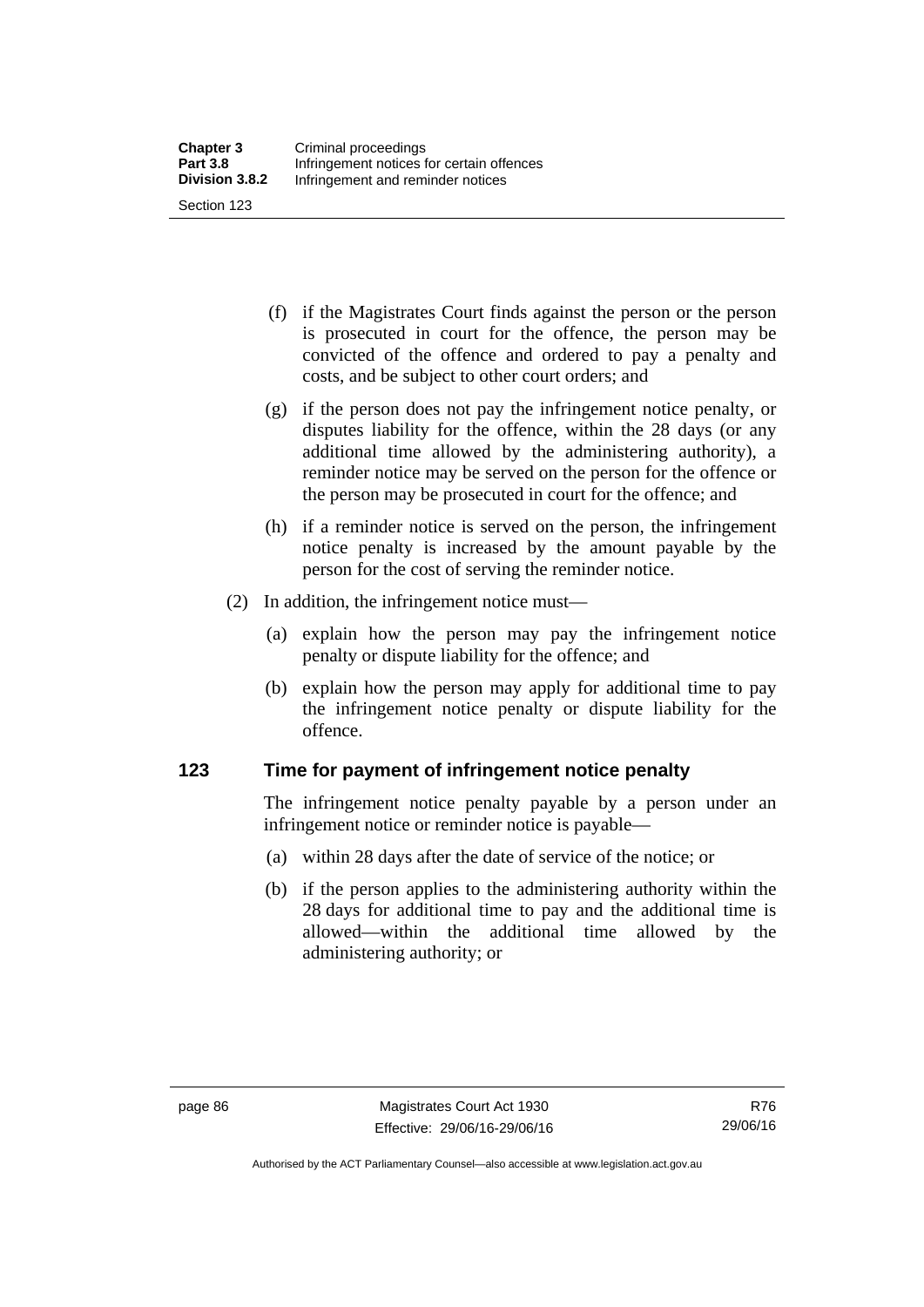(c) if the person applies to the administering authority within the 28 days for additional time to pay and the application is refused—within 7 days after the day the person is told of the refusal or 28 days after the date of service of the notice, whichever is later.

#### **124 Extension of time to pay penalty**

- (1) The person on whom an infringement notice or reminder notice is served may apply, in writing, to the administering authority, within 28 days after the date of service of the notice, for a stated additional time (of not longer than 6 months) in which to pay the infringement notice penalty.
- (2) The administering authority must—
	- (a) allow or refuse to allow the additional time; and
	- (b) tell the person in writing of the decision and, if the decision is a refusal, the reasons for it.

## **125 Effect of payment of infringement notice penalty**

- (1) This section applies if—
	- (a) an infringement notice has been served on a person for an infringement notice offence; and
	- (b) the person pays the infringement notice penalty for the offence in accordance with this part; and
	- (c) when the payment is made, the infringement notice had not been withdrawn and an information had not been laid in the Magistrates Court against the person for the offence.
	- *Note* Section 127 (Withdrawal of infringement notice) provides for the withdrawal at any time of an infringement notice that has been served on a person. If s 125 applied to the infringement notice offence, it ceases to apply, and is taken never to have applied, on the withdrawal of the notice (see s  $127(4)$ ).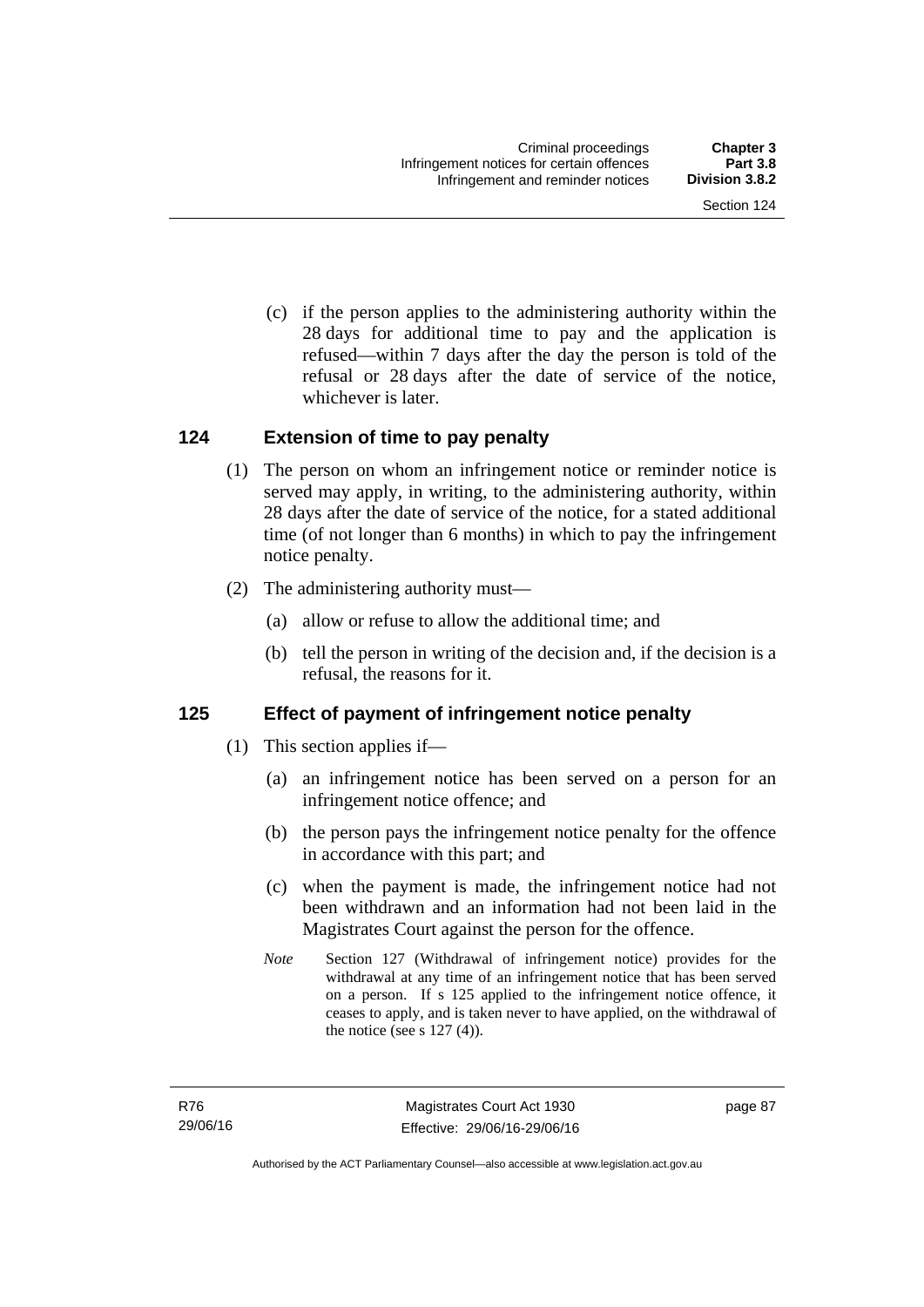- (2) If this section applies—
	- (a) any liability of the person for the offence is discharged; and
	- (b) the person must not be prosecuted in a court for the offence; and
	- (c) the person is not taken to have been convicted of the offence.
- (3) If 2 or more infringement notices were served on the person for the offence, then, unless all the infringement notices have been withdrawn, subsection (2) applies to the person in relation to the offence if the person pays, in accordance with this part, the infringement notice penalty in relation to any of the notices (together with any costs and disbursements payable under this part in relation to the notice).

#### **126 Application for withdrawal of infringement notice**

- (1) The person on whom an infringement notice for an infringement notice offence is served may apply to the administering authority, in writing, for the withdrawal of the notice within 28 days after the day when the infringement notice, or a reminder notice for the offence, is served on the person (or any additional time allowed by the administering authority).
- (2) The administering authority must—
	- (a) withdraw the notice or refuse to withdraw the notice; and
	- (b) tell the person in writing of the decision and, if the decision is a refusal, the reasons for it.

Authorised by the ACT Parliamentary Counsel—also accessible at www.legislation.act.gov.au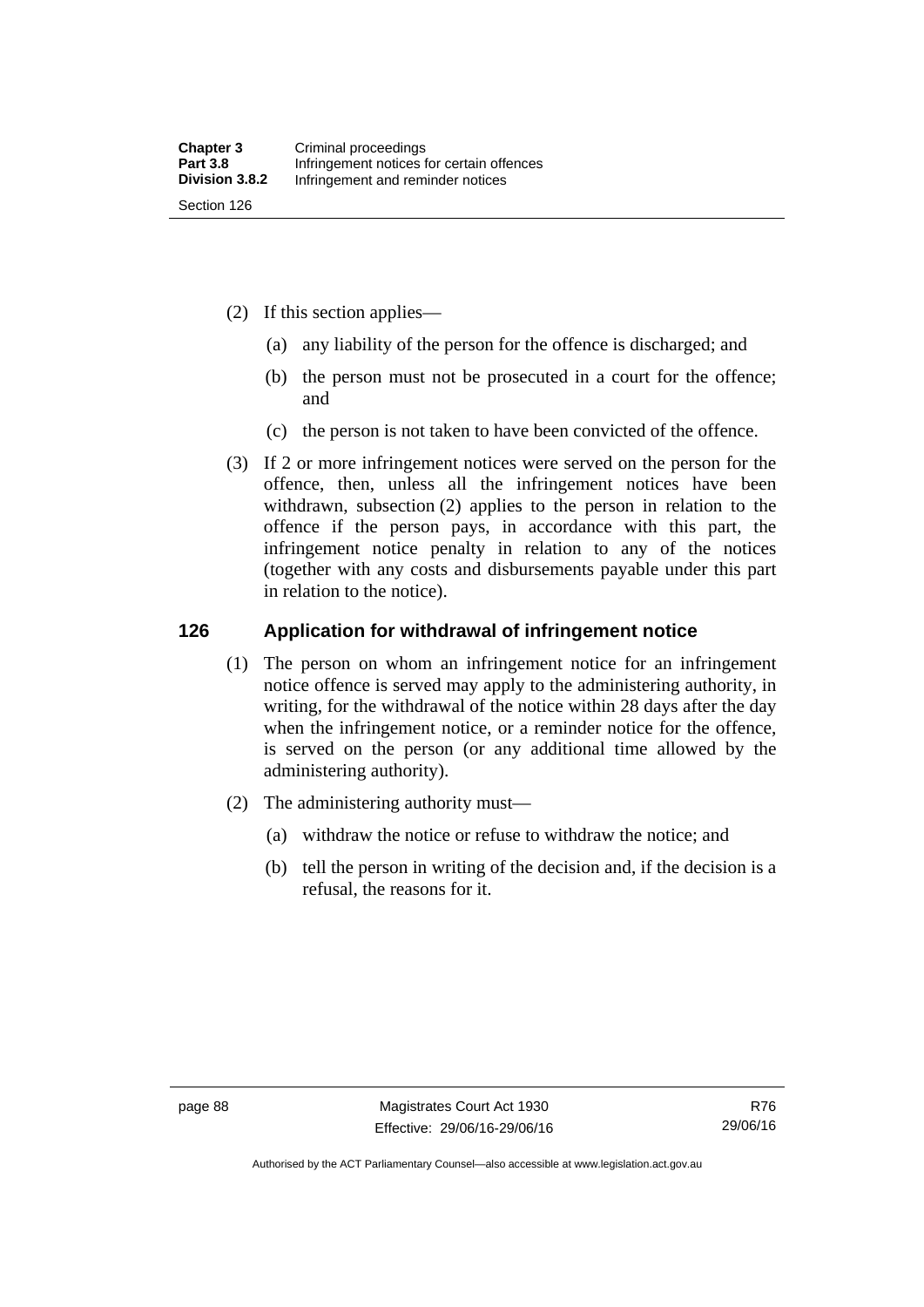## **127 Withdrawal of infringement notice**

- (1) This section applies to an infringement notice that has been served on a person for an infringement notice offence.
- (2) The administering authority may, by notice served on the person, withdraw the infringement notice, whether or not—
	- (a) the person has made an application for the withdrawal of the infringement notice; or
	- (b) the infringement notice penalty (or part of it) has been paid for the offence; or
	- (c) the person has disputed liability for the infringement notice offence.
- (3) The notice must—
	- (a) include the number of the infringement notice and the date of service of the infringement notice; and
	- (b) tell the person that the infringement notice is withdrawn and, in general terms, about subsection (4).
- (4) On service of the notice—
	- (a) this part ceases to apply to the infringement notice; and
	- (b) if the infringement notice penalty (or part of it) has been paid—the amount paid must be repaid by the administering authority; and
	- (c) if section 125 (Effect of payment of infringement notice penalty) applies to the offence—the section ceases to apply, and is taken never to have applied, to the offence; and
	- (d) a proceeding for the offence may be taken in a court against anyone (including the person) as if the infringement notice had not been served on the person.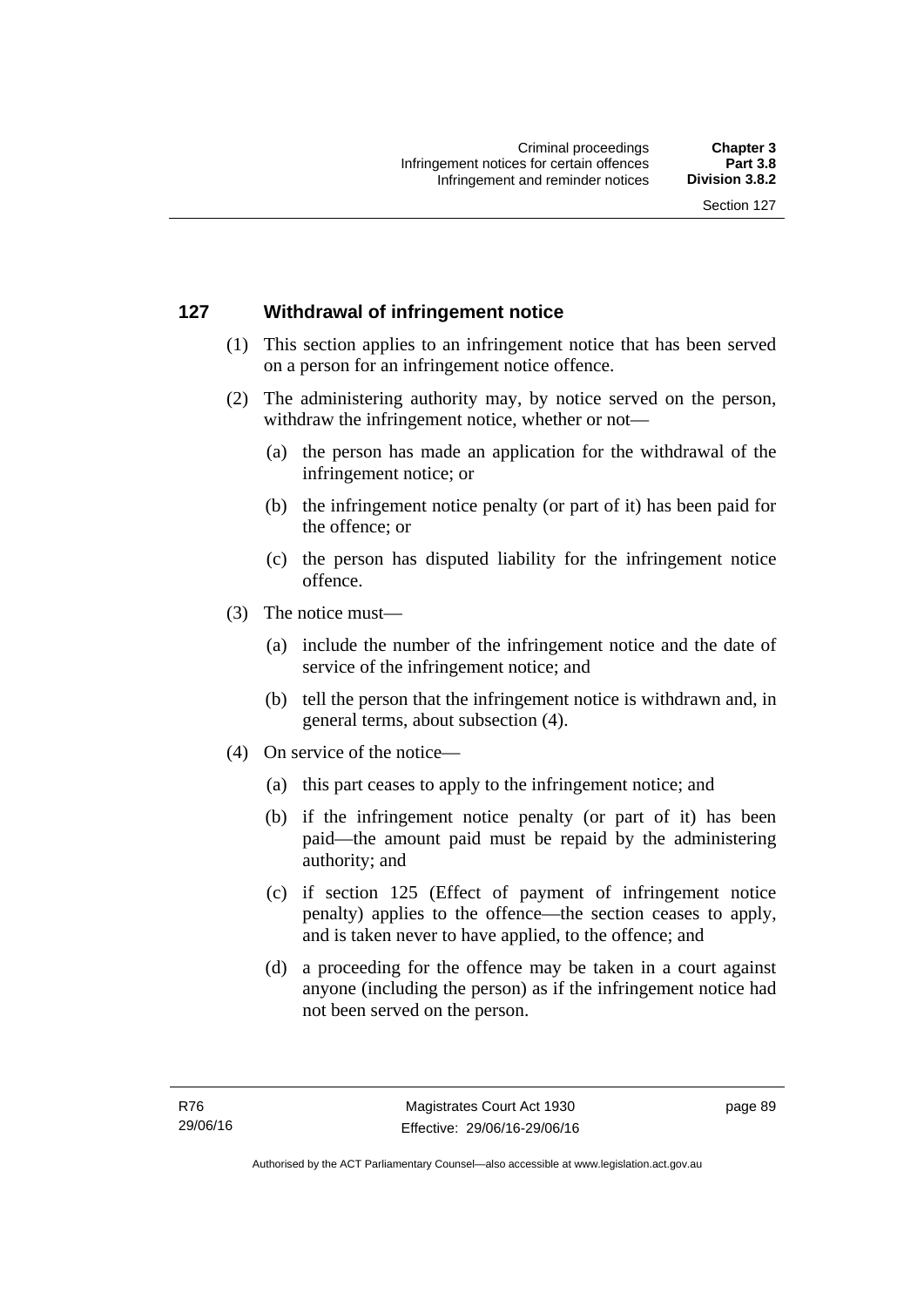#### **128 Guidelines about withdrawal of infringement notices**

- (1) The Minister may issue guidelines about the exercise of an administering authority's functions under section 126 (Application for withdrawal of infringement notice), section 127 (Withdrawal of infringement notice) or section 133 (Extension of time to dispute liability).
- (2) The administering authority for an infringement notice offence must comply with any guidelines applying to the offence.
- (3) A guideline is a disallowable instrument.
	- *Note* A disallowable instrument must be notified, and presented to the Legislative Assembly, under the [Legislation Act](http://www.legislation.act.gov.au/a/2001-14)*.*

#### **129 Reminder notices**

An authorised person may serve a notice (a *reminder notice*) on a person if—

- (a) an infringement notice has been served on the person for an infringement notice offence; and
- (b) the infringement notice has not been withdrawn; and
- (c) the infringement notice penalty has not been paid to the administering authority within the time for payment under this part; and
- (d) written notice disputing liability has not been given to the administering authority in accordance with this part; and
- (e) a reminder notice has not previously been served on the person for the offence.

Authorised by the ACT Parliamentary Counsel—also accessible at www.legislation.act.gov.au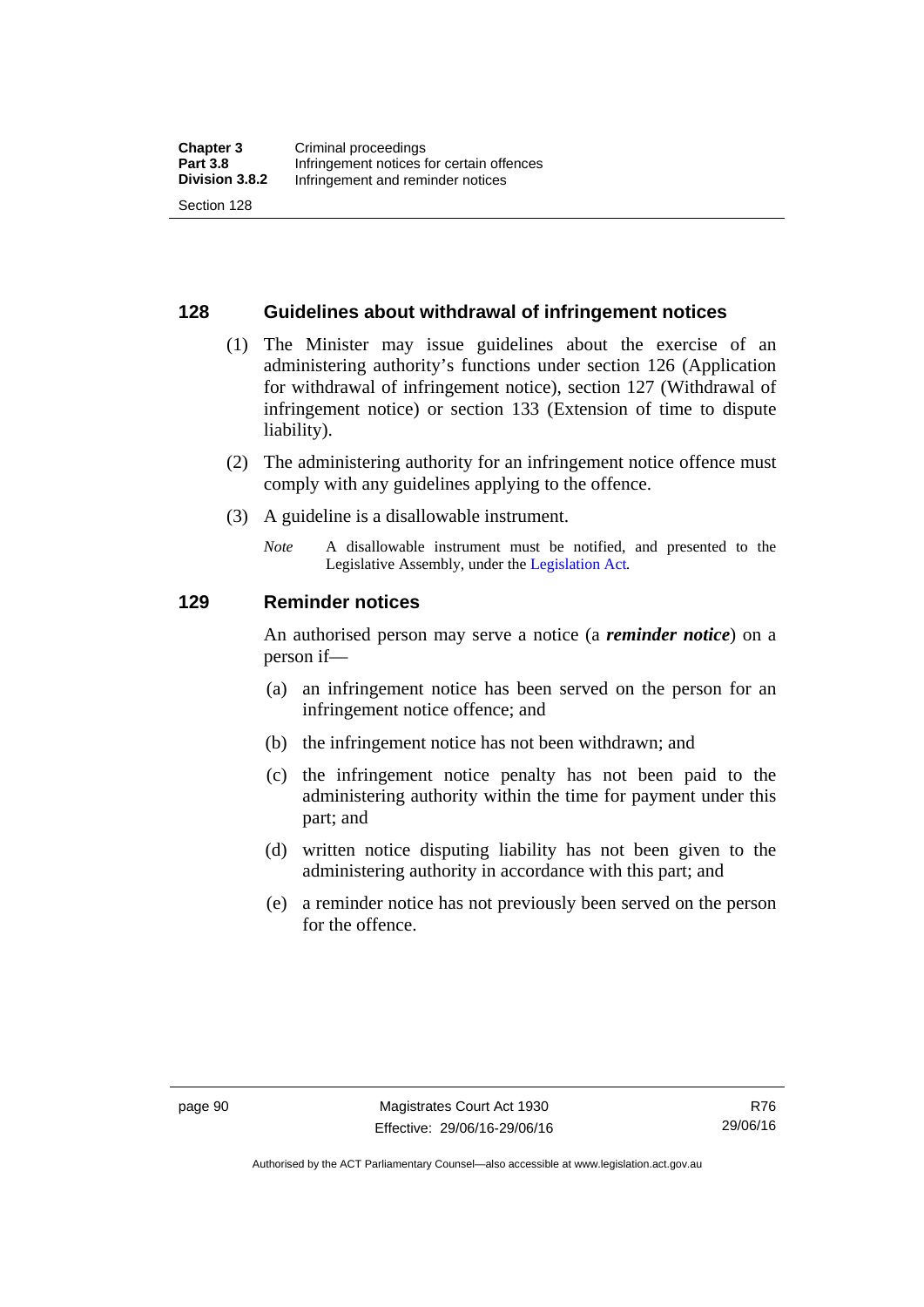## **130 Contents of reminder notices**

A reminder notice served on a person by an authorised person for an infringement notice offence must—

- (a) be identified by a unique number; and
- (b) include the following information:
	- (i) the Act or subordinate law, and the provision of it, contravened by the person;
	- (ii) the number of the infringement notice served on the person for the offence;
	- (iii) the date of service of the infringement notice; and
- (c) state the date of service of the reminder notice; and
- (d) state the infringement notice penalty that is now payable by the person for the offence; and
- (e) contain the information required by section 131 (Additional information in reminder notices); and
- (f) identify the authorised person in accordance with the regulations; and
- (g) include any other information required by regulation and any additional information that the administering authority considers appropriate.

#### **131 Additional information in reminder notices**

- (1) The reminder notice must also tell the person on whom it is served that—
	- (a) the infringement notice penalty for the offence has not been paid; and
	- (b) the infringement notice has not been withdrawn; and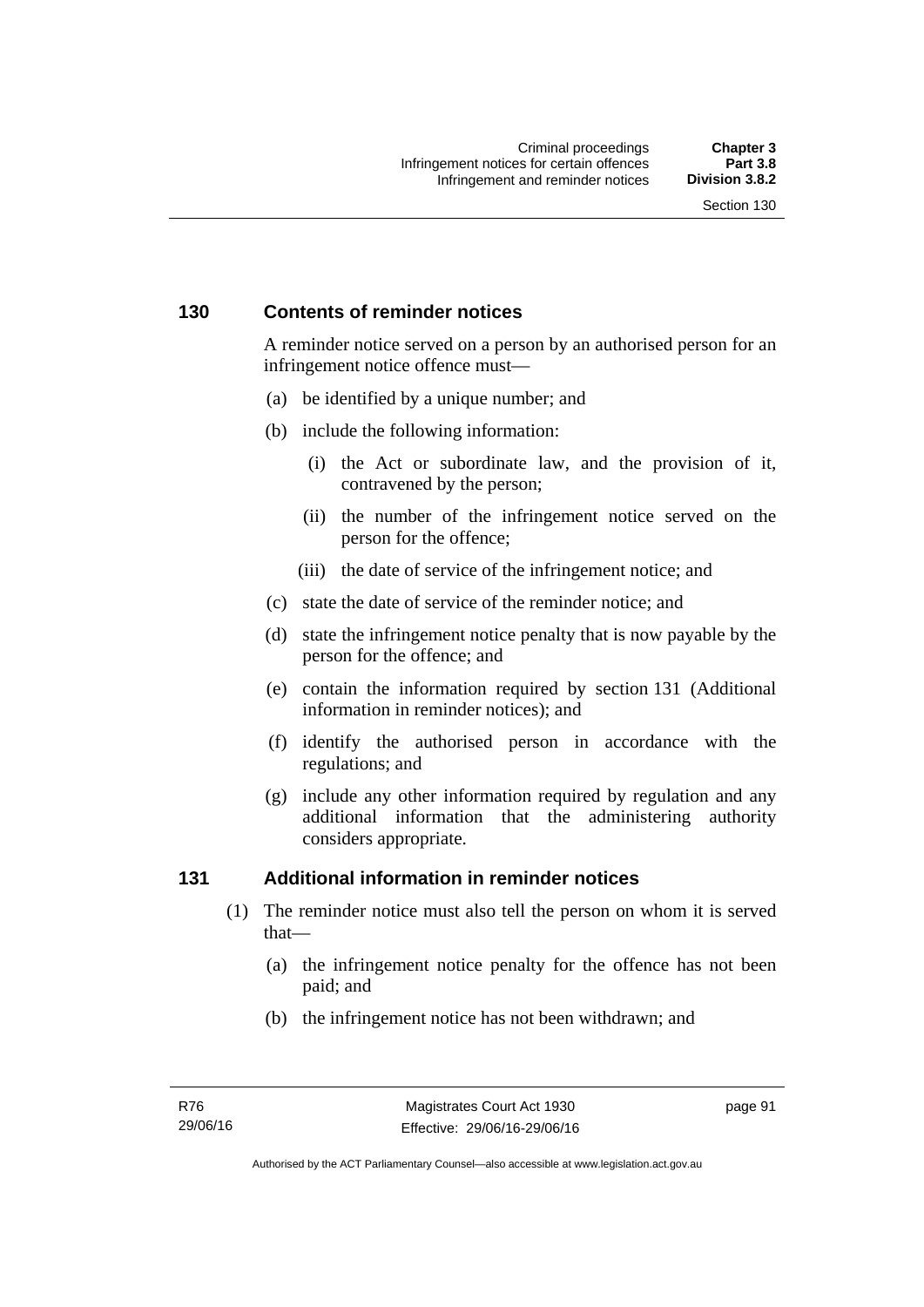(c) written notice disputing liability has not been received by the administering authority from the person for the offence; and

- (d) the infringement notice penalty for the offence has been increased by the amount payable by the person for the cost of serving the reminder notice; and
- (e) the person may pay the infringement notice penalty that is now payable by the person for the offence or dispute liability for the offence within 28 days after the day when the reminder notice is served on the person (the *date of service* of the notice); and
- (f) the person may apply to the administering authority for additional time in which to pay the penalty or dispute liability for the offence; and
- (g) the infringement notice may be withdrawn before or after the penalty is paid; and
- (h) if the person pays the penalty within the 28 days (or any additional time allowed by the administering authority), then, unless the infringement notice is withdrawn and any penalty refunded—
	- (i) any liability of the person for the offence is discharged; and
	- (ii) the person will not be prosecuted in court for the offence; and
	- (iii) the person will not be taken to have been convicted of the offence; and
- (i) if the person wishes to dispute liability for the offence, the issue may be referred to the Magistrates Court; and
- (j) if the Magistrates Court finds against the person or the person is prosecuted in court for the offence, the person may be convicted of the offence and ordered to pay a penalty and costs, and be subject to other court orders; and

Authorised by the ACT Parliamentary Counsel—also accessible at www.legislation.act.gov.au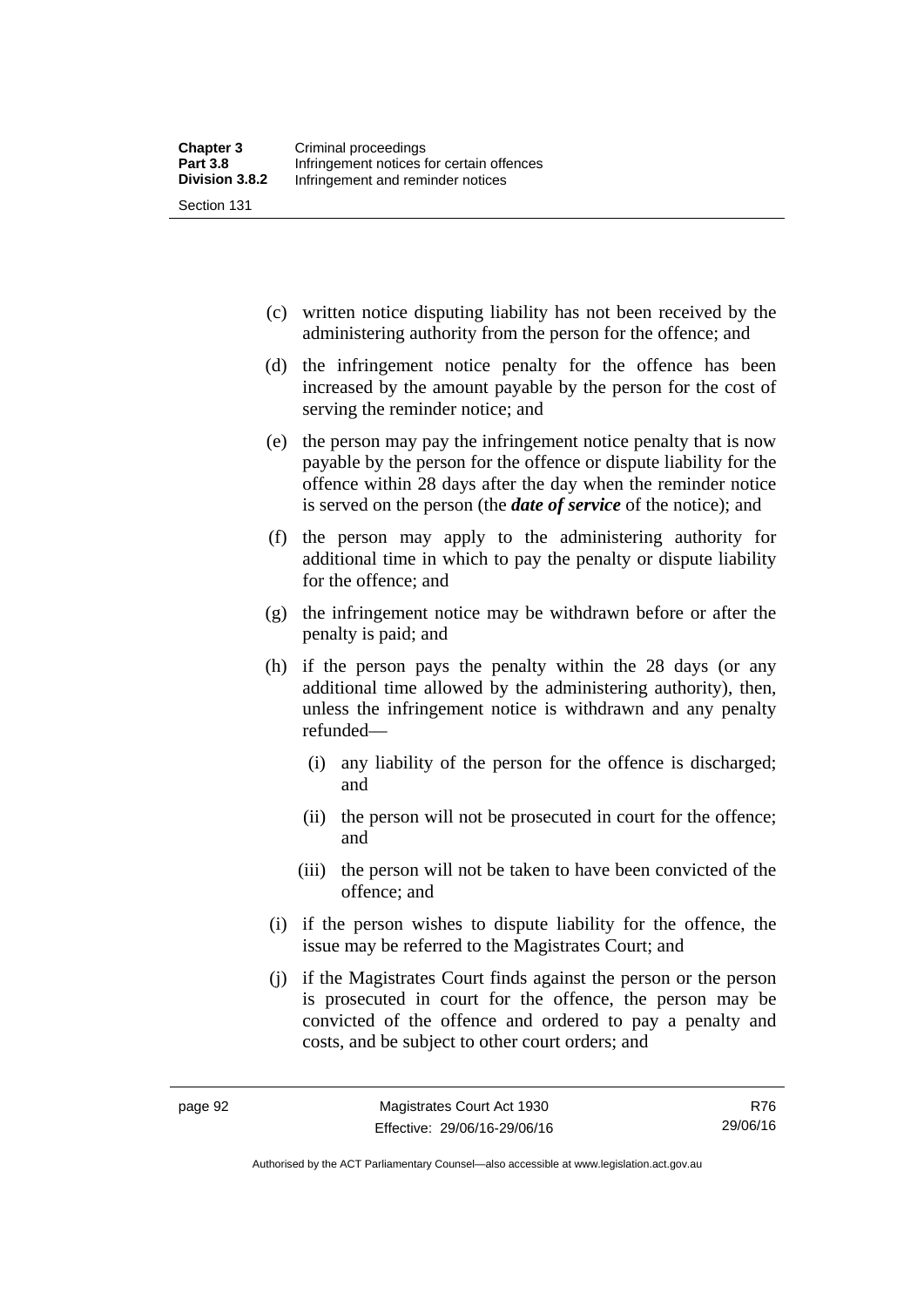- (k) if the person does not pay the infringement notice penalty, or dispute liability for the offence, within the 28 days (or any additional time allowed by the administering authority), the person may be prosecuted in court for the offence.
- (2) In addition, the reminder notice must—
	- (a) explain how the person may pay the infringement notice penalty or dispute liability for the offence; and
	- (b) explain how the person may apply for additional time to pay the infringement notice penalty or dispute liability for the offence.

# **Division 3.8.3 Additional provisions for vehiclerelated offences**

#### **131A Meaning of** *infringement notice*

In this division:

*infringement notice* means an infringement notice for a vehicle-related offence.

#### **131B Service of infringement notice on responsible person for vehicles**

- (1) This section applies if an authorised person believes, on reasonable grounds, that a vehicle-related offence has been committed.
- (2) The authorised person may serve an infringement notice for the offence on—
	- (a) the responsible person for the vehicle at the time of the offence; or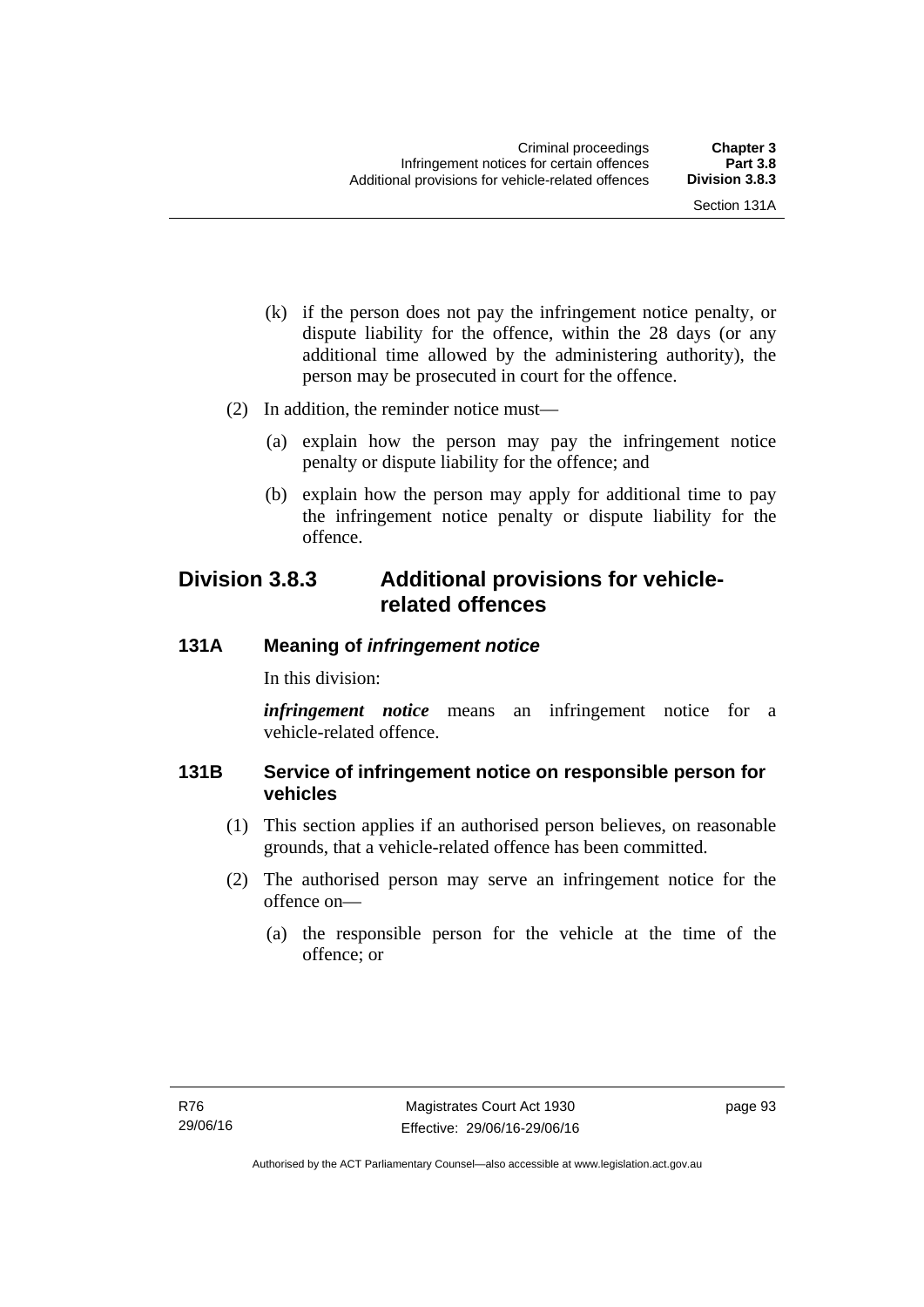Section 131B

- (b) if there is more than 1 responsible person for the vehicle at that time—each or any of them.
- *Note 1* For how documents may be served, see the [Legislation Act,](http://www.legislation.act.gov.au/a/2001-14) pt 19.5
- *Note 2* Subsections (3) and (4) provide additional ways for serving infringement notices (see [Legislation Act,](http://www.legislation.act.gov.au/a/2001-14) s 251 (1)).
- (3) If the infringement notice is to be served on a person under this section by post and the vehicle is registered under a law of another jurisdiction corresponding to the *[Road Transport \(Vehicle](http://www.legislation.act.gov.au/a/1999-81)  [Registration\) Act 1999](http://www.legislation.act.gov.au/a/1999-81)*, the notice may be served by sending it by prepaid post, addressed to the person, to the latest address of the person in the registration records kept under that law.
- (4) An infringement notice for a vehicle-related offence may be served by securely placing or attaching the notice, addressed to the responsible person (without further description), on or to the vehicle in a conspicuous position.
- (5) If an infringement notice is served in the way mentioned in subsection (4), it is taken to have been served, on the day that it is placed on or attached to the vehicle, on—
	- (a) the responsible person for the vehicle; or
	- (b) if there is more than 1 responsible person for the vehicle at that time—each of them.
- (6) A person must not remove, deface or interfere with an infringement notice placed on, or attached to, a vehicle unless the person is the driver of the vehicle or the responsible person (or a responsible person) for the vehicle.

Maximum penalty: 20 penalty units.

 (7) A regulation may provide that an infringement notice for a vehiclerelated offence may only be served on a person under this section within the prescribed period after the day the offence was committed.

Authorised by the ACT Parliamentary Counsel—also accessible at www.legislation.act.gov.au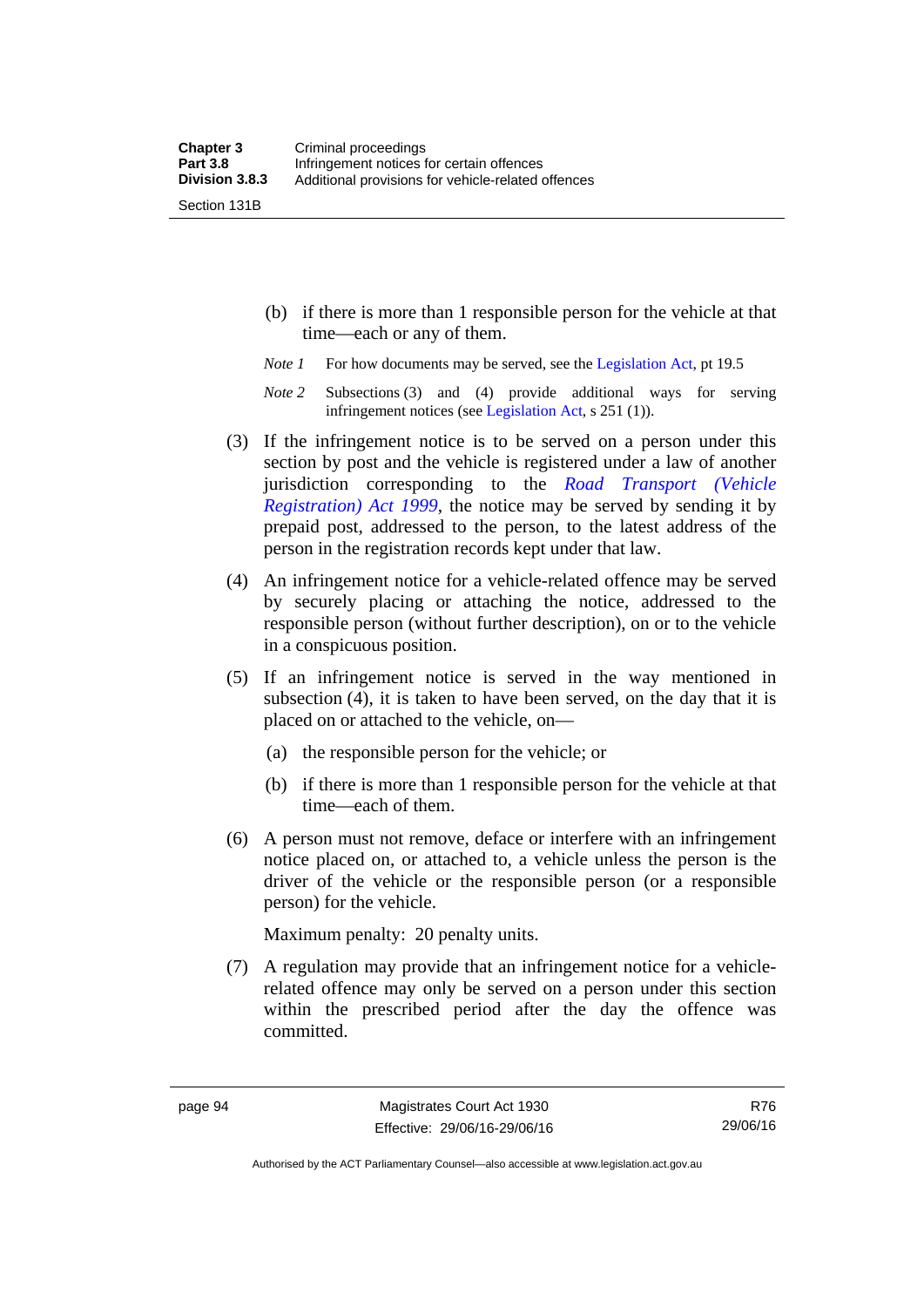- (8) To remove any doubt, an authorised person may not serve an infringement notice on a person under this section for an offence after—
	- (a) if a regulation under subsection (7) prescribes a period for the offence—the end of the prescribed period; or
	- (b) in any other case—the end of the time within which a prosecution may be brought against the person for the offence.
- (9) This section does not prevent an infringement notice for a vehiclerelated offence being served on a person under section 120 (Service of infringement notices).

## **131C Liability for vehicle-related offences**

- (1) If an infringement notice for a vehicle-related offence is served on a person under section 131B, the person is liable for the offence, and may be convicted of and punished for the offence, even though the person who actually committed the offence (the *actual offender*) may have been someone else.
- (2) If the actual offender is not the responsible person (or a responsible person) for the vehicle at the time of the offence, subsection (1) does not affect the liability of the actual offender, but—
	- (a) an additional penalty for the offence may not be recovered from or imposed on the actual offender if an infringement notice penalty for the offence has been paid by, or a penalty has been imposed on, the responsible person (or a responsible person) for the vehicle at that time; and
	- (b) an additional penalty for the offence may not be recovered from or imposed on the responsible person (or a responsible person) for the vehicle at that time if an infringement notice penalty for the offence has been paid by, or a penalty has been imposed on, the actual offender.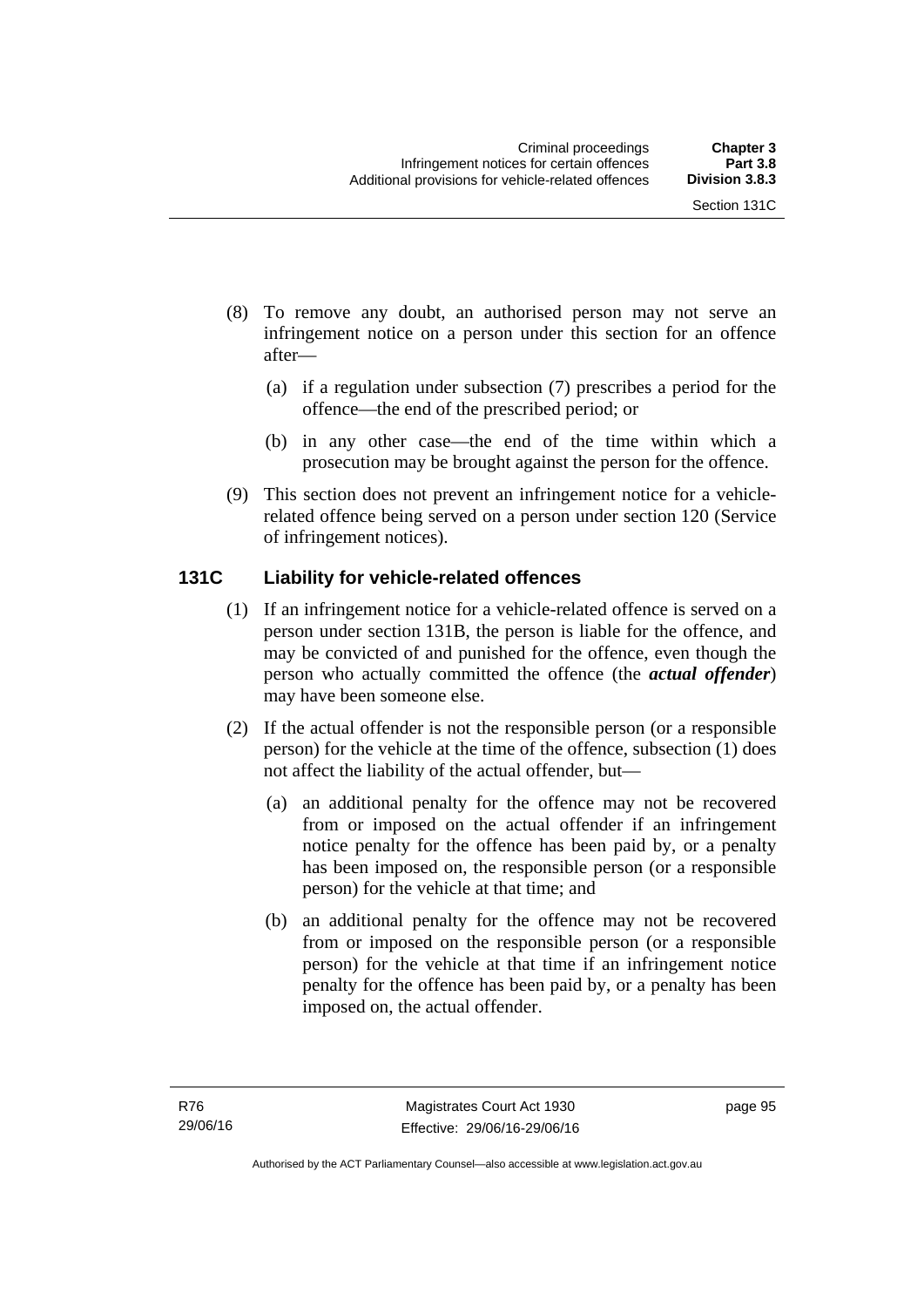- (3) However, in a prosecution against a responsible person for a vehicle-related offence, it is a defence if the responsible person establishes—
	- (a) that the vehicle was stolen, or illegally taken or used, at the time of the offence; or
	- (b) that the person made and gave to the administering authority a known offender declaration in accordance with section 131E (Known offender declaration) for the offence; or
	- (c) that the vehicle (or all of the person's interest in the vehicle) had been sold or disposed of by the person before the time of the offence, and that at that time the person did not have an interest in the vehicle; or
	- (d) that the person—
		- (i) was not the driver of the vehicle at the time of the offence; and
		- (ii) does not know, and could not with reasonable diligence have found out, the name and address of the driver of the vehicle at that time.

#### **131D Illegal user declarations**

- (1) This section applies if—
	- (a) an infringement notice for a vehicle-related offence is served on a person under section 131B (Service of infringement notice on responsible person for vehicles); and
	- (b) the person makes a declaration (an *illegal user declaration*) stating that the vehicle was stolen, or illegally taken or used, at the time of the offence and providing all relevant facts supporting that statement, including details of where and when the matter was reported to the police; and

Authorised by the ACT Parliamentary Counsel—also accessible at www.legislation.act.gov.au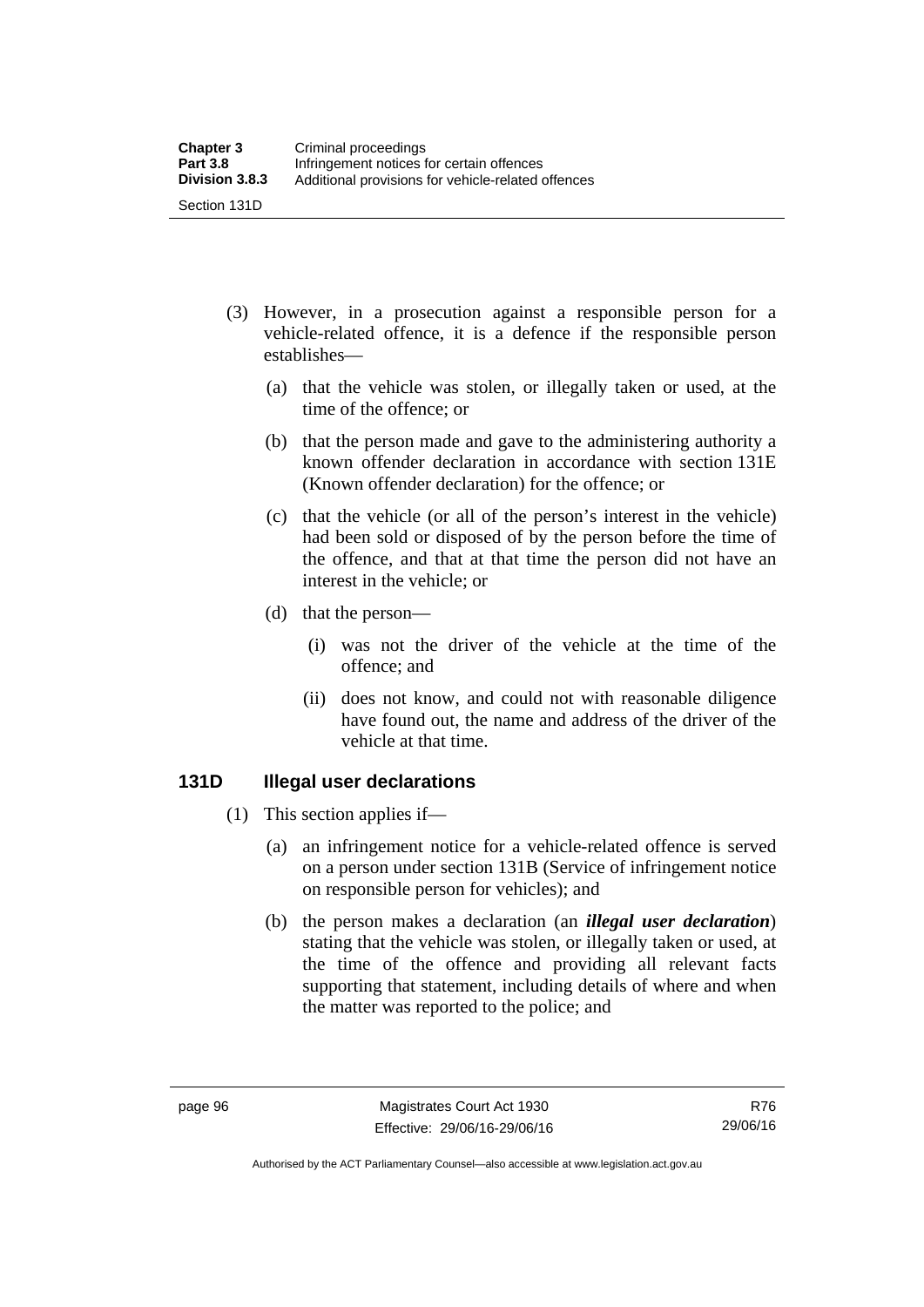- (c) the person gives the illegal user declaration to the administering authority within 28 days after the day when the infringement notice, or a reminder notice for the offence, is served on the person (or any additional time allowed by the administering authority).
- (2) An infringement notice for the offence may be served under section 120 (Service of infringement notices) on the person (if any) stated in the illegal user declaration as the person (the *named offender*) who was illegally in charge of the vehicle at the time of the offence.
- (3) If a document (including an infringement notice or reminder notice) is to be served on the named offender under this part by post in relation to the offence, the document may be addressed to the named offender at his or her home or business address stated in the illegal user declaration.
- (4) Section 131C (Liability for vehicle-related offences) and section 131E (Known offender declarations) apply as if the named offender were the responsible person for the vehicle at the time of the offence and the infringement notice had been served on the named offender under section 131B.
- (5) However, a proceeding for the offence may be brought in a court against the named offender only if a copy of the illegal user declaration has been served on the named offender by an authorised person.
- (6) In a proceeding against the named offender for the offence, the illegal user declaration is evidence that the named offender was the driver of the vehicle at the time of the offence.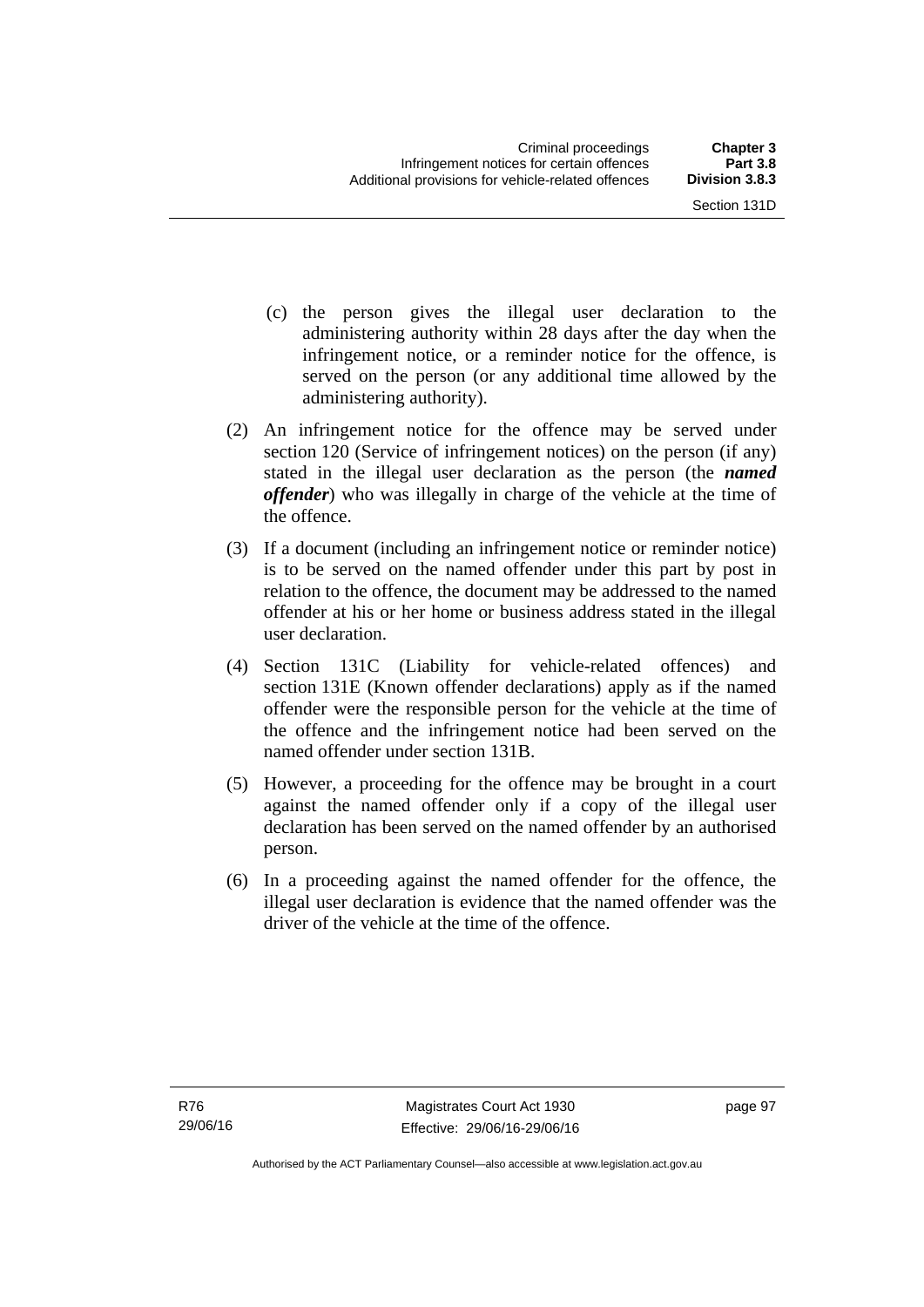#### **131E Known offender declarations**

- (1) This section applies if—
	- (a) an infringement notice for a vehicle-related offence is served on a person under section 131B (Service of infringement notice on responsible person for vehicles); and
	- (b) the person makes a declaration (a *known offender declaration*) stating—
		- (i) if the person is an individual—
			- (A) that the person was not the driver of the vehicle at the time of the offence and did not commit the offence; and
			- (B) the name and home or business address of the person (the *named offender*) who was the driver of the vehicle at that time; and
			- (C) all relevant facts supporting those statements; or
		- (ii) if the person is a corporation—the name and home or business address of the person (also the *named offender*) who was the driver of the vehicle at the time of the offence and all relevant facts supporting that statement; or
		- (iii) for a vehicle-related offence under an Act declared by regulation to be an Act to which this subparagraph applies—the person saw another named person (also the *named offender*) do the act the subject of the offence and stating—
			- (A) the address of the named offender; and
			- (B) if the person does not know the other person's address—the reasons why the person does not know the address; and

Authorised by the ACT Parliamentary Counsel—also accessible at www.legislation.act.gov.au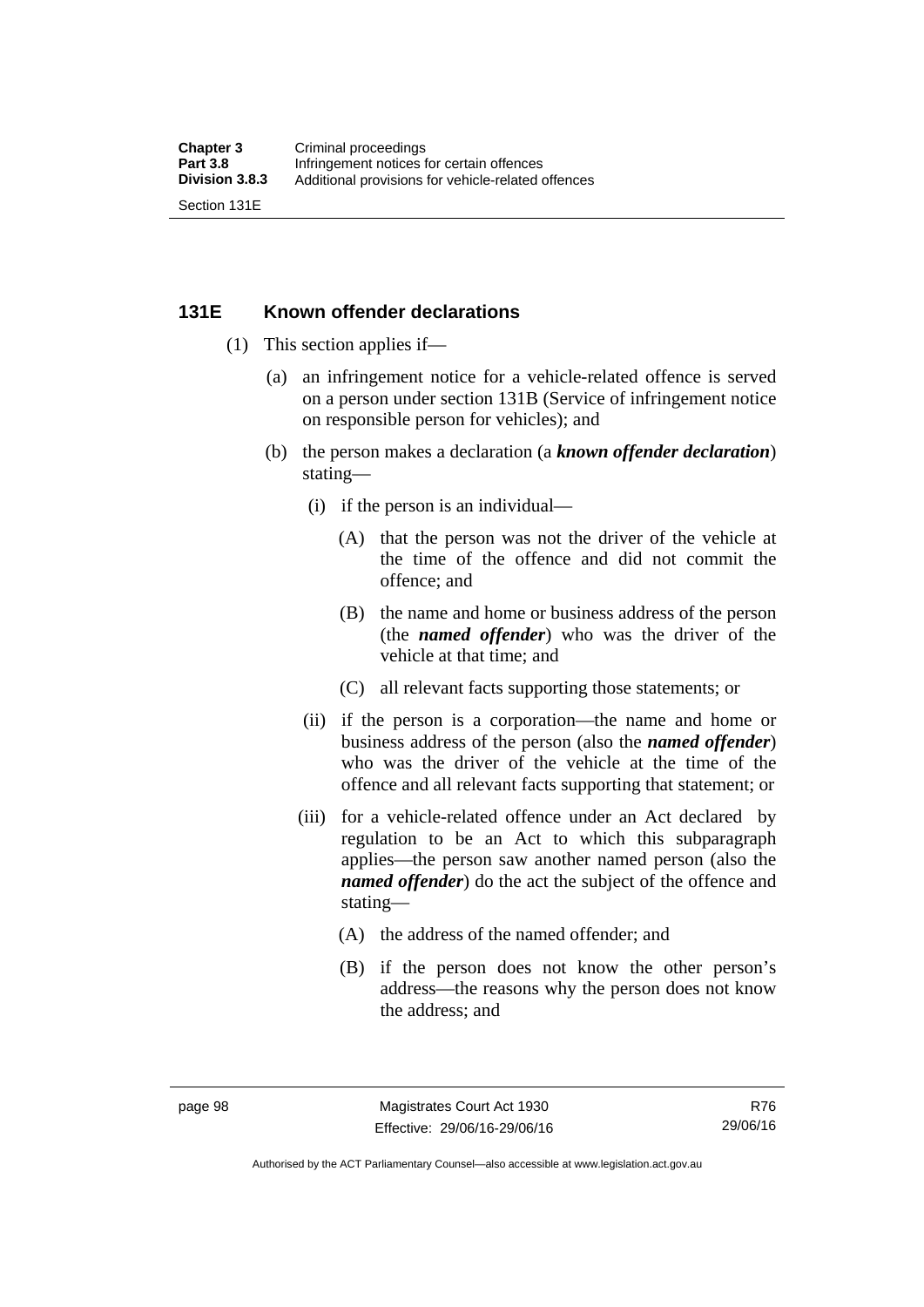- (c) the person gives the known offender declaration to the administering authority within 28 days after the day when the infringement notice, or a reminder notice for the offence, is served on the person (or any additional time allowed by the administering authority).
- (2) An infringement notice for the offence may be served under section 120 (Service of infringement notices) on the named offender.
- (3) If a document (including an infringement notice or reminder notice) is to be served on the named offender under this part by post in relation to the offence, the document may be addressed to the named offender at his or her home or business address stated in the known offender declaration.
- (4) Section 131C (Liability for vehicle-related offences), this section and section 131F apply as if the named offender were the responsible person for the vehicle at the time of the offence and the infringement notice had been served on the named offender under section 131B.
- (5) However, a proceeding for the offence may be brought in a court against the named offender only if a copy of the known offender declaration has been served on the named offender by an authorised person.
- (6) In a proceeding against the named offender for the offence, the known offender declaration is evidence that the named offender was the offender at the time of the offence.

## **131F Sold vehicle declarations**

- (1) This section applies if—
	- (a) an infringement notice for a vehicle-related offence is served on a person under section 131B (Service of infringement notice on responsible person for vehicles); and

page 99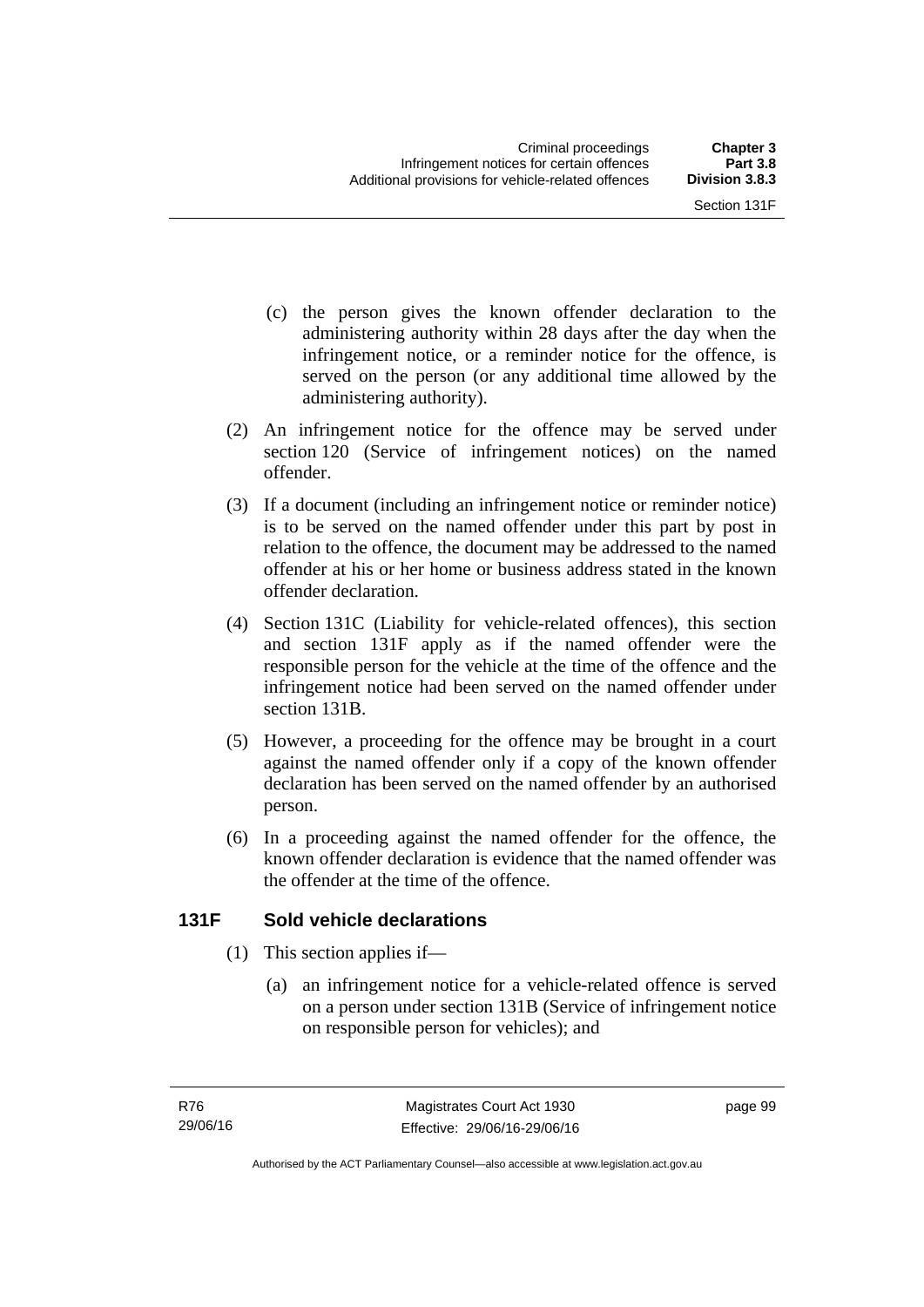- (b) the person makes a declaration (a *sold vehicle declaration*) stating that the vehicle (or all of the person's interest in the vehicle) had been sold or otherwise disposed of by the person before the time of the offence and providing all relevant facts supporting that statement, including—
	- (i) the name and home or business address of the person (the *buyer*) to whom the vehicle (or the person's interest in the vehicle) was sold or disposed of by the person; and
	- (ii) the date and, if relevant to the offence, time of the sale or disposal; and
	- (iii) if an agent made the sale or disposal for the person—the name and home or business address of the agent; and
	- (iv) whether the person had any interest in the vehicle at the time of the offence; and
- (c) the person gives the sold vehicle declaration to the administering authority within 28 days after the day when the infringement notice, or a reminder notice for the offence, is served on the person (or any additional time allowed by the administering authority).
- (2) An infringement notice for the offence may be served under section 120 (Service of infringement notices) on the buyer.
- (3) If a document (including an infringement notice or reminder notice) is to be served on the buyer under this part by post in relation to the offence, the document may be addressed to the buyer at his or her home or business address stated in the sold vehicle declaration.
- (4) Section 131C (Liability for vehicle-related offences), section 131E and this section apply as if the buyer were a responsible person for the vehicle at the time of the offence and the infringement notice had been served on the buyer under section 131B.

R76 29/06/16

Authorised by the ACT Parliamentary Counsel—also accessible at www.legislation.act.gov.au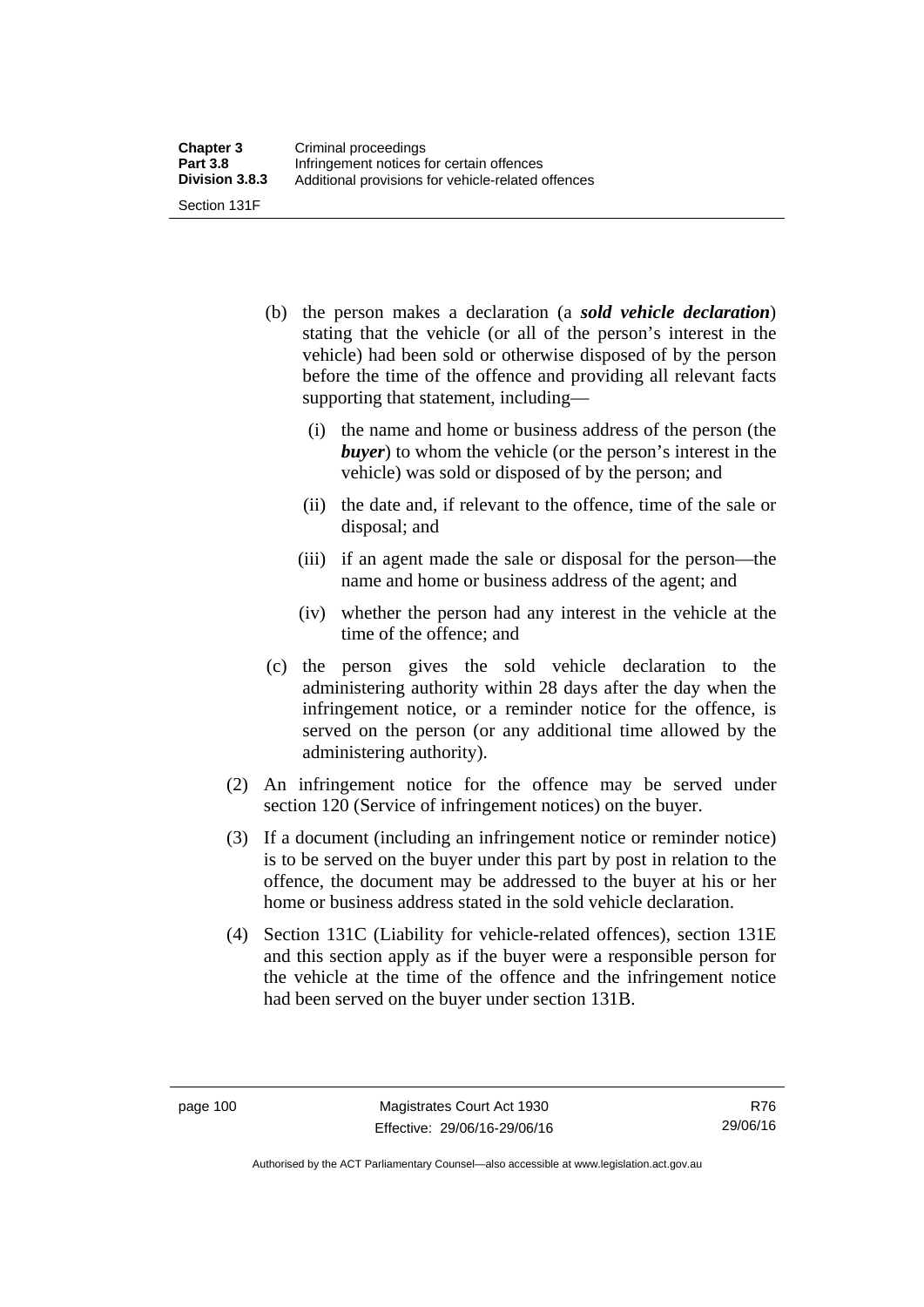- (5) However, a proceeding for the offence may be brought in a court against the buyer only if a copy of the sold vehicle declaration has been served on the buyer by an authorised person.
- (6) In a proceeding against the buyer for the offence, the sold vehicle declaration is evidence that the buyer was the responsible person for the vehicle at the time of the offence.

## **131G Unknown offender declarations**

If an infringement notice for a vehicle-related offence is served on a person under section 131B (Service of infringement notice on responsible person for vehicles), the person may—

- (a) make a declaration (an *unknown offender declaration*) stating—
	- (i) that—
		- (A) if the person is an individual—the person was not the driver of the vehicle at the time of the offence and did not commit the offence; or
		- (B) if the person is a corporation—the vehicle was not being used for the corporation's purposes at the time of the offence; and
	- (ii) that the person has made inquiries to find out who was—
		- (A) the driver of the vehicle at that time; or
		- (B) for a vehicle-related offence under an Act declared by regulation to be an Act to which this subparagraph applies—the offender was at that time; and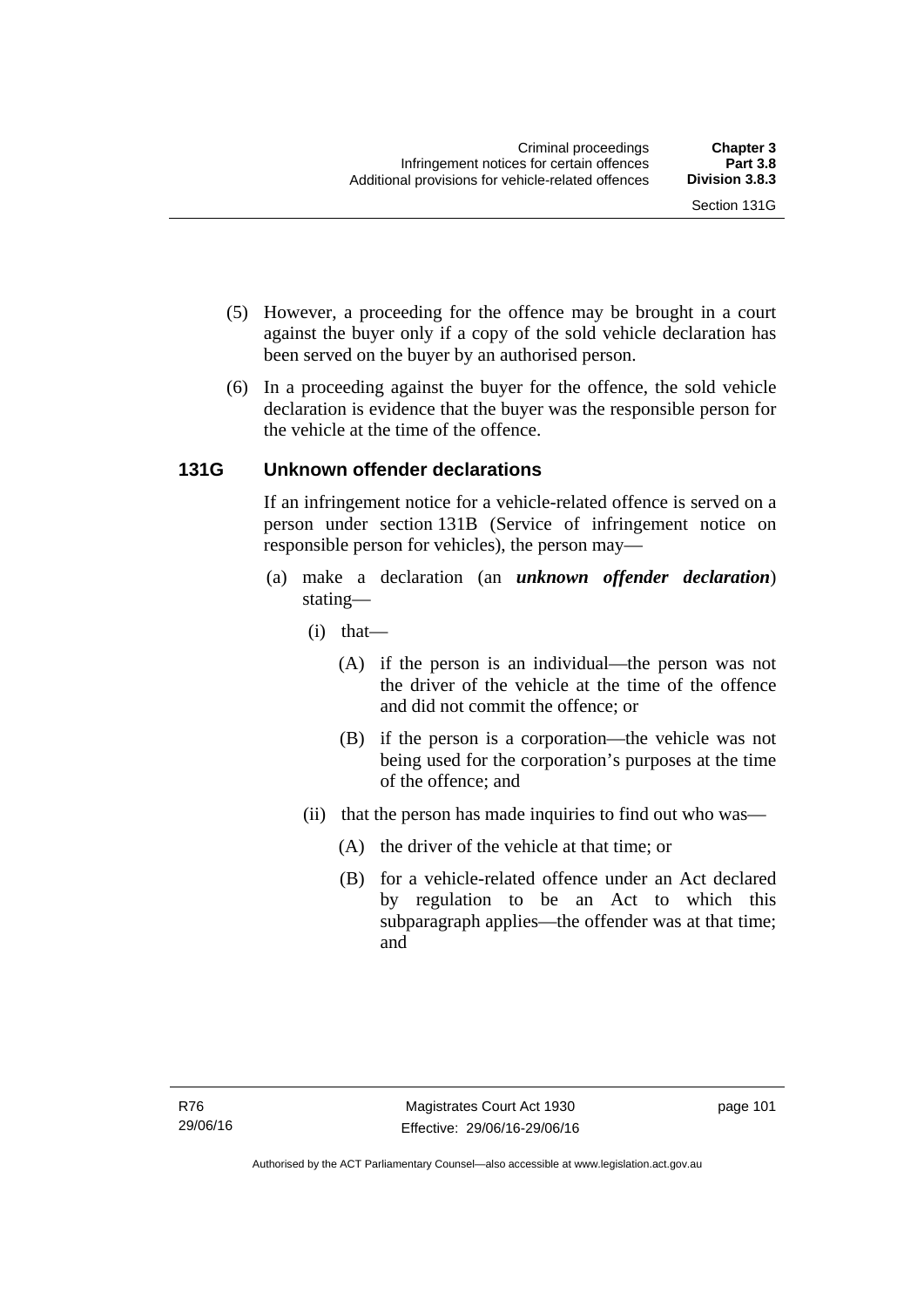- (iii) that the person does not know, and has not been able to find out, who was the driver of the vehicle, or the offender, at that time; and
- (iv) the nature and extent of the inquiries made by the person; and
- (b) give the unknown offender declaration to the administering authority within 28 days after the day when the infringement notice, or a reminder notice for the offence, is served on the person (or any additional time allowed by the administering authority).

# **Division 3.8.4 Disputing liability for infringement notices**

#### **132 Disputing liability for infringement notice offence**

- (1) A person on whom an infringement notice or reminder notice has been served for an infringement notice offence may dispute liability for the offence by written notice given to the administering authority.
- (2) The notice must set out the grounds on which the person relies.
- (3) The notice must be given to the administering authority—
	- (a) within 28 days after the date of service of the infringement notice or reminder notice; or
	- (b) if the person applies to the administering authority within the 28 days for additional time to dispute liability for the offence and the additional time is allowed—within the additional time allowed by the administering authority; or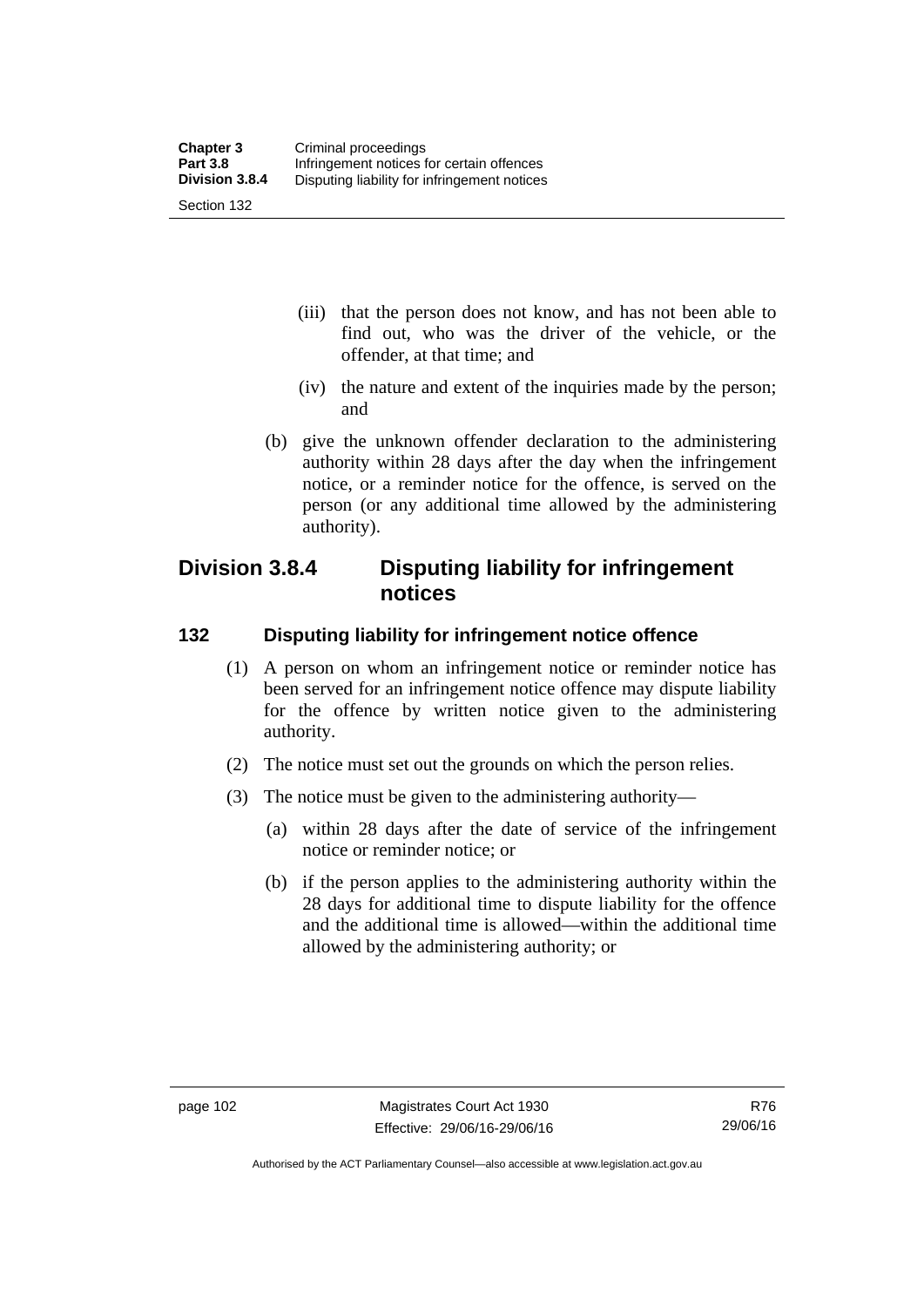Section 133

 (c) if the person applies to the administering authority within the 28 days for additional time to dispute liability for the offence and the application is refused—within 7 days after the day the person is told of the refusal or 28 days after the date of service of the infringement notice or reminder notice, whichever is

#### **133 Extension of time to dispute liability**

later.

- (1) The person on whom an infringement notice or reminder notice is served may apply, in writing, to the administering authority, within 28 days after the date of service of the notice, for a stated additional time in which to dispute liability for the offence.
- (2) The administering authority must—
	- (a) allow or refuse to allow the additional time; and
	- (b) tell the person in writing of the decision and, if the decision is a refusal, the reasons for it.

#### **134 Procedure if liability disputed**

- (1) This section applies if a person disputes liability for an infringement notice offence by giving the administering authority a notice in accordance with section 132 (Disputing liability for infringement notice offence).
- (2) The administering authority may lay an information in the Magistrates Court against the person for the offence within 60 days after being given the notice.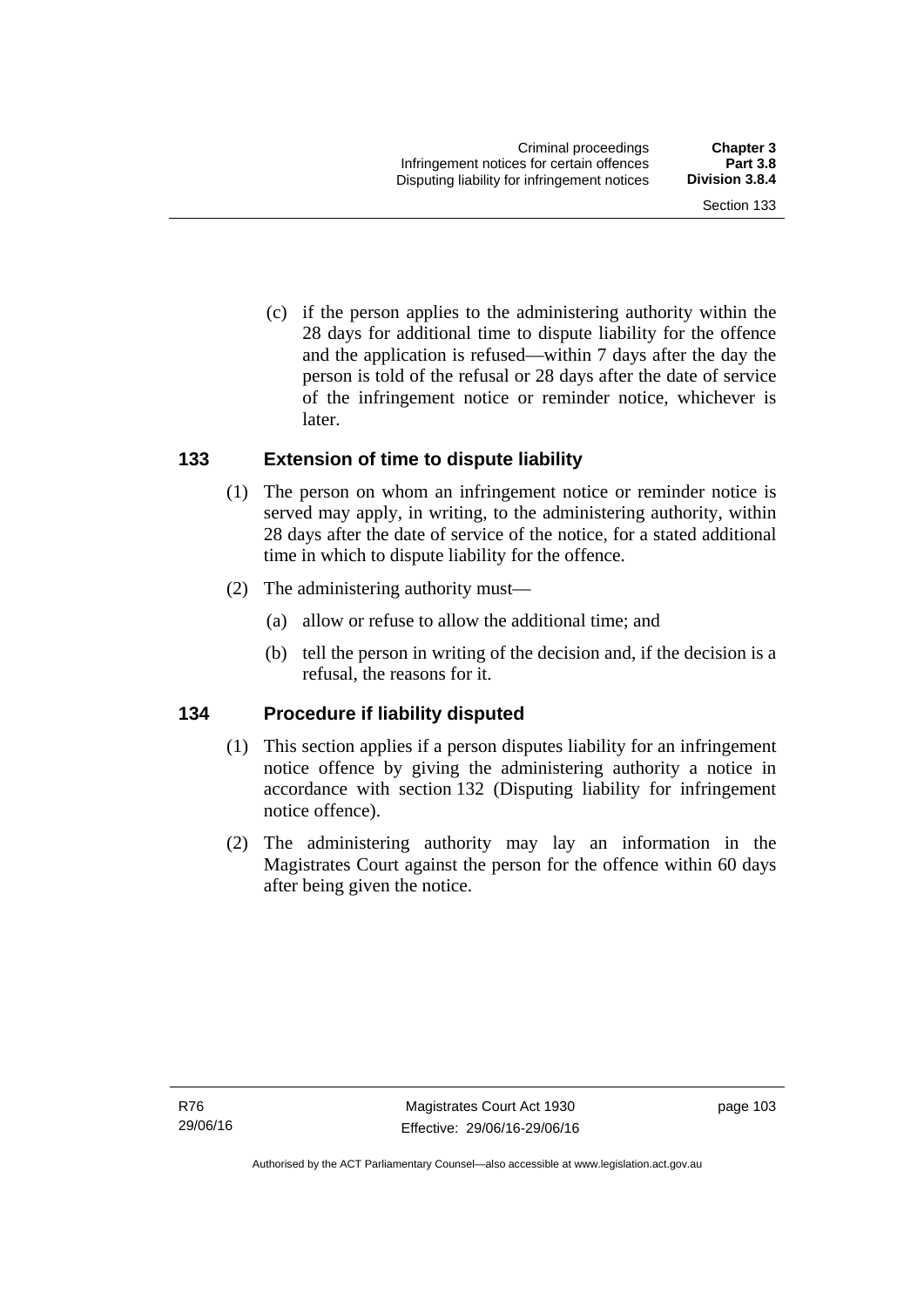- (3) The administering authority must discontinue a proceeding brought against the person for the offence if, before the hearing of the proceeding, the person pays the total of—
	- (a) the infringement notice penalty; and
	- (b) the costs (if any) prescribed by regulation for beginning the proceeding; and
	- (c) the disbursements (if any) incurred by the administering authority up to the day payment is made.
- (4) If subsection (3) applies, section 125 (Effect of payment of infringement notice penalty) also applies to the person in relation to the offence, even though the person paid the infringement notice penalty for the offence after an information had been laid in the Magistrates Court against the person for the offence.
- (5) If the administering authority does not lay an information in the Magistrates Court against the person for the offence within 60 days after being given the notice, the administering authority must—
	- (a) tell the person, in writing, that no further action will be taken against the person for the offence; and
	- (b) take no further action against the person for the offence.
- (6) To remove any doubt, subsection (2) does not permit the administering authority to lay an information against a person for an offence after the end of the time within which, apart from this section, a prosecution may be brought against the person for the offence.
	- *Note* For the time within which a prosecution must be begun, see the [Legislation Act,](http://www.legislation.act.gov.au/a/2001-14) s 192.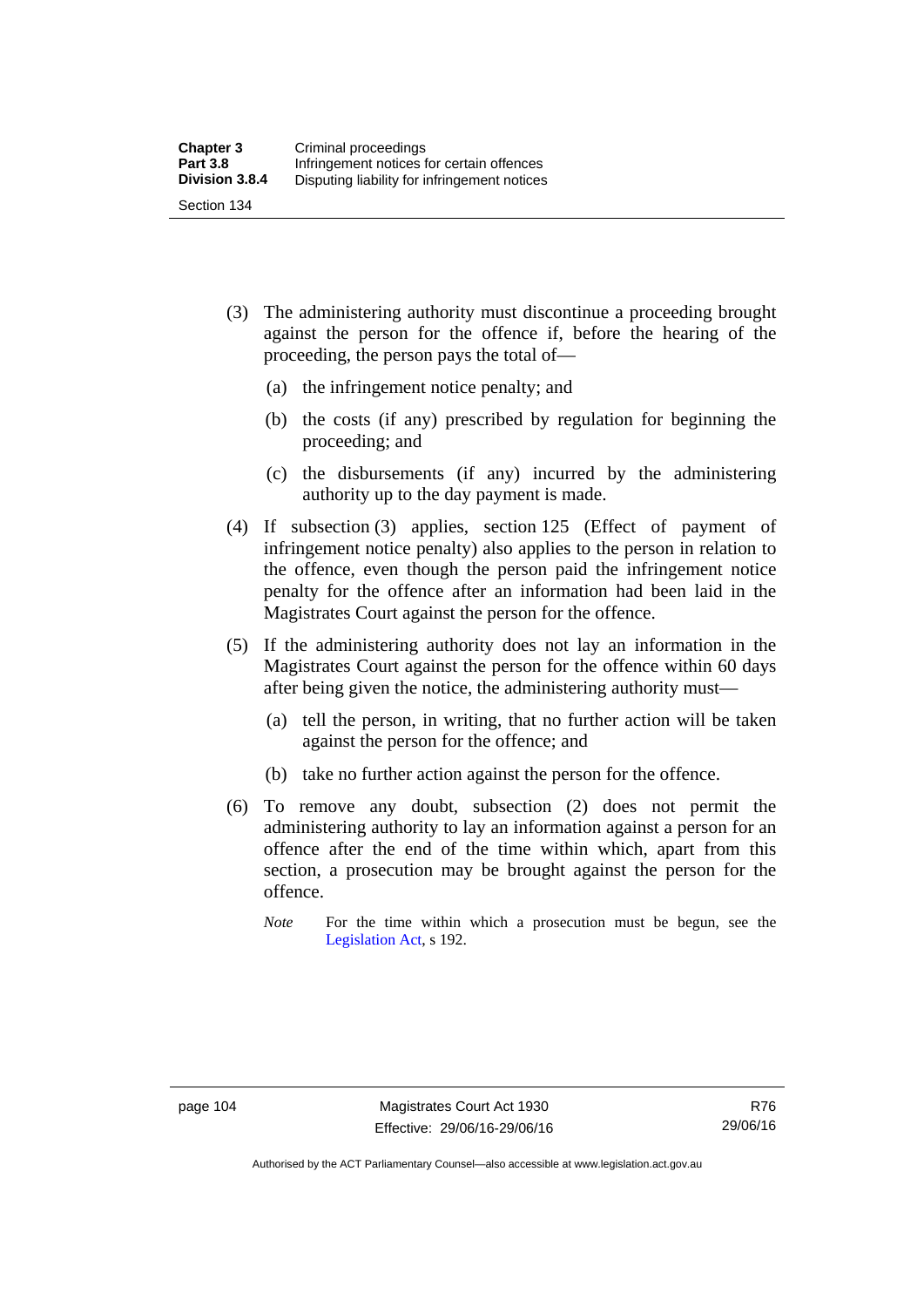# **Division 3.8.5 Infringement notices—other provisions**

#### **134A Authorised people for infringement notice offences**

- (1) The administering authority for an infringement notice offence may appoint a person to be an authorised person to serve infringement notices or reminder notices.
	- *Note 1* For the making of appointments (including acting appointments), see the [Legislation Act,](http://www.legislation.act.gov.au/a/2001-14) pt 19.3.
	- *Note 2* In particular, a person may be appointed for a particular provision of a law (see [Legislation Act,](http://www.legislation.act.gov.au/a/2001-14) s 7 (3)) and an appointment may be made by naming a person or nominating the occupant of a position (see s 207).
- (2) A regulation may prescribe a person to be an authorised person for the service of infringement notices or reminder notices.
- (3) In this part:

#### *authorised person* means—

- (a) for an infringement notice for an infringement notice offence—
	- (i) the administering authority; or
	- (ii) a person who is appointed under this section by the administering authority to serve an infringement notice for the offence; or
	- (iii) anyone else who, under the regulations, may serve an infringement notice for the offence; or
- (b) for a reminder notice for an infringement notice offence—
	- (i) the administering authority; or
	- (ii) a person who is appointed under this section by the administering authority to serve a reminder notice for the offence; or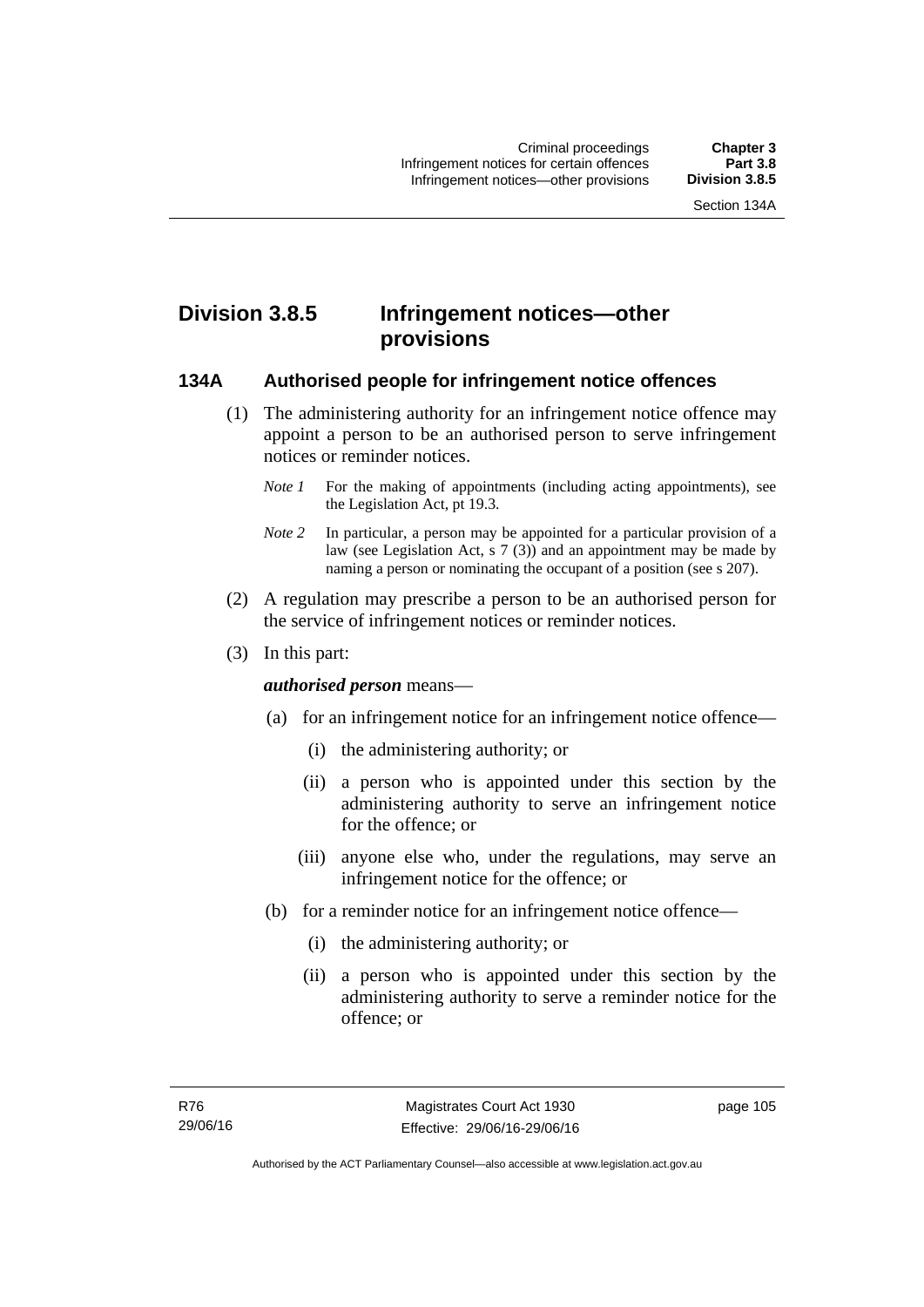(iii) anyone else who, under the regulations, may serve a reminder notice for the offence.

#### **135 Delegation of administering authority's functions**

- (1) The administering authority for an infringement notice offence may delegate the administering authority's functions under this part to an authorised person or a person prescribed by regulation.
- (2) A person prescribed by regulation for subsection (1) may delegate the functions delegated to the person under that subsection to anyone else.
	- *Note* For the making of delegations and the exercise of delegated functions, see [Legislation Act](http://www.legislation.act.gov.au/a/2001-14), pt 19.4.

#### **136 Evidentiary certificates**

- (1) This section applies to a proceeding for an infringement notice offence.
- (2) A certificate that appears to be signed by or on behalf of the administering authority, and states any matter relevant to anything done or not done under this part in relation to the offence, is evidence of the matter.
- (3) Without limiting subsection (2), a certificate given under that subsection may state any of the following:
	- (a) a stated infringement notice or reminder notice was served by a stated authorised person in a stated way on a stated person on a stated date for a stated infringement notice offence;
	- (b) the administering authority did not allow additional time, or allowed stated additional time, for payment of the infringement notice penalty or to dispute liability for the offence;
	- (c) the infringement notice penalty was not paid within the time in which it was required to be paid under this part;

R76 29/06/16

Authorised by the ACT Parliamentary Counsel—also accessible at www.legislation.act.gov.au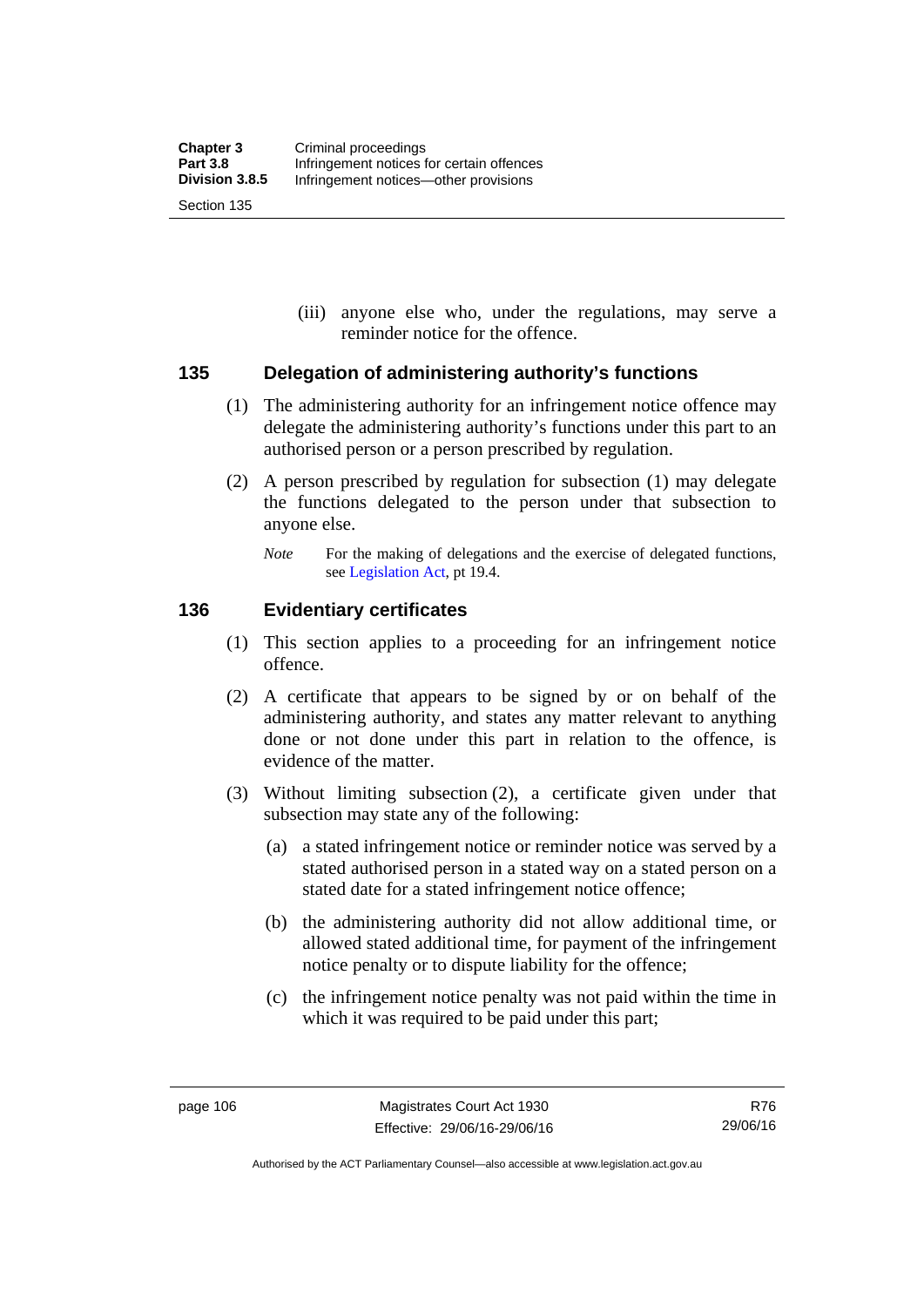- (d) the infringement notice has not been withdrawn or was withdrawn on a stated date:
- (e) a stated address was, on a stated date, the latest business, home or email address, or fax number, of a stated person recorded in a register or other record kept by the administering authority;
- (f) an infringement notice penalty has not been paid by, or a penalty has not been imposed on, a stated person or anyone for the offence.
- (4) A court must accept a certificate given under this section as proof of the matters stated in it if there is no evidence to the contrary.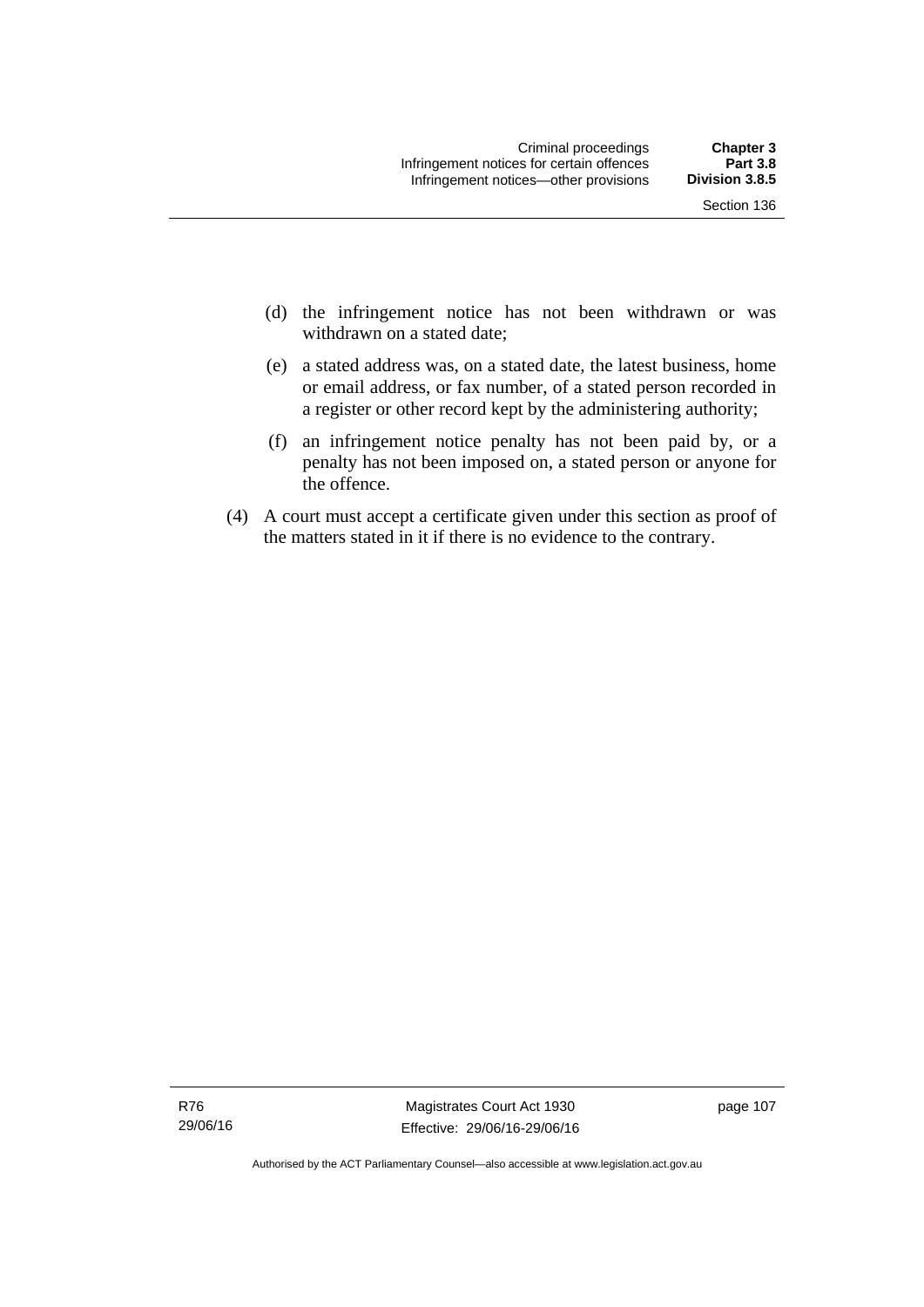Section 141

# **Part 3.9 Enforcement of criminal decisions**

# **Division 3.9.1 Enforcement of criminal decisions general**

#### **141 Minute of decision and notice to defendant**

- (1) If the court convicts or makes an order against a defendant—
	- (a) a minute or memorandum of the conviction or order must be made and signed by the magistrate exercising the jurisdiction of the court; and
	- (b) the defendant must be notified in writing of the conviction or order.
	- *Note 1* If the defendant is sentenced to imprisonment, the court must issue a warrant for the imprisonment of the defendant in the director-general's custody (see *[Crimes \(Sentence Administration\) Act 2005](http://www.legislation.act.gov.au/a/2005-59)*, s 12).
	- *Note* 2 If the defendant is liable to pay a fine, the notice must contain a penalty notice for the fine (see *[Crimes \(Sentence Administration\) Act 2005](http://www.legislation.act.gov.au/a/2005-59)*, s 116C (Registrar to send penalty notice)).
- (2) A minute or memorandum under subsection (1) (a) must specify the amount of any levy imposed under the *[Victims of Crime \(Financial](http://www.legislation.act.gov.au/a/1983-11)  [Assistance\) Act 1983](http://www.legislation.act.gov.au/a/1983-11)*, part 5.
	- *Note* The *[Victims of Crime Act 1994](http://www.legislation.act.gov.au/a/1994-83)*, s 25 (1) requires the amount of the victims services levy payable by a person (in relation to an offence to which that Act, pt 5 applies), to be stated on a fine order under the *[Crimes \(Sentencing\) Act 2005](http://www.legislation.act.gov.au/a/2005-58)* and on any notice or copy of the fine order given to the person.
- (3) Failure to comply with subsection (1) does not invalidate a conviction or order or the enforcement of a conviction or order.

Authorised by the ACT Parliamentary Counsel—also accessible at www.legislation.act.gov.au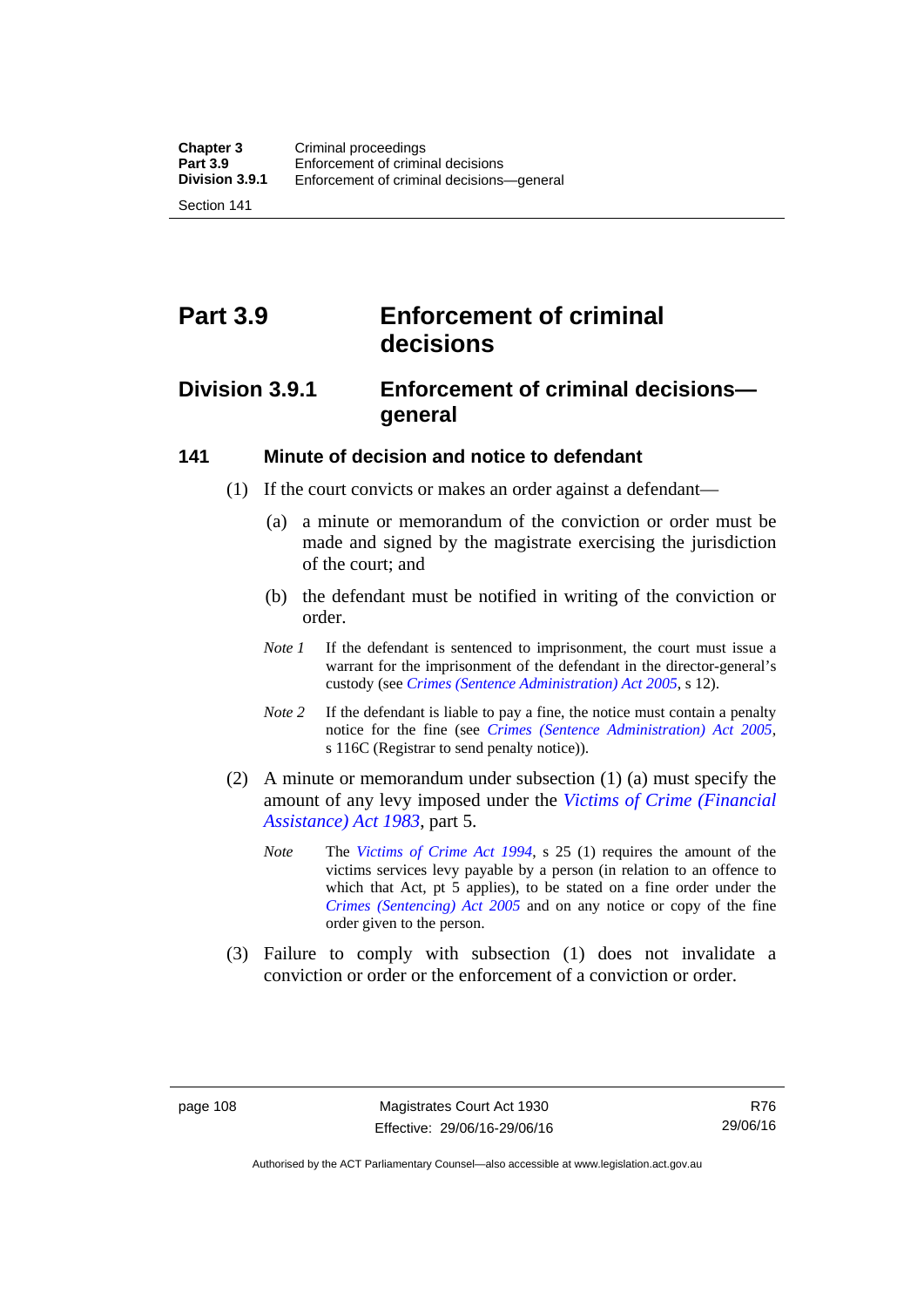- (4) The minute must not form part of—
	- (a) a warrant under the *[Crimes \(Sentence Administration\)](http://www.legislation.act.gov.au/a/2005-59)  [Act 2005](http://www.legislation.act.gov.au/a/2005-59)*, section 12 (Warrant for imprisonment); or
	- (b) an enforcement order.

#### **142 Formal convictions and orders**

- (1) The conviction or order must, if required, be drawn up by the court in proper form and be filed by the registrar in the court's records.
- (2) It is not necessary for a court formally to draw up a conviction or order or any other record of a decision, unless it is demanded by a party to the proceeding for the purpose of an appeal against the decision, or is required for the purpose of a habeas corpus order or another order from the Supreme Court.

#### **143 Consequences if information dismissed**

- (1) The court must make an order of dismissal if the court dismisses an information.
- (2) The court must give the defendant a certificate of dismissal signed by the adjudicating magistrate or the registrar if the defendant applies for it.
- (3) If a certificate of dismissal is produced to a court—
	- (a) the court must accept it as proof of the matters stated in it if there is no evidence to the contrary; and
	- (b) it is a bar to any other information or proceeding in any court (other than an appeal) for the same matter against the same party.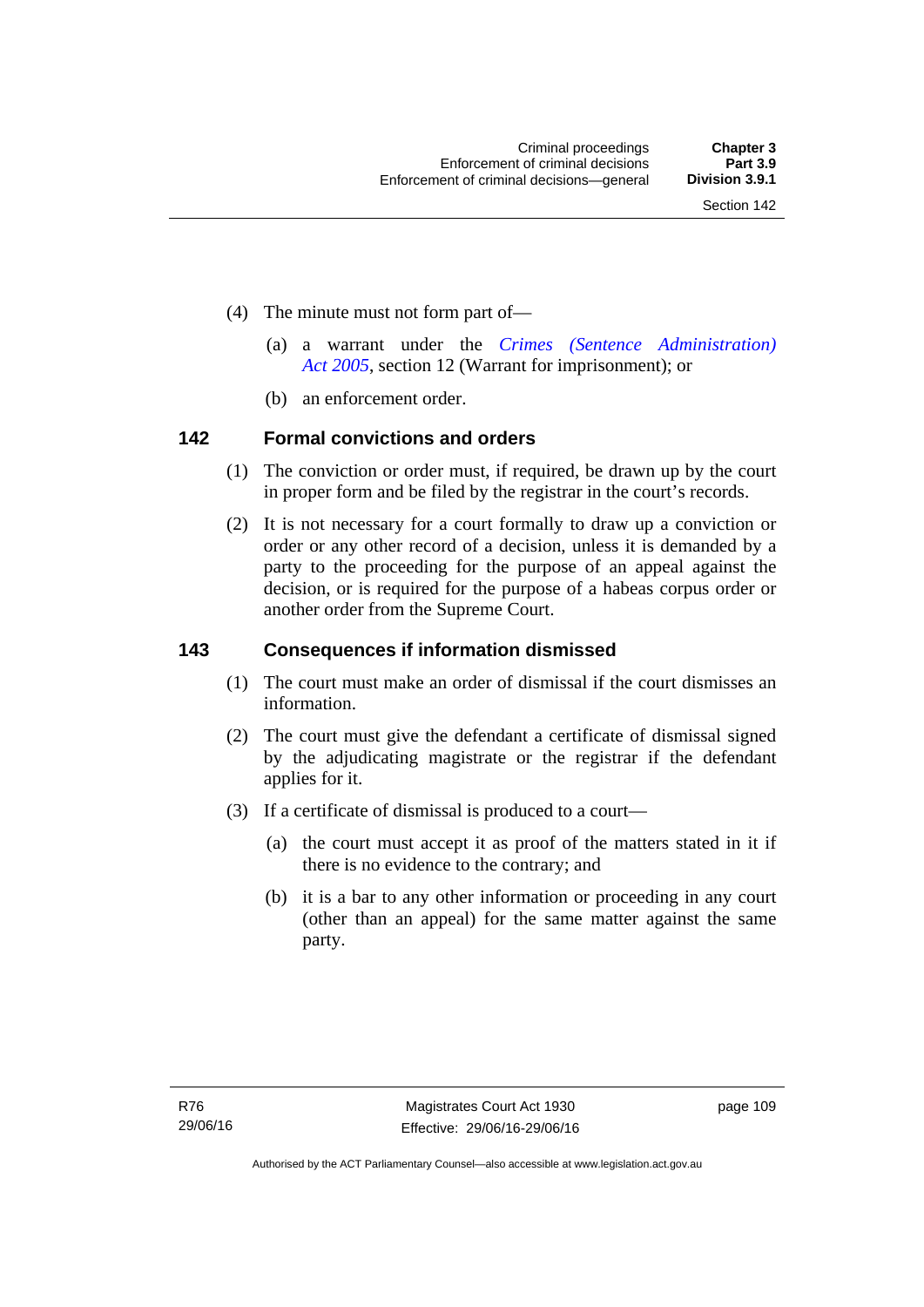# **144 Copies of informations and other documents**

- (1) On application, the registrar must give an applicant a copy of—
	- (a) an information; or
	- (b) a minute or memorandum of a conviction or order; or
	- (c) a formal conviction or order; or
	- (d) a committal order.
- (2) The registrar may refuse an application under subsection (1) if—
	- (a) the applicant is not a party to the relevant proceeding; and
	- (b) the registrar or a magistrate is not satisfied that the applicant has a good reason for being given that copy.

# **Division 3.9.3 Reciprocal enforcement of fines against bodies corporate**

#### **166A Definitions for div 3.9.3**

In this division:

*conviction* means a conviction or order entered or made by a court in the exercise of summary jurisdiction in a proceeding for an offence.

*fine* includes—

- (a) a financial penalty, financial forfeiture and financial compensation; and
- (b) fees, charges and costs payable by a body corporate under an order made in a proceeding in which a conviction was entered in relation to the body corporate.

*reciprocating court* means a court declared under section 166B to be a reciprocating court.

Authorised by the ACT Parliamentary Counsel—also accessible at www.legislation.act.gov.au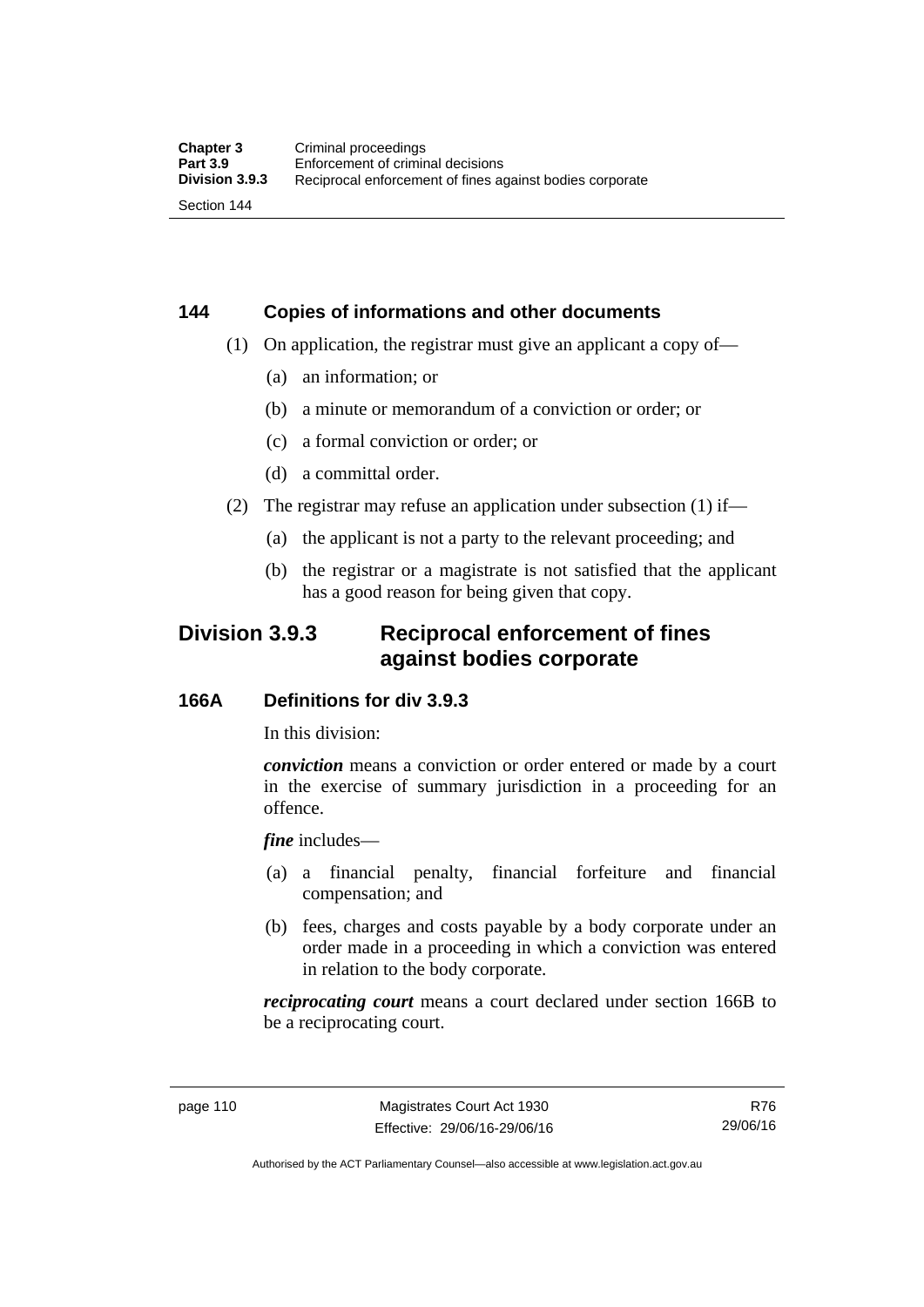*relevant officer*, in relation to a reciprocating court, means the registrar or other corresponding officer of the court.

*State* includes a Territory other than the Australian Capital Territory.

*territory fine* means a fine payable under a conviction of the court.

#### **166B Declarations relating to reciprocating courts**

- (1) If a State has laws providing for the enforcement in the State of a territory fine against a body corporate, the Attorney-General may declare a court of summary jurisdiction in the State to be a reciprocating court.
- (2) A declaration is a notifiable instrument.
	- *Note* A notifiable instrument must be notified under the [Legislation Act](http://www.legislation.act.gov.au/a/2001-14).

#### **166C Enforcement of fine**

- $(1)$  If—
	- (a) a fine is payable by a body corporate under a conviction of a reciprocating court; and
	- (b) the registrar receives a written request from the relevant officer of the reciprocating court for the enforcement of the conviction accompanied by—
		- (i) a copy, certified by the relevant officer to be correct, of the conviction; and
		- (ii) a certificate signed by the relevant officer stating the amount of the fine that remains unpaid;

the registrar must register the conviction by filing in the court the certified copy of the conviction and noting the date of the registration on the copy.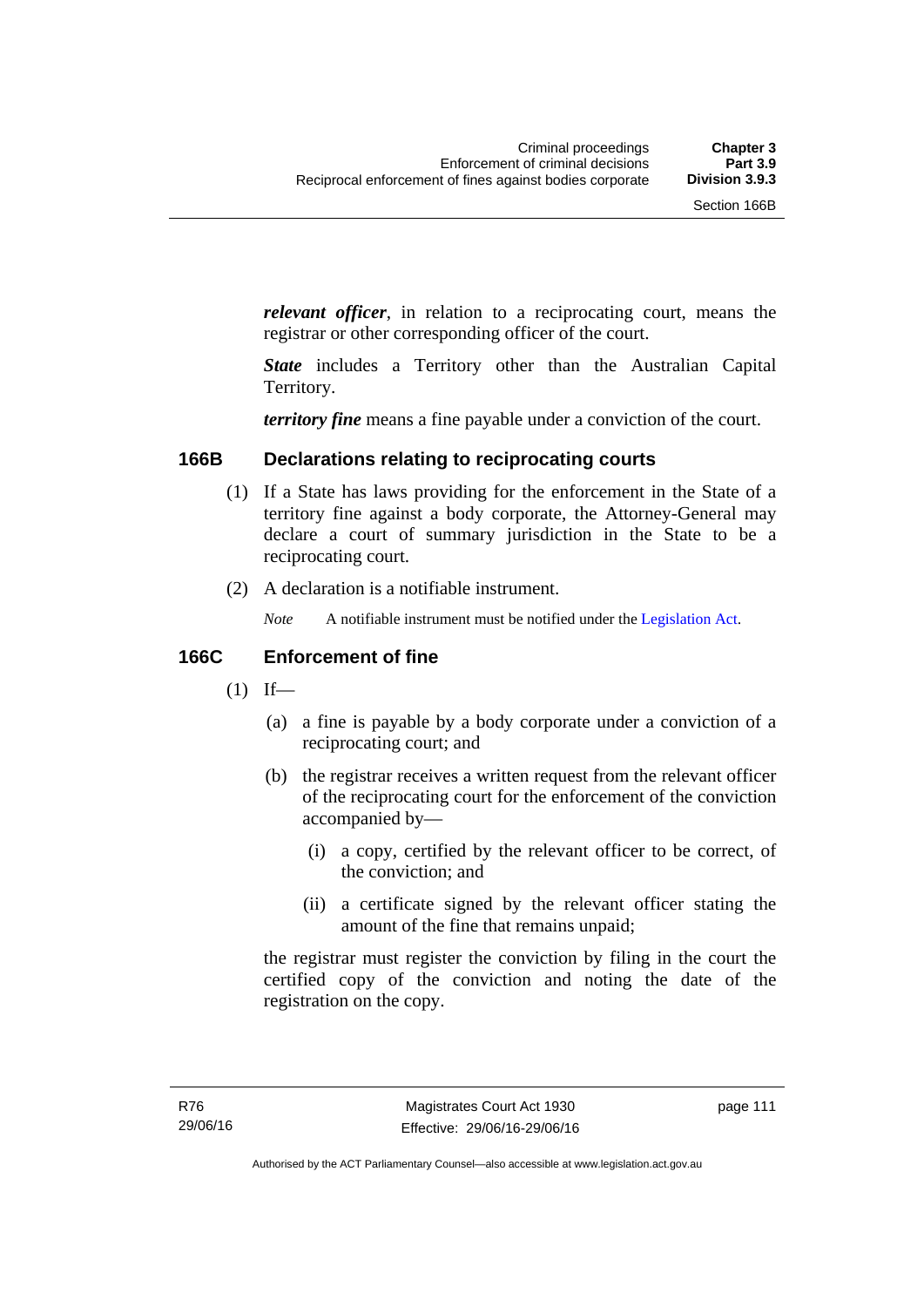- (2) On the registration of a conviction under subsection (1)—
	- (a) the conviction is taken, for this part, to be a conviction of the court adjudging payment of a fine by the body corporate in the amount stated as unpaid in the certificate mentioned in subsection (1) (b); and
	- (b) the registrar must make an enforcement order for the purpose of recovering the amount mentioned in paragraph (a); and
	- (c) subject to this section, this Act and the rules applying to civil proceedings in the Magistrates Court apply in relation to an enforcement order made under paragraph (b) as if the order had been made in a civil proceeding in the court.
- (3) If a request is made under this section in relation to a fine payable under a conviction of a reciprocating court and the registrar later receives a notification from the relevant officer of the reciprocating court of payment of an amount in satisfaction in whole or part of the amount of the fine, the registrar must note the particulars of the payment on the certified copy of the conviction filed in the court.
- $(4)$  If—
	- (a) an enforcement order is made under subsection (2) in relation to a fine; and
	- (b) before enforcement, the registrar receives a notification mentioned in subsection (3) in relation to the fine;

the registrar must stay the order.

- (5) On the stay of the order, the registrar must—
	- (a) if the amount of the fine has been paid in full—set aside the order; or
	- (b) if part of the amount of the fine remains unpaid—amend the order to show the amount still unpaid.

Authorised by the ACT Parliamentary Counsel—also accessible at www.legislation.act.gov.au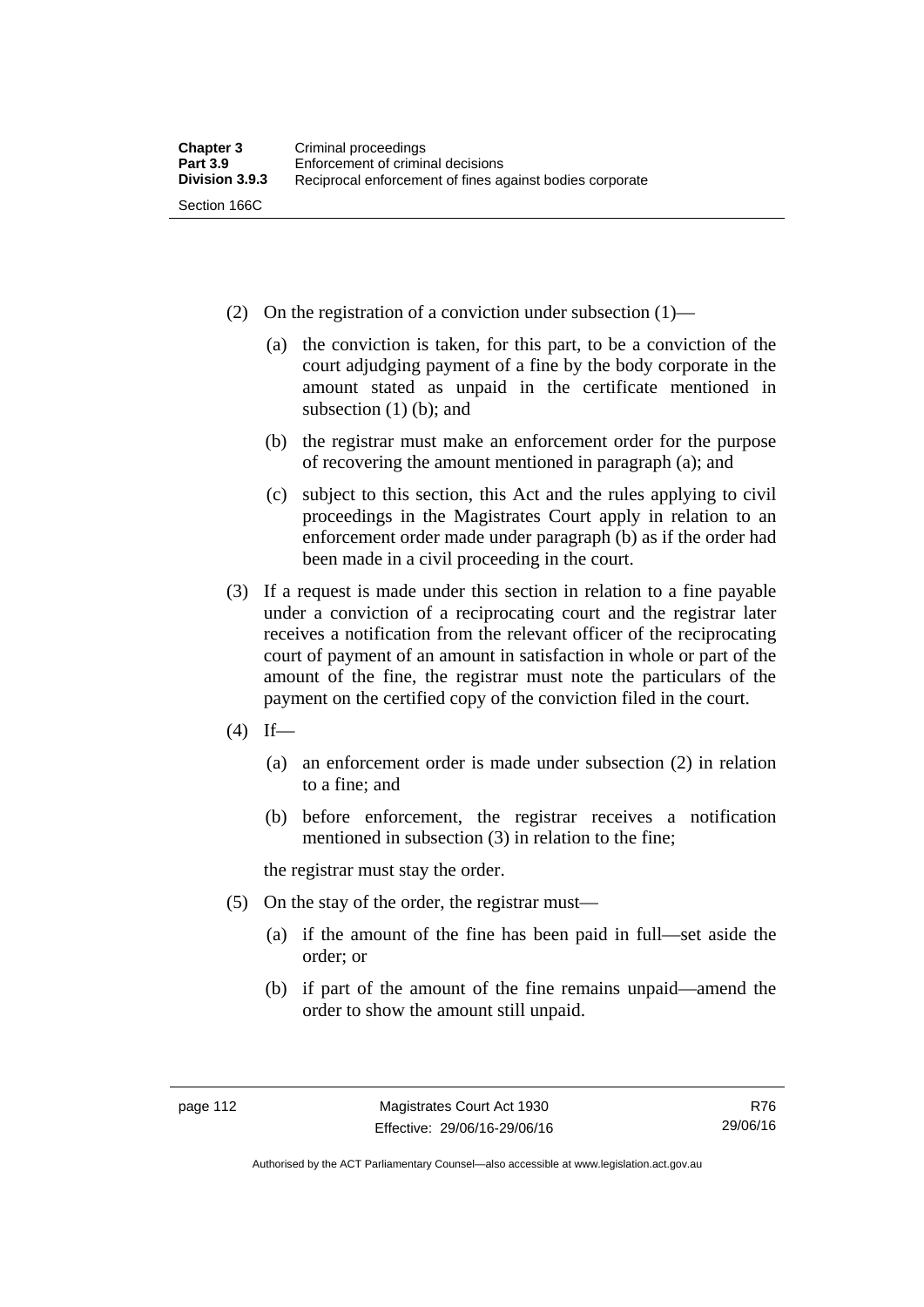- (6) If an enforcement order is amended under subsection (5) (b), the order must be enforced in relation to the amount of the fine shown in the order as unpaid.
- (7) If an amount of money is paid to the registrar in satisfaction in whole or in part of a fine payable under a conviction registered under subsection (1), the registrar must remit the amount to the relevant officer of the reciprocating court by which the conviction was entered.
- (8) For this section, a document that purports to have been signed by the relevant officer of a reciprocating court is taken to have been so signed unless the contrary is proved.

## **166D Effect of enforcement by reciprocating court**

An amount received by the registrar from a reciprocating court in satisfaction in whole or in part of a territory fine must be applied by the registrar as if the amount had been paid to the registrar by the body corporate by which the fine was payable in satisfaction in whole or in part of the fine.

## **166E Registrar to notify payment of territory fine**

 $If$ <sub>—</sub>

- (a) a conviction of the court under which a fine is payable is registered by the relevant officer of a reciprocating court; and
- (b) an amount is received by the registrar in satisfaction in whole or in part of the fine;

the registrar must, as soon as practicable, notify the relevant officer of the amount of that payment.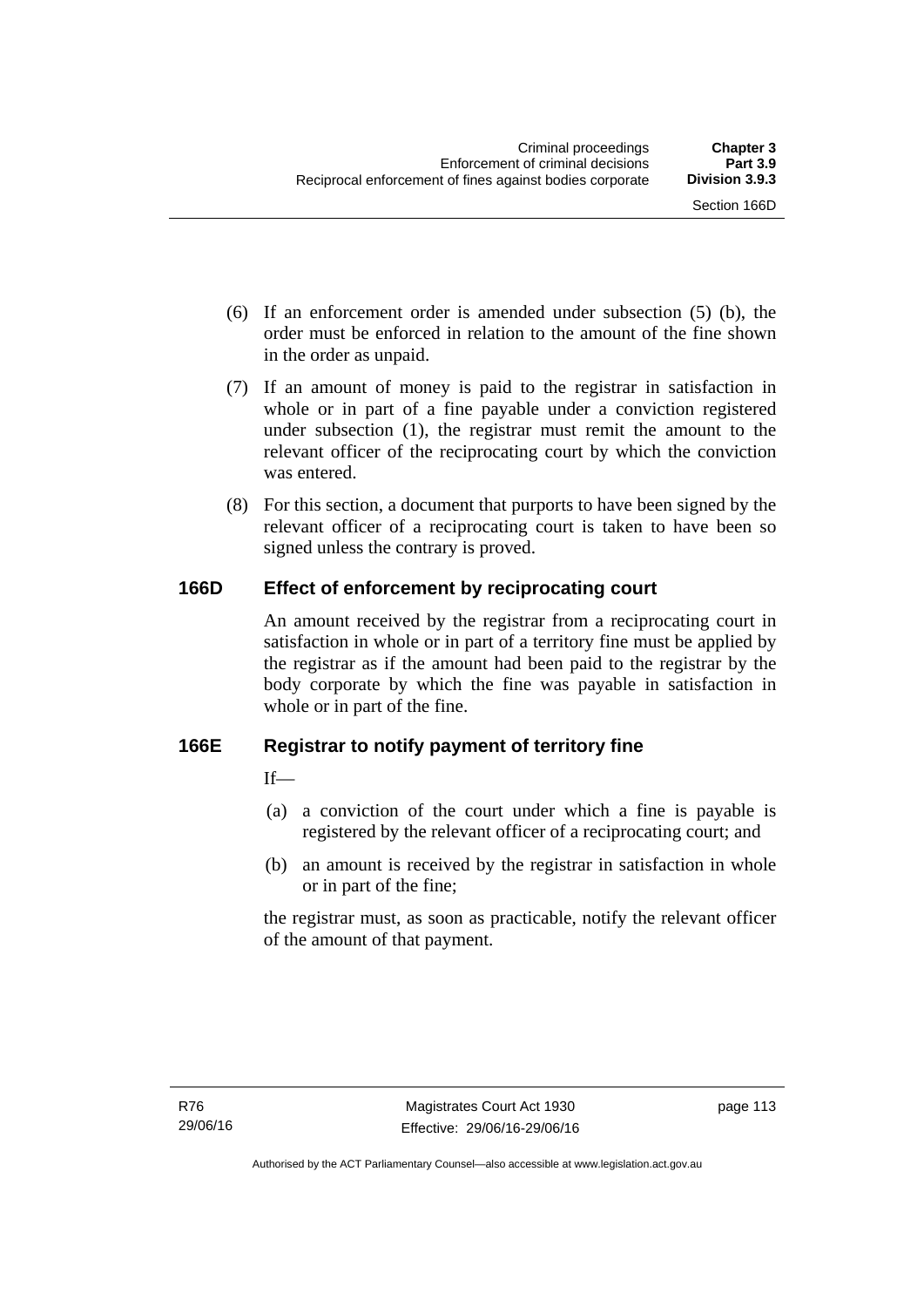Section 184

# **Division 3.9.4 Enforcement of criminal decisions other provisions**

#### **184 Enforcement of costs against informant**

If a court orders an informant in a criminal proceeding to pay costs to a defendant, the order operates as a judgment given or entered in relation to a claim for the payment of money and is enforceable accordingly.

#### **191 Accounts to be kept of amounts received**

Every registrar and person in charge of a correctional centre must keep a true and exact account of all amounts received by him or her under or because of any conviction or order, showing the people from whom and the time when the amounts were received and to whom and when the amounts were paid.

Maximum penalty: 1 penalty unit.

#### **193 Forfeited goods may be sold**

Except where otherwise provided, all forfeitures, not financial, that are incurred in relation to an offence triable by the court or that may be enforced by the court, may be sold or disposed of or dealt with in the way that the court directs, and the proceeds of the sale must be applied in a similar way as if the proceeds were a fine imposed under the Act, ordinance or law on which the proceeding for forfeiture is founded.

#### **194 Enforcement order not void for form only**

An enforcement order is not void only because of a defect or error in it if there is a conviction or order that is valid, or that may be amended and made valid, under this Act to support it.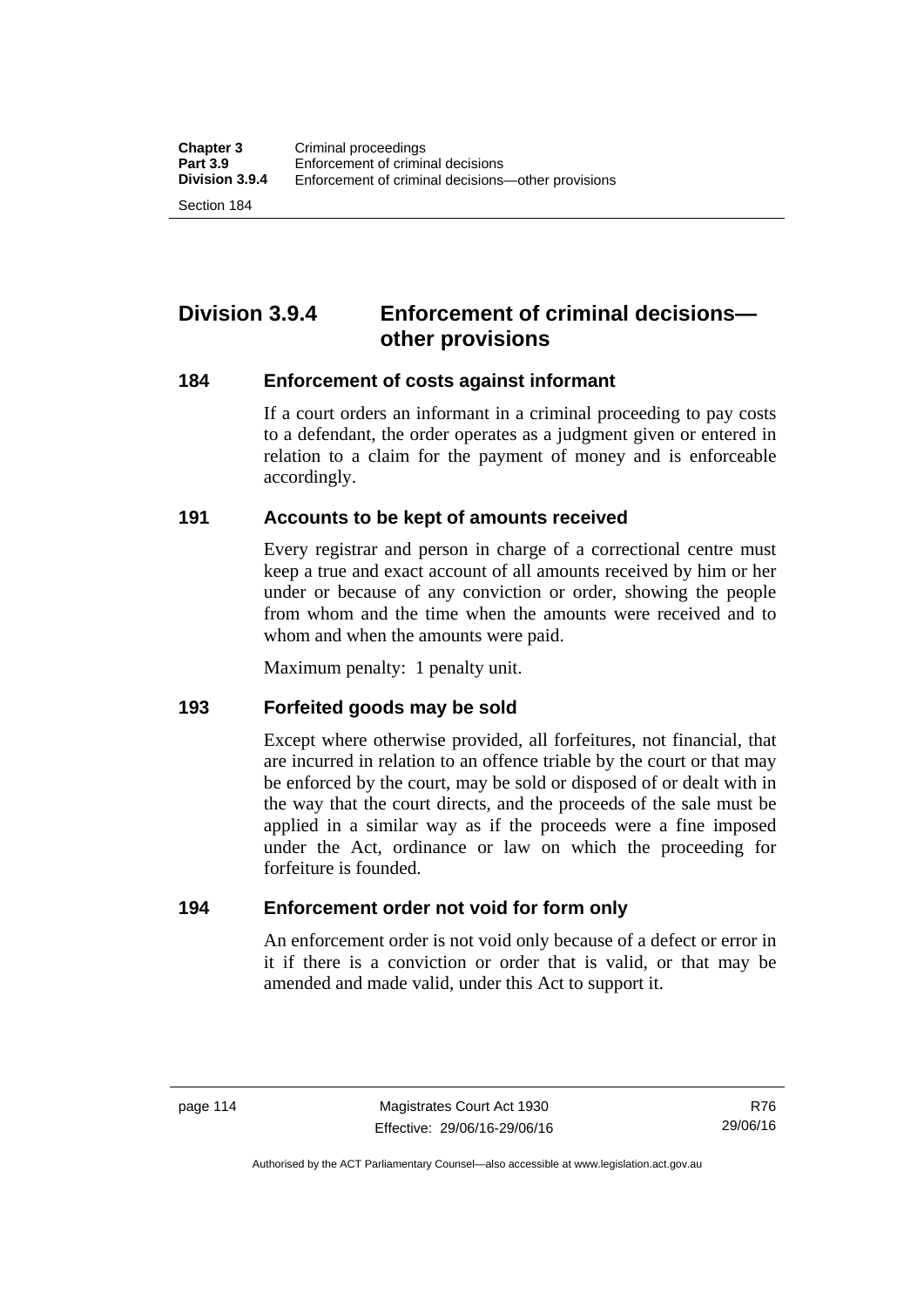# **195 Convictions etc to be given to Supreme Court registrar**

- (1) This section applies if a person is convicted of an indictable offence by the court or an information in relation to an indictable offence is dismissed by the court.
- (2) The court must immediately give the registrar of the Supreme Court a copy of the conviction and recognisances or a copy of the certificate of dismissal (if any).
- (3) The court must keep a conviction and dismissal book and record each conviction or dismissal in it.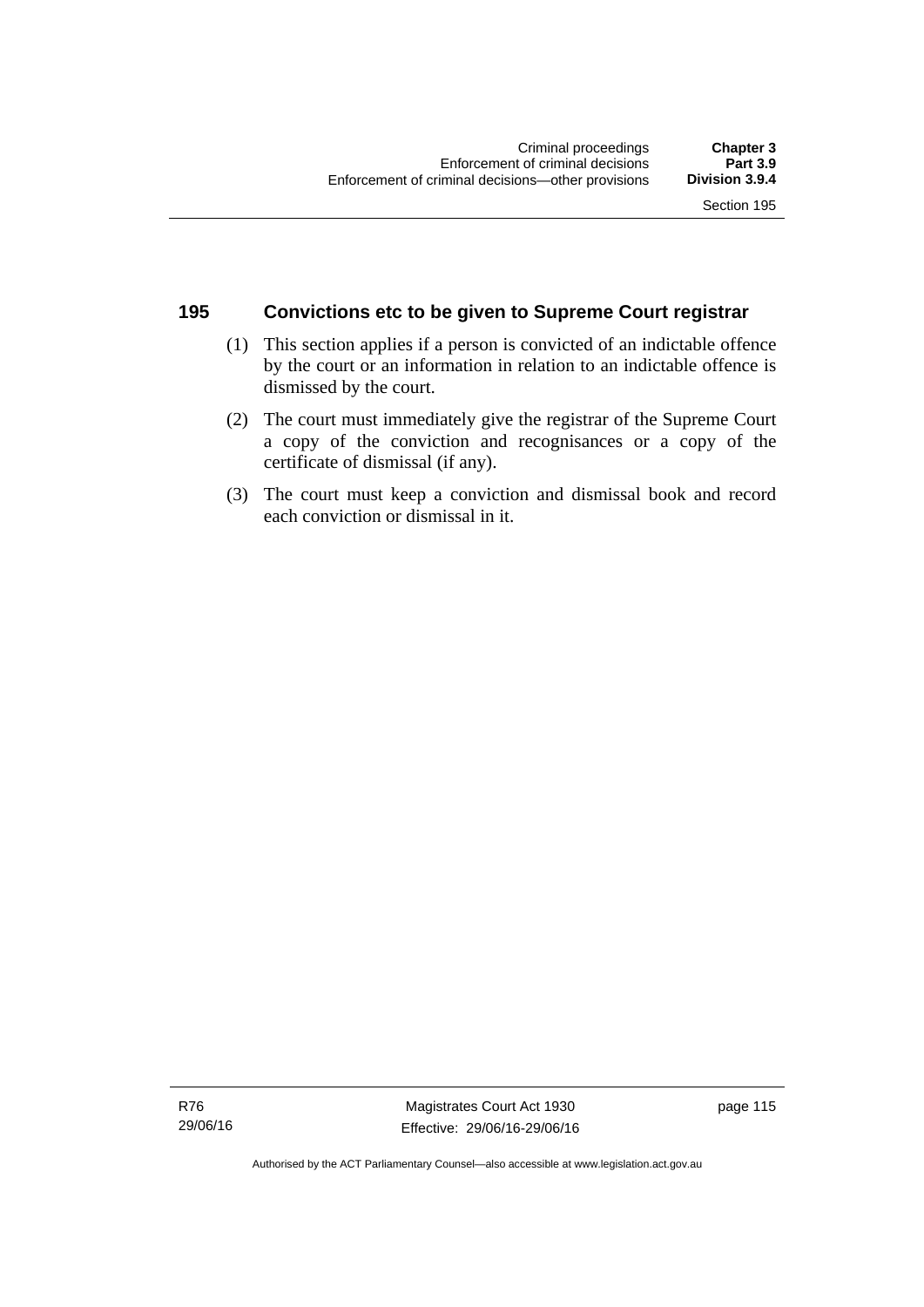Section 207

# **Part 3.10 Criminal appeals**

# **Division 3.10.1 Criminal appeals—jurisdiction of Supreme Court**

#### **207 Jurisdiction of Supreme Court**

- (1) The appellate jurisdiction of the Supreme Court in relation to decisions of the Magistrates Court under this Act (other than chapter 4 (Civil proceedings)) extends to the hearing and deciding of the following appeals and to no others:
	- (a) appeals to which division 3.10.2 (Appeals in criminal matters) applies;
	- (b) reference appeals under division 3.10.2A (Reference appeals in criminal matters);
	- (c) review appeals under division 3.10.3 (Review appeals in criminal matters).
- (2) This part does not limit the operation of any other Act that makes provisions in relation to the appellate jurisdiction of the Supreme Court.

# **Division 3.10.2 Appeals in criminal matters**

#### **208 Appeals to which div 3.10.2 applies**

- (1) Each of the following appeals is an appeal to which this division applies:
	- (a) an appeal by any of the following from a decision of the Magistrates Court under the [Crimes Act](http://www.legislation.act.gov.au/a/1900-40/default.asp), section 315A (2) or (3) (Investigation into fitness to plead) or section 315D (7) (Person found temporarily unfit to plead):
		- (i) the person whose fitness to plead was decided;

Authorised by the ACT Parliamentary Counsel—also accessible at www.legislation.act.gov.au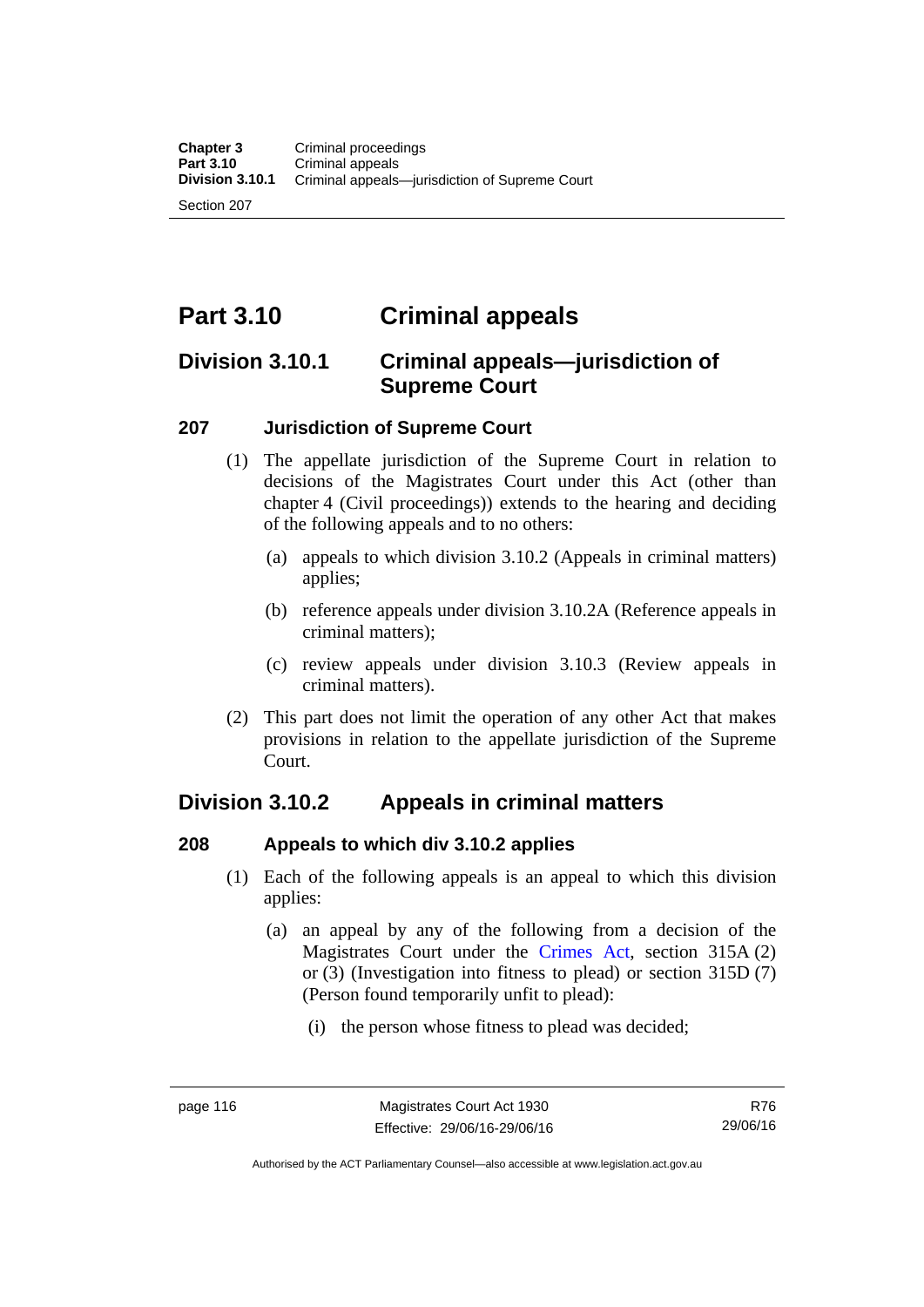- (ii) anyone who appeared at the proceeding in which the decision was made;
- (iii) anyone else with the leave of the court;
- (b) an appeal, by the person convicted, from a conviction for an offence dealt with by the Magistrates Court under this Act, part 3.6 (Proceedings for offences punishable summarily) or part 3.7 (Service and pleading by post for certain offences) or under the [Crimes Act,](http://www.legislation.act.gov.au/a/1900-40/default.asp) section 374 or section 375;
- (c) an appeal, by the person against whom the order is made, from an order made under this Act, section 113 or section 114 in a proceeding dealt with by the Magistrates Court under this Act, part 3.6 or under the [Crimes Act,](http://www.legislation.act.gov.au/a/1900-40/default.asp) section 374 or section 375;
- (d) an appeal from a sentence or penalty imposed by the Magistrates Court by a person convicted of an offence dealt with by that court under this Act, section 90A, part 3.6 or part 3.7, or under the [Crimes Act,](http://www.legislation.act.gov.au/a/1900-40/default.asp) section 374 or section 375, whether or not the person appeals against the conviction in relation to which the sentence or penalty was imposed;
- (e) an appeal from an order of the court under any of the following provisions of the *[Crimes \(Sentencing\) Act 2005](http://www.legislation.act.gov.au/a/2005-58)*:
	- (i) part 3.2 (Sentences of imprisonment);
	- (ii) part 3.3 (Non-custodial sentences);
	- (iii) part 3.4 (Non-association and place restriction orders);
	- (iv) part 3.5 (Deferred sentence orders);
	- (v) part 3.6 (Combination sentences);
	- *Note* Orders under the *[Crimes Act 1900](http://www.legislation.act.gov.au/a/1900-40)*, pt 18 (Conditional release of offenders) are taken to be orders under the *[Crimes \(Sentencing\)](http://www.legislation.act.gov.au/a/2005-58)  [Act 2005](http://www.legislation.act.gov.au/a/2005-58)* (see *[Crimes \(Sentence Administration\) Act 2005](http://www.legislation.act.gov.au/a/2005-59)*, ch 16).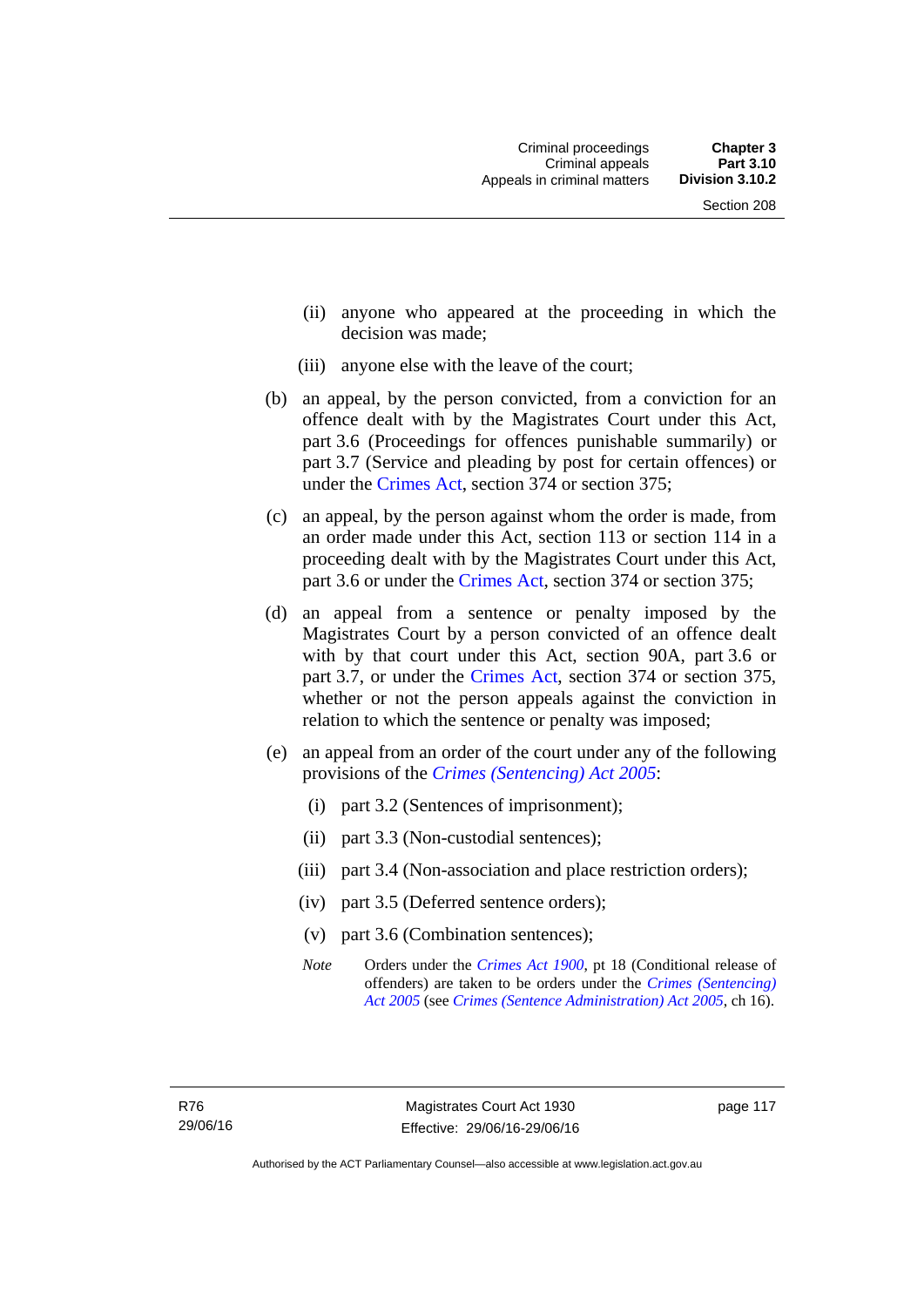- (f) an appeal from an order of the court under the *[Crimes](http://www.legislation.act.gov.au/a/2005-59)  [\(Sentence Administration\) Act 2005](http://www.legislation.act.gov.au/a/2005-59),* part 6.6 (Good behaviour orders—amendment and discharge);
- (g) an appeal from an order of the court to disqualify a person from holding or obtaining a driver licence under an automatic disqualification provision under the *[Road Transport \(General\)](http://www.legislation.act.gov.au/a/1999-77)  [Act 1999](http://www.legislation.act.gov.au/a/1999-77)*, division 4.2 (Licence suspension, disqualification and related matters), if the order is for a longer period than the minimum.

 (2) Subsection (1) does not affect any power that the Supreme Court has, apart from this Act, to grant bail or to vary the conditions of bail.

#### **209 Institution of appeal**

- (1) An appeal must be instituted by the appellant filing a notice of appeal in the office of the registrar of the Supreme Court within the period of 28 days after the conviction was entered, the order or decision was made or the sentence or penalty imposed, or within any further time the Supreme Court allows.
- (2) As soon as practicable after instituting the appeal, the appellant must—
	- (a) file a copy of the notice of appeal with the Magistrates Court; and
	- (b) serve a copy of the notice of appeal on—
		- (i) for an appeal mentioned in section  $208(1)(a)$ —each other person mentioned in that paragraph; and
		- (ii) for any other appeal—the director of public prosecutions.

*Note Automatic disqualification provision*—see the *[Road Transport](http://www.legislation.act.gov.au/a/1999-77)  [\(General\) Act 1999](http://www.legislation.act.gov.au/a/1999-77)*, s 61A.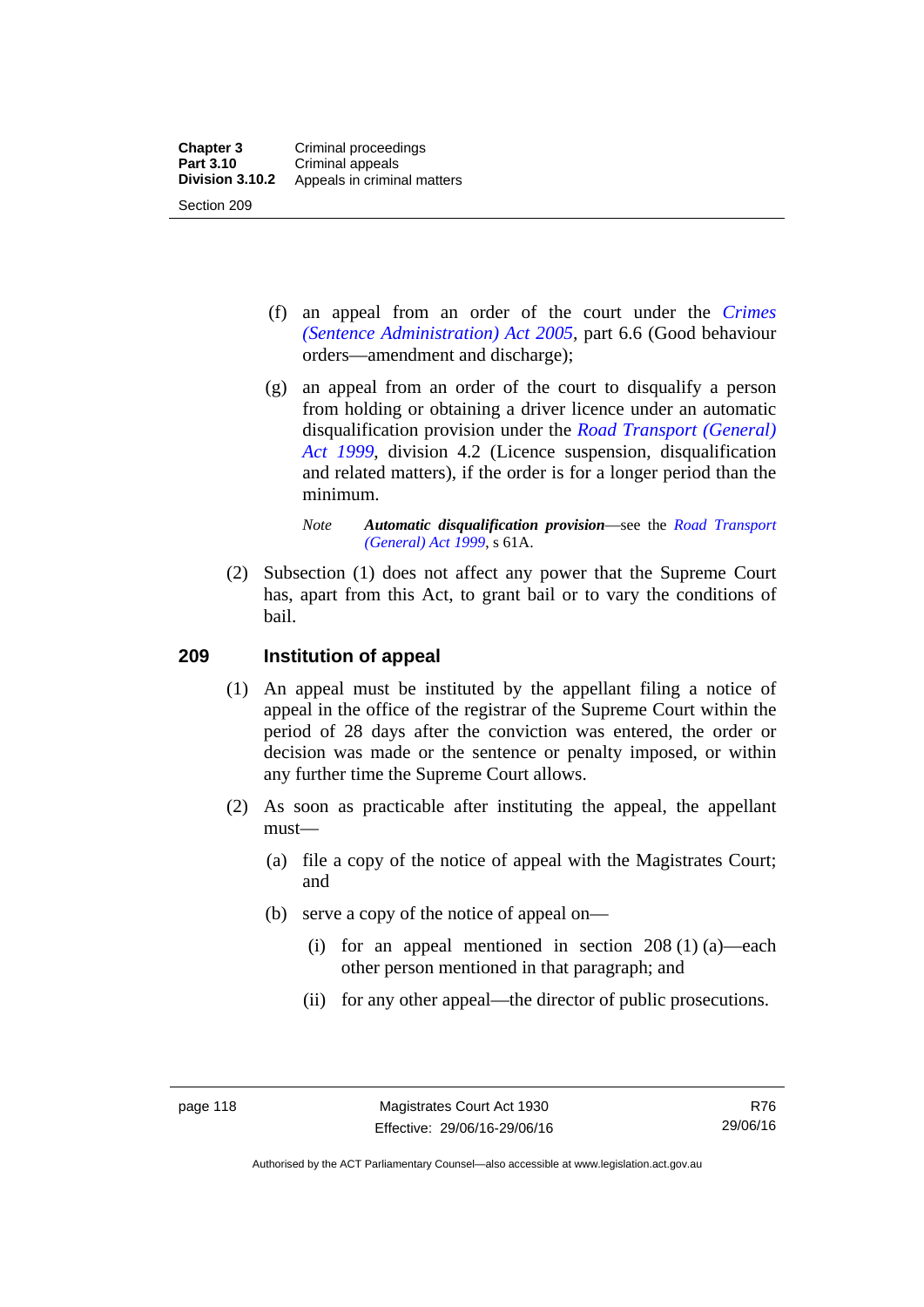#### **210 Substituted service of notice of appeal**

- (1) If it appears to the Supreme Court, on an application made for an order under this section, that personal service of a notice of appeal under section 209 on a person on whom it is required to be served cannot be effected, the Supreme Court may make the order for substituted or other service the Supreme Court considers just.
- (2) The Supreme Court may, on an application made for an order under this subsection, dispense with service of a notice of appeal if the court considers it necessary or expedient to do so.
- (3) An order under subsection (2) may be made subject to the conditions (if any) the Supreme Court considers appropriate.

#### **214 Appeals in cases other than civil cases**

- (1) This section applies to an appeal mentioned in section 208 (Appeals to which div 3.10.2 applies).
- (2) In an appeal to which this section applies, the Supreme Court must have regard to the evidence given in the proceeding out of which the appeal arose, and has power to draw inferences of fact.
- (3) In an appeal to which this section applies, the Supreme Court must—
	- (a) if it considers it necessary or expedient to do so in the interests of justice—
		- (i) order the production of a document or anything else that was an exhibit in, or was otherwise connected with, the proceeding out of which the appeal arose and that appears to it to be necessary to produce for deciding the appeal; and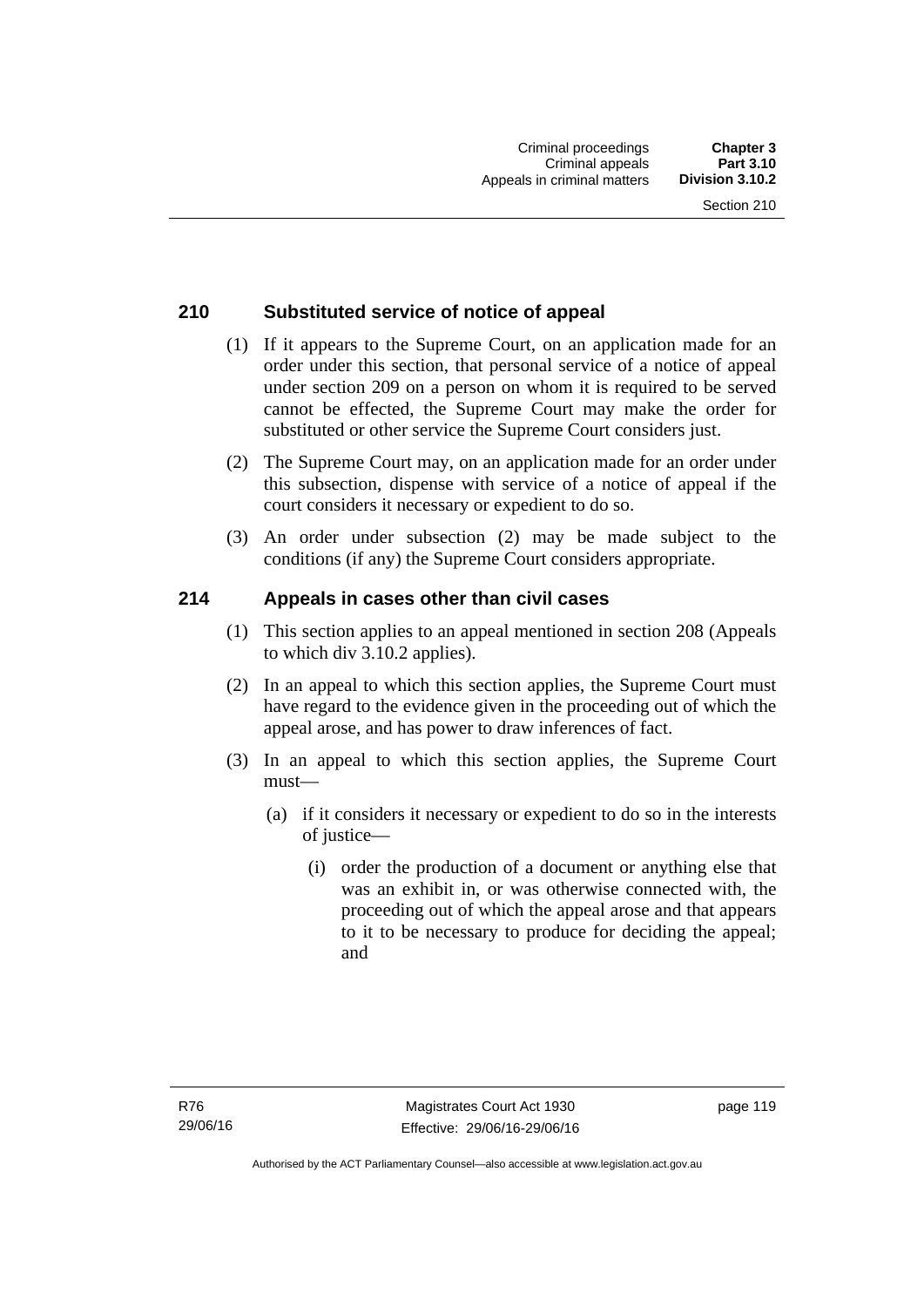- (ii) order any person who was, or would have been if the person had been called, a compellable witness in the proceeding to attend for examination before the Supreme Court; and
- (iii) receive the evidence, if tendered, of any witness; and
- (b) receive evidence with the consent of the parties to the appeal.
- (4) If evidence is tendered in an appeal to which this section applies, the Supreme Court must, unless satisfied that the evidence would not afford any ground for allowing the appeal, receive the evidence if—
	- (a) it appears to the Supreme Court that the evidence is likely to be credible and would have been admissible in the proceeding out of the which the appeal arose on an issue relevant to the appeal; and
	- (b) the Supreme Court is satisfied that the evidence was not adduced in the proceeding and there is a reasonable explanation for the failure to adduce it.

#### **216 Stay of execution pending appeal in certain cases**

- (1) If a person (the *appellant*) appeals under this division—
	- (a) the enforcement or execution of the decision, conviction, order, sentence or penalty that is the subject of the appeal is stayed until the appeal is decided or is abandoned or discontinued; and
	- (b) if the appellant is in custody—the appellant may, if not detained for another reason, apply for bail under the *[Bail](http://www.legislation.act.gov.au/a/1992-8)  [Act 1992](http://www.legislation.act.gov.au/a/1992-8)*.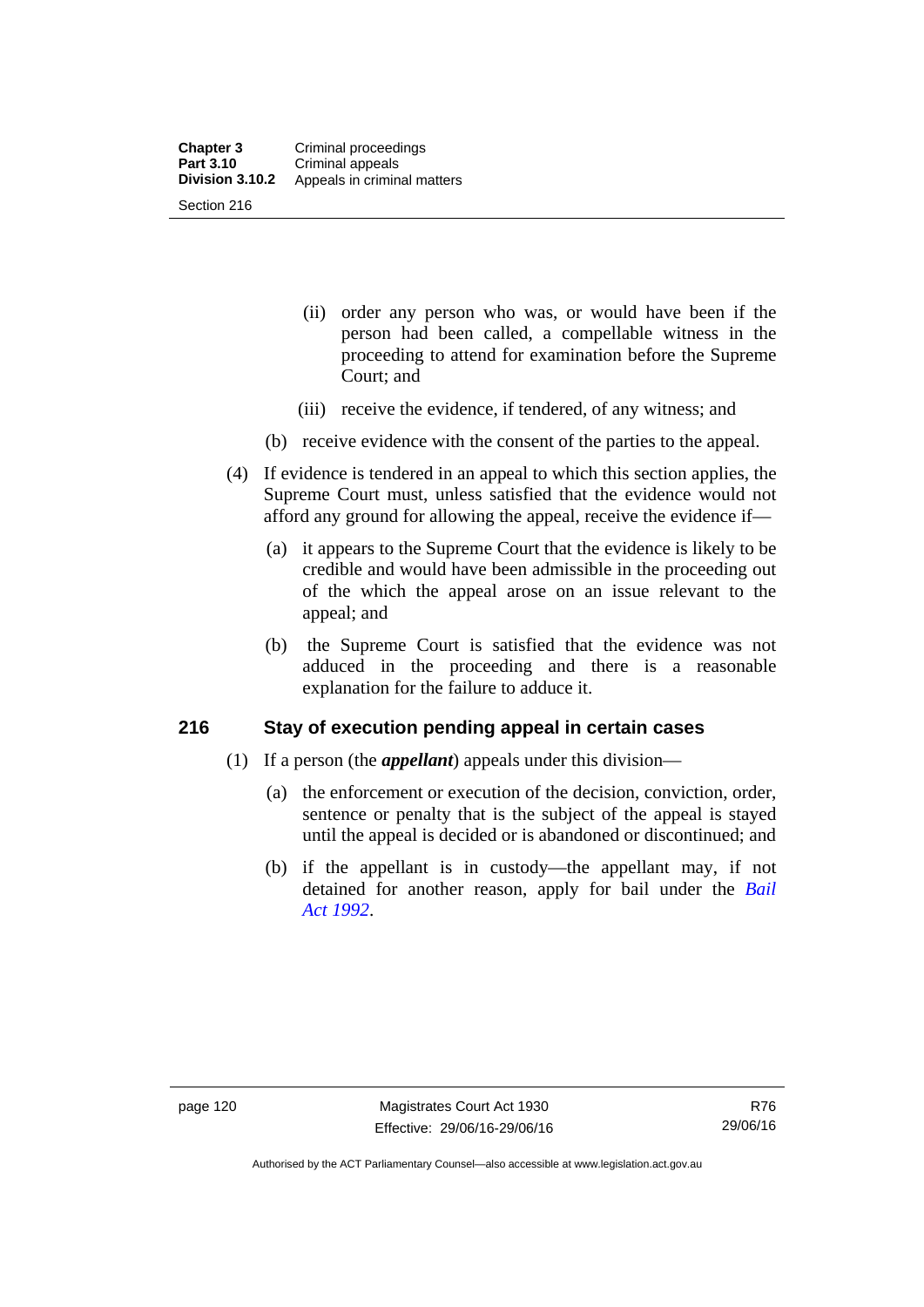- (2) Unless the appellant is detained for another reason, the appellant remains in the custody of the person who had custody of the appellant immediately before the enforcement or execution of the conviction or sentence was stayed until—
	- (a) the appellant is granted bail under the *[Bail Act 1992](http://www.legislation.act.gov.au/a/1992-8)*; or
	- (b) the appellant is remanded in custody.

#### **218 Orders by Supreme Court on appeals**

- (1) On an appeal to which this division applies, the Supreme Court may—
	- (a) confirm, reverse or vary the conviction, order, sentence, penalty or decision appealed from; or
	- (b) give the judgment, or make the order, that, in all the circumstances, it considers appropriate, or refuse to make an order; or
	- (c) set aside the conviction, order, sentence, penalty or decision appealed from, in whole or in part, and remit the proceeding to the Magistrates Court for further hearing and decision, subject to the directions the Supreme Court considers appropriate.
- (2) A judgment or order of the Supreme Court under subsection (1) (a) or (b) has effect as if it were a decision of the Magistrates Court and may be enforced by the Magistrates Court accordingly.

#### **219 No right of appeal under div 3.10.2 if review appeal**

- (1) A person is not entitled to appeal to the Supreme Court under this division against a decision of the Magistrates Court if the person has instituted an appeal against the decision under division 3.10.3 (Review appeals in criminal matters).
- (2) If a person institutes an appeal under division 3.10.3 in relation to a decision of the Magistrates Court, any appeal against the decision that has been instituted under this division is taken to be withdrawn.

page 121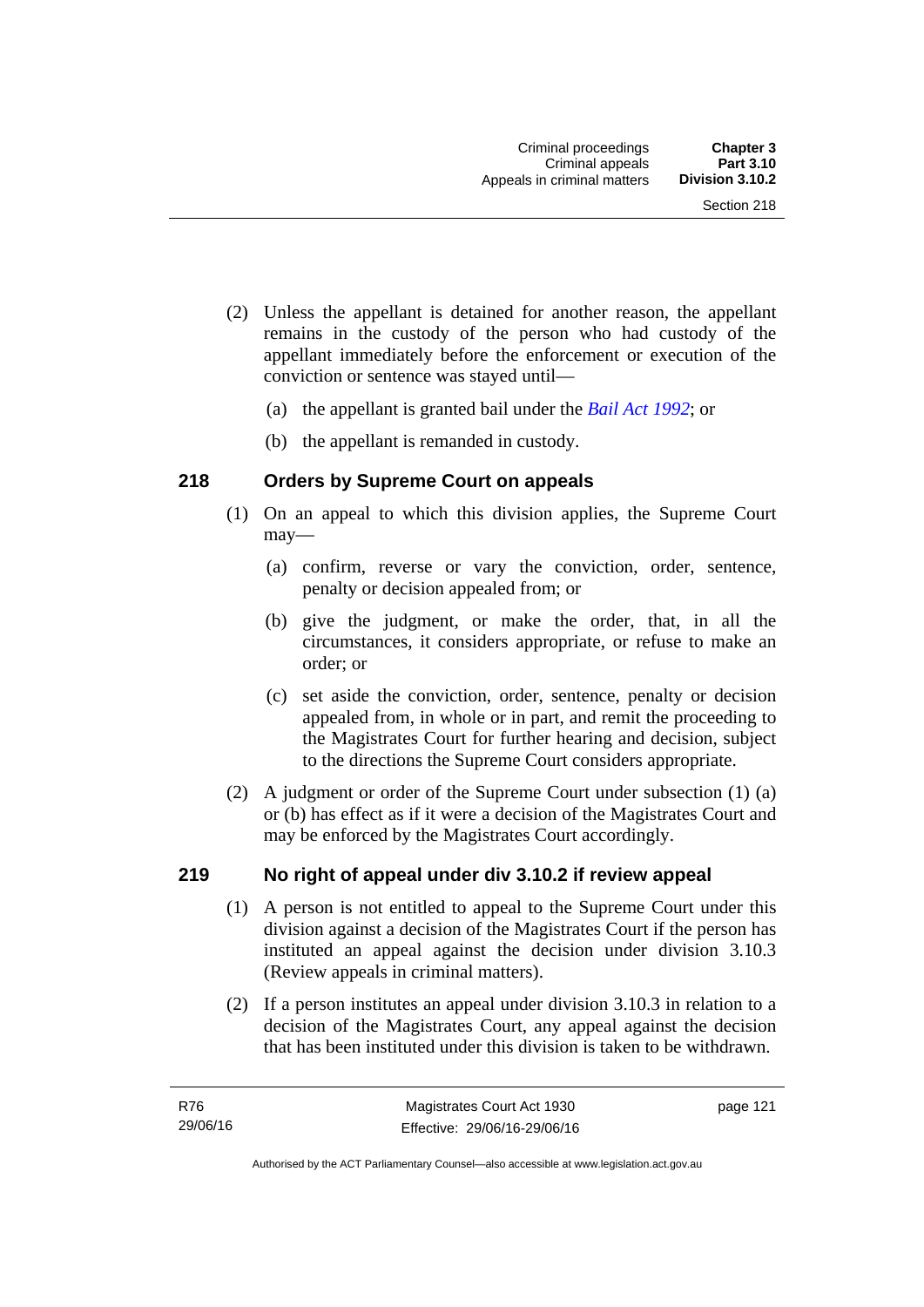# **Division 3.10.2A Reference appeals in criminal matters**

#### **219A What is a** *reference appeal***?**

In this division:

*reference appeal*—see section 219AB (2).

#### **219AB Reference appeal in relation to proceeding**

- (1) This section applies if a person has been charged on indictment in the Magistrates Court and the proceeding in relation to all or part of the indictment has concluded.
- (2) The Supreme Court may, on application by the Attorney-General, solicitor-general or director of public prosecutions (the *applicant*), hear and decide (by a *reference appeal*) any question of law arising at or in relation to the proceeding.

#### **219AC Who may be heard at reference appeal**

- (1) Each of the following people (each *interested party*) may be heard in a reference appeal:
	- (a) a person charged in the proceeding;
	- (b) a person who seeks to be heard, if the court is satisfied that the person has a sufficient interest in the appeal to be heard.
- (2) If an interested party is not represented in the appeal, the applicant must instruct counsel to argue the reference appeal on the party's behalf.
- (3) The reasonable costs of legal representation of an interested party are payable by the Territory.

#### **219AD Reference appeal decision does not affect verdict**

The decision on a reference appeal does not invalidate or affect any verdict or decision given in the proceeding.

R76 29/06/16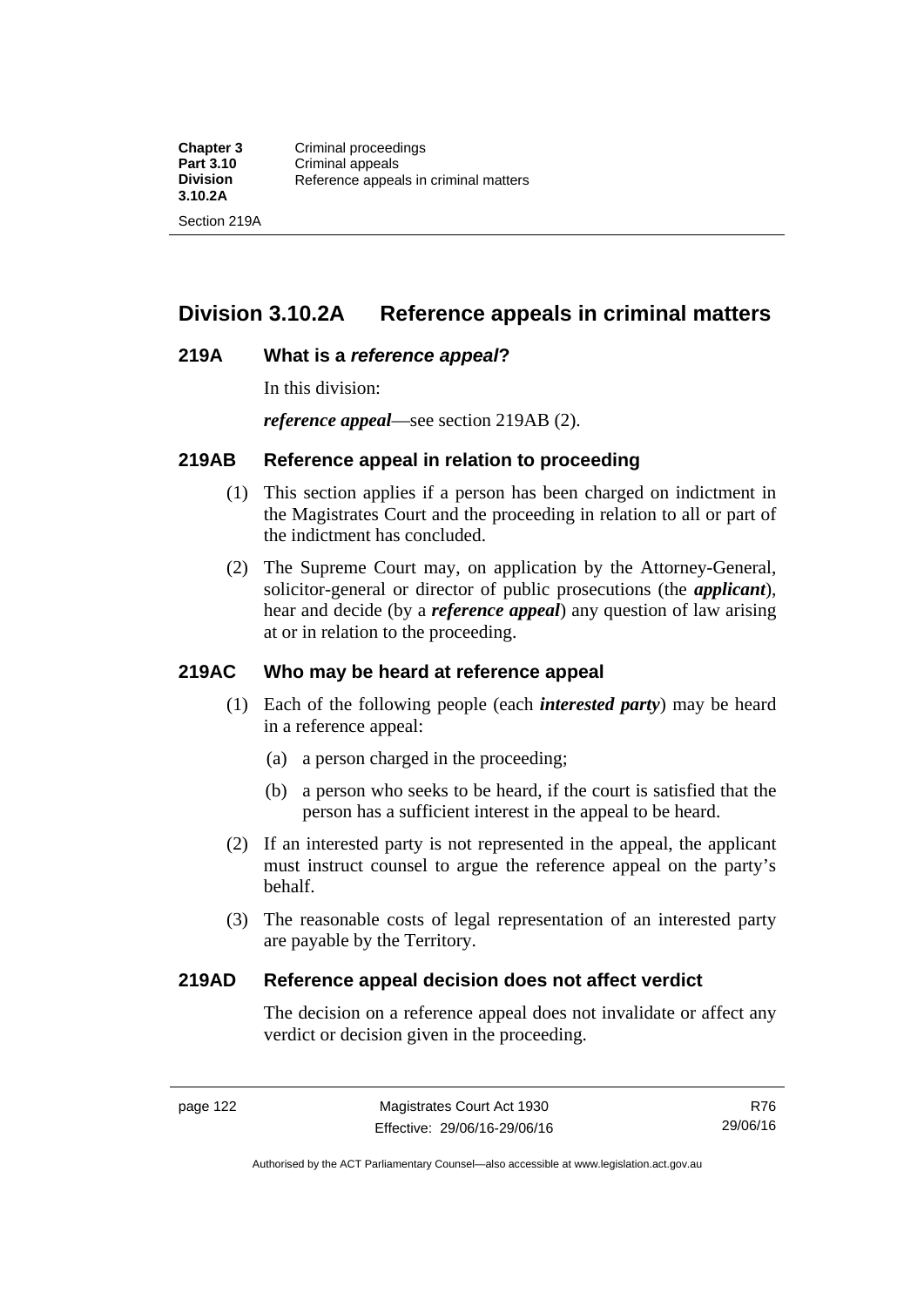# **Division 3.10.3 Review appeals in criminal matters**

#### **219B Decisions subject to review appeal**

- (1) Each of the following is a decision of the Magistrates Court from which an appeal by way of review (a *review appeal*) may be made in accordance with this division:
	- (a) an order of the Magistrates Court dismissing an information dealt with by that court under this Act, part 3.6 (Proceedings for offences punishable summarily) or part 3.7 (Service and pleading by post for certain offences) or under the [Crimes Act](http://www.legislation.act.gov.au/a/1900-40/default.asp), section 374 or section 375;
	- (b) a conviction by the Magistrates Court for an offence dealt with by that court under this Act, part 3.6 or part 3.7 or under the [Crimes Act,](http://www.legislation.act.gov.au/a/1900-40/default.asp) section 374 or section 375;
	- (c) an order made under this Act, section 113 or section 114 in a proceeding dealt with by the Magistrates Court under this Act, part 3.6 or under the [Crimes Act,](http://www.legislation.act.gov.au/a/1900-40/default.asp) section 374 or section 375;
	- (d) a decision of the Magistrates Court not to commit a person to the Supreme Court for sentence under section 92A;
	- (e) a decision of the Magistrates Court to dispose of a case summarily under the [Crimes Act,](http://www.legislation.act.gov.au/a/1900-40/default.asp) section 374 or section 375 (7) or (8);
	- (f) a sentence or penalty imposed by the Magistrates Court for an offence dealt with by that court under this Act, section 90A, part 3.6 or part 3.7 or under the [Crimes Act,](http://www.legislation.act.gov.au/a/1900-40/default.asp) section 374 or section 375.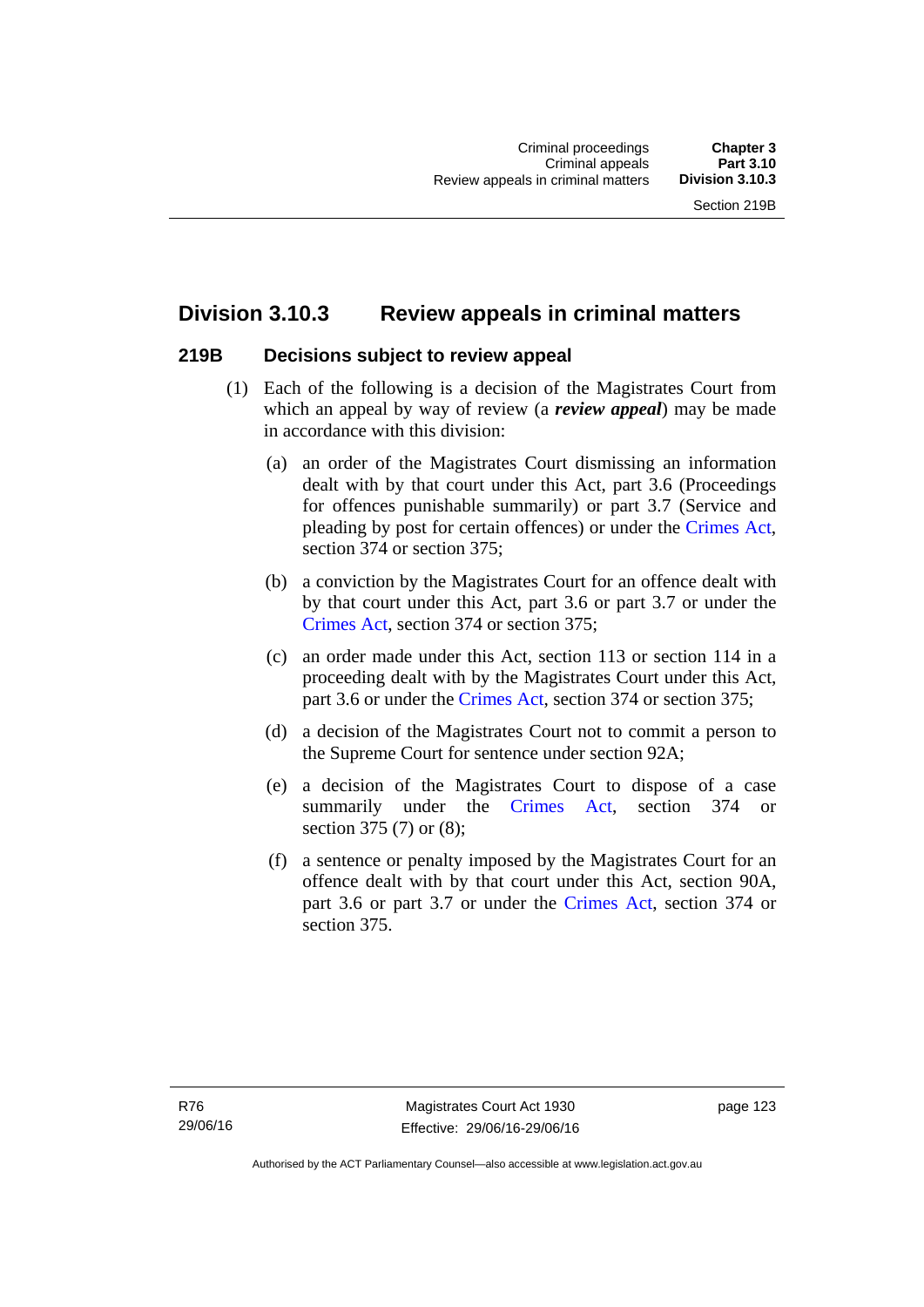(2) In subsection  $(1)$  (f):

*sentence or penalty* includes a sentence or penalty imposed by an order of the Magistrates Court under—

- (a) any of the following provisions of the *[Crimes \(Sentencing\)](http://www.legislation.act.gov.au/a/2005-58)  [Act 2005](http://www.legislation.act.gov.au/a/2005-58)*:
	- (i) part 3.2 (Sentences of imprisonment);
	- (ii) part 3.3 (Non-custodial sentences);
	- (iii) part 3.4 (Non-association and place restriction orders);
	- (iv) part 3.5 (Deferred sentence orders);
	- (v) part 3.6 (Combination sentences); or
	- *Note* Orders under the *[Crimes Act 1900](http://www.legislation.act.gov.au/a/1900-40)*, pt 18 (Conditional release of offenders) are taken to be orders under the *[Crimes \(Sentencing\)](http://www.legislation.act.gov.au/a/2005-58)  [Act 2005](http://www.legislation.act.gov.au/a/2005-58)* (see *[Crimes \(Sentence Administration\) Act 2005](http://www.legislation.act.gov.au/a/2005-59)*, ch 16).
- (b) the *[Crimes \(Sentence Administration\) Act 2005](http://www.legislation.act.gov.au/a/2005-59),* part 6.6 (Good behaviour orders—amendment and discharge).

#### **219C How review appeal is instituted**

- (1) A review appeal must be instituted by the appellant filing a notice of appeal in the Supreme Court within 28 days after the day the conviction was entered, the order or decision was made or the sentence or penalty imposed, or within any further time the Supreme Court allows.
- (2) As soon as practicable after instituting the appeal, the appellant must—
	- (a) file a copy of the notice of appeal in the Magistrates Court; and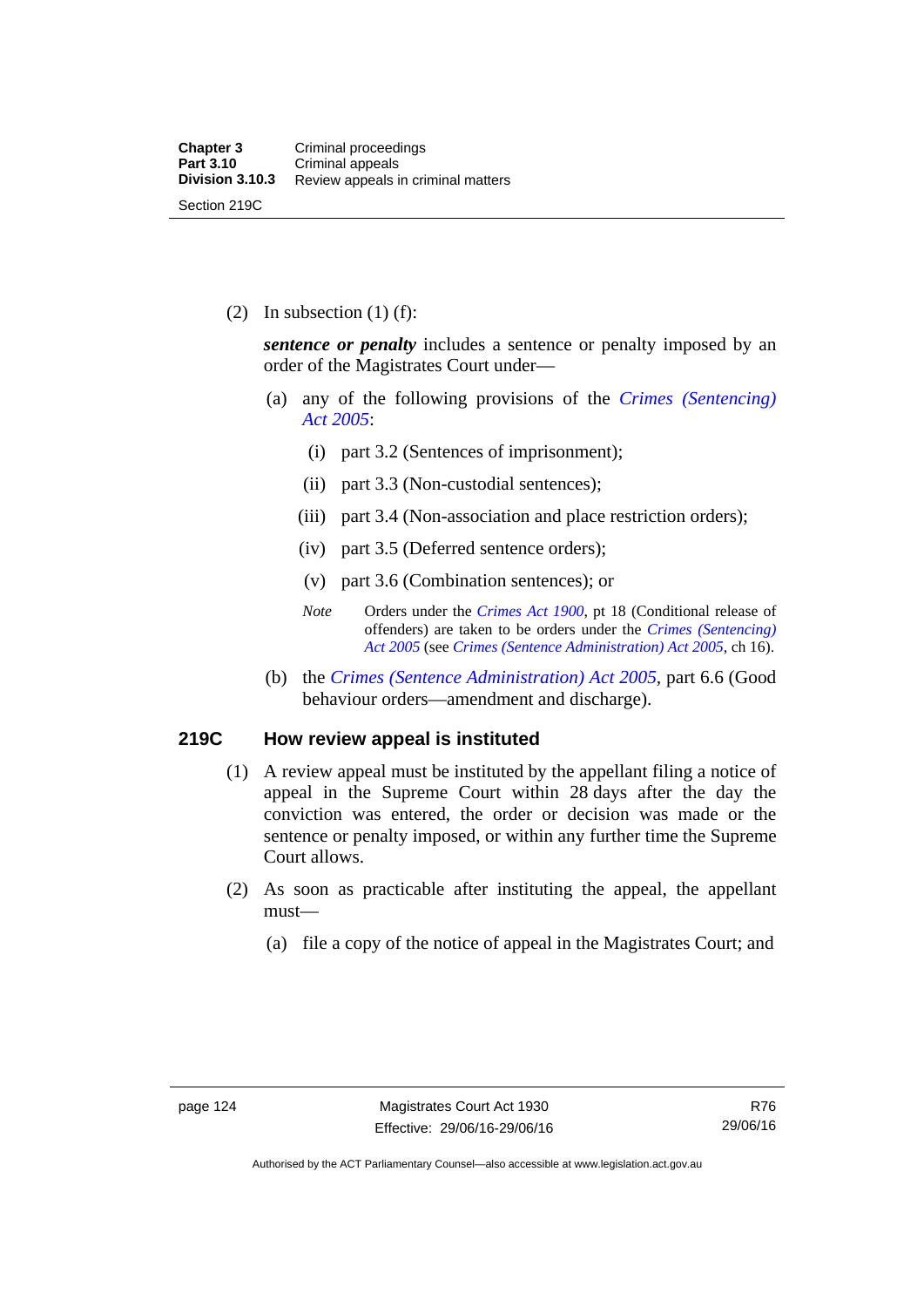- (b) serve a copy of the notice of appeal on—
	- (i) for an appeal mentioned in section 219B (1) (b) or  $(c)$  the director of public prosecutions; and
	- (ii) for any other appeal—the person who was the defendant in the proceeding in the Magistrates Court.

#### **219D Grounds for review**

The Supreme Court may review a decision of the Magistrates Court under this division on any 1 or more of the following grounds:

- (a) that there was a prima facie case of error or mistake on the part of the Magistrates Court;
- (b) that the Magistrates Court did not have jurisdiction or authority to make the decision;
- (c) that the decision of the Magistrates Court should not in law have been made;
- (d) for a decision mentioned in section 219B (1) (d) or (e)—that, in the circumstances of the case, the decision should not have been made;
- (e) for a decision mentioned in section 219B (1) (f)—that the sentence or penalty was manifestly inadequate or otherwise in error.

#### **219E Report by Magistrate**

On a review appeal, the Supreme Court may, if it considers appropriate, make an order requiring the magistrate by whom the Magistrates Court was constituted to give to the Supreme Court a report setting out the reasons for the decision of the Magistrates Court and any facts or matters that in the view of the magistrate were relevant to the decision of the Magistrates Court.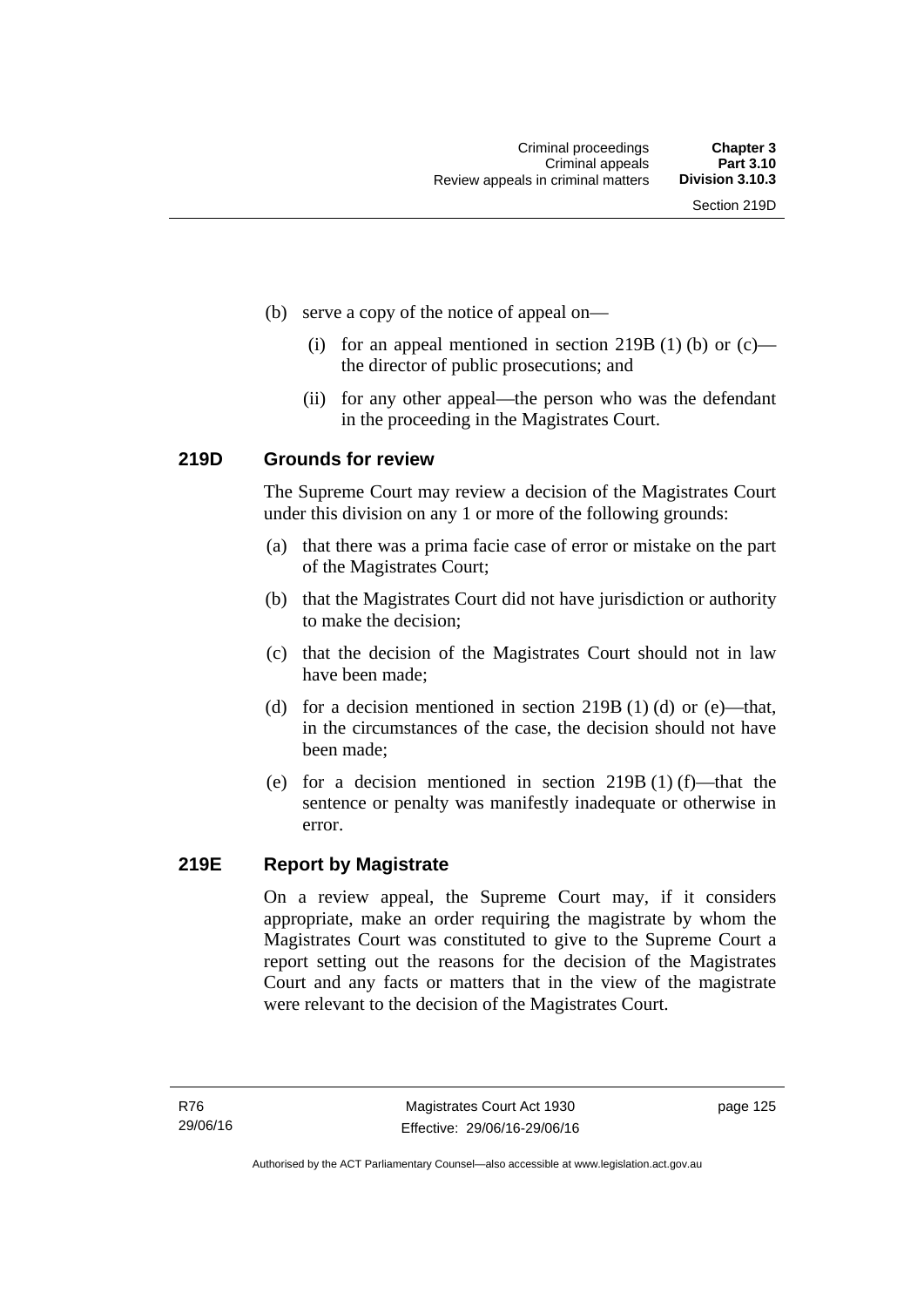**219F Powers of Supreme Court** 

- (1) On a review appeal, the Supreme Court may, after considering the evidence before the Magistrates Court and any further evidence called by leave of the Supreme Court—
	- (a) dismiss the appeal if satisfied that the decision of the Magistrates Court should be confirmed; or
	- (b) set aside or quash, in whole or part, or otherwise vary or amend, the decision of the Magistrates Court.
- (2) If, under subsection (1) (b), the Supreme Court sets aside, quashes or otherwise varies or amends a decision of the Magistrates Court, the Supreme Court may—
	- (a) for a decision mentioned in section 219B (1) (d)—order that the Magistrates Court commit the person to whom the decision relates to the Supreme Court for sentence under section 92A; or
	- (b) for a decision mentioned in section 219B (1) (e)—order that the Magistrates Court continue the committal hearing of the person to whom the decision relates in accordance with part 3.5; or
	- (c) for a decision mentioned in section 219B (1) (f)—
		- (i) impose the sentence or penalty the Supreme Court considers appropriate; or
		- (ii) by order, exercise any power that the Magistrates Court might have exercised; or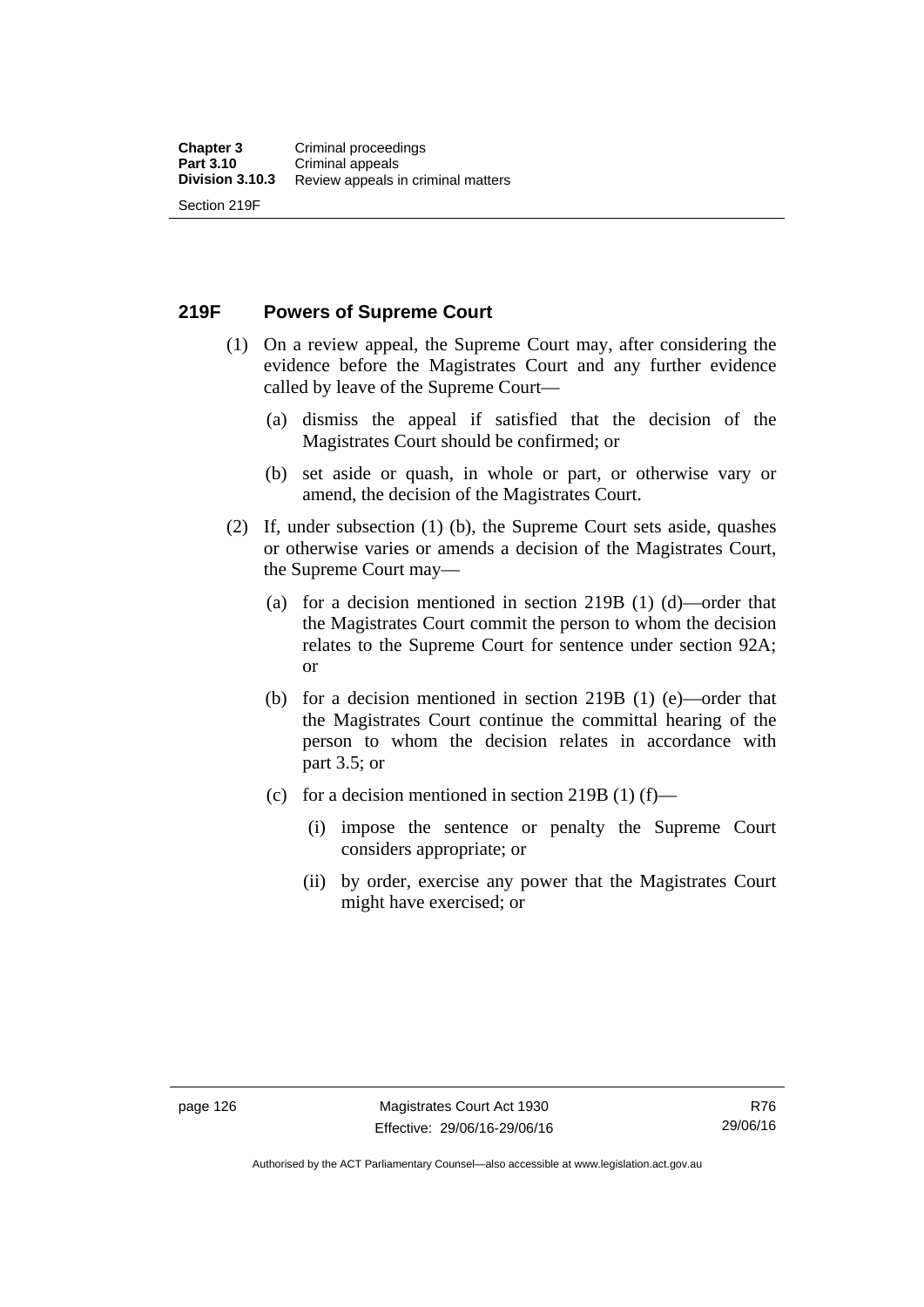- (d) in any other case—
	- (i) remit the matter to the Magistrates Court for rehearing or for further hearing with or without directions of law; or
	- (ii) make any other order the Supreme Court considers necessary to decide the matter finally, including a prohibition order or habeas corpus order.
- (3) For the purpose of—
	- (a) correcting any defect or error in the proceeding before the Magistrates Court; or
	- (b) enabling the matter to be decided on the merits;

the Supreme Court may make the amendments of the proceeding in the Magistrates Court it considers appropriate.

- (4) For subsections (1) (b) and (2) (c), the Supreme Court must not—
	- (a) vary a sentence or penalty such that the sentence or penalty as varied could not have been imposed by the Magistrates Court; or
	- (b) impose a sentence or penalty that could not have been imposed by the Magistrates Court.
- (5) The Supreme Court may, despite the ground or any of the grounds for review mentioned in section 219D being established, dismiss the appeal if the court considers that no substantial miscarriage of justice has happened.
- (6) On the dismissal of an appeal, the decision of the Magistrates Court appealed from may be enforced, executed or given effect to as if the appeal had not been instituted.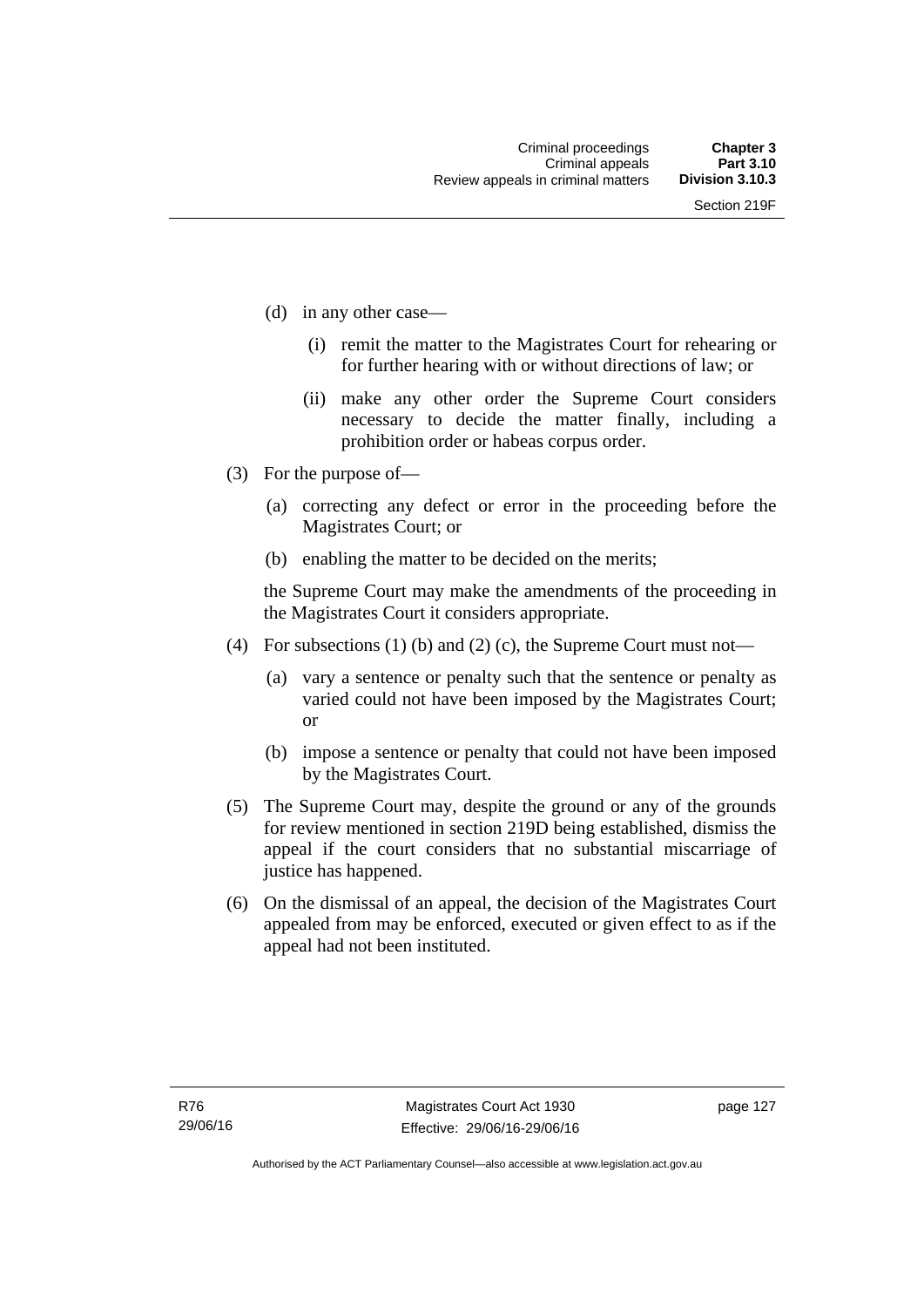- (7) If, in relation to a sentence or penalty mentioned in section 219B (1) (f), the Supreme Court—
	- (a) varies a sentence or penalty under subsection (1) (b); or
	- (b) imposes a sentence or penalty or makes an order under subsection  $(2)$  (b);

the sentence or penalty as varied or imposed or the order made has effect as if it were a decision of the Magistrates Court and may be enforced by the Magistrates Court accordingly.

- (8) On an appeal under this division from an order, decision, sentence or penalty mentioned in section 219B (1) (a), (d), (e) or (f), the Supreme Court must order that the costs of and incidental to the appeal are payable by the appellant.
- (9) Subsection (8) applies whether the Supreme Court dismisses the appeal or exercises any of the other powers given to it by this section.

# **Division 3.10.4 Criminal appeals—other provisions**

#### **222 Control of Supreme Court over summary convictions**

- (1) A person brought before the Supreme Court, under a habeas corpus order or another order, must not be discharged from custody because any defect or error in a committal order of the Magistrates Court, unless the court, or the magistrate constituting the court, and the prosecutor or other party interested in supporting the committal order have received reasonable and sufficient notice of the intention to apply for the discharge.
- (2) The notice must require them to give to the Supreme Court the conviction, judgment or order (if any) on which the committal was founded, together with the depositions and information intended to be relied on in support of the conviction, judgment or order, or certified copies of them.

Authorised by the ACT Parliamentary Counsel—also accessible at www.legislation.act.gov.au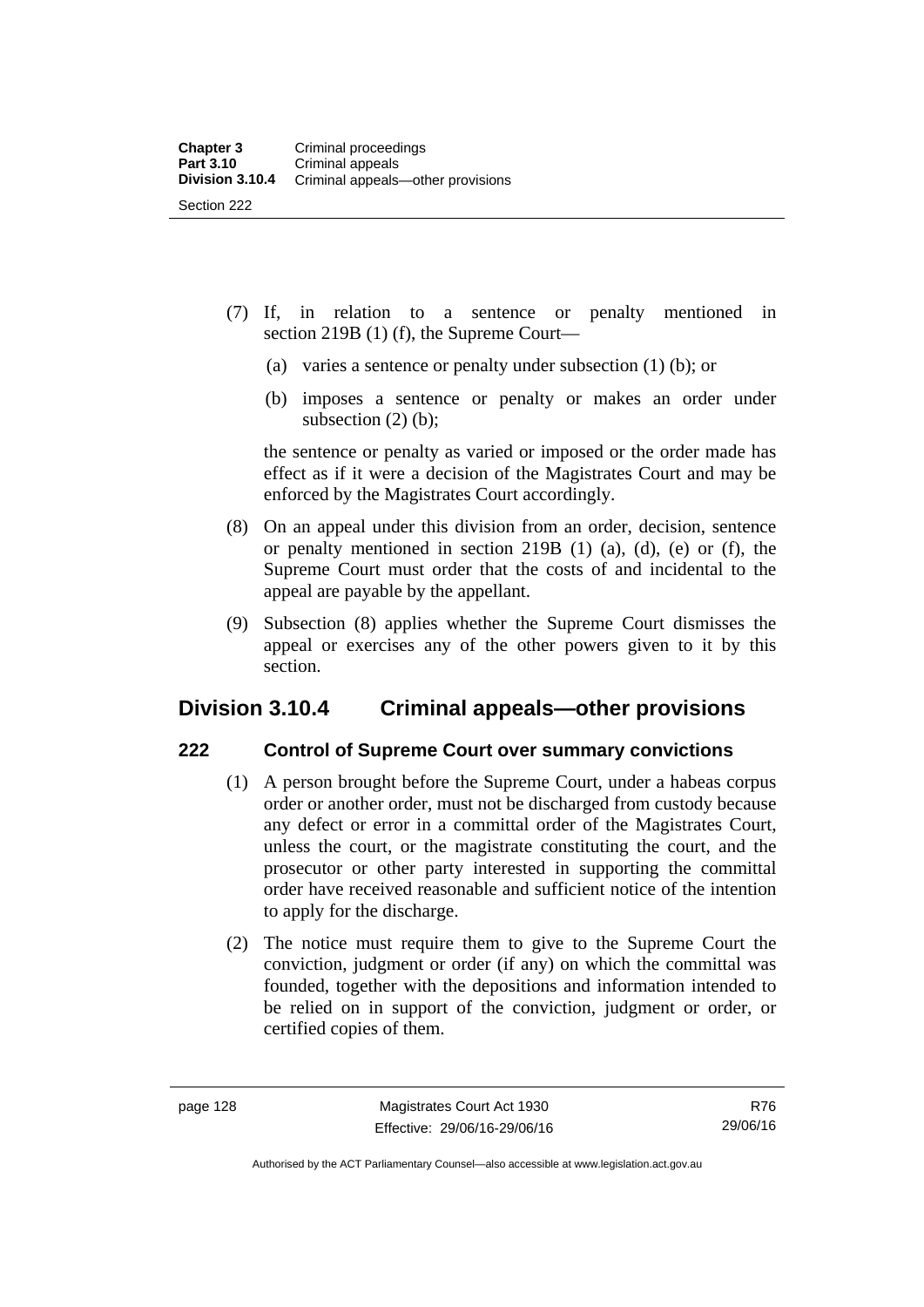### **223 Amendment of documents**

- (1) This section applies if—
	- (a) a document mentioned in section 222 (2) is given to the Supreme Court; and
	- (b) the offence charged or intended to be charged by the document appears to have been established; and
	- (c) the Magistrates Court's judgment appears to be in substance justified; and
	- (d) the defects or errors appear to be defects of form only or mistakes not affecting the substance of the proceeding before the Magistrates Court.
- (2) The Supreme Court must allow the committal order, and may allow the conviction or judgment, to be immediately amended as necessary in accordance with the facts.
- (3) The person committed must then be remanded to the person's former custody.

### **224 In cases of certiorari order**

The like proceedings as mentioned in section 222 and section 223 must be had, and the like amendments may and must be allowed to be made, in relation to every order brought before the Supreme Court by certiorari order, and after amendment in any such case the order may be enforced in the proper way, and must in all respects and for all purposes be regarded and dealt with as if it had been drawn up originally as amended.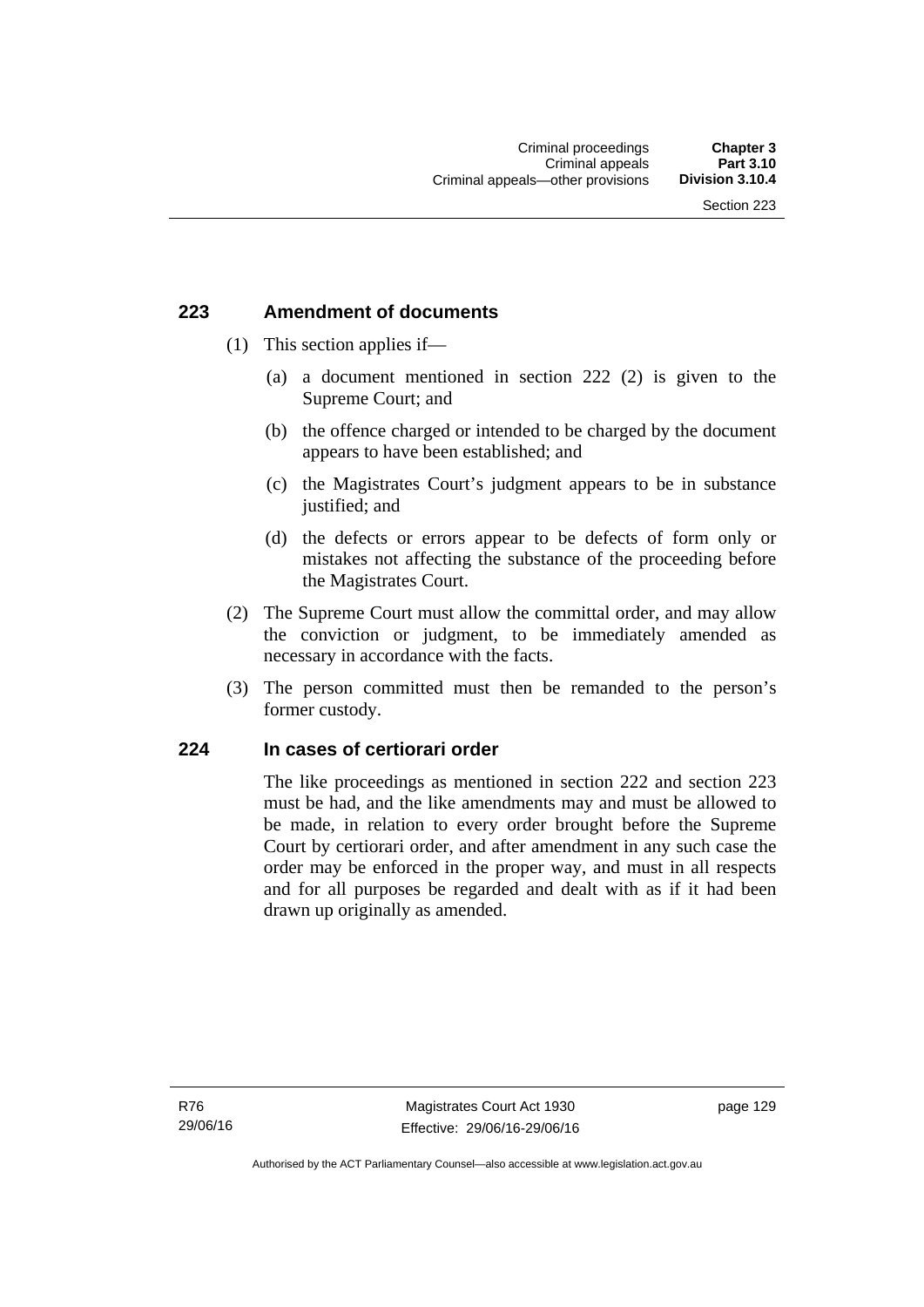### **225 Notice dispensed with**

- (1) The notice required by section 222 may be given either before or after the habeas corpus order, certiorari order or other order is made.
- (2) When at the time of applying for the order—
	- (a) copies of the conviction or order and depositions are produced; or
	- (b) in cases of committal for trial or for sentence all informations, depositions, and statements have been given, as provided in section 106, to the director of public prosecutions or a person authorised by the director of public prosecutions;

the Supreme Court may dispense with the notice.

### **226 Power of court to admit to bail**

- (1) If any person imprisoned or detained under a summary conviction or order is brought up by a habeas corpus order, and the Supreme Court postpones the final decision of the case, the Supreme Court may admit the person to bail in accordance with the *[Bail Act 1992](http://www.legislation.act.gov.au/a/1992-8)*.
- (2) If the judgment of the Supreme Court is against any person so brought up, the Supreme Court may remand the person to his or her former custody, there to serve the rest of the term for which the person was committed.

page 130 Magistrates Court Act 1930 Effective: 29/06/16-29/06/16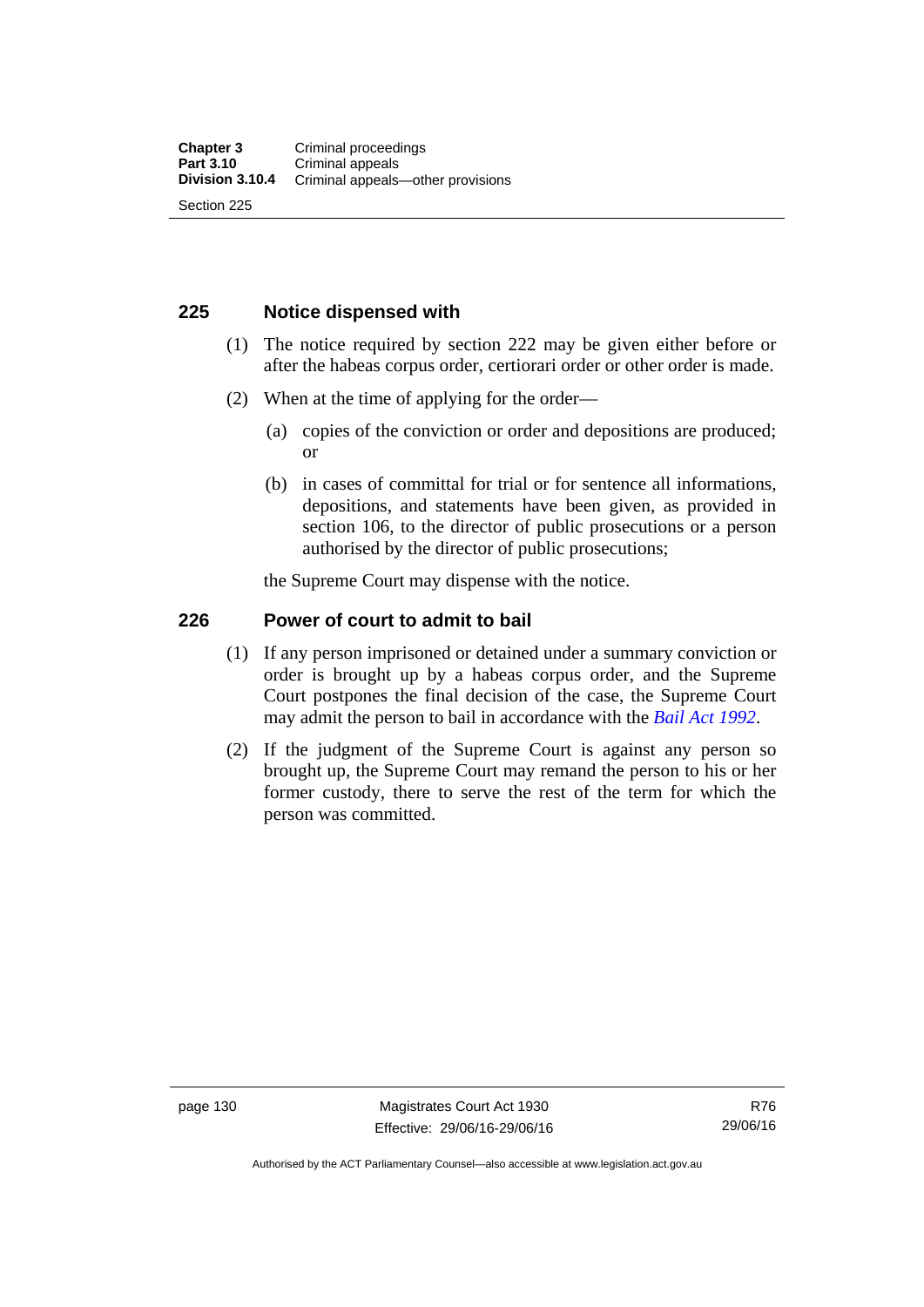### **227 Respecting the amendment of convictions etc**

- (1) Whenever the facts or evidence appearing by the depositions in substance support the decision of the Magistrates Court, if the decision does not extend beyond the information, and if the facts or evidence would have justified the court in making any necessary allegation or finding omitted in the decision, or in the formal conviction or order, or any warrant issued under the adjudication, the powers of amendment given by section 223 may be exercised, and if in a conviction there is some excess that may (consistently with the merits of the case) be corrected, the conviction must be amended accordingly and must stand good for the remainder.
- (2) All amendments are subject to the order about costs and otherwise the Supreme Court considers appropriate.

### **228 No summons or information**

- (1) This section applies to a conviction or order in a case if—
	- (a) a relevant person is present at the hearing of the case; and
	- (b) there is no summons or information (or an amendment of a summons or information) in relation to the person; and
	- (c) the person does not object at the hearing about the matter mentioned in paragraph (b).
- (2) The conviction or order stands.
- (3) In this section:

#### *relevant person* means—

- (a) a convicted person; or
- (b) a person against whom an order has been made; or
- (c) a person whose goods have been condemned or ordered to be sold as forfeited.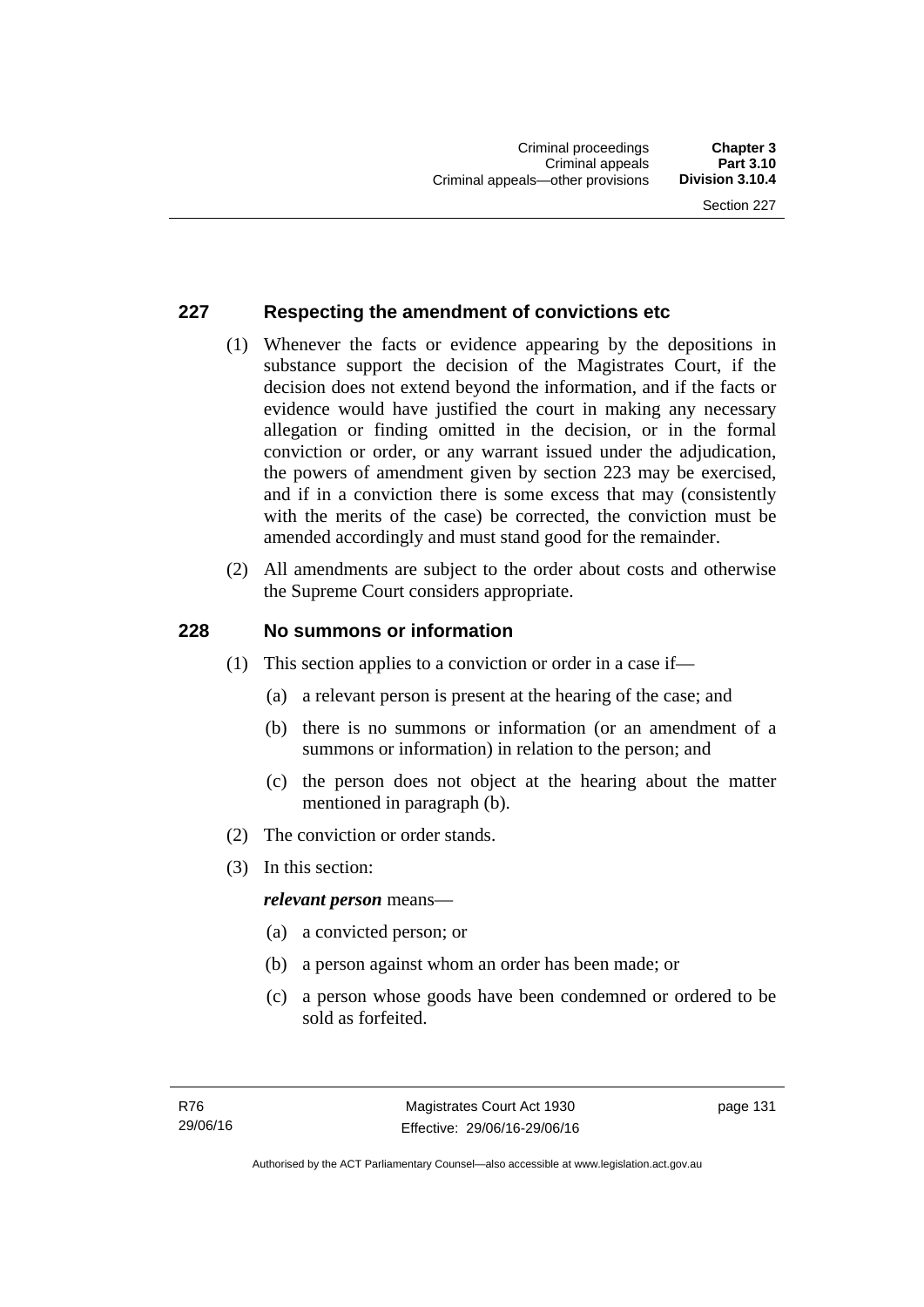### **229 Distribution of penalty**

A conviction or an order is not defeated for the want of any distribution, or for a wrong distribution of the penalty or forfeiture.

page 132 Magistrates Court Act 1930 Effective: 29/06/16-29/06/16

Authorised by the ACT Parliamentary Counsel—also accessible at www.legislation.act.gov.au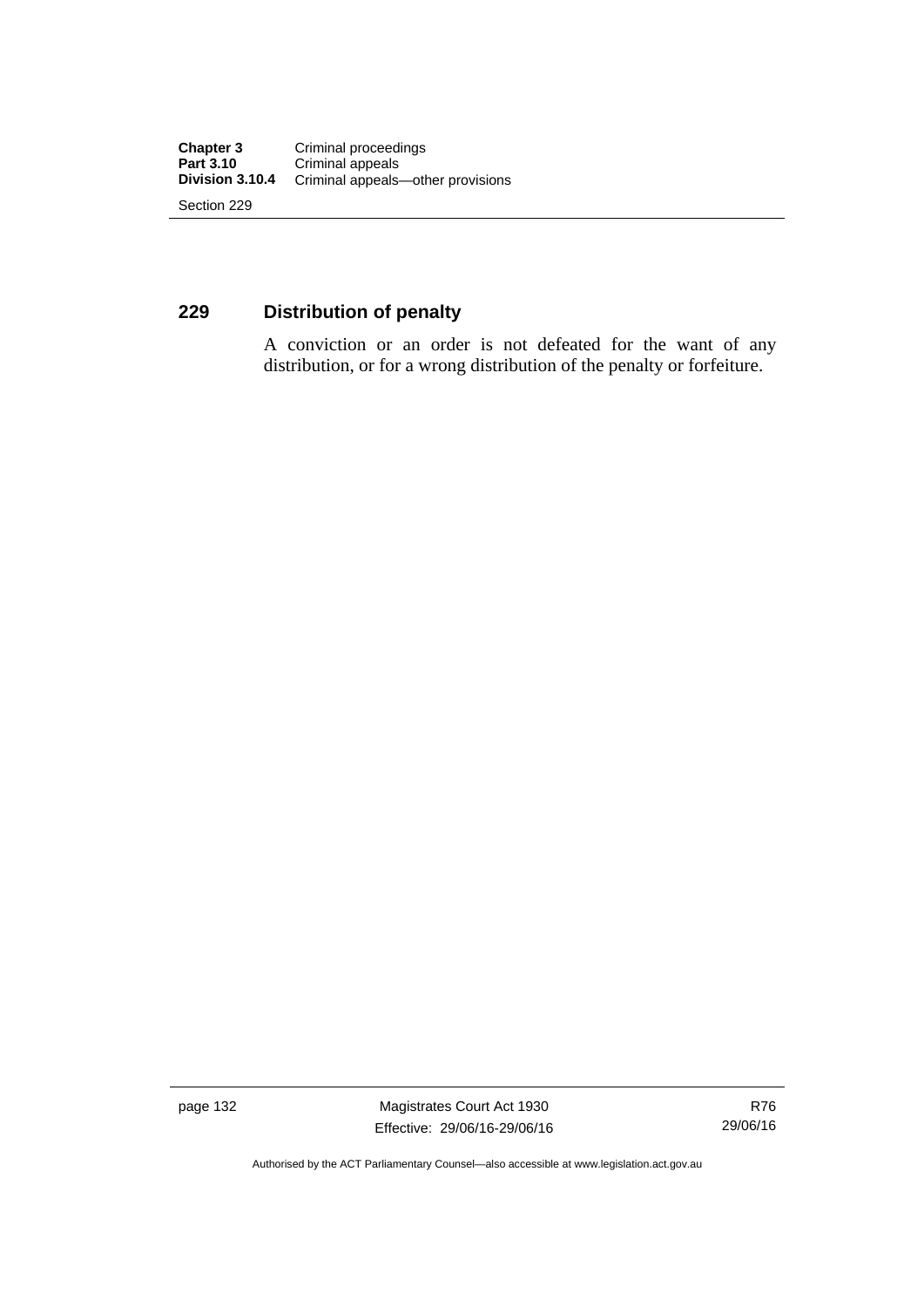# **Part 3.11 Costs in criminal matters**

### **244 Costs in criminal matters**

- (1) The power of the court to award costs is subject to the following:
	- (a) if the court makes a conviction or order in favour of the informant—it may order that the defendant must pay to the informant the informant's costs;
	- (b) if the court dismisses the information, or makes an order in favour of the defendant—it may order that the informant must pay to the defendant the defendant's costs;
	- (c) if a matter is adjourned—the court may order that the costs of and caused by the adjournment be paid by any party to any other party;
	- (d) costs ordered to be paid—
		- (i) must be awarded in the way prescribed by regulation; and
		- (ii) may be recovered under the rules about the enforcement of judgments of the court in civil proceedings.
- (2) Subject to any order of the court, the expenses of a person who attends at court to give evidence or to produce documents must be allowed to the person (whether or not they have been examined or produced documents and whether or not they were subpoenaed to attend).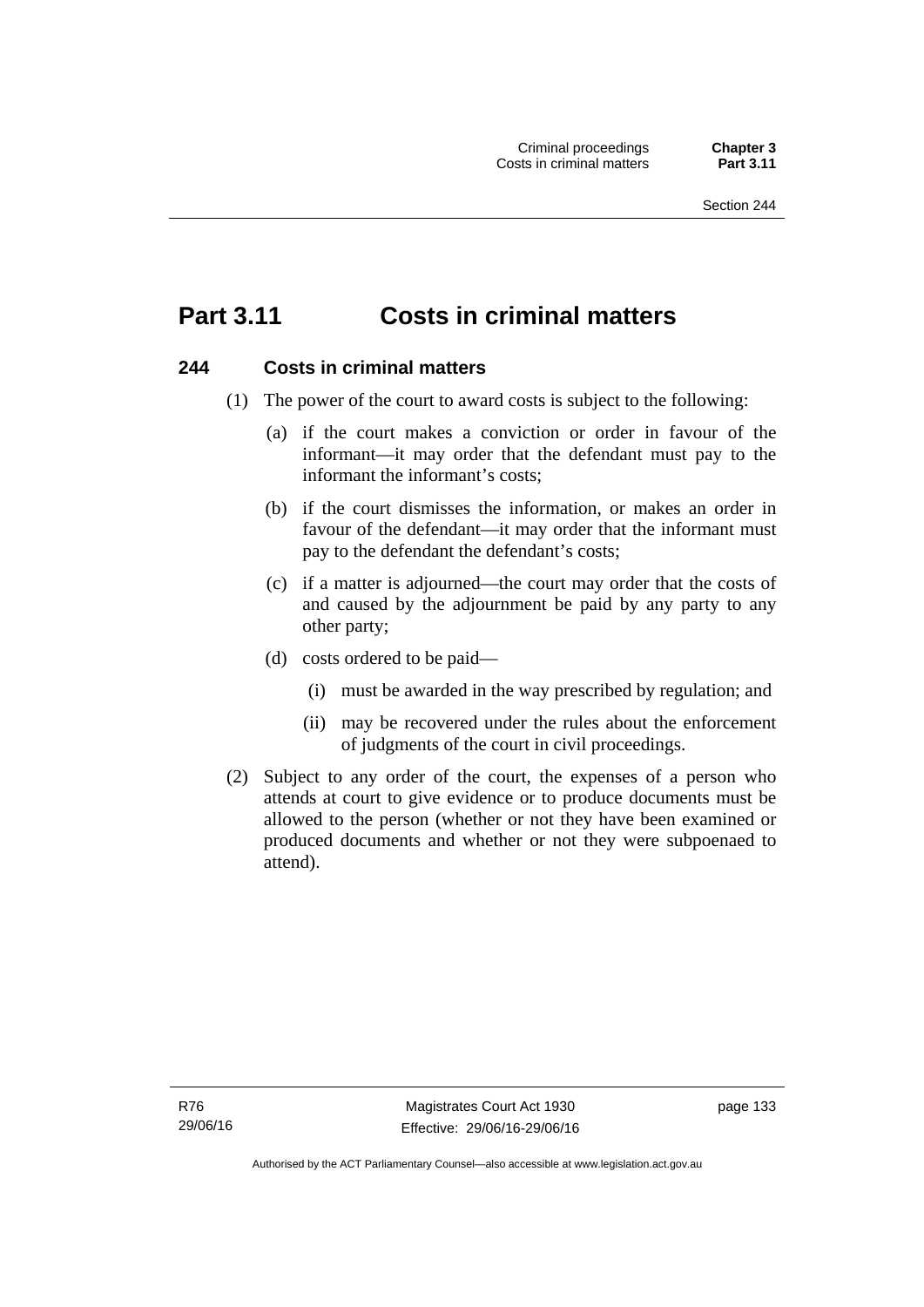**Chapter 3** Criminal proceedings<br>**Part 3.12** Securities in criminal **Securities in criminal matters** 

Section 248

# **Part 3.12 Securities in criminal matters**

### **248 Meaning of** *security***—pt 3.12**

In this part:

*security* means a security under the *[Crimes \(Sentencing\) Act 2005](http://www.legislation.act.gov.au/a/2005-58)*, section 15A (Fines—security for payment).

### **249 Securities taken under Act**

- (1) A person must give security, whether as principal or surety, either by the deposit of an amount with the registrar, or by an oral or written acknowledgment of the undertaking or condition by which, and of the amount for which, the person is bound.
	- *Note* If a form is approved under the *[Court Procedures Act 2004](http://www.legislation.act.gov.au/a/2004-59)* for this provision, the form must be used.
- (2) Record of the security having been made may be provided by entry of it in the court's records.

### **250 Recovery of amount due under security**

Any amount becoming due under a security is recoverable on a claim by a police officer or by the registrar or by some other person authorised by the court.

### **252 Sums paid by surety may be recovered from principal**

Any amount paid by a surety on behalf of his or her principal in relation to a security, together with all costs, charges and expenses incurred by the surety in relation to the security, is taken to be a debt due to the surety from the principal, and may be recovered on a claim by the surety.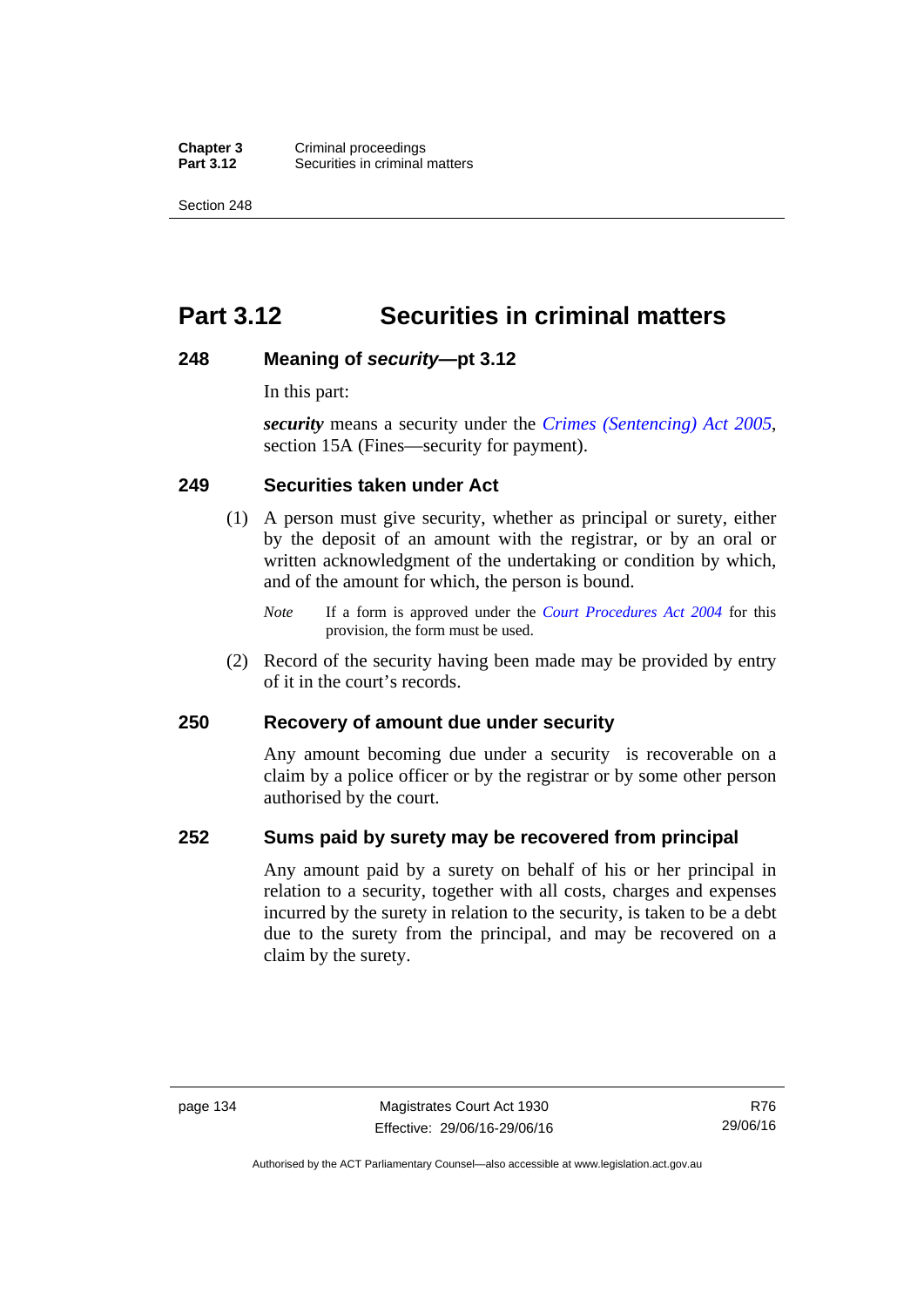### **253 Payment enforced by security**

If security is given for payment of an amount, the payment must be enforced by means of the security in substitution for other means of enforcing the payment.

### **254 Enforcement of recognisance**

- $(1)$  If—
	- (a) a witness or a person sought to be made a witness has entered into a recognisance for this Act; and
	- (b) the court is satisfied that the witness or person sought to be made a witness has failed to comply with a condition of the recognisance;

the court may declare the recognisance to be forfeited and may make an order that the witness or person sought to be made a witness pay the whole or a part of the amount in which the witness or person is bound under the recognisance.

- $(2)$  If—
	- (a) the court has declared a recognisance to be forfeited under subsection (1); and
	- (b) a person is bound by the recognisance as surety for the performance of that condition;

the court may make an order that the person mentioned in paragraph (b) pay the whole or a part of the amount in which the person is bound under the recognisance.

 (3) An order made under subsection (1) or (2) may be enforced as if it were a judgment entered on a claim by the registrar.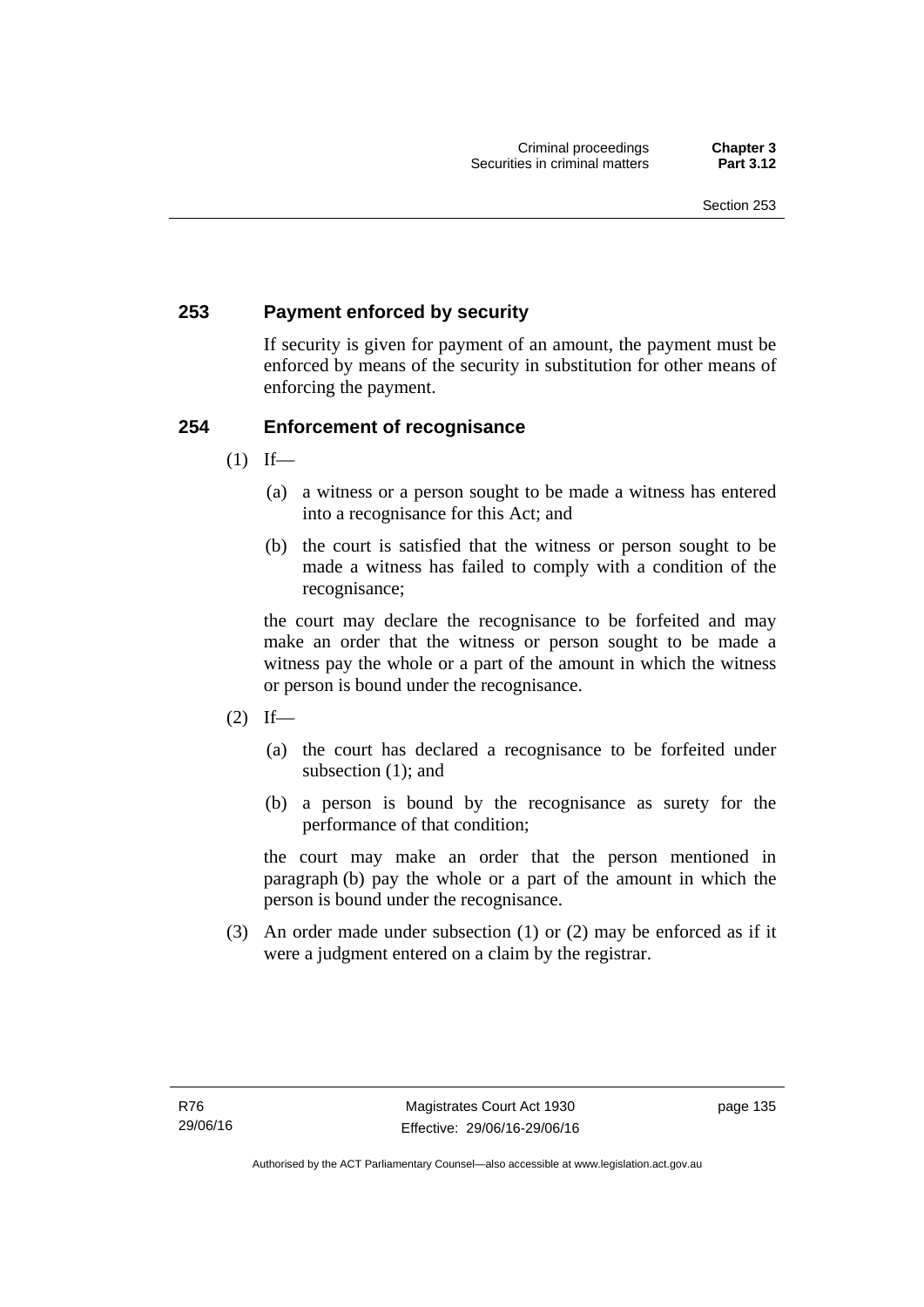Section 254

- (4) Subject to subsection (5), the court may, on application by a person against whom an order has been made under subsection (1) or (2)—
	- (a) vary the order by reducing the amount payable under the order; or
	- (b) revoke the order and, if the order was made under subsection (1), revoke the declaration that the recognisance is forfeited.
- $(5)$  If—
	- (a) the court has made an order under subsection (1) or (2); and
	- (b) an enforcement order has been made; and
	- (c) property has been sold under the enforcement order;

the court must not make an order under subsection (4).

 (6) It is not necessary that, for the purpose of hearing an application under subsection (4), the court be constituted by the magistrate who made the order to which the application relates.

Authorised by the ACT Parliamentary Counsel—also accessible at www.legislation.act.gov.au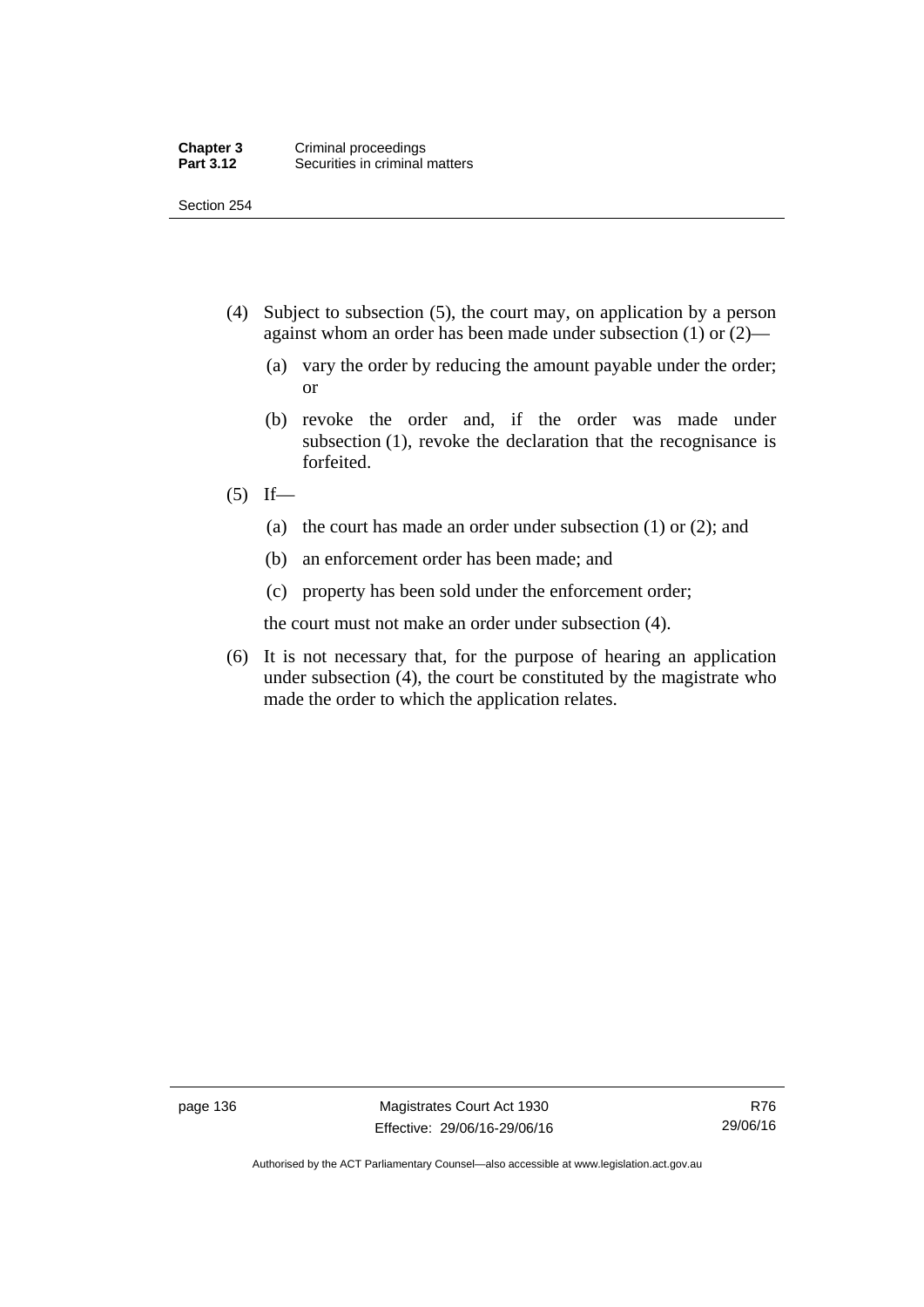# **Chapter 4 Civil proceedings**

# Part 4.1 **Preliminary**

### **256 Application of ch 4**

This chapter does not apply in relation to—

- (a) a proceeding under the *[Domestic Violence and Protection](http://www.legislation.act.gov.au/a/2008-46)  [Orders Act 2008](http://www.legislation.act.gov.au/a/2008-46)*; or
- (b) a proceeding under the *[Workers Compensation Act 1951](http://www.legislation.act.gov.au/a/1951-2)*; or
- (c) a proceeding on an information for an offence.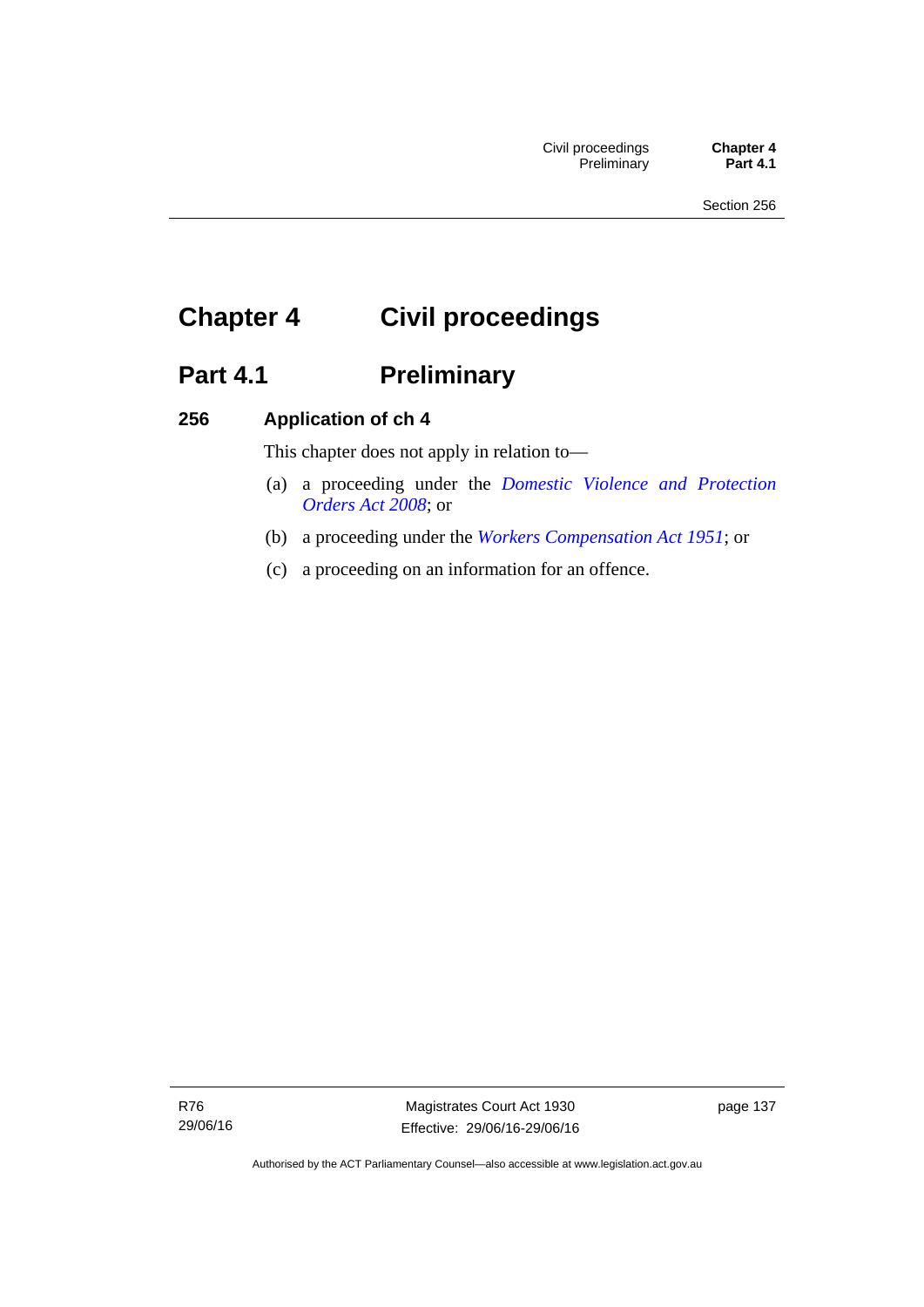**Chapter 4 Civil proceedings**<br>**Part 4.2 Civil iurisdiction Civil jurisdiction** 

Section 257

### **Part 4.2 Civil jurisdiction**

### **257 Personal actions at law—amount or value**

- (1) The Magistrates Court has jurisdiction to hear and decide any personal action at law if the amount claimed is not more than \$250 000, including a personal action at law if—
	- (a) the amount claimed is the amount owing on a balance of account, after an admitted set-off or otherwise; or
	- (b) any amount in excess of \$250 000 to which the plaintiff may be entitled in relation to the cause of action is abandoned in accordance with the rules.
- (2) If the amount claimed in a personal action includes interest up to judgment, or a lump sum instead of interest, in accordance with the rules, the interest is disregarded in working out whether or not the court has jurisdiction.
- (3) For this section, a *personal action at law* includes an action relating to the detention of goods, and the amount claimed in the action is the value of the goods plus any amount claimed for damages for the detention of the goods.
- (4) Subsection (1) does not limit the court's jurisdiction if, under another law in force in the ACT, an amount may be recovered by action in the court (even if the amount is more than \$250 000).
- (5) The court's jurisdiction under subsection (1) is additional to any jurisdiction that the court has under any other law in force in the ACT.

Authorised by the ACT Parliamentary Counsel—also accessible at www.legislation.act.gov.au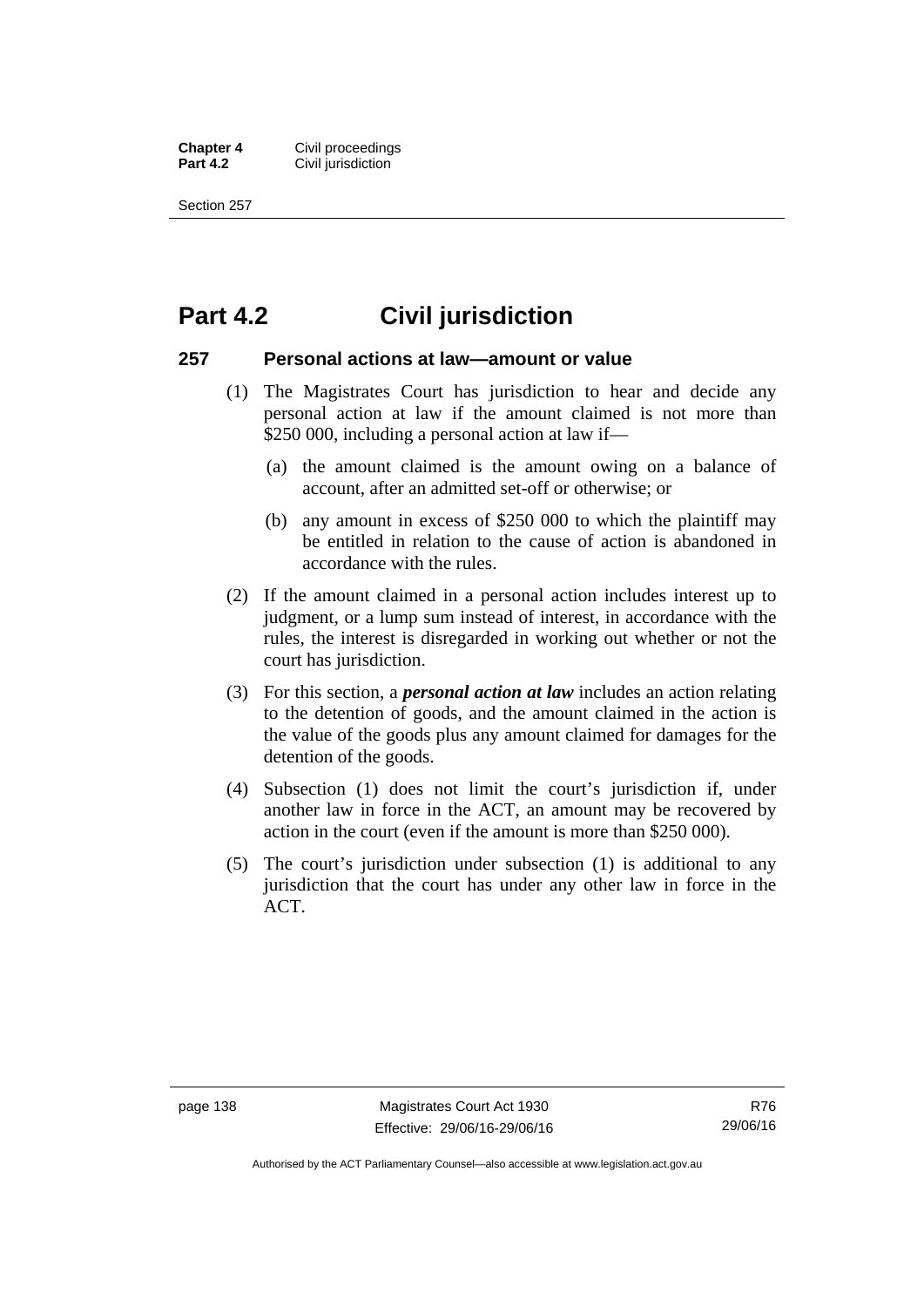### **258 Power of court to grant relief**

- (1) In any proceeding that the Magistrates Court has jurisdiction to hear and decide—
	- (a) the court may grant any relief, redress or remedy that the Supreme Court may grant in a similar action in that court, and for that purpose the Magistrates Court may make any order that the Supreme Court may make; and
	- (b) the court must give effect to any ground of defence, counterclaim or set-off, whether equitable or legal, in the same way and to the same extent that the Supreme Court would do.
- (2) For the exercise by the Magistrates Court of its powers under subsection (1) in any proceeding—
	- (a) a magistrate constituting the court has, as well as any other powers under this Act, all the powers of a judge in a similar action in the Supreme Court; and
	- (b) the registrar, bailiff or other appropriate officer of the Magistrates Court must exercise any function that a corresponding officer of the Supreme Court would exercise in a similar action in that court in accordance with the practice and procedure of that court.
- (3) In exercising a function mentioned in subsection (2), the registrar, a bailiff or other officer of the court must comply with this Act, the rules and any order of the Magistrates Court.

### **259 Rules of equity to prevail**

In any proceeding in the Magistrates Court, if there is a conflict between the rules of equity and the rules of common law, the rules of equity prevail.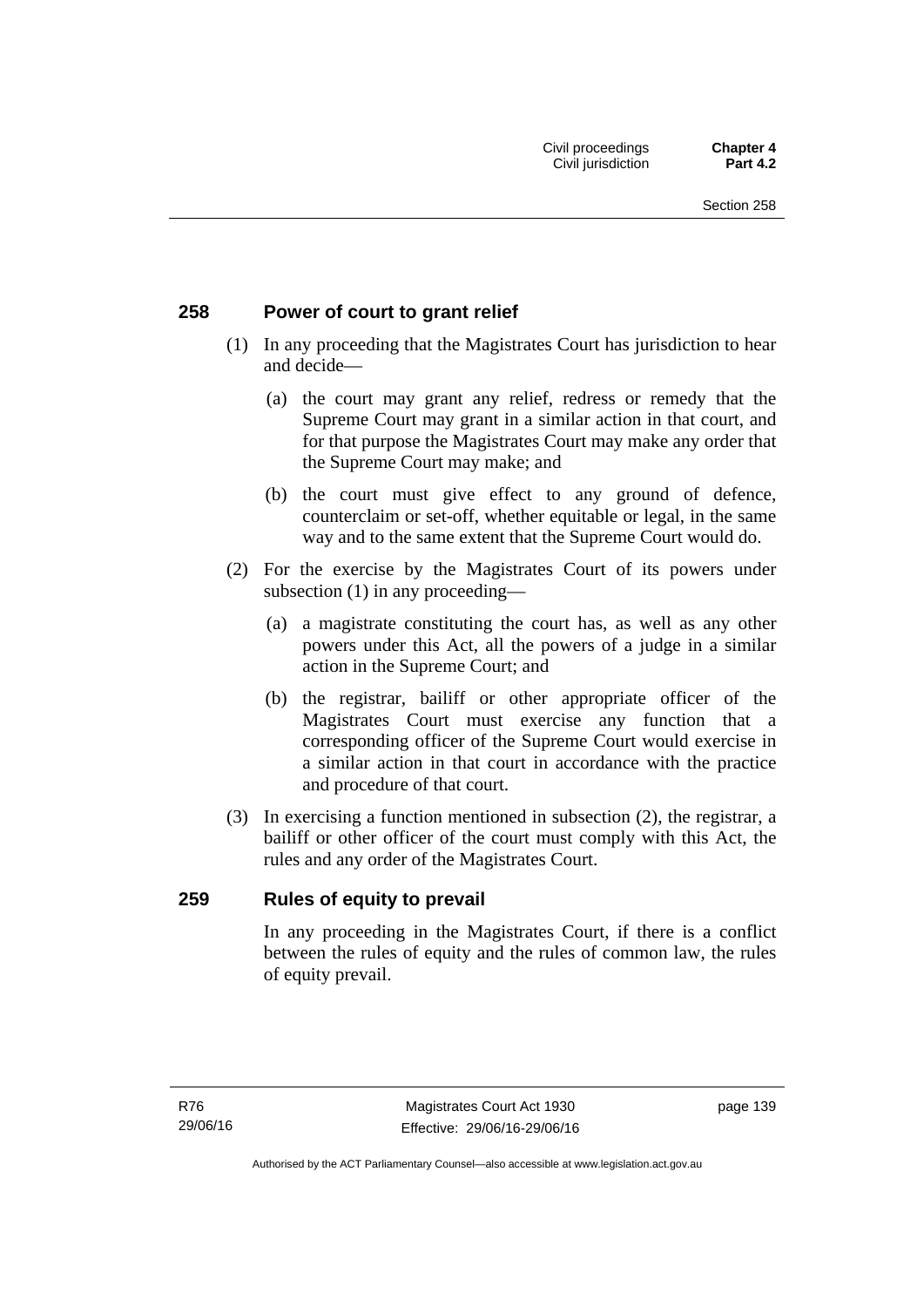| <b>Chapter 4</b> | Civil proceedings  |
|------------------|--------------------|
| <b>Part 4.2</b>  | Civil jurisdiction |

Section 260

### **260 Nuisance**

- (1) The Magistrates Court has the same jurisdiction as the Supreme Court to hear and decide a civil action for nuisance.
- (2) In a civil action for nuisance, the Magistrates Court may grant the same relief as the Supreme Court may grant in a similar action in that court.

### **261 Disputed debts**

- (1) The Magistrates Court may, in a proceeding in the court, declare that—
	- (a) a person is or is not indebted to someone else; or
	- (b) a person is or is not indebted to someone else in a stated amount; or
	- (c) a person is or is not indebted to someone else in an amount that is more than a stated amount.
- (2) This section applies only in relation to a debt that is not more than \$250 000.

### **262 Cause of action arising, or defendant resident, outside ACT**

The Magistrates Court has jurisdiction to hear and decide a proceeding if—

 (a) the defendant was resident in the ACT when the claim was served on the defendant, even though all of the cause of action in the proceeding arose outside the ACT; or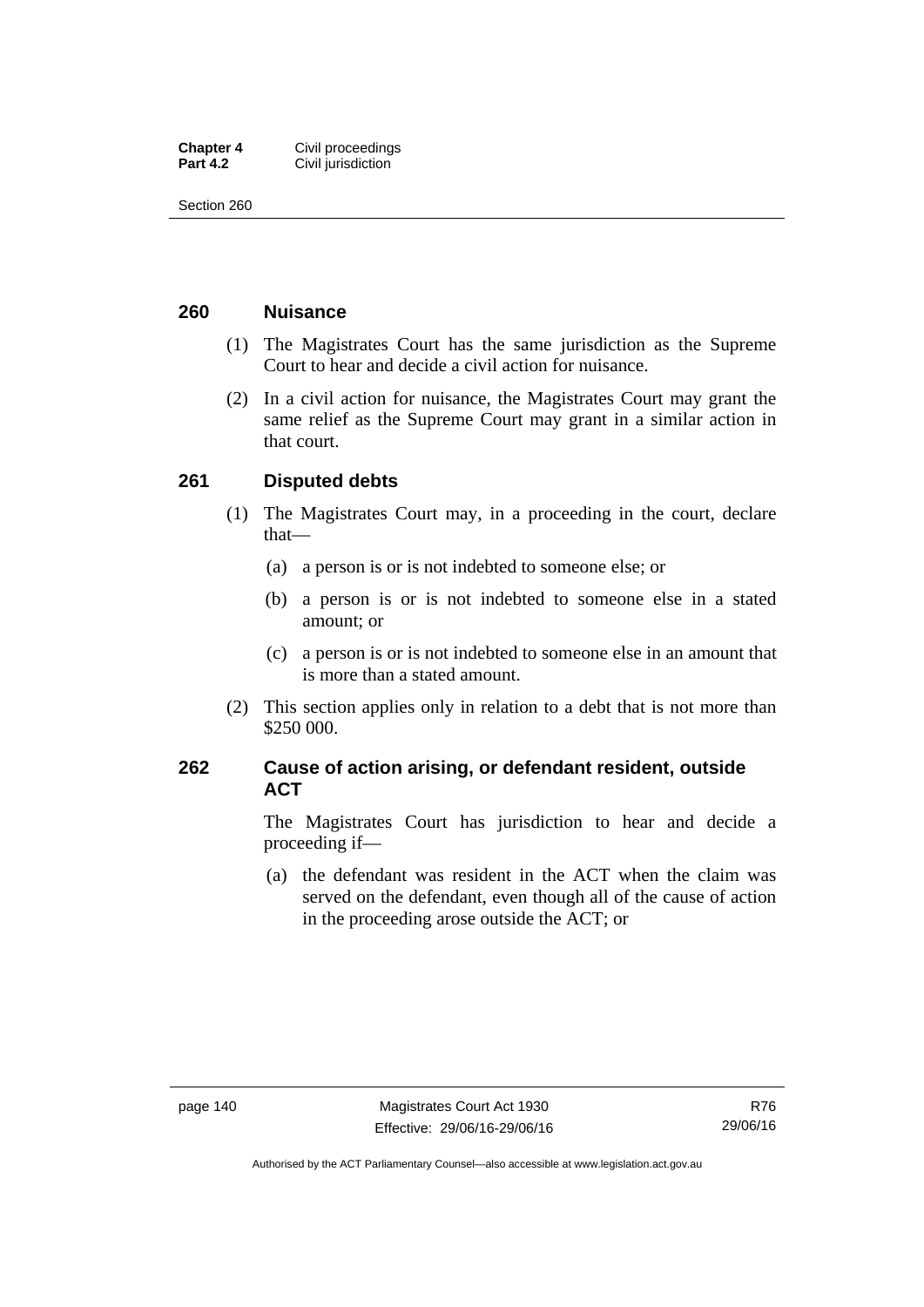- (b) both of the following apply, even though the defendant is not in the ACT:
	- (i) a material part of the cause of action in the proceeding arose in the ACT, even though part of the cause of action arose outside the ACT;
	- (ii) the claim is served on the defendant in Australia or an external territory.

### **263 Requests under conventions relating to legal proceedings in civil and commercial matters**

- (1) The Magistrates Court has jurisdiction to make any order or take any action necessary to comply with a request received from the consular or other authority of a relevant foreign country for serving documents in the ACT or taking evidence in the ACT.
- (2) In this section:

*relevant foreign country*—a foreign country is a *relevant foreign country* if a convention relating to legal proceedings in civil and commercial matters is in force between the country and Australia.

### **264 Proceedings affecting title to land**

- (1) The Magistrates Court does not have jurisdiction to hear and decide a proceeding in which the title to land is genuinely in question.
- (2) However, the jurisdiction of the Magistrates Court to hear and decide a proceeding is not affected only because the title to land incidentally comes in question in the proceeding.
- (3) In a proceeding mentioned in subsection (2), a judgment is not evidence of title to land.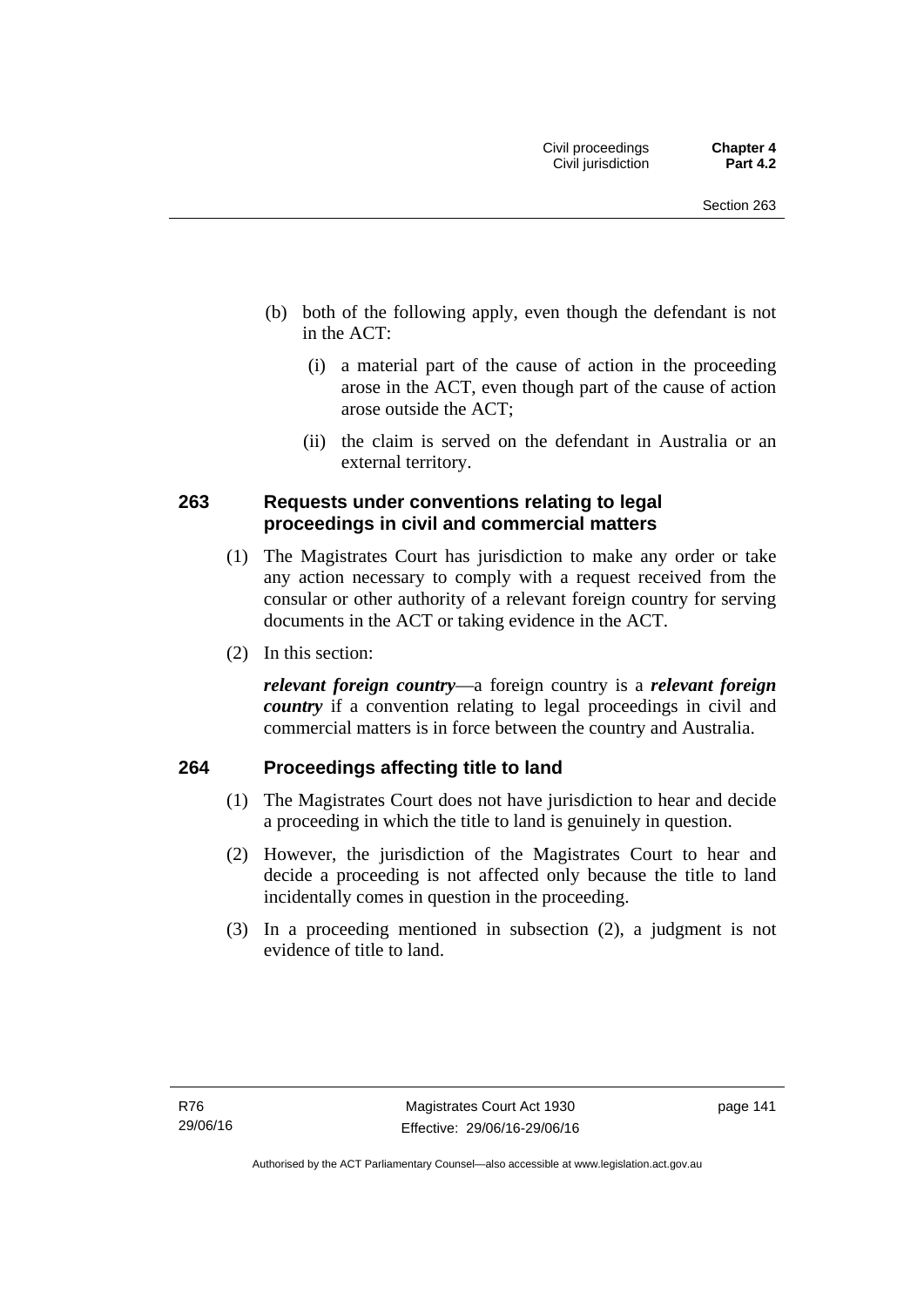#### **Chapter 4 Civil proceedings**<br>**Part 4.2 Civil iurisdiction Civil jurisdiction**

Section 265

### **265 Disputes under Residential Tenancies Act**

The Magistrates Court does not have jurisdiction in relation to a dispute to which the *[Residential Tenancies Act 1997](http://www.legislation.act.gov.au/a/1997-84)* applies if the amount in dispute is not more than \$10 000.

### **266 Complaints under Utilities Act, pt 12**

The Magistrates Court does not have jurisdiction in relation to a matter to the extent to which it is the subject of—

- (a) a complaint under the *[Utilities Act 2000](http://www.legislation.act.gov.au/a/2000-65)*, part 12 (Complaints); or
- (b) a direction or declaration of the ACAT under that part.

### **266A Civil disputes under ACT Civil and Administrative Tribunal Act**

- (1) A proceeding may not be started in the Magistrates Court in relation to—
	- (a) a common boundaries determination; or
	- (b) another civil dispute if an amount of not more than \$10 000 is claimed, or sought to be declared as a debt, whether or not any other relief is also sought.
- (2) To remove any doubt, this section does not apply in relation to the enforcement of an order made by the ACAT.
	- *Note* The *[ACT Civil and Administrative Tribunal Act 2008](http://www.legislation.act.gov.au/a/2008-35)*, s 71 provides that a money order or non-money order made by the ACAT is taken to have been filed in the Magistrates Court for enforcement under the *[Court](http://www.legislation.act.gov.au/sl/2006-29)  [Procedures Rules 2006](http://www.legislation.act.gov.au/sl/2006-29)*, pt 2.18 (Enforcement).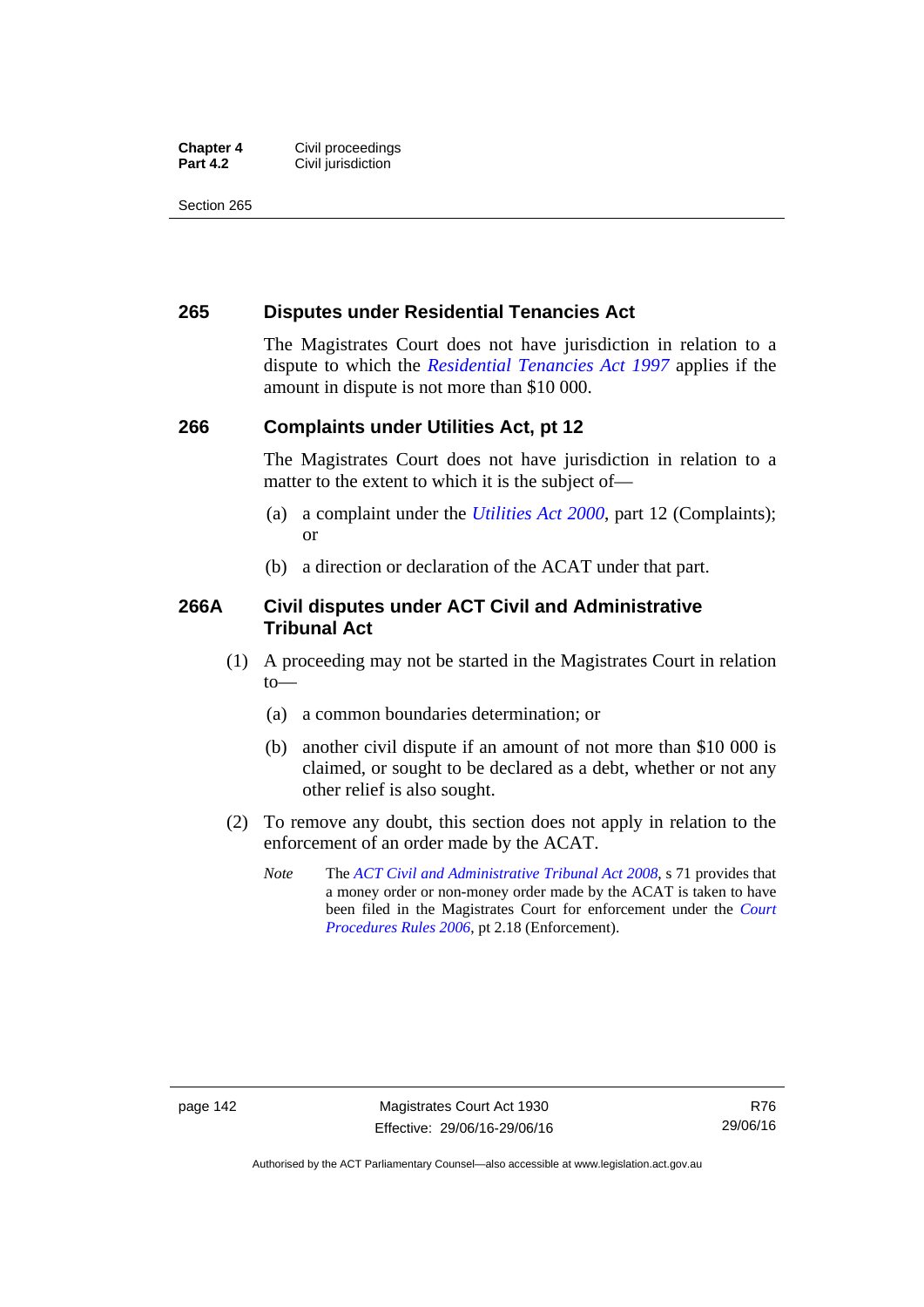(3) In this section:

*civil dispute*—see the *[ACT Civil and Administrative Tribunal](http://www.legislation.act.gov.au/a/2008-35)  [Act 2008](http://www.legislation.act.gov.au/a/2008-35)*, section 16.

*common boundaries determination*—see the *[ACT Civil and](http://www.legislation.act.gov.au/a/2008-35)  [Administrative Tribunal Act 2008](http://www.legislation.act.gov.au/a/2008-35)*, section 15.

*Note* An application may be made to the ACAT for civil disputes (see the *[ACT Civil and Administrative Tribunal Act 2008](http://www.legislation.act.gov.au/a/2008-35/default.asp)*, pt 4). The ACAT has, in relation to civil disputes, the same jurisdiction and powers as the Magistrates Court (see the *[ACT Civil and Administrative Tribunal](http://www.legislation.act.gov.au/a/2008-35)  [Act 2008](http://www.legislation.act.gov.au/a/2008-35)*, s 22).

### **266B Enforcement of ACT Civil and Administrative Tribunal order—representation**

- (1) This section applies if a person (the *first person*)—
	- (a) was represented in an application in the ACAT by someone else (the *second person*) under the *[ACT Civil and](http://www.legislation.act.gov.au/a/2008-35)  [Administrative Tribunal Act 2008](http://www.legislation.act.gov.au/a/2008-35)*, section 30; and
	- (b) the ACAT made a money order or non-money order in favour of the first person; and
	- (c) the first person enforces the order in the Magistrates Court under the *[Court Procedures Rules 2006](http://www.legislation.act.gov.au/sl/2006-29)*, part 2.18 (Enforcement).
- (2) The second person may represent the first person in the enforcement proceeding in the Magistrates Court.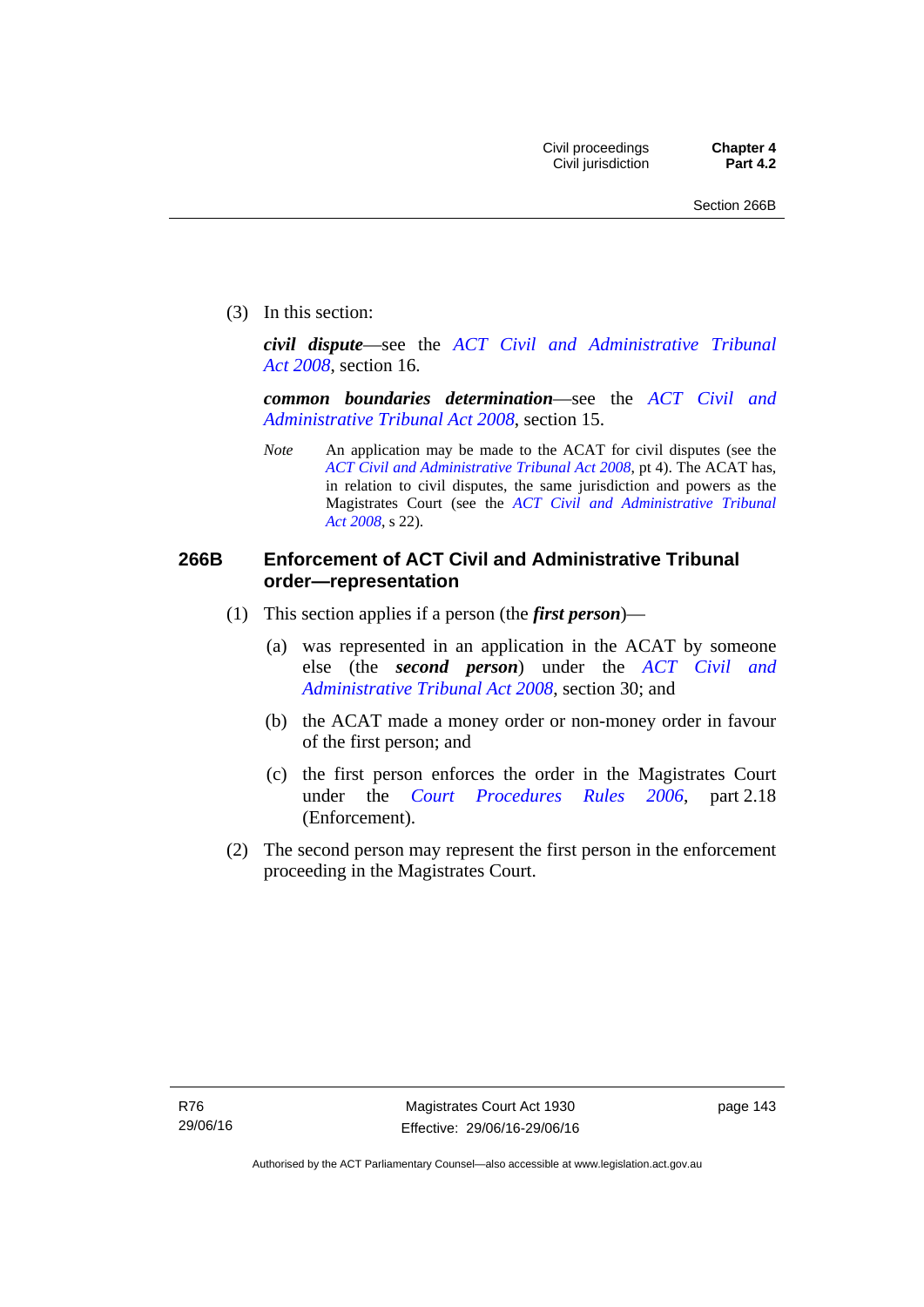Section 267

## **Part 4.3 Case stated for Supreme Court**

### **267 Case stated**

- (1) On the application of a party to a proceeding in the Magistrates Court, the court may state, in the form of a special case, any question of law that arises in the proceeding for the opinion of the Supreme Court.
- (2) The Supreme Court has jurisdiction to hear and decide a case stated under this section.

page 144 Magistrates Court Act 1930 Effective: 29/06/16-29/06/16

Authorised by the ACT Parliamentary Counsel—also accessible at www.legislation.act.gov.au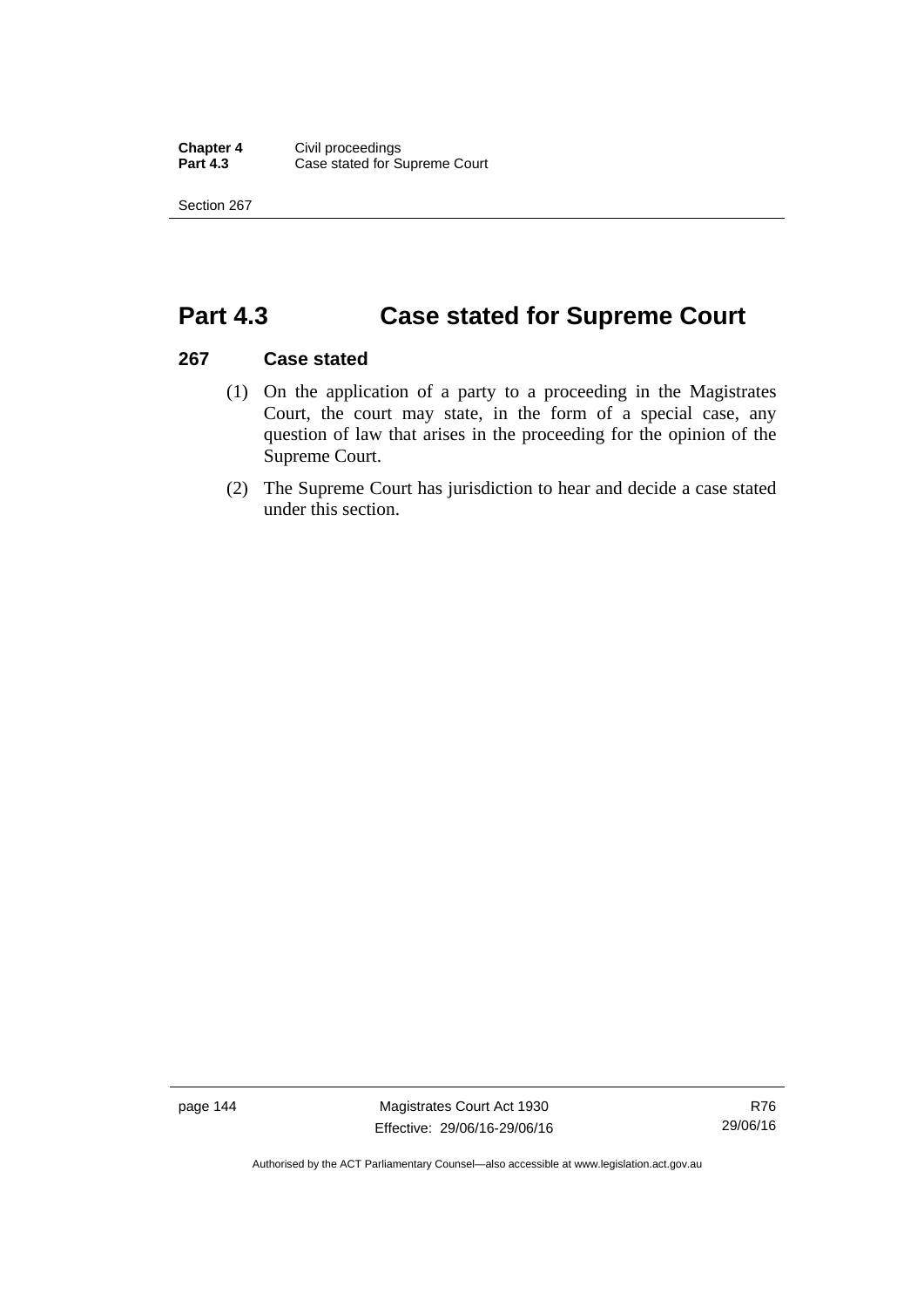# **Part 4.4 Transfer of proceedings from or to Supreme Court**

### **268 Transfer of action from Supreme Court**

- (1) This section applies if a proceeding in the Supreme Court relates to a cause of action that is a prescribed action.
- (2) The Supreme Court may, on the application of a party to the action or its own initiative, order that the action be transferred to the Magistrates Court if it considers it just to do so.
- (3) In subsection (1):

*prescribed action* means an action in which the amount claimed (whether initially or as reduced by payment, admitted set-off or otherwise) is not more than the amount for which the Magistrates Court has jurisdiction under this chapter.

### **269 Procedure on transfer of action from Supreme Court**

- (1) This section applies if the Supreme Court has made an order under section 268 that an action pending in the Supreme Court be transferred to the Magistrates Court.
- (2) A party to the action may file in the Magistrates Court a copy of the order, a copy of each of the pleadings (if any) in the action and any other relevant documents filed in the Supreme Court.
- (3) When the copies have been filed, the action—
	- (a) stops being an action in the Supreme Court; and
	- (b) becomes a proceeding in the Magistrates Court.
- (4) The proceeding is taken to have been begun in the Magistrates Court on the day the action was begun in the Supreme Court.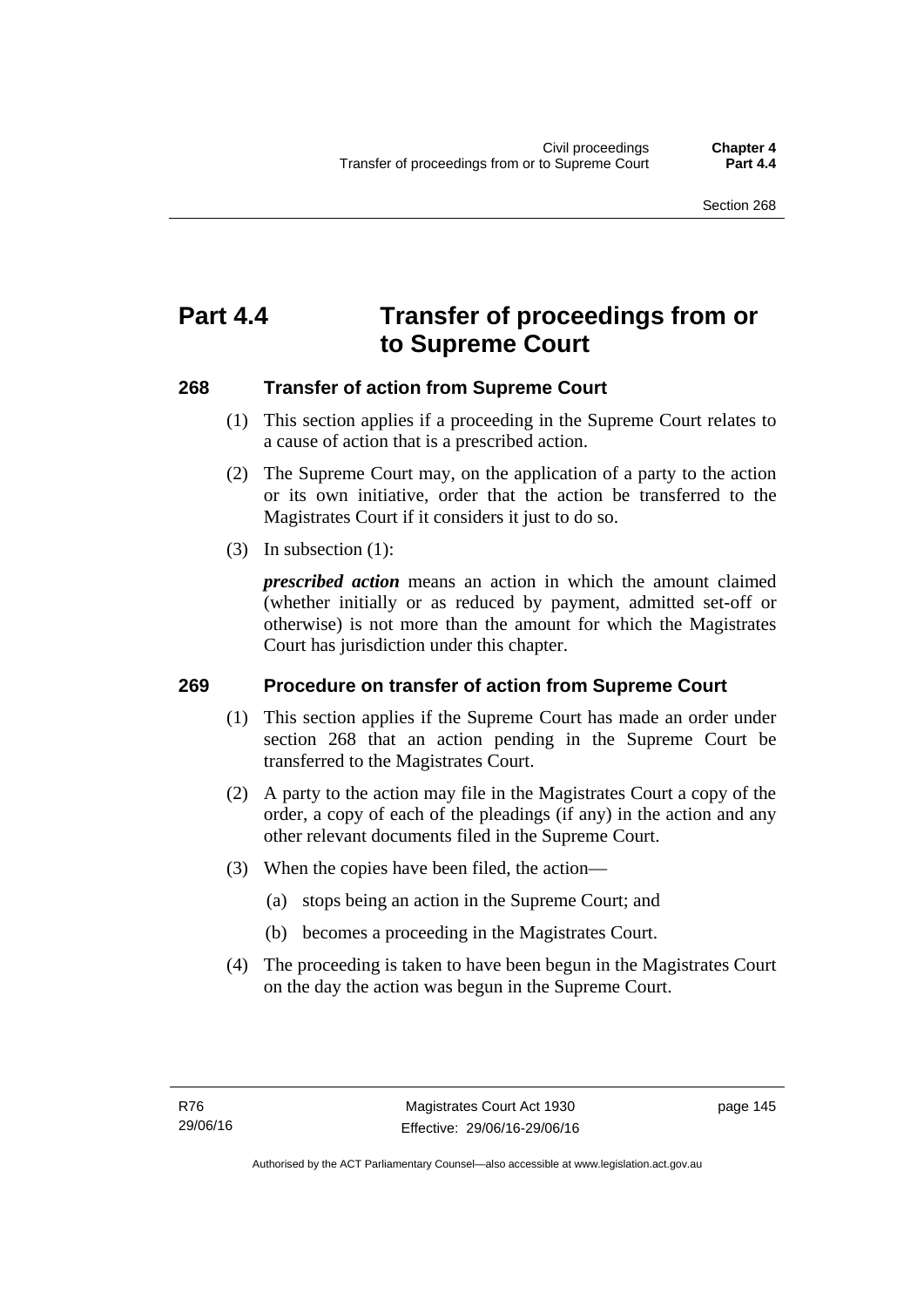Section 270

- (5) Costs in the proceeding are to be allowed—
	- (a) for costs incurred before the order under section 268 was made (including the costs of getting the order) and the costs of getting the copies mentioned in subsection (2)—in accordance with the rules under the *[Court Procedures Act 2004](http://www.legislation.act.gov.au/a/2004-59)* applying to the Supreme Court, but subject to any Supreme Court order; and
	- (b) for costs incurred after the order was made (not including the costs of getting the copies)—in accordance with the rules applying to the Magistrates Court.
- (6) If costs mentioned in subsection (5) (a) are to be assessed, the costs must be assessed by the registrar in accordance with the rules applying to the Supreme Court.

### **270 Removal of proceedings into Supreme Court**

On the application of a party to a proceeding in the Magistrates Court, the Supreme Court may order that the proceeding be removed into the Supreme Court on the conditions about costs, security for the amount claimed or costs, or otherwise, that the Supreme Court considers just.

### **271 Stay of proceedings**

- (1) This section applies if an application under section 270 to have a proceeding in the Magistrates Court removed into the Supreme Court is pending.
- (2) On the application of a party to the proceeding, the Supreme Court may order that the proceeding be stayed until the application under section 270 is decided or until the Supreme Court orders otherwise.
- (3) An order that a proceeding be stayed takes effect immediately on a copy of the order being filed in the Magistrates Court.

Authorised by the ACT Parliamentary Counsel—also accessible at www.legislation.act.gov.au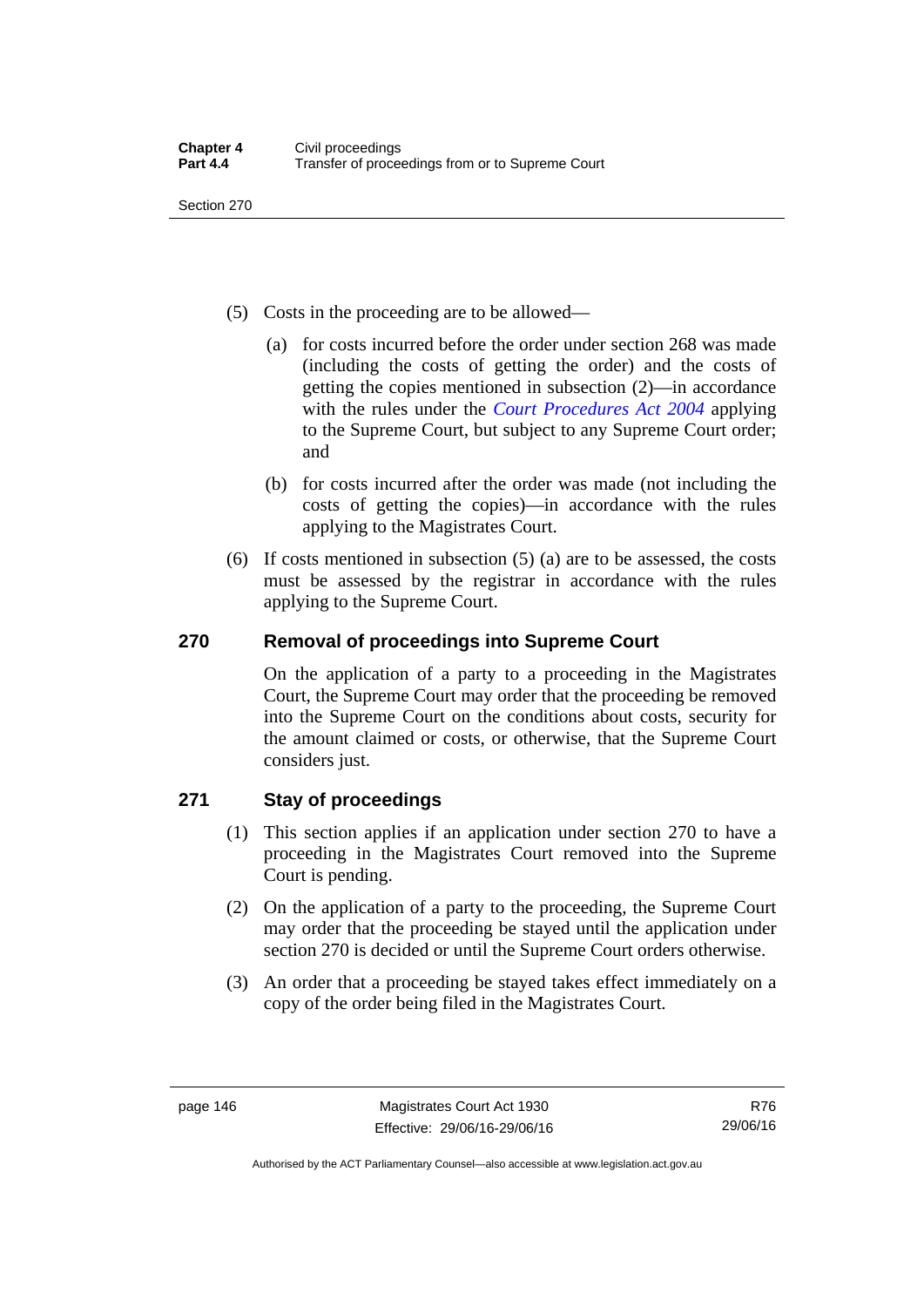# **Part 4.5 Civil appeals**

### **272 Meaning of** *appeal***—pt 4.5**

In this part:

*appeal* means an appeal to the Supreme Court from a judgment or order of the Magistrates Court, whether final or interlocutory, in a proceeding that the Magistrates Court has jurisdiction to hear and decide under this chapter.

### **273 Jurisdiction**

- (1) The jurisdiction of the Supreme Court to hear and decide appeals is subject to the exceptions and conditions in this part.
- (2) Subsection (1) does not affect the operation of any other law that provides for the appellate jurisdiction of the Supreme Court.

### **274 Cases in which appeal may be brought**

- (1) An appeal may be brought only with the leave of the Supreme Court.
- (2) However, an appeal may be brought as of right from a judgment or order—
	- (a) for, or for the payment of, an amount of \$2 000 or more; or
	- (b) in a proceeding in the Magistrates Court—
		- (i) in which the matter in issue amounts to, or is of the value of, \$2 000 or more; or
		- (ii) that involves directly or indirectly a claim, demand or question to or in relation to any property or any civil right amounting to, or of the value of, \$2 000 or more.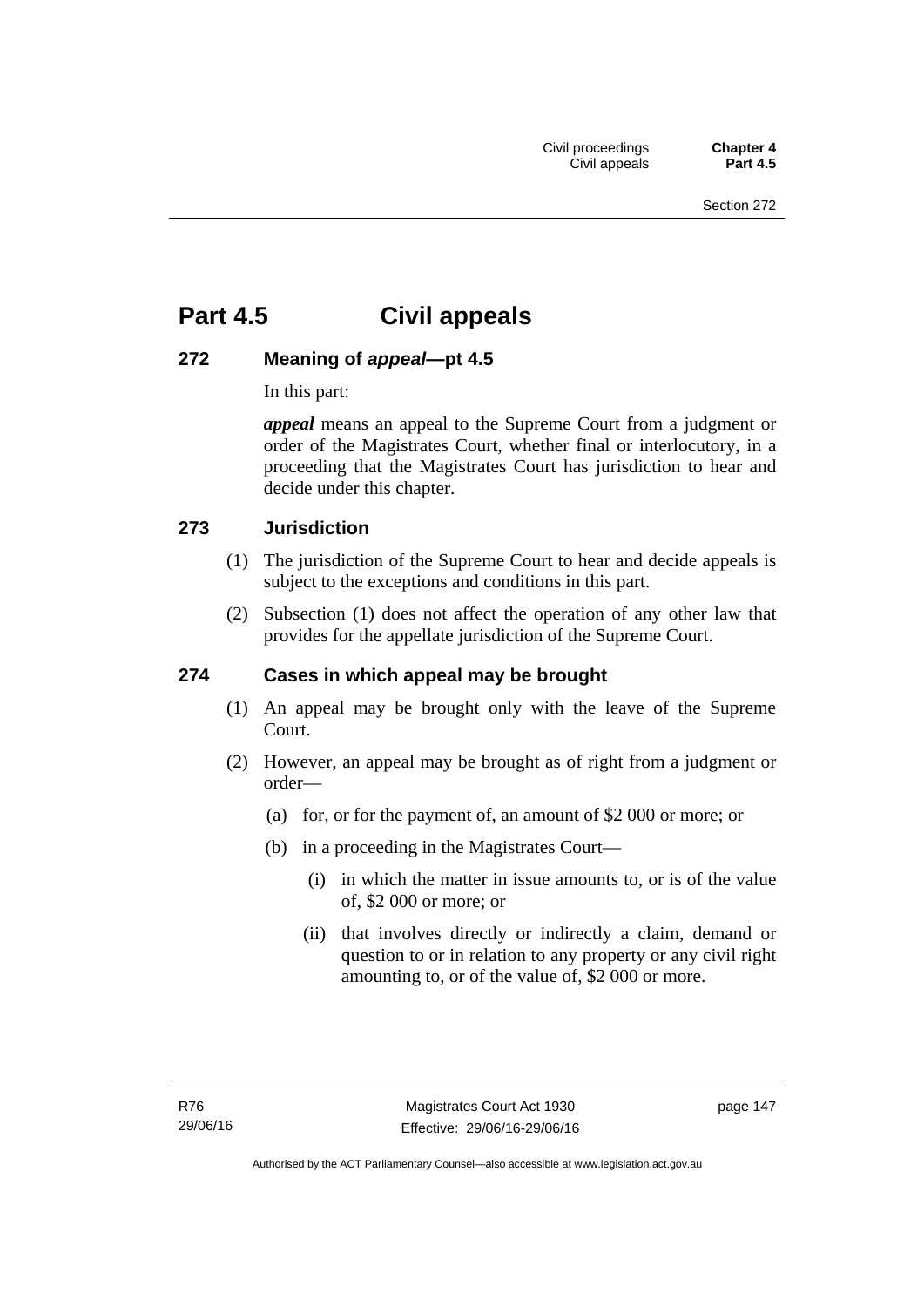| <b>Chapter 4</b> | Civil proceedings |
|------------------|-------------------|
| <b>Part 4.5</b>  | Civil appeals     |

Section 276

### **276 Evidence on appeal**

In an appeal, the Supreme Court must have regard to the evidence given in the proceeding in the Magistrates Court out of which the appeal arose, and has power to draw inferences of fact and, in its discretion, to receive further evidence.

page 148 Magistrates Court Act 1930 Effective: 29/06/16-29/06/16

Authorised by the ACT Parliamentary Counsel—also accessible at www.legislation.act.gov.au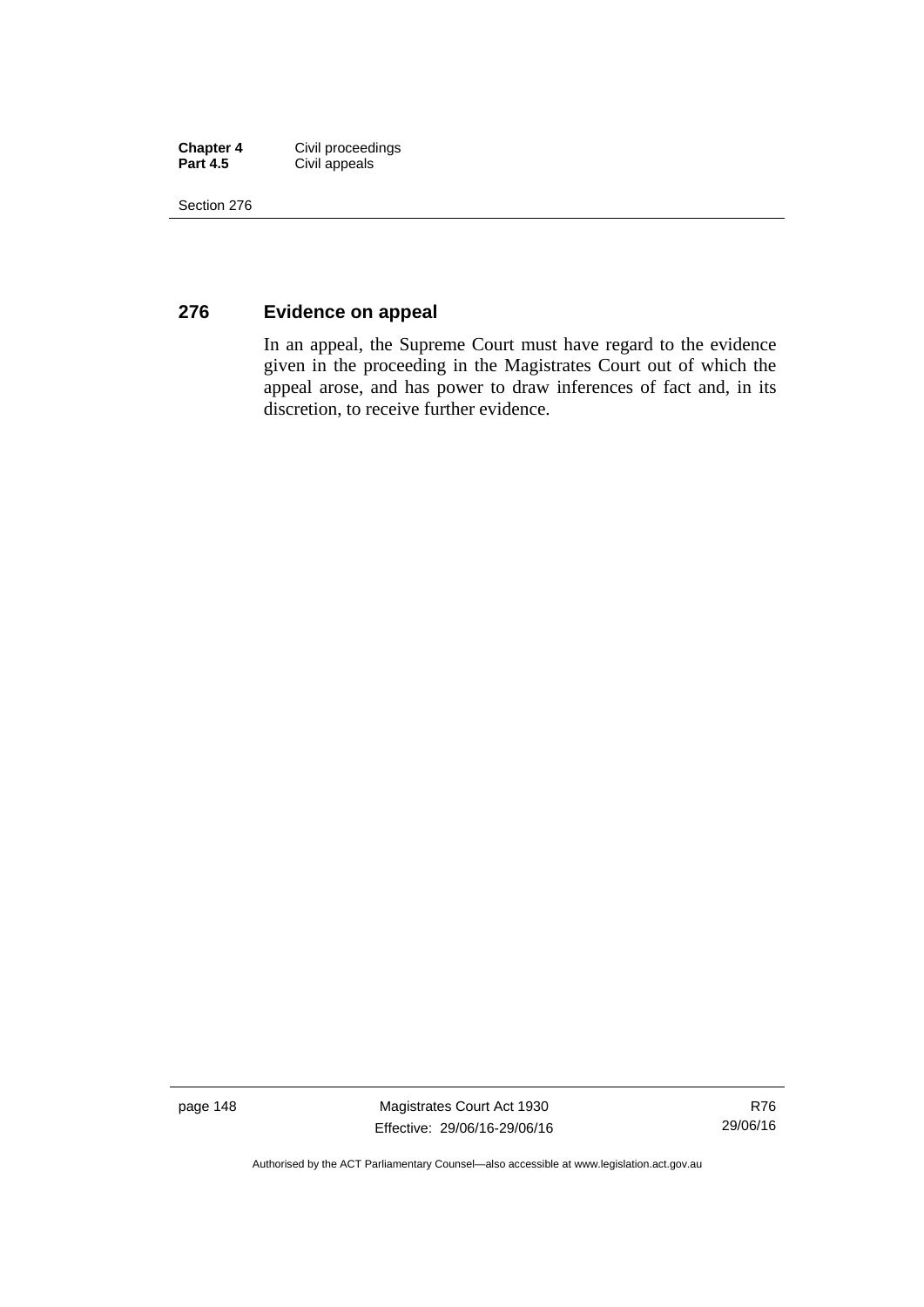# **Chapter 4A The Childrens Court**

### **Part 4A.1 The Childrens Court**

### **287 Childrens Court**

- (1) The Magistrates Court is known as the Childrens Court when it is constituted by the Childrens Court Magistrate exercising the jurisdiction given under section 288.
- (2) The Magistrates Court is also known as the Childrens Court when it is constituted by—
	- (a) a magistrate assigned under section 291C (Assignment of other magistrates for Childrens Court matters) who is exercising the jurisdiction given under section 288; or
	- (b) a magistrate acting under section 291D (2) (Completion of part-heard matters).
- (3) The Childrens Court may use the Magistrates Court seal.

### **288 Jurisdiction of Childrens Court**

- (1) The Childrens Court has jurisdiction to hear and decide—
	- (a) any criminal proceeding against a person in relation to a summary offence if the person was under 18 years old at the time of the alleged offence; and
	- (b) any criminal proceeding against a person in relation to an indictable offence (other than an offence punishable by imprisonment for life) if the person was under 18 years old at the time of the alleged offence; and
	- (c) a proceeding in relation to bail for a child; and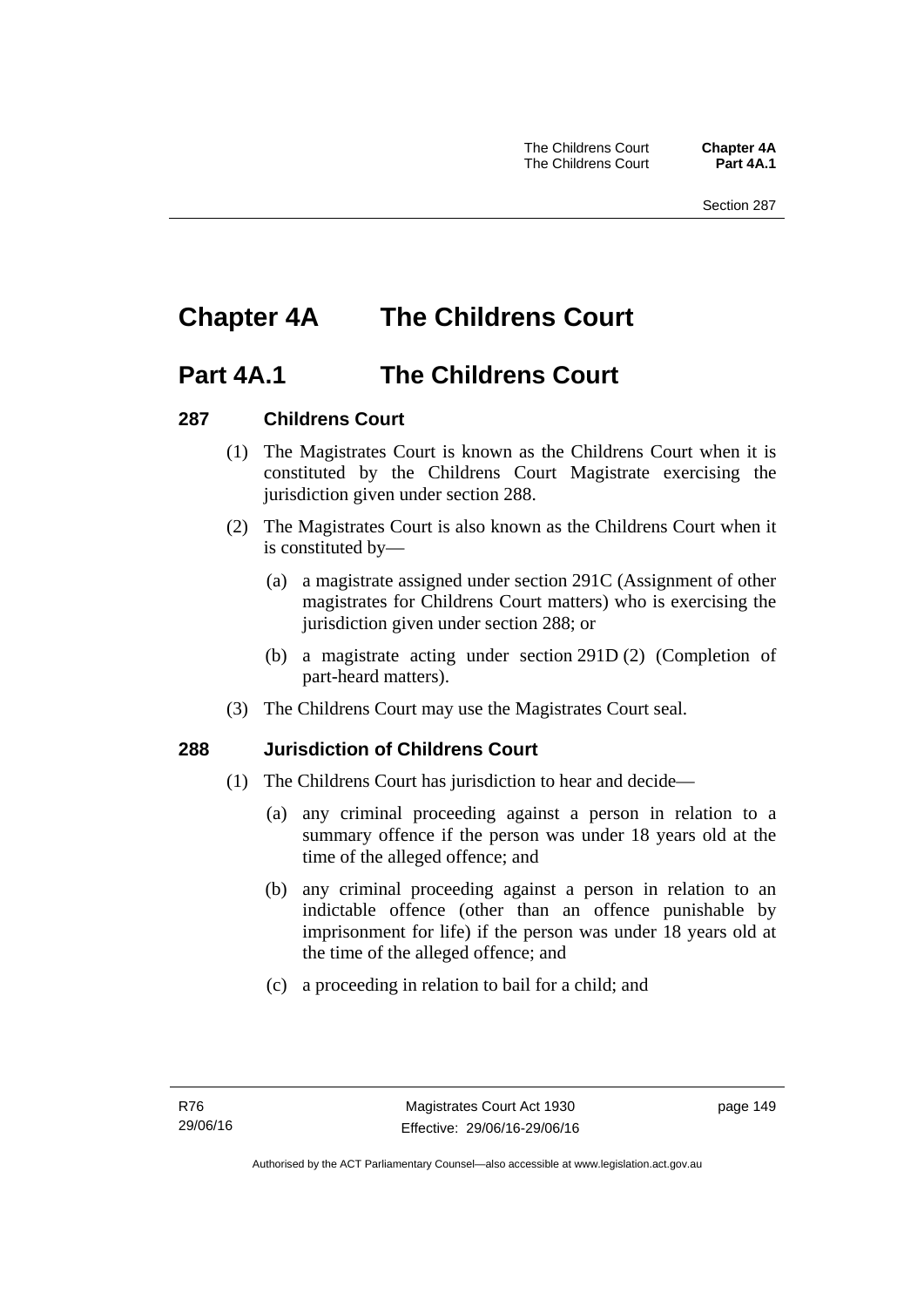| <b>Chapter 4A</b> | The Childrens Court |
|-------------------|---------------------|
| Part 4A.1         | The Childrens Court |

Section 289

- (d) any application or other proceeding under the *[Children and](http://www.legislation.act.gov.au/a/2008-19)  [Young People Act 2008](http://www.legislation.act.gov.au/a/2008-19)*, including a proceeding transferred to the court under the *[Children and Young People Act 2008](http://www.legislation.act.gov.au/a/2008-19)*, chapter 17 (Care and protection—interstate transfer of orders and proceedings); and
- (e) if a child and an adult are jointly charged with an offence—the proceeding against the child and the proceeding against the adult that arise out of the charge.
- (2) Subsection (1) (b) is subject to the *[Crimes Act 1900](http://www.legislation.act.gov.au/a/1900-40)*, section 374 (Summary disposal of certain cases at prosecutor's election) and section 375 (Summary disposal of certain cases).
- (3) Subsection (1) (c) is subject to the *[Bail Act 1992](http://www.legislation.act.gov.au/a/1992-8)*.

### **289 Procedure for proceedings where children jointly charged with adults**

- (1) If section 288 (1) (e) applies, a magistrate may, considering the nature of the alleged offence and the time and expense involved in carrying out hearings for the offence separately, order that the hearing for the offence against the child and the adult be heard together.
	- *Note* Section 288 (1) (e) applies if a child and an adult are jointly charged with an offence.
- (2) Subsection (1) does not affect the operation of the *[Court Procedures](http://www.legislation.act.gov.au/a/2004-59)  [Act 2004](http://www.legislation.act.gov.au/a/2004-59)*, part 7A (Procedural provisions—proceedings involving children or young people) in relation to the child.
- (3) To remove any doubt, the *[Court Procedures Act 2004](http://www.legislation.act.gov.au/a/2004-59)*, part 7A (Procedural provisions—proceedings involving children or young people) applies to a proceeding against a child even if the proceeding arises out of an offence for which the child and an adult were jointly charged.

Authorised by the ACT Parliamentary Counsel—also accessible at www.legislation.act.gov.au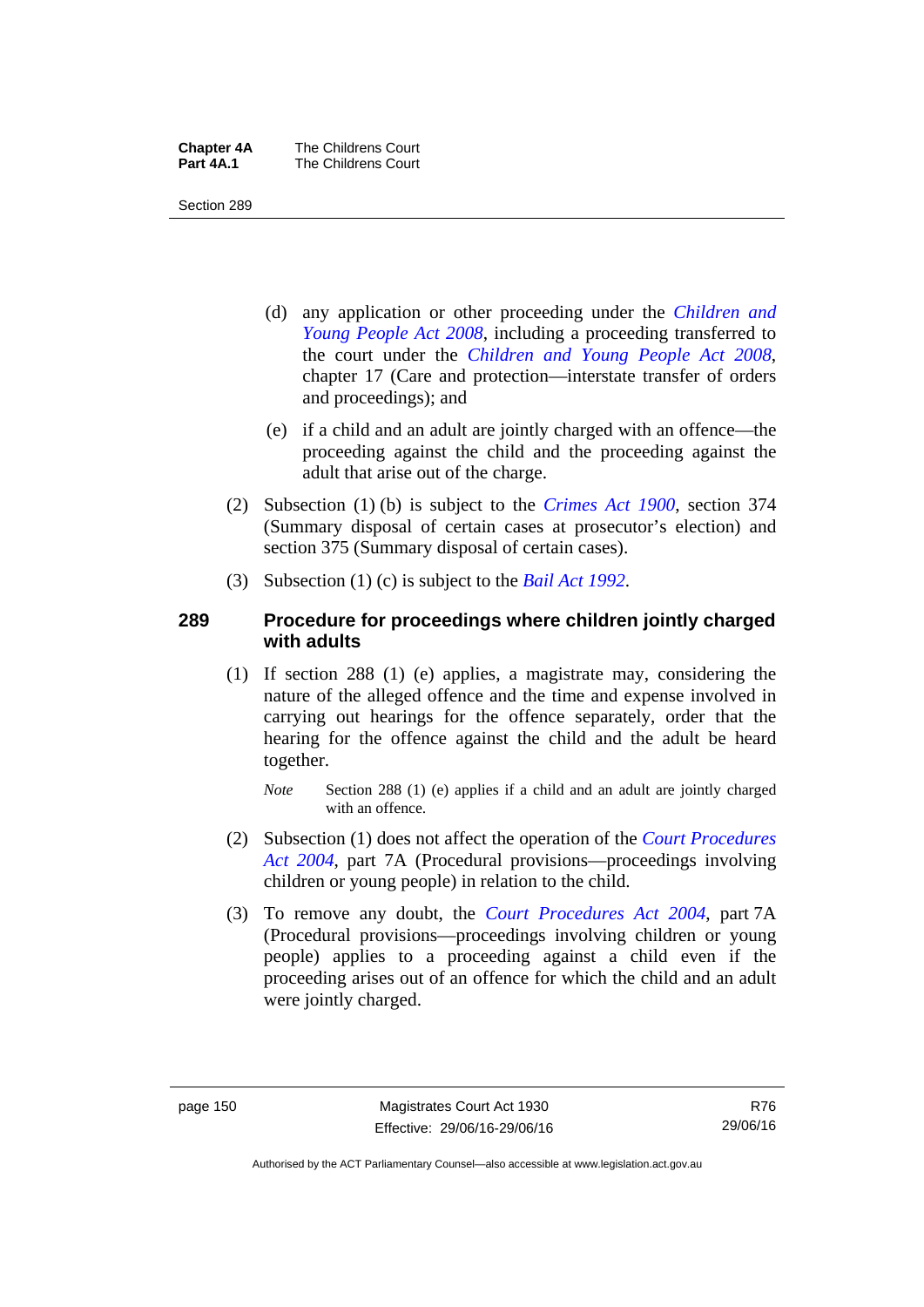### **290 Chief Magistrate to arrange business of Childrens Court**

- (1) The Chief Magistrate is responsible for ensuring the orderly and prompt discharge of the business of the Childrens Court.
- (2) The Chief Magistrate may, subject to appropriate and practicable consultation with the magistrates, make arrangements about—
	- (a) the magistrate who is to be the Childrens Court Magistrate; and
	- (b) the assignment of a magistrate under—
		- (i) section 291B (Acting Childrens Court Magistrate); or
		- (ii) section 291C (Assignment of other magistrates for Childrens Court matters).

### **291 Childrens Court Magistrate to hear all matters**

- (1) The Childrens Court Magistrate is responsible for dealing with all matters within the jurisdiction of the Childrens Court.
- (2) Subsection (1) is subject to—
	- (a) section 291C (Assignment of other magistrates for Childrens Court matters); and
	- (b) section 291D (Completion of part-heard matters).
- (2) Also, subsection (1) does not prevent a magistrate other than the Childrens Court Magistrate from exercising—
	- (a) a function or power given to a magistrate under a provision of the *[Children and Young People Act 2008](http://www.legislation.act.gov.au/a/2008-19)*; or
	- (b) a power given to a magistrate under a territory law to admit a child or young person to bail under the *[Bail Act 1992](http://www.legislation.act.gov.au/a/1992-8)* or to remand a child or young person in custody.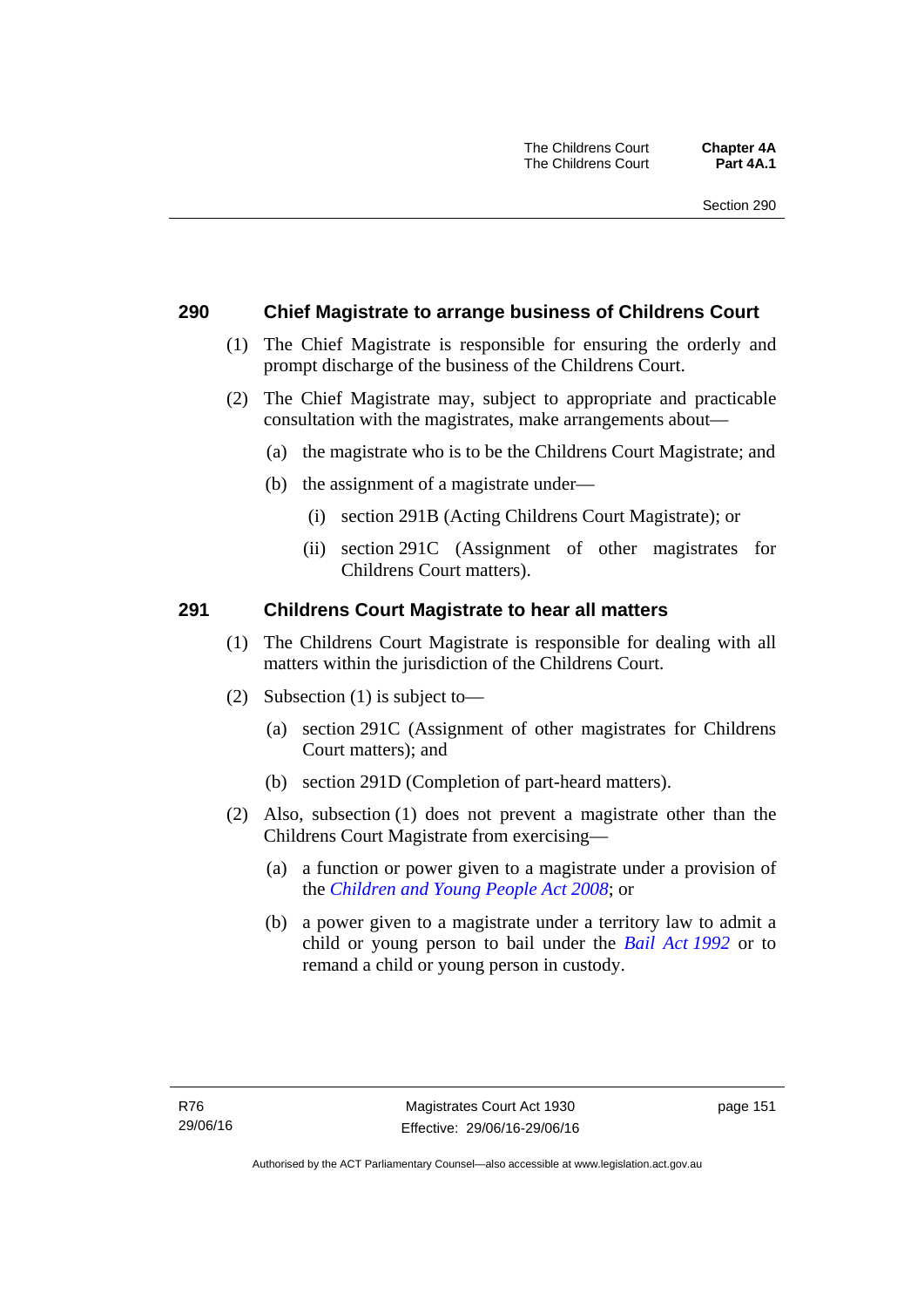**Chapter 4A** The Childrens Court<br>**Part 4A.2** Childrens Court Mag **Childrens Court Magistrate** 

Section 291A

# **Part 4A.2 Childrens Court Magistrate**

### **291A Childrens Court Magistrate**

- (1) The Chief Magistrate must declare 1 magistrate to be the Childrens Court Magistrate for a stated term of not longer than 2 years.
- (2) The Chief Magistrate may declare himself or herself to be the Childrens Court Magistrate.
- (3) The Chief Magistrate must not declare a magistrate to be the Childrens Court Magistrate unless satisfied the magistrate is suitably qualified to be the Childrens Court Magistrate.
- (4) The Chief Magistrate must revoke a declaration under this section if asked by the Childrens Court Magistrate.
- (5) A declaration, or revocation, under this section is a notifiable instrument.

*Note* A notifiable instrument must be notified under the [Legislation Act](http://www.legislation.act.gov.au/a/2001-14).

### **291B Acting Childrens Court Magistrate**

- (1) The Chief Magistrate may assign a magistrate to act as Childrens Court Magistrate only if—
	- (a) there is no Childrens Court Magistrate; or
	- (b) the Childrens Court Magistrate—
		- (i) is absent from duty or from the ACT; or
		- (ii) cannot exercise the functions of the Childrens Court Magistrate for another reason.
- (2) A magistrate assigned to act as Childrens Court Magistrate is the Childrens Court Magistrate for this Act and any other Act.

Authorised by the ACT Parliamentary Counsel—also accessible at www.legislation.act.gov.au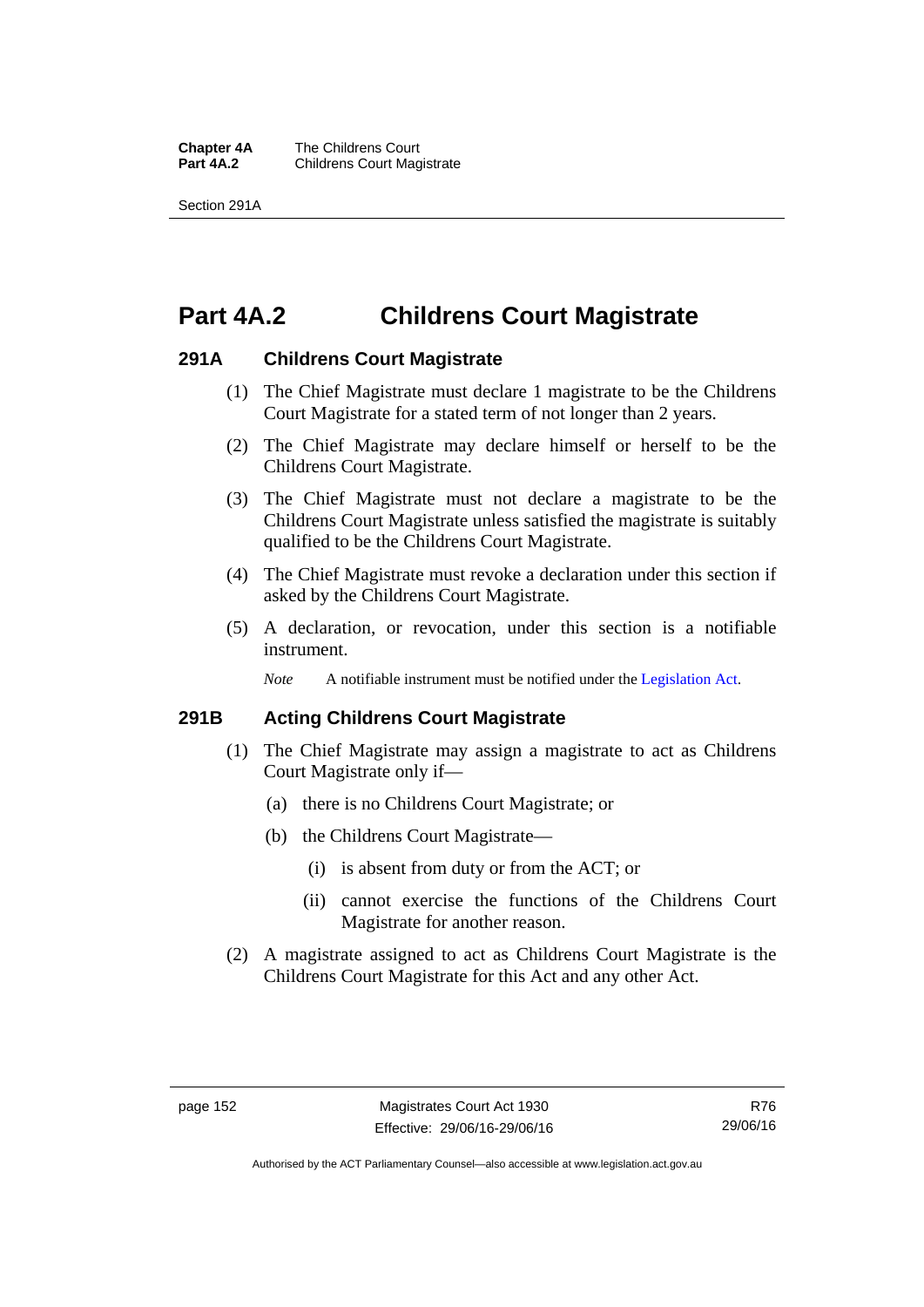### **291C Assignment of other magistrates for Childrens Court matters**

- (1) The Chief Magistrate may assign another magistrate to deal with a matter if the Childrens Court Magistrate is unable to deal with the matter—
	- (a) without delay that is likely to prejudice the wellbeing of a child or young person; or
	- (b) because of a conflict of interest, or a perceived conflict of interest.
- (2) A magistrate may be assigned under subsection (1) (a) only if the Chief Magistrate is satisfied the assignment is necessary having regard to—
	- (a) how the delay is likely to prejudice the child's or young person's wellbeing; and
	- (b) the principle in the *[Children and Young People Act 2008](http://www.legislation.act.gov.au/a/2008-19)*, section 8 that in making a decision under that Act in relation to a particular child or young person, the decision-maker must regard the best interests of the child or young person as the paramount consideration; and
	- (c) the degree of urgency of the matter to be dealt with by the assigned magistrate; and
	- (d) the views and wishes (if any) of the Childrens Court Magistrate on the proposed assignment.
- (3) This section is in addition to, and does not limit, section 291B (Acting Childrens Court Magistrate).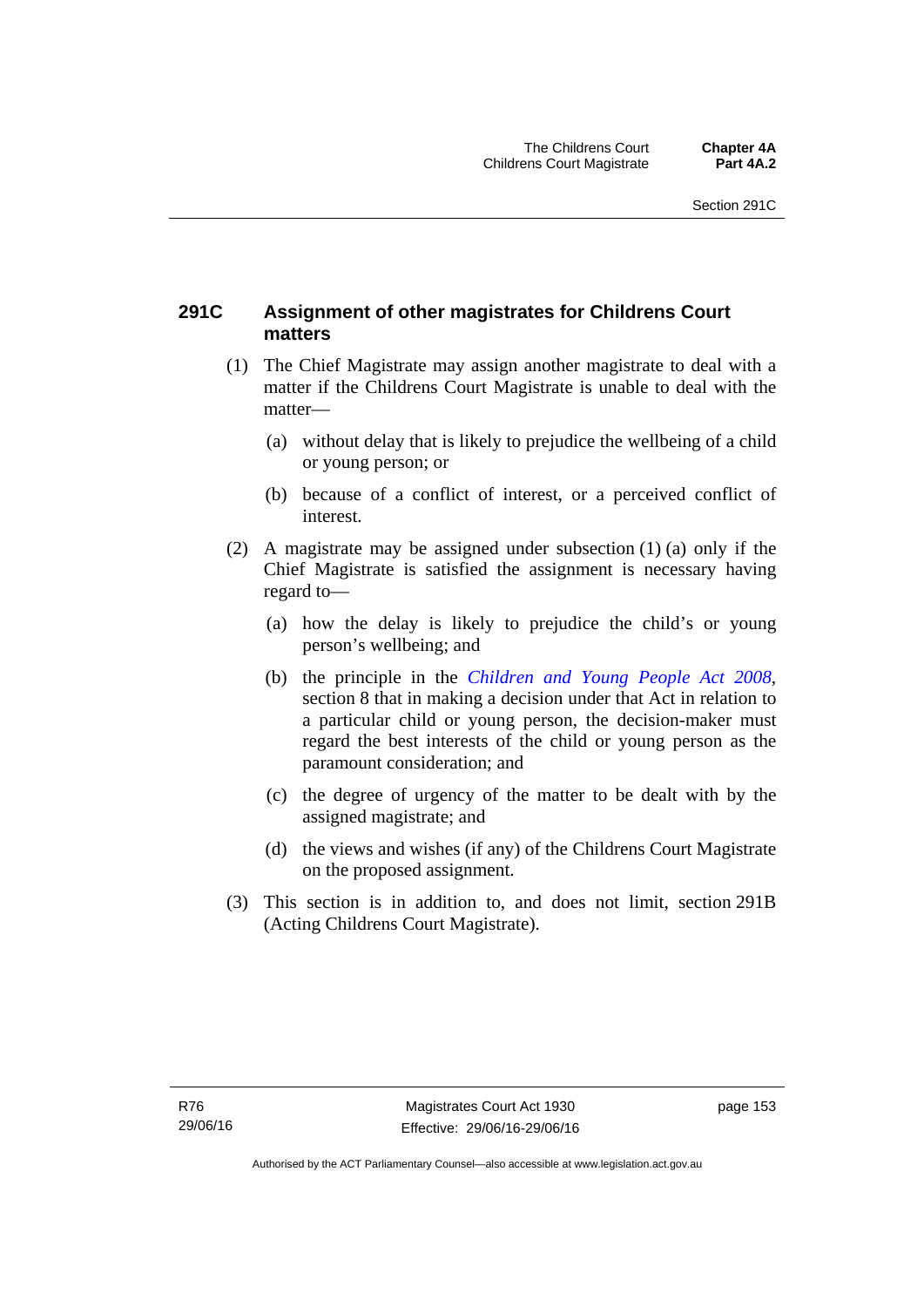#### **Chapter 4A** The Childrens Court<br>**Part 4A.2** Childrens Court Mag **Childrens Court Magistrate**

Section 291D

### **291D Completion of part-heard matters**

- (1) This section applies if—
	- (a) a magistrate begins to deal with a Childrens Court matter under this chapter; and
	- (b) before the matter is finally decided, the magistrate ceases to—
		- (i) be the Childrens Court Magistrate; or
		- (ii) hold an assignment under section 291B or section 291C.
- (2) The magistrate may continue to deal with the matter until it is finally decided.

page 154 Magistrates Court Act 1930 Effective: 29/06/16-29/06/16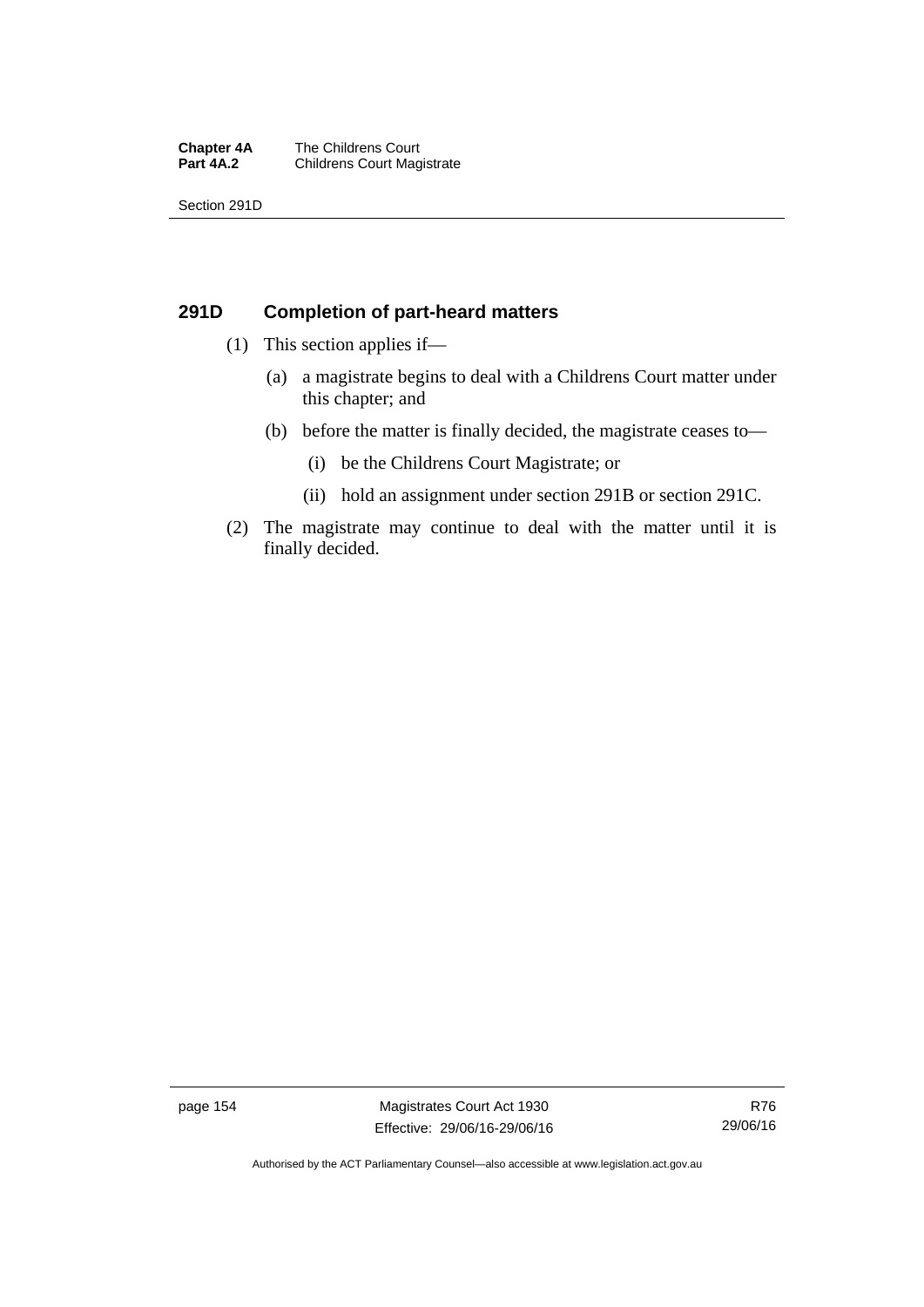# **Part 4A.3 Criminal proceedings**

### **291E Procedures for hearing indictable offences**

- (1) This section applies if—
	- (a) a child charged with an indictable offence is brought before the Childrens Court; and
	- (b) the court—
		- (i) has no power to hear and decide the charge summarily; or
		- (ii) has the power to hear and decide the charge summarily, but decides not to.
- (2) The Childrens Court must deal with the charge as if—
	- (a) the charge were a charge for an indictable offence to which this Act applied; and
	- (b) the Childrens Court were the Magistrates Court; and
	- (c) any necessary changes were made.

### **291F Childrens Court may adjourn hearings to allow access to legal advice**

- (1) This section applies to a charge for an indictable offence against a child that the Childrens Court is hearing summarily.
- (2) The court may, at any time, adjourn the hearing to allow any of the following people to get legal advice:
	- (a) the child;
	- (b) a parent of the child;
	- (c) someone else who has daily care responsibility, or long-term care responsibility, for the child.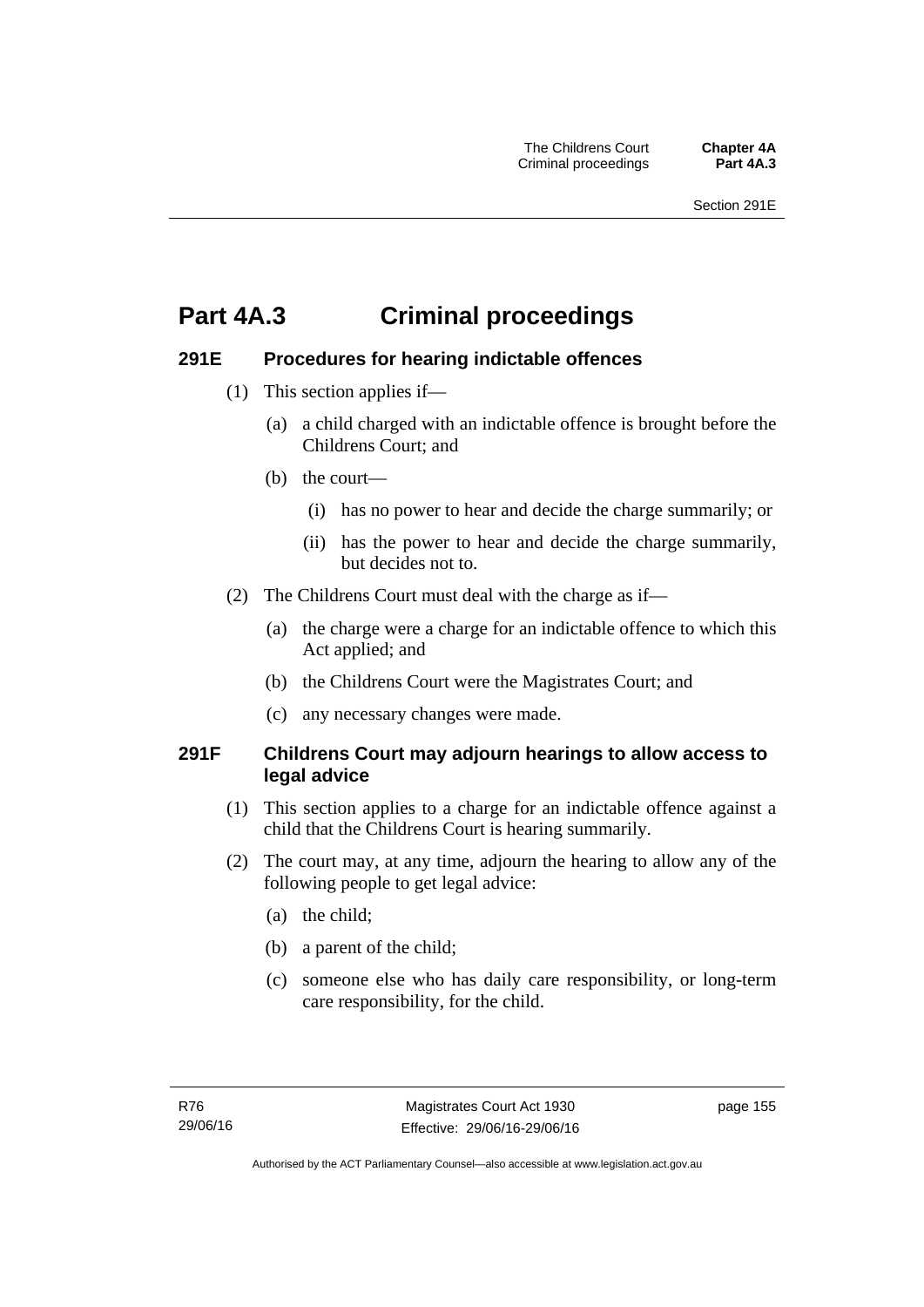Section 291G

(3) In this section:

*daily care responsibility*—see the *[Children and Young People](http://www.legislation.act.gov.au/a/2008-19)  [Act 2008](http://www.legislation.act.gov.au/a/2008-19)*, section 19.

*long-term care responsibility*—see the *[Children and Young People](http://www.legislation.act.gov.au/a/2008-19)  [Act 2008](http://www.legislation.act.gov.au/a/2008-19)*, section 20.

### **291G Childrens Court may send cases to Supreme Court for sentencing**

- (1) This section applies if the Childrens Court convicts a person of an indictable offence.
- (2) The Childrens Court may, by order, commit the person to the Supreme Court for sentence if satisfied that—
	- (a) sentence should be passed on the person by the Supreme Court because of the character and history of the person; or
	- (b) the sentence that is likely to be appropriate is a sentence the Childrens Court does not have power to impose.
- (3) In deciding whether to make an order under subsection (2) (a), the Childrens Court must consider any report provided under the *[Court](http://www.legislation.act.gov.au/a/2004-59)  [Procedures Act 2004](http://www.legislation.act.gov.au/a/2004-59)*, section 74D (Court may order report about young person).
- (4) If the Childrens Court makes an order under subsection (2), the Supreme Court may deal with the person as if the person had been convicted of the offence in the Supreme Court.
- (5) Also, if the Childrens Court makes an order under subsection (2), the Childrens Court must, if the person has been charged with a back-up or related offence, deal with the back-up or related offence in accordance with section 94 (2) (Discharge or committal for trial) in the same way as a person who is committed for trial under that section.

Authorised by the ACT Parliamentary Counsel—also accessible at www.legislation.act.gov.au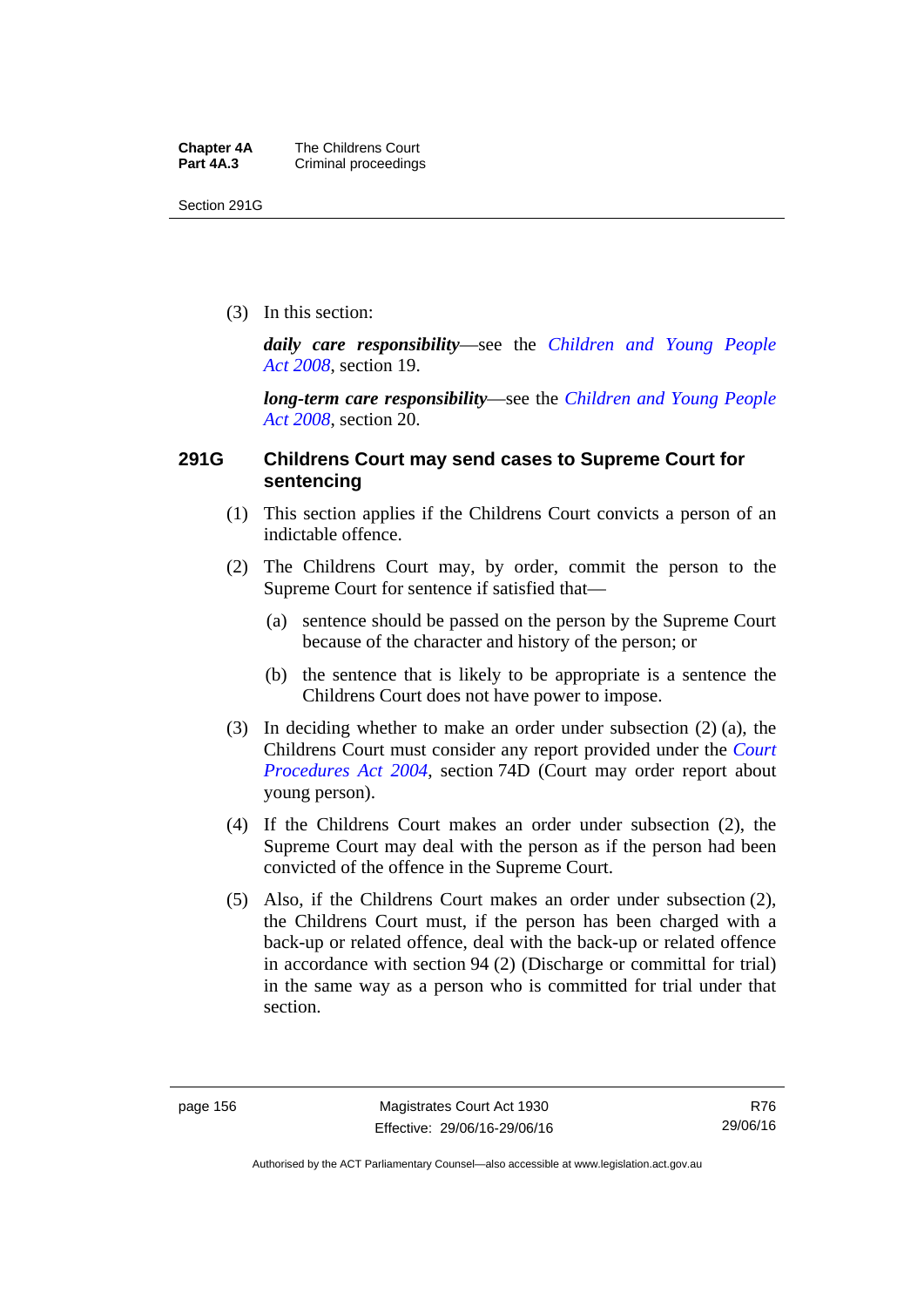# **Chapter 4B The Family Violence Court**

### **Part 4B.1** Preliminary

### **291H Meaning of** *domestic violence offence*

In this Act:

*domestic violence offence* means an offence—

- (a) that is a domestic violence offence under the *[Domestic](http://www.legislation.act.gov.au/a/2008-46)  [Violence and Protection Orders Act 2008](http://www.legislation.act.gov.au/a/2008-46)*; and
- (b) for which a victim of the offence is a relevant person, under that Act, in relation to the person who committed the offence.
- *Note 1 Domestic violence offence*—see the *[Domestic Violence and Protection](http://www.legislation.act.gov.au/a/2008-46)  [Orders Act 2008](http://www.legislation.act.gov.au/a/2008-46)*, s 13 (2).
- *Note 2 Relevant person*—see the *[Domestic Violence and Protection Orders](http://www.legislation.act.gov.au/a/2008-46)  [Act 2008](http://www.legislation.act.gov.au/a/2008-46)*, s 15.

#### **291I Purpose—ch 4B**

The purpose of this chapter is to establish a specialised court to deal with domestic violence offences, recognising that—

- (a) the nature of domestic violence and the particular needs involved in protecting victims is complex; and
- (b) great social harm results from domestic violence; and
- (c) domestic violence offences take place in the context of a special relationship between people.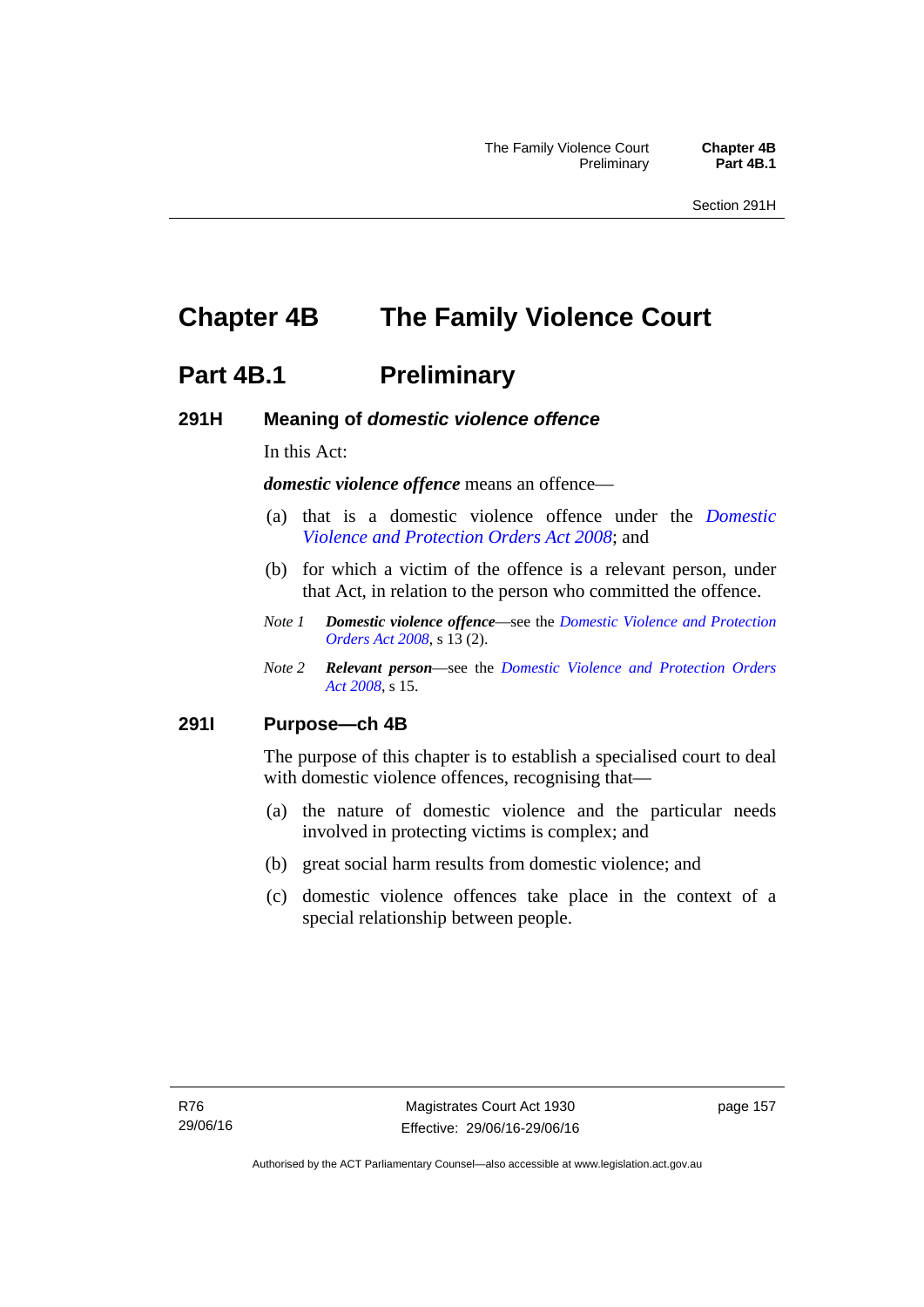**Chapter 4B** The Family Violence Court **Part 4B.2 The Family Violence Court** 

Section 291J

## **Part 4B.2 The Family Violence Court**

### **291J Family Violence Court**

- (1) The Magistrates Court is known as the Family Violence Court when it is exercising the jurisdiction of the Magistrates Court in relation to a proceeding mentioned in section 291K.
- (2) The Family Violence Court may use the Magistrates Court seal.
- (3) When a magistrate sits as the Family Violence Court, the magistrate may be referred to as the Family Violence Court Magistrate.
- (4) The Chief Magistrate is responsible for ensuring the orderly and prompt discharge of the business of the Family Violence Court.

### **291K Jurisdiction of Family Violence Court**

- (1) The Family Violence Court may exercise the jurisdiction of the Magistrates Court in relation to the following:
	- (a) any criminal proceeding against a person in relation to a summary domestic violence offence if the person was 18 years old or over at the time of the alleged offence;
	- (b) any criminal proceeding against a person in relation to an indictable domestic violence offence if the person was 18 years old or over at the time of the alleged offence;
	- (c) a proceeding in relation to bail for an adult charged with a domestic violence offence;
	- (d) a proceeding in relation to a breach of a sentence imposed by the Magistrates Court or the Family Violence Court on a person for a domestic violence offence.
- (2) Subsection (1) (b) is subject to the *[Crimes Act 1900](http://www.legislation.act.gov.au/a/1900-40)*, section 374 (Summary disposal of certain cases at prosecutor's election) and section 375 (Summary disposal of certain cases).
- (3) Subsection (1) (c) is subject to the *[Bail Act 1992](http://www.legislation.act.gov.au/a/1992-8)*.

R76 29/06/16

Authorised by the ACT Parliamentary Counsel—also accessible at www.legislation.act.gov.au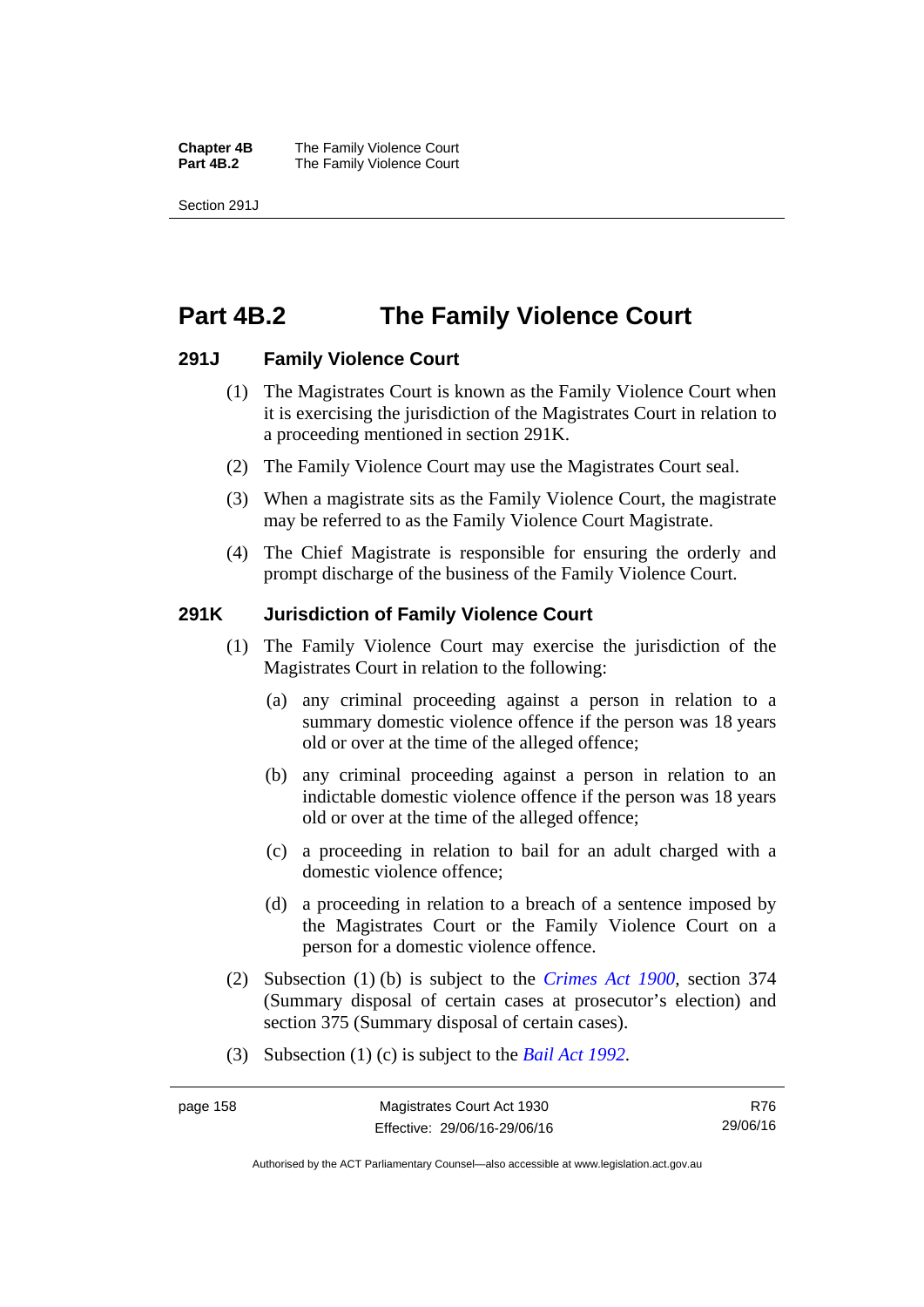# **Chapter 4C Galambany Court**

### **291L Definitions—ch 4C**

In this chapter:

*Aboriginal or Torres Strait Islander offender* means an offender who—

- (a) is a descendant of an Aboriginal or Torres Strait Islander person; and
- (b) identifies as an Aboriginal or Torres Strait Islander person; and
- (c) is accepted as an Aboriginal or Torres Strait Islander person by an Aboriginal or Torres Strait Islander community.

*circle sentencing* means the step in a sentencing proceeding for an Aboriginal or Torres Strait Islander offender that includes members of the Aboriginal or Torres Strait Islander community.

### **291M Galambany Court**

The Magistrates Court is known as the Galambany Court when it is sitting to provide circle sentencing.

### **291N Directions about procedure for Galambany Court**

- (1) The Magistrates Court may give a direction in relation to the procedure to be followed in relation to circle sentencing for certain Aboriginal or Torres Strait Islander offenders, and any other relevant matter in relation to circle sentencing.
- (2) To remove any doubt, a direction mentioned in subsection (1) is not taken to limit the Magistrates Court's discretion in sentencing an offender.
- (3) Nothing in this section limits the Magistrates Court's power to give a direction under section 309 (Directions about procedure).

page 159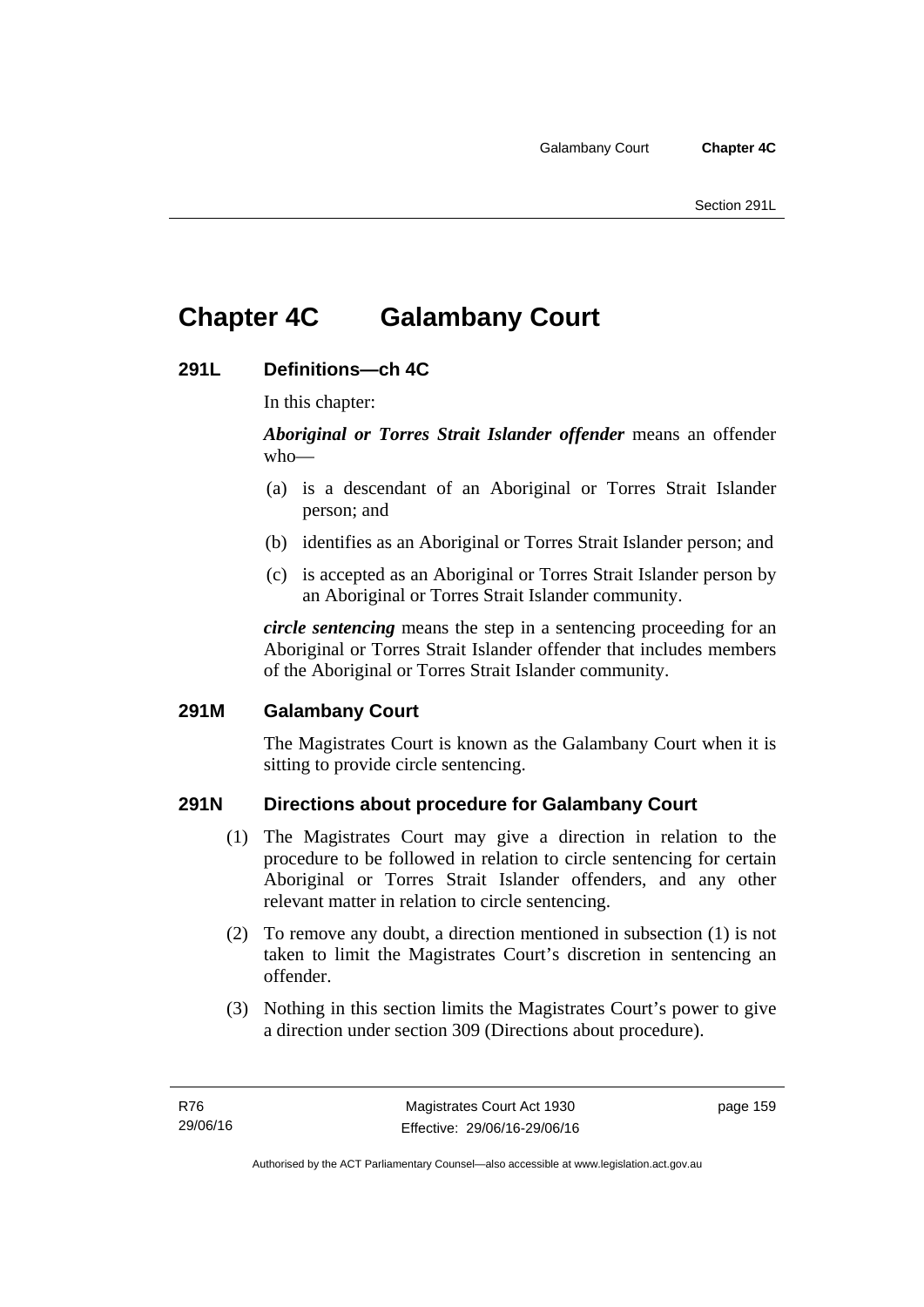**Chapter 4D** The Industrial Court<br>**Part 4D.1** Preliminary **Preliminary** 

Section 291O

# **Chapter 4D The Industrial Court**

# Part 4D.1 **Preliminary**

### **291O Definitions—ch 4D**

In this chapter:

*industrial or work safety matter*—see section 291Q (1).

*industrial or work safety offence* means an offence under an Act mentioned in section 291Q (1) (a).

page 160 Magistrates Court Act 1930 Effective: 29/06/16-29/06/16

Authorised by the ACT Parliamentary Counsel—also accessible at www.legislation.act.gov.au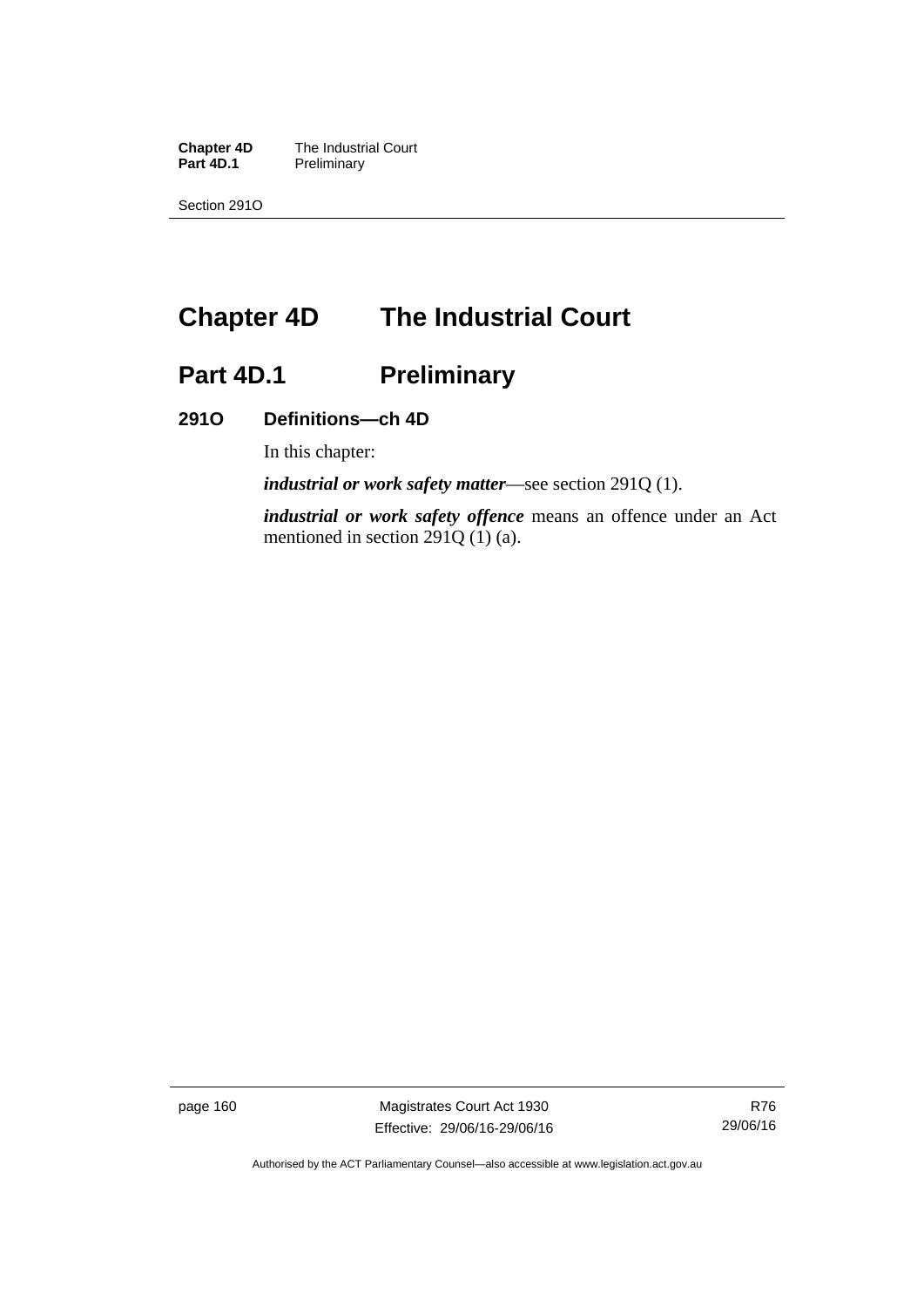# **Part 4D.2 The Industrial Court**

### **291P Industrial Court**

- (1) The Magistrates Court is known as the Industrial Court when it is constituted by the Industrial Court Magistrate exercising the jurisdiction given under section 291Q.
- (2) The Magistrates Court is also known as the Industrial Court when it is constituted by—
	- (a) a magistrate assigned under section 291W (Assignment of other magistrates for Industrial Court matters) who is exercising the jurisdiction given under section 291Q; or
	- (b) a magistrate acting under section 291X (2) (Industrial Court completion of part-heard matters).
- (3) The Industrial Court may use the Magistrates Court seal.

### **291Q Jurisdiction of Industrial Court**

- (1) The Industrial Court has jurisdiction to hear and decide the following (an *industrial or work safety matter*):
	- (a) a proceeding under the following Acts:
		- (i) the *[Dangerous Substances Act 2004](http://www.legislation.act.gov.au/a/2004-7)*;
		- (ii) the *[Machinery Act 1949](http://www.legislation.act.gov.au/a/1949-11)*;
		- (iii) the *[Scaffolding and Lifts Act 1912](http://www.legislation.act.gov.au/a/1912-38)*;
		- (iv) the *[Workers Compensation Act 1951](http://www.legislation.act.gov.au/a/1951-2)*;
		- (v) the *[Work Health and Safety Act 2011](http://www.legislation.act.gov.au/a/2011-35)*;
	- (b) a proceeding that an Act states must be heard and decided by the Industrial Court;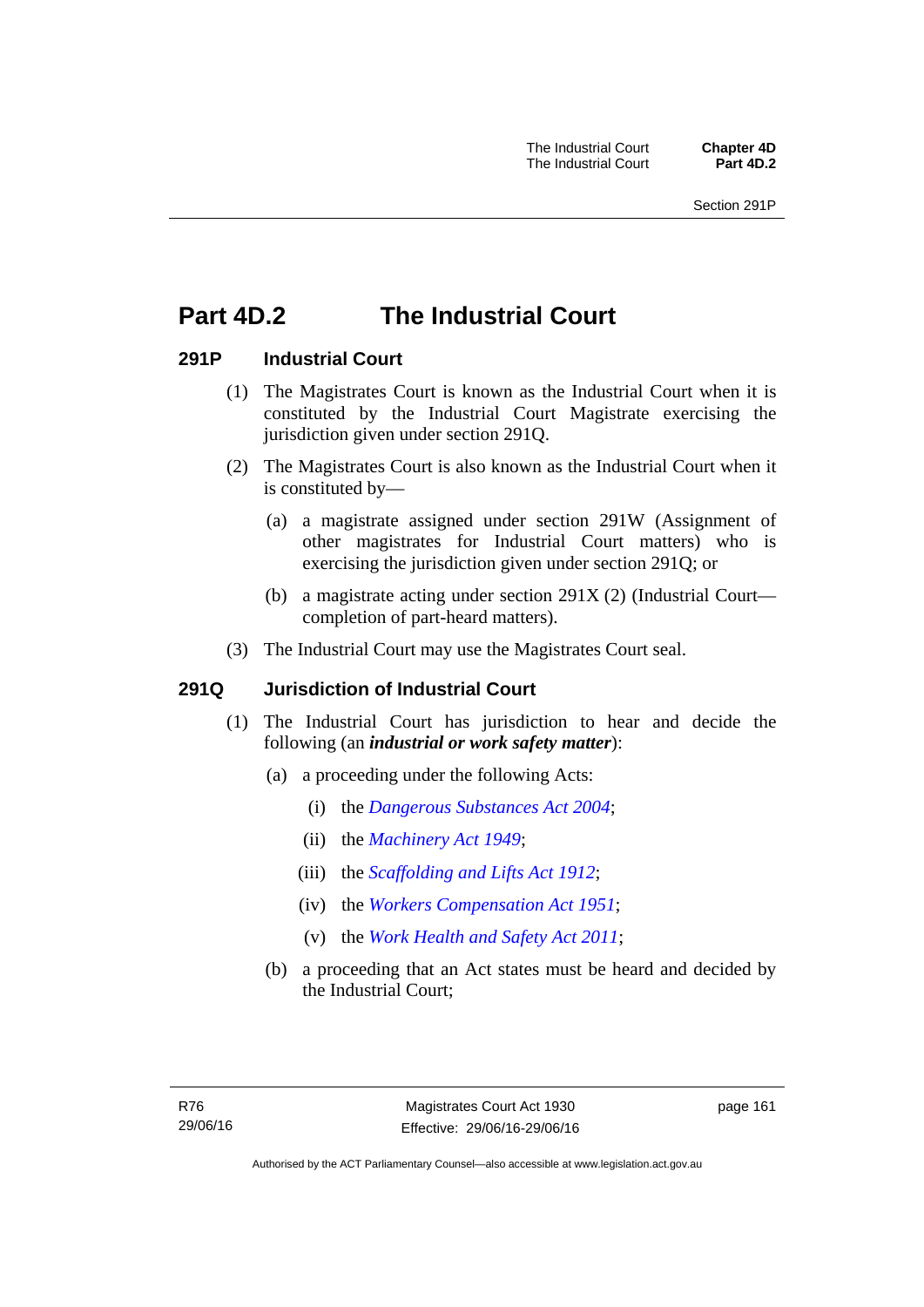| <b>Chapter 4D</b> | The Industrial Court |
|-------------------|----------------------|
| Part 4D.2         | The Industrial Court |

Section 291Q

- (c) a personal action at law arising from substantially the same facts that form the basis of a proceeding mentioned in paragraph (a) or (b) before the court.
- *Note* A reference to an Act includes a reference to the statutory instruments made or in force under the Act, including any regulation (see [Legislation Act,](http://www.legislation.act.gov.au/a/2001-14) s 104).
- (2) The Industrial Court may exercise the jurisdiction of the Magistrates Court in relation to the following:
	- (a) any criminal proceeding in relation to an industrial or work safety offence that is a summary offence against a person, if the person was an adult at the time of the alleged offence;
	- (b) any criminal proceeding in relation to an industrial or work safety offence that is an indictable offence against a person, if the person was an adult at the time of the alleged offence;
	- (c) a proceeding in relation to bail for an adult charged with an industrial or work safety offence;
	- (d) a proceeding in relation to a breach of a sentence imposed by the Magistrates Court for an industrial or work safety offence.
- (3) Subsection (2) (b) is subject to the *[Crimes Act 1900](http://www.legislation.act.gov.au/a/1900-40)*, section 374 (Summary disposal of certain cases at prosecutor's election) and section 375 (Summary disposal of certain cases).
- (4) Subsection (2) (c) is subject to the *[Bail Act 1992](http://www.legislation.act.gov.au/a/1992-8)*.
- (5) The Industrial Court may exercise the jurisdiction of the Magistrates Court in relation to any industrial or work safety matter.
- (6) This section applies—
	- (a) for a civil proceeding—to an industrial or work safety matter commenced after the commencement of the *Magistrates Court (Industrial Proceedings) Amendment Act 2013*; and

Authorised by the ACT Parliamentary Counsel—also accessible at www.legislation.act.gov.au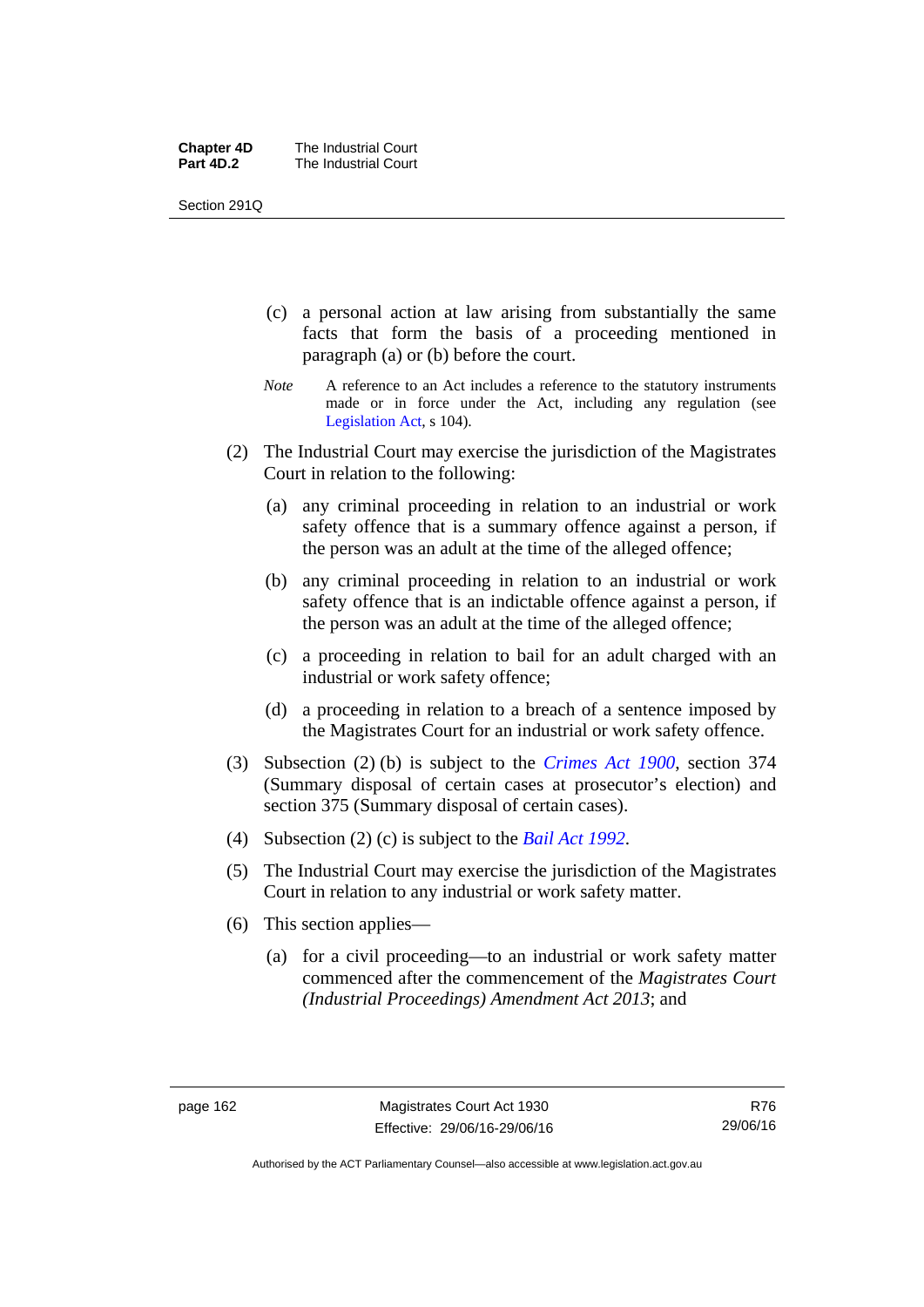- (b) for a criminal proceeding—to a prosecution for an industrial or work safety offence commenced after the commencement of the *Magistrates Court (Industrial Proceedings) Amendment Act 2013*.
- (7) In this section:

*proceeding*, under an Act mentioned in subsection (1) (a)—

- (a) includes arbitration; but
- (b) does not include a matter that may be brought before the ACAT under the Act.

### **291R Chief Magistrate to arrange business of Industrial Court**

- (1) The Chief Magistrate is responsible for allocating, and ensuring the orderly and prompt discharge of, the business of the Industrial Court.
- (2) The Chief Magistrate may, subject to appropriate and practicable consultation with the magistrates, make arrangements about—
	- (a) the magistrate who is to be the Industrial Court Magistrate; and
	- (b) the assignment of a magistrate under—
		- (i) section 291V (Acting Industrial Court Magistrate); or
		- (ii) section 291W (Assignment of other magistrates for Industrial Court matters).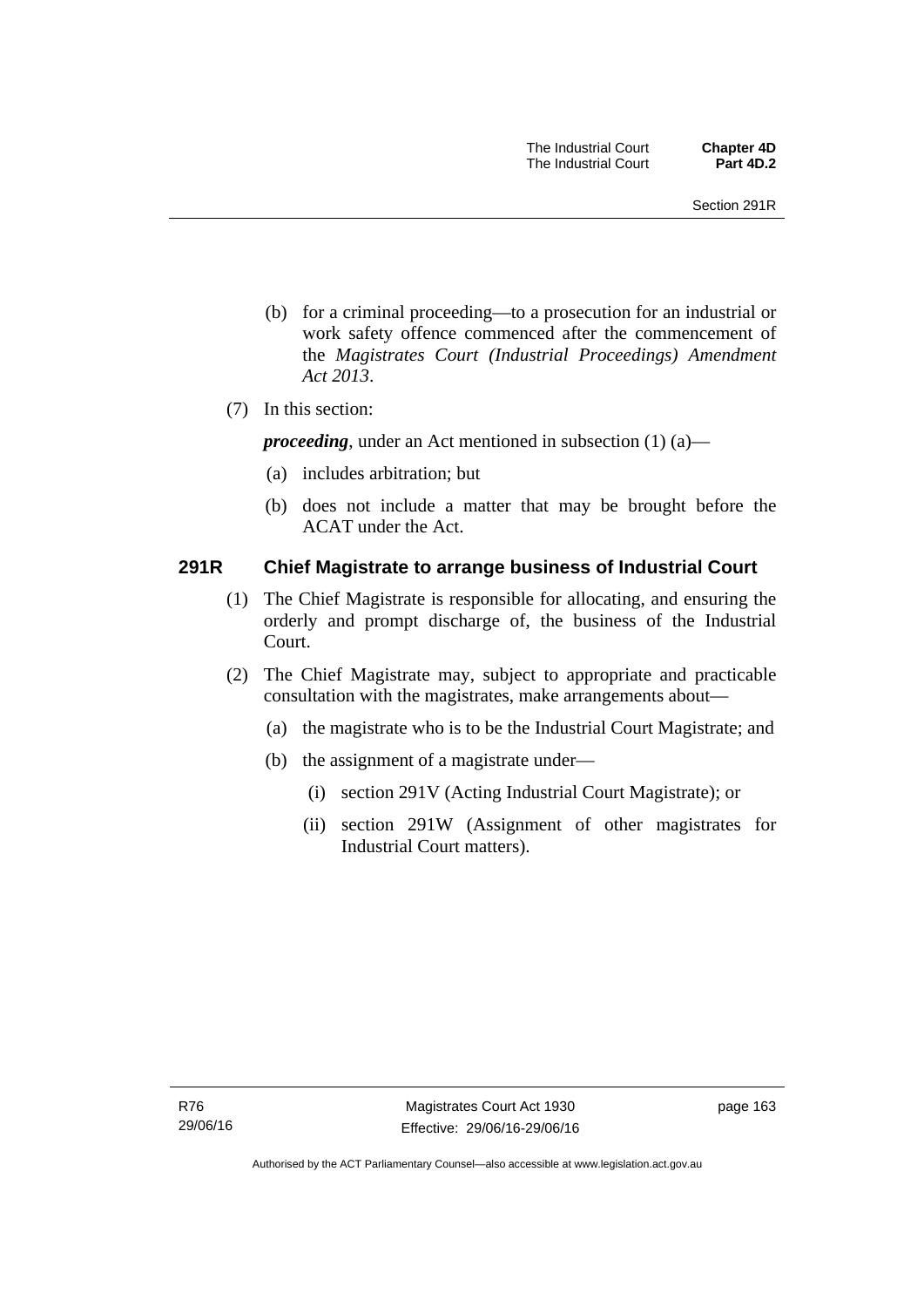| <b>Chapter 4D</b> | The Industrial Court |
|-------------------|----------------------|
| Part 4D.2         | The Industrial Court |

Section 291S

### **291S Industrial Court Magistrate to hear all matters**

- (1) The Industrial Court Magistrate is responsible for dealing with all matters before the Industrial Court.
- (2) Subsection (1) is subject to—
	- (a) section 291W (Assignment of other magistrates for Industrial Court matters); and
	- (b) section 291X (Industrial Court—completion of part-heard matters).

### **291T Transfer of industrial or work safety matter to Supreme Court**

- (1) If a party to an industrial or work safety matter (a *matter*) applies to have the matter transferred to the Supreme Court, the Industrial Court may, if it considers it appropriate, order that the matter be transferred to the Supreme Court.
- (2) If the parties to a matter jointly apply to have the matter transferred to the Supreme Court, the Industrial Court must order that the matter be transferred to the Supreme Court.
- (3) If the Industrial Court considers that a matter would be more appropriately dealt with by the Supreme Court, the Industrial Court may order that the matter be transferred to the Supreme Court.
- (4) This section does not apply to a proceeding mentioned in section 291Q (2).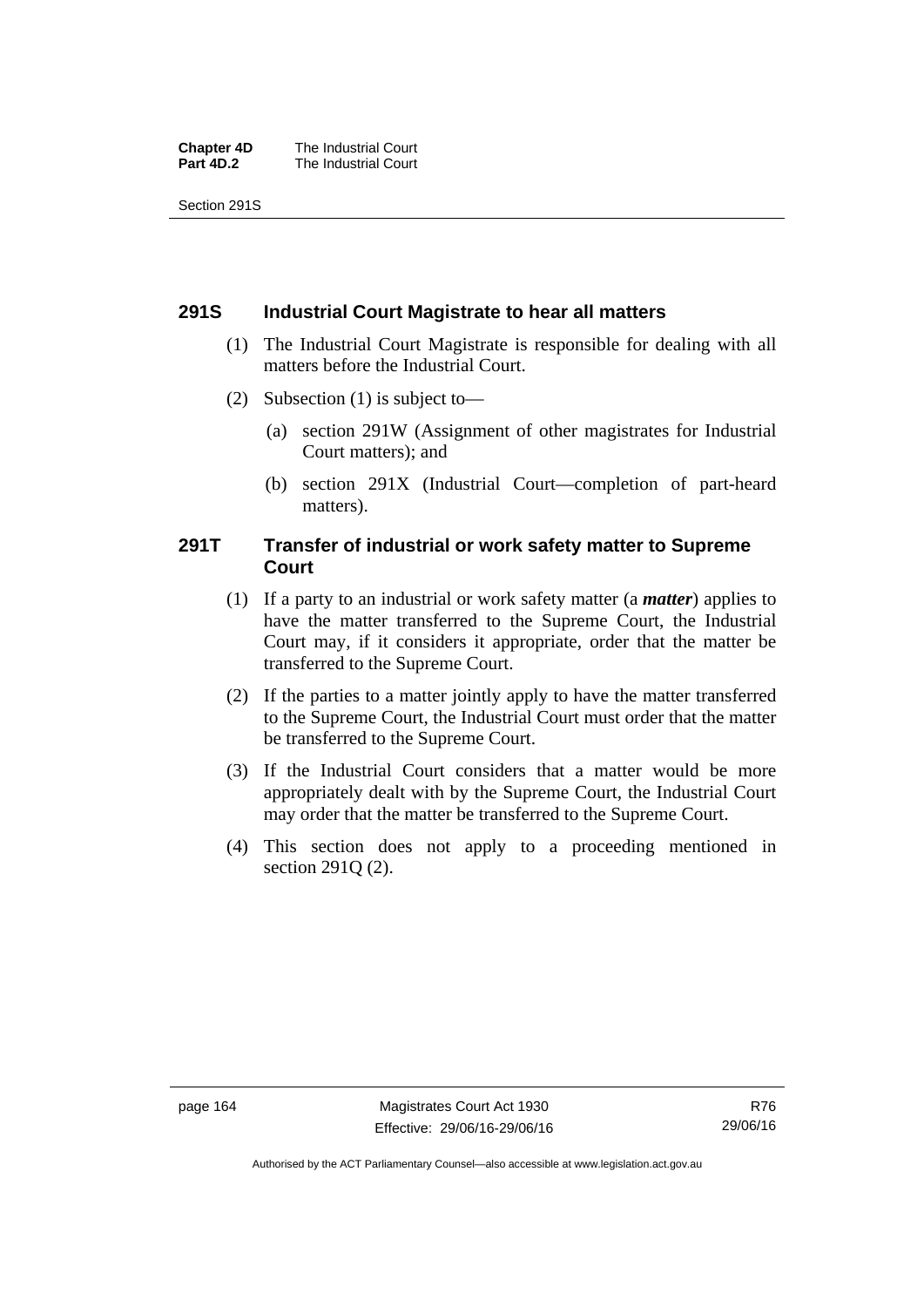# **Part 4D.3 Industrial Court Magistrate**

## **291U Industrial Court Magistrate**

- (1) The Chief Magistrate must declare 1 magistrate to be the Industrial Court Magistrate for a stated term of not longer than 4 years.
- (2) The Chief Magistrate may declare himself or herself to be the Industrial Court Magistrate.
- (3) The Chief Magistrate must not declare a magistrate to be the Industrial Court Magistrate unless satisfied the magistrate is suitably qualified to be the Industrial Court Magistrate.
- (4) The Chief Magistrate must revoke a declaration under this section if asked by the Industrial Court Magistrate.
- (5) A declaration, or revocation, under this section is a notifiable instrument.

*Note* A notifiable instrument must be notified under the [Legislation Act](http://www.legislation.act.gov.au/a/2001-14).

# **291V Acting Industrial Court Magistrate**

- (1) The Chief Magistrate may assign a magistrate to act as Industrial Court Magistrate only if—
	- (a) there is no Industrial Court Magistrate; or
	- (b) the Industrial Court Magistrate—
		- (i) is absent from duty or from the ACT; or
		- (ii) cannot exercise the functions of the Industrial Court Magistrate for another reason.
- (2) A magistrate assigned to act as Industrial Court Magistrate is the Industrial Court Magistrate for this Act and any other Act.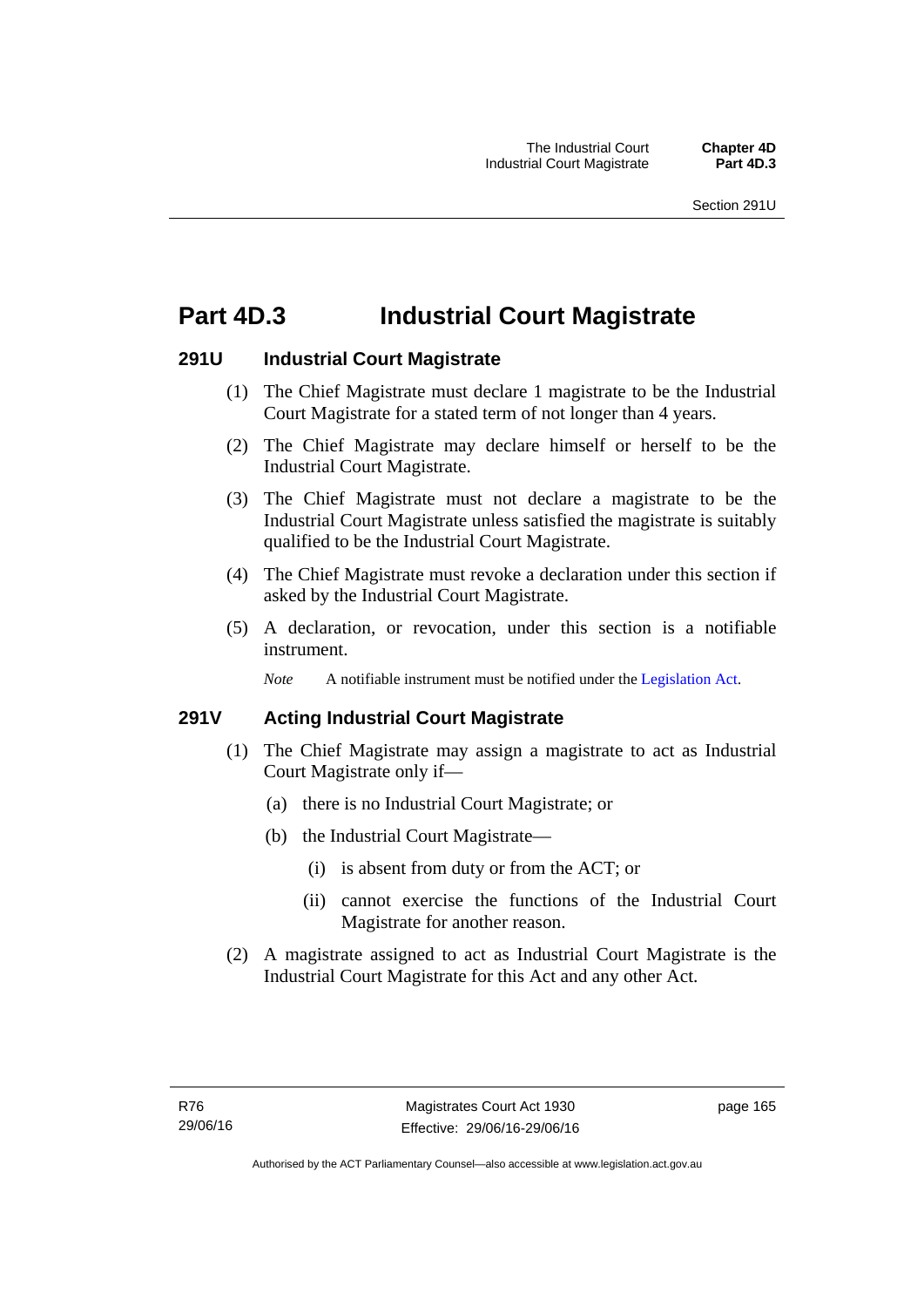#### **Chapter 4D** The Industrial Court<br>**Part 4D.3** Industrial Court Mag **Industrial Court Magistrate**

Section 291W

# **291W Assignment of other magistrates for Industrial Court matters**

- (1) The Chief Magistrate may assign another magistrate to deal with an industrial or work safety matter if—
	- (a) the Chief Magistrate is satisfied that—
		- (i) a perception of bias may arise if the Industrial Court Magistrate were to deal with the matter; or
		- (ii) it is in the interests of justice to do so; or
	- (b) a magistrate begins to deal with the matter under this chapter but before the matter is finally decided, the magistrate—
		- (i) dies; or
		- (ii) becomes mentally or physically incapacitated, if the incapacity substantially affects the exercise of the magistrate's functions; or
		- (iii) resigns; or
		- (iv) is otherwise unable to continue to deal with the matter.
- (2) This section is in addition to, and does not limit, section 291V (Acting Industrial Court Magistrate).

## **291X Industrial Court—completion of part-heard matters**

- (1) This section applies if—
	- (a) a magistrate begins to deal with an Industrial Court matter under this chapter; and

Authorised by the ACT Parliamentary Counsel—also accessible at www.legislation.act.gov.au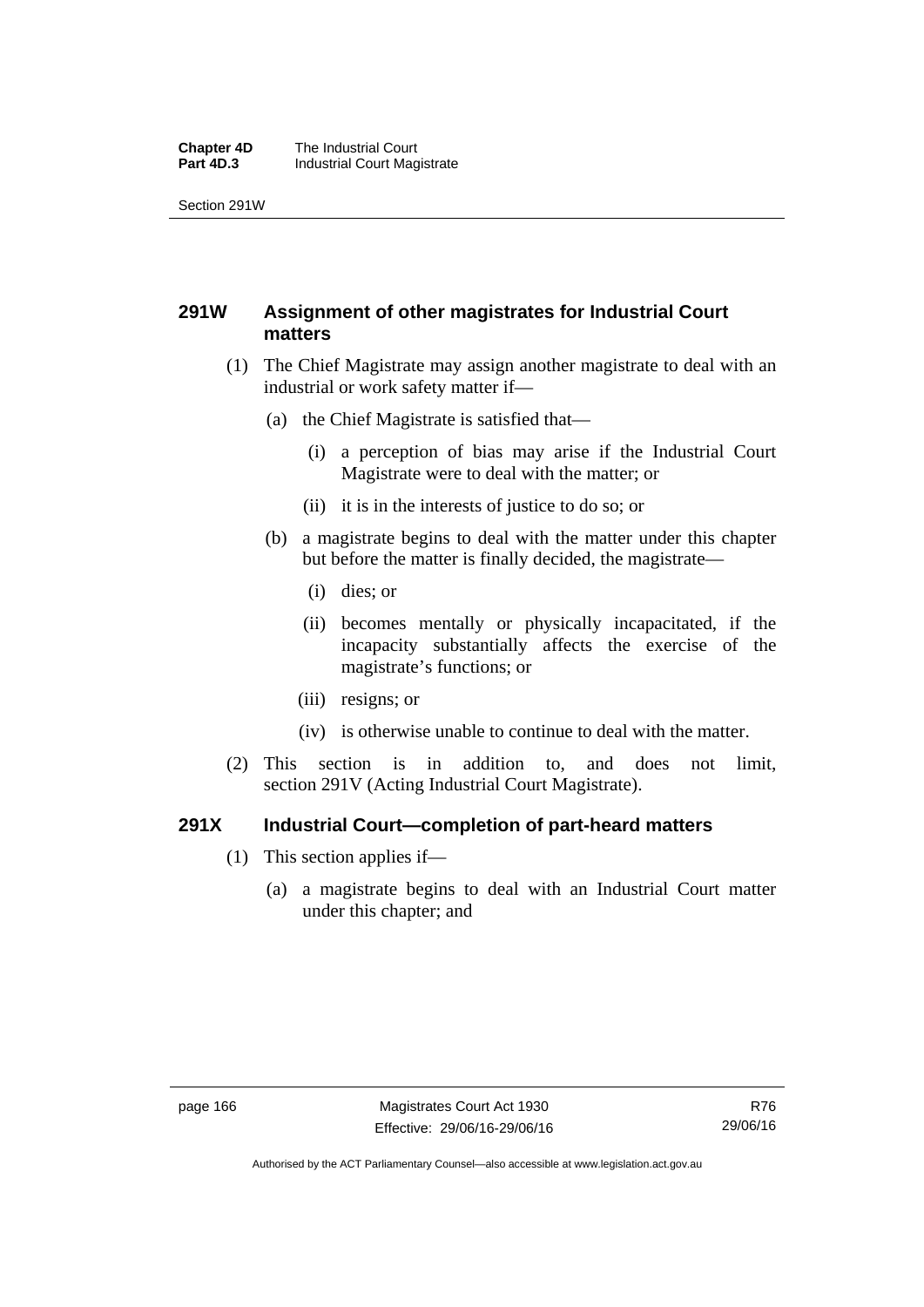- (b) before the matter is finally decided, the magistrate ceases to—
	- (i) be the Industrial Court Magistrate; or
	- (ii) hold an assignment under section 291V or section 291W.
- (2) The magistrate may continue to deal with the matter until it is finally decided.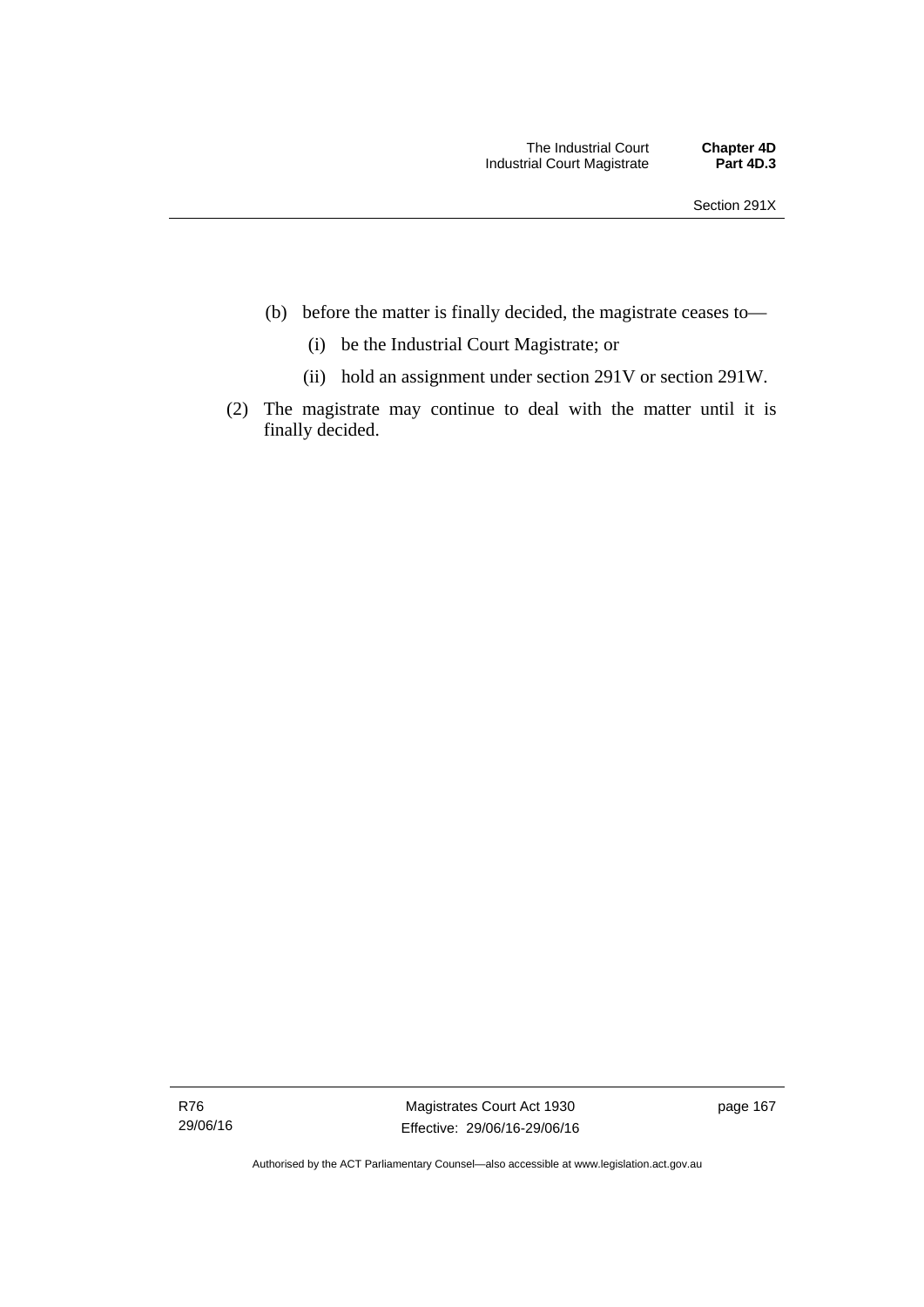**Chapter 5** Miscellaneous<br>**Part 5.1** Offences **Part 5.1** 

Section 292

# **Chapter 5 Miscellaneous**

# **Part 5.1 Offences**

## **292 Failure to comply with order in nuisance action**

A person must not contravene an order made by the court in a civil action for nuisance.

Maximum penalty: 50 penalty units, imprisonment for 6 months or both.

# **298 Prejudice to employee**

(1) An employer must not dismiss an employee, or otherwise prejudice an employee in his or her employment, because a garnishee order attaching the earnings of the employee has been made by the court.

Maximum penalty: 50 penalty units, imprisonment for 6 months or both.

- $(2)$  If—
	- (a) an employee is dismissed or prejudiced within 6 months after a garnishee order is made; and
	- (b) all the elements of the offence other than the reason for the employer's action are proved;

the onus of proving that the dismissal or prejudice was not because of the garnishee order is on the employer.

 (3) A conviction under subsection (1) does not limit, restrict or otherwise effect any obligation that the garnishee may have in relation to the judgment debtor or any right or remedy that the judgment debtor may have against the garnishee under any other law in force in the ACT.

R76 29/06/16

Authorised by the ACT Parliamentary Counsel—also accessible at www.legislation.act.gov.au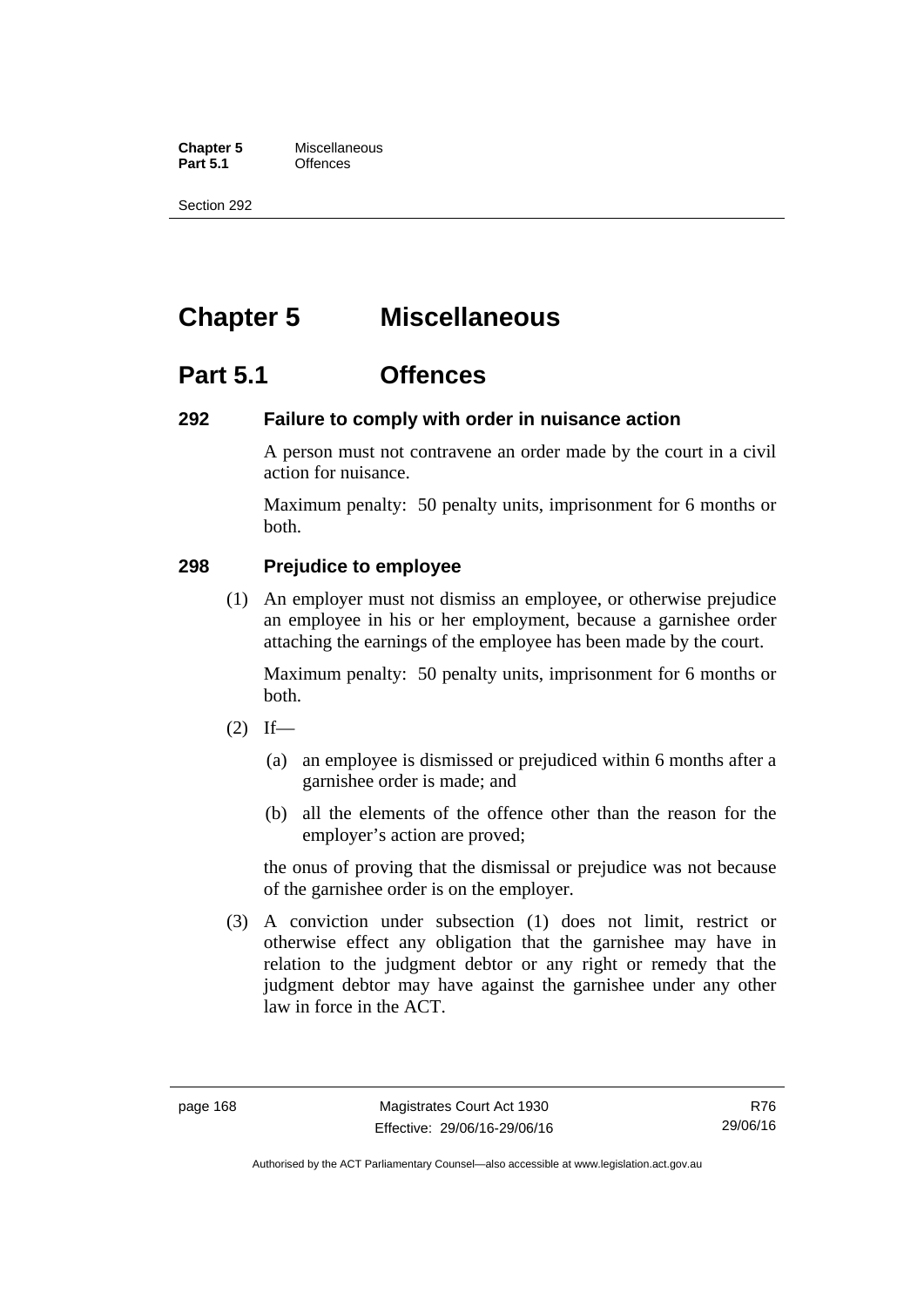# **Part 5.2 Other**

## **307 Contempt of court**

- (1) A person is in contempt of the Magistrates Court if the person—
	- (a) contravenes an order of the court or an undertaking given to the court; or
	- (b) commits a contempt in the face or in the hearing of the court; or
	- (c) commits any other contempt of court.

#### **Examples—par (b)**

- 1 insulting a magistrate, the registrar, deputy registrar, bailiff or other court officer during the officer's sitting or attendance in court
- 2 interrupting a proceeding of the court or misbehaving in court
- 3 obstructing or assaulting someone in attendance in court
- 4 disobeying a direction of the court at the hearing of a proceeding
- *Note* An example is part of the Act, is not exhaustive and may extend, but does not limit, the meaning of the provision in which it appears (see [Legislation Act,](http://www.legislation.act.gov.au/a/2001-14) s 126 and s 132).
- (2) The Magistrates Court has the same power to deal with contempt of the Magistrates Court as the Supreme Court has to deal with contempt of the Supreme Court.
- (3) However, a contempt mentioned in subsection (1) (a) may be dealt with as a contempt of court only if there is no other effective way to enforce the order or undertaking.
- (4) To remove any doubt, this section does not limit the Supreme Court's power to deal with contempt of the Magistrates Court.

## **308 Magistrates Court's seal**

The Magistrates Court must have a seal.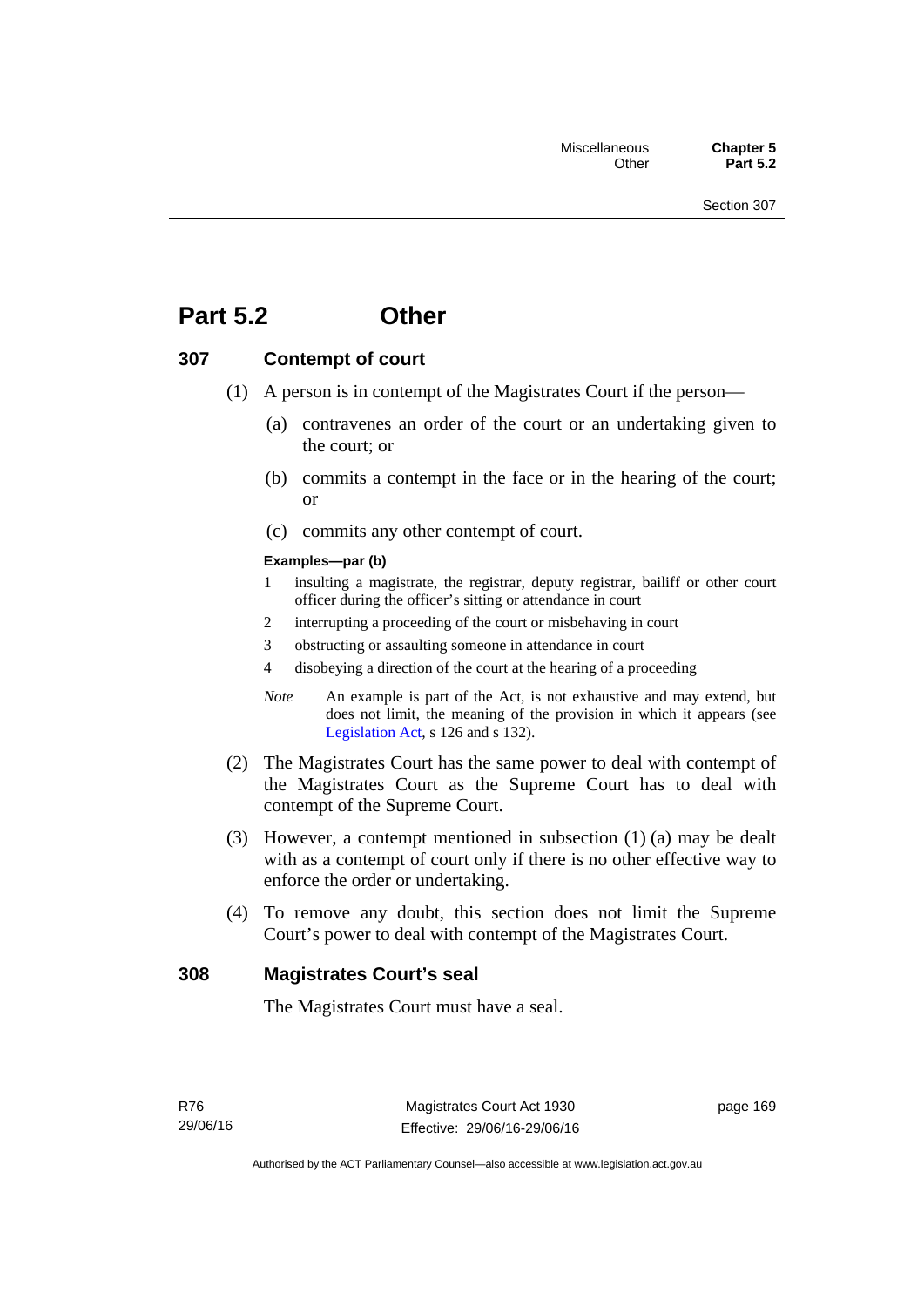#### **Chapter 5** Miscellaneous **Part 5.2** Other

Section 309

# **309 Directions about procedure**

If the procedure for taking a step in a proceeding is not set out in this Act or the law under which the step is to be taken, the court may give a direction in relation to—

- (a) the procedure to be followed in relation to the step; and
- (b) any other relevant matter in relation to the step.
- *Note* The Magistrates Court may make procedures to be followed in relation to circle sentencing for certain Aboriginal or Torres Strait Islander offenders (see s 291N).

# **310 Hearings generally to be in public**

- (1) The hearing of a proceeding before the Magistrates Court must be in public.
- (2) However, if the magistrate presiding at a hearing is of the opinion that it is desirable in the public interest or in the interests of justice to do so, the magistrate may, by order—
	- (a) direct that the hearing or part of the hearing take place in private and give directions about the people who may be present; and
	- (b) give directions prohibiting or restricting the publication of evidence given at the hearing, whether in public or in private, or of matters contained in documents lodged with the court or received in evidence by the court for the purposes of the proceeding; and
	- (c) give directions prohibiting or restricting the disclosure to some or all of the parties to the proceeding of evidence given at the hearing, or of a matter contained in a document lodged with the court or received in evidence by the court for the purposes of the proceeding.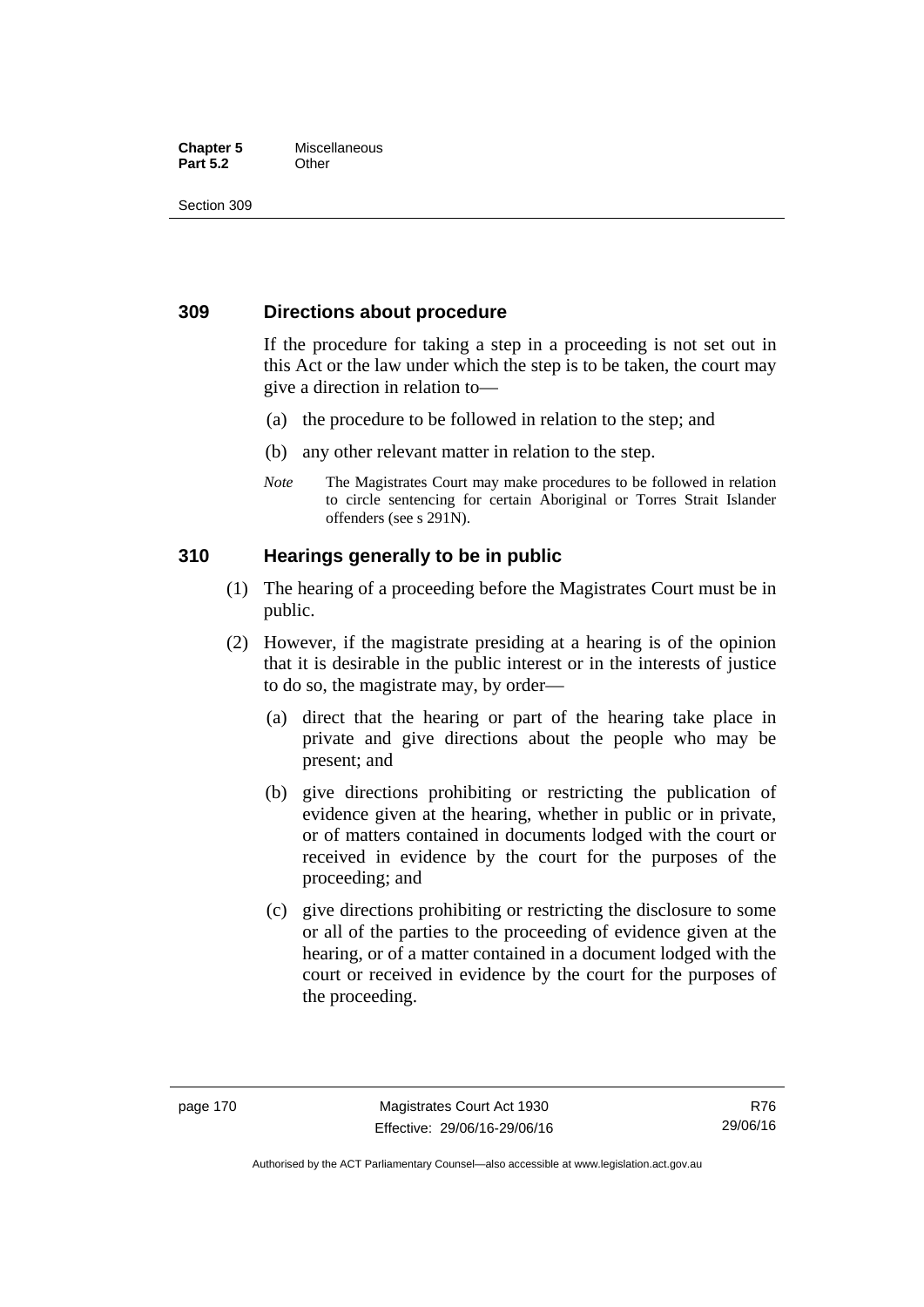(3) A person who, without reasonable excuse, contravenes an order under subsection (2) commits an offence.

Maximum penalty: 100 penalty units, imprisonment for 1 year or both.

- (4) Subsection  $(1)$ 
	- (a) does not apply in relation to a civil matter that, under another territory law, may be dealt with otherwise than in open court; and
	- (b) is subject to any other territory law that restricts who may be present at a hearing.

## **311 Appearance by audiovisual or audio links etc**

- (1) This section applies if, in relation to a proceeding or a part of a proceeding (the *relevant proceeding*), the court has—
	- (a) given a direction under the *[Evidence \(Miscellaneous](http://www.legislation.act.gov.au/a/1991-34)  [Provisions\) Act 1991](http://www.legislation.act.gov.au/a/1991-34)*, section 20 (1) (Territory courts may take evidence and submissions from participating States) or section 32 (1) (Territory courts may take evidence and submissions from place other than participating State); or
	- (b) made an order under the *[Court Procedures Rules 2006](http://www.legislation.act.gov.au/sl/2006-29)*, rule 6703 (Evidence by telephone etc) about receiving evidence or submissions by telephone, video link or another form of communication in the proceeding.
- (2) If this section applies, a person who, in a relevant proceeding—
	- (a) is required or entitled to appear personally, whether as a party or as a witness; or
	- (b) is entitled to appear for another person;

may appear in the relevant proceeding and participate or give evidence in accordance with the direction or order.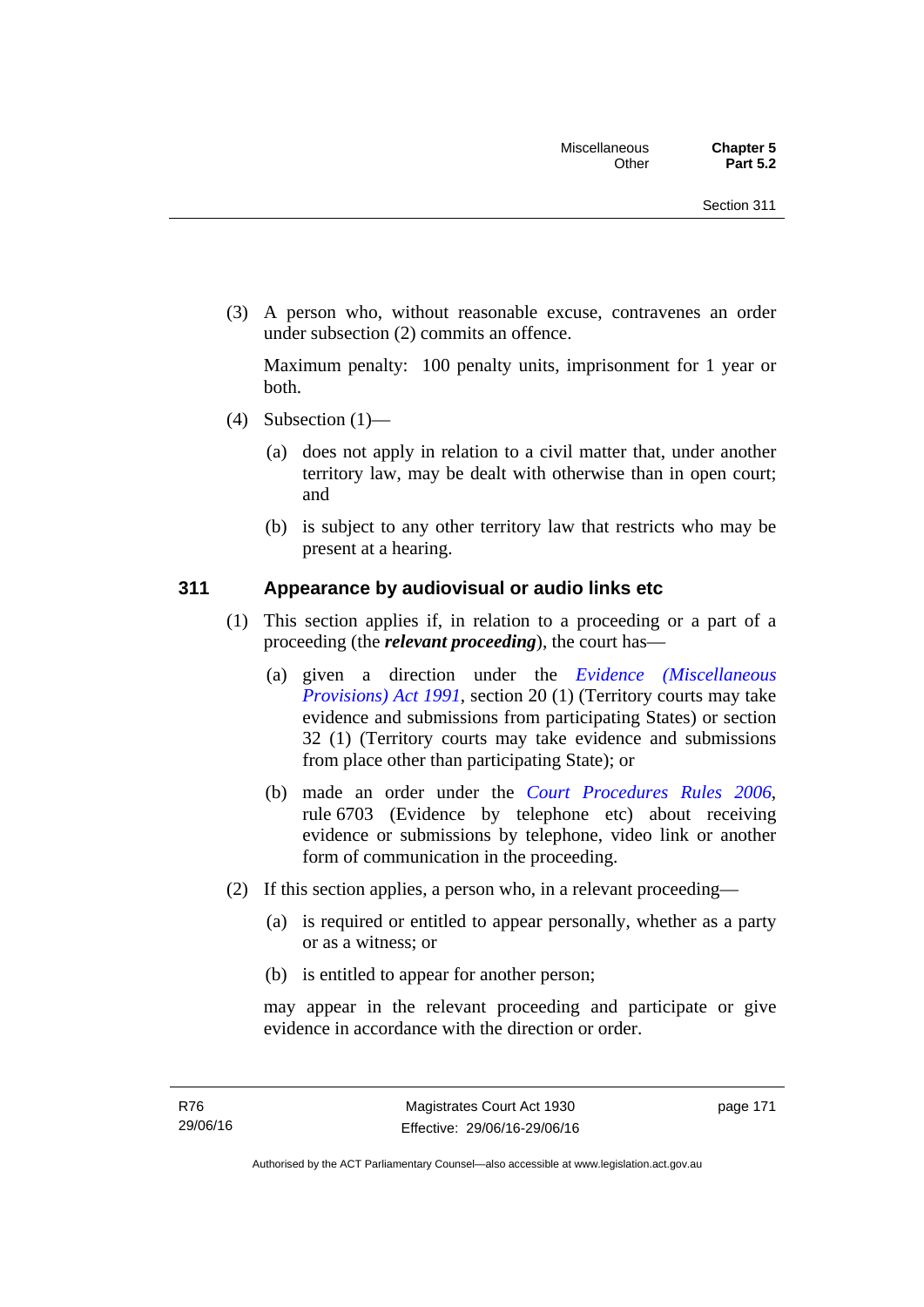Section 312

- (3) A person who appears in a relevant proceeding in accordance with this section is taken to be before the court.
- (4) In this Act:

*appearance*, in relation to a proceeding and whether by a party or anyone else, includes appearance in accordance with this section if this section applies.

(5) In this section:

*proceeding* does not include a proceeding about bail.

## **312 Failure to give evidence—committal**

- (1) This section applies if the court is satisfied—
	- (a) that a witness before the court has contravened any of the following provisions of the [Criminal Code](http://www.legislation.act.gov.au/a/2002-51) (the *relevant Code provisions*):
		- (i) section 720 (Failing to produce document or other thing);
		- (ii) section 721 (Failing to take oath);
		- (iii) section 722 (Failing to answer question or give information); or
	- (b) a person has contravened any of the relevant Code provisions in relation to an examination before the registrar under the rules.
- (2) The court may—
	- (a) adjourn the proceeding for not longer than 8 days; and
	- (b) order that the person be remanded in custody until the earlier of the following:
		- (i) the date to which the proceeding is adjourned;

R76 29/06/16

Authorised by the ACT Parliamentary Counsel—also accessible at www.legislation.act.gov.au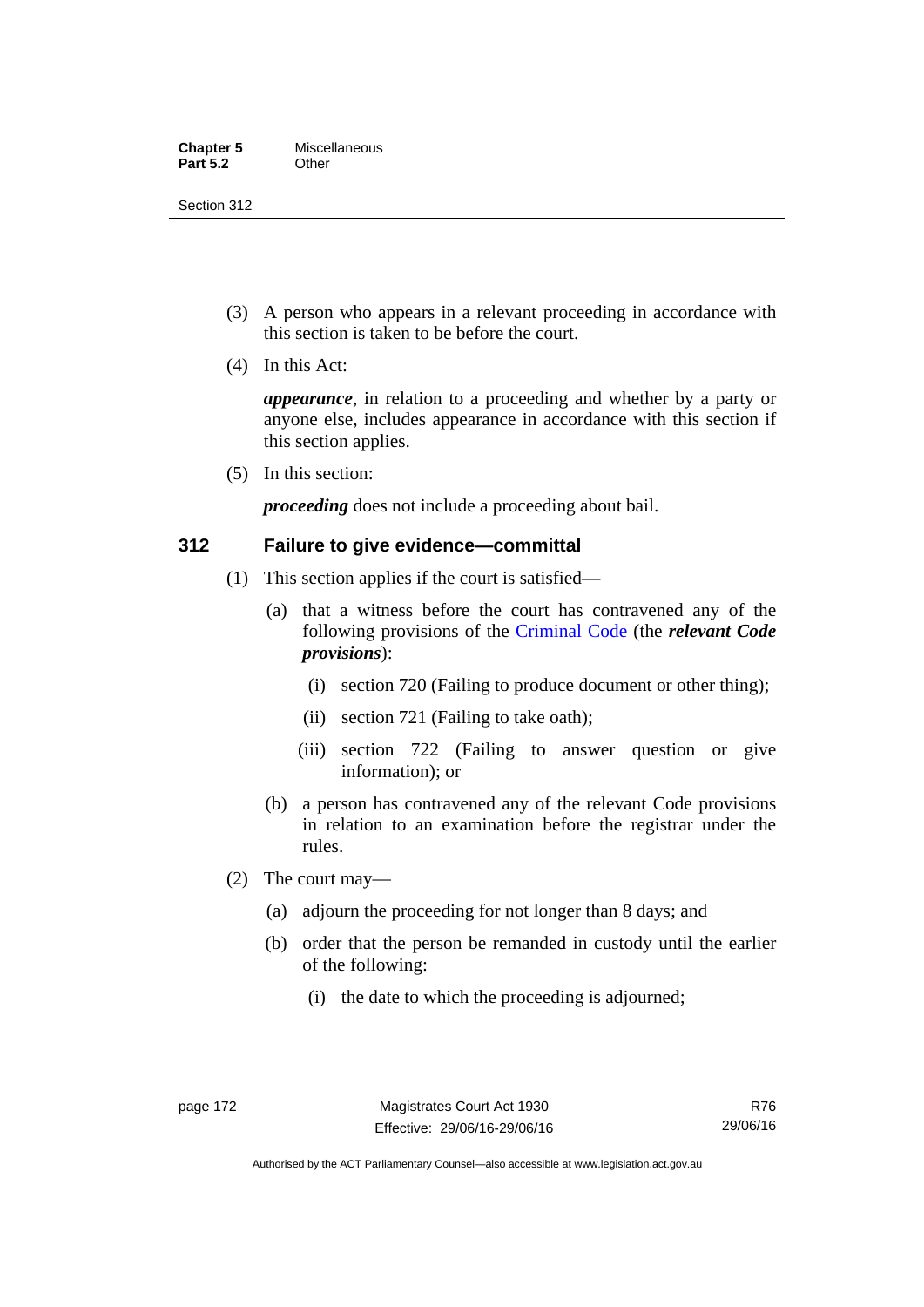- (ii) the person agrees to comply with the relevant Code provisions.
- *Note* The court must issue a warrant for the remand of the person in the director-general's custody (see *[Crimes \(Sentence Administration\)](http://www.legislation.act.gov.au/a/2005-59)  [Act 2005](http://www.legislation.act.gov.au/a/2005-59)*, s 17).
- $(3)$  If—
	- (a) the court has adjourned the proceeding, and ordered the person's remand, under subsection (2) or this subsection; and
	- (b) the person is later brought before the court; and
	- (c) the person does not consent to comply with the relevant Code provisions;

the court may exercise the powers mentioned in subsection (2) in relation to the person.

- (4) The periods for which a person is remanded under this section must not total more than 28 days.
- (5) However, the court must not commit a person under subsection (2) or (3) if the person is punished for an offence against any or the relevant Code provisions in relation to the contravention mentioned in subsection (1).

## **314 Registrar to give directions for preparation of transcript**

(1) If an application has been made for a copy of a transcript of depositions of which a record was made in accordance with section 316 (2), the registrar must give the directions the registrar considers necessary for ensuring that a transcript of the record is prepared and, for the purpose of enabling the transcript to be prepared, the record must be produced out of the custody of the registrar.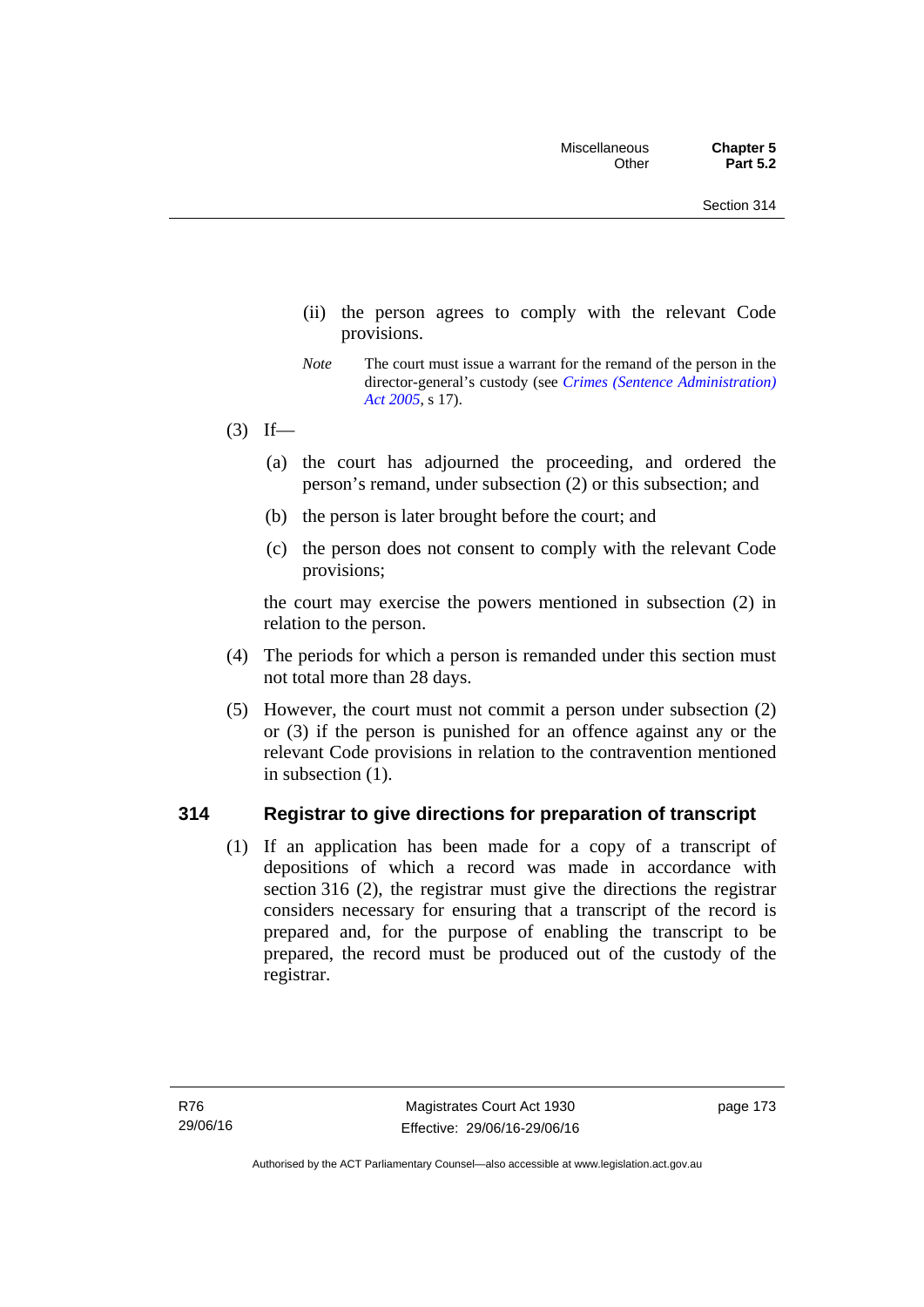Section 315

 (2) If a transcript of a record is prepared in accordance with directions given under subsection (1), the person who prepared the transcript, or under whose supervision the transcript was prepared, must certify on the transcript, by signed writing, that the transcript is a true transcript of a record produced out of the custody of the registrar.

# **315 Applications for transcripts**

- (1) Subject to this section, if a record of any proceeding is constituted  $by-$ 
	- (a) an audiovisual or a sound recording made in accordance with section 316 (2); or
	- (b) a shorthand or similar record made in accordance with section 316 (2); or
	- (c) writing taken down in accordance with section 316 (3); or
	- (d) a written statement or statements in accordance with section 90AA or section 110 (2);

a person may make application to the registrar for a copy or a transcript of all or part of the record.

- (2) The registrar must give the applicant a copy of the record or a transcript or a copy of the transcript of the record if—
	- (a) the applicant is a party to the proceeding; or
	- (b) for an applicant who is not a party to the proceeding—the registrar or a magistrate is satisfied that the applicant has good reason for applying.
- (3) If a person applies for a transcript that has not been prepared, the registrar may require the applicant to deposit with the registrar in advance an amount that the registrar considers will not exceed the amount of the fee determined under the *[Court Procedures Act 2004](http://www.legislation.act.gov.au/a/2004-59)*, part 3 for the preparation of the transcript.

Authorised by the ACT Parliamentary Counsel—also accessible at www.legislation.act.gov.au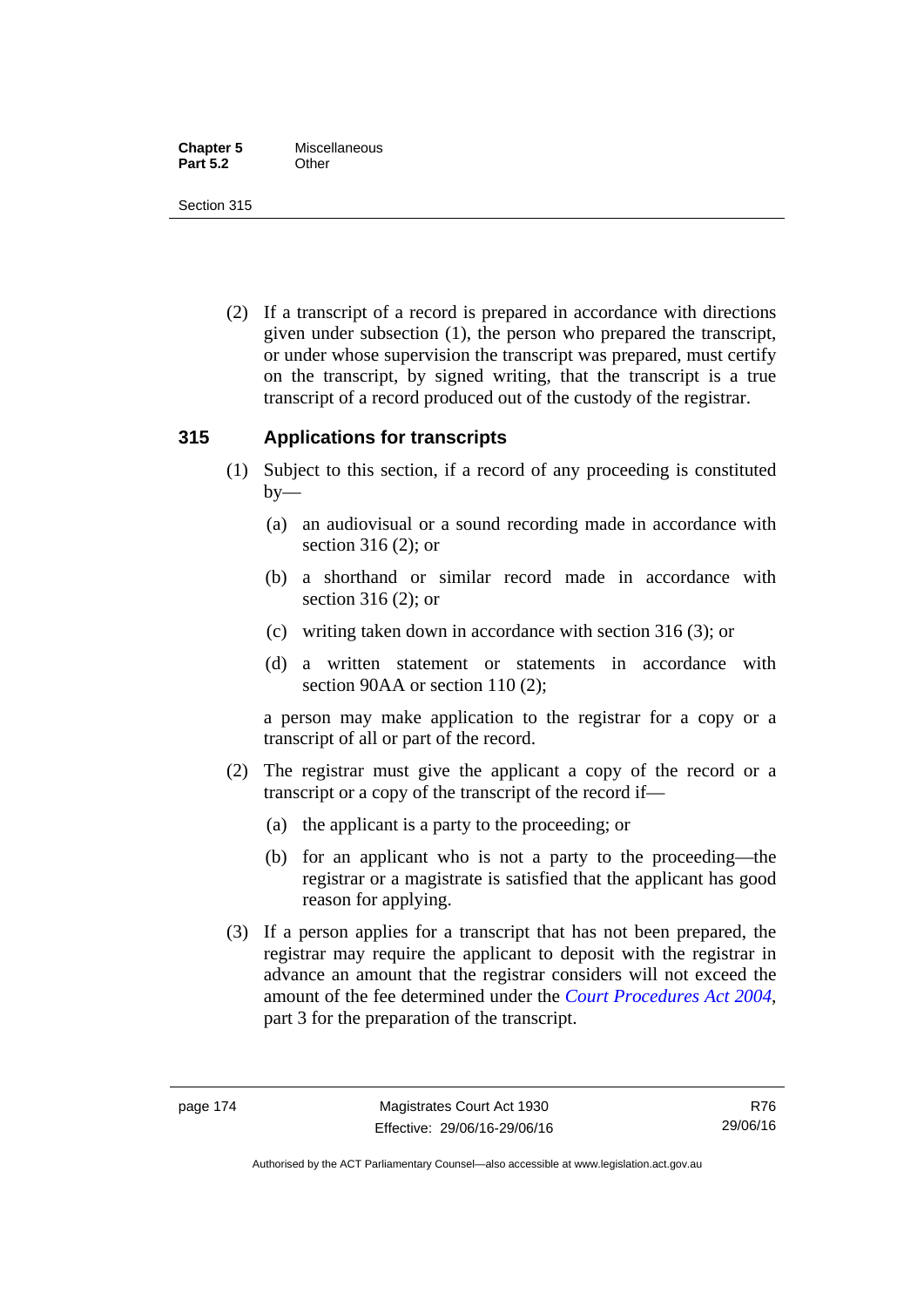- (4) Subject to subsections (5) and (6), if the registrar receives an application in accordance with this section—
	- (a) the registrar must, for an application relating to depositions; and
	- (b) the registrar may, in any other case;

give to the applicant a copy of the record or a copy of a transcript of the record relating to the depositions or other matter.

- (5) The registrar must not give a copy of the record or a copy of a transcript under subsection (4) (a) unless there is written on the copy a certificate signed by the registrar stating that the copy is a true copy of the record or a true copy of a transcript of the record produced out of the custody of the registrar.
- (6) This section does not require the registrar to give a copy of a transcript of any proceeding if—
	- (a) the proceeding was recorded by means of an audiovisual or a sound recording made in accordance with section 316 (2); and
	- (b) the application for the copy was made after the end of 7 years after the date of completion of the proceeding to which the record relates; and
	- (c) the registrar does not have the record or a transcript of the record in his or her custody.
- (7) If an amount deposited by a person under subsection (3) exceeds the fee determined under the *[Court Procedures Act 2004](http://www.legislation.act.gov.au/a/2004-59)*, part 3 for the preparation of the transcript, there is payable to the person the amount of the excess.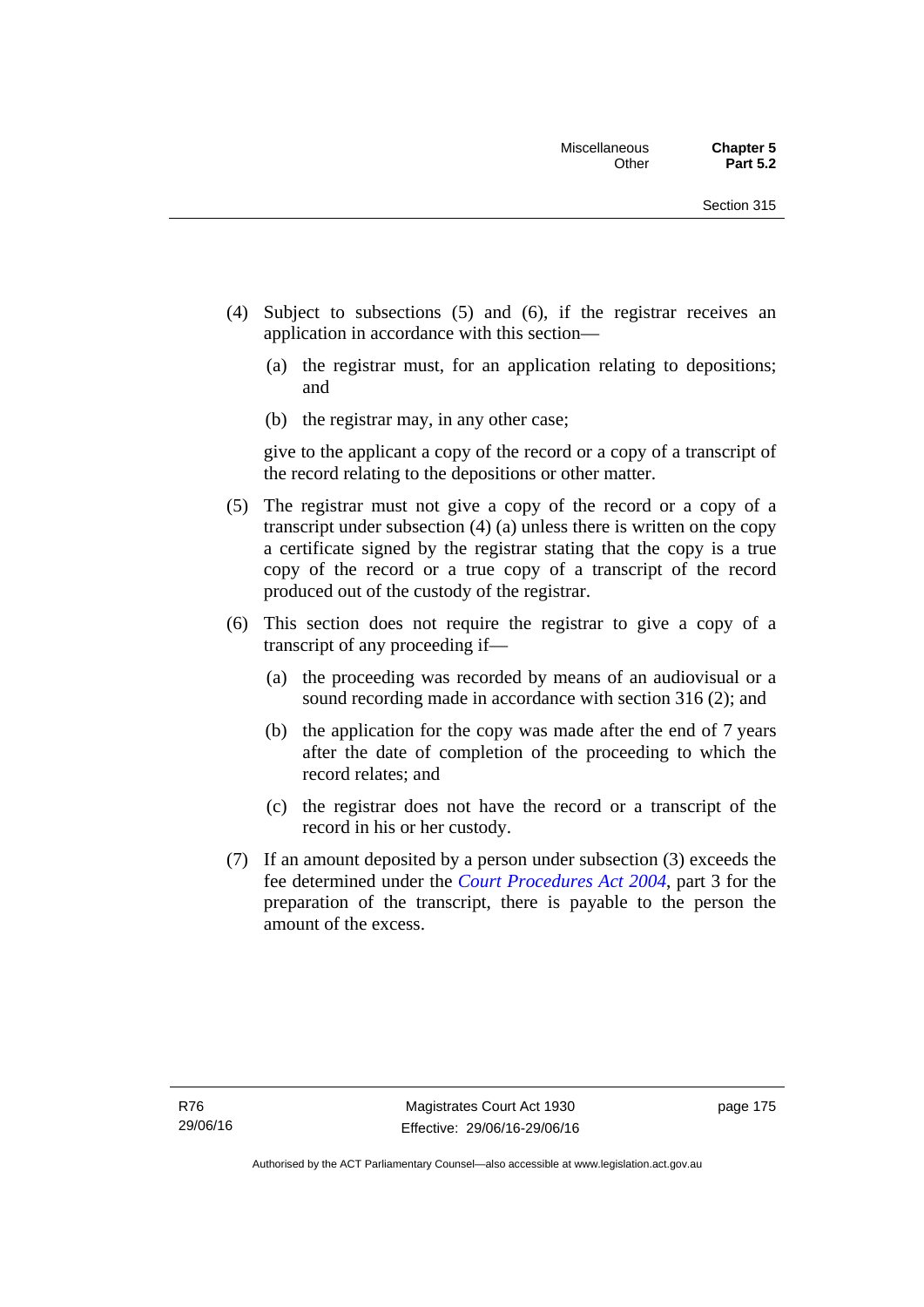#### **Chapter 5** Miscellaneous **Part 5.2** Other

Section 316

# **316 Record of proceedings**

(1) In this section:

*deposition* includes a statement made by an accused person in reply to the question mentioned in section 91 (1), but does not include a written statement admitted under section 90AA or section 110 (2).

- (2) Subject to subsection (3), a record of the depositions of a witness in any proceeding must be made—
	- (a) in a proceeding in relation to bail and if, in relation to proceeding or a part of the proceeding, the court has given a direction under the *[Evidence \(Miscellaneous Provisions\) Act](http://www.legislation.act.gov.au/a/1991-34)  [1991](http://www.legislation.act.gov.au/a/1991-34)*, section 20 (1) (Territory courts may take evidence and submissions from participating States) or section 32 (1) (Territory courts may take evidence and submissions from place other than participating State) that evidence be taken or a submission be made by audiovisual link—by means of audiovisual recording apparatus or sound-recording apparatus; and
	- (b) in any other case—
		- (i) by means of sound-recording apparatus; or
		- (ii) if the court so directs, by means of shorthand or any similar means.
- (3) If the court so directs, the depositions of a witness in any proceeding must not be recorded in accordance with subsection (2), but must be taken down in writing, and, after being read over to the witness or given to the witness to read, signed by the witness and the magistrate constituting the court.
- (4) The registrar has the custody of any record of depositions made in accordance with subsection (2).

Authorised by the ACT Parliamentary Counsel—also accessible at www.legislation.act.gov.au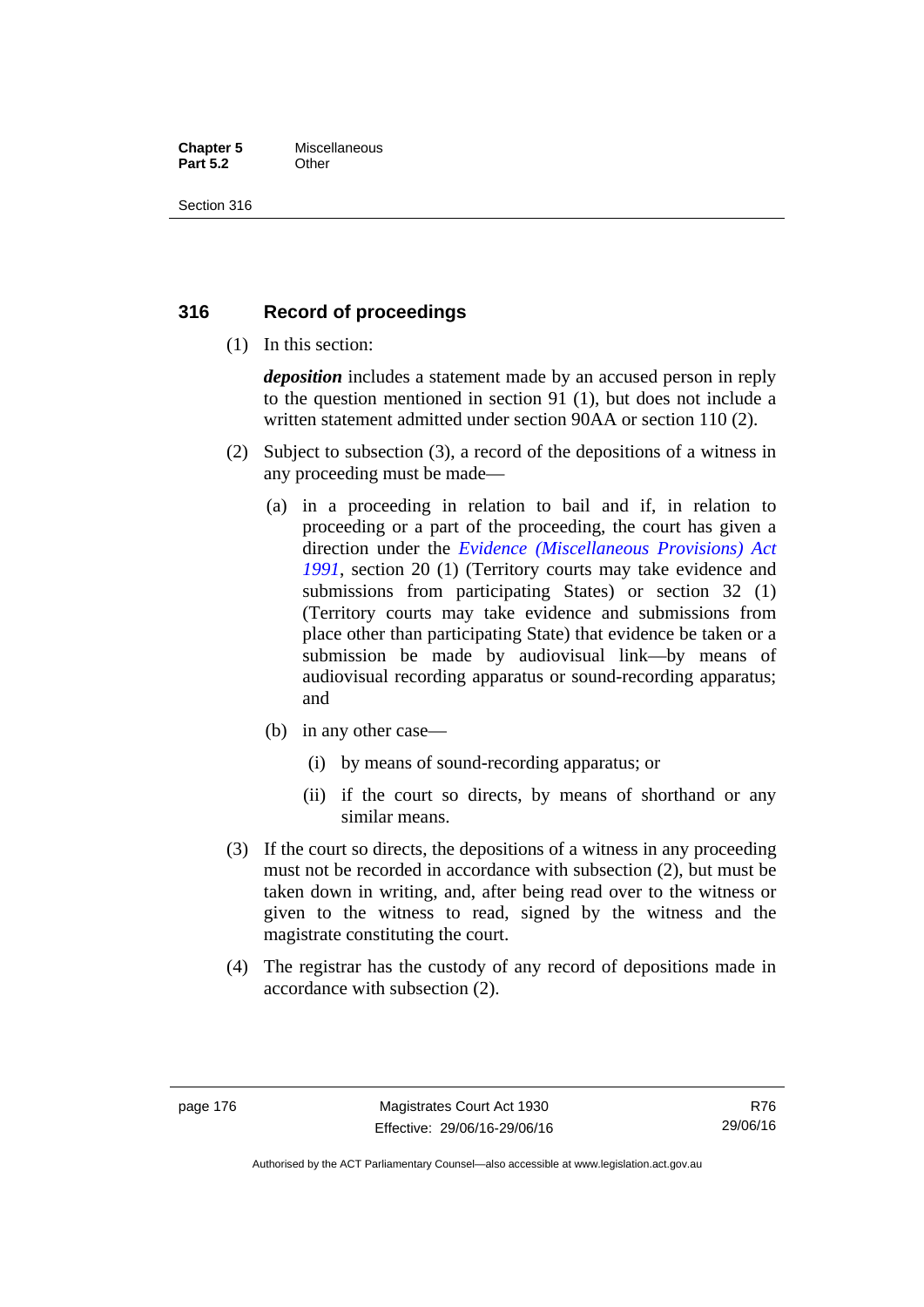- (5) The registrar may erase the record of the depositions of a witness recorded by means of recording apparatus and the record of any other part of a proceeding made by means of recording apparatus after the end of 7 years after the date of completion of the proceeding in which the record was made.
- (6) However, the sound recording of any part of the following proceedings must not be erased unless a transcript of the record of that part of the proceeding has been prepared:
	- (a) a proceeding in which a person charged with an indictable offence is committed to trial before the Supreme Court;
	- (b) a proceeding in which evidence is taken under a request mentioned in section 263 (Requests under conventions relating to legal proceedings in civil and commercial matters).
- (7) This section applies in relation to a proceeding before a magistrate as if a reference to the court were a reference to a magistrate.

# **317 Record of proceedings and transcript**

- (1) If a record made by means of recording apparatus, shorthand or similar means is produced out of the custody of the registrar and the record purports to be a record made in accordance with section 316 (2) of the depositions of a witness in any proceeding, the record is evidence that the person made the depositions in the proceeding.
- $(2)$  If—
	- (a) a recording is produced out of the custody of the registrar; and
	- (b) the recording contains a record of comments that purport—
		- (i) to have been made at the same time as a recording made in accordance with section 316 (2) of the depositions of a person in any proceeding; and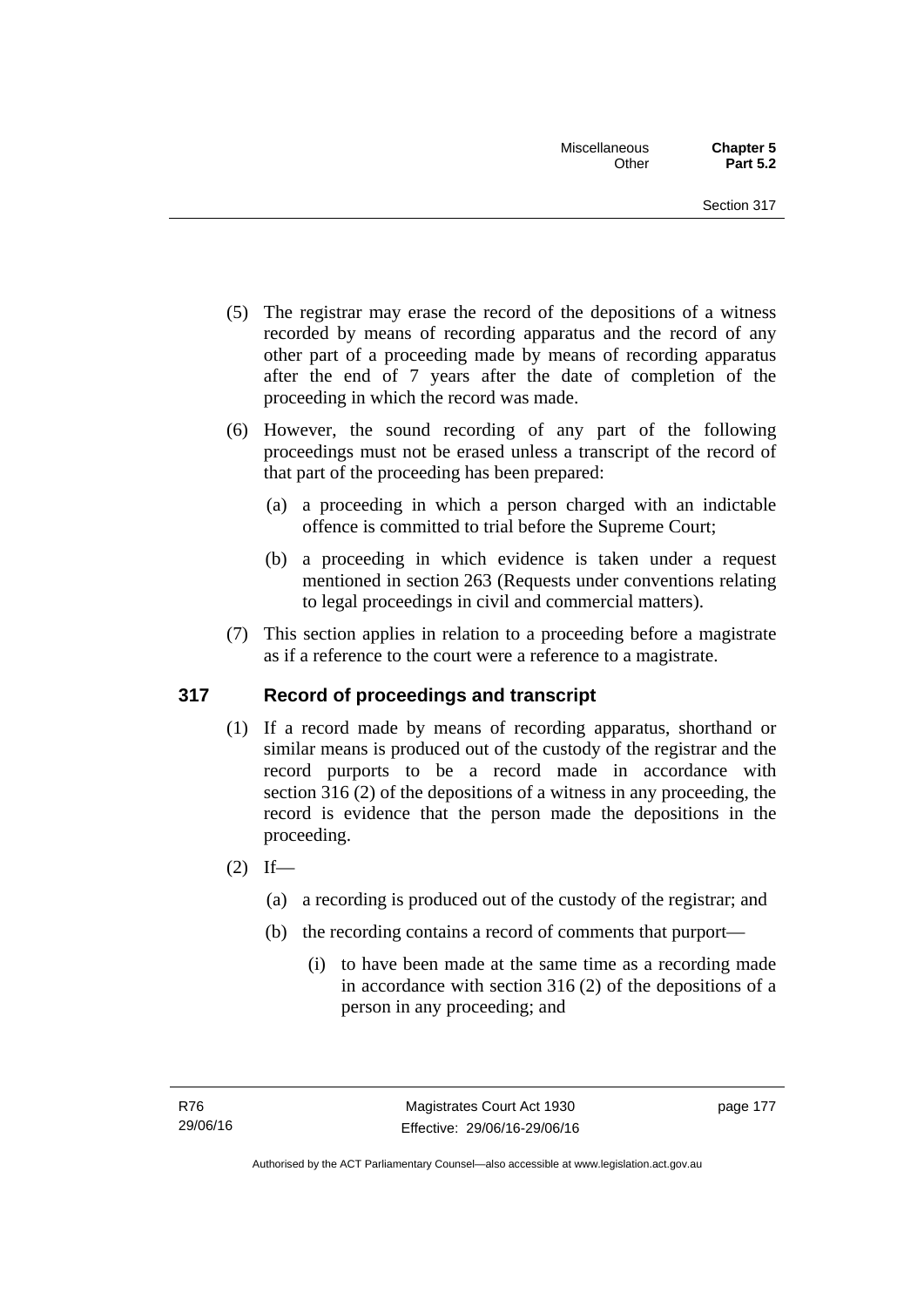| <b>Chapter 5</b> | Miscellaneous |
|------------------|---------------|
| <b>Part 5.2</b>  | Other         |

Section 317

(ii) to have been made for the purpose of identifying the proceeding, voices recorded on the lastmentioned recording or anything else so recorded;

the firstmentioned recording is evidence of the identity of the proceeding, of the voices or of the thing.

- $(3)$  If—
	- (a) a document purports to be a transcript, or a copy of a transcript, of a record made in accordance with section 316 (2) of depositions made by a person in any proceeding; and
	- (b) the document bears a certificate that purports to be a certificate given in accordance with section 314 (2) or section 315 (5);

the document is evidence that the person made the depositions in the proceeding.

- (4) If a document—
	- (a) purports to be the depositions of a witness in any proceeding as taken down in writing and signed in accordance with section 316 (3); or
	- (b) purports to be a copy of the depositions of a witness in any proceeding as so taken down in writing and signed and bears a certificate that purports to be a certificate given in accordance with section 315 (5):

the document is evidence that the witness made the depositions in the proceeding.

(5) In this section:

*recording apparatus* means the recording apparatus, whether audiovisual or sound, by means of which a record of depositions of witnesses has been made under section 316 (2).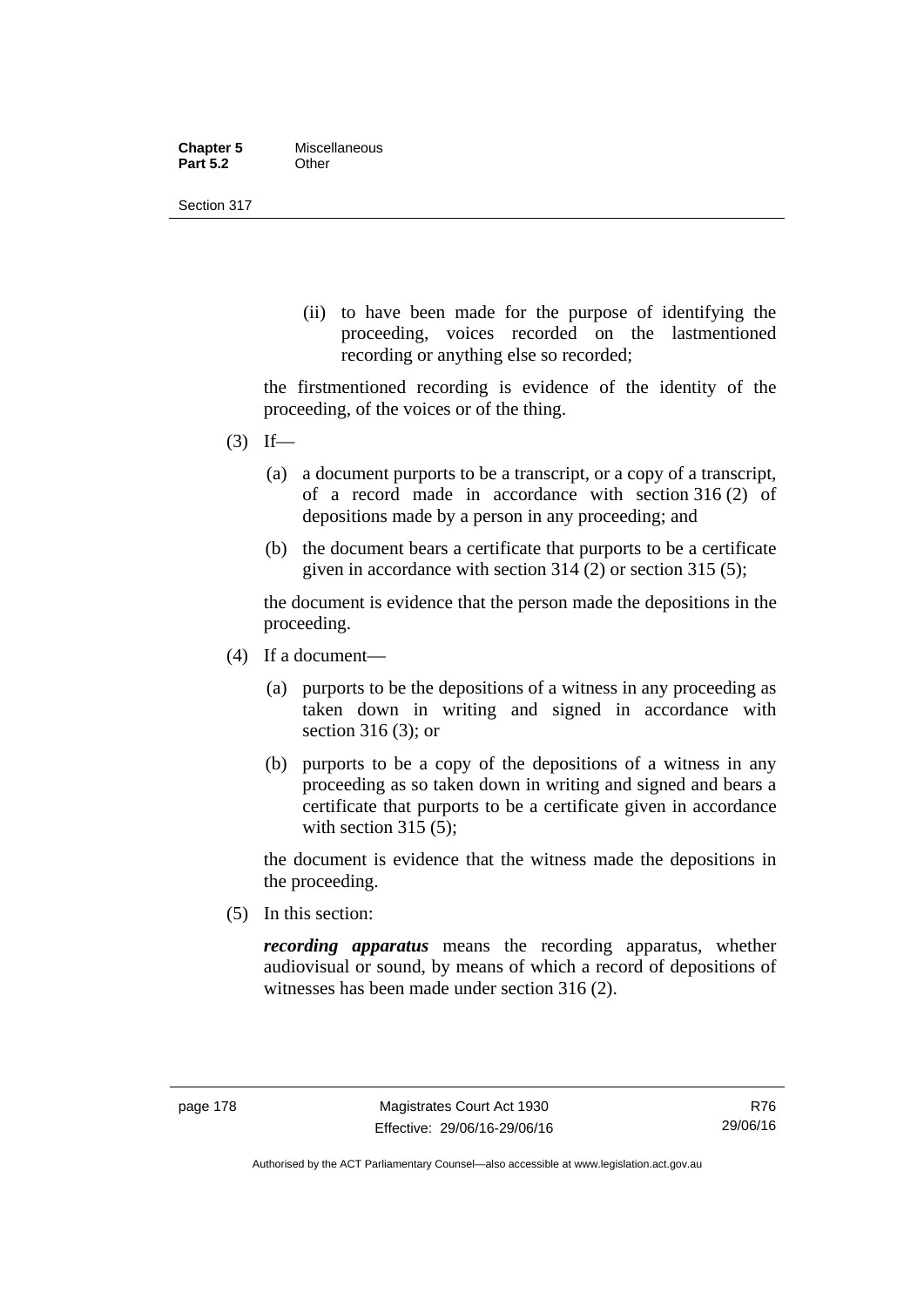# **318 Person about to leave ACT may be ordered to be examined or produce documents**

- (1) If, by evidence on oath, a magistrate is satisfied that any person is able to give material evidence or to produce relevant or material documents relating to any information or claim pending before a court, and that the person is likely to be absent from the ACT when the case comes on for hearing, the magistrate may, on the application of any party, order that the evidence of the person be taken or the documents be produced before the magistrate, at any time before the hearing, in the same way as the evidence would be taken or the documents be produced at the hearing and after reasonable notice of the intended examination or production is given to the other party.
- (2) If an order under subsection (1) is served on a person, it must be accompanied by a form to be completed by the person to claim his or her reasonable costs and expenses of attending the examination or production.
- (3) A person is not entitled to refuse to comply with an order under subsection (1) because the person was not given the form mentioned in subsection (2) when the order was served on the person.
- (4) The taking of depositions before a magistrate under subsection (1) is a proceeding for section 316 (Recordings of proceedings).

# **319 Witnesses' rights and liabilities**

On service on any person of an order made under section 318, the person must attend at the time and place appointed by the order, and has all the rights and liabilities that the person would have if the person was duly required by subpoena to appear to give evidence or to produce documents on the hearing.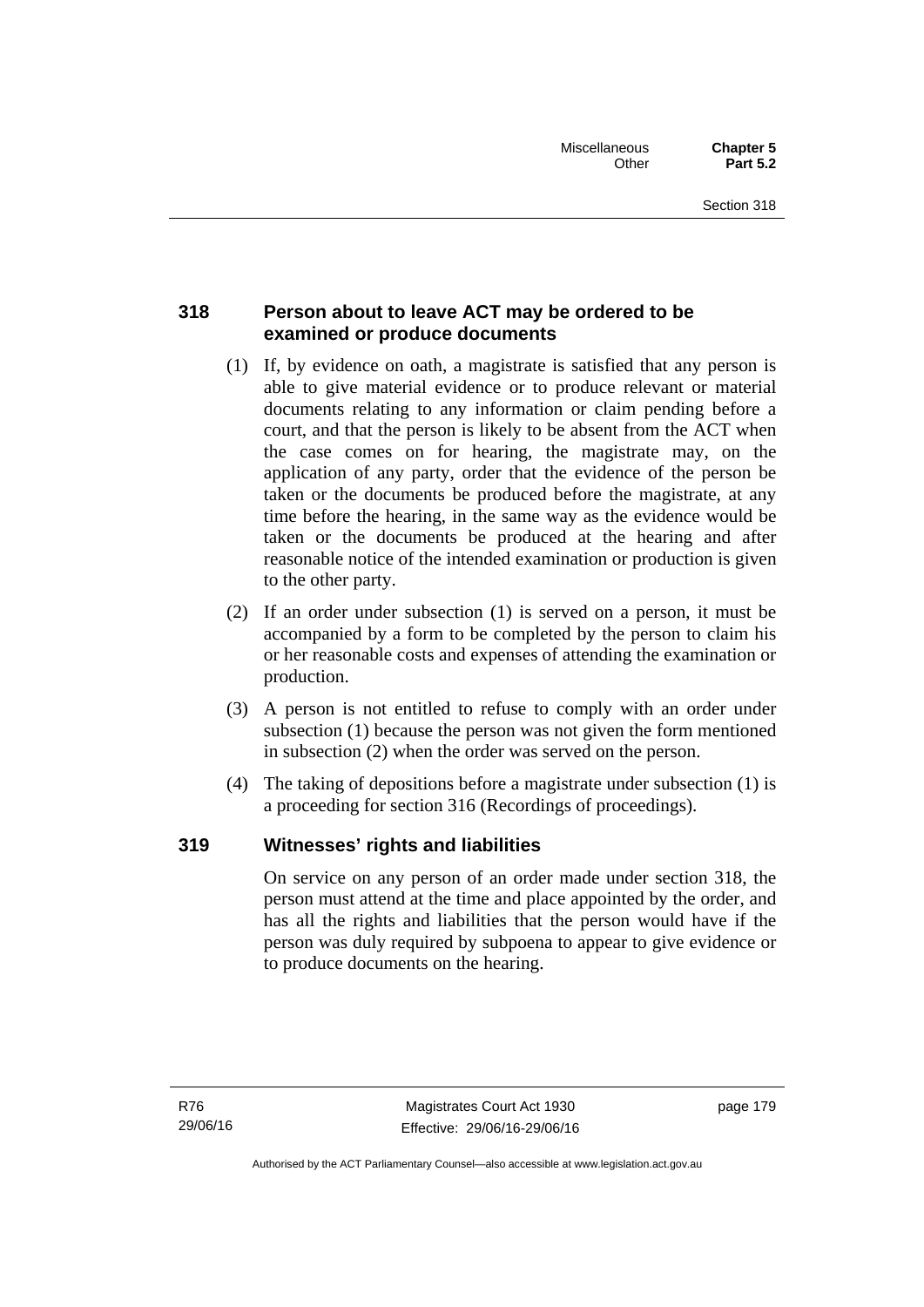#### **Chapter 5** Miscellaneous **Part 5.2** Other

Section 320

# **320 Depositions to be given to registrar**

- (1) If depositions are taken before a magistrate under section 318, there must be given to the registrar—
	- (a) the record of the depositions made in accordance with section 316 (2) or the document containing the depositions as taken down in writing and signed in accordance with section 316 (3); and
	- (b) any documents produced to the magistrate.
- (2) If documents are produced by a person not giving evidence, the documents, must, when given to the registrar, be accompanied by a certificate signed by the magistrate stating the name of the person producing them.
- (3) If the court is satisfied that the person who made the depositions is not in the ACT, his or her depositions may be read by any party.
- (4) Any documents so given to the registrar may, subject to all just exceptions, be put in at the hearing as if produced at the hearing by the person producing them.

## **320A Domestic violence offence information**

- (1) The Minister may determine what statistical information in relation to domestic violence offences (the *domestic violence offence information*) must be collected by the registrar.
- (2) The registrar must give the domestic violence offence information for a financial year to the domestic violence project coordinator by 31 July in the following financial year.
- (3) The registrar must also give the coordinator domestic violence offence information otherwise requested, in writing, by the coordinator.
- (4) A determination is a notifiable instrument.

*Note* A notifiable instrument must be notified under the [Legislation Act](http://www.legislation.act.gov.au/a/2001-14).

R76 29/06/16

Authorised by the ACT Parliamentary Counsel—also accessible at www.legislation.act.gov.au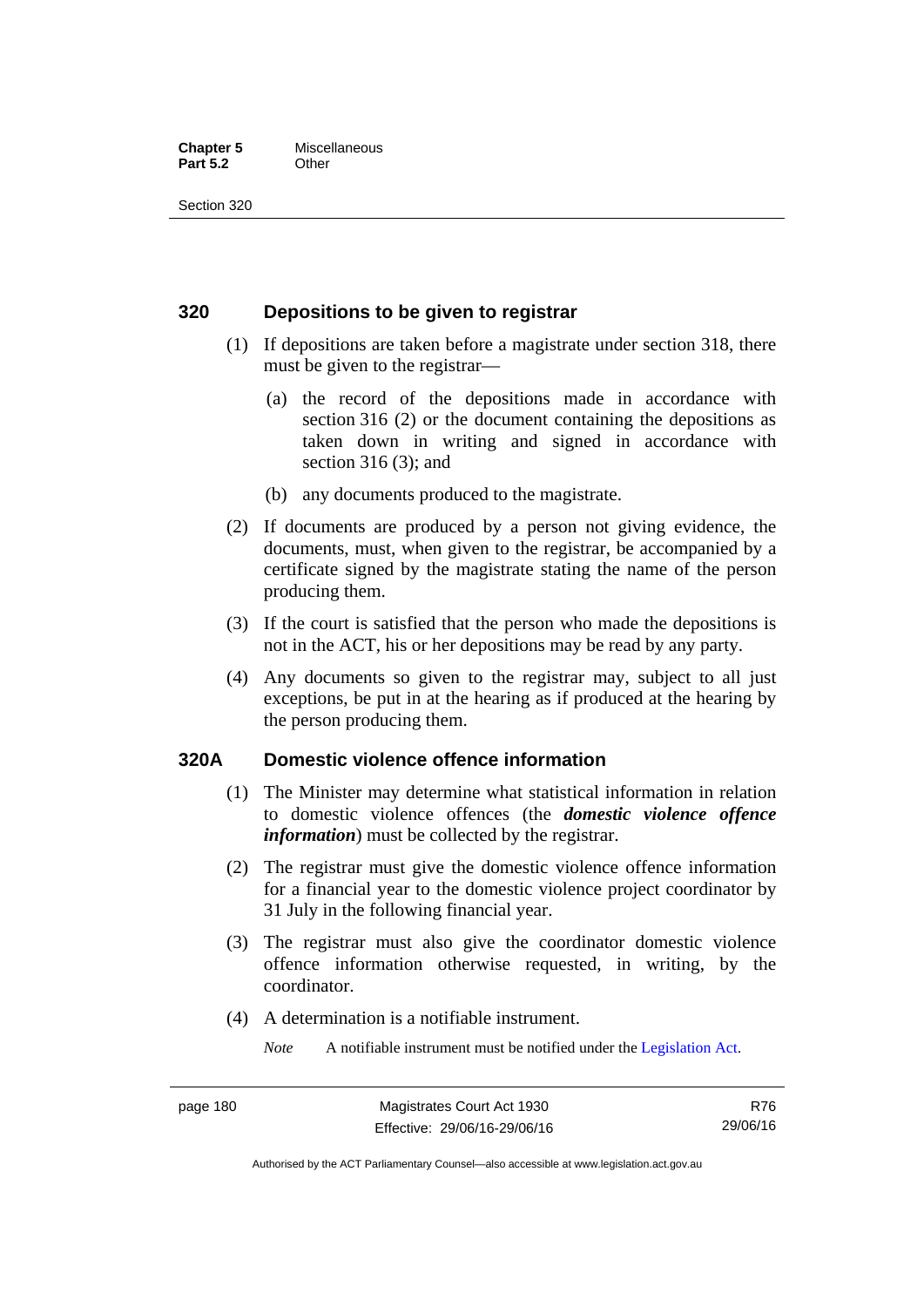(5) In this section:

*domestic violence project coordinator* means the Domestic Violence Project Coordinator appointed under the *[Domestic](http://www.legislation.act.gov.au/a/1986-52)  [Violence Agencies Act 1986](http://www.legislation.act.gov.au/a/1986-52)*, section 11.

## **321 Regulation-making power**

The Executive may make regulations for this Act.

*Note* A regulation must be notified, and presented to the Legislative Assembly, under the [Legislation Act](http://www.legislation.act.gov.au/a/2001-14).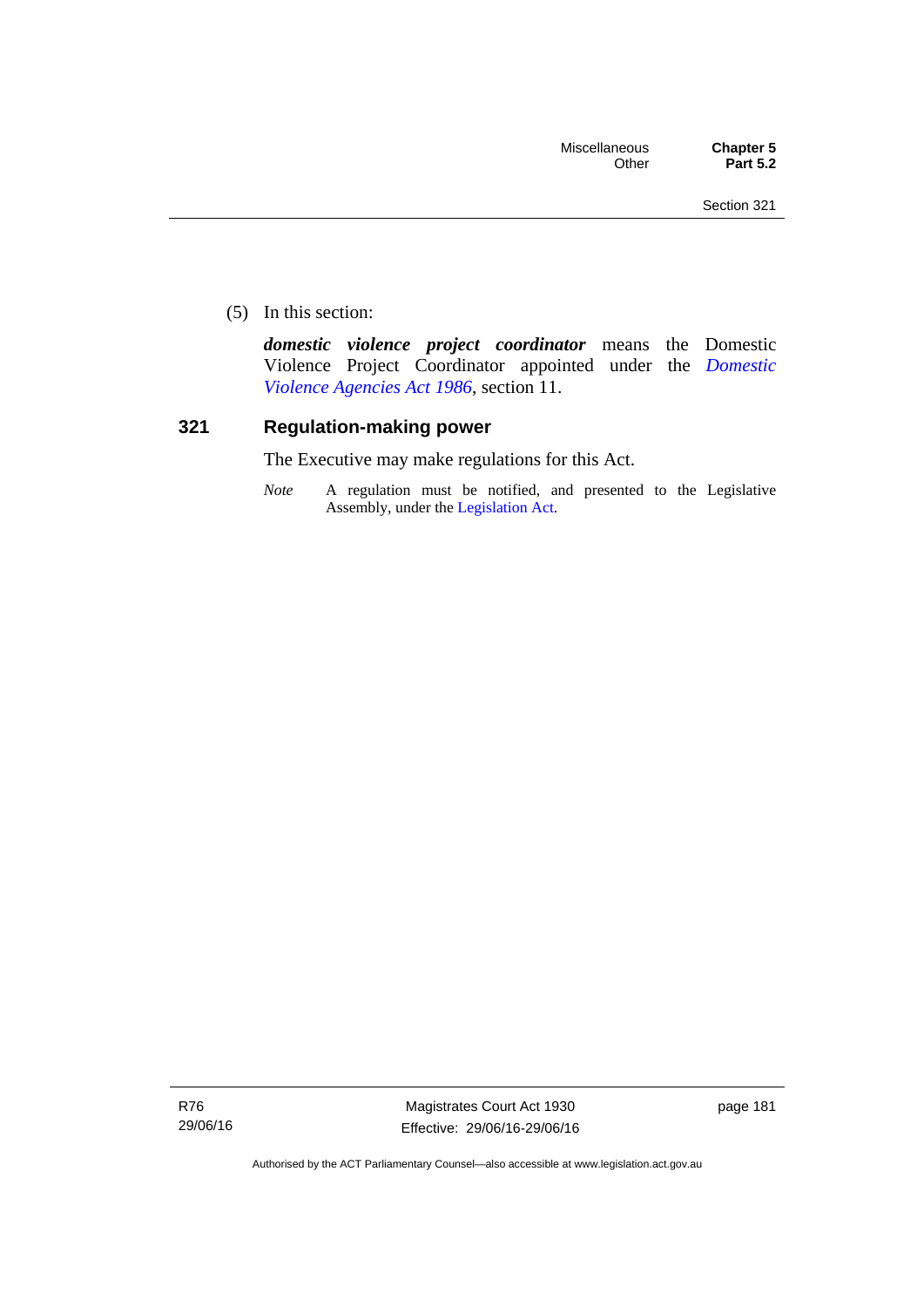Section 470

# **Chapter 13 Declaration and validation**

# **470 Declaration**

Lorraine Anne Walker is declared to have been the Industrial Court Magistrate for the period beginning on 8 November 2013 and ending on 29 March 2016.

# **471 Validation**

- (1) The declaration in section 470 is taken to have operated for the period mentioned in that section as if the declaration had been made under section 291U and notified on the ACT legislation register to commence on 8 November 2013.
- (2) Without limiting subsection (1), and to remove any doubt, anything done, or purporting to have been done, by Lorraine Anne Walker during the period mentioned in section 470 as the Industrial Court Magistrate (whether under that name or the name 'Industrial Magistrate') is taken to be, and always to have been, valid.
- (3) Without limiting subsections (1) and (2), and to remove any doubt, anything done, or purporting to have been done, by the Magistrates Court known as the Industrial Court during the period mentioned in section 470 is taken to be, and always to have been, valid.

## **472 Expiry—ch 13**

This chapter expires on the day it commences.

- *Note 1* If a law validates something, the validating effect of the law does not end only because of the repeal of the law (see [Legislation Act,](http://www.legislation.act.gov.au/a/2001-14) s 88 (1)).
- *Note* 2 The expiry of transitional provisions does not end their effect (see [Legislation Act,](http://www.legislation.act.gov.au/a/2001-14) s 88).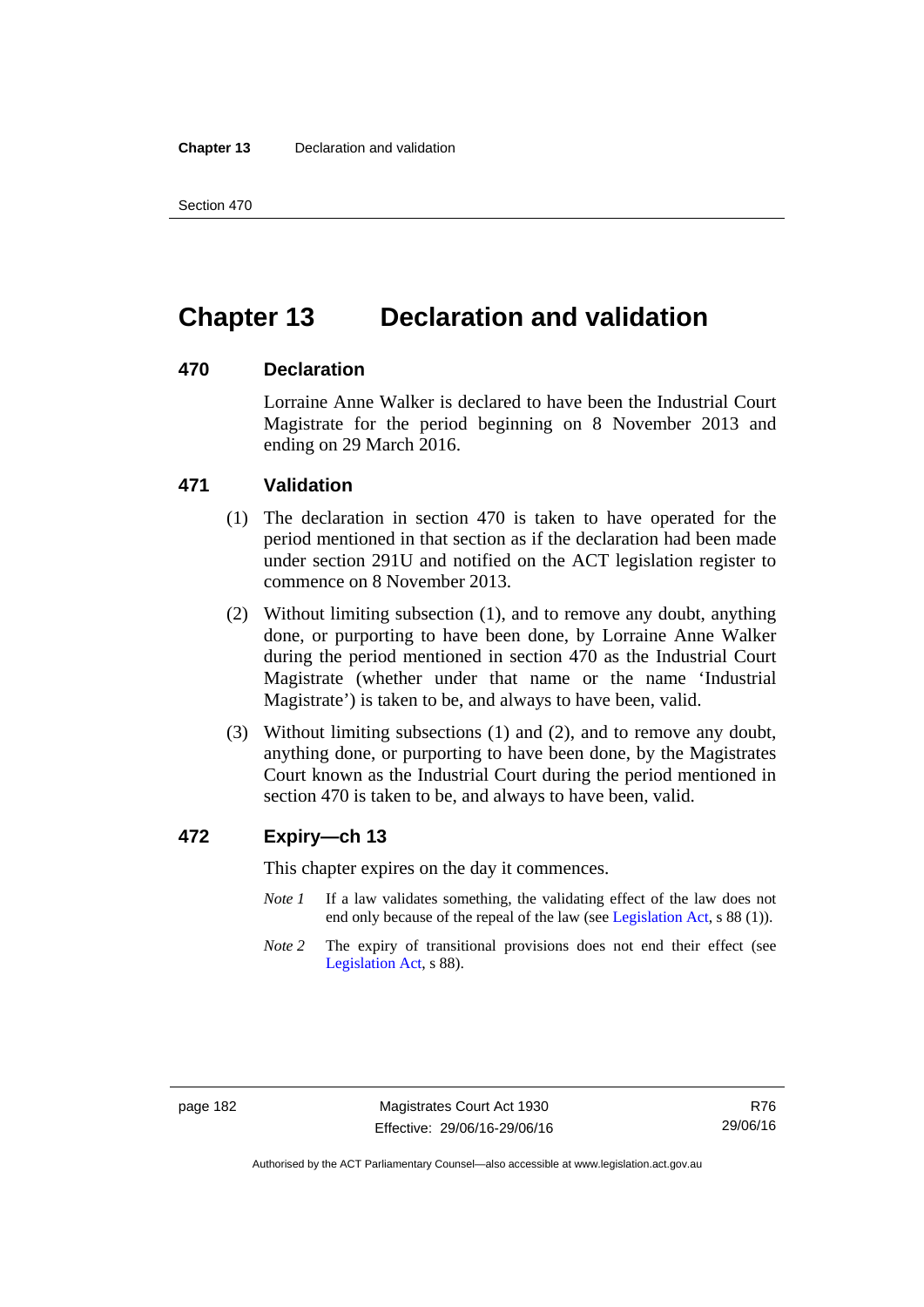# **Schedule 1 Oath and affirmation of office**

(see s 10P)

**Oath** 

I, [*name*], do swear that I will well and truly serve in the office of and that I will do right to all manner of people according to law, without fear or favour, affection or ill will. So help me God!

Affirmation

I, [*name*], do solemnly and sincerely affirm and declare that I will well and truly serve in the office of and that I will do right to all manner of people, according to law, without fear or favour, affection or ill will.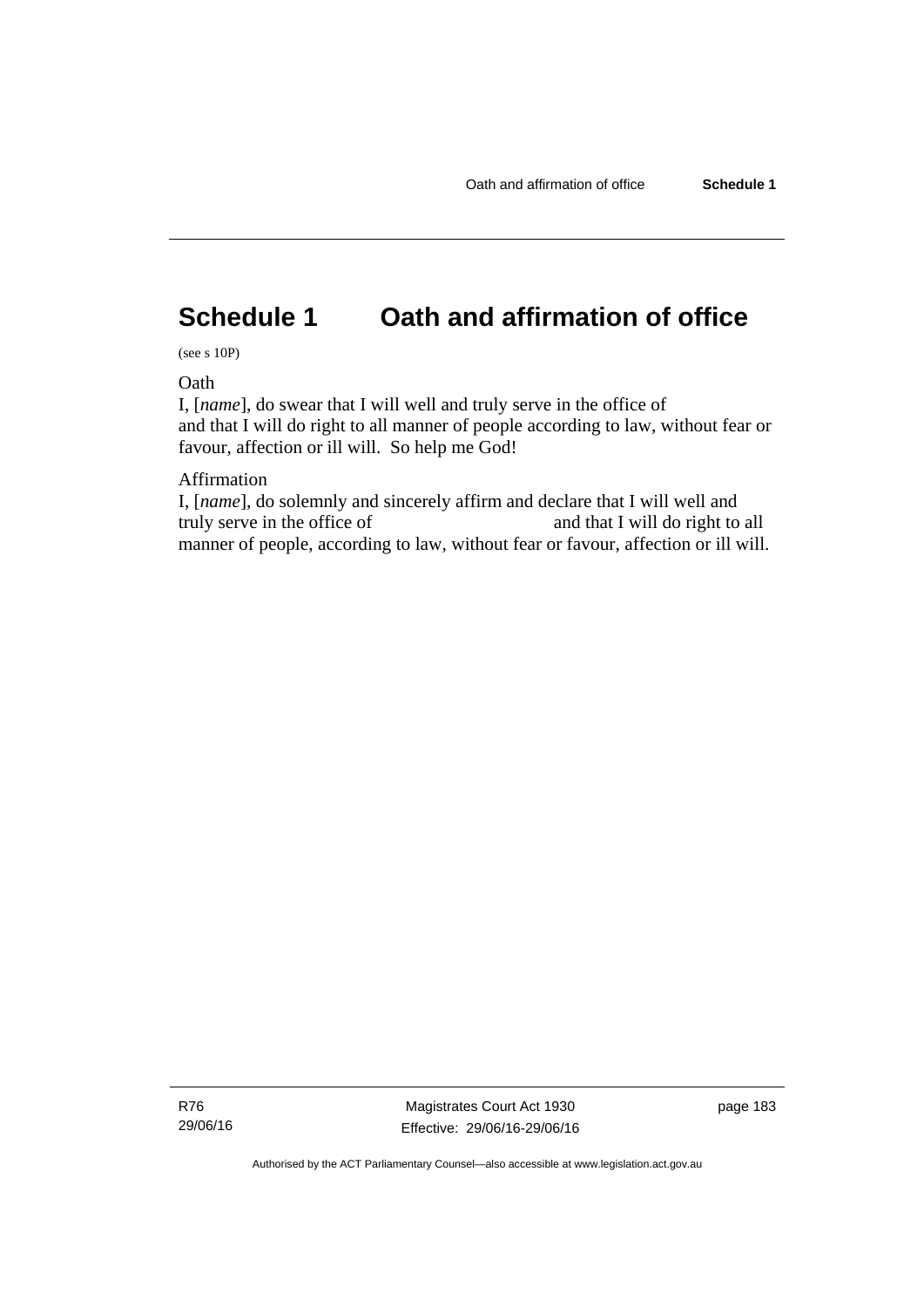# **Schedule 2 ACT and corresponding courts**

(see s 9C, defs *ACT court* and *corresponding court*)

| column 1 | column 2                 | column 3                                                                           |
|----------|--------------------------|------------------------------------------------------------------------------------|
| item     | <b>ACT court</b>         | corresponding court                                                                |
|          | Childrens Court          | Children's Court of Western Australia                                              |
|          | Coroner's Court          | Coroners Court of South Australia                                                  |
|          | Industrial Court         | Local Court of New South Wales                                                     |
|          | <b>Magistrates Court</b> | Local Court of the Northern Territory                                              |
|          |                          | Magistrates Courts of South Australia,<br>Tasmania, Victoria and Western Australia |
|          |                          | Warden's Courts of South Australia and the<br>Northern Territory                   |
|          |                          | Work Health Court of the Northern Territory                                        |
|          |                          | Youth Court of South Australia (constituted)<br>by a Magistrate)                   |
|          |                          | Youth Justice Court of the Northern<br>Territory                                   |

page 184 Magistrates Court Act 1930 Effective: 29/06/16-29/06/16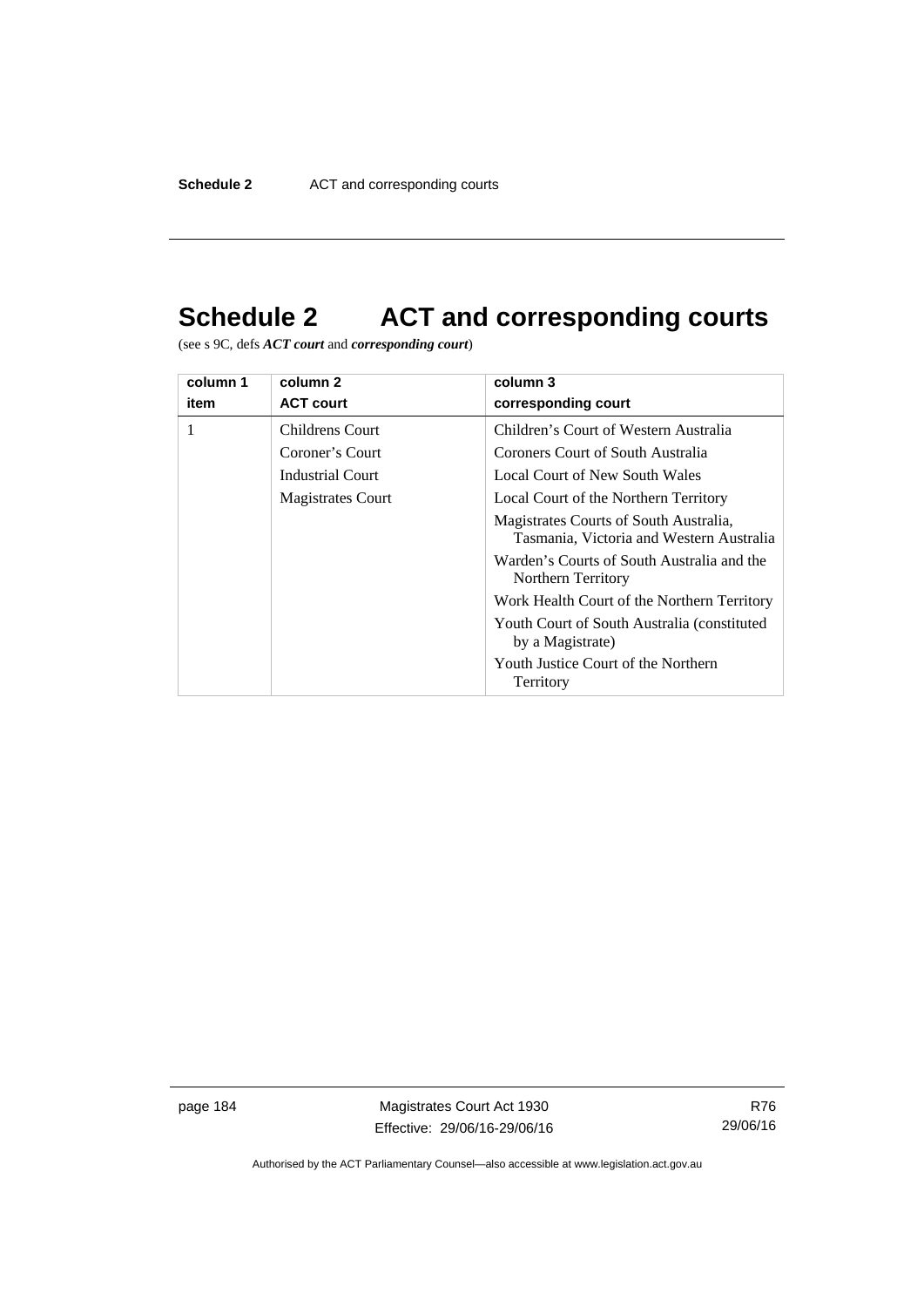# **Dictionary**

(see s 2)

*Note 1* The [Legislation Act](http://www.legislation.act.gov.au/a/2001-14) contains definitions and other provisions relevant to this Act.

*Note 2* For example, the [Legislation Act,](http://www.legislation.act.gov.au/a/2001-14) pt 1 defines the following terms:

- ACAT
- ACT
- adult
- Attorney-General
- child
- correctional centre
- Commonwealth
- Criminal Code
- director-general (see s 163)
- director of public prosecutions
- disallowable instrument (see s 9)
- document
- Executive
- exercise, a function
- external territory
- fail
- file
- function
- home address
- individual
- in relation to
- instrument (see s 14)
- judge
- lawyer
- may (see s 146)
- month
- must

Magistrates Court Act 1930 Effective: 29/06/16-29/06/16 page 185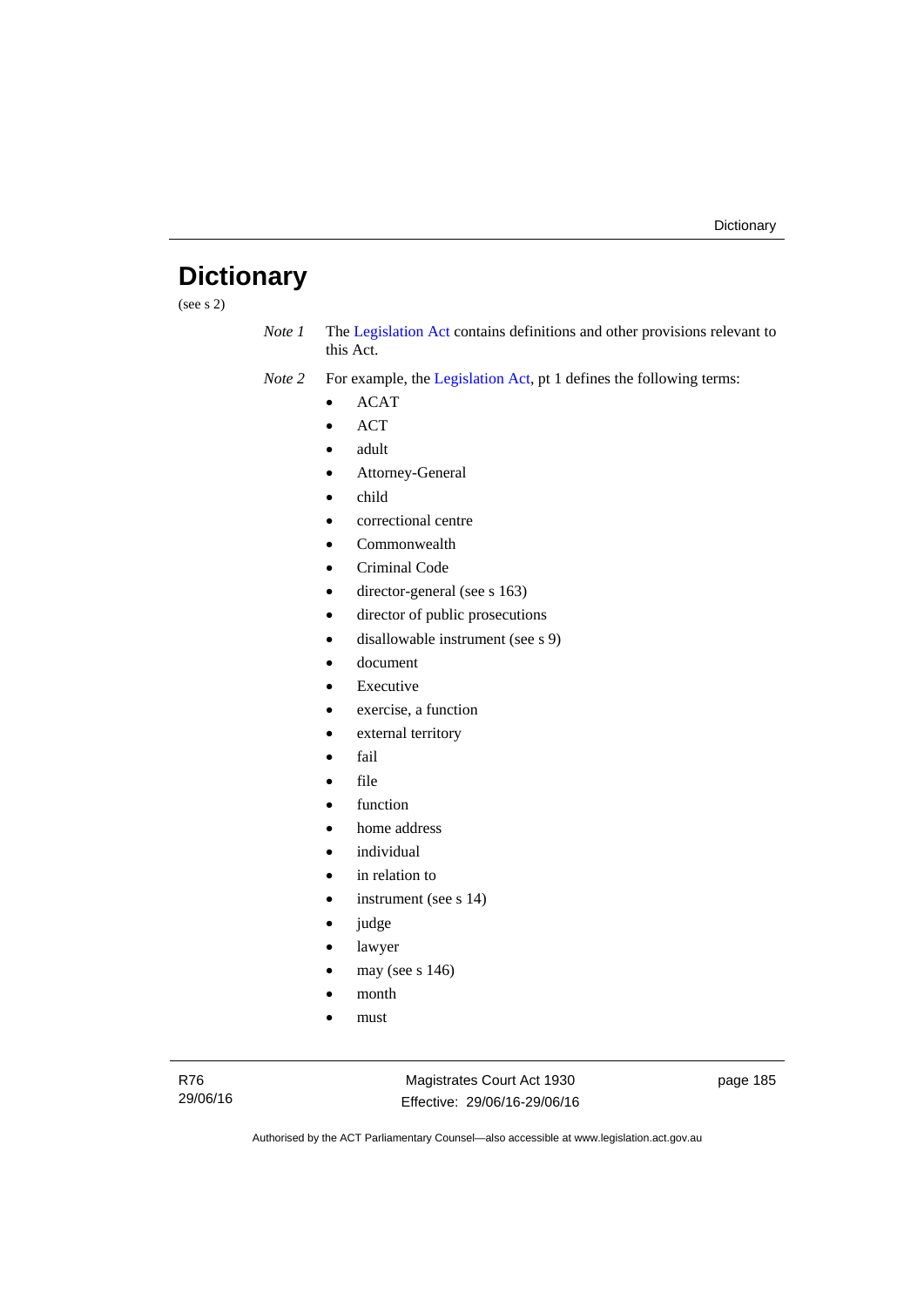- notifiable instrument (see s 10)
- NSW correctional centre
- oath
- parent
- penalty unit (see s 133)
- police officer
- prescribed
- proceeding
- sign
- summary offence (see s 190)
- territory law
- under.

*Aboriginal or Torres Strait Islander offender*, for chapter 4C (Galambany Court)—see section 291L.

*ACT court*, for division 2.2.3A (Judicial officers exchange)—see section 9C.

*administering authority*, for an infringement notice offence, for part 3.8 (Infringement notices for certain offences)—see section 117.

*another jurisdiction*, for part 3.8 (Infringement notices for certain offences)—see section 117.

*appeal*, for part 4.5 (Civil appeals)—see section 272.

*appearance*—see section 311 (4).

## *authorised person*—

- (a) for division 3.3.3A (Court attendance notices)—see section 41A; and
- (b) for part 3.8 (Infringement notices for certain offences)—see section 134A (3).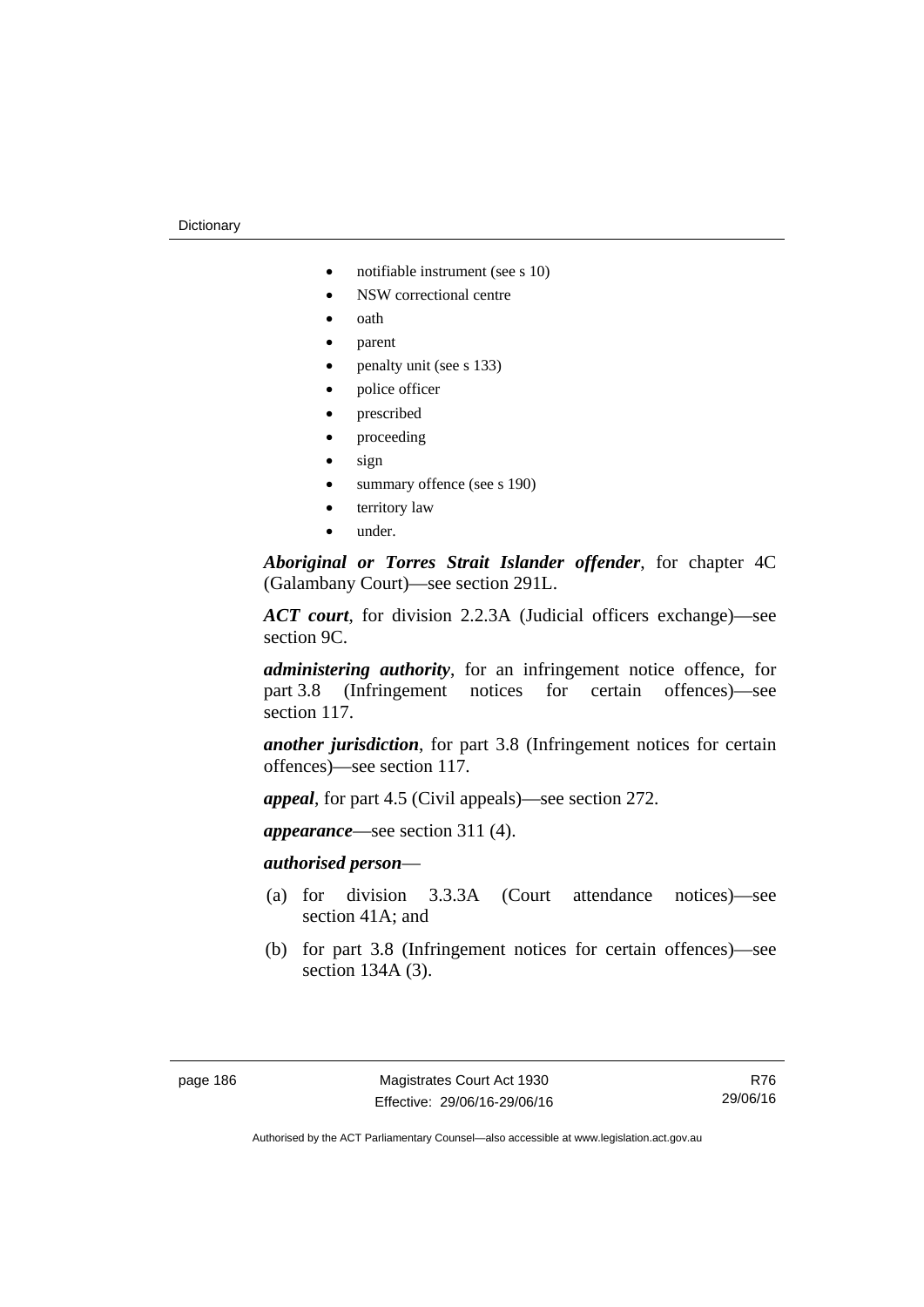**back-up** offence, in relation to an indictable offence—see the *[Supreme Court Act 1933](http://www.legislation.act.gov.au/a/1933-34)*, section 68CA.

*bailiff* means a bailiff under this Act.

*certified copy*, of depositions, for division 3.5.6 (Indictable offences—other provisions)—see section 105A.

*circle sentencing*, for chapter 4C (Galambany Court)—see section 291L.

*claim* means a claim under the rules.

*committal order*—see the *[Crimes \(Sentence Administration\)](http://www.legislation.act.gov.au/a/2005-59)  [Act 2005](http://www.legislation.act.gov.au/a/2005-59)*, section 10.

## *conviction*—

- (a) means conviction by a magistrate for an offence; and
- (b) for division 3.9.3 (Reciprocal enforcement of fines against bodies corporate)—see section 166A.

*corresponding court*, for division 2.2.3A (Judicial officers exchange)—see section 9C.

*court* means the Magistrates Court.

*court*, for division 2.2.3A (Judicial officers exchange)—see section 9C.

*court attendance notice*, for division 3.3.3A (Court attendance notices)—see section 41B.

*Crimes Act*, for chapter 3 (Criminal proceedings)—see section 18A.

*date of service*, of an infringement notice or reminder notice that has been, or is to be, served on a person, for part 3.8 (Infringement notices for certain offences)—see section 117.

*decision*, for chapter 3 (Criminal proceedings)—see section 18A.

page 187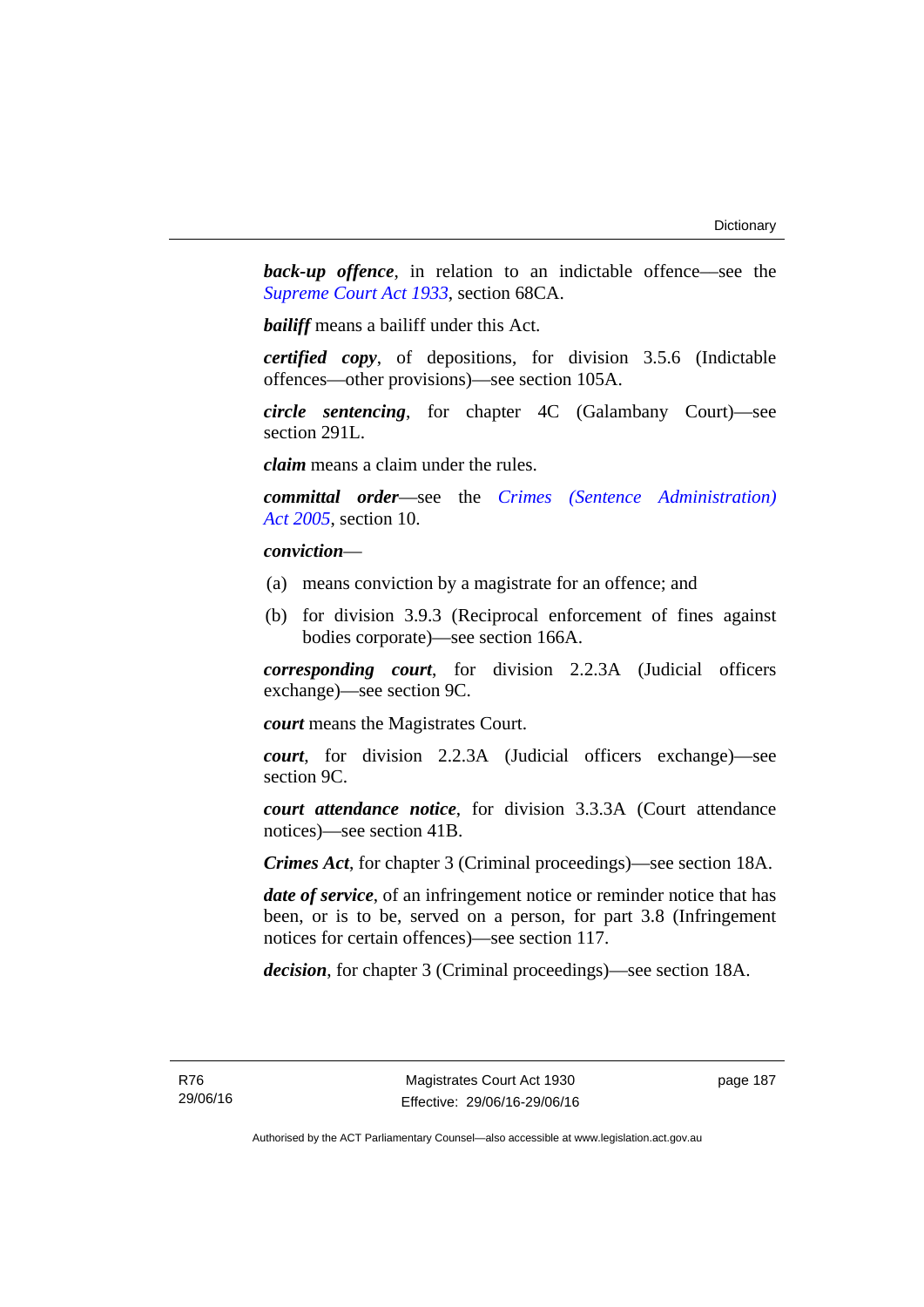## *defendant*—

- (a) for chapter 3 (Criminal proceedings)—see section 18A; and
- (b) for part 3.7 (Service and pleading by post for certain offences)—see section 116A (1).

*domestic violence offence*—see section 291H.

*driver*, of a vehicle, for part 3.8 (Infringement notices for certain offences)—see section 117.

*fine*, for division 3.9.3 (Reciprocal enforcement of fines against bodies corporate)—see section 166A.

*hearing* includes the examination of a person charged with an indictable offence.

*illegal user declaration*, for part 3.8 (Infringement notices for certain offences)—see section 131D.

*indictable offence* means an offence that may be prosecuted before the Supreme Court by charge or indictment.

*indictment* means an information for an indictable offence presented by an authorised officer to a court with jurisdiction to try the accused person.

*industrial or work safety matter*, for chapter 4D (The Industrial Court)—see section 291Q (1).

*industrial or work safety offence*, for chapter 4D (The Industrial Court)—see section 291O.

*information* includes a complaint brought to enforce a criminal penalty or forfeiture under a territory law.

## *infringement notice*—

- (a) for part 3.8 (Infringement notices for certain offences)—see section 117; and
- (b) for division 3.8.3 (Additional provisions for vehicle-related offences)—see section 131A.

| page 188 | Magistrates Court Act 1930   | R76      |
|----------|------------------------------|----------|
|          | Effective: 29/06/16-29/06/16 | 29/06/16 |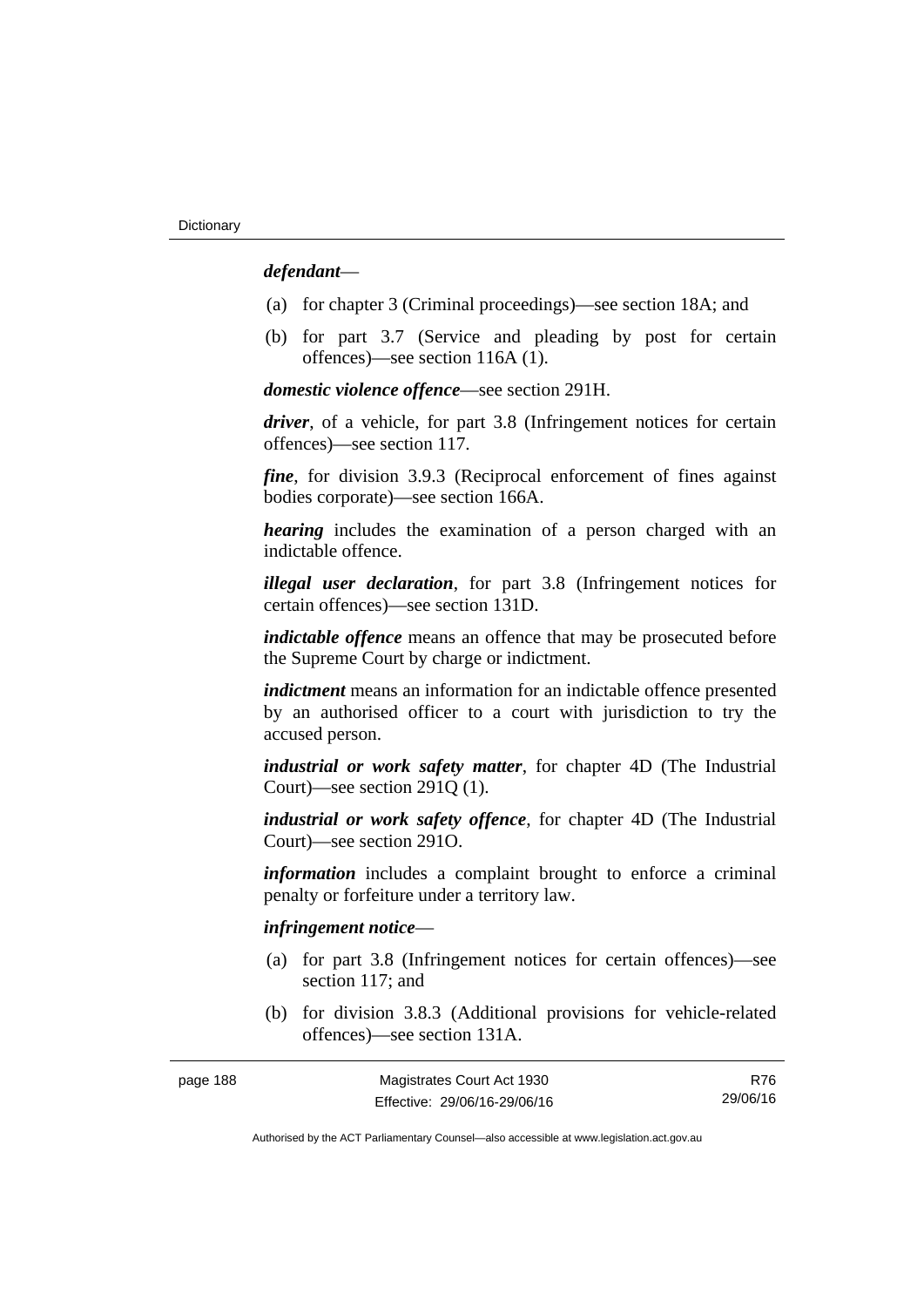*infringement notice offence*, for part 3.8 (Infringement notices for certain offences)—see section 117.

*infringement notice penalty*, for a person for an infringement notice offence, for part 3.8 (Infringement notices for certain offences)—see section 117.

*judicial exchange arrangement*, for division 2.2.3A (Judicial officers exchange)—see section 9C.

*judicial officer*, for division 2.2.3A (Judicial officers exchange) see section 9C.

*known offender declaration*, for part 3.8 (Infringement notices for certain offences)—see section 131E.

*law in force in the ACT*, for part 3.7 (Service and pleading by post for certain offences)—see section 116A (1).

### *magistrate*—

- (a) means the Chief Magistrate, a magistrate, or a special magistrate and, if a function of a magistrate is exercisable by a registrar, includes a registrar exercising the function; and
- (b) for division 2.2.1 (Magistrates other than special magistrates) see section 6.

*notice of intention to defend form*, for part 3.7 (Service and pleading by post for certain offences) (other than section 116B (2))—see section 116A (2).

*notice to defendant form*, for part 3.7 (Service and pleading by post for certain offences) (other than section 116B (2))—see section 116A (2).

*participating jurisdiction*, for division 2.2.3A (Judicial officers exchange)—see section 9C.

*plea of guilty form*, for part 3.7 (Service and pleading by post for certain offences) (other than section 116B (2))—see section 116A (2).

page 189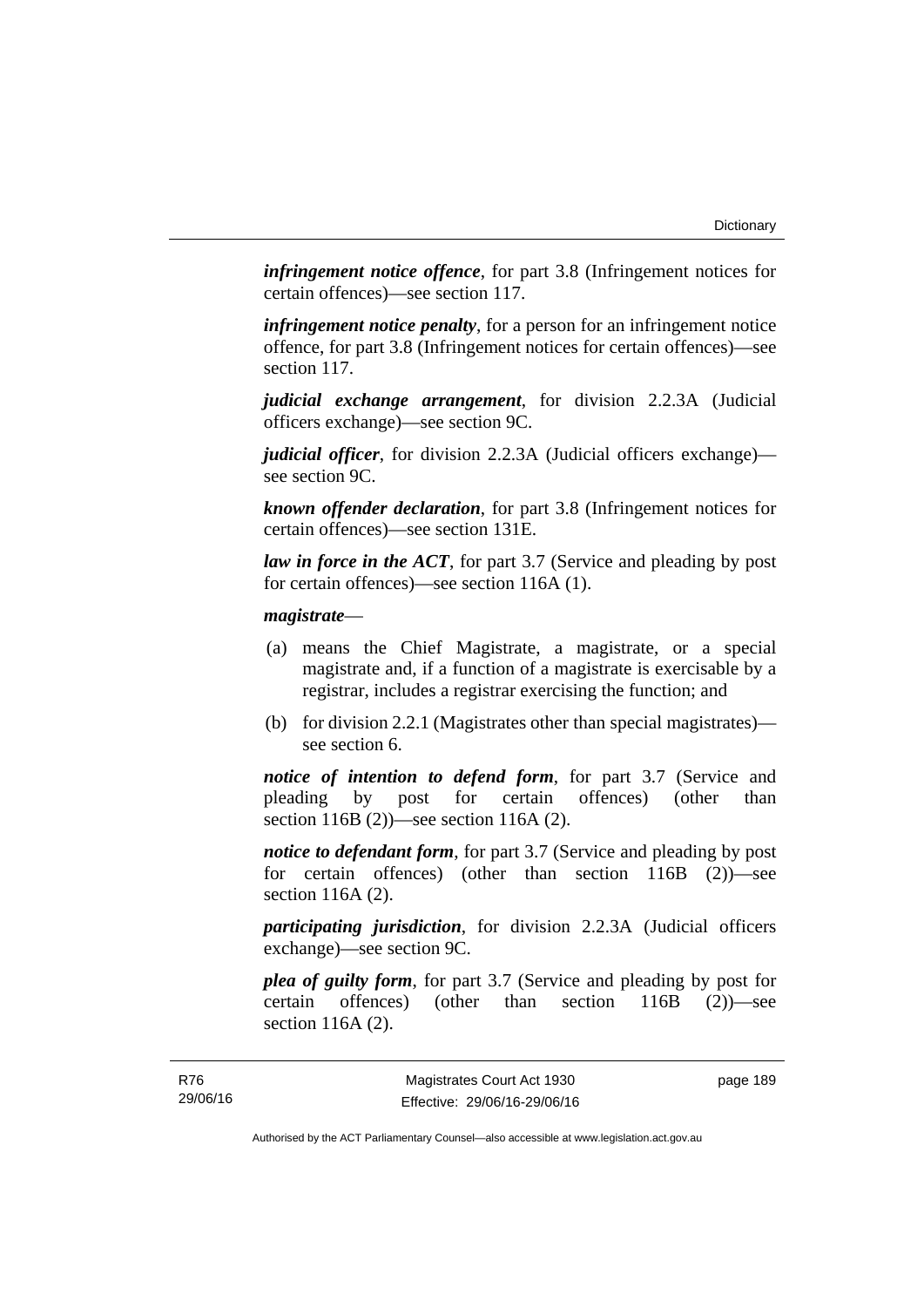*prescribed offence*, for part 3.7 (Service and pleading by post for certain offences)—see section 116AA.

*prescribed period*, for division 3.4.2 (Warrants for witnesses)—see section 62.

*reciprocating court*, for division 3.9.3 (Reciprocal enforcement of fines against bodies corporate)—see section 166A.

*reference appeal*, for division 3.10.2A (Reference appeals in criminal matters)—see section 219AB (2).

*registered*, for a vehicle, for part 3.8 (Infringement notices for certain offences)—see section 117.

*registrar* means the registrar of the Magistrates Court, and includes a deputy registrar of the court.

*related offence*, in relation to an indictable offence––see the *[Supreme Court Act 1933](http://www.legislation.act.gov.au/a/1933-34)*, section 68CA.

*relevant officer*, in relation to a reciprocating court, for division 3.9.3 (Reciprocal enforcement of fines against bodies corporate)—see section 166A.

*reminder notice*, for part 3.8 (Infringement notices for certain offences)—see section 117.

*reporting officer*, for division 3.4.2 (Warrants for witnesses)—see section 62.

*responsible person*, for a vehicle, for part 3.8 (Infringement notices for certain offences)—see the *[Road Transport \(General\) Act 1999](http://www.legislation.act.gov.au/a/1999-77)*, section 10 and section 11.

*review appeal*, for division 3.10.3 (Review appeals in criminal matters)—see section 219B (1).

*rules* means rules under the *[Court Procedures Act 2004](http://www.legislation.act.gov.au/a/2004-59)* applying in relation to the Magistrates Court.

*security*—for part 3.12 (Securities in criminal matters)—see section 248.

R76 29/06/16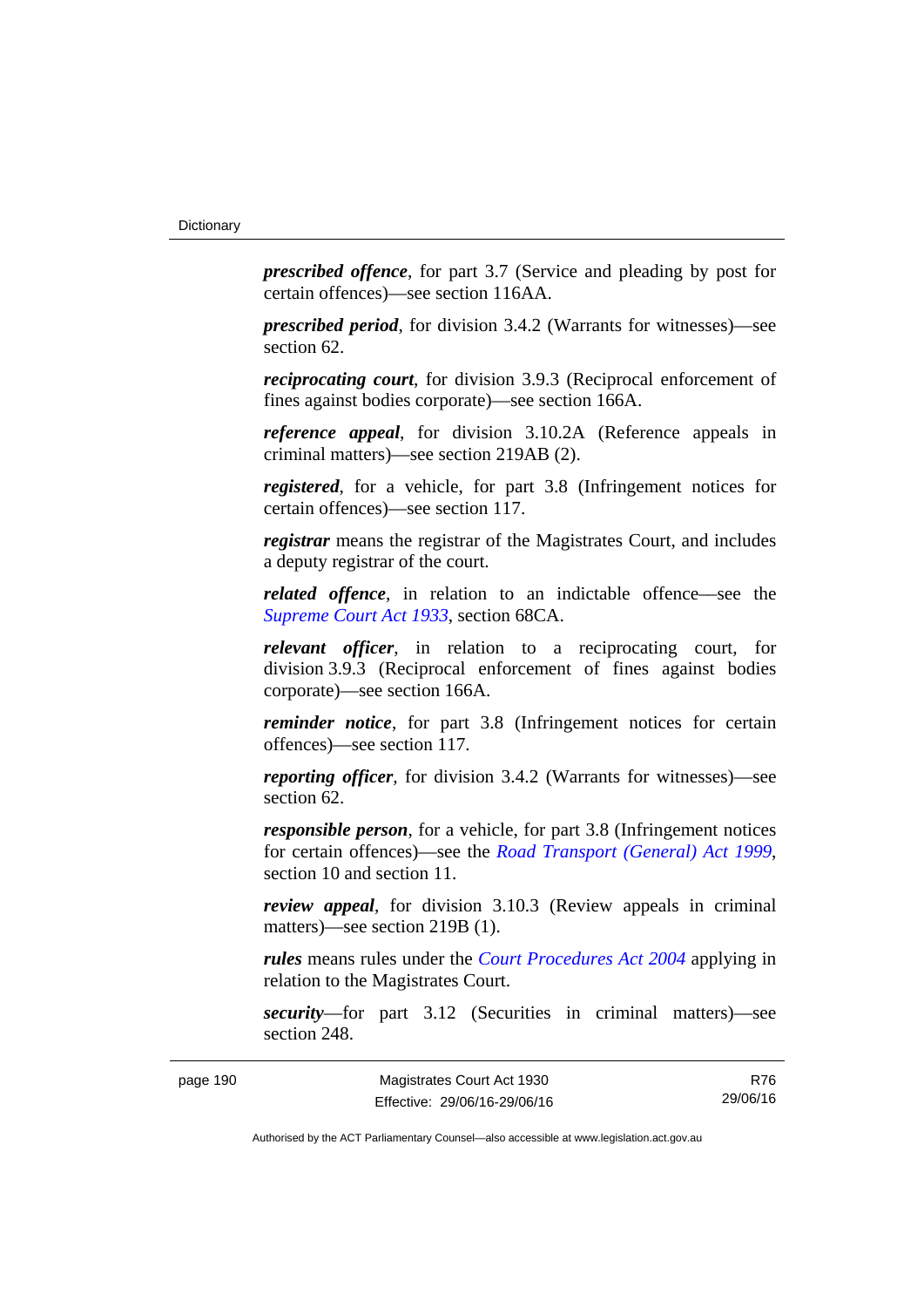*sold vehicle declaration*, for part 3.8 (Infringement notices for certain offences)—see section 131F.

*State*, for division 3.9.3 (Reciprocal enforcement of fines against bodies corporate)—see section 166A.

*summary conviction* means conviction by a magistrate for an offence.

*territory fine*, for division 3.9.3 (Reciprocal enforcement of fines against bodies corporate)—see section 166A.

*this jurisdiction*, for division 2.2.3A (Judicial officers exchange) see section 9C.

*unknown offender declaration*, for part 3.8 (Infringement notices for certain offences)—see section 131G.

*vehicle*, for part 3.8 (Infringement notices for certain offences)—see the *[Road Transport \(Vehicle Registration\) Act 1999](http://www.legislation.act.gov.au/a/1999-81)*, dictionary.

*vehicle-related offence*, for part 3.8 (Infringement notices for certain offences)—see section 117.

*warrant*, for division 3.4.2 (Warrants for witnesses)—see section 62.

Magistrates Court Act 1930 Effective: 29/06/16-29/06/16 page 191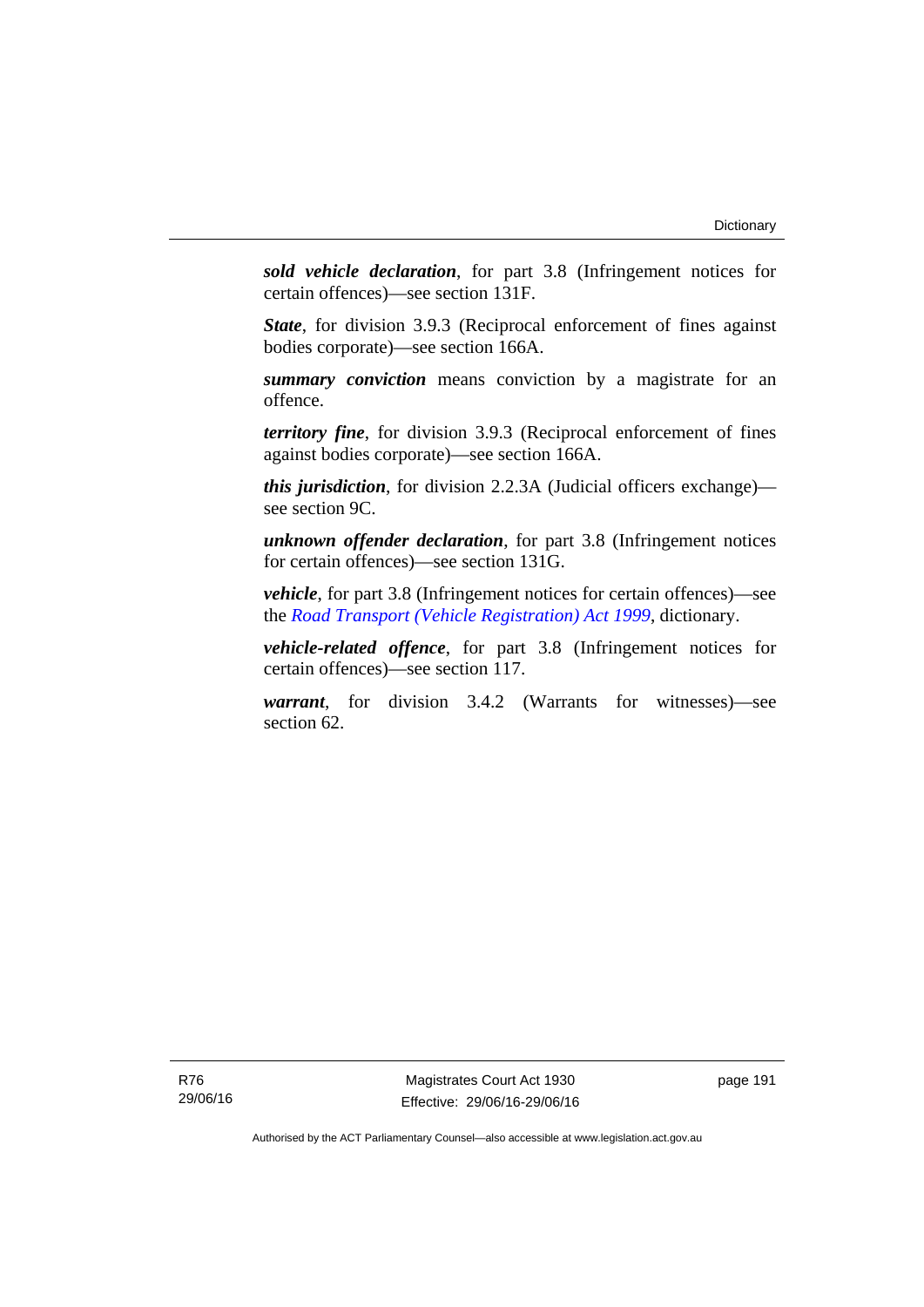1 About the endnotes

# **Endnotes**

## **1 About the endnotes**

Amending and modifying laws are annotated in the legislation history and the amendment history. Current modifications are not included in the republished law but are set out in the endnotes.

Not all editorial amendments made under the *[Legislation Act 2001](http://www.legislation.act.gov.au/a/2001-14)*, part 11.3 are annotated in the amendment history. Full details of any amendments can be obtained from the Parliamentary Counsel's Office.

Uncommenced amending laws are not included in the republished law. The details of these laws are underlined in the legislation history. Uncommenced expiries are underlined in the legislation history and amendment history.

If all the provisions of the law have been renumbered, a table of renumbered provisions gives details of previous and current numbering.

The endnotes also include a table of earlier republications.

| $A = Act$                                    | NI = Notifiable instrument                  |
|----------------------------------------------|---------------------------------------------|
| $AF =$ Approved form                         | $o = order$                                 |
| $am = amended$                               | $om = omitted/repealed$                     |
| $amdt = amendment$                           | $ord = ordinance$                           |
| $AR = Assembly resolution$                   | $orig = original$                           |
| $ch = chapter$                               | $par = paragraph/subparagraph$              |
| $CN =$ Commencement notice                   | $pres = present$                            |
| $def = definition$                           | $prev = previous$                           |
| $DI = Disallowable instrument$               | $(\text{prev}) = \text{previously}$         |
| $dict = dictionary$                          | $pt = part$                                 |
| $disallowed = disallowed by the Legislative$ | $r = rule/subrule$                          |
| Assembly                                     | $reloc = relocated$                         |
| $div = division$                             | $renum = renumbered$                        |
| $exp = expires/expired$                      | $R[X]$ = Republication No                   |
| $Gaz = gazette$                              | $RI = reissue$                              |
| $hdg = heading$                              | $s = section/subsection$                    |
| $IA = Interpretation Act 1967$               | $sch = schedule$                            |
| ins = inserted/added                         | $sdiv = subdivision$                        |
| $LA =$ Legislation Act 2001                  | $SL = Subordinate$ law                      |
| $LR =$ legislation register                  | $sub =$ substituted                         |
| LRA = Legislation (Republication) Act 1996   | underlining $=$ whole or part not commenced |
| $mod = modified/modification$                | or to be expired                            |

## **2 Abbreviation key**

page 192 Magistrates Court Act 1930 Effective: 29/06/16-29/06/16

R76 29/06/16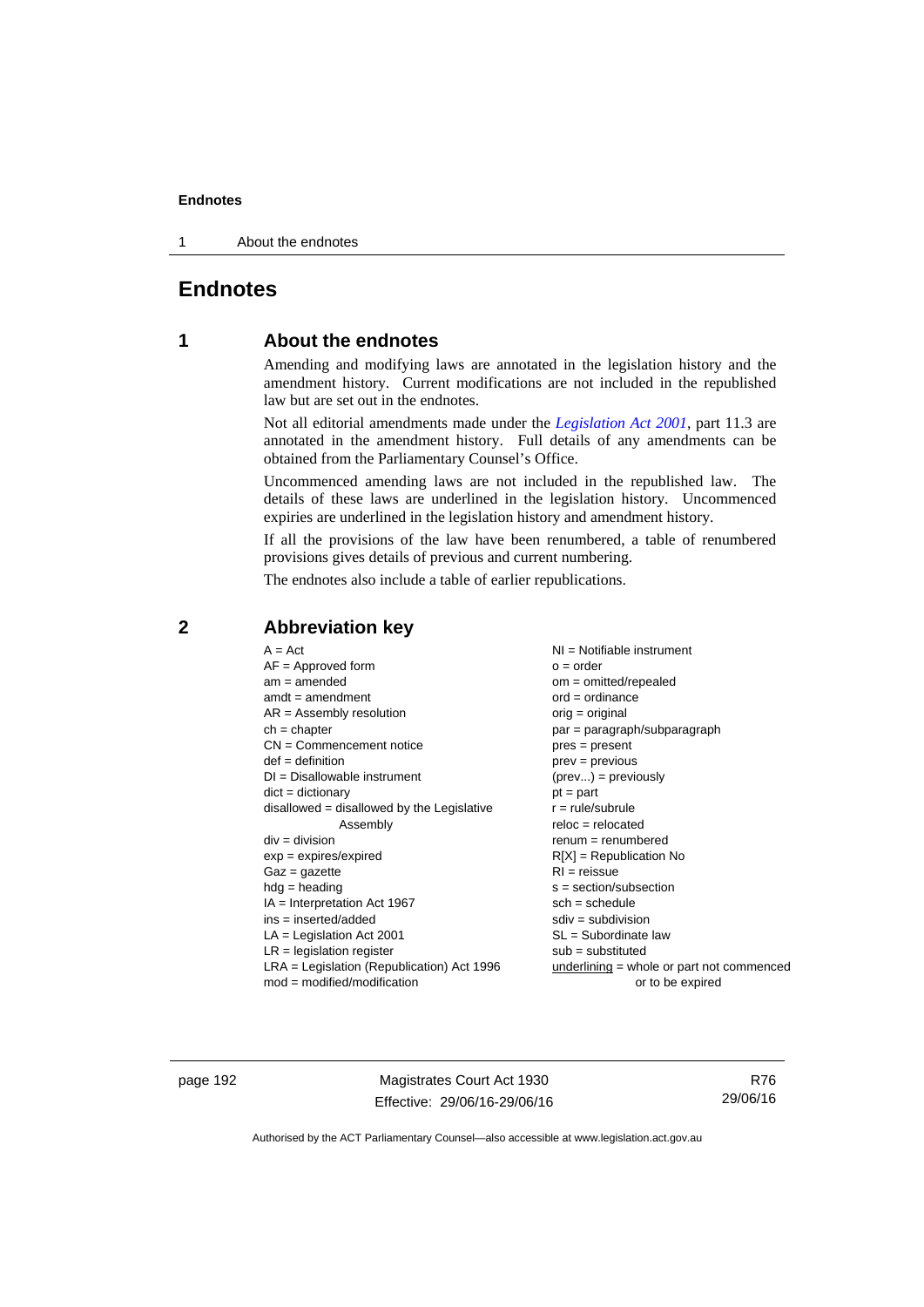## **3 Legislation history**

This Act was originally a Commonwealth ordinance—the *[Court of Petty Sessions](http://www.legislation.act.gov.au/a/1930-21)  [Ordinance \(No 2\) 1930](http://www.legislation.act.gov.au/a/1930-21)* No 21 (Cwlth). It was renamed as the *Magistrates Court Ordinance 1930* by the *[Magistrates Court Ordinance 1985](http://www.legislation.act.gov.au/a/1985-67)* No 67 (s 3).

The *[ACT Self-Government \(Consequential Provisions\) Act 1988](http://www.comlaw.gov.au/Details/C2004A03702)* No 109 (Cwlth), s 12 converted some former Commonwealth ordinances in force in the ACT into ACT enactments. This allowed the ACT Legislative Assembly to amend and repeal the laws. This Act was converted into an ACT enactment on 1 July 1990.

As with most ordinances in force in the ACT, the name was changed from *Ordinance* to *Act* by the *[Self-Government \(Citation of Laws\) Act 1989](http://www.legislation.act.gov.au/a/alt_ord1989-21/default.asp)* A1989-21, s 5 on its conversion to an ACT enactment on 1 July 1990.

Before 11 May 1989, ordinances commenced on their notification day unless otherwise stated (see *[Seat of Government \(Administration\) Act 1910](http://www.comlaw.gov.au/Current/C1910A00025)* (Cwlth), s 12).

After 11 May 1989 and before 10 November 1999, Acts commenced on their notification day unless otherwise stated (see *[Australian Capital Territory](http://www.comlaw.gov.au/Current/C2004A03699)  [\(Self-Government\) Act 1988](http://www.comlaw.gov.au/Current/C2004A03699)* (Cwlth) s 25).

#### **Legislation before becoming Territory enactment**

#### **Magistrates Court Act 1930 A1930-21**

notified 21 November 1930 commenced 21 November 1930

as amended by

#### **[Court of Petty Sessions Ordinance 1932](http://www.legislation.act.gov.au/a/1932-21) Ord1932-21**

notified 17 November 1932 commenced 17 November 1932

#### **[Court of Petty Sessions Ordinance 1934](http://www.legislation.act.gov.au/a/1934-17) Ord1934-17**  notified 19 July 1934

commenced 19 July 1934

## **[Money Lenders Ordinance 1936](http://www.legislation.act.gov.au/ord/1936-13) Ord1936-13**  notified 9 April 1936

commenced 1 May 1936

## **[Court of Petty Sessions Ordinance 1937](http://www.legislation.act.gov.au/a/1937-5) Ord1937-5**

notified 27 May 1937 commenced 27 May 1937

R76 29/06/16

Magistrates Court Act 1930 Effective: 29/06/16-29/06/16 page 193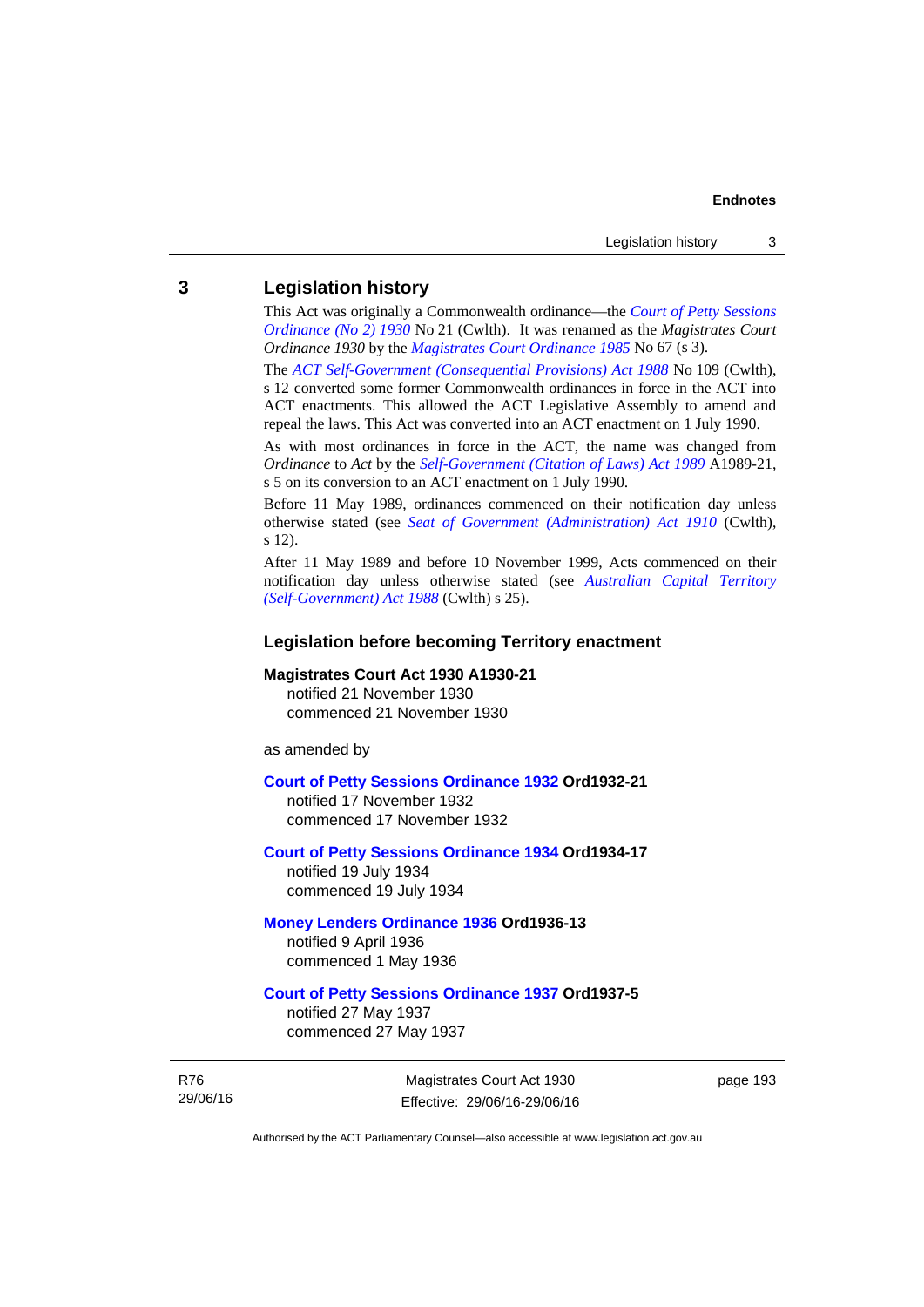| 3        | Legislation history                                                                                                                            |       |
|----------|------------------------------------------------------------------------------------------------------------------------------------------------|-------|
|          | Court of Petty Sessions Ordinance (No 2) 1937 Ord1937-28<br>notified 23 December 1937<br>commenced 23 December 1937                            |       |
|          | Seat of Government (Designation) Ordinance 1938 Ord1938-25 (as<br>am by Ord1938-35)<br>notified 8 September 1938<br>commenced 8 September 1938 |       |
|          | <b>Ordinances Revision Ordinance 1938 Ord1938-35</b><br>notified 15 December 1938<br>commenced 15 December 1938                                |       |
|          | <b>Court of Petty Sessions Ordinance 1940 Ord1940-20</b><br>notified 7 November 1940<br>commenced 7 November 1940                              |       |
|          | Court of Petty Sessions Ordinance (No 2) 1940 Ord1940-22<br>notified 12 December 1940<br>commenced 12 December 1940                            |       |
|          | <b>Court of Petty Sessions Ordinance 1949 Ord1949-13</b><br>notified 1 December 1949<br>commenced 1 December 1949                              |       |
|          | <b>Court of Petty Sessions Ordinance 1951 Ord1951-7</b><br>notified 26 July 1951<br>commenced 26 July 1951                                     |       |
|          | Court of Petty Sessions Ordinance (No 2) 1951 Ord1951-12<br>notified 14 December 1951<br>commenced 14 December 1951                            |       |
|          | <b>Court of Petty Sessions Ordinance 1953 Ord1953-14</b><br>notified 12 November 1953<br>commenced 3 December 1953                             |       |
|          | <b>Court of Petty Sessions Ordinance 1958 Ord1958-12</b><br>notified 24 July 1958<br>commenced 24 July 1958                                    |       |
| page 194 | Magistrates Court Act 1930<br>Effective: 29/06/16-29/06/16                                                                                     | 29/06 |

R76 29/06/16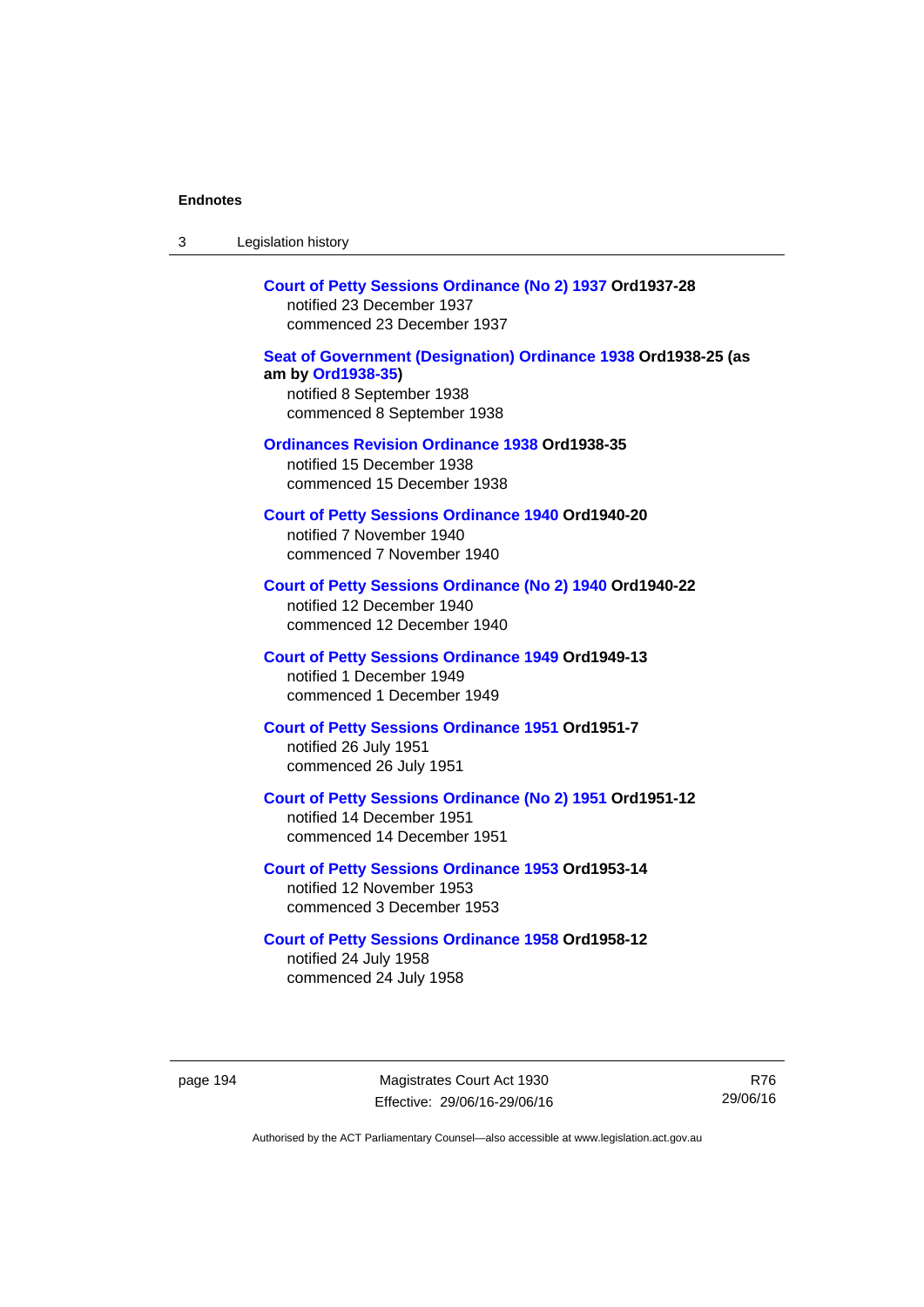# **[Court of Petty Sessions Ordinance 1961](http://www.legislation.act.gov.au/a/1961-2) Ord1961-2**  notified 29 March 1961

commenced 29 March 1961

## **[Court of Petty Sessions Ordinance 1966](http://www.legislation.act.gov.au/a/1966-2) Ord1966-2**

notified 10 February 1966 commenced 14 February 1966

**[Court of Petty Sessions Ordinance 1967](http://www.legislation.act.gov.au/a/1967-1) Ord1967-1** 

notified 9 February 1967 commenced 9 February 1967

### **[Court of Petty Sessions Ordinance 1968](http://www.legislation.act.gov.au/a/1968-25) Ord1968-25**  notified 19 December 1968

commenced 1 January 1969 (Cwlth Gaz 1968 p 7565)

### **[Court of Petty Sessions Ordinance 1969](http://www.legislation.act.gov.au/a/1969-12) Ord1969-12**  notified 20 June 1969 commenced 20 June 1969

## **[Court of Petty Sessions Ordinance 1970](http://www.legislation.act.gov.au/a/1970-15) Ord1970-15**  notified 19 March 1970 commenced 19 March 1970

#### **[Court of Petty Sessions Ordinance 1972](http://www.legislation.act.gov.au/a/1972-37) Ord1972-37**  notified 16 November 1972

s 1, s 2, s 6, s 14, commenced 16 November 1972 remainder commenced 1 February 1973 (Cwlth Gaz 1972 No 118)

#### **[Court of Petty Sessions Ordinance 1973](http://www.legislation.act.gov.au/a/1973-48) Ord1973-48**  notified 17 December 1973

commenced 17 December 1973

## **[Court of Petty Sessions Ordinance 1974](http://www.legislation.act.gov.au/a/1974-14) Ord1974-14**  notified 17 April 1974 commenced 17 April 1974

# **[Ordinances Revision \(Age of Majority\) Ordinance 1974](http://www.legislation.act.gov.au/a/1974-47) Ord1974-47**  notified 24 October 1974

commenced 1 November 1974

R76 29/06/16

Magistrates Court Act 1930 Effective: 29/06/16-29/06/16 page 195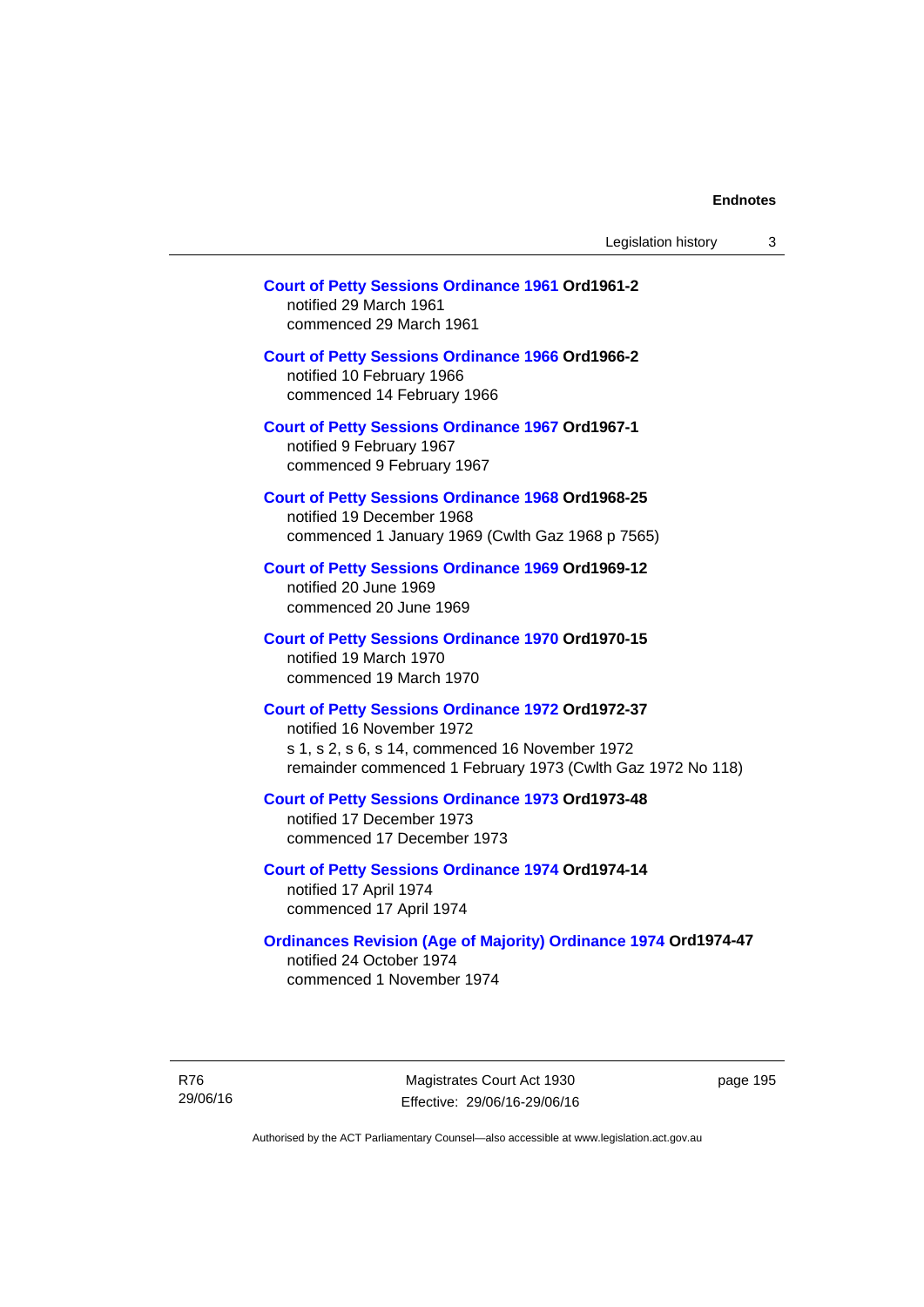3 Legislation history

## **[Court of Petty Sessions \(Amendment\) Ordinance 1976](http://www.legislation.act.gov.au/a/1976-42) Ord1976-42**  notified 13 September 1976 commenced 13 September 1976

### **[Court of Petty Sessions \(Amendment\) Ordinance 1977](http://www.legislation.act.gov.au/a/1977-4) Ord1977-4**

notified 24 March 1977 ss 1-3, 10 commenced 24 March 1977 remainder commenced 28 March 1977 (Cwlth Gaz 1977 No S52)

#### **[Court of Petty Sessions \(Amendment\) Ordinance \(No 2\) 1977](http://www.legislation.act.gov.au/a/1977-34)**

**Ord1977-34**  notified 28 July 1977 commenced 28 July 1977

#### **[Court of Petty Sessions \(Amendment\) Ordinance \(No 3\) 1977](http://www.legislation.act.gov.au/ord/1977-56)**

**Ord1977-56**  notified 6 October 1977

ceased to have effect because not tabled

#### **[Court of Petty Sessions \(Amendment\) Ordinance \(No 4\) 1977](http://www.legislation.act.gov.au/a/1977-61) Ord1977-61**

notified 21 November 1977 commenced 21 November 1977

## **[Ordinances Revision Ordinance 1978](http://www.legislation.act.gov.au/a/1978-46) Ord1978-46**

notified 28 December 1978 commenced 28 December 1978

## **[Court of Petty Sessions \(Amendment\) Ordinance 1979](http://www.legislation.act.gov.au/a/1979-33) Ord1979-33**

notified 14 November 1979 commenced 14 November 1979

## **[Court of Petty Sessions \(Amendment\) Ordinance \(No 2\) 1979](http://www.legislation.act.gov.au/a/1979-41) Ord1979-41**

notified 18 December 1979 commenced 18 December 1979

## **[Court of Petty Sessions \(Amendment\) Ordinance 1980](http://www.legislation.act.gov.au/a/1980-4) Ord1980-4**

notified 20 March 1980 commenced 1 April 1980 (Cwlth Gaz 1980 No S66)

page 196 Magistrates Court Act 1930 Effective: 29/06/16-29/06/16

R76 29/06/16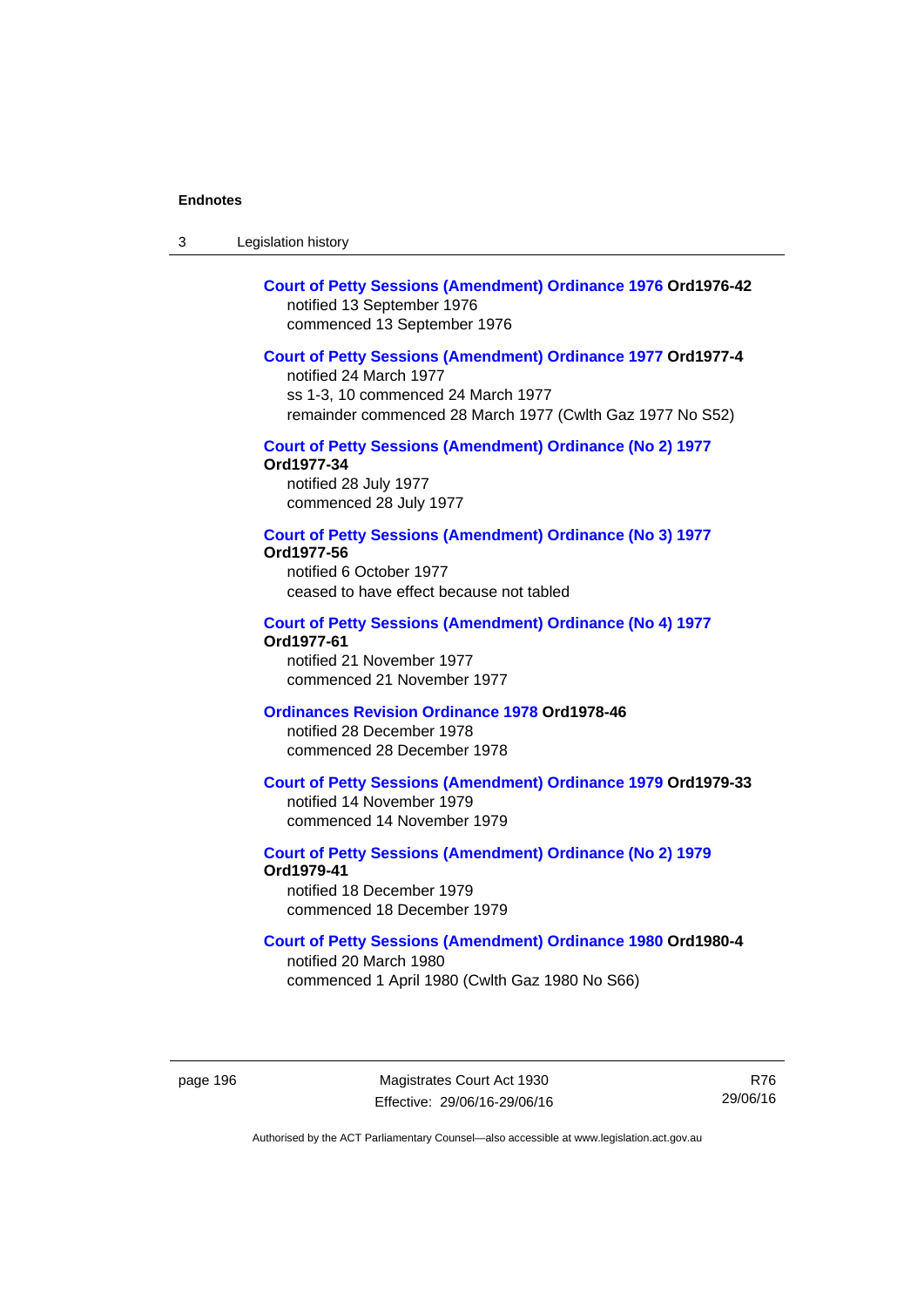## **[Court of Petty Sessions \(Amendment\) Ordinance \(No 2\) 1980](http://www.legislation.act.gov.au/a/1980-10) Ord1980-10**

notified 26 March 1980 commenced 26 March 1980

#### **[Court of Petty Sessions \(Amendment\) Ordinance 1982](http://www.legislation.act.gov.au/a/1982-2) Ord1982-2**

notified 26 February 1982 commenced 1 September 1982 (Cwlth Gaz 1982 No S178)

# **[Court of Petty Sessions \(Amendment\) Ordinance \(No 2\) 1982](http://www.legislation.act.gov.au/a/1982-3)**

**Ord1982-3** 

notified 26 February 1982 commenced 26 February 1982

## **[Court of Petty Sessions \(Amendment\) Ordinance 1984](http://www.legislation.act.gov.au/a/1984-9) Ord1984-9**

notified 11 April 1984 commenced 11 April 1984

#### **[Court of Petty Sessions \(Amendment\) Ordinance \(No 2\) 1984](http://www.legislation.act.gov.au/a/1984-10) Ord1984-10**

notified 11 April 1984 commenced 11 April 1984

#### **[Court of Petty Sessions \(Amendment\) Ordinance \(No 3\) 1984](http://www.legislation.act.gov.au/a/1984-16) Ord1984-16**

notified 1 June 1984 commenced 1 June 1984

# **[Court of Petty Sessions \(Amendment\) Ordinance \(No 4\) 1984](http://www.legislation.act.gov.au/a/1984-61)**

**Ord1984-61** 

notified 2 November 1984 commenced 2 November 1984

# **[Court of Petty Sessions \(Amendment\) Ordinance \(No 5\) 1984](http://www.legislation.act.gov.au/a/1984-62)**

**Ord1984-62**  notified 2 November 1984

commenced 2 November 1984

## **[Court of Petty Sessions \(Amendment\) Ordinance 1985](http://www.legislation.act.gov.au/a/1985-17) Ord1985-17**

notified 17 April 1985 commenced 17 April 1985

R76 29/06/16

Magistrates Court Act 1930 Effective: 29/06/16-29/06/16 page 197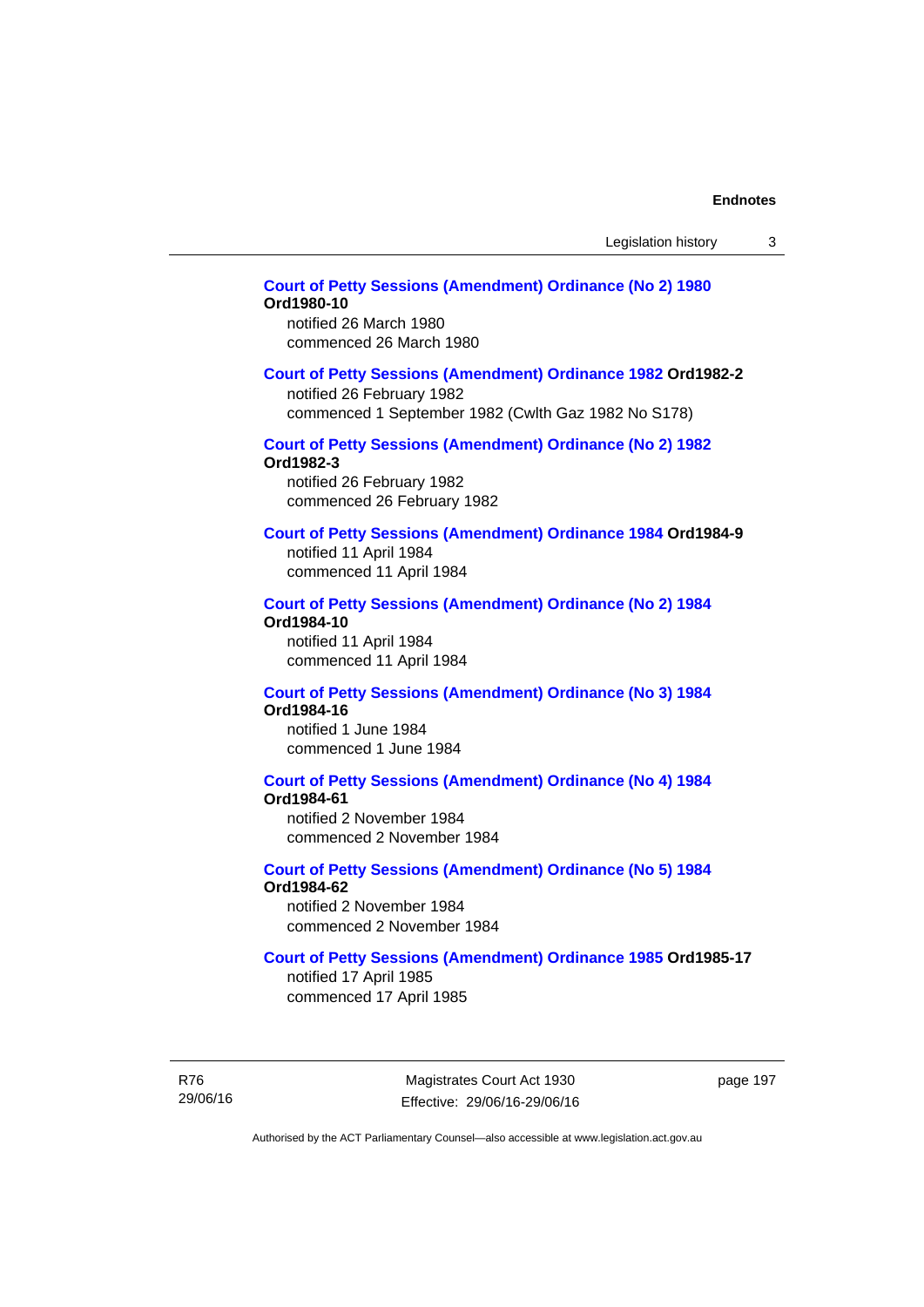| -3 | Legislation history |  |
|----|---------------------|--|
|----|---------------------|--|

### **[Court of Petty Sessions \(Amendment\) Ordinance \(No 2\) 1985](http://www.legislation.act.gov.au/a/1985-18) Ord1985-18**  notified 17 April 1985

commenced 17 April 1985

### **[Court of Petty Sessions \(Amendment\) Ordinance \(No 3\) 1985](http://www.legislation.act.gov.au/a/1985-41) Ord1985-41**  notified 5 September 1985 commenced 5 September 1985

#### **[Limitation Ordinance 1985](http://www.legislation.act.gov.au/a/1985-66) Ord1985-66**

notified 19 December 1985 commenced 19 December 1985

#### **[Magistrates Court Ordinance 1985](http://www.legislation.act.gov.au/a/1985-67) Ord1985-67**

notified 19 December 1985 commenced 1 February 1986 (Cwlth Gaz 1986 No G3)

## **[Magistrates Court \(Amendment\) Ordinance 1986](http://www.legislation.act.gov.au/a/1986-33) Ord1986-33**

notified 7 August 1986 commenced 7 August 1986

#### **[Domestic Violence \(Miscellaneous Amendments\) Ordinance 1986](http://www.legislation.act.gov.au/a/1986-53) Ord1986-53**

notified 4 September 1986 commenced 1 October 1986 (Cwlth Gaz 1986 No S484)

### **[Crimes \(Amendment\) Ordinance \(No 4\) 1986](http://www.legislation.act.gov.au/a/1986-57) Ord1986-57**

notified 3 October 1986 commenced 3 October 1986

### **[Magistrates Court \(Amendment\) Ordinance \(No 2\) 1986](http://www.legislation.act.gov.au/a/1986-71) Ord1986-71**

notified 30 October 1986 commenced 1 April 1987 (Cwlth Gaz 1987 No S52)

#### **[Magistrates Court \(Amendment\) Ordinance \(No 3\) 1986](http://www.legislation.act.gov.au/a/1986-74) Ord1986-74**  notified 14 November 1986 commenced 14 November 1986

# **[Magistrates Court \(Amendment\) Ordinance \(No 4\) 1986](http://www.legislation.act.gov.au/a/1986-83) Ord1986-83**

notified 22 December 1986 commenced 22 December 1986

R76 29/06/16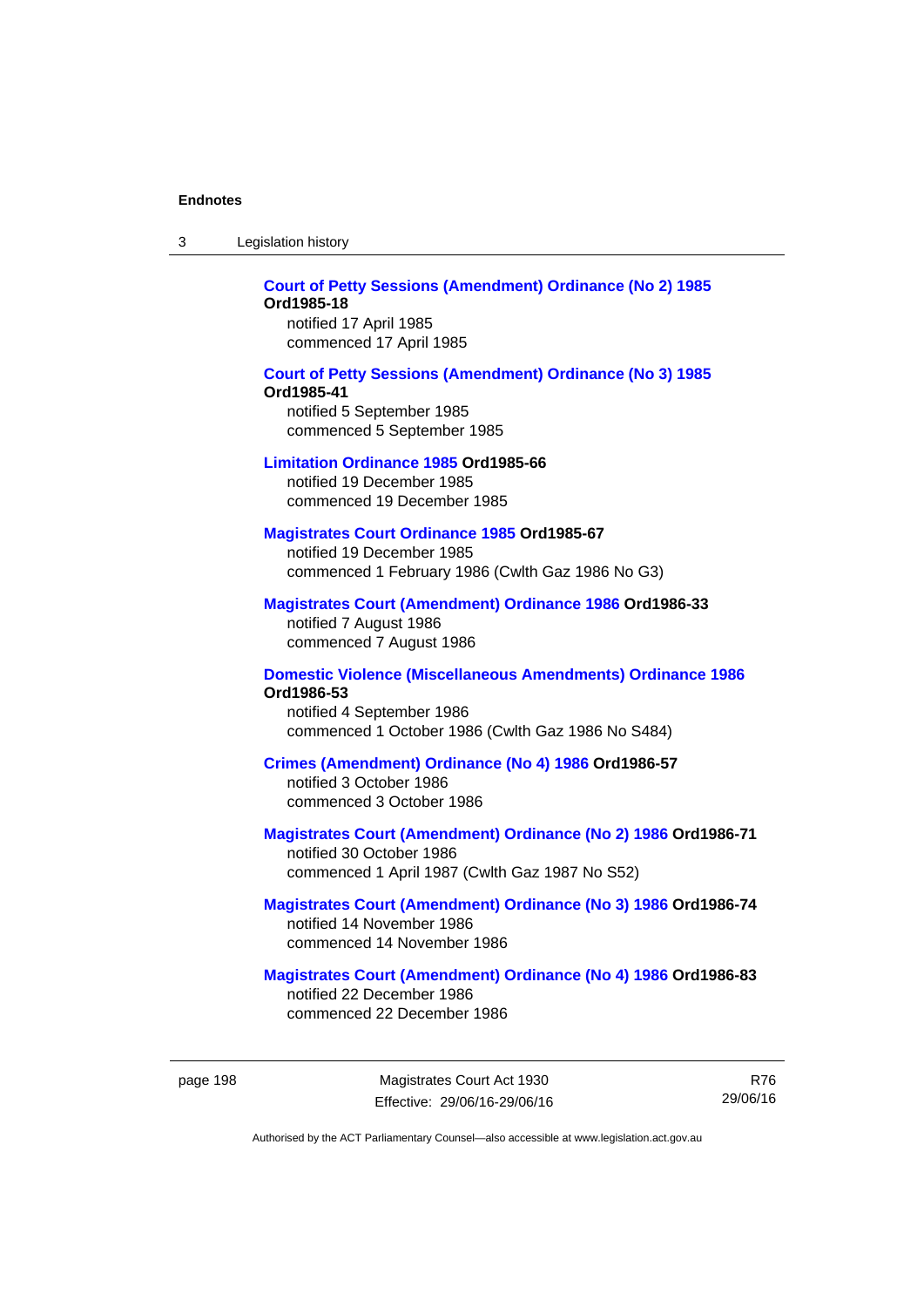## **[Magistrates Court \(Amendment\) Ordinance 1987](http://www.legislation.act.gov.au/a/1987-56) Ord1987-56**  notified 21 October 1987 commenced 21 October 1987

## **[Magistrates Court \(Amendment\) Ordinance 1988](http://www.legislation.act.gov.au/a/1988-45) Ord1988-45**

notified 27 July 1988 commenced 27 July 1988

### **[Magistrates Court \(Amendment\) Ordinance 1989](http://www.legislation.act.gov.au/a/1989-55) Ord1989-55**  notified 30 June 1989 commenced 1 July 1989

# **[Magistrates Court \(Amendment\) Ordinance \(No 2\) 1989](http://www.legislation.act.gov.au/a/1989-59) Ord1989-59**

notified 25 October 1989 s 11, s 12, s 14 commenced 27 June 1990 (Cwlth Gaz 1990 No GN25) remainder commenced 25 October 1989

#### **[Magistrates Court \(Amendment\) Ordinance \(No 3\) 1989](http://www.legislation.act.gov.au/a/1989-60) Ord1989-60**

notified 20 December 1989 commenced 14 February 1990 (Cwlth Gaz 1990 No GN5)

#### **[Crimes \(Amendment\) Ordinance 1990](http://www.legislation.act.gov.au/a/alt_ord1990-1) Ord1990-1**

notified 23 May 1990 commenced 23 May 1990

#### **[Self-Government \(Consequential Amendments\) Ordinance 1990](http://www.legislation.act.gov.au/a/alt_ord1990-5) Ord1990-5**

notified 27 June 1990 s 1, s 2 commenced 27 June 1990 remainder commenced 1 July 1990

#### **[Magistrates Court \(Appeals Against Sentence\) Ordinance 1990](http://www.legislation.act.gov.au/a/alt_ord1990-9) Ord1990-9**

notified 29 June 1990 commenced 29 June 1990

#### **Legislation after becoming Territory enactment**

#### **[Magistrates Court \(Amendment\) Act 1990](http://www.legislation.act.gov.au/a/1990-65) A1990-65**

notified 24 December 1990 commenced 24 December 1990

R76 29/06/16

Magistrates Court Act 1930 Effective: 29/06/16-29/06/16 page 199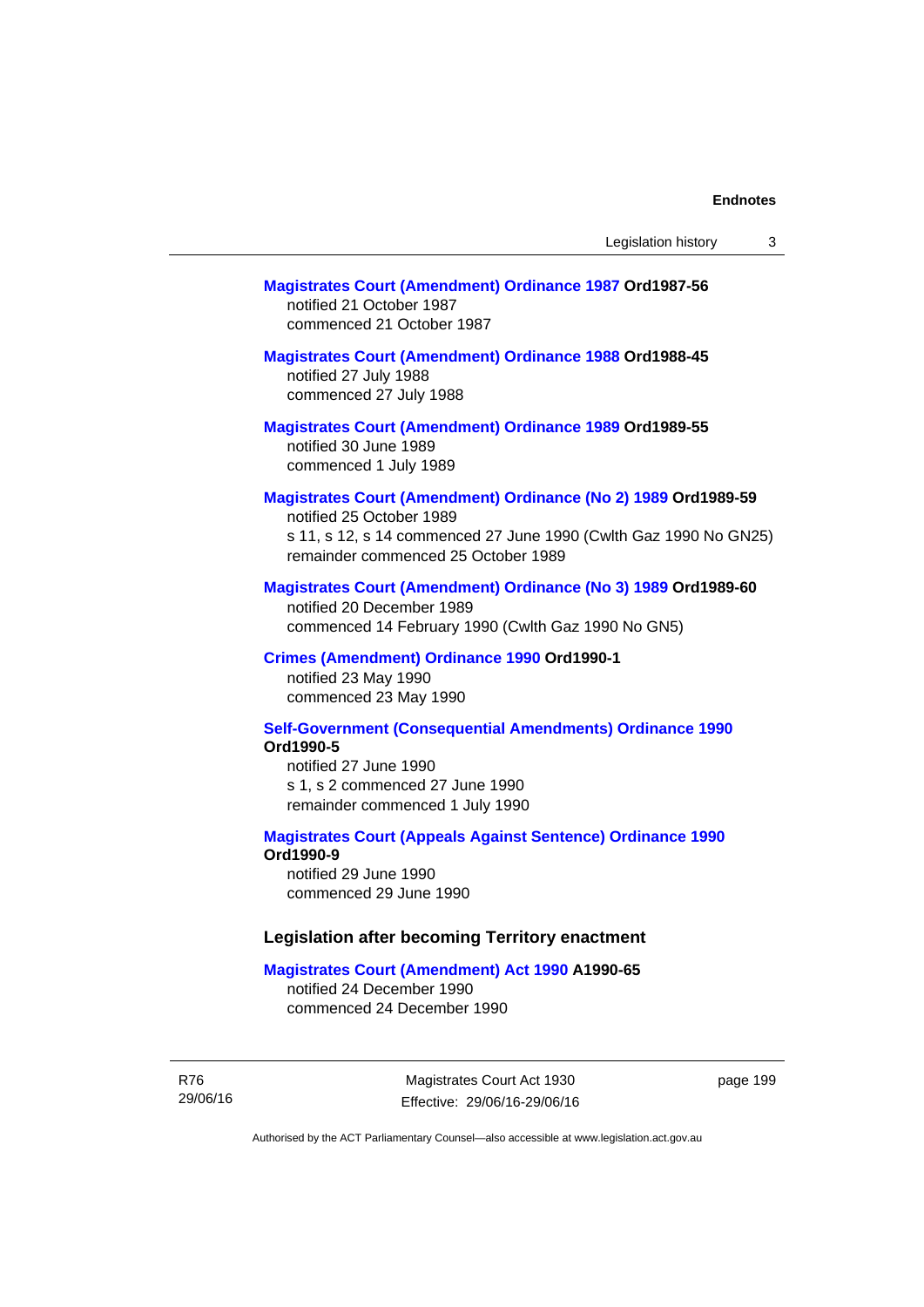| -3 | Legislation history |  |
|----|---------------------|--|
|----|---------------------|--|

## **[Weapons \(Consequential Amendments\) Act 1991](http://www.legislation.act.gov.au/a/1991-9) A1991-9 sch**

notified 3 April 1991 ([Gaz 1991 No S19](http://www.legislation.act.gov.au/gaz/1991-S19/default.asp)) s 1, s 2 commenced 3 April 1991 (s 2 (1)) sch commenced 3 October 1991 (s 2 (2))

#### **[Magistrates Court \(Amendment\) Act 1991](http://www.legislation.act.gov.au/a/1991-38) A1991-38**

notified 20 September 1991 ss 1-3 commenced 20 September 1991 remainder commenced 25 September 1991 [\(Gaz 1991 No S103](http://www.legislation.act.gov.au/gaz/1991-S103/default.asp))

### **[Magistrates and Coroner's Courts \(Registrar\) Act 1991](http://www.legislation.act.gov.au/a/1991-44) A1991-44**

notified 20 September 1991 [\(Gaz 1991 No S95\)](http://www.legislation.act.gov.au/gaz/1991-S95/default.asp) s 1, s 2 commenced 20 September 1991 (s 2 (1)) remainder commenced 25 September 1991 (s 2 (2) and [Gaz 1991](http://www.legislation.act.gov.au/gaz/1991-S103/default.asp)  [No S103\)](http://www.legislation.act.gov.au/gaz/1991-S103/default.asp)

#### **[Magistrates Court \(Amendment\) Act \(No 2\) 1991](http://www.legislation.act.gov.au/a/1991-79) A1991-79**

notified 11 December 1991 ss 1-3 commenced 11 December 1991 remainder commenced 11 June 1992

#### **[Workers' Compensation \(Consequential Amendments\) Act 1991](http://www.legislation.act.gov.au/a/1991-106) A1991-106 sch**

notified 15 January 1991 ([Gaz 1992 No S3\)](http://www.legislation.act.gov.au/gaz/1992-S3/default.asp) s 1, s 2 commenced 15 January 1992 (s 2 (1)) remainder commenced 22 January 1992 (s 2 (2) and [Gaz 1992 No S9](http://www.legislation.act.gov.au/gaz/1992-S9/default.asp))

## **[Magistrates Court \(Amendment\) Act \(No 3\) 1991](http://www.legislation.act.gov.au/a/1991-112) A1991-112**

notified 10 January 1992 s 1, s 2 commenced 10 January 1992 remainder commenced 18 May 1992 [\(Gaz 1992 No S57\)](http://www.legislation.act.gov.au/gaz/1992-S57/default.asp)

### **[Bail \(Consequential Amendments\) Act 1992](http://www.legislation.act.gov.au/a/1992-9) A1992-9**

notified 28 May 1992 ([Gaz 1992 No S59](http://www.legislation.act.gov.au/gaz/1992-S59/default.asp)) s 1, s 2 commenced 28 May 1992 (s 2 (1)) remainder commenced 28 November 1992 (s 2 (3))

### **[Statute Law Revision \(Miscellaneous Provisions\) Act 1992](http://www.legislation.act.gov.au/a/1992-23) A1992-23 sch 1**

notified 4 June 1992 [\(Gaz 1992 No S71\)](http://www.legislation.act.gov.au/gaz/1992-S71/default.asp) commenced 4 June 1992

page 200 Magistrates Court Act 1930 Effective: 29/06/16-29/06/16

R76 29/06/16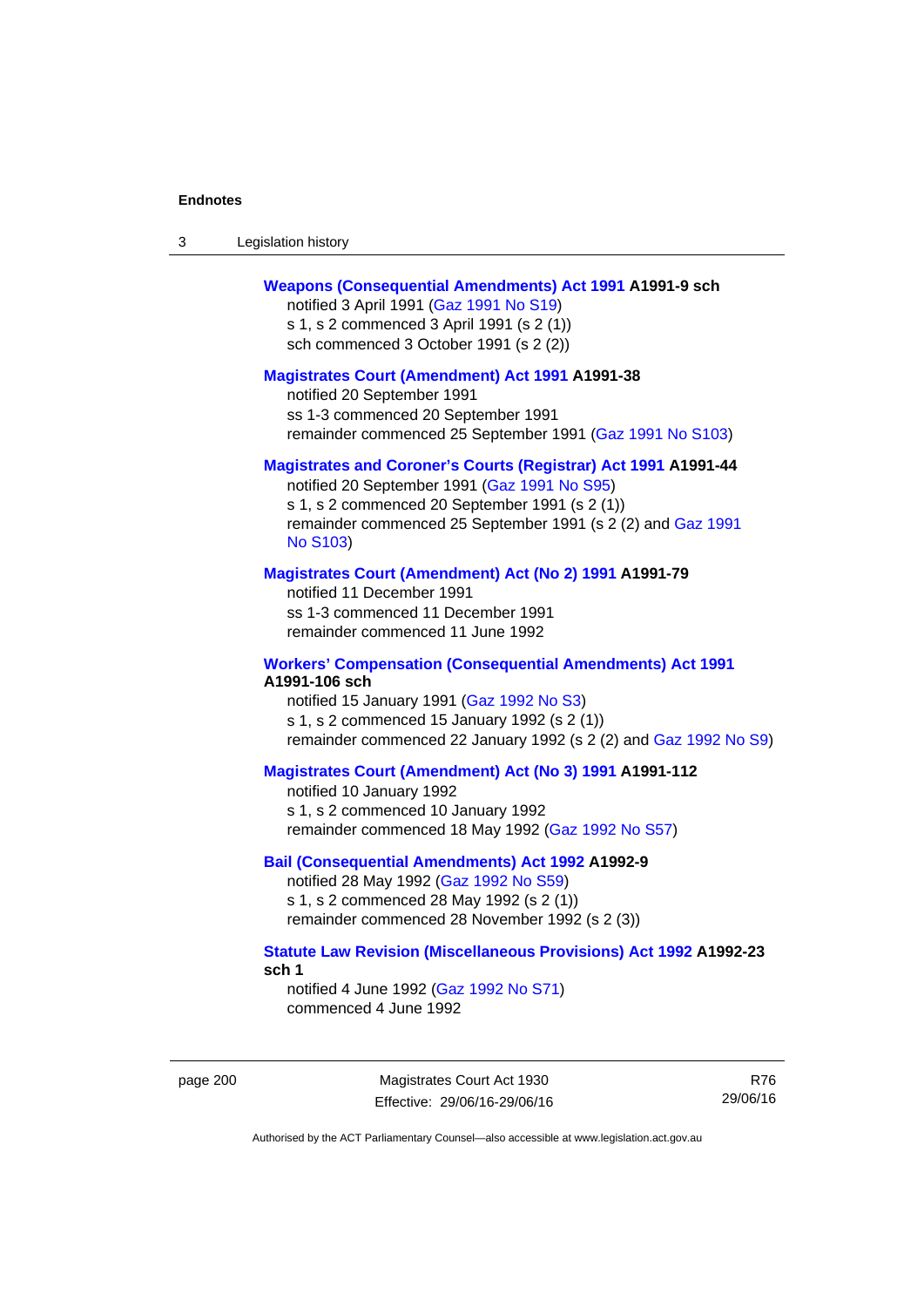# **[Protection Orders \(Reciprocal Arrangements\) \(Consequential](http://www.legislation.act.gov.au/a/1992-37)  [Amendments\) Act 1992](http://www.legislation.act.gov.au/a/1992-37) A1992-37 pt 3**

notified 8 July 1992 [\(Gaz 1992 No S103](http://www.legislation.act.gov.au/gaz/1992-S103/default.asp)) ss 1-6 and 8-11 commenced 8 July 1992 (s 2 (1)) s 7, s 12 commenced 3 August 1992 (s 2 (2) and [Gaz 1992 No S130](http://www.legislation.act.gov.au/gaz/1992-S130/default.asp))

#### **[Evidence \(Amendment\) Act 1993](http://www.legislation.act.gov.au/a/1993-2) A1993-2**

notified 1 March 1993 commenced 1 March 1993

## **[Magistrates Court \(Amendment\) Act 1993](http://www.legislation.act.gov.au/a/1993-4) A1993-4**

notified 1 March 1993 ss 1-3 commenced 1 March 1993 ss 4-19, 21-24, 26-32 commenced 8 March 1993 [\(Gaz 1993 No 32](http://www.legislation.act.gov.au/gaz/1993-32/default.asp)) remainder commenced 1 September 1993

## **[Magistrates Court \(Amendment\) Act \(No 2\) 1993](http://www.legislation.act.gov.au/a/1993-48) A1993-48**

notified 27 August 1993 ss 1-3 commenced 27 August 1993 remainder commenced 27 September 1993 (s 2 (2) and [Gaz 1993](http://www.legislation.act.gov.au/gaz/1993-S201/default.asp)  [No S201\)](http://www.legislation.act.gov.au/gaz/1993-S201/default.asp)

#### **[Supreme Court \(Amendment\) Act \(No 2\) 1993](http://www.legislation.act.gov.au/a/1993-91) A1993-91**

notified 17 December 1993 commenced 17 December 1993

#### **[Magistrates Court \(Amendment\) Act 1994](http://www.legislation.act.gov.au/a/1994-4) A1994-4**

notified 14 March 1994 ss 1-4, s 10, s 12, s 13 commenced 14 March 1994 remainder commenced 1 July 1994 (s 2 (2))

# **[Judicial Commissions \(Consequential Amendments\) Act 1994](http://www.legislation.act.gov.au/a/1994-10) A1994-10**

notified 14 March 1994 ([Gaz 1994 No S44](http://www.legislation.act.gov.au/gaz/1994-S44/default.asp)) commenced 14 March 1994 (s 2)

# **[Public Sector Management \(Consequential and Transitional](http://www.legislation.act.gov.au/a/1994-38)  [Provisions\) Act 1994](http://www.legislation.act.gov.au/a/1994-38) A1994-38**

notified 30 June 1994 ([Gaz 1994 No S121\)](http://www.legislation.act.gov.au/gaz/1994-S121/default.asp) s 1, s 2 commenced 30 June 1994 (s 2 (1))

remainder commenced 1 July 1994 (s 2 (2) and [Gaz 1994 No S142\)](http://www.legislation.act.gov.au/gaz/1994-S142/default.asp)

R76 29/06/16

Magistrates Court Act 1930 Effective: 29/06/16-29/06/16 page 201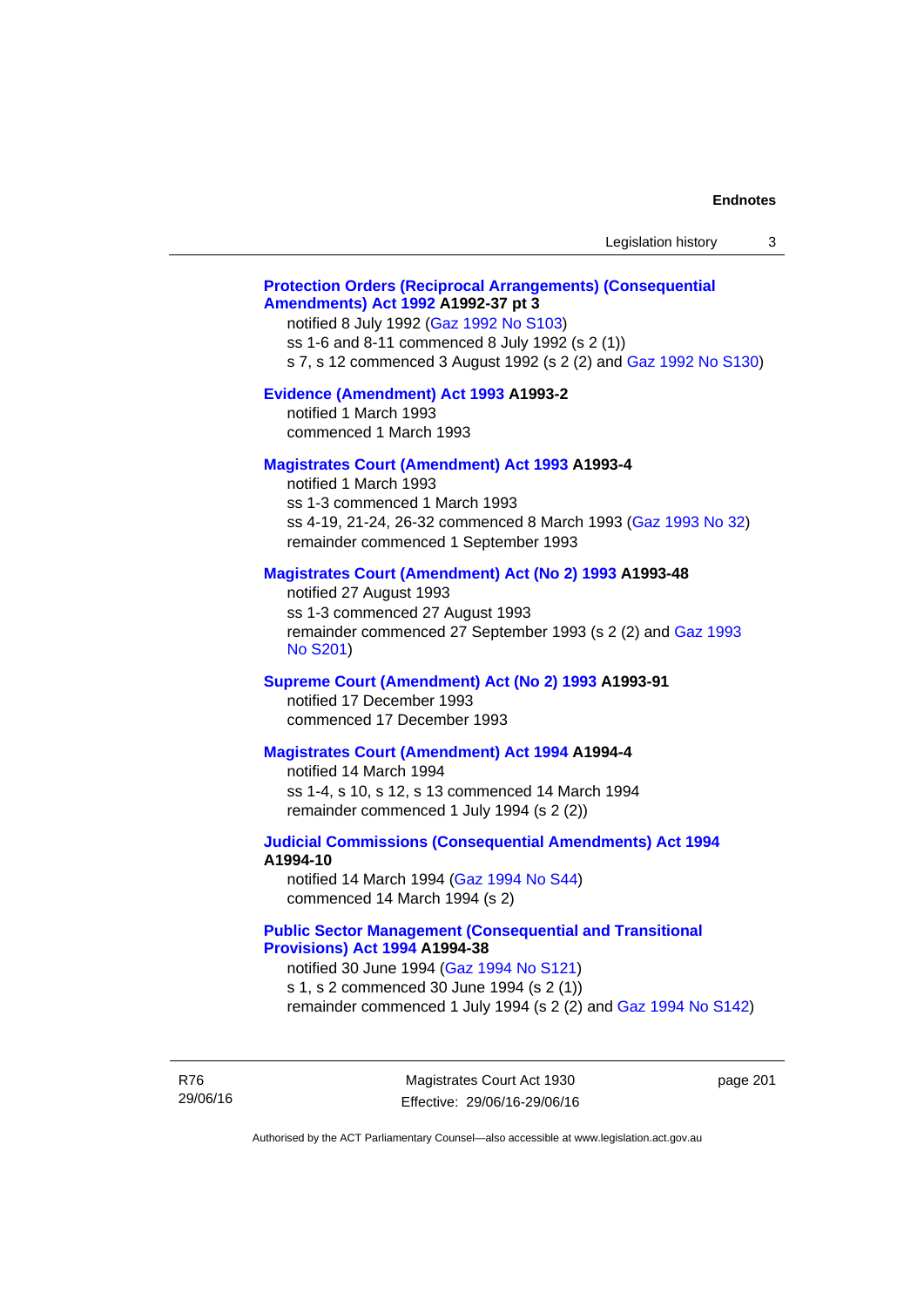| -3 | Legislation history |
|----|---------------------|
|----|---------------------|

## **[Mental Health \(Consequential Provisions\) Act 1994](http://www.legislation.act.gov.au/a/1994-45) A1994-45**

notified 7 September 1994 [\(Gaz 1994 No S177\)](http://www.legislation.act.gov.au/gaz/1994-S177/default.asp) s 1, s 2 commenced 7 September 1994 (s 2 (1)) remainder commenced 6 February 1995 (s 2 (2) and [Gaz 1995](http://www.legislation.act.gov.au/gaz/1995-S33/default.asp)  [No S33](http://www.legislation.act.gov.au/gaz/1995-S33/default.asp))

## **[Magistrates Court \(Enforcement of Judgments\) Act 1994](http://www.legislation.act.gov.au/a/1994-61) A1994-61**

notified 11 October 1994 s 1, s 2 commenced 11 October 1994 remainder commenced 10 April 1995 [\(Gaz 1995 No S75\)](http://www.legislation.act.gov.au/gaz/1995-S75/default.asp)

## **[Coroners \(Amendment\) Act \(No 2\) 1994](http://www.legislation.act.gov.au/a/1994-66) A1994-66**

notified 11 October 1994 commenced 11 October 1994

## **[Statute Law Revision \(Penalties\) Act 1994](http://www.legislation.act.gov.au/a/1994-81) A1994-81 sch**

notified 29 November 1994 [\(Gaz 1994 No S253](http://www.legislation.act.gov.au/gaz/1994-S253/default.asp)) s 1, s 2 commenced 29 November 1994 (s 2 (1)) remainder commenced 29 November 1994 (s 2 (2) and [Gaz 1994](http://www.legislation.act.gov.au/gaz/1994-S269/default.asp)  [No S269\)](http://www.legislation.act.gov.au/gaz/1994-S269/default.asp)

## **[Magistrates Court \(Amendment\) Act 1995](http://www.legislation.act.gov.au/a/1995-41) A1995-41**

notified 7 November 1995 s 1, s 2 commenced 7 November 1995 remainder commenced 7 May 1996

#### **[Statute Law Revision Act 1995](http://www.legislation.act.gov.au/a/1995-46) A1995-46 sch**

notified 18 December 1995 [\(Gaz 1995 No S306](http://www.legislation.act.gov.au/gaz/1995-S306/default.asp)) amdts commenced 18 December 1995 (s 2)

## **[Magistrates Court \(Amendment\) Act 1996](http://www.legislation.act.gov.au/a/1996-6) A1996-6**

notified 12 March 1996 ss 1-3 commenced 12 March 1996 s 7 commenced 25 September 1991 remainder commenced 12 September 1996

## **[Criminal Injuries Compensation \(Amendment\) Act 1996](http://www.legislation.act.gov.au/a/1996-68) A1996-68**

notified 20 December 1996 ss 1-3 commenced 20 December 1996 remainder commenced 1 January 1997 [\(Gaz 1996 No S352](http://www.legislation.act.gov.au/gaz/1996-S352/default.asp))

page 202 Magistrates Court Act 1930 Effective: 29/06/16-29/06/16

R76 29/06/16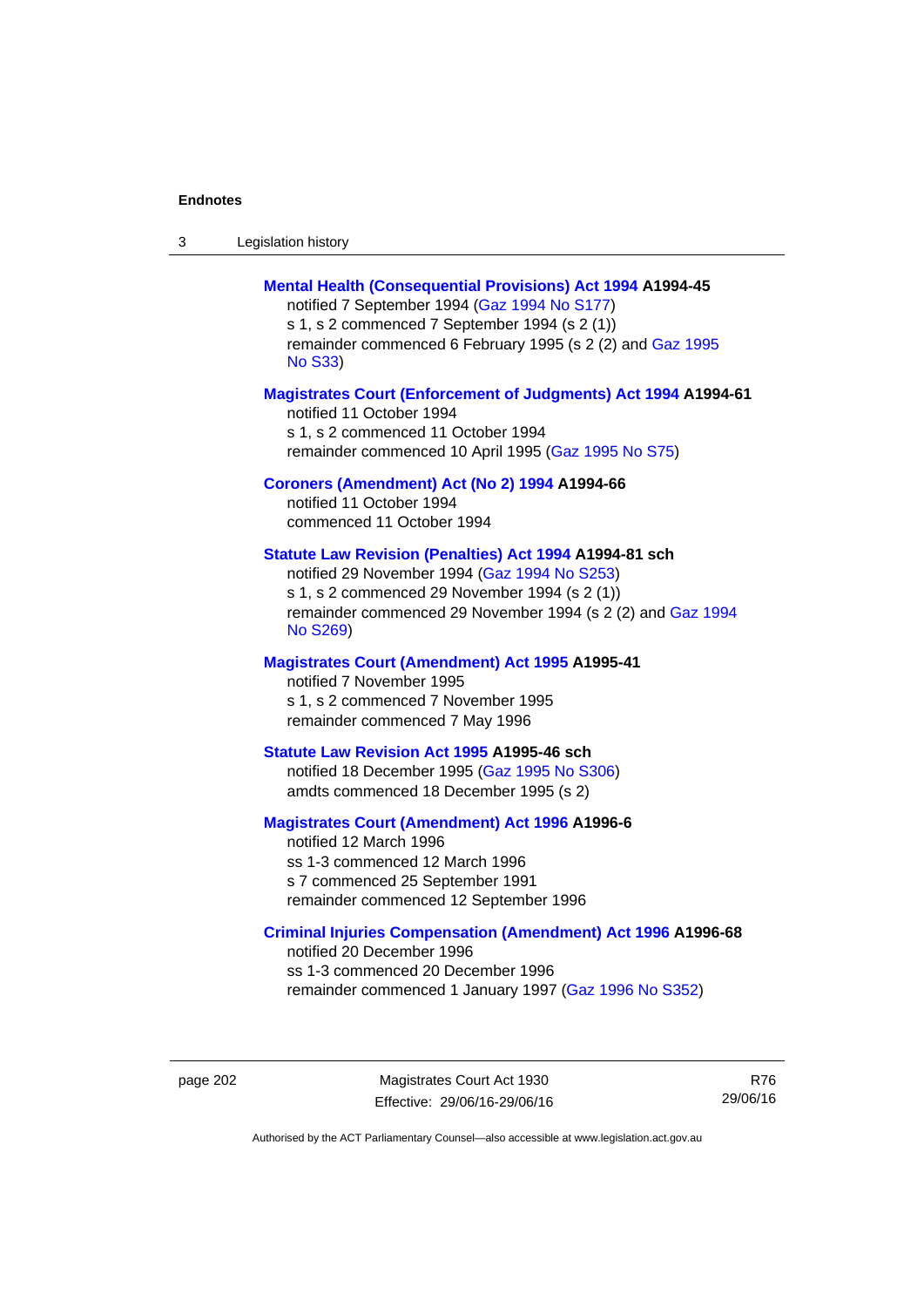# **[Firearms Act 1996](http://www.legislation.act.gov.au/a/1996-74) A1996-74**

notified 20 December 1996 s 1, s 2 commenced 20 December 1996 remainder commenced 17 May 1997 [\(Gaz 1997 No S135](http://www.legislation.act.gov.au/gaz/1997-S135/default.asp))

#### **[Magistrates Court \(Amendment\) Act \(No 2\) 1996](http://www.legislation.act.gov.au/a/1996-82) A1996-82**

notified 20 December 1996 ss 1-3 commenced 20 December 1996 remainder commenced 1 January 1997 [\(Gaz 1996 No S353](http://www.legislation.act.gov.au/gaz/1996-S353/default.asp))

## **[Magistrates Court \(Amendment\) Act 1997](http://www.legislation.act.gov.au/a/1997-25) A1997-25**

notified 29 May 1997 ss 1-3 commenced 29 May 1997 remainder commenced 30 May 1997 (s 2 (2) and [Gaz 1997 No S149\)](http://www.legislation.act.gov.au/gaz/1997-S149/default.asp)

#### **[Remuneration Tribunal \(Consequential Amendments\) Act 1997](http://www.legislation.act.gov.au/a/1997-41) A1997-41 sch 1 (as am by [A2002-49](http://www.legislation.act.gov.au/a/2002-49) amdt 3.222)**

notified 19 September 1997 [\(Gaz 1997 No S264](http://www.legislation.act.gov.au/gaz/1997-S264/default.asp)) commenced 24 September 1997 (s 2 as am by [A2002-49](http://www.legislation.act.gov.au/a/2002-49) amdt 3.222)

**[Magistrates Court \(Civil Jurisdiction\) \(Amendment\) Act 1997](http://www.legislation.act.gov.au/a/1997-94) A1997-94** 

notified 1 December 1997 ss 1-3 commenced 1 December 1997 remainder commenced 25 May 1998 [\(Gaz 1998 No S140](http://www.legislation.act.gov.au/gaz/1998-S140/default.asp))

#### **[Legal Practitioners \(Consequential Amendments\) Act 1997](http://www.legislation.act.gov.au/a/1997-96) A1997-96 sch 1**

notified 1 December 1997 ([Gaz 1997 No S380\)](http://www.legislation.act.gov.au/gaz/1997-S380/default.asp) s 1, s 2 commenced 1 December 1997 (s 2 (1)) sch 1 commenced 1 June 1998 (s 2 (2))

# **[Magistrates Court \(Amendment\) Act 1998](http://www.legislation.act.gov.au/a/1998-25) A1998-25**

notified 10 July 1998 s 1, s 2 commenced 10 July 1998 remainder commenced 1 January 1999 [\(Gaz 1998 No 50](http://www.legislation.act.gov.au/gaz/1998-50/default.asp))

# **[Magistrates Court \(Amendment\) Act \(No 2\) 1998](http://www.legislation.act.gov.au/a/1998-38) A1998-38**

notified 14 October 1998 ss 1-3 commenced 14 October 1998 remainder commenced 19 October 1998 ([Gaz 1998 No 41\)](http://www.legislation.act.gov.au/gaz/1998-41/default.asp)

R76 29/06/16

Magistrates Court Act 1930 Effective: 29/06/16-29/06/16 page 203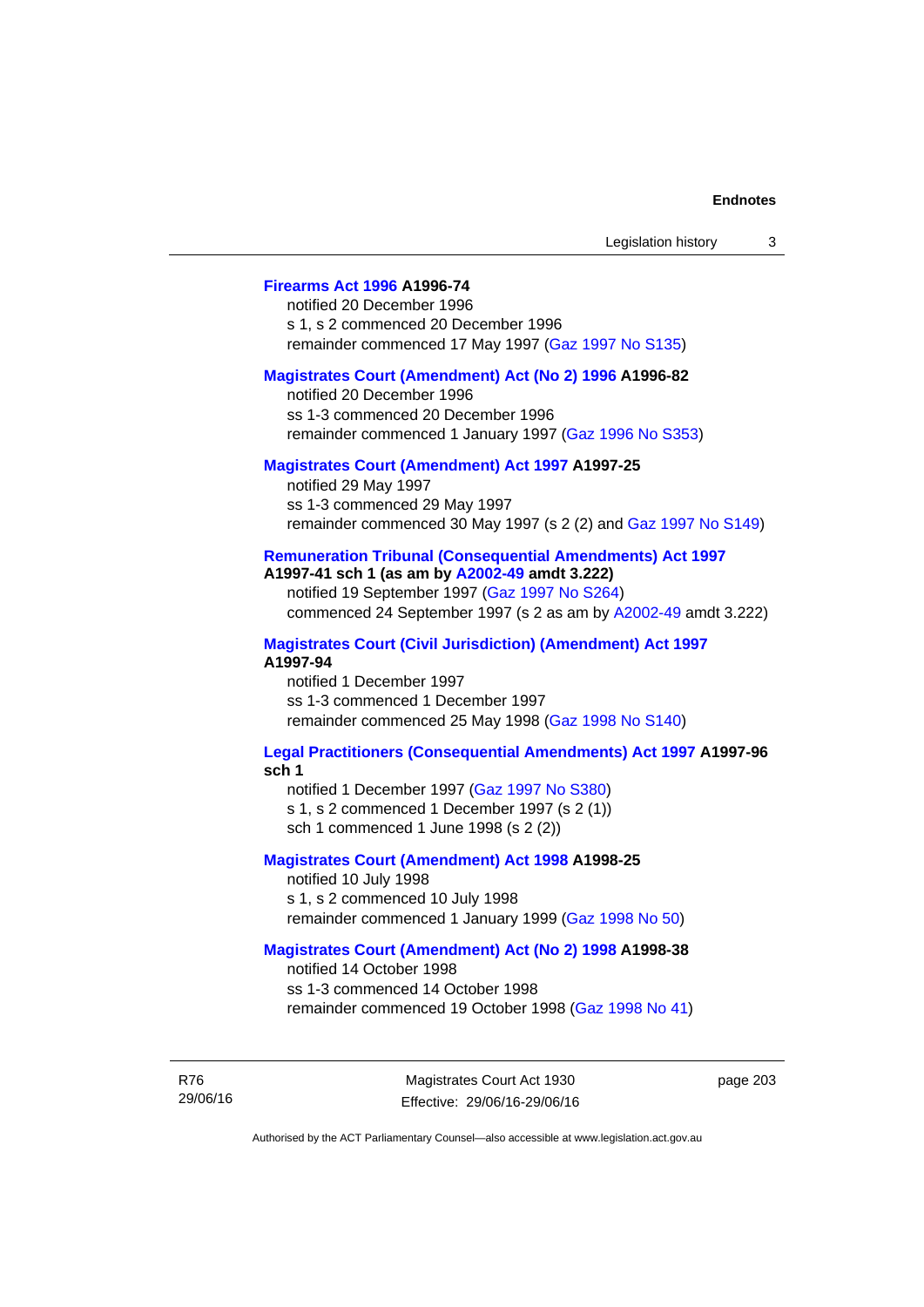| -3 | Legislation history |
|----|---------------------|
|----|---------------------|

#### **[Statute Law Revision \(Penalties\) Act 1998](http://www.legislation.act.gov.au/a/1998-54) A1998-54 sch**

notified 27 November 1998 [\(Gaz 1998 No S207](http://www.legislation.act.gov.au/gaz/1998-S207/default.asp)) s 1, s 2 commenced 27 November 1998 (s 2 (1)) remainder commenced 9 December 1998 (s 2 (2) and [Gaz 1998](http://www.legislation.act.gov.au/gaz/1998-49/default.asp) 

[No 49\)](http://www.legislation.act.gov.au/gaz/1998-49/default.asp)

#### **[Custodial Escorts \(Consequential Provisions\) Act 1998](http://www.legislation.act.gov.au/a/1998-67) A1998-67**

notified 23 December 1998 [\(Gaz 1998 No S212](http://www.legislation.act.gov.au/gaz/1998-S212/default.asp)) s 1, s 2 commenced 23 December 1998 (s 2 (1)) remainder commenced 23 December 1998 (s 2 (2) and [Gaz 1998](http://www.legislation.act.gov.au/gaz/1998-51/default.asp)  [No 51\)](http://www.legislation.act.gov.au/gaz/1998-51/default.asp)

#### **[Children's Services \(Amendment\) Act 1999](http://www.legislation.act.gov.au/a/1999-12) A1999-12**

notified 23 March 1999 commenced 1 May 1999

# **[Courts and Tribunals \(Audio Visual and Audio Linking\) Act 1999](http://www.legislation.act.gov.au/a/1999-22) A1999-22**

notified 14 April 1999 [\(Gaz 1999 No S16\)](http://www.legislation.act.gov.au/gaz/1999-S16/default.asp) s 1, s 2 commenced 14 April 1999 (s 2 (1)) remainder commenced 1 September 1999 (s 2 (2) and [Gaz 1999](http://www.legislation.act.gov.au/gaz/1999-35/default.asp)  [No 35\)](http://www.legislation.act.gov.au/gaz/1999-35/default.asp)

# **[Magistrates Court \(Amendment\) Act 1999](http://www.legislation.act.gov.au/a/1999-34) A1999-34**  notified 2 July 1999 commenced 2 July 1999

#### **[Magistrates Court Amendment Act \(No 2\) 1999](http://www.legislation.act.gov.au/a/1999-59) A1999-59**

notified 10 November 1999 [\(Gaz 1999 No 45 a](http://www.legislation.act.gov.au/gaz/1999-45/default.asp)nd 1999 No 47) commenced 10 November 1999

## **[Children's Services Amendment Act \(No 2\) 1999](http://www.legislation.act.gov.au/a/1999-61) A1999-61**  notified 10 November 1999 s 1, s 2 commenced 10 November 1999

remainder commenced 1 December 1999

## **[Children and Young People \(Consequential Amendments\) Act 1999](http://www.legislation.act.gov.au/a/1999-64) A1999-64 sch 2**

notified 10 November 1999 [\(Gaz 1999 No 45](http://www.legislation.act.gov.au/gaz/1999-45/default.asp)) s 1, s 2 commenced 10 November 1999 (s 2 (1)) remainder commenced 10 May 2000 (s 2 (2))

page 204 Magistrates Court Act 1930 Effective: 29/06/16-29/06/16

R76 29/06/16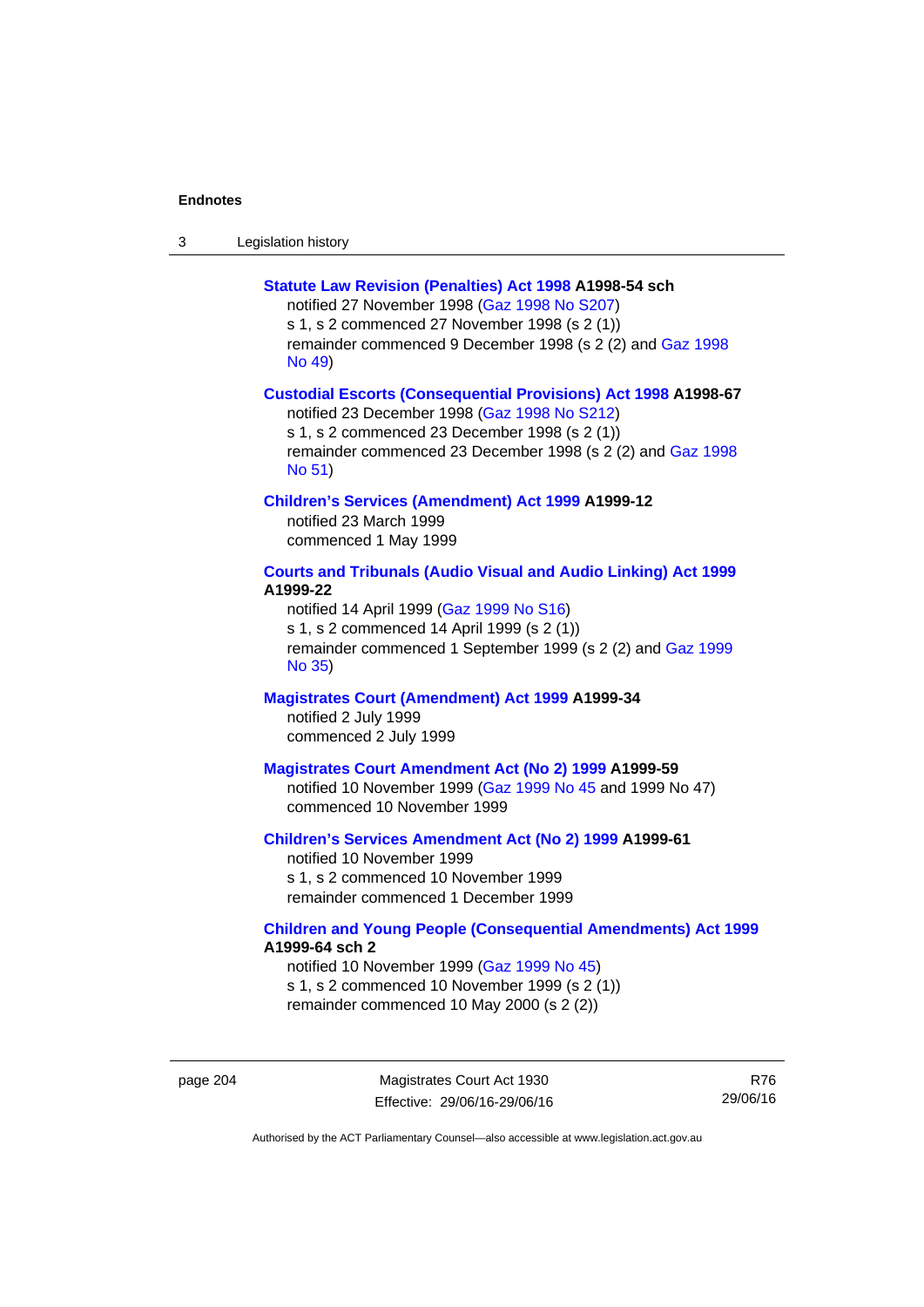# **[Law Reform \(Miscellaneous Provisions\) Act 1999](http://www.legislation.act.gov.au/a/1999-66) A1999-66 sch 3**  notified 10 November 1999 [\(Gaz 1999 No 45](http://www.legislation.act.gov.au/gaz/1999-45/default.asp)) commenced 10 November 1999 (s 2)

#### **[Road Transport Legislation Amendment Act 1999](http://www.legislation.act.gov.au/a/1999-79) A1999-79 sch 3**

notified 23 December 1999 [\(Gaz 1999 No S65\)](http://www.legislation.act.gov.au/gaz/1999-S65/default.asp) s 1, s 2 commenced 23 December 1999 (IA s 10B) remainder commenced 1 March 2000 (s 2 (2) and [Gaz 2000 No S5\)](http://www.legislation.act.gov.au/gaz/2000-S5/default.asp)

## **[Victims of Crime \(Financial Assistance\) \(Amendment\) Act 1999](http://www.legislation.act.gov.au/a/1999-91) A1999-91 sch 2**

notified 23 December 1999 [\(Gaz 1999 No S65\)](http://www.legislation.act.gov.au/gaz/1999-S65/default.asp) s 1, s 2 commenced 23 December 1999 (IA s 10B) remainder commenced 24 December (s 2 (2) and [Gaz 1999 No S69](http://www.legislation.act.gov.au/gaz/1999-S69/default.asp))

#### **[Justice and Community Safety Legislation Amendment Act 2000](http://www.legislation.act.gov.au/a/2000-1) A2000-1 sch**

notified 9 March 2000 [\(Gaz 2000 No 10](http://www.legislation.act.gov.au/gaz/2000-10/default.asp)) s 1, s 2 commenced 9 March 2000 (s 2 (1)) amdts commenced 9 September 2000 (s 2 (3))

## **[Justice and Community Safety Legislation Amendment Act](http://www.legislation.act.gov.au/a/2000-17)  [2000 \(No 3\)](http://www.legislation.act.gov.au/a/2000-17) A2000-17 sch 1**

notified 1 June 2000 [\(Gaz 2000 No 22](http://www.legislation.act.gov.au/gaz/2000-22/default.asp)) commenced 1 June 2000 (s 2)

#### **[Magistrates Court Amendment Act 2000](http://www.legislation.act.gov.au/a/2000-60) A2000-60**

notified 5 October 2000 [\(Gaz 2000 No 40\)](http://www.legislation.act.gov.au/gaz/2000-40/default.asp) commenced 5 October 2000 (s 2)

## **[Leases \(Commercial and Retail\) Act 2001](http://www.legislation.act.gov.au/a/2001-18) A2001-18 s 174**

notified 19 April 2001 [\(Gaz 2001 No 16\)](http://www.legislation.act.gov.au/gaz/2001-16/default.asp) s 1, s 2 commenced 19 April 2001 (IA s 10B) s 174 commenced 1 July 2002 (s 2)

# **[Legislation \(Consequential Amendments\) Act 2001](http://www.legislation.act.gov.au/a/2001-44) A2001-44 pt 237**  notified 26 July 2001 ([Gaz 2001 No 30\)](http://www.legislation.act.gov.au/gaz/2001-30/default.asp)

s 1, s 2 commenced 26 July 2001 (IA s 10B) pt 237 commenced 12 September 2001 (s 2 and see [Gaz 2001](http://www.legislation.act.gov.au/gaz/2001-S65/default.asp)  [No S65](http://www.legislation.act.gov.au/gaz/2001-S65/default.asp))

R76 29/06/16

Magistrates Court Act 1930 Effective: 29/06/16-29/06/16 page 205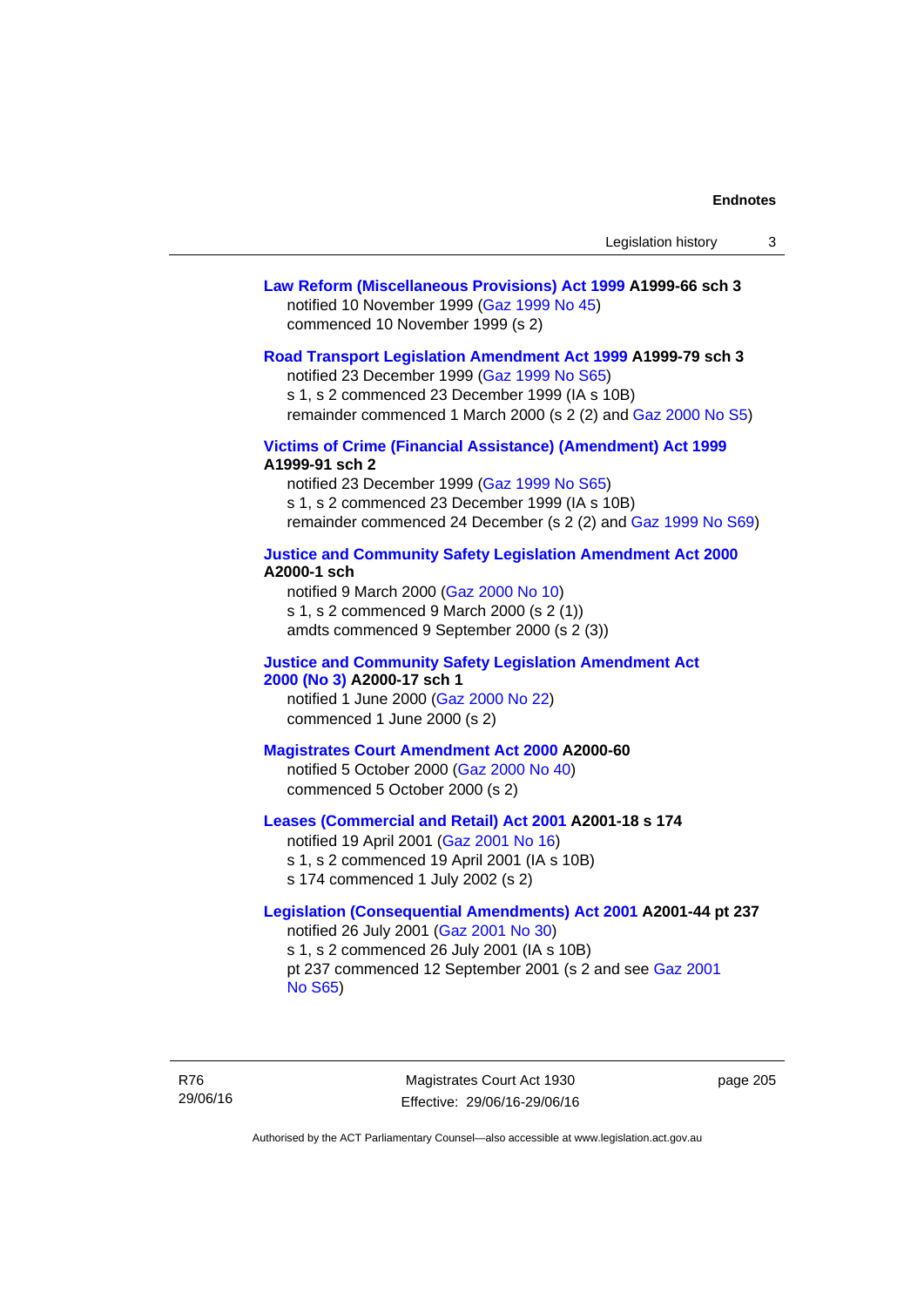| Legislation history<br>-3 |  |
|---------------------------|--|
|---------------------------|--|

# **[Statute Law Amendment Act 2001 \(No 2\)](http://www.legislation.act.gov.au/a/2001-56) 2001 No 56 pt 3.37**  notified 5 September 2001 [\(Gaz 2001 No S65\)](http://www.legislation.act.gov.au/gaz/2001-S65/default.asp) commenced 5 September 2001 (s 2 (1))

# **[Road Transport \(Public Passenger Services\) Act 2001](http://www.legislation.act.gov.au/a/2001-62) A2001-62 pt 1.1**

notified 10 September 2001 [\(Gaz 2001 No S66\)](http://www.legislation.act.gov.au/gaz/2001-S66/default.asp)

s 1, s 2 commenced 10 September 2001 (IA s 10B)

pt 1.1 commences 1 December 2001 (s 2 and CN 2001 No 2)

# **[Crimes Legislation Amendment Act 2001](http://www.legislation.act.gov.au/a/2001-63) A2001-63 pt 8**

notified 10 September 2001 [\(Gaz 2001 No S66\)](http://www.legislation.act.gov.au/gaz/2001-S66/default.asp) s 1, s 2 commenced 10 September 2001 (IA s 10B) pt 8 commenced 27 September 2001 (s 2 (2) and CN 2001 No 3)

# **[Criminal Code 2001](http://www.legislation.act.gov.au/a/2001-64) Act No 64 sch 1 (as am by [Criminal Code](http://www.legislation.act.gov.au/a/2002-2)  [Amendment Act 2002](http://www.legislation.act.gov.au/a/2002-2) A2002-2 )**

notified 10 September 2001 [\(Gaz 2001 No S66\)](http://www.legislation.act.gov.au/gaz/2001-S66/default.asp) repealed before commencement by [Criminal Code 2002](http://www.legislation.act.gov.au/a/2002-51) No 51 s 126

#### **[Justice and Community Safety Legislation Amendment Act 2001](http://www.legislation.act.gov.au/a/2001-70) A2001-70 sch 1**

notified LR 14 September 2001 amdt commenced 14 September 2001 (s 2 (5))

#### **[Fair Trading Legislation Amendment Act 2001](http://www.legislation.act.gov.au/a/2001-77) A2001-77 pt 4**

notified LR 14 September 2001 s 1, s 2 commenced 14 September 2001 (LA s 75) pt 4 commenced 14 March 2002 (LA s 79)

## **[Protection Orders \(Consequential Amendments\) Act 2001](http://www.legislation.act.gov.au/a/2001-90) A2001-90 sch 1 pt 8**

notified LR 27 September 2001

s 1, s 2 commenced 27 September 2001 (LA s 75)

sch 1 pt 8 commenced 27 March 2002 (s 2 and LA s 79)

page 206 Magistrates Court Act 1930 Effective: 29/06/16-29/06/16

R76 29/06/16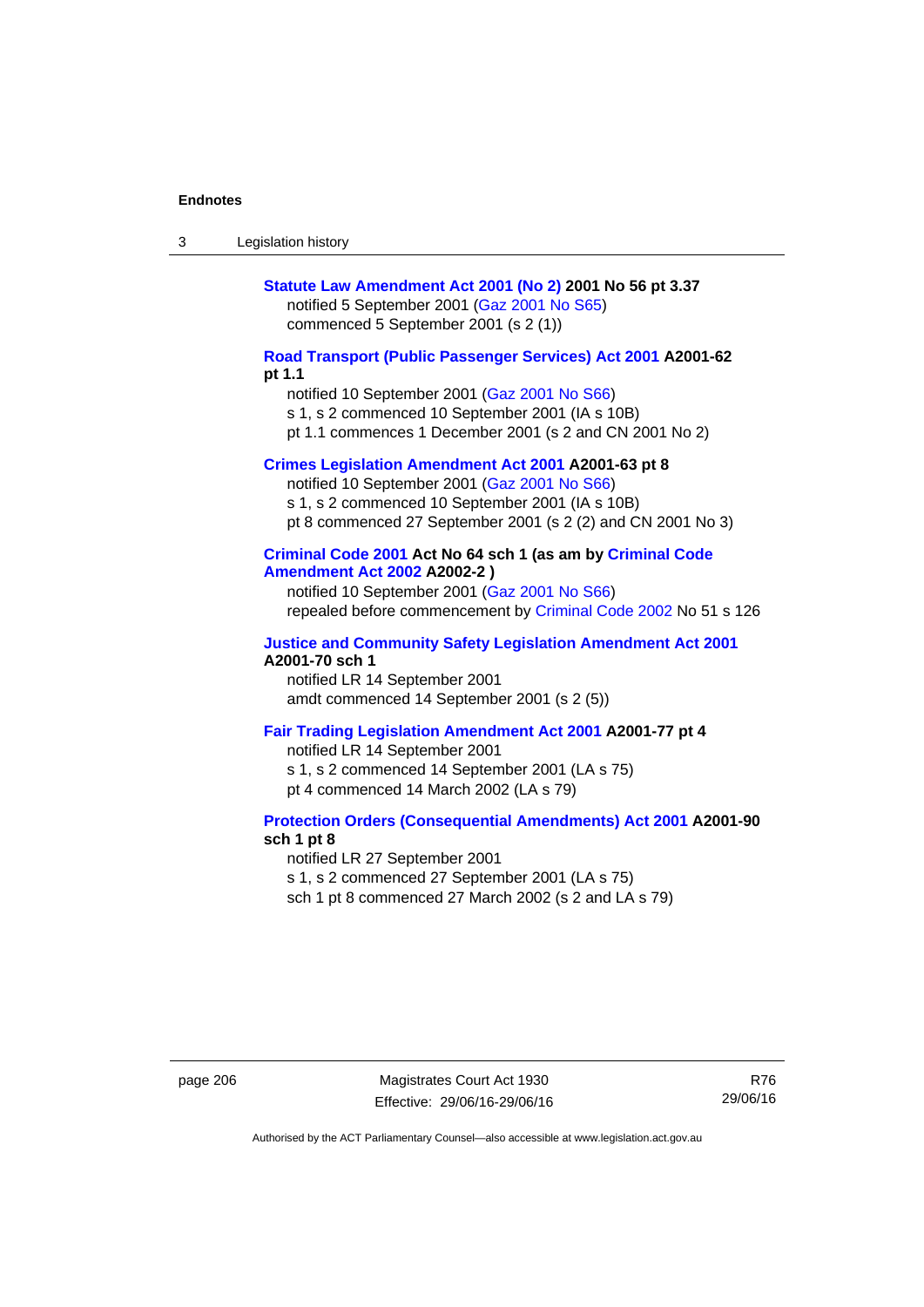## **[Criminal Code Amendment Act 2002](http://www.legislation.act.gov.au/a/2002-2) A2002-2 s 4**

notified LR 7 March 2002 s 1, s 2 commenced 7 March 2002 (LA s 75) remainder commenced 9 March 2002 (s 2) *Note* This Act only amends the [Criminal Code 2001](http://www.legislation.act.gov.au/a/2001-64) Act No 64. The [Criminal Code](http://www.legislation.act.gov.au/a/2002-51) 2001 was repealed before it commenced (see [A2002-51](http://www.legislation.act.gov.au/a/2002-51) s 126)

#### **[Statute Law Amendment Act 2002](http://www.legislation.act.gov.au/a/2002-30) A2002-30 pt 3.46**

notified LR 16 September 2002 s 1, s 2 taken to have commenced 19 May 1997 (LA s 75 (2)) pt 3.46 commenced 17 September 2002 (s 2 (1))

## **[Magistrates Court \(Refund of Fees\) Amendment Act 2002](http://www.legislation.act.gov.au/a/2002-36) A2002-36**

notified LR 10 October 2002 s 1, s 2 commenced 10 October 2002 (LA s 75 (1)) remainder commenced 11 October 2002 (s 2)

#### **[Statute Law Amendment Act 2002 \(No 2\)](http://www.legislation.act.gov.au/a/2002-49) A2002-49 amdt 3.222**

notified LR 20 December 2002

s 1, s 2 taken to have commenced 7 October 1994 (LA s 75 (2)) amdt 3.222 taken to have commenced 24 September 1997 (s 2 (3)) *Note* This Act only amends the [Remuneration Tribunal](http://www.legislation.act.gov.au/a/1997-41)  [\(Consequential Amendments\) Act 1997](http://www.legislation.act.gov.au/a/1997-41) A1997-41 .

#### **[Justice and Community Safety Legislation Amendment Act 2003](http://www.legislation.act.gov.au/a/2003-2) A2003-2 pt 14**

notified LR 3 March 2003 s 1, s 2 commenced 3 March 2003 (LA s 75 (1)) pt 14 commenced 31 March 2003 (s 2 (2))

## **[Evidence \(Miscellaneous Provisions\) Amendment Act 2003](http://www.legislation.act.gov.au/a/2003-48) A2003-48 sch 2 pt 2.8**

notified LR 31 October 2003 s 1, s 2 commenced 31 October 2003 (LA s 75 (1)) sch 2 pt 2.8 commenced 30 April 2004 (s 2 and LA s 79)

## **[Statute Law Amendment Act 2003 \(No 2\)](http://www.legislation.act.gov.au/a/2003-56) A2003-56 sch 3 pt 3.14**

notified LR 5 December 2003 s 1, s 2 commenced 5 December 2003 (LA s 75 (1)) sch 3 pt 3.14 commenced 19 December 2003 (s 2)

R76 29/06/16

Magistrates Court Act 1930 Effective: 29/06/16-29/06/16 page 207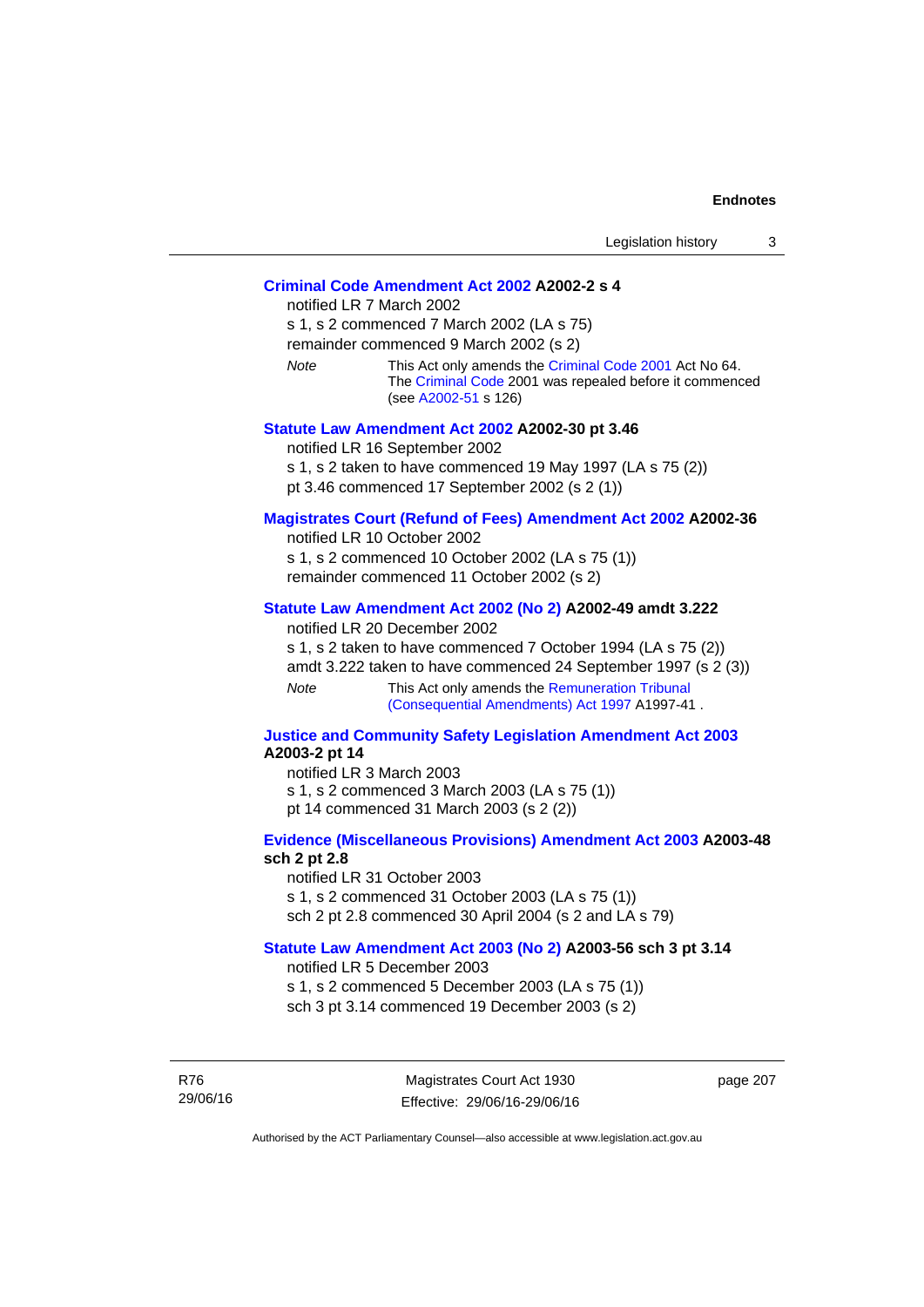| -3 | Legislation history |  |
|----|---------------------|--|
|----|---------------------|--|

# **[Sexuality Discrimination Legislation Amendment Act 2004](http://www.legislation.act.gov.au/a/2004-2) A2004-2 sch 2 pt 2.6**

notified LR 18 February 2004 s 1, s 2 commenced 18 February 2004 (LA s 75 (1)) sch 2 pt 2.6 commenced 22 March 2004 (s 2 and [CN2004-4\)](http://www.legislation.act.gov.au/cn/2004-4/default.asp)

## **[Bail Amendment Act 2004](http://www.legislation.act.gov.au/a/2004-14) A2004-14 sch 2 pt 2.2**

notified LR 26 March 2004

s 1, s 2 commenced 26 March 2004 (LA s 75 (1))

sch 2 pt 2.2 commenced 26 June 2004 (s 2 (1))

## **[Criminal Code \(Theft, Fraud, Bribery and Related Offences\)](http://www.legislation.act.gov.au/a/2004-15)  [Amendment Act 2004](http://www.legislation.act.gov.au/a/2004-15) A2004-15 sch 3 pt 3.4**

notified LR 26 March 2004 s 1, s 2 commenced 26 March 2004 (LA s 75 (1)) sch 3 pt 3.4 commenced 9 April 2004 (s 2 (1))

## **[Statute Law Amendment Act 2004](http://www.legislation.act.gov.au/a/2004-42) A2004-42 sch 1 pt 1.4**

notified LR 11 August 2004 s 1, s 2 commenced 11 August 2004 (LA s 75 (1)) amdt 1.10, amdt 1.11 commenced 30 September 2004(s 2 (2) and see [Litter Act 2004](http://www.legislation.act.gov.au/a/2004-47) A2004-47, s 2 and [CN2004-22\)](http://www.legislation.act.gov.au/cn/2004-22/default.asp) sch 1 pt 1.4 remainder commenced 25 August 2004 (s 2 (1))

## **[Litter Act 2004](http://www.legislation.act.gov.au/a/2004-47) A2004-47 sch 1**

notified LR 16 August 2004 s 1, s 2 commenced 16 August 2004 (LA s 75 (1)) sch 1 commenced 30 September 2004 (s 2 and [CN2004-22\)](http://www.legislation.act.gov.au/cn/2004-22/default.asp)

#### **[Court Procedures \(Consequential Amendments\) Act 2004](http://www.legislation.act.gov.au/a/2004-60) A2004-60 sch 1 pt 1.40, pt 1.51 (in part)**

notified LR 2 September 2004 s 1, s 2 commenced 2 September 2004 (LA s 75 (1)) sch 1 pt 1.40, pt 1.51 commenced 10 January 2005 (s 2 and see [Court](http://www.legislation.act.gov.au/a/2004-59)  [Procedures Act 2004](http://www.legislation.act.gov.au/a/2004-59) A2004-59, s 2 and [CN2004-29\)](http://www.legislation.act.gov.au/cn/2004-29/default.asp)

#### **[Justice and Community Safety Legislation Amendment Act 2005](http://www.legislation.act.gov.au/a/2005-5) A2005-5 pt 8**

notified LR 23 February 2005 s 1, s 2 commenced 23 February 2005 (LA s 75 (1)) pt 8 commenced 24 February 2005 (s 2 (2))

page 208 Magistrates Court Act 1930 Effective: 29/06/16-29/06/16

R76 29/06/16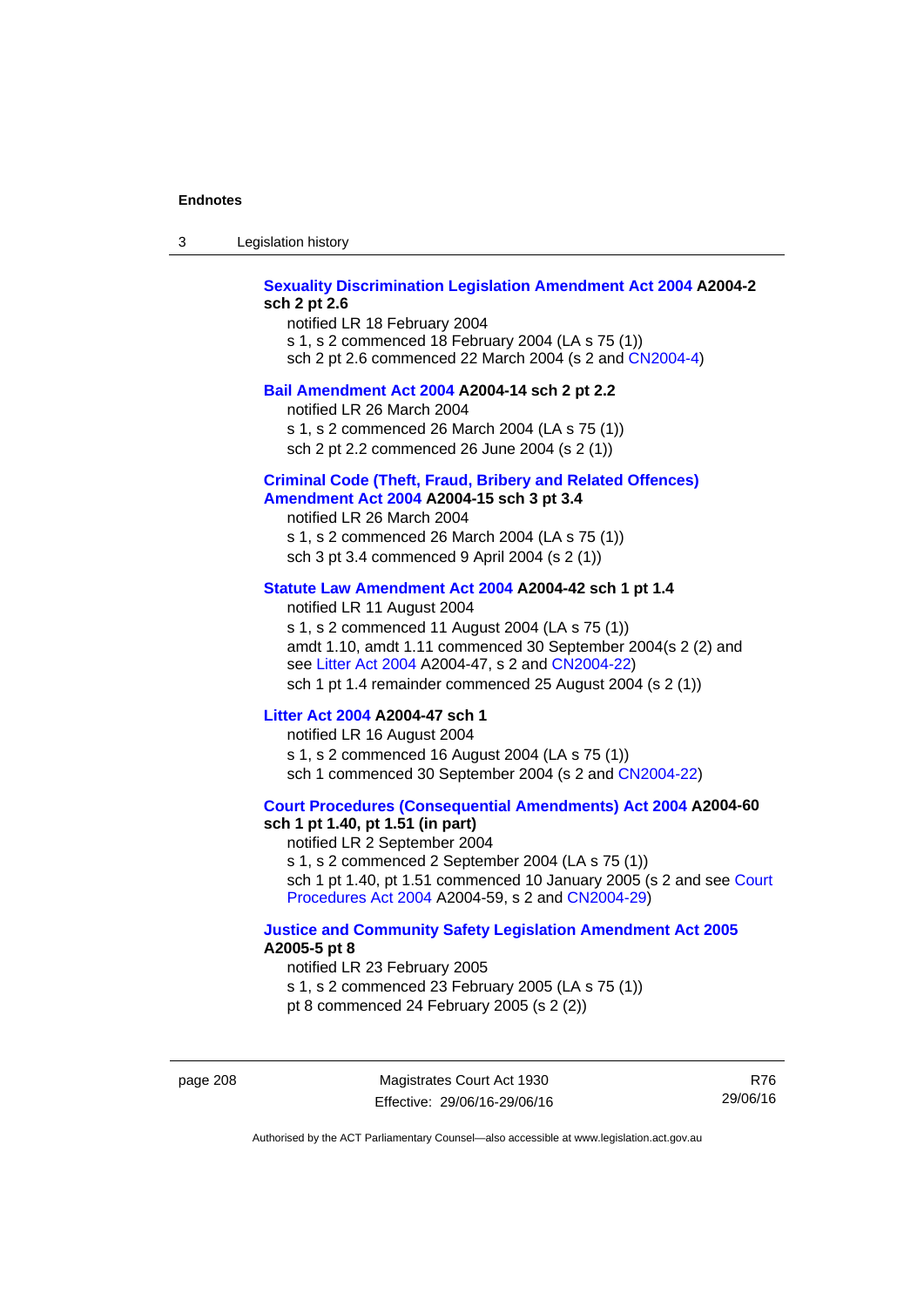## **[Crimes Amendment Act 2005](http://www.legislation.act.gov.au/a/2005-7) A2005-7 pt 4**

notified LR 23 February 2005 s 1, s 2 commenced 23 February 2005 (LA s 75 (1)) pt 4 commenced 24 February 2005 (s 2)

#### **[Domestic Violence and Protection Orders Amendment Act 2005](http://www.legislation.act.gov.au/a/2005-13) A2005-13 sch 1 pt 1.12**

notified LR 24 March 2005 s 1, s 2 commenced 24 March 2005 (LA s 75 (1)) sch 1 pt 1.12 commenced 25 March 2005 (s 2)

## **[Statute Law Amendment Act 2005](http://www.legislation.act.gov.au/a/2005-20) A2005-20 sch 3 pt 3.35**

notified LR 12 May 2005 s 1, s 2 taken to have commenced 8 March 2005 (LA s 75 (2)) sch 1 pt 3.35 commenced 2 June 2005 (s 2 (1))

#### **[Criminal Code \(Administration of Justice Offences\) Amendment](http://www.legislation.act.gov.au/a/2005-53)  [Act 2005](http://www.legislation.act.gov.au/a/2005-53) A2005-53 sch 1 pt 1.20**

notified LR 26 October 2005 s 1, s 2 commenced 26 October 2005 (LA s 75 (1)) sch 1 pt 1.20 commenced 23 November 2005 (s 2)

#### **[Justice and Community Safety Legislation Amendment Act 2005](http://www.legislation.act.gov.au/a/2005-60)  [\(No 4\)](http://www.legislation.act.gov.au/a/2005-60) A2005-60 sch 1 pt 1.19**

notified LR 1 December 2005 s 1, s 2 taken to have commenced 23 November 2005 (LA s 75 (2)) sch 1 pt 1.19 commenced 22 December 2005 (s 2 (4))

## **[Sentencing Legislation Amendment Act 2006](http://www.legislation.act.gov.au/a/2006-23) A2006-23 sch 1 pt 1.27**  notified LR 18 May 2006

s 1, s 2 commenced 18 May 2006 (LA s 75 (1)) sch 1 pt 1.27 commenced 2 June 2006 (s 2 (1) and see [Crimes](http://www.legislation.act.gov.au/a/2005-59)  [\(Sentence Administration\) Act 2005](http://www.legislation.act.gov.au/a/2005-59) A2005-59 s 2, [Crimes](http://www.legislation.act.gov.au/a/2005-58)  [\(Sentencing\) Act 2005](http://www.legislation.act.gov.au/a/2005-58) A2005-58, s 2 and LA s 79)

R76 29/06/16

Magistrates Court Act 1930 Effective: 29/06/16-29/06/16 page 209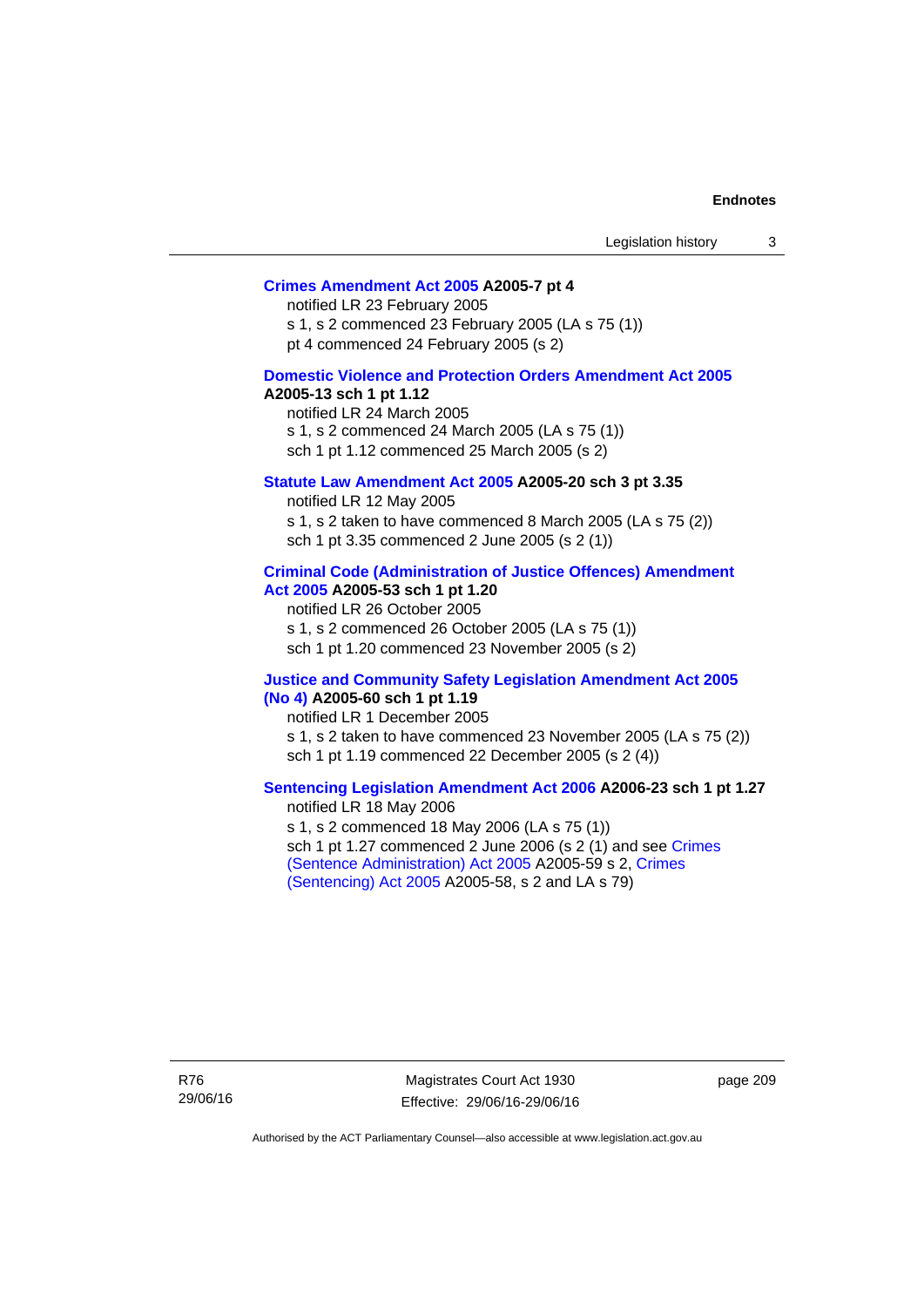| Legislation history<br>3 |  |
|--------------------------|--|
|--------------------------|--|

| <b>Justice and Community Safety Legislation Amendment Act 2006</b><br>A2006-40 sch 2 pt 2.23 (as am by A2006-55 pt 4)<br>notified LR 28 September 2006<br>s 1, s 2 commenced 28 September 2006 (LA s 75 (1))<br>sch 2 pt 2.23 commenced 1 January 2007 (s 2 (4)) |
|------------------------------------------------------------------------------------------------------------------------------------------------------------------------------------------------------------------------------------------------------------------|
| Court Legislation Amendment Act 2006 A2006-55 pt 4, pt 5<br>notified LR 18 December 2006<br>s 1, s 2 commenced 18 December 2006 (LA s 75 (1))<br>pt 4 commenced 1 January 2007 (LA s 79A and A2006-40)<br>pt 5 commenced 19 December 2006 (s 2)                  |
| Housing Assistance Act 2007 A2007-8 sch 1 pt 1.7<br>notified LR 10 May 2007<br>s 1, s 2 commenced 10 May 2007 (LA s 75 (1))<br>sch 1 pt 1.7 commenced 10 November 2007 (s 2 and LA s 79)                                                                         |
| Corrections Management Act 2007 A2007-15 sch 1 pt 1.6<br>notified LR 18 June 2007<br>s 1, s 2 commenced 18 June 2007 (LA s 75 (1))<br>sch 1 pt 1.6 commenced 18 December 2007 (s 2 and LA s 79)                                                                  |
| Victims of Crime Amendment Act 2007 A2007-44 sch 1 pt 1.2<br>notified LR 13 December 2007<br>s 1, s 2 commenced 13 December 2007 (LA s 75 (1))<br>sch 1 pt 1.2 commenced 20 December 2007 (s 2)                                                                  |
| Crimes Amendment Act 2008 A2008-6 pt 5<br>notified LR 15 April 2008<br>s 1, s 2 commenced 15 April 2008 (LA s 75 (1))<br>pt 5 commenced 16 April 2008 (s 2)                                                                                                      |
| Children and Young People Act 2008 A2008-19 sch 1 pt 1.8<br>notified LR 17 July 2008<br>s 1, s 2 commenced 17 July 2008 (LA s 75 (1))<br>sch 1 pt 1.8 commenced 27 February 2009 (s 2 and CN2008-17 (and<br>see CN2008-13))                                      |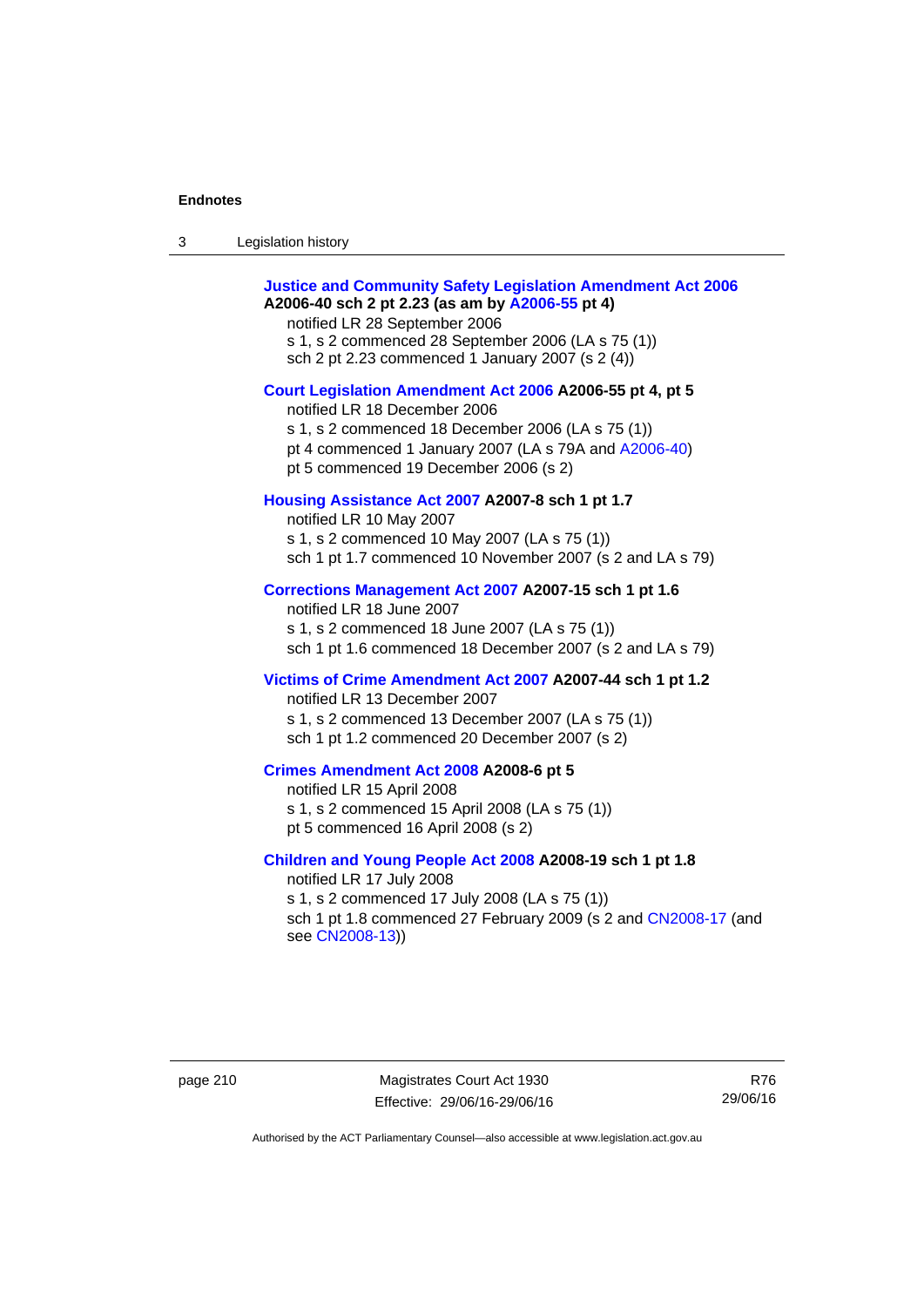# **[Children and Young People \(Consequential Amendments\) Act 2008](http://www.legislation.act.gov.au/a/2008-20) A2008-20 sch 1 pt 1.5**

notified LR 17 July 2008

s 1, s 2 commenced 17 July 2008 (LA s 75 (1))

s 3 commenced 18 July 2008 (s 2 (1))

sch 1 pt 1.5 commenced 27 February 2009 (s 2 (5) and see Children [and Young People Act 2008](http://www.legislation.act.gov.au/a/2008-19) A2008-19, s 2 and [CN2008-17 \(](http://www.legislation.act.gov.au/cn/2008-17/default.asp)and see [CN2008-13](http://www.legislation.act.gov.au/cn/2008-13/default.asp)))

## **[Justice and Community Safety Legislation Amendment Act 2008](http://www.legislation.act.gov.au/a/2008-22)  [\(No 2\)](http://www.legislation.act.gov.au/a/2008-22) A2008-22 sch 1 pt 1.6**

notified LR 8 July 2008

s 1, s 2 commenced 8 July 2008 (LA s 75 (1))

sch 1 pt 1.6 commenced 29 July 2008 (s 2)

# **[Justice and Community Safety Legislation Amendment](http://www.legislation.act.gov.au/a/2008-29)**

**[Act 2008 \(No 3\)](http://www.legislation.act.gov.au/a/2008-29) A2008-29 sch 1 pt 1.10** 

notified LR 13 August 2008

s 1, s 2 commenced 13 August 2008 (LA s 75 (1)) sch 1 pt 1.10 commenced 27 August 2008 (s 2)

#### **[ACT Civil and Administrative Tribunal Legislation Amendment](http://www.legislation.act.gov.au/a/2008-36)  [Act 2008](http://www.legislation.act.gov.au/a/2008-36) A2008-36 sch 1 pt 1.36**

notified LR 4 September 2008

s 1, s 2 commenced 4 September 2008 (LA s 75 (1)) sch 1 pt 1.36 commenced 2 February 2009 (s 2 (1) and see ACT Civil [and Administrative Tribunal Act 2008](http://www.legislation.act.gov.au/a/2008-35) A2008-35, s 2 (1) and [CN2009-2](http://www.legislation.act.gov.au/cn/2009-2/default.asp))

## **[ACT Civil and Administrative Tribunal Legislation Amendment](http://www.legislation.act.gov.au/a/2008-37)  [Act 2008 \(No 2\)](http://www.legislation.act.gov.au/a/2008-37) A2008-37 sch 1 pt 1.74**

notified LR 4 September 2008

s 1, s 2 commenced 4 September 2008 (LA s 75 (1)) sch 1 pt 1.74 commenced 2 February 2009 (s 2 (1) and see ACT Civil [and Administrative Tribunal Act 2008](http://www.legislation.act.gov.au/a/2008-35) A2008-35, s 2 (1) and [CN2009-2](http://www.legislation.act.gov.au/cn/2009-2/default.asp))

# **[Sexual and Violent Offences Legislation Amendment Act 2008](http://www.legislation.act.gov.au/a/2008-41) A2008-41 pt 3**

notified LR 8 September 2008

s 1, s 2 commenced 8 September 2008 (LA s 75 (1))

pt 3 commenced 30 May 2009 (s 2 and [CN2009-3\)](http://www.legislation.act.gov.au/cn/2009-3/default.asp)

R76 29/06/16

Magistrates Court Act 1930 Effective: 29/06/16-29/06/16 page 211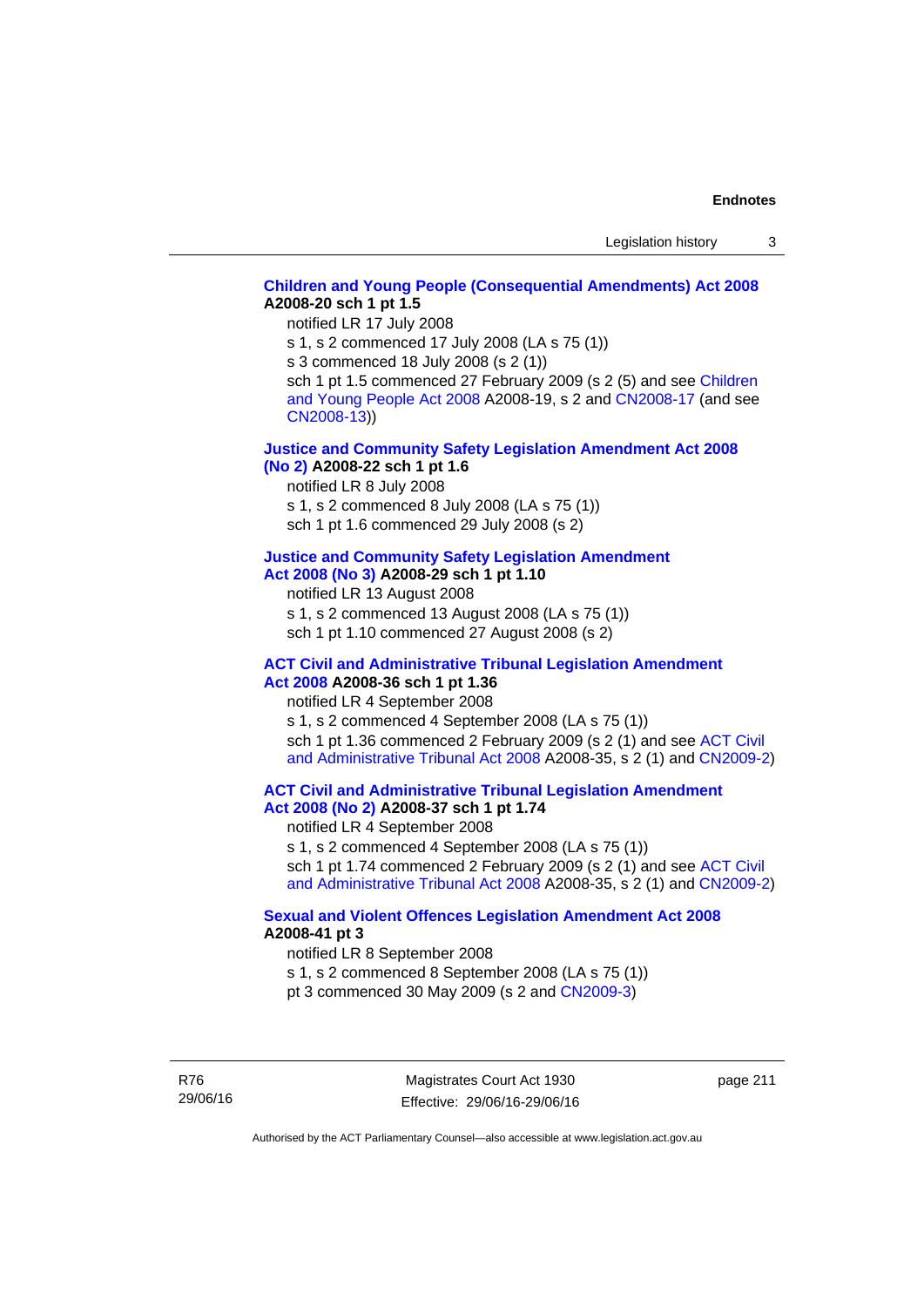| $\sqrt{2}$<br>- 3 | Legislation history |  |
|-------------------|---------------------|--|
|-------------------|---------------------|--|

## **[Court Legislation Amendment Act 2008](http://www.legislation.act.gov.au/a/2008-42) A2008-42 pt 4**

notified LR notified LR 8 September 2008

s 1, s 2 commenced 8 September 2008 (LA s 75 (1)) pt 4 commenced 8 March 2009 (s 2 and LA s 79)

#### **[Crimes Legislation Amendment Act 2008](http://www.legislation.act.gov.au/a/2008-44) A2008-44 sch 1 pt 1.11**

notified LR 9 September 2008

s 1, s 2 commenced 9 September 2008 (LA s 75 (1))

sch 1 pt 1.11 commenced 30 May 2009 (s 2 and [CN2009-4](http://www.legislation.act.gov.au/cn/2009-4/default.asp))

## **[Domestic Violence and Protection Orders Act 2008](http://www.legislation.act.gov.au/a/2008-46) A2008-46 sch 3 pt 3.12**

notified LR 10 September 2008 s 1, s 2 commenced 10 September 2008 (LA s 75 (1)) sch 3 pt 3.12 commenced 30 March 2009 (s 2)

## **[Justice and Community Safety Legislation Amendment Act 2009](http://www.legislation.act.gov.au/a/2009-7) A2009-7 sch 1 pt 1.8**

notified LR 5 March 2009

s 1, s 2 commenced 5 March 2009 (LA s 75 (1))

sch 1 pt 1.8 commenced 30 May 2009 (s 2 (4) and see [Crimes](http://www.legislation.act.gov.au/a/2008-44)  [Legislation Amendment Act 2008](http://www.legislation.act.gov.au/a/2008-44) A2008-44, s 2 and [CN2009-4\)](http://www.legislation.act.gov.au/cn/2009-4/default.asp)

as modified by

#### **[Magistrates Court \(Transitional Provisions\) Regulation 2009](http://www.legislation.act.gov.au/sl/2009-20) SL2009-20**

notified LR 18 May 2009

s 1, s 2 commenced 18 May 2009 (LA s 75 (1)) remainder commenced 30 May 2009 (s 2 and see [Crimes Legislation](http://www.legislation.act.gov.au/a/2008-44)  [Amendment Act 2008](http://www.legislation.act.gov.au/a/2008-44) A2008-44, s 2 and [CN2009-4](http://www.legislation.act.gov.au/cn/2009-4/default.asp))

as amended by

# **[Justice and Community Safety Legislation Amendment Act 2009](http://www.legislation.act.gov.au/a/2009-19)  [\(No 2\)](http://www.legislation.act.gov.au/a/2009-19) A2009-19 pt 11**

notified LR 1 September 2009

s 1, s 2 commenced 1 September 2009 (LA s 75 (1))

pt 11 commenced 29 September 2009 (s 2)

page 212 Magistrates Court Act 1930 Effective: 29/06/16-29/06/16

R76 29/06/16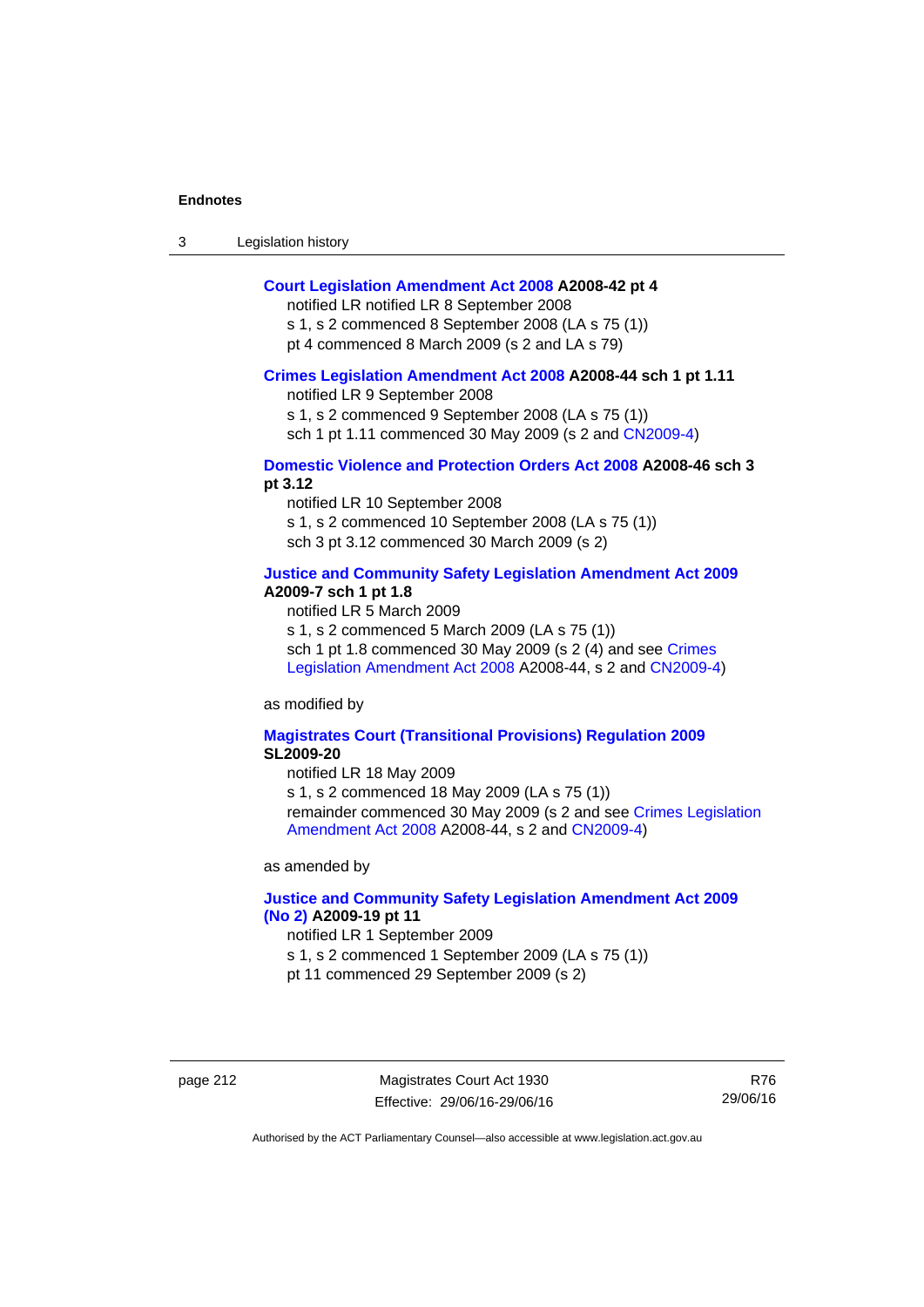# **[Road Transport \(Mass, Dimensions and Loading\) Act 2009](http://www.legislation.act.gov.au/a/2009-22) A2009-22 sch 1 pt 1.1**

notified LR 3 September 2009

s 1, s 2 commenced 3 September 2009 (LA s 75 (1))

sch 1 pt 1.1 commenced 3 March 2010 (s 2 and LA s 79)

## **[Crimes Legislation Amendment Act 2009](http://www.legislation.act.gov.au/a/2009-24) A2009-24 sch 1 pt 1.9**

notified LR 3 September 2009

s 1, s 2 commenced 3 September 2009 (LA s 75 (1))

sch 1 pt 1.9 commenced 4 September 2009 (s 2)

## **[Courts \(Appointments\) Amendment Act 2009](http://www.legislation.act.gov.au/a/2009-37) A2009-37 pt 2**

notified LR 21 October 2009 s 1, s 2 commenced 21 October 2009 (LA s 75 (1))

pt 2 commenced 22 October 2009 (s 2)

as modified by

## **[ACT Civil and Administrative Tribunal \(Transitional Provisions\)](http://www.legislation.act.gov.au/sl/2009-2)  [Regulation 2009](http://www.legislation.act.gov.au/sl/2009-2) SL2009-2 s 67 (as am by [SL2009-51](http://www.legislation.act.gov.au/sl/2009-51) s 6, s 8, [A2009-54](http://www.legislation.act.gov.au/a/2009-54) amdt 1.3)**

notified LR 29 January 2009

s 1, s 2 commenced 29 January 2009 (LA s 75 (1)) s 67 commenced 2 February 2009 (s 2 and see [ACT Civil and](http://www.legislation.act.gov.au/a/2008-35) 

[Administrative Tribunal Act 2008](http://www.legislation.act.gov.au/a/2008-35) A2008-35, s 2 (1) and [CN2009-2\)](http://www.legislation.act.gov.au/cn/2009-2/default.asp)

## **[ACT Civil and Administrative Tribunal \(Transitional Provisions\)](http://www.legislation.act.gov.au/sl/2009-51)  [Amendment Regulation 2009 \(No 1\)](http://www.legislation.act.gov.au/sl/2009-51) SL2009-51 s 6, s 8**

notified LR 30 October 2009

s 1, s 2 commenced 30 October 2009 (LA s 75 (1))

s 6, s 8 commenced 31 October 2009 (s 2)

*Note* This regulation only amends the [ACT Civil and Administrative](http://www.legislation.act.gov.au/sl/2009-2)  [Tribunal \(Transitional Provisions\) Regulation 2009](http://www.legislation.act.gov.au/sl/2009-2) SL2009-2.

as amended by

#### **[Statute Law Amendment Act 2009 \(No 2\)](http://www.legislation.act.gov.au/a/2009-49) A2009-49 sch 3 pt 3.48**

notified LR 26 November 2009

s 1, s 2 commenced 26 November 2009 (LA s 75 (1)) sch 3 pt 3.48 commenced 17 December 2009 (s 2)

R76 29/06/16

Magistrates Court Act 1930 Effective: 29/06/16-29/06/16 page 213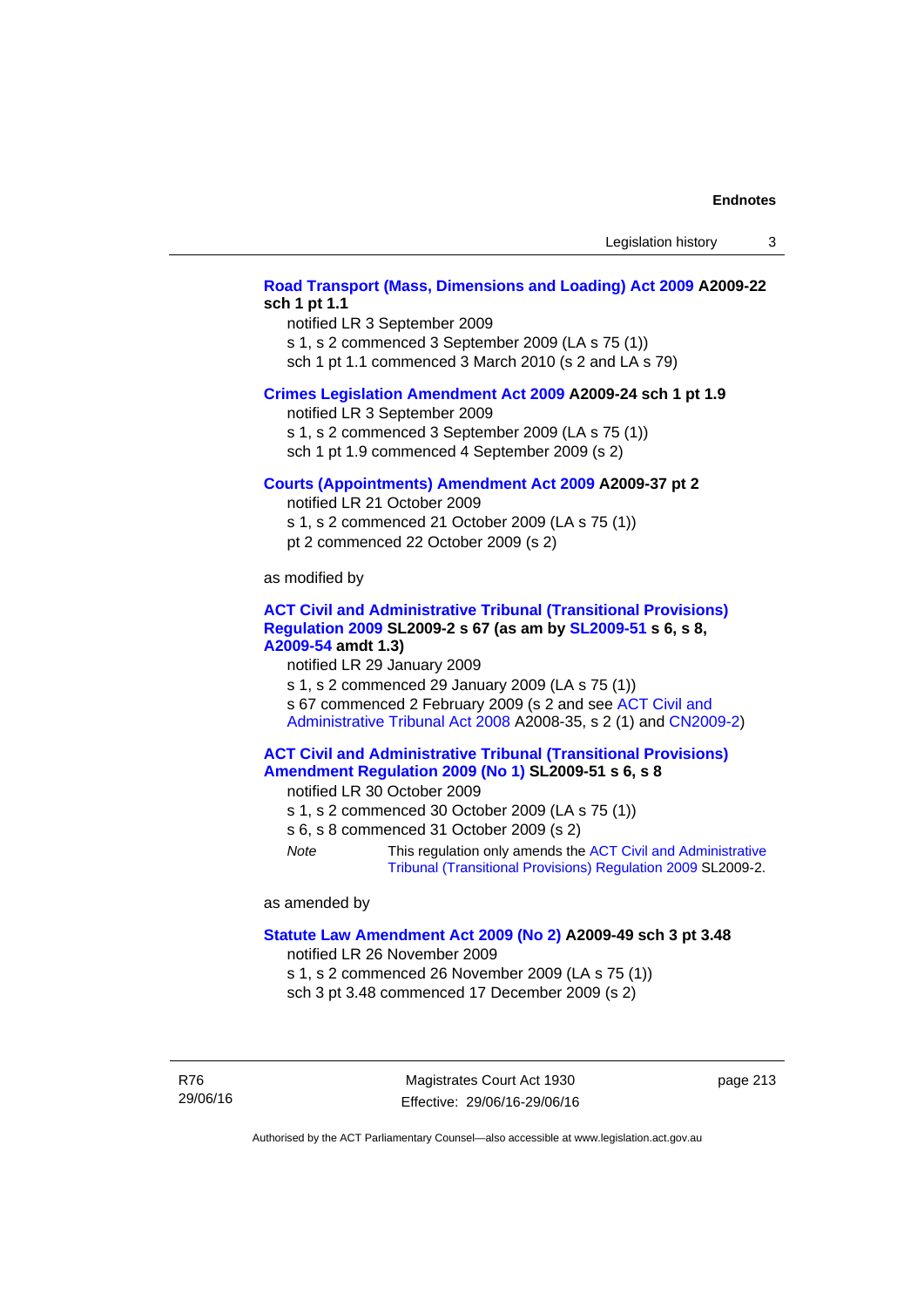# **[Justice and Community Safety Legislation Amendment Act 2009](http://www.legislation.act.gov.au/a/2009-54)  [\(No 4\)](http://www.legislation.act.gov.au/a/2009-54) A2009-54 sch 1 pt 1.2, sch 1 pt 1.4**

notified LR 18 December 2009

s 1, s 2 commenced 18 December 2009 (LA s 75 (1)) sch 1 pt 1.2, sch 1 pt 1.4 commenced 22 December 2009 (s 2 (2) (a) and see [Justice and Community Safety Legislation Amendment Act](http://www.legislation.act.gov.au/a/2009-44)  [2009 \(No 3\)](http://www.legislation.act.gov.au/a/2009-44) A2009-44 s 2 (3)) *Note* This Act also amends the [ACT Civil and Administrative Tribunal](http://www.legislation.act.gov.au/sl/2009-2) 

[\(Transitional Provisions\) Regulation 2009](http://www.legislation.act.gov.au/sl/2009-2) SL2009-2.

#### **[Justice and Community Safety Legislation Amendment Act 2010](http://www.legislation.act.gov.au/a/2010-13) A2010-13 sch 1 pt 1.4**

notified LR 31 March 2010 s 1, s 2 commenced 31 March 2010 (LA s 75 (1)) s 3 commenced 1 April 2010 (LA s 75AA) sch 1 pt 1.4 commenced 28 April 2010 (s 2 (4))

#### **[Crimes \(Sentence Administration\) Amendment Act 2010](http://www.legislation.act.gov.au/a/2010-21) A2010-21 sch 1 pt 1.6**

notified LR 30 June 2010 s 1, s 2 commenced 30 June 2010 (LA s 75 (1)) sch 1 pt 1.6 commenced 1 July 2010 (s 2)

## **[Justice and Community Safety Legislation Amendment Act 2010](http://www.legislation.act.gov.au/a/2010-30)**

## **[\(No 2\)](http://www.legislation.act.gov.au/a/2010-30) A2010-30 sch 1 pt 1.15**

notified LR 31 August 2010

s 1, s 2 commenced 31 August 2010 (LA s 75 (1))

s 3 commenced 1 September 2010 (s 2 (1))

sch 1 pt 1.15 commenced 28 September 2010 (s 2 (2))

# **[Justice and Community Safety Legislation Amendment Act 2010](http://www.legislation.act.gov.au/a/2010-40)**

# **[\(No 3\)](http://www.legislation.act.gov.au/a/2010-40) A2010-40 sch 2 pt 2.10**

notified LR 5 October 2010 s 1, s 2 commenced 5 October 2010 (LA s 75 (1)) s 3 commenced 6 October 2010 (s 2 (1)) sch 2 pt 2.10 commenced 2 November 2010 (s 2 (2))

## **[Courts Legislation Amendment Act 2011](http://www.legislation.act.gov.au/a/2011-13) A2011-13 sch 1 pt 1.5**

notified LR 11 May 2011 s 1, s 2 commenced 11 May 2011 (LA s 75 (1)) sch 1 pt 1.5 commenced 25 July 2011 (s 2 and [CN2011-8\)](http://www.legislation.act.gov.au/cn/2011-8/default.asp)

page 214 Magistrates Court Act 1930 Effective: 29/06/16-29/06/16

R76 29/06/16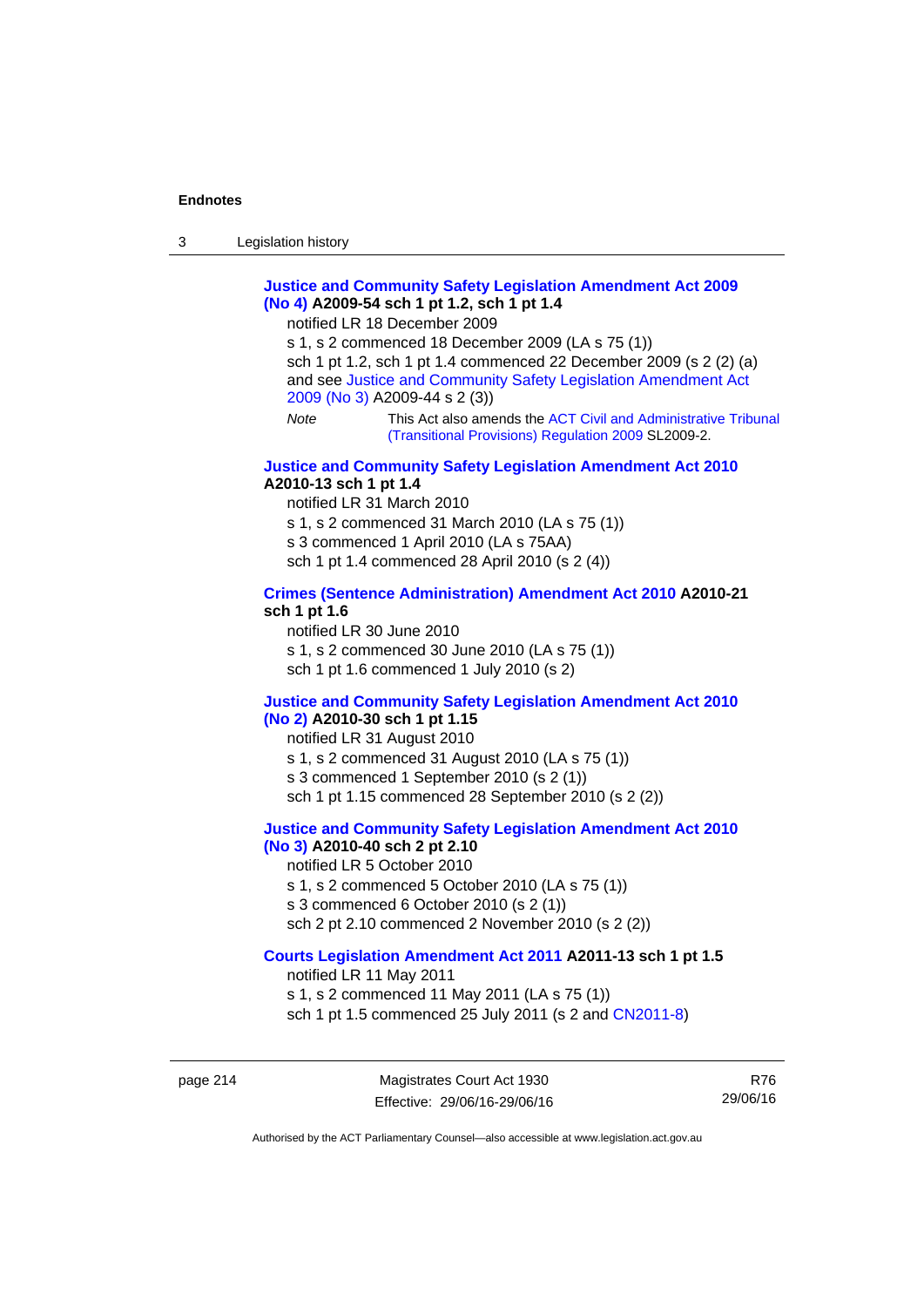Legislation history 3

## **[Administrative \(One ACT Public Service Miscellaneous Amendments\)](http://www.legislation.act.gov.au/a/2011-22)  [Act 2011](http://www.legislation.act.gov.au/a/2011-22) A2011-22 sch 1 pt 1.99**

notified LR 30 June 2011 s 1, s 2 commenced 30 June 2011 (LA s 75 (1)) sch 1 pt 1.99 commenced 1 July 2011 (s 2 (1))

#### **[Statute Law Amendment Act 2011 \(No 2\)](http://www.legislation.act.gov.au/a/2011-28) A2011-28 sch 3 pt 3.26**

notified LR 31 August 2011 s 1, s 2 commenced 31 August 2011 (LA s 75 (1)) sch 3 pt 3.26 commenced 21 September 2011 (s 2 (1))

# **[Law Officers Act 2011](http://www.legislation.act.gov.au/a/2011-30) A2011-30 sch 1 pt 1.5**

notified LR 29 August 2011 s 1, s 2 commenced 29 August 2011 (LA s 75 (1)) sch 1 pt 1.5 commenced 31 August 2011 (s 2 and [CN2011-9](http://www.legislation.act.gov.au/cn/2011-9/default.asp))

## **[Evidence \(Consequential Amendments\) Act 2011](http://www.legislation.act.gov.au/a/2011-48) A2011-48 sch 1 pt 1.23**

notified LR 22 November 2011 s 1, s 2 commenced 22 November 2011 (LA s 75 (1)) sch 1 pt 1.23 commenced 1 March 2012 (s 2 (1) and see [Evidence](http://www.legislation.act.gov.au/a/2011-12)  [Act 2011](http://www.legislation.act.gov.au/a/2011-12) A2011-12, s 2 and [CN2012-4](http://www.legislation.act.gov.au/cn/2012-4/default.asp))

#### **[Statute Law Amendment Act 2011 \(No 3\)](http://www.legislation.act.gov.au/a/2011-52) A2011-52 sch 3 pt 3.37**

notified LR 28 November 2011 s 1, s 2 commenced 28 November 2011 (LA s 75 (1)) sch 3 pt 3.37 commenced 12 December 2011 (s 2)

#### **[Justice and Community Safety Legislation Amendment Act 2012](http://www.legislation.act.gov.au/a/2012-13) A2012-13 sch 1 pt 1.8**

notified LR 11 April 2012 s 1, s 2 commenced 11 April 2012 (LA s 75 (1)) sch 1 pt 1.8 commenced 12 April 2012 (s 2 (1))

## **[Crimes Legislation Amendment Act 2013](http://www.legislation.act.gov.au/a/2013-12) A2013-12 pt 9**  notified LR 17 April 2013

s 1, s 2 commenced 17 April 2013 (LA s 75 (1)) pt 9 commenced 24 April 2013 (s 2)

R76 29/06/16

Magistrates Court Act 1930 Effective: 29/06/16-29/06/16 page 215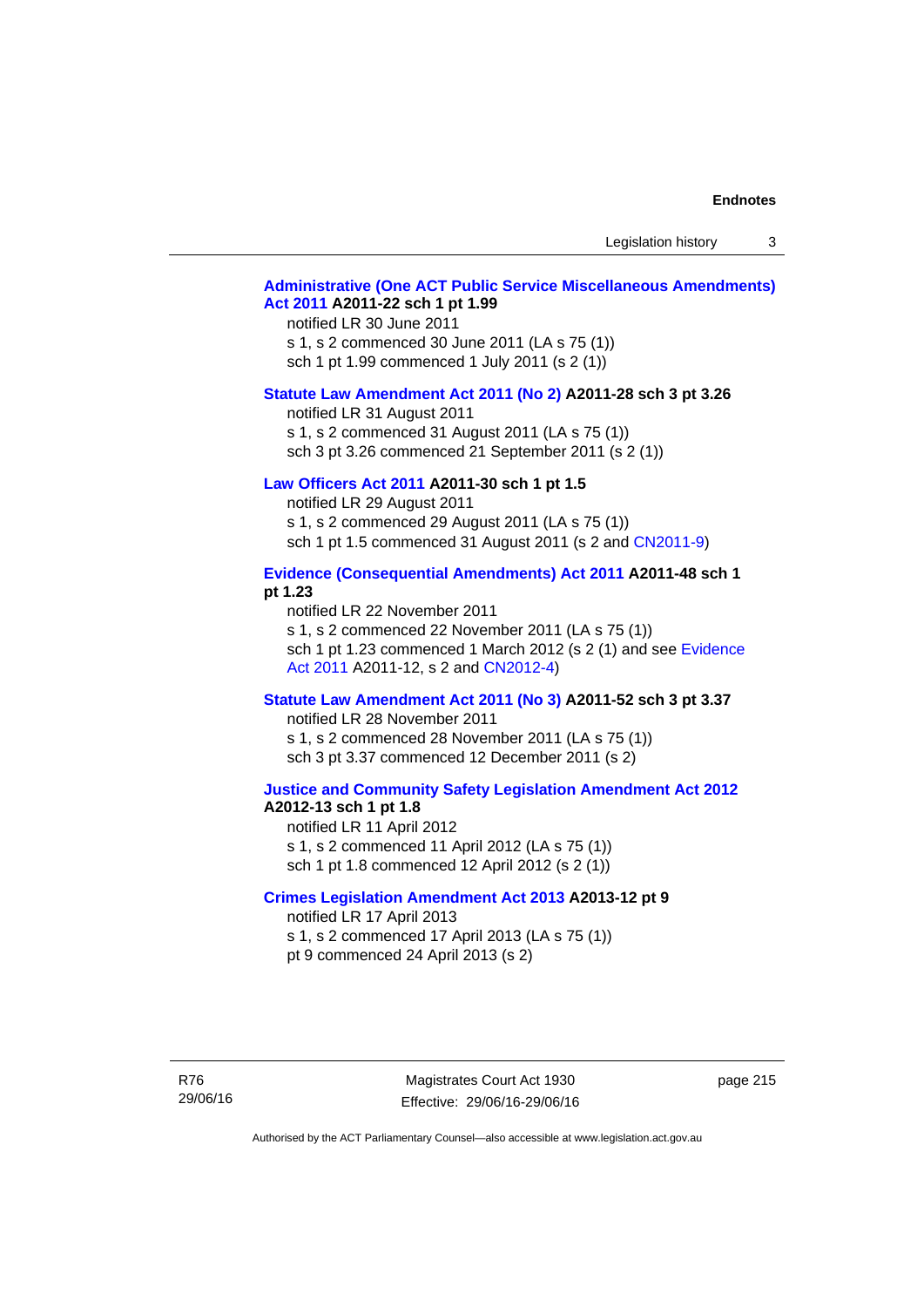| -3 | Legislation history |  |
|----|---------------------|--|
|----|---------------------|--|

# **[Magistrates Court \(Industrial Proceedings\) Amendment Act 2013](http://www.legislation.act.gov.au/a/2013-43) A2013-43**

notified LR 7 November 2013 s 1, s 2 commenced 7 November 2013 (LA s 75 (1)) remainder commenced 8 November 2013 (s 2)

## **[Justice and Community Safety Legislation Amendment Act 2013](http://www.legislation.act.gov.au/a/2013-45)  [\(No](http://www.legislation.act.gov.au/a/2013-45) 4) A2013-45 sch 1 pt 1.2**

notified LR 11 November 2013 s 1, s 2 commenced 11 November 2013 (LA s 75 (1)) sch 1 pt 1.2 commenced 12 November 2013 (s 2)

## **[Heavy Vehicle National Law \(Consequential Amendments\) Act 2013](http://www.legislation.act.gov.au/a/2013-52) A2013-52 pt 4**

notified LR 9 December 2013 s 1, s 2 commenced 9 December 2013 (LA s 75 (1)) pt 4 commenced 10 February 2014 (s 2 and see [Heavy Vehicle](http://www.legislation.act.gov.au/a/2013-51/default.asp)  [National Law \(ACT\) Act 2013](http://www.legislation.act.gov.au/a/2013-51/default.asp) A2013-51, s 2 (1) and [CN2014-2](http://www.legislation.act.gov.au/cn/2014-2/default.asp))

# **[Courts Legislation Amendment Act 2014](http://www.legislation.act.gov.au/a/2014-1) A2014-1 pt 5**

notified LR 5 March 2014

s 1, s 2 commenced 5 March 2014 (LA s 75 (1)) pt 5 commenced 2 April 2014 (s 2)

## **[Courts Legislation Amendment Act 2015](http://www.legislation.act.gov.au/a/2015-10) A2015-10 pt 12**

notified LR 7 April 2015 s 1, s 2 commenced 7 April 2015 (LA s 75 (1)) pt 12 commenced 21 April 2015 (s 2 (2))

## **[Courts Legislation Amendment Act 2015 \(No 2\)](http://www.legislation.act.gov.au/a/2015-52/default.asp) A2015-52 pt 13**

notified LR 26 November 2015 s 1, s 2 commenced 26 November 2015 (LA s 75 (1)) pt 13 commenced 10 December 2015 (s 2 (2))

## **[Victims of Crime \(Financial Assistance\) Act 2016](http://www.legislation.act.gov.au/a/2016-12/default.asp) A2016-12 sch 3 pt 3.4**

notified LR 16 March 2016

s 1, s 2 commenced 16 March 2016 (LA s 75 (1))

sch 3 pt 3.4 commences 1 July 2016 or another day fixed by notice (s 2)

| Note | default commencement under s 2 (2): 16 September 2017 (LA |  |
|------|-----------------------------------------------------------|--|
|      | s 79 does not apply to this Act)                          |  |

| page 216 |
|----------|
|----------|

page 216 Magistrates Court Act 1930 Effective: 29/06/16-29/06/16

R76 29/06/16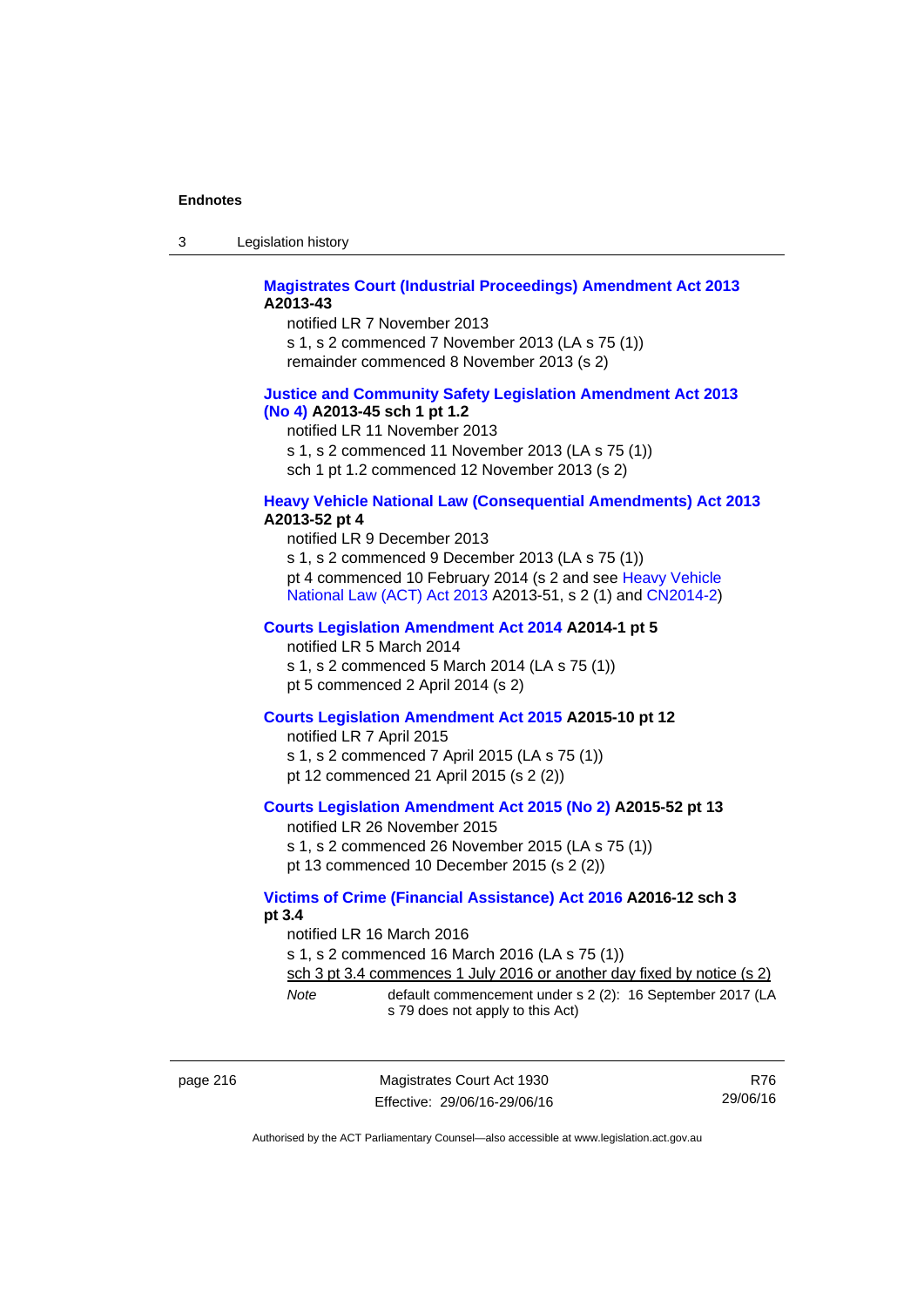Legislation history 3

# **[Red Tape Reduction Legislation Amendment Act 2016](http://www.legislation.act.gov.au/a/2016-18) A2016-18 sch 3 pt 3.29**

notified LR 13 April 2016

s 1, s 2 commenced 13 April 2016 (LA s 75 (1))

sch 3 pt 3.29 commenced 27 April 2016 (s 2)

## **[Workplace Privacy Amendment Act 2016](http://www.legislation.act.gov.au/a/2016-22/default.asp) A2016-22 s 21**

notified LR 14 April 2016

s 1, s 2 commenced 14 April 2016 (LA s 75 (1))

s 21 awaiting commencement (s 2 (1) (as am by A2016-37 amdt 1.44))

*Note* default commencement under LA s 79: 14 October 2016

# **[ACT Civil and Administrative Tribunal Amendment Act 2016 \(No 2\)](http://www.legislation.act.gov.au/a/2016-28/default.asp) A2016-28 sch 1 pt 1.5**

notified LR 15 June 2016 s 1, s 2 commenced 15 June 2016 (LA s 75 (1))

sch 1 pt 1.5 commences 15 December 2016 (s 2 (2))

# **[Justice and Community Safety Legislation Amendment Act 2016](http://www.legislation.act.gov.au/a/2016-37)**

**A2016-37 sch 1 pt 1.14, amdt 1.44** 

notified LR 22 June 2016

s 1, s 2 commenced 22 June 2016 (LA s 75 (1))

sch 1 pt 1.14, amdt 1.44 commenced 29 June 2016 (s 2)

*Note* **Amdt 1.44 only amends the Workplace Privacy Amendment Act** [2016](http://www.legislation.act.gov.au/a/2016-22/default.asp) A2016-22

Magistrates Court Act 1930 Effective: 29/06/16-29/06/16 page 217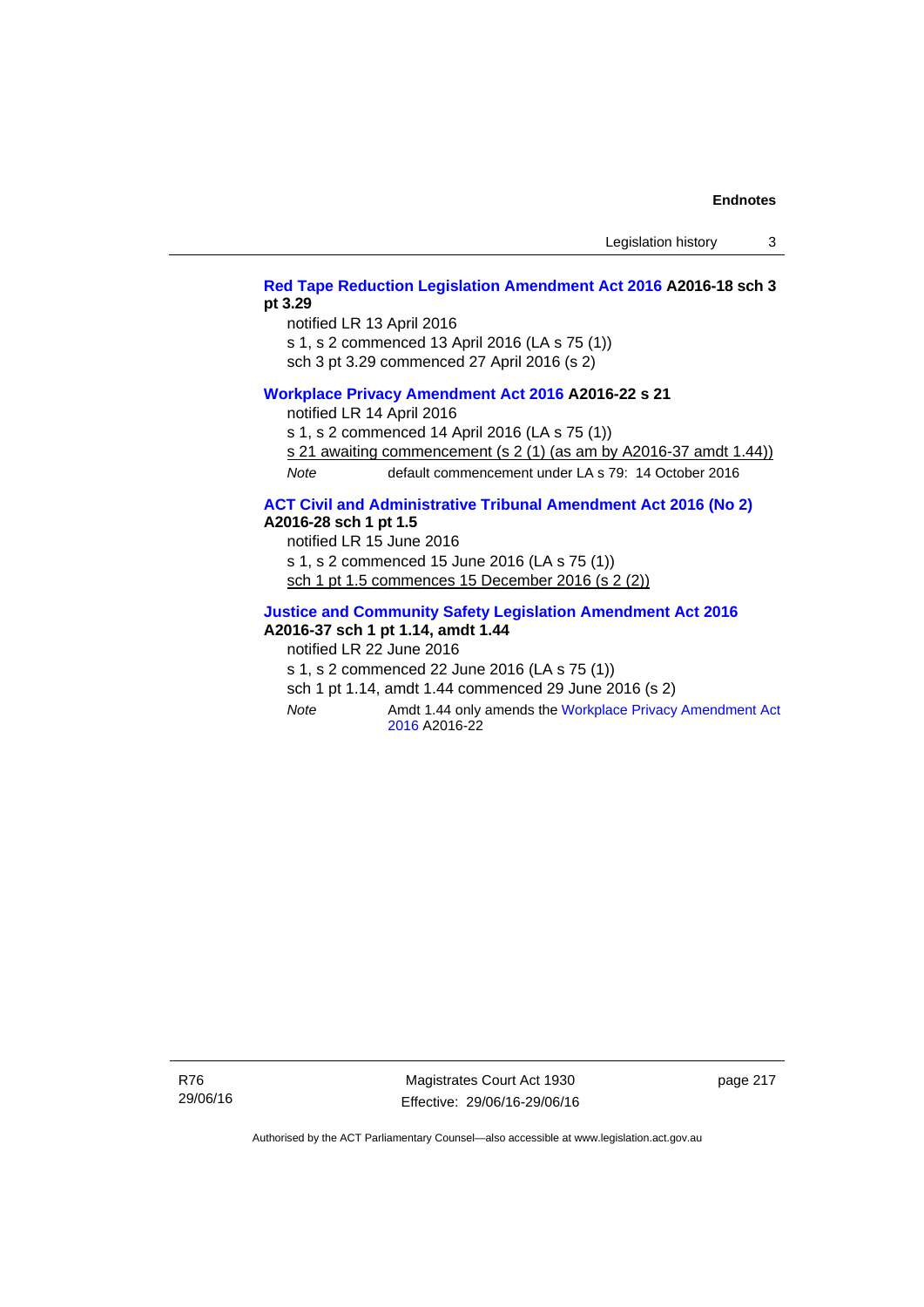4 Amendment history

# **4 Amendment history**

The *[Magistrates Court \(Enforcement of Judgments\) Act 1994](http://www.legislation.act.gov.au/a/1994-61/default.asp)* A1994-61 s 28 amended the Act by reversing the order of masculine and feminine pronouns. The amendments have been incorporated in the republication but have not been noted in the amendment history.

| Preliminary<br>ch 1 hdg<br>ins A2004-60 amdt 1.181<br><b>Preliminary</b><br>pt 1 hdg<br>om A2004-60 amdt 1.181<br>Name of Act<br>s 1<br>sub A2003-56 amdt 3.161<br><b>Dictionary</b><br>s 2<br>om Ord1978-46<br>ins A2004-60 amdt 1.182<br>am A2005-20 amdt 3.193<br><b>Notes</b><br>s <sub>3</sub><br>om A1994-61<br>ins A2004-60 amdt 1.182<br>$(2)$ , $(3)$ exp 10 January 2006 (s 3 $(3)$ )<br>Offences against Act-application of Criminal Code etc<br>s <sub>3A</sub><br>ins A2005-53 amdt 1.107<br>om A2006-55 s 12<br><b>Magistrates Court and magistrates</b><br>ch 2 hdg<br>ins A2004-60 amdt 1.184<br>Appointment and jurisdiction of magistrates<br>pt 2 hdg<br>renum as pt 2.2 hdg<br>The court<br>pt $2.1$ hdg<br>ins A2004-60 amdt 1.184<br><b>Constitution of court</b><br>s <sub>4</sub><br>orig s 4 am Ord1937-28, Ord1953-14<br>sub Ord1958-12<br>am Ord1968-25; Ord1972-37<br>om Ord1974-14<br>(prev s 18) am Ord1940-20; Ord1985-67; Ord1990-5;<br>A2001-44 amdt 1.2750; A2004-60 amdt 1.195, amdt 1.196<br>reloc by A2004-60 amdt 1.197<br>am A2005-20 amdt 3.194; A2006-55 s 13 | <b>Title</b><br>title | am Ord1985-67 |
|--------------------------------------------------------------------------------------------------------------------------------------------------------------------------------------------------------------------------------------------------------------------------------------------------------------------------------------------------------------------------------------------------------------------------------------------------------------------------------------------------------------------------------------------------------------------------------------------------------------------------------------------------------------------------------------------------------------------------------------------------------------------------------------------------------------------------------------------------------------------------------------------------------------------------------------------------------------------------------------------------------------------------------------------------------------------------------------------------------|-----------------------|---------------|
|                                                                                                                                                                                                                                                                                                                                                                                                                                                                                                                                                                                                                                                                                                                                                                                                                                                                                                                                                                                                                                                                                                        |                       |               |
|                                                                                                                                                                                                                                                                                                                                                                                                                                                                                                                                                                                                                                                                                                                                                                                                                                                                                                                                                                                                                                                                                                        |                       |               |
|                                                                                                                                                                                                                                                                                                                                                                                                                                                                                                                                                                                                                                                                                                                                                                                                                                                                                                                                                                                                                                                                                                        |                       |               |
|                                                                                                                                                                                                                                                                                                                                                                                                                                                                                                                                                                                                                                                                                                                                                                                                                                                                                                                                                                                                                                                                                                        |                       |               |
|                                                                                                                                                                                                                                                                                                                                                                                                                                                                                                                                                                                                                                                                                                                                                                                                                                                                                                                                                                                                                                                                                                        |                       |               |
|                                                                                                                                                                                                                                                                                                                                                                                                                                                                                                                                                                                                                                                                                                                                                                                                                                                                                                                                                                                                                                                                                                        |                       |               |
|                                                                                                                                                                                                                                                                                                                                                                                                                                                                                                                                                                                                                                                                                                                                                                                                                                                                                                                                                                                                                                                                                                        |                       |               |
|                                                                                                                                                                                                                                                                                                                                                                                                                                                                                                                                                                                                                                                                                                                                                                                                                                                                                                                                                                                                                                                                                                        |                       |               |
|                                                                                                                                                                                                                                                                                                                                                                                                                                                                                                                                                                                                                                                                                                                                                                                                                                                                                                                                                                                                                                                                                                        |                       |               |
|                                                                                                                                                                                                                                                                                                                                                                                                                                                                                                                                                                                                                                                                                                                                                                                                                                                                                                                                                                                                                                                                                                        |                       |               |
|                                                                                                                                                                                                                                                                                                                                                                                                                                                                                                                                                                                                                                                                                                                                                                                                                                                                                                                                                                                                                                                                                                        |                       |               |

page 218 Magistrates Court Act 1930 Effective: 29/06/16-29/06/16

R76 29/06/16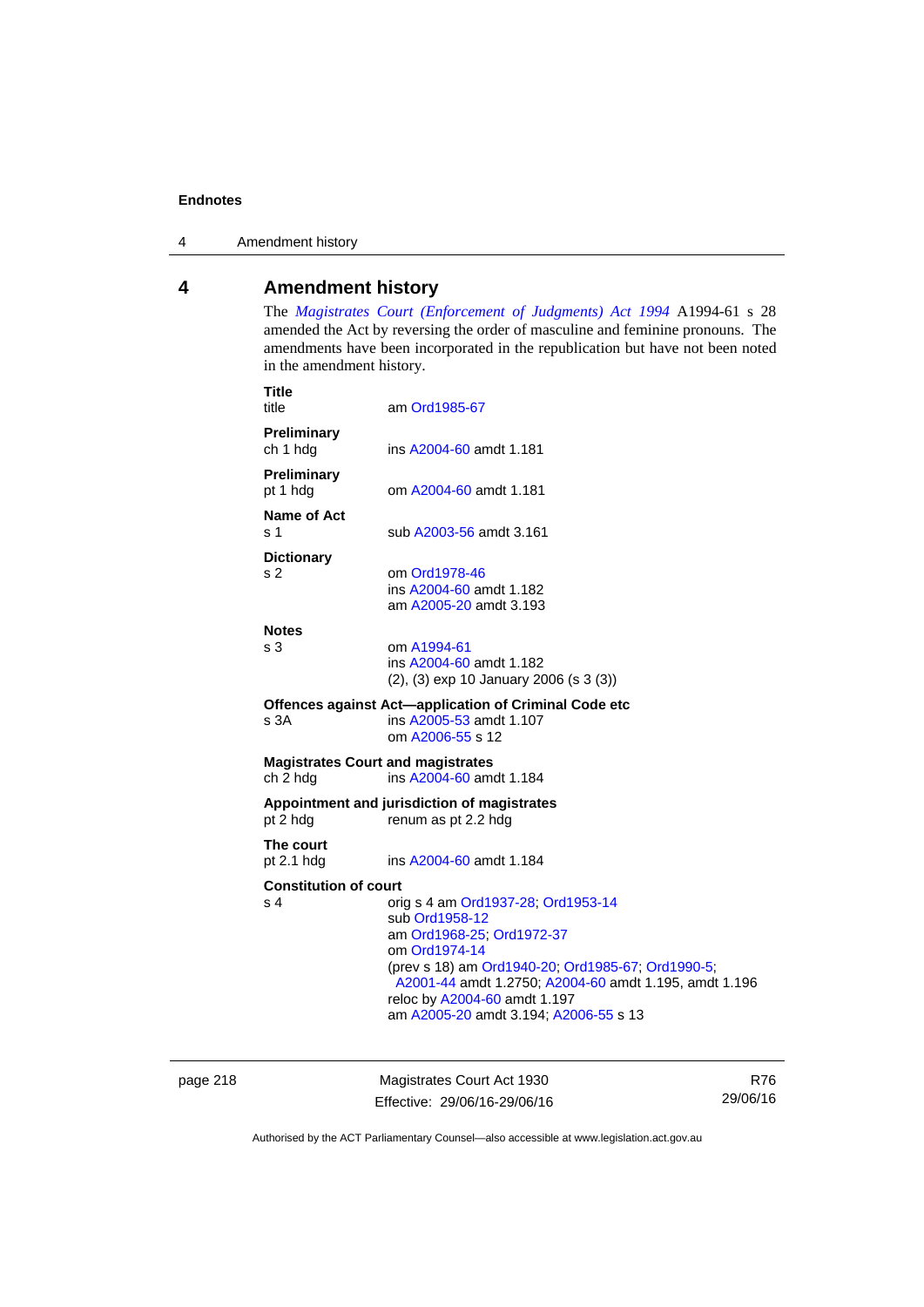#### **Arrangement of court business**

| Arrangement or court business                                 |                                                                                                                                                                                                                                                                                                                                                                                                                                                                                      |
|---------------------------------------------------------------|--------------------------------------------------------------------------------------------------------------------------------------------------------------------------------------------------------------------------------------------------------------------------------------------------------------------------------------------------------------------------------------------------------------------------------------------------------------------------------------|
| s 5                                                           | am Ord1937-28, Ord1938-35, Ord1951-7, Ord1951-12,<br>Ord1953-14; Ord1958-12; Ord1967-1; Ord1968-25;<br>Ord1973-48; Ord1976-42; Ord1980-4; Ord1984-62;<br>Ord1985-17, Ord1985-41, Ord1985-67, Ord1986-74,<br>Ord1989-59; Ord1989-60; Ord1990-5; A1991-38; A1991-44;<br>A1992-9; A1993-4; A1993-91; A1994-4; A1996-6; A1996-82;<br>A1997-96; A1998-67; A1999-22 s 18; A1999-66 sch 3;<br>A1999-79 s 5 sch 3; A2001-44 amdt 1.2748<br>om A2004-60 amdt 1.183<br>ins A2005-20 amdt 3.195 |
| Magistrate for matter not available<br>s 5A                   | ins A2013-45 amdt 1.9                                                                                                                                                                                                                                                                                                                                                                                                                                                                |
| pt $2.2$ hdg                                                  | Appointment and jurisdiction of magistrates<br>(prev pt 2 hdg) renum A2004-60 amdt 1.184                                                                                                                                                                                                                                                                                                                                                                                             |
| div 2.2.1 hdg                                                 | Magistrates other than special magistrates<br>(prev pt 2 div 1 hdg) ins Ord1977-4<br>am Ord1985-67<br>renum as div 2.1 hdg R8 LA<br>sub and renum A2004-60 amdt 1.186<br>sub A2005-20 amdt 3.196                                                                                                                                                                                                                                                                                     |
| Meaning of <i>magistrate</i> in div 2.2.1<br>s 6              | sub Ord1951-12<br>am Ord1990-5<br>om A2004-60 amdt 1.183<br>ins A2005-20 amdt 3.196                                                                                                                                                                                                                                                                                                                                                                                                  |
| Meaning of <i>magistrate</i> in div 2.2.1<br>s 6A hdg<br>s 6A | sub A2004-60 amdt 1.187<br>ins Ord1977-4<br>am Ord1985-67<br>om A2005-20 amdt 3.196                                                                                                                                                                                                                                                                                                                                                                                                  |
| s <sub>7</sub>                                                | Appointment of Chief Magistrate and other magistrates<br>sub Ord1949-13<br>am Ord1951-7; Ord1951-12; Ord1973-48<br>sub Ord1977-4, Ord1985-67<br>am Ord1990-5<br>sub A2005-20 amdt 3.196                                                                                                                                                                                                                                                                                              |
| s 7AA                                                         | Requirements of appointment-magistrates<br>ins A2009-37 s 4                                                                                                                                                                                                                                                                                                                                                                                                                          |
|                                                               | Eligibility for appointment as magistrate                                                                                                                                                                                                                                                                                                                                                                                                                                            |

s 7A ins [A2005-20](http://www.legislation.act.gov.au/a/2005-20) amdt 3.196

R76 29/06/16

Magistrates Court Act 1930 Effective: 29/06/16-29/06/16 page 219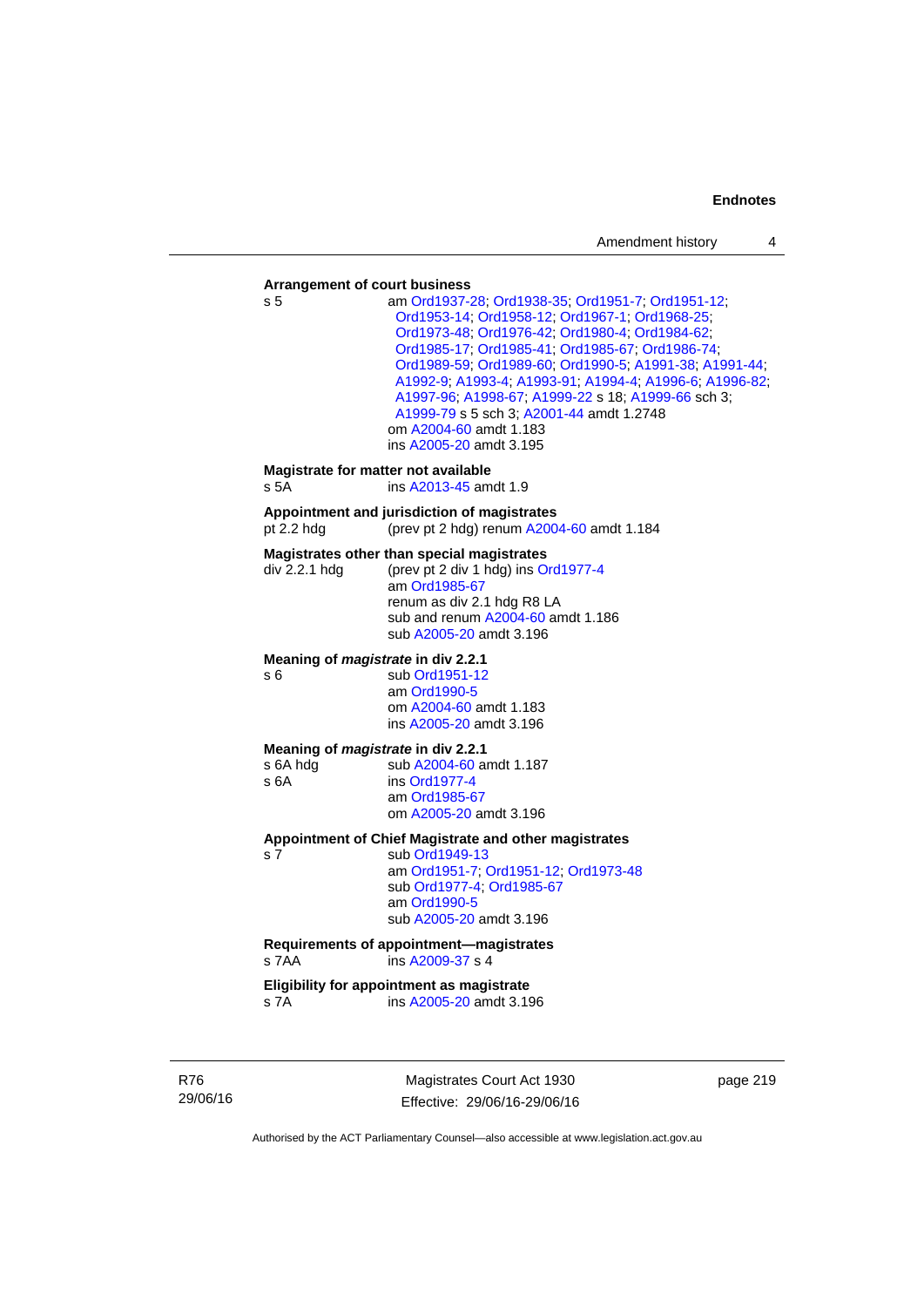| 4 | Amendment history |
|---|-------------------|
|---|-------------------|

**Seniority of magistrates**  s 7B ins [A2005-20](http://www.legislation.act.gov.au/a/2005-20) amdt 3.196 **Conditions of appointment of magistrates**  s 7C ins [A2005-20](http://www.legislation.act.gov.au/a/2005-20) amdt 3.196 **Term of appointment of magistrates**  s 7D ins [A2005-20](http://www.legislation.act.gov.au/a/2005-20) amdt 3.196 **Acting Chief Magistrate**  s 7E ins [A2005-20](http://www.legislation.act.gov.au/a/2005-20) amdt 3.196 **Retirement**  ins [A2005-20](http://www.legislation.act.gov.au/a/2005-20) amdt 3.196 sub [A2009-19](http://www.legislation.act.gov.au/a/2009-19) s 57 **Magistrates not to do other work**  s 7G ins [A2005-20](http://www.legislation.act.gov.au/a/2005-20) amdt 3.196 **Rights of public servants**  s 7H ins [A2005-20](http://www.legislation.act.gov.au/a/2005-20) amdt 3.196 **Special magistrates**<br>div 2.2.2 hdg (p (prev pt 2 div 2 hdg) ins [Ord1977-4](http://www.legislation.act.gov.au/a/1977-4) renum as div 2.2 hdg R8 LA renum [A2004-60](http://www.legislation.act.gov.au/a/2004-60) amdt 1.189 sub [A2005-20](http://www.legislation.act.gov.au/a/2005-20) amdt 3.197 **Appointment of special magistrates**  s 8 am [Ord1949-13](http://www.legislation.act.gov.au/a/1949-13) sub [Ord1977-4](http://www.legislation.act.gov.au/a/1977-4) am [A1997-96](http://www.legislation.act.gov.au/a/1997-96) sub [A2005-20](http://www.legislation.act.gov.au/a/2005-20) amdt 3.197 **Requirements of appointment—special magistrates**  s 8AA ins [A2009-37](http://www.legislation.act.gov.au/a/2009-37) s 5 **Term of appointment of special magistrates**  s 8A ins [Ord1973-48](http://www.legislation.act.gov.au/a/1973-48) om [Ord1977-4](http://www.legislation.act.gov.au/a/1977-4) ins [A2005-20](http://www.legislation.act.gov.au/a/2005-20) amdt 3.197 **Conditions of appointment of special magistrates**  s 8B ins [Ord1973-48](http://www.legislation.act.gov.au/a/1973-48) om [Ord1977-4](http://www.legislation.act.gov.au/a/1977-4) ins [A2005-20](http://www.legislation.act.gov.au/a/2005-20) amdt 3.197

page 220 Magistrates Court Act 1930 Effective: 29/06/16-29/06/16

R76 29/06/16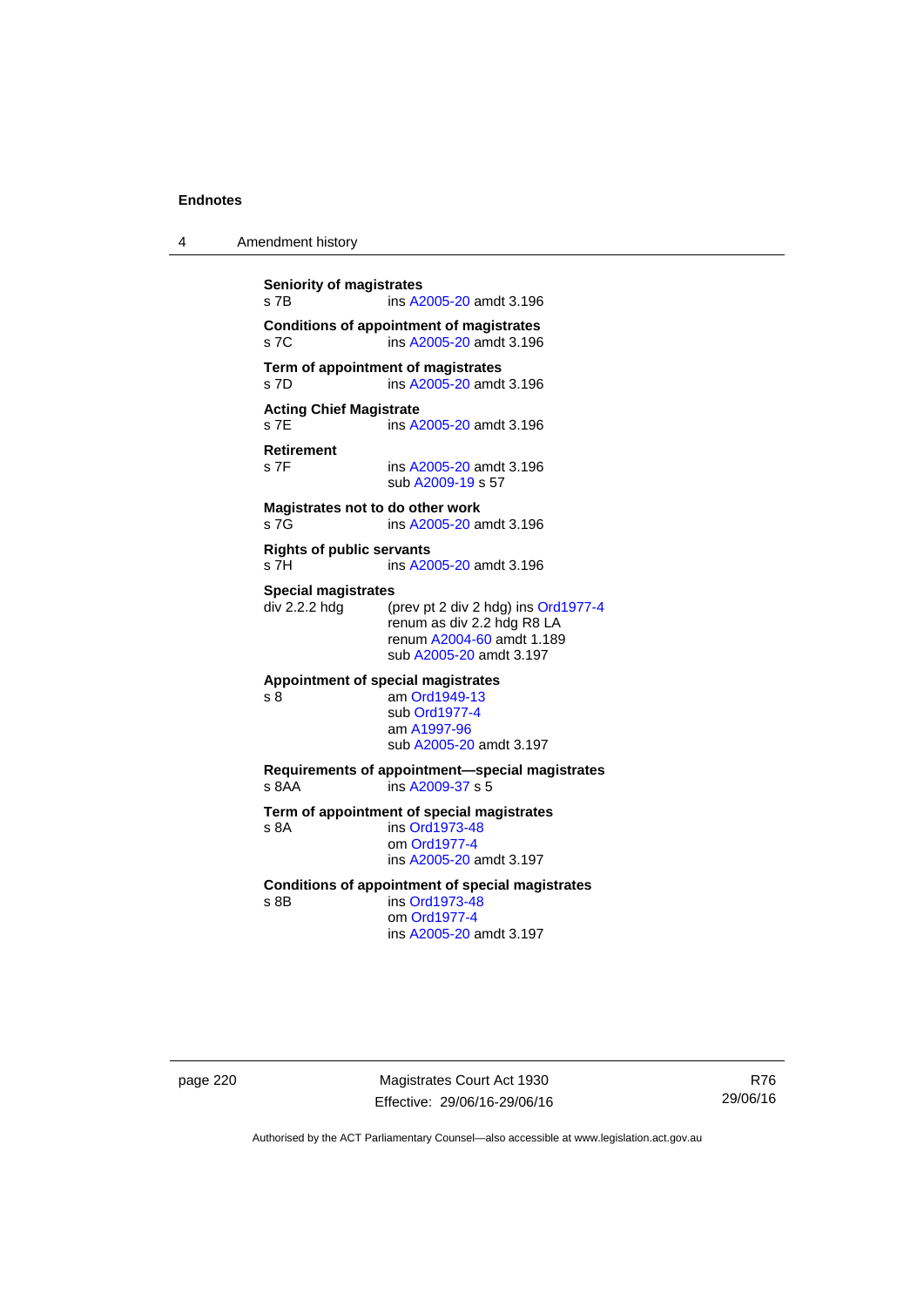Amendment history 4

**Registrar and other court officers**<br>div 2.2.3 hdg (prev pt 2 div 3 l (prev pt 2 div 3 hdg) ins [Ord1977-4](http://www.legislation.act.gov.au/a/1977-4) am [Ord1985-67](http://www.legislation.act.gov.au/a/1985-67); [A1991-44](http://www.legislation.act.gov.au/a/1991-44) renum as div 2.3 hdg R8 LA sub and renum [A2004-60](http://www.legislation.act.gov.au/a/2004-60) amdt 1.190 sub [A2005-20](http://www.legislation.act.gov.au/a/2005-20) amdt 3.198 **Appointment of registrar etc**  s 9 sub [Ord1977-4](http://www.legislation.act.gov.au/a/1977-4) am [Ord1985-67](http://www.legislation.act.gov.au/a/1985-67) om [A2005-20](http://www.legislation.act.gov.au/a/2005-20) amdt 3.196 ins [A2005-20](http://www.legislation.act.gov.au/a/2005-20) amdt 3.198 **Staff assisting registrar**  s 9A ins [A2005-20](http://www.legislation.act.gov.au/a/2005-20) amdt 3.198 **Functions of registrar and deputy registrars**  s 9B ins [A2005-20](http://www.legislation.act.gov.au/a/2005-20) amdt 3.198 sub [A2006-40](http://www.legislation.act.gov.au/a/2006-40) amdt 2.129 (as am [A2006-55](http://www.legislation.act.gov.au/a/2006-55) s 10) **Judicial officers exchange**  div 2.2.3A hdg ins [A2010-13](http://www.legislation.act.gov.au/a/2010-13) amdt 1.25 **Definitions—div 2.2.3A**<br>s 9C ins A ins [A2010-13](http://www.legislation.act.gov.au/a/2010-13) amdt 1.25 def *ACT court* ins [A2010-13](http://www.legislation.act.gov.au/a/2010-13) amdt 1.25 def *corresponding court* ins [A2010-13](http://www.legislation.act.gov.au/a/2010-13) amdt 1.25 def *court* ins [A2010-13](http://www.legislation.act.gov.au/a/2010-13) amdt 1.25 def *judicial exchange arrangement* ins [A2010-13](http://www.legislation.act.gov.au/a/2010-13) amdt 1.25 def *judicial officer* ins [A2010-13](http://www.legislation.act.gov.au/a/2010-13) amdt 1.25 def *participating jurisdiction* ins [A2010-13](http://www.legislation.act.gov.au/a/2010-13) amdt 1.25 def *this jurisdiction* ins [A2010-13](http://www.legislation.act.gov.au/a/2010-13) amdt 1.25 **Establishment of judicial exchange arrangements**  s 9D ins [A2010-13](http://www.legislation.act.gov.au/a/2010-13) amdt 1.25 **Transfer of judicial officer of another jurisdiction to ACT court**  s 9E ins [A2010-13](http://www.legislation.act.gov.au/a/2010-13) amdt 1.25 **Service in ACT court of judicial officer of another jurisdiction**  s 9F ins [A2010-13](http://www.legislation.act.gov.au/a/2010-13) amdt 1.25 **Service of ACT judicial officer in corresponding court**  s 9G ins [A2010-13](http://www.legislation.act.gov.au/a/2010-13) amdt 1.25 **Judicial office not affected by appointment to another judicial office**  s 9H ins [A2010-13](http://www.legislation.act.gov.au/a/2010-13) amdt 1.25 **Other arrangements not affected**  s 9I ins [A2010-13](http://www.legislation.act.gov.au/a/2010-13) amdt 1.25

R76 29/06/16

Magistrates Court Act 1930 Effective: 29/06/16-29/06/16 page 221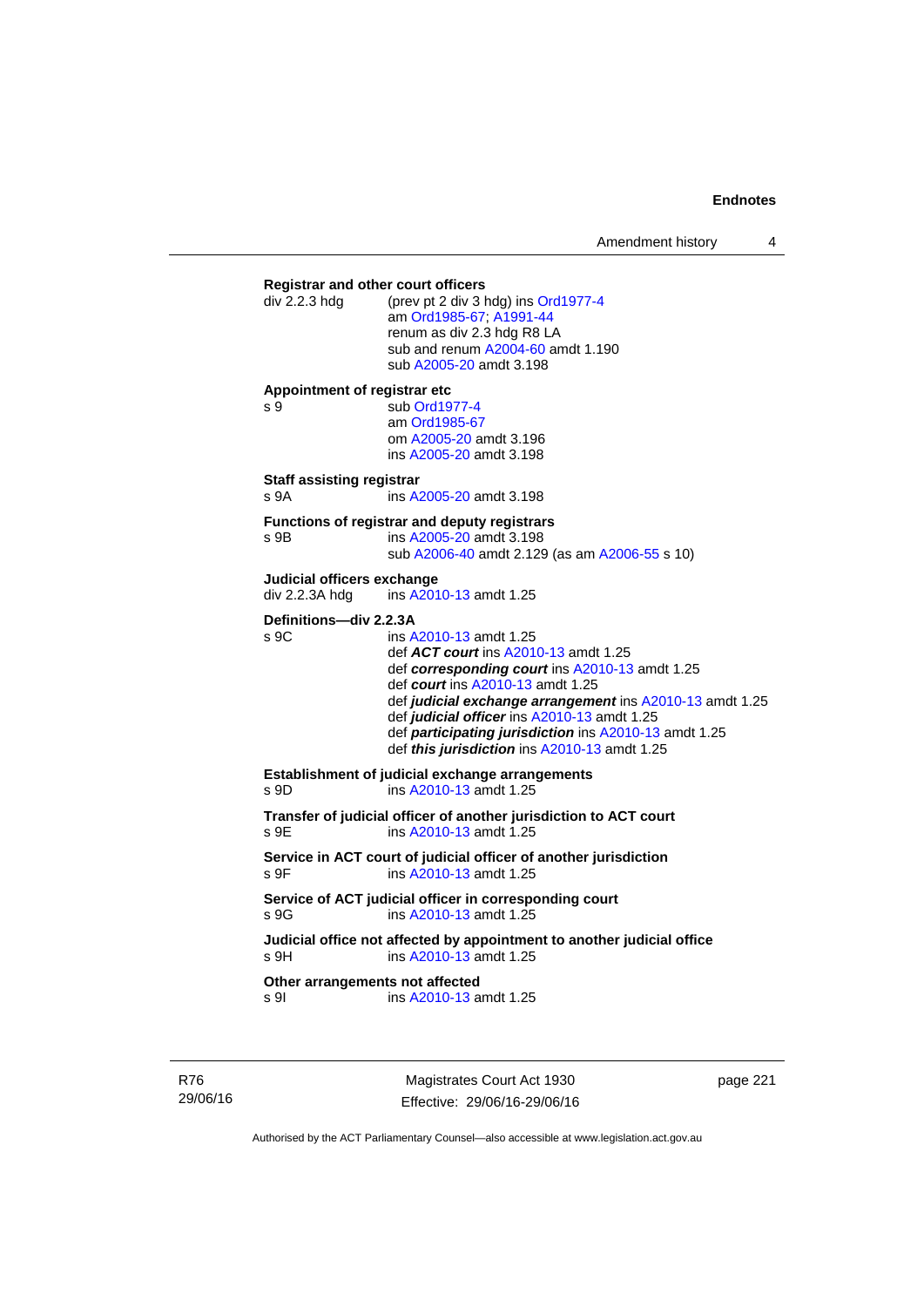| Amendment history |  |
|-------------------|--|
|-------------------|--|

| Amendment of sch 2<br>s 9J                | ins A2010-13 amdt 1.25                                                                                                                                                                          |
|-------------------------------------------|-------------------------------------------------------------------------------------------------------------------------------------------------------------------------------------------------|
| s <sub>10</sub>                           | Terms and conditions of appointment<br>am Ord1938-35; Ord1973-48<br>sub Ord1977-4<br>am Ord1990-5<br>sub A1997-41<br>om A2005-20 amdt 3.196                                                     |
| <b>Tenure of office</b><br>s 10A          | ins Ord1977-4<br>om A2005-20 amdt 3.196                                                                                                                                                         |
| <b>Resignation</b><br>s 10 <sub>B</sub>   | ins Ord1977-4<br>am Ord1990-5<br>om A2005-20 amdt 3.196                                                                                                                                         |
| <b>Acting Chief Magistrate</b><br>s 10C   | ins Ord1977-4<br>am Ord1985-67; Ord1990-5<br>om A2005-20 amdt 3.196                                                                                                                             |
| <b>Retirement</b><br>s 10D                | ins Ord1977-4<br>sub A1994-10<br>om A2005-20 amdt 3.196                                                                                                                                         |
| s 10E                                     | Magistrates not to undertake other work<br>ins Ord1977-4<br>am A1993-4; A1996-6<br>om A2005-20 amdt 3.196                                                                                       |
| <b>Rights of public servants</b><br>s 10F | ins Ord1977-4<br>sub A1994-38<br>om A2005-20 amdt 3.196                                                                                                                                         |
| s 10G                                     | Arrangement of business of courts<br>ins Ord1977-4<br>am Ord1985-67; Ord1986-74; A1994-66<br>sub A1999-12<br>am A1999-61 s 6; A1999-64 s 4 sch 2; A2004-60 amdt 1.188<br>om A2005-20 amdt 3.196 |
| s <sub>10H</sub>                          | Appointment of special magistrates<br>ins Ord1977-4<br>am Ord1990-5<br>om A2005-20 amdt 3.197                                                                                                   |
|                                           |                                                                                                                                                                                                 |

page 222 Magistrates Court Act 1930 Effective: 29/06/16-29/06/16

R76 29/06/16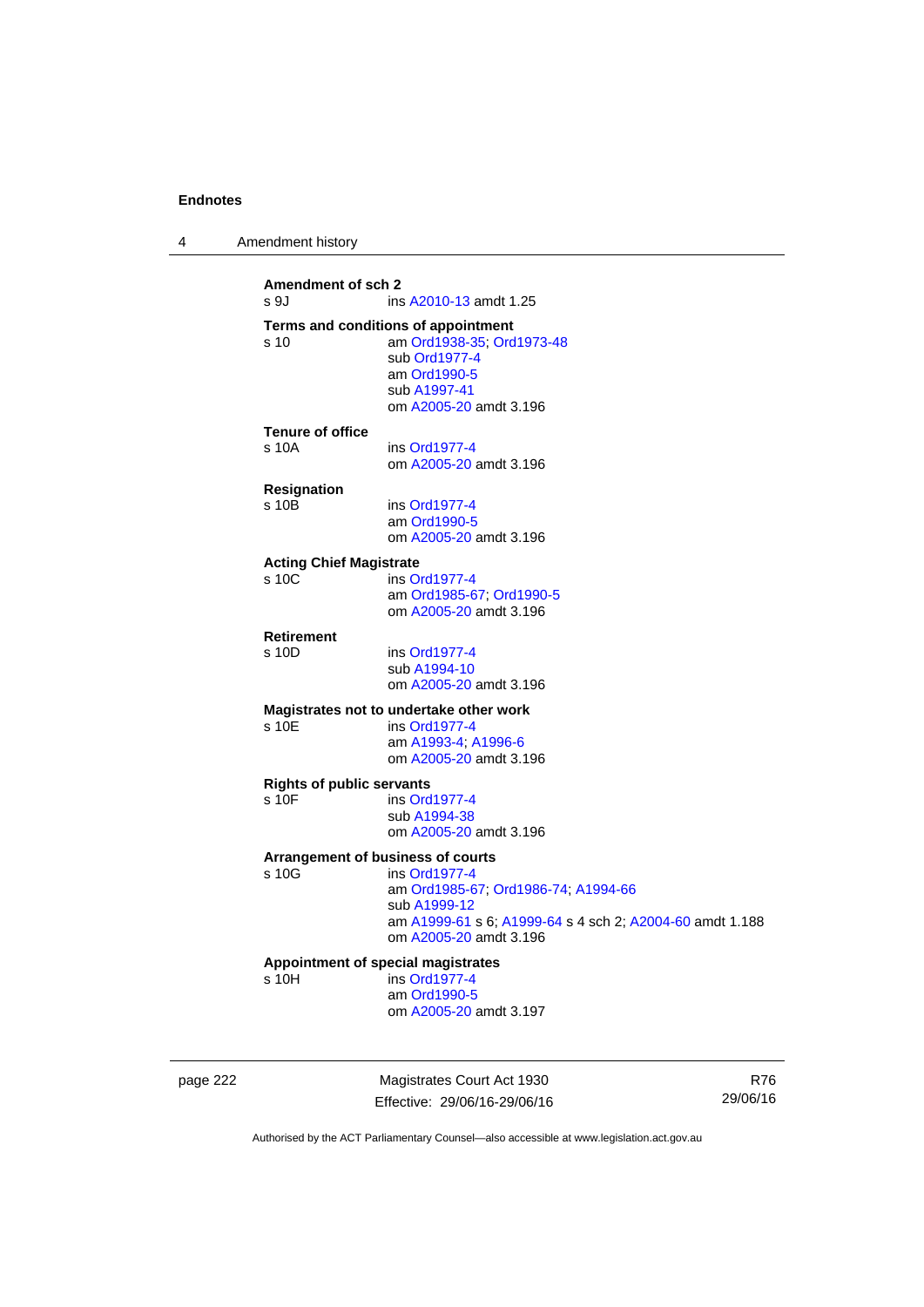Amendment history 4

## **Tenure of office**  ins [Ord1977-4](http://www.legislation.act.gov.au/a/1977-4) sub [A1994-10](http://www.legislation.act.gov.au/a/1994-10) am [A1996-6](http://www.legislation.act.gov.au/a/1996-6) om [A2005-20](http://www.legislation.act.gov.au/a/2005-20) amdt 3.197 **Resignation**  s 10K ins [Ord1977-4](http://www.legislation.act.gov.au/a/1977-4) am [Ord1990-5](http://www.legislation.act.gov.au/a/alt_ord1990-5) om [A2005-20](http://www.legislation.act.gov.au/a/2005-20) amdt 3.197 **Terms and conditions of appointment**  s 10L ins [Ord1977-4](http://www.legislation.act.gov.au/a/1977-4) am [Ord1990-5](http://www.legislation.act.gov.au/a/alt_ord1990-5) sub [A1997-41](http://www.legislation.act.gov.au/a/1997-41) om [A2005-20](http://www.legislation.act.gov.au/a/2005-20) amdt 3.197 **Appointment of registrar etc**<br>s 10M hdg am A1991 s 10M hdg am [A1991-44](http://www.legislation.act.gov.au/a/1991-44)<br>s 10M ins Ord1977-4 ins [Ord1977-4](http://www.legislation.act.gov.au/a/1977-4) am [Ord1985-67](http://www.legislation.act.gov.au/a/1985-67); [A1991-44](http://www.legislation.act.gov.au/a/1991-44) sub [A1993-4](http://www.legislation.act.gov.au/a/1993-4) om [A2005-20](http://www.legislation.act.gov.au/a/2005-20) amdt 3.198 **Staff assisting registrar s** 10MA **ins A**<sup>2</sup> ins [A1994-38](http://www.legislation.act.gov.au/a/1994-38) om [A2005-20](http://www.legislation.act.gov.au/a/2005-20) amdt 3.198 **Duties of registrar**  s 10N hdg am [A1991-44](http://www.legislation.act.gov.au/a/1991-44)<br>s 10N ins Ord1977-4 ins [Ord1977-4](http://www.legislation.act.gov.au/a/1977-4) am [A1991-44](http://www.legislation.act.gov.au/a/1991-44) om [A2005-20](http://www.legislation.act.gov.au/a/2005-20) amdt 3.198 **Jurisdiction of magistrates**<br>div 2.2.4 hdg (prev pt 2 (prev pt 2 div 4 hdg) ins [Ord1977-4](http://www.legislation.act.gov.au/a/1977-4) renum as div 2.4 hdg R8 LA renum [A2004-60](http://www.legislation.act.gov.au/a/2004-60) amdt 1.191 **Oath etc of office**  s 10P ins [Ord1977-4](http://www.legislation.act.gov.au/a/1977-4) am [Ord1990-5;](http://www.legislation.act.gov.au/a/alt_ord1990-5) [A2001-44](http://www.legislation.act.gov.au/a/2001-44) amdt 1.2749 sub [A2005-20](http://www.legislation.act.gov.au/a/2005-20) amdt 3.199 **Acts done beyond ACT**  s 10Q renum as s 11

R76 29/06/16

Magistrates Court Act 1930 Effective: 29/06/16-29/06/16 page 223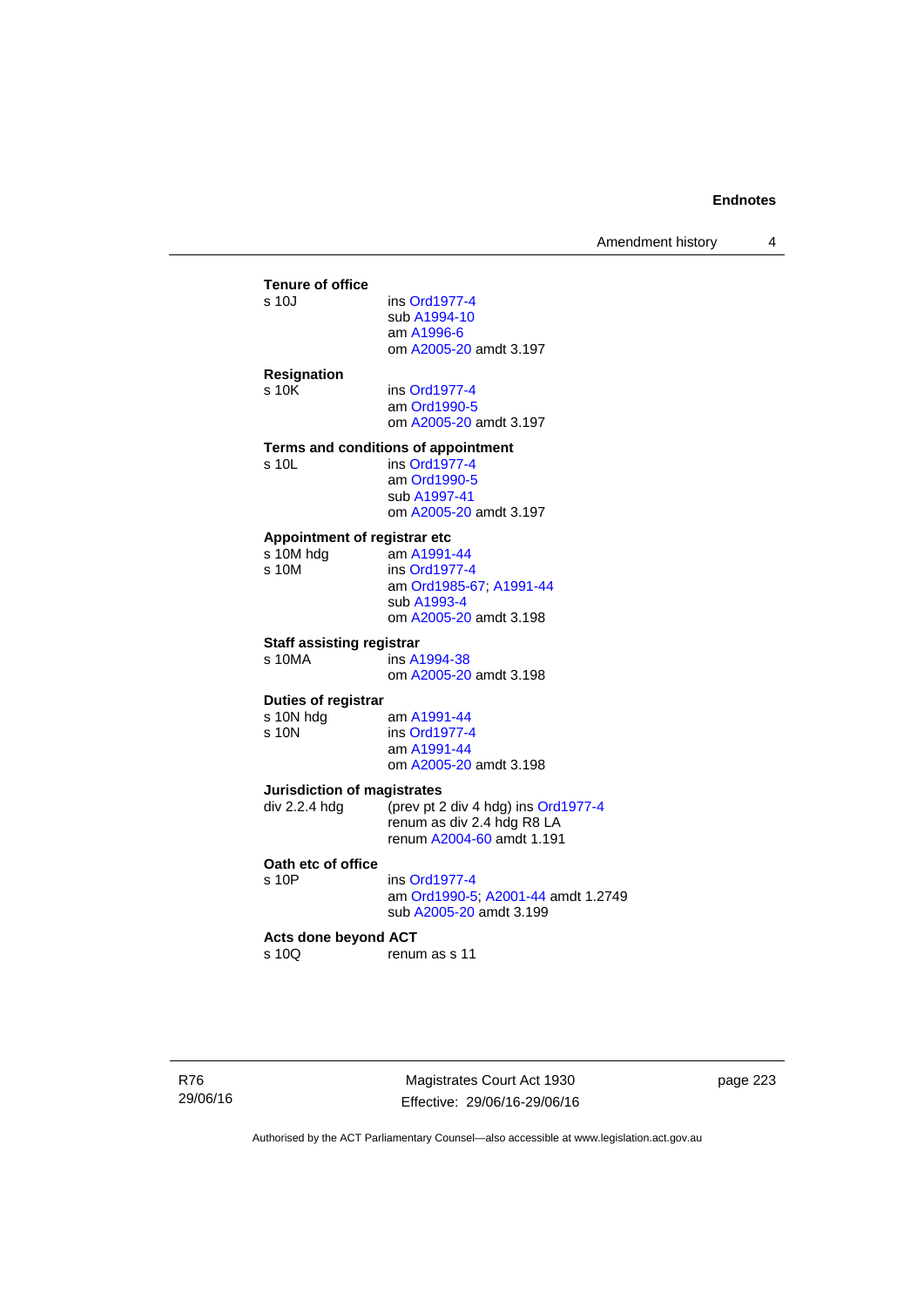4 Amendment history

# **Acts done beyond ACT**

| s 11 hdg<br>s 11                                | am A1991-44<br>orig s 11 am A1991-44, A1994-61, A1996-6<br>reloc to Magistrates Court Rules 1932, pt 19 as rule 99 by<br>A2005-20 amdt 3.202<br>(prev s 10Q) ins Ord1977-4<br>am A2005-20 amdt 3.200<br>renum A2005-20 amdt 3.201 |  |
|-------------------------------------------------|-----------------------------------------------------------------------------------------------------------------------------------------------------------------------------------------------------------------------------------|--|
| Acts by magistrate out of court etc             |                                                                                                                                                                                                                                   |  |
| s 12 hdg<br>s 12                                | am A1991-44<br>am Ord1937-28; Ord1986-74; A1991-44; A1996-6<br>sub A2005-20 amdt 3.203                                                                                                                                            |  |
|                                                 | Making of enforcement order after case decided                                                                                                                                                                                    |  |
| s 13 hdg<br>s 13                                | sub A2006-40 amdt 2.130<br>am A1991-44; A1994-61                                                                                                                                                                                  |  |
|                                                 | sub A2005-20 amdt 3.203; A2006-23 amdt 1.220<br>am A2006-40 amdt 2.131                                                                                                                                                            |  |
| Warrants of execution after appeal              |                                                                                                                                                                                                                                   |  |
| s 14                                            | om Ord1972-37                                                                                                                                                                                                                     |  |
|                                                 | Process not invalid only because of death of magistrate etc                                                                                                                                                                       |  |
| s 15 hdg<br>s 15                                | am A1991-44<br>am A1991-44; A1994-61                                                                                                                                                                                              |  |
|                                                 | sub A2005-20 amdt 3.204<br>am A2006-40 amdt 2.132                                                                                                                                                                                 |  |
| Order instead of mandamus order                 |                                                                                                                                                                                                                                   |  |
| s 16 hdg                                        | sub A2006-40 amdt 2.133                                                                                                                                                                                                           |  |
| s 16                                            | am Ord1937-28; Ord1977-4; A1991-44; A1996-6;<br>A2004-60 amdt 1.192; A2006-40 amdt 2.134, amdt 2.135                                                                                                                              |  |
|                                                 | Magistrates may exercise functions of justices of peace                                                                                                                                                                           |  |
| s 17 hdg<br>s 17                                | sub A2005-20 amdt 3.205<br>am Ord1937-28, Ord1990-5                                                                                                                                                                               |  |
|                                                 |                                                                                                                                                                                                                                   |  |
| pt 2.3 hdg                                      | Protection of magistrates in execution of their office<br>ins A2004-60 amdt 1.193                                                                                                                                                 |  |
|                                                 | Magistrate sued for act not within jurisdiction                                                                                                                                                                                   |  |
| s 17A                                           | (prev s 231) am Ord1937-28; Ord1953-14; A1994-61<br>reloc by A2004-60 amdt 1.370                                                                                                                                                  |  |
|                                                 | am A2005-20 amdt 3.206, amdt 3.207                                                                                                                                                                                                |  |
| Magistrate sued for act not within jurisdiction |                                                                                                                                                                                                                                   |  |
| s 17B                                           | (prev s 232) reloc by A2004-60 amdt 1.370                                                                                                                                                                                         |  |
|                                                 | om A2008-44 amdt 1.63                                                                                                                                                                                                             |  |
|                                                 |                                                                                                                                                                                                                                   |  |
|                                                 |                                                                                                                                                                                                                                   |  |

page 224 Magistrates Court Act 1930 Effective: 29/06/16-29/06/16

R76 29/06/16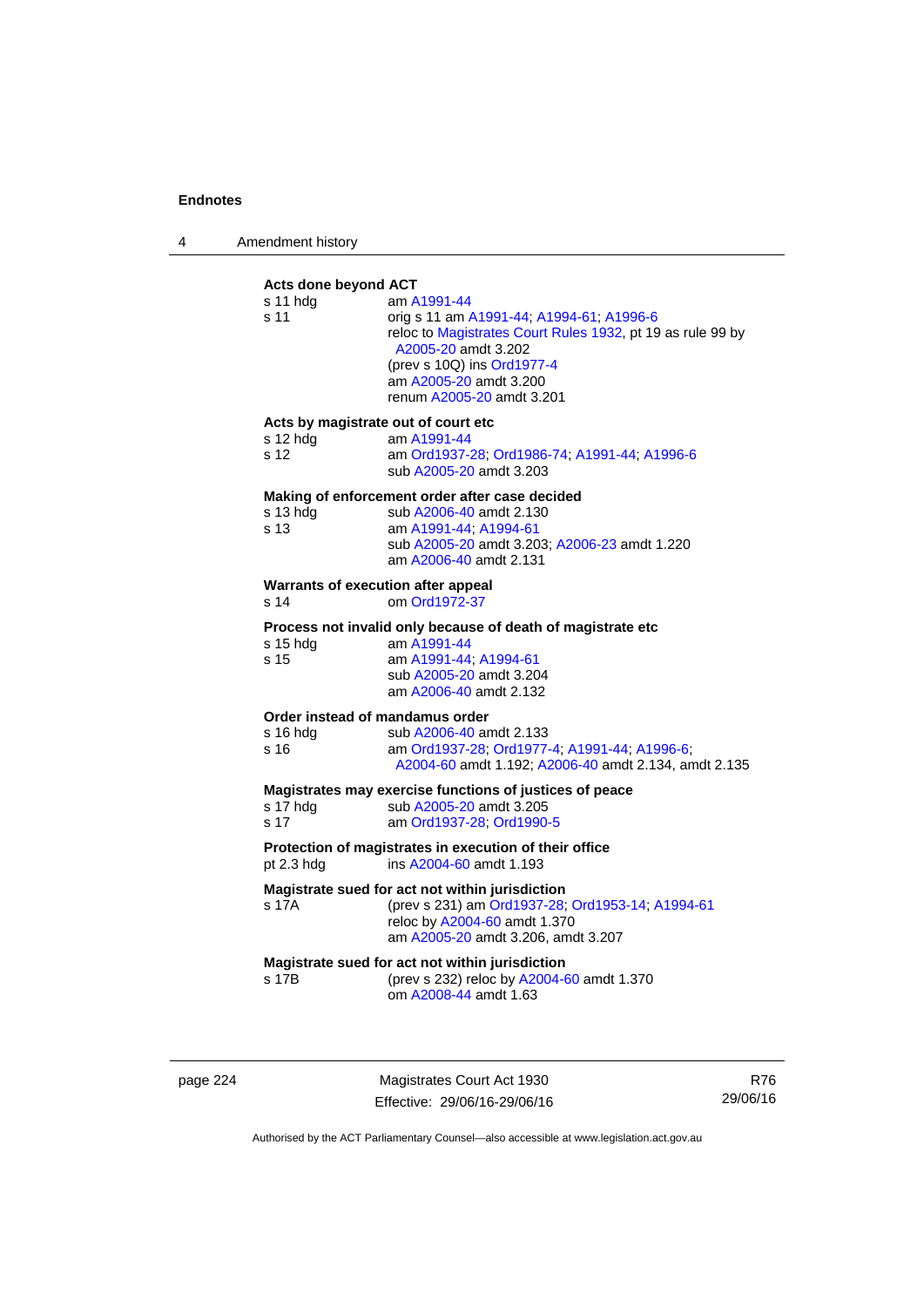| Amendment history |  |
|-------------------|--|
|-------------------|--|

| s 17C hdg<br>s 17C                      | Committal or enforcement order by magistrate on order of court<br>sub A2006-40 amdt 2.136<br>(prev s 233) am A1994-61<br>reloc by A2004-60 amdt 1.370<br>am A2006-23 amdt 1.221; A2006-40 amdt 2.137           |
|-----------------------------------------|----------------------------------------------------------------------------------------------------------------------------------------------------------------------------------------------------------------|
| s 17D                                   | No action for acts done under Supreme Court order<br>(prev s 234) am Ord1937-28<br>reloc by A2004-60 amdt 1.370<br>sub A2005-20 amdt 3.208                                                                     |
| s 17E                                   | No action if proceeding confirmed on appeal<br>(prev s 235) am A1994-61<br>reloc by A2004-60 amdt 1.370<br>am A2006-23 amdt 1.222, amdt 1.223; A2006-40<br>amdts 2.137-2.139                                   |
| Actions in cases prohibited<br>s 17F    | (prev s 236) am Ord1937-28<br>reloc by A2004-60 amdt 1.370<br>am A2005-20 amdt 3.209                                                                                                                           |
| <b>Payment into court</b>               |                                                                                                                                                                                                                |
| s 17G                                   | (prev s 239) am Ord1937-28; Ord1986-74<br>reloc by A2004-60 amdt 1.370<br>sub A2005-20 amdt 3.210                                                                                                              |
| s 17H                                   | No action against magistrate for judicial acts in Magistrates Court<br>(prev s 240) am Ord1985-67<br>reloc by A2004-60 amdt 1.370                                                                              |
| s 17l                                   | Magistrate sued for acts within magistrate's jurisdiction only liable in case of<br>malice and absence of reasonable and probable cause<br>(prev s 241) reloc by A2004-60 amdt 1.370<br>am A2005-20 amdt 3.211 |
| <b>Verdict for defendant</b>            |                                                                                                                                                                                                                |
| s 17J                                   | (prev s 242) am Ord1937-28; Ord1986-74<br>sub A1996-6<br>reloc by A2004-60 amdt 1.370                                                                                                                          |
| Damages                                 |                                                                                                                                                                                                                |
| s 17K                                   | (prev s 243) am Ord1966-2<br>sub A1994-61<br>reloc by A2004-60 amdt 1.370                                                                                                                                      |
| <b>Criminal proceedings</b><br>ch 3 hdg | ins A2004-60 amdt 1.198                                                                                                                                                                                        |
| <b>Magistrates Court</b>                |                                                                                                                                                                                                                |
| pt 3 hdg                                | sub Ord1985-67<br>om A2004-60 amdt 1.194                                                                                                                                                                       |
|                                         | $M =$ $M + 1$<br>oor                                                                                                                                                                                           |

R76 29/06/16

Magistrates Court Act 1930 Effective: 29/06/16-29/06/16 page 225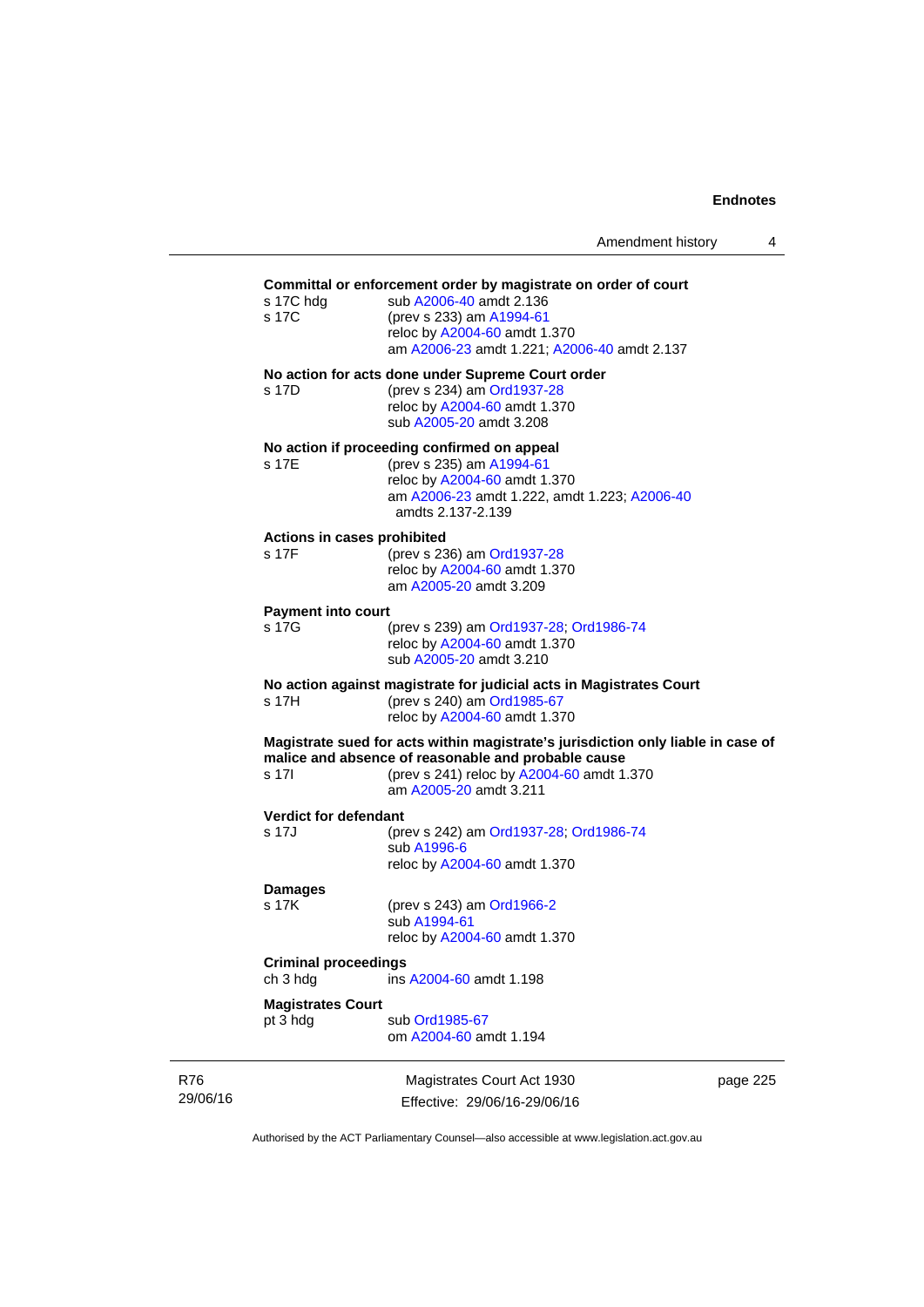4 Amendment history

```
Preliminary 
                 A2004-60 amdt 1.198
Establishment of Magistrates Court 
div 3.1 hdg (prev pt 3 div 1 hdg) am Ord1985-67
                 renum R8 LA 
                  om A2004-60 amdt 1.194
Constitution of court 
s 18 reloc as s 4
Jurisdiction of Magistrates Court 
div 3.2 hdg (prev pt 3 div 2 hdg) am Ord1985-67
                 renum R8 LA 
                  om A2004-60 amdt 1.199
Definitions for ch 3 
s 18A ins A2004-60 amdt 1.198 
                  def administrator ins A2004-60 amdt 1.198 
                     om A2006-23 amdt 1.224
                  def Crimes Act ins A2004-60 amdt 1.198
                  def decision ins A2004-60 amdt 1.198 
                  def defendant ins A2004-60 amdt 1.198 
                  def escort ins A2004-60 amdt 1.198 
                     om A2006-23 amdt 1.224
                  def superintendent ins A2004-60 amdt 1.198 
                     om A2006-23 amdt 1.224
Criminal jurisdiction 
A2004-60 amdt 1.199
Jurisdiction of court 
s 19 am Ord1937-28; Ord1985-67; Ord1986-74; Ord1990-5; 
                  A1999-66 sch 3; A2001-44 amdt 1.2751; A2001-56
                  amdt 3.447, amdt 3.448; A2004-60 amdt 1.200; A2005-20
                  amdt 3.212
Civil jurisdiction of the court 
s 20 am Ord1936-13; Ord1967-1; Ord1969-12; Ord1977-4
                  om Ord1986-74
Civil jurisdiction of court in action for nuisance 
s 20A ins Ord1961-2
                  am Ord1967-1
                  om Ord1986-74
Jurisdiction of court if defendant absent from ACT 
s 21 am Ord1937-28; Ord1958-12; Ord1986-74; A1996-6
```
page 226 Magistrates Court Act 1930 Effective: 29/06/16-29/06/16

R76 29/06/16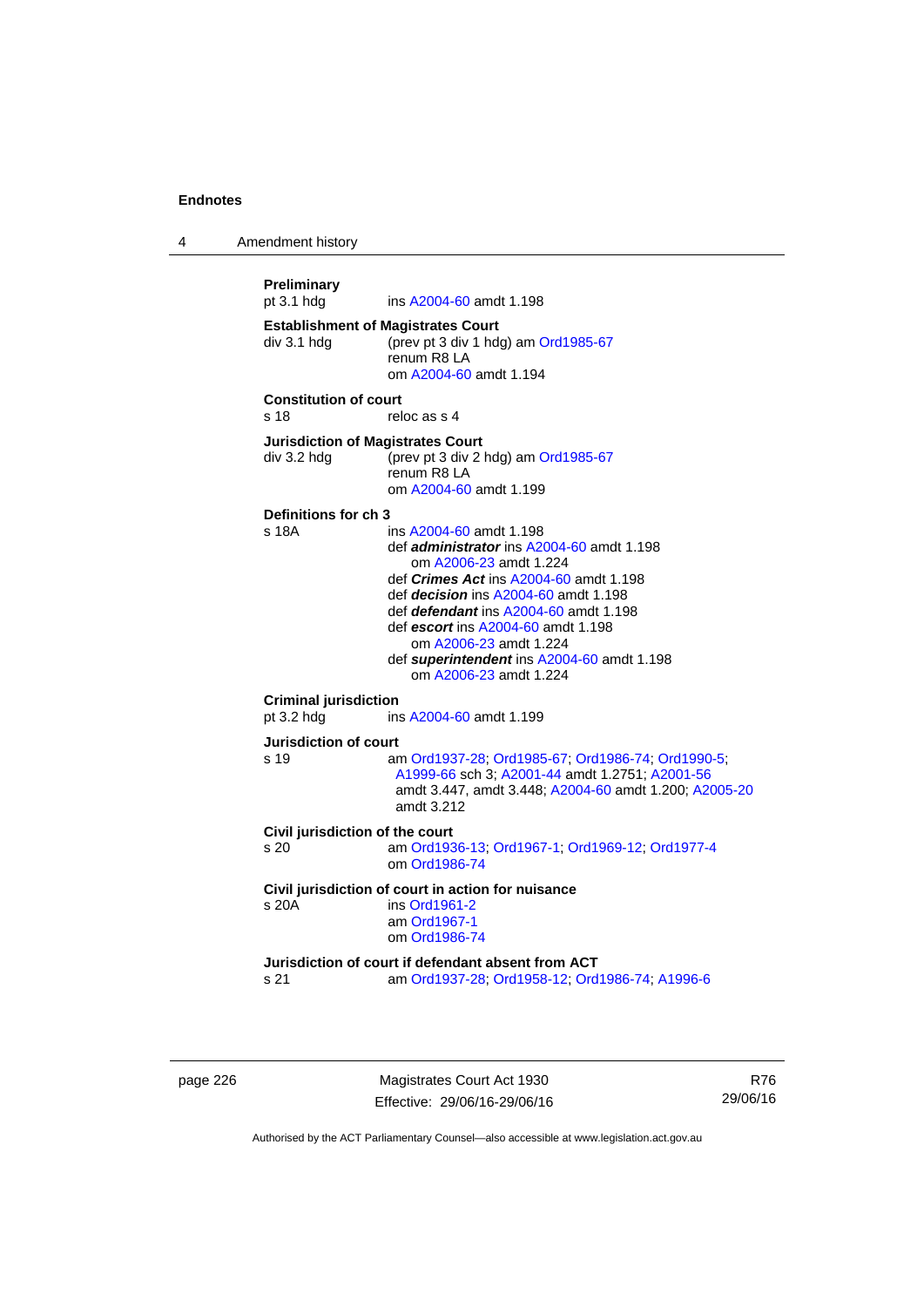**Ex parte order may be set aside**  s 23 am [Ord1970-15](http://www.legislation.act.gov.au/a/1970-15) sub [Ord1974-14](http://www.legislation.act.gov.au/a/1974-14) am [Ord1979-33](http://www.legislation.act.gov.au/a/1979-33); [Ord1986-74;](http://www.legislation.act.gov.au/a/1986-74) [Ord1989-60](http://www.legislation.act.gov.au/a/1989-60); [A1991-44](http://www.legislation.act.gov.au/a/1991-44); [A1991-112;](http://www.legislation.act.gov.au/a/1991-112) [A1993-4](http://www.legislation.act.gov.au/a/1993-4); [A1993-48](http://www.legislation.act.gov.au/a/1993-48); [A1998-25](http://www.legislation.act.gov.au/a/1998-25); [A2004-60](http://www.legislation.act.gov.au/a/2004-60) amdts 1.201-1.209 reloc to [Magistrates Court Rules 1932](http://www.legislation.act.gov.au/sl/1932-4/default.asp), pt 4 as rule 10 by [A2004-60](http://www.legislation.act.gov.au/a/2004-60) amdt 1.210 **Ex parte conviction may be set aside on application by informant**  s 23AA ins [Ord1982-3](http://www.legislation.act.gov.au/a/1982-3) am [A2004-60](http://www.legislation.act.gov.au/a/2004-60) amdts 1.211-1.215 reloc to [Magistrates Court Rules 1932](http://www.legislation.act.gov.au/sl/1932-4/default.asp), pt 4 as rule 11 by [A2004-60](http://www.legislation.act.gov.au/a/2004-60) amdt 1.216 **Requests under conventions regarding legal proceedings in civil and commercial matters**  s 23A ins [Ord1932-21](http://www.legislation.act.gov.au/a/1932-21) om [A2004-60](http://www.legislation.act.gov.au/a/2004-60) amdt 1.217 **Rectification of certain orders etc**<br>s 23B ins Ord1985-18 ins [Ord1985-18](http://www.legislation.act.gov.au/a/1985-18) am [A1991-44](http://www.legislation.act.gov.au/a/1991-44); [A2004-60](http://www.legislation.act.gov.au/a/2004-60) amdt 1.218; [A2005-20](http://www.legislation.act.gov.au/a/2005-20) amdt 3.213, amdt 3.214 om [A2006-23](http://www.legislation.act.gov.au/a/2006-23) amdt 1.225 **Beginning criminal proceedings**  pt 3.3 hdg (prev pt 4 hdg) sub and renum [A2004-60](http://www.legislation.act.gov.au/a/2004-60) amdt 1.219 **Beginning criminal proceedings—general**  div 3.3.1 hdg (prev pt 4 div 1 hdg) renum as div 4.1 hdg R8 LA sub and renum [A2004-60](http://www.legislation.act.gov.au/a/2004-60) amdt 1.220 **Cases excepted from court's jurisdiction**  s 24 om [Ord1986-74](http://www.legislation.act.gov.au/a/1986-74) **Removal of civil cases to the Supreme Court**  s 24A ins [Ord1937-28](http://www.legislation.act.gov.au/a/1937-28) om [Ord1986-74](http://www.legislation.act.gov.au/a/1986-74) **Procedure after removal of cases**  s 24B ins [Ord1937-28](http://www.legislation.act.gov.au/a/1937-28) am [Ord1953-14](http://www.legislation.act.gov.au/a/1953-14); [Ord1980-10;](http://www.legislation.act.gov.au/a/1980-10) [Ord1985-67](http://www.legislation.act.gov.au/a/1985-67) om [Ord1986-74](http://www.legislation.act.gov.au/a/1986-74) **Informations** sub [Ord1974-14](http://www.legislation.act.gov.au/a/1974-14) am [Ord1986-74](http://www.legislation.act.gov.au/a/1986-74); [A1996-6](http://www.legislation.act.gov.au/a/1996-6) sub [A2005-20](http://www.legislation.act.gov.au/a/2005-20) amdt 3.215

R76 29/06/16

Magistrates Court Act 1930 Effective: 29/06/16-29/06/16 page 227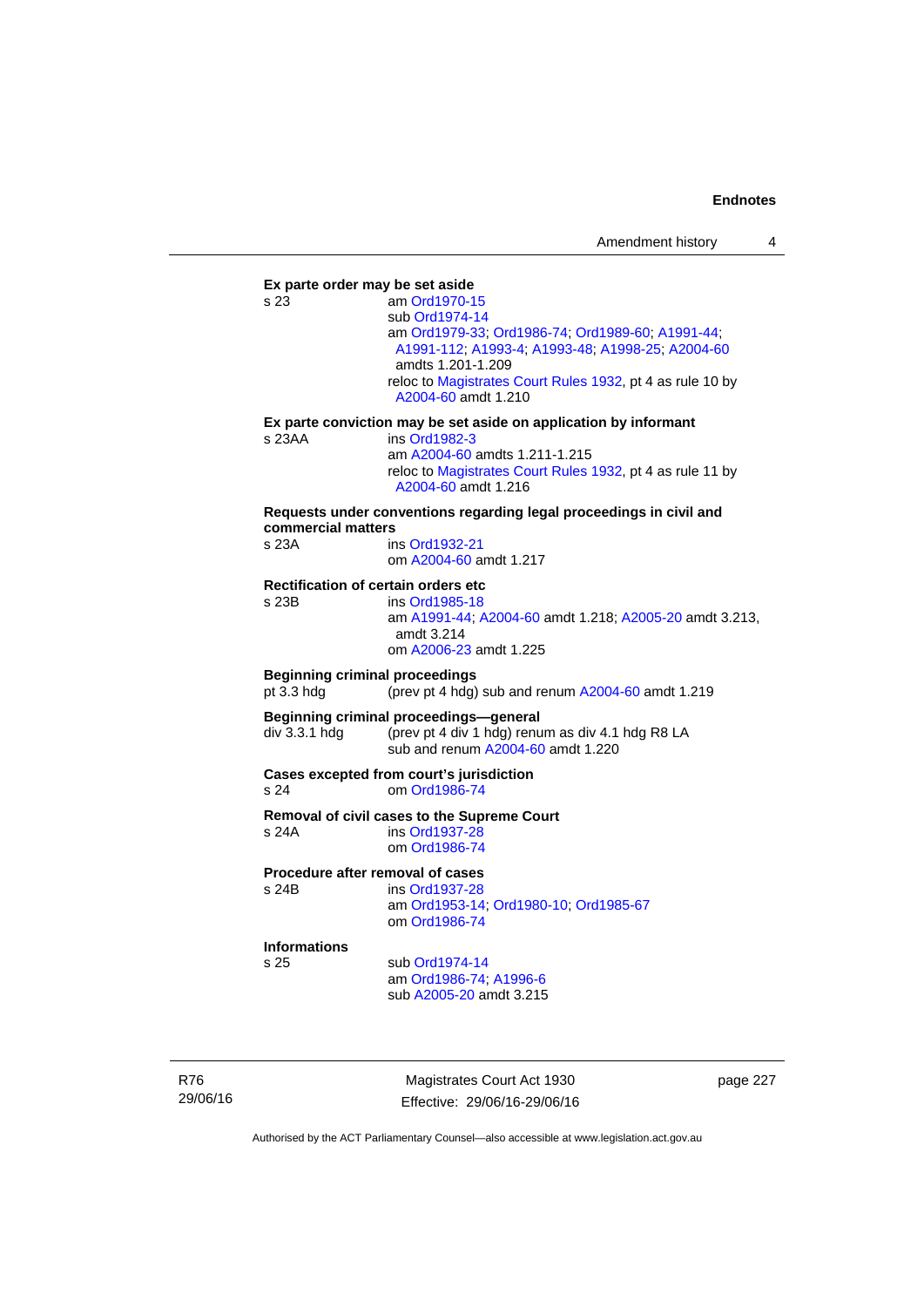4 Amendment history

```
Informations 
                 (prev pt 4 div 2 hdg) renum as div 4.2 hdg R8 LA
                  renum A2004-60 amdt 1.221 
Laying of informations 
s 26 am A1991-38; A1993-4; A1994-4
Description of people and property and of offences 
s 27 am Ord1990-5
Authority to appear etc in place of informant 
s 27A ins Ord1974-14
                  om Ord1985-17
Form of information 
s 30 sub A2005-20 amdt 3.216 
Limitation of proceedings 
s 31 am Ord1989-59; Ord1990-5; A1996-6; A1999-59 s 3 
                  om A2001-63 s 58 
Commencement of action by entry of complaint 
s 32 am Ord1961-2
                  om Ord1986-74
Complaint may be for 1 or more matters<br>
s 33 am Ord1967-1; Ord196
                  Ord1967-1; Ord1969-12 Ord1977-4
                  om Ord1986-74
Demands not to be divided into 2 suits or complaints 
s 34 om Ord1986-74
Infant may sue 
                  Ord1974-47
                  om Ord1986-74
Copy of information or complaint 
s 36 om Ord1986-74
Summonses 
div 3.3.3 hdg (prev pt 4 div 4 hdg) renum as div 4.4 hdg R8 LA 
                  renum A2004-60 amdt 1.221 
When magistrate may issue summons<br>s 37 am Ord1986-74: Ord1
                 s 37 am Ord1986-74; Ord1989-55;Ord1990-5; A1991-38; A1993-4; 
                  A1996-6
Form of summons 
s 38 am Ord1937-28; Ord1979-33; Ord1986-74; A1996-6
Ex parte proceedings 
s 39 om Ord1986-74
```
page 228 Magistrates Court Act 1930 Effective: 29/06/16-29/06/16

R76 29/06/16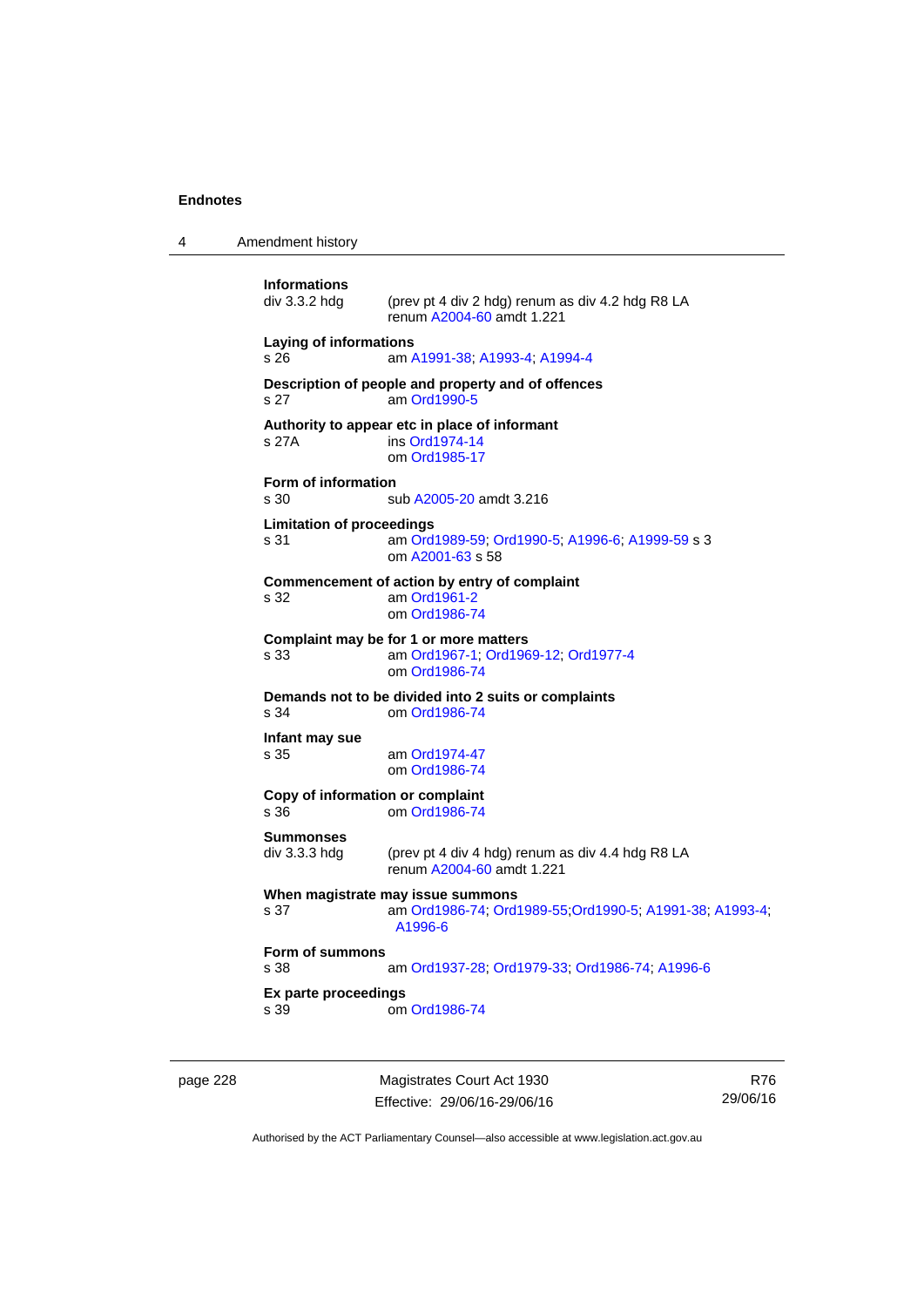**Signature and contents of summons**<br>s 40 am Ord1979-33 am [Ord1979-33](http://www.legislation.act.gov.au/a/1979-33) om [A1996-6](http://www.legislation.act.gov.au/a/1996-6) **Service of summons**  s 41 sub [Ord1937-28](http://www.legislation.act.gov.au/a/1937-28) am [Ord1953-14](http://www.legislation.act.gov.au/a/1953-14); [Ord1986-74](http://www.legislation.act.gov.au/a/1986-74); [A1991-44](http://www.legislation.act.gov.au/a/1991-44); ss renum R10 LA; [A2005-20](http://www.legislation.act.gov.au/a/2005-20) amdt 3.217 **Court attendance notices**<br>div 3.3.3A hdq ins A20 ins [A2008-42](http://www.legislation.act.gov.au/a/2008-42) s 10 **Definitions—div 3.3.3A**  s 41A ins [A2008-42](http://www.legislation.act.gov.au/a/2008-42) s 10 def *authorised person* ins [A2008-42](http://www.legislation.act.gov.au/a/2008-42) s 10 def *court attendance notice* ins [A2008-42](http://www.legislation.act.gov.au/a/2008-42) s 10 **Commencing criminal proceeding by court attendance notice**  s 41B ins [A2008-42](http://www.legislation.act.gov.au/a/2008-42) s 10 **Court attendance notice—service**<br>s 41C ins A2008-42 s ins [A2008-42](http://www.legislation.act.gov.au/a/2008-42) s 10 **Court attendance notice—filing**  s 41D ins [A2008-42](http://www.legislation.act.gov.au/a/2008-42) s 10 **Court attendance notice—relationship to information and summons**  ins [A2008-42](http://www.legislation.act.gov.au/a/2008-42) s 10 **Warrants**  div 3.3.4 hdg (prev pt 4 div 5 hdg) renum as div 4.5 hdg R8 LA renum [A2004-60](http://www.legislation.act.gov.au/a/2004-60) amdt 1.221 sub [A2005-20](http://www.legislation.act.gov.au/a/2005-20) amdt 3.218 **Issue of warrant and summons**  s 42 am [Ord1974-14](http://www.legislation.act.gov.au/a/1974-14), [Ord1979-33](http://www.legislation.act.gov.au/a/1979-33); ss renum R10 LA sub [A2005-20](http://www.legislation.act.gov.au/a/2005-20) amdt 3.219 **Procedure on filing indictment**  s 43 am [Ord1937-28](http://www.legislation.act.gov.au/a/1937-28); [Ord1990-5](http://www.legislation.act.gov.au/a/alt_ord1990-5); [A1992-9](http://www.legislation.act.gov.au/a/1992-9); [A1996-6](http://www.legislation.act.gov.au/a/1996-6); [A2006-23](http://www.legislation.act.gov.au/a/2006-23) amdt 1.226; [A2006-40](http://www.legislation.act.gov.au/a/2006-40) amdt 2.140 **Warrants to be signed and, where so required, sealed**  s 46 om [A1996-6](http://www.legislation.act.gov.au/a/1996-6) **Form of arrest warrant**<br>**s** 47 am / am [A1998-67](http://www.legislation.act.gov.au/a/1998-67) sub [A2005-20](http://www.legislation.act.gov.au/a/2005-20) amdt 3.220 **Sunday warrants**  s 49 am [A2005-20](http://www.legislation.act.gov.au/a/2005-20) amdt 3.221

R76 29/06/16

Magistrates Court Act 1930 Effective: 29/06/16-29/06/16 page 229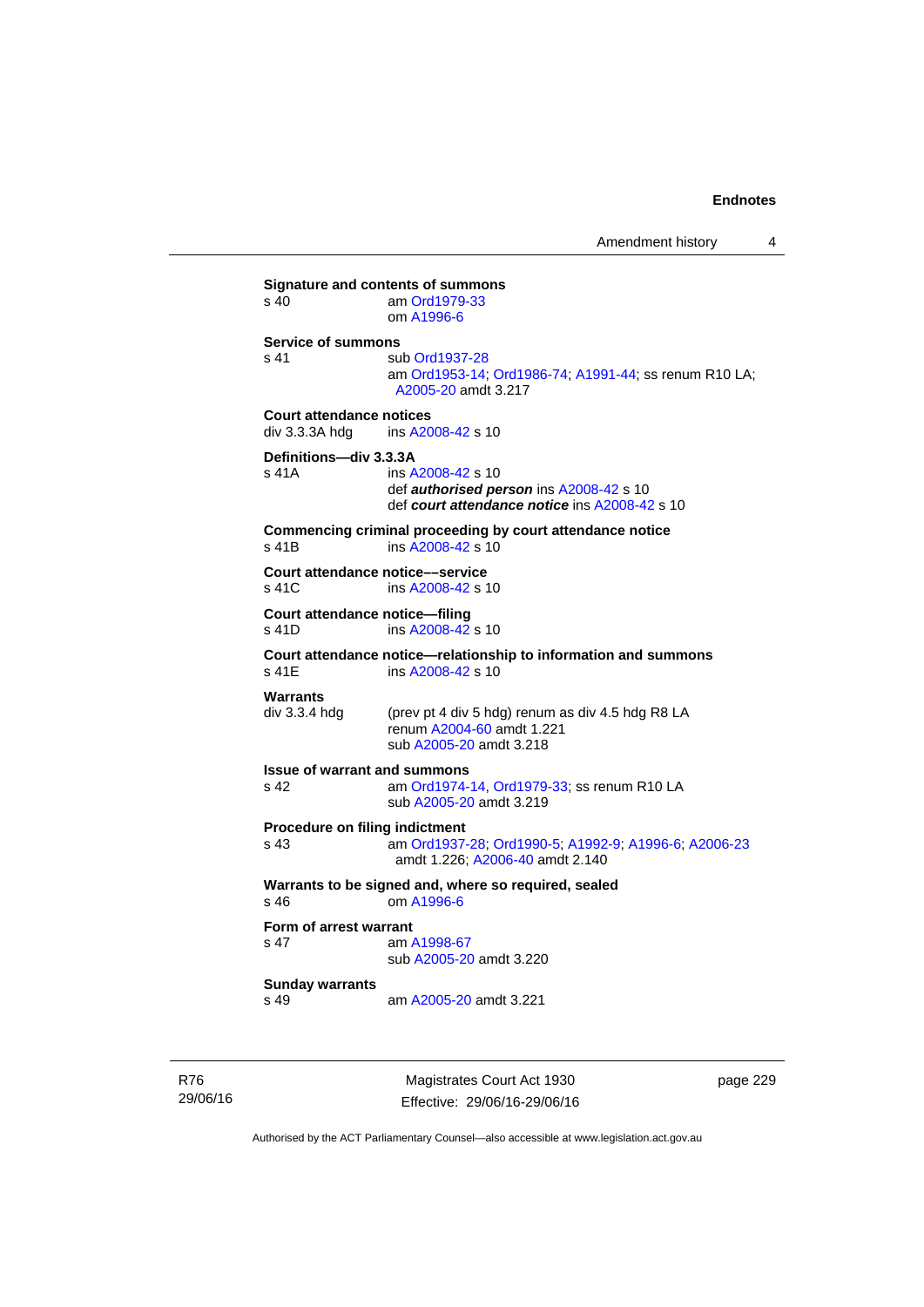4 Amendment history

page 230 Magistrates Court Act 1930 **Bail of persons arrested without a warrant**  s 50 am [A1991-44](http://www.legislation.act.gov.au/a/1991-44) om [A1992-9](http://www.legislation.act.gov.au/a/1992-9) **Hearings generally to be in public**  s 51 reloc as s 310 **Exclusion of strangers**  s 52 om [A1996-6](http://www.legislation.act.gov.au/a/1996-6) **Hearing of criminal proceedings**  pt 3.4 hdg (prev pt 5 hdg) sub and renum [A2004-60](http://www.legislation.act.gov.au/a/2004-60) amdt 1.222 **Hearing of criminal proceedings—general**  div 3.4.1 hdg (prev pt 5 div 1 hdg) renum as div 5.1 hdg R8 LA sub and renum [A2004-60](http://www.legislation.act.gov.au/a/2004-60) amdt 1.223 **Conduct of case generally**  s 53 am [Ord1986-74](http://www.legislation.act.gov.au/a/1986-74); [A1996-6](http://www.legislation.act.gov.au/a/1996-6) sub [A2005-20](http://www.legislation.act.gov.au/a/2005-20) amdt 3.222 **If both parties present in court to hear case**  s 54 am [Ord1986-74](http://www.legislation.act.gov.au/a/1986-74); [A1991-79](http://www.legislation.act.gov.au/a/1991-79); [A1993-2](http://www.legislation.act.gov.au/a/1993-2); [A1996-6](http://www.legislation.act.gov.au/a/1996-6) sub [A2005-20](http://www.legislation.act.gov.au/a/2005-20) amdt 3.222 **Interpreter**  ins [A1991-79](http://www.legislation.act.gov.au/a/1991-79) om [A1993-2](http://www.legislation.act.gov.au/a/1993-2) **Record of proceedings**  s 54A reloc as s 316 **Warrants for witnesses**<br>div 3.4.2 hda (prev (prev pt 5 div 2 hdg) renum as div 5.2 hdg R8 LA sub and renum [A2004-60](http://www.legislation.act.gov.au/a/2004-60) amdt 1.232 sub [A2005-20](http://www.legislation.act.gov.au/a/2005-20) amdt 3.223 **Examination to be on oath**  s 55 om [A2005-20](http://www.legislation.act.gov.au/a/2005-20) amdt 3.224 **Power to order witnesses out of Court**  s 56 am [Ord1986-74](http://www.legislation.act.gov.au/a/1986-74) om [A1996-6](http://www.legislation.act.gov.au/a/1996-6) **Husband or wife of complainant or defandant to be competent witness**  s 57 om [Ord1986-74](http://www.legislation.act.gov.au/a/1986-74) **Defendant and husband or wife, when competent in criminal proceedings**  s 58 om [A2004-2](http://www.legislation.act.gov.au/a/2004-2) amdt 2.14 **Proof of negative etc**  s 59 am [Ord1990-5](http://www.legislation.act.gov.au/a/alt_ord1990-5) om [A2004-15](http://www.legislation.act.gov.au/a/2004-15) amdt 3.20

Effective: 29/06/16-29/06/16

R76 29/06/16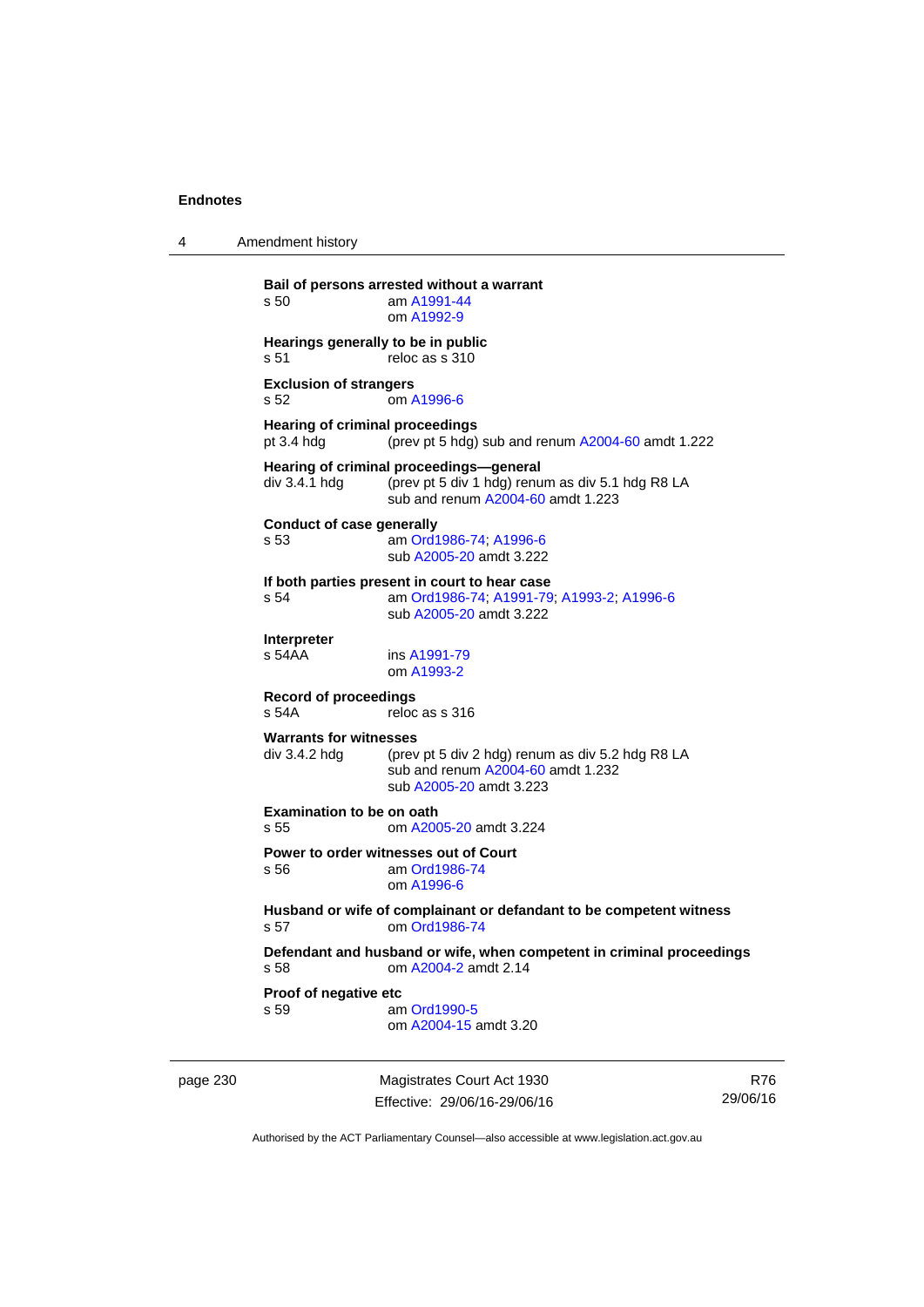## **Record of proceedings and transcript**  s 60 reloc as s 317 **Informant may request witnesses to attend**  ins [A1996-6](http://www.legislation.act.gov.au/a/1996-6) reloc to [Magistrates Court Rules 1932](http://www.legislation.act.gov.au/sl/1932-4/default.asp), pt 4 as rule 12 by [A2004-60](http://www.legislation.act.gov.au/a/2004-60) amdt 1.239 **Power of magistrate to summon witnesses**  s 61 hdg sub [A2004-60](http://www.legislation.act.gov.au/a/2004-60) amdt 1.240<br>s 61 am Ord1986-74 am [Ord1986-74](http://www.legislation.act.gov.au/a/1986-74) sub [A1996-6](http://www.legislation.act.gov.au/a/1996-6) am [A2004-60](http://www.legislation.act.gov.au/a/2004-60) amdt 1.241 reloc to [Magistrates Court Rules 1932](http://www.legislation.act.gov.au/sl/1932-4/default.asp), pt 4 as rule 13 by [A2004-60](http://www.legislation.act.gov.au/a/2004-60) amdt 1.242 **Warrants for witnesses**<br>div 3.4.2 hdg sub / sub [A2009-19](http://www.legislation.act.gov.au/a/2009-19) s 58 **Definitions—div 3.4.2**  s 62 hdg am [A2004-60](http://www.legislation.act.gov.au/a/2004-60) amdt 1.243 s 62 sub [Ord1937-28](http://www.legislation.act.gov.au/a/1937-28); [A1996-6](http://www.legislation.act.gov.au/a/1996-6) am [A2004-60](http://www.legislation.act.gov.au/a/2004-60) amdt 1.243, amdt 1.244 reloc to [Magistrates Court Rules 1932](http://www.legislation.act.gov.au/sl/1932-4/default.asp), pt 4 as rule 14 by [A2004-60](http://www.legislation.act.gov.au/a/2004-60) amdt 1.245 ins [A2009-19](http://www.legislation.act.gov.au/a/2009-19) s 58 def *prescribed period* ins [A2009-19](http://www.legislation.act.gov.au/a/2009-19) s 58 def *reporting officer* ins [A2009-19](http://www.legislation.act.gov.au/a/2009-19) s 58 def *warrant* ins [A2009-19](http://www.legislation.act.gov.au/a/2009-19) s 58 **Witnesses entitled to claim expenses**  s 62A ins [A1996-6](http://www.legislation.act.gov.au/a/1996-6) reloc to [Magistrates Court Rules 1932](http://www.legislation.act.gov.au/sl/1932-4/default.asp), pt 4 as rule 15 by [A2004-60](http://www.legislation.act.gov.au/a/2004-60) amdt 1.246 **Warrant to bring witness to court**  s 63 am [Ord1967-1](http://www.legislation.act.gov.au/a/1967-1) sub [A1996-6](http://www.legislation.act.gov.au/a/1996-6) am [A2004-60](http://www.legislation.act.gov.au/a/2004-60) amdts 1.247-1.249 (2), (3) exp 1 July 2006 (s 63 (3)) ss renum R34 LA sub [A2009-19](http://www.legislation.act.gov.au/a/2009-19) s 58 **First instance warrant**  s 64 am [A2004-60](http://www.legislation.act.gov.au/a/2004-60) amdt 1.250

sub [A2009-19](http://www.legislation.act.gov.au/a/2009-19) s 58

#### **Warrant remains in force until executed**

s 65 am [Ord1976-42](http://www.legislation.act.gov.au/a/1976-42); [Ord1986-74](http://www.legislation.act.gov.au/a/1986-74) om [A1994-61](http://www.legislation.act.gov.au/a/1994-61) ins [A2009-19](http://www.legislation.act.gov.au/a/2009-19) s 58

R76 29/06/16

Magistrates Court Act 1930 Effective: 29/06/16-29/06/16 page 231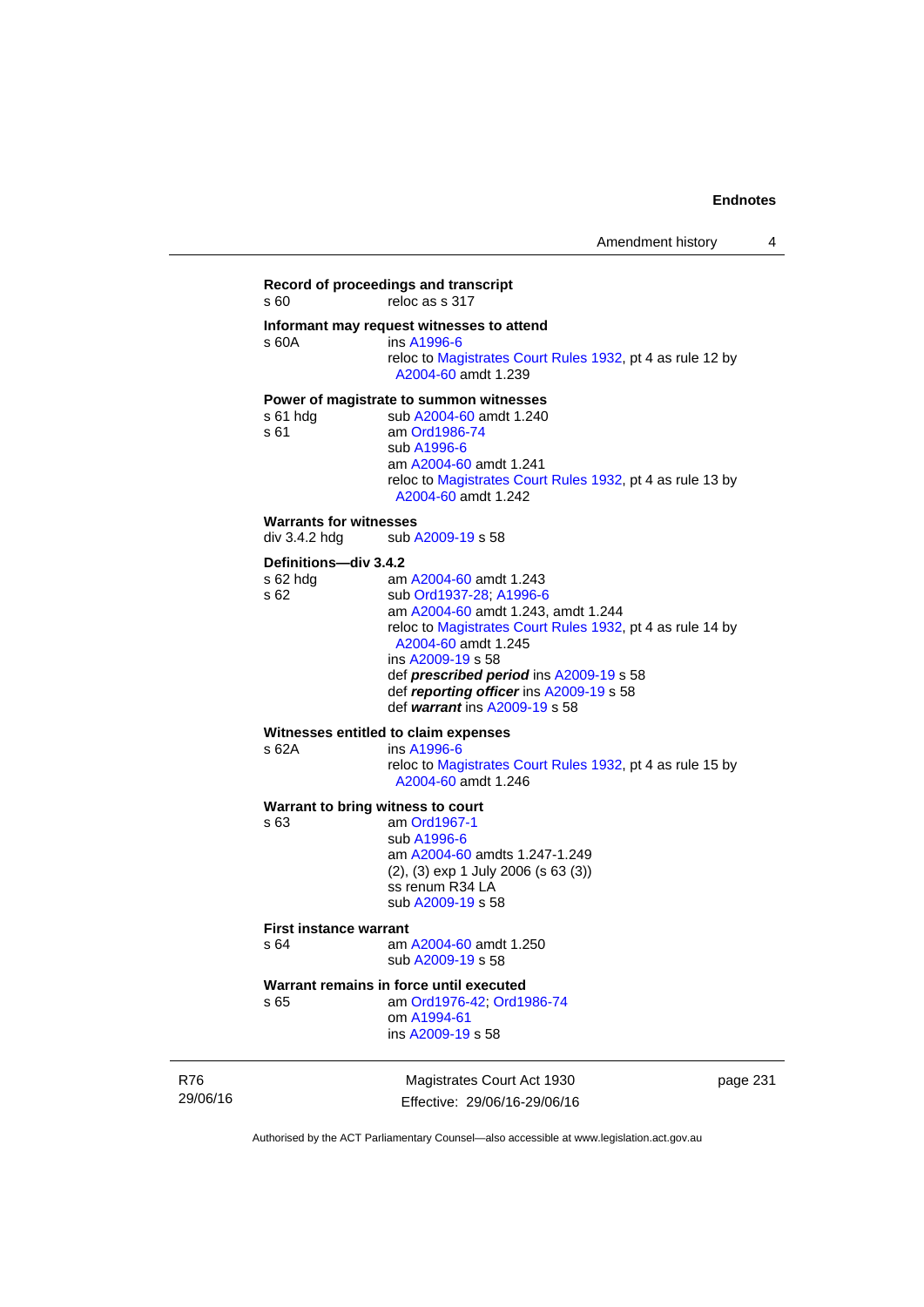4 Amendment history

| s 66                          | am Ord1937-28; A2004-60 amdts 1.251-1.253<br>reloc to Magistrates Court Rules 1932, pt 4 as rule 16 by<br>A2004-60 amdt 1.254<br>ins A2009-19 s 58 |
|-------------------------------|----------------------------------------------------------------------------------------------------------------------------------------------------|
| <b>Setting aside summons</b>  |                                                                                                                                                    |
| s 66A                         | ins Ord1987-56<br>am A2004-60 amdt 1.255, amdt 1.256<br>reloc to Magistrates Court Rules 1932, pt 4 as rule 17 by<br>A2004-60 amdt 1.257           |
| <b>Procedure after arrest</b> |                                                                                                                                                    |
| s 67                          | reloc as s 318<br>ins A2009-19 s 58                                                                                                                |
| <b>Jurisdiction) Act</b>      | <b>Examination of witnesses-application of Magistrates Court (Civil</b>                                                                            |
| s 67A                         | ins Ord1986-74<br>am Ord1990-5, A1995-46<br>om A2004-60 amdt 1.262                                                                                 |
| s 67B                         | Affidavits-application of Magistrates Court (Civil Jurisdiction) Act<br>ins Ord1986-74<br>am Ord1990-5; A1995-46<br>om A2004-60 amdt 1.262         |
| s 68                          | <b>Orders following executed warrant</b><br>reloc as s 319<br>ins A2009-19 s 58                                                                    |
| s 69                          | Depositions to be delivered to registrar<br>reloc as s 320                                                                                         |
| Remand<br>div 3.4.3 hdg       | (prev pt 5 div 3 hdg) renum as div 5.3 hdg R8 LA<br>renum A2004-60 amdt 1.270                                                                      |
|                               | sub A2006-23 amdt 1.227                                                                                                                            |
| <b>Remand of defendant</b>    |                                                                                                                                                    |
| s 70                          | am Ord1977-61, A1996-6<br>sub A1996-82                                                                                                             |
|                               | am A1998-67<br>sub A2004-14 amdt 2.4; A2006-23 amdt 1.227<br>am A2011-22 amdt 1.305, amdt 1.306, amdt 1.310                                        |
| Verbal remand                 |                                                                                                                                                    |
| s 71                          | am A1996-6                                                                                                                                         |
|                               | om A1996-82                                                                                                                                        |

page 232 Magistrates Court Act 1930 Effective: 29/06/16-29/06/16

R76 29/06/16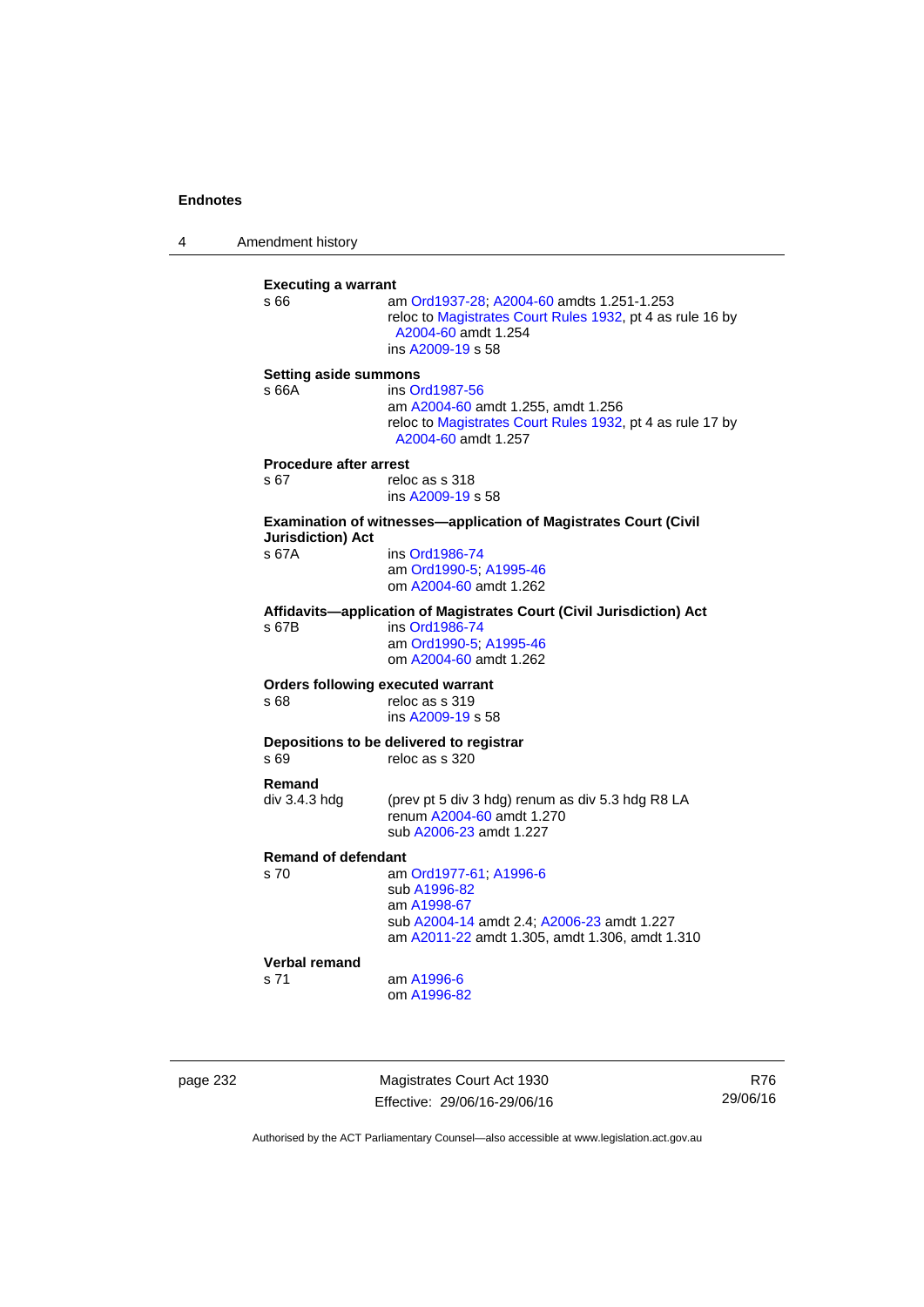# **Bringing remanded defendant before court**  s 72 sub [A2006-23](http://www.legislation.act.gov.au/a/2006-23) amdt 1.227 am [A2011-22](http://www.legislation.act.gov.au/a/2011-22) amdt 1.310 **Bail application hearings—audiovisual links**  s 72A ins [A1999-22](http://www.legislation.act.gov.au/a/1999-22) s 21 am [A2000-17](http://www.legislation.act.gov.au/a/2000-17) s 3 sch 1; [A2003-48](http://www.legislation.act.gov.au/a/2003-48) amdt 2.10 sub [A2006-23](http://www.legislation.act.gov.au/a/2006-23) amdt 1.227 **Defendant's appearance in non-bail proceedings—audiovisual links**  s 72B ins [A1999-22](http://www.legislation.act.gov.au/a/1999-22) s 21 am [A2004-60](http://www.legislation.act.gov.au/a/2004-60) amdt 1.271 sub [A2006-23](http://www.legislation.act.gov.au/a/2006-23) amdt 1.227 am [A2010-40](http://www.legislation.act.gov.au/a/2010-40) amdt 2.16; [A2011-22](http://www.legislation.act.gov.au/a/2011-22) amdt 1.310 **Bail of defendant during examination**  s 73 am [A1992-9](http://www.legislation.act.gov.au/a/1992-9) **Committal and recognisance**  div 3.4.4 hdg (prev pt 5 div 4 hdg) renum as div 5.4 hdg R8 LA renum [A2004-60](http://www.legislation.act.gov.au/a/2004-60) amdt 1.272 **Extended application of div 3.4.4**<br>s 73A **ins Ord1986-74** ins [Ord1986-74](http://www.legislation.act.gov.au/a/1986-74) am [A1995-46](http://www.legislation.act.gov.au/a/1995-46) sub [A2004-60](http://www.legislation.act.gov.au/a/2004-60) amdt 1.273 **Remand of defendant before decision**  s 74 am [A1996-6;](http://www.legislation.act.gov.au/a/1996-6) [A1996-82](http://www.legislation.act.gov.au/a/1996-82) sub [A2006-23](http://www.legislation.act.gov.au/a/2006-23) amdt 1.228 am [A2011-22](http://www.legislation.act.gov.au/a/2011-22) amdt 1.307 **Remand of witness or defendant after decision**  s 75 sub [Ord1976-42](http://www.legislation.act.gov.au/a/1976-42) am [A1996-82](http://www.legislation.act.gov.au/a/1996-82) sub [A2006-23](http://www.legislation.act.gov.au/a/2006-23) amdt 1.228 **Witnesses may be discharged on recognisance**<br>s 76 am Ord1986-74: A1994-61: A2 s 76 am [Ord1986-74](http://www.legislation.act.gov.au/a/1986-74); [A1994-61](http://www.legislation.act.gov.au/a/1994-61); [A2004-60](http://www.legislation.act.gov.au/a/2004-60) amdt 1.274 **Recognisances**  s 77 am [Ord1970-15](http://www.legislation.act.gov.au/a/1970-15); [A1992-9](http://www.legislation.act.gov.au/a/1992-9) **Issue of warrant for non-appearance**  s 78 am [A1992-9;](http://www.legislation.act.gov.au/a/1992-9) [A2004-60](http://www.legislation.act.gov.au/a/2004-60) amdt 1.275; [A2005-20](http://www.legislation.act.gov.au/a/2005-20) amdt 3.225 **Recognisances taken out of court**  s 79 am [Ord1974-14](http://www.legislation.act.gov.au/a/1974-14); [Ord1976-42](http://www.legislation.act.gov.au/a/1976-42); [A1991-44](http://www.legislation.act.gov.au/a/1991-44); [A1992-9](http://www.legislation.act.gov.au/a/1992-9); [A1996-6](http://www.legislation.act.gov.au/a/1996-6) sub [A2005-20](http://www.legislation.act.gov.au/a/2005-20) amdt 3.226 am [A2006-23](http://www.legislation.act.gov.au/a/2006-23) amdt 1.229

R76 29/06/16

Magistrates Court Act 1930 Effective: 29/06/16-29/06/16 page 233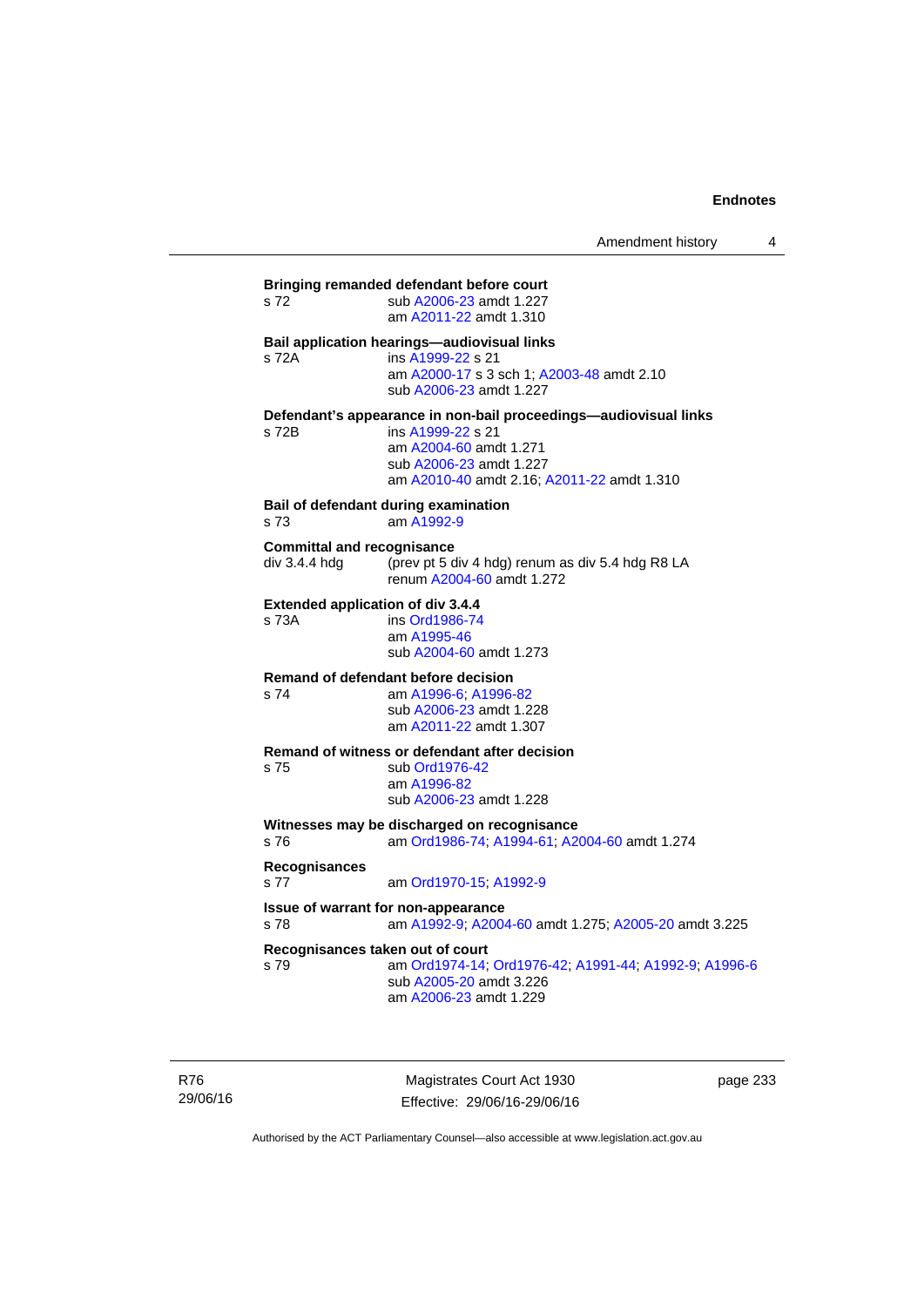4 Amendment history

| s 80                                                                                                     | Forfeited recognisances-how enforced<br>am Ord1974-14; Ord1984-62; Ord1986-53; Ord1990-5;<br>A1992-9, A1996-6                                                                          |  |
|----------------------------------------------------------------------------------------------------------|----------------------------------------------------------------------------------------------------------------------------------------------------------------------------------------|--|
| Arrest of principal by sureties<br>s 81                                                                  | am Ord1937-28; Ord1976-42<br>om A1992-9                                                                                                                                                |  |
| Conveying people to custody<br>s 82                                                                      | am Ord1976-42; A1996-82<br>om A2006-23 amdt 1.230                                                                                                                                      |  |
| div 3.4.5 hdg                                                                                            | Adjournment of criminal proceedings<br>(prev pt 5 div 5 hdg) renum as div 5.5 hdg R8 LA<br>sub and renum A2004-60 amdt 1.276                                                           |  |
| s 84                                                                                                     | Particular cases may be adjourned<br>am Ord1986-74; A1992-9; A1996-6; A2005-20 amdt 3.227<br>sub A2006-23 amdt 1.231<br>am A2011-22 amdt 1.308                                         |  |
| s 85                                                                                                     | Proceeding if either party not present at adjourned hearing<br>am Ord1986-74; A1996-6<br>sub A2005-20 amdt 3.228                                                                       |  |
| Proceeding if both parties present at adjourned hearing<br>am A1996-6<br>s 86<br>sub A2005-20 amdt 3.228 |                                                                                                                                                                                        |  |
| s 87                                                                                                     | Witness to attend adjourned etc hearing<br>am Ord1977-61<br>sub A2005-20 amdt 3.228                                                                                                    |  |
| <b>Postponement of hearing</b><br>s 88                                                                   | am Ord1986-74; A1991-44                                                                                                                                                                |  |
| pt 3.5 hdg                                                                                               | Proceedings for indictable offences<br>(prev pt 6 hdg) sub and renum A2004-60 amdt 1.277                                                                                               |  |
| div 3.5.1 hdg                                                                                            | Dispensing with application of part<br>(prev pt 6 div 1A hdg) ins Ord1987-56<br>renum as div 6.1A hdg R8 LA<br>renum A2004-60 amdt 1.278<br>om A2011-28 amdt 3.176<br>ins A2014-1 s 22 |  |
| s 88A hdg<br>s 88A                                                                                       | Dispensing with application of part in interests of justice<br>sub A2004-60 amdt 1.279<br>ins Ord1987-56<br>om A2011-28 amdt 3.176<br>ins A2014-1 s 22                                 |  |

page 234 Magistrates Court Act 1930 Effective: 29/06/16-29/06/16

R76 29/06/16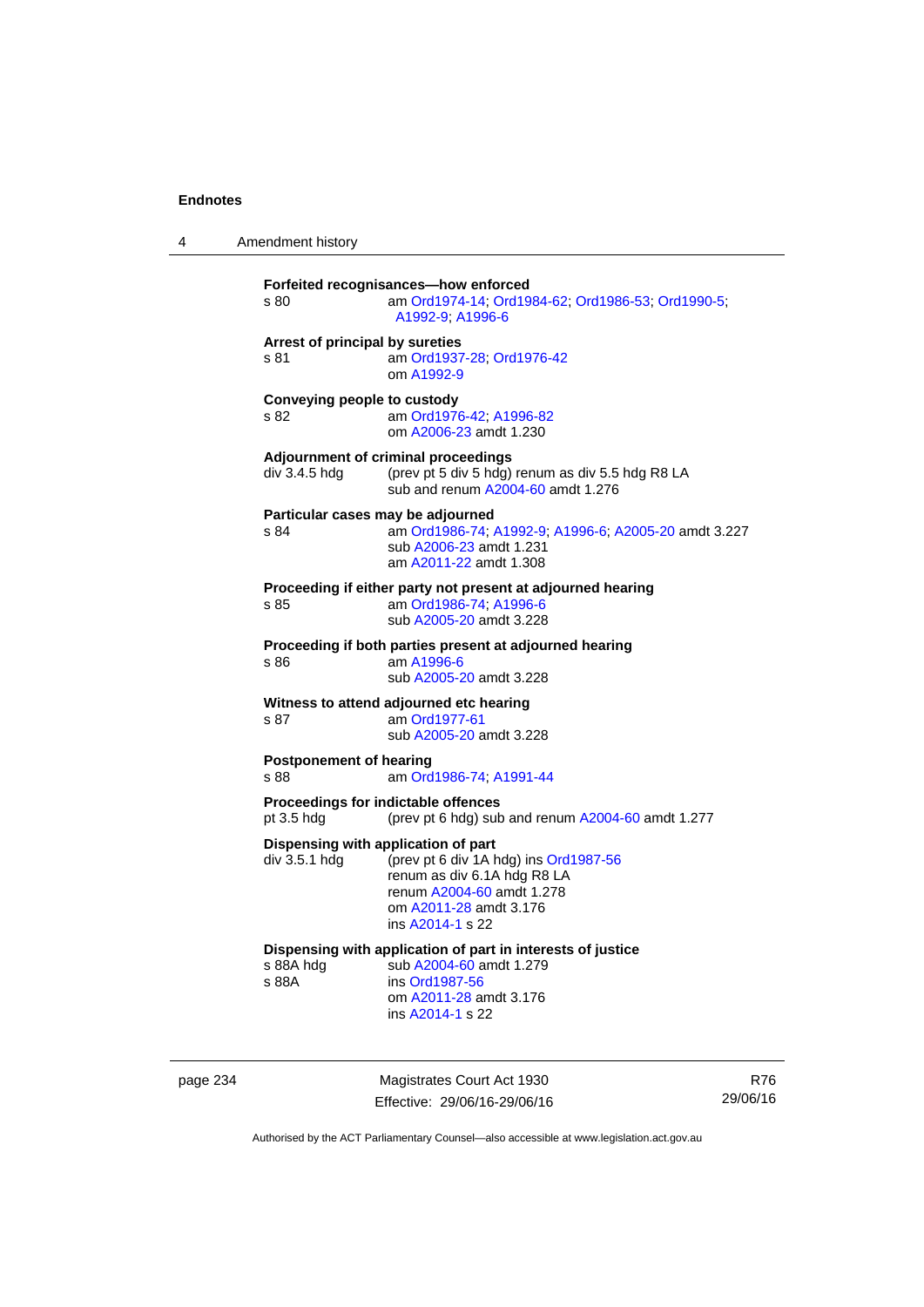# **Waiver of committal proceedings**  div 3.5.1A hdg ins [A2015-52](http://www.legislation.act.gov.au/a/2015-52/default.asp) s 42 **Court may waive committal proceedings**  ins [A2015-52](http://www.legislation.act.gov.au/a/2015-52/default.asp) s 42 **Indictable offences—beginning of proceedings**  div 3.5.2 hdg (prev pt 6 div 1 hdg) renum as div 6.1 hdg R8 LA sub and renum [A2004-60](http://www.legislation.act.gov.au/a/2004-60) amdt 1.280 **Indictable offences—issue of warrant for non-appearance**  sub [A2010-30](http://www.legislation.act.gov.au/a/2010-30) amdt 1.40 s 89 am [Ord1977-61](http://www.legislation.act.gov.au/a/1977-61) sub [A2005-20](http://www.legislation.act.gov.au/a/2005-20) amdt 3.229 am [A2010-30](http://www.legislation.act.gov.au/a/2010-30) amdt 1.41; ss renum R58 LA **Accused person may be excused from attendance before court**  s 89A ins [Ord1977-61](http://www.legislation.act.gov.au/a/1977-61) am [Ord1987-56](http://www.legislation.act.gov.au/a/1987-56); [A1992-9](http://www.legislation.act.gov.au/a/1992-9); [A1996-6](http://www.legislation.act.gov.au/a/1996-6); [A2005-20](http://www.legislation.act.gov.au/a/2005-20) amdt 3.230, amdt 3.231; [A2008-44](http://www.legislation.act.gov.au/a/2008-44) amdt 1.64 **Committal proceedings—prosecution evidence to be given to accused person**  sub [Ord1958-12](http://www.legislation.act.gov.au/a/1958-12) am [Ord1967-1](http://www.legislation.act.gov.au/a/1967-1) sub [Ord1974-14](http://www.legislation.act.gov.au/a/1974-14) am [Ord1977-61](http://www.legislation.act.gov.au/a/1977-61); [A1991-44](http://www.legislation.act.gov.au/a/1991-44); [A1996-6](http://www.legislation.act.gov.au/a/1996-6); [A2005-20](http://www.legislation.act.gov.au/a/2005-20) amdt 3.232; [A2008-41](http://www.legislation.act.gov.au/a/2008-41) s 31 sub [A2008-44](http://www.legislation.act.gov.au/a/2008-44) amdt 1.65 **Written statements may be admitted in evidence**  ins [Ord1974-14](http://www.legislation.act.gov.au/a/1974-14) am [A1991-44](http://www.legislation.act.gov.au/a/1991-44); [A1996-6](http://www.legislation.act.gov.au/a/1996-6); [A2005-20](http://www.legislation.act.gov.au/a/2005-20) amdt 3.233, amdt 3.234; ss renum R29 LA (see [A2005-20](http://www.legislation.act.gov.au/a/2005-20) amdt 3.235); [A2008-42](http://www.legislation.act.gov.au/a/2008-42) s 11; [A2008-41](http://www.legislation.act.gov.au/a/2008-41) ss 32-34; [A2008-44](http://www.legislation.act.gov.au/a/2008-44) amdts 1.66-1.69; [A2009-7](http://www.legislation.act.gov.au/a/2009-7) amdts 1.32-1.35; ss renum R47 LA; [A2009-24](http://www.legislation.act.gov.au/a/2009-24) amdt 1.34, amdt 1.35; pars renum R48 LA **Witnesses generally not to be cross-examined at committal hearing**  ins [Ord1974-14](http://www.legislation.act.gov.au/a/1974-14) am [Ord1977-61](http://www.legislation.act.gov.au/a/1977-61); [A1996-6](http://www.legislation.act.gov.au/a/1996-6) sub [A2005-20](http://www.legislation.act.gov.au/a/2005-20) amdt 3.236; [A2008-44](http://www.legislation.act.gov.au/a/2008-44) amdt 1.71

# **Attendance of accused not required if order made under s 89A**

| s 90ABA hdg | sub A2005-20 amdt 3.237 |
|-------------|-------------------------|
| s 90ABA     | ins Ord1977-61          |
|             | sub A2008-44 amdt 1.72  |

R76 29/06/16

Magistrates Court Act 1930 Effective: 29/06/16-29/06/16 page 235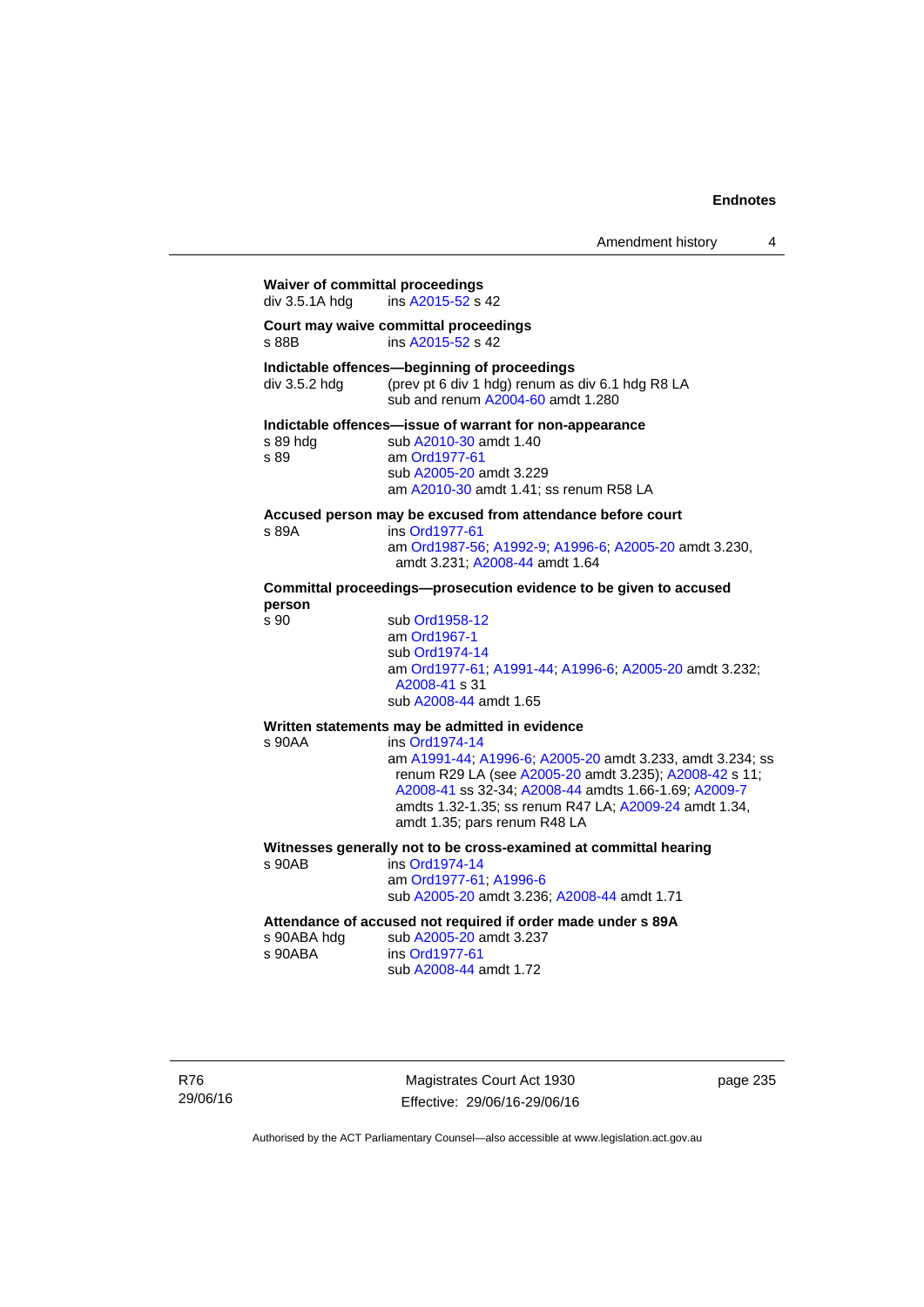4 Amendment history



page 236 Magistrates Court Act 1930 Effective: 29/06/16-29/06/16

R76 29/06/16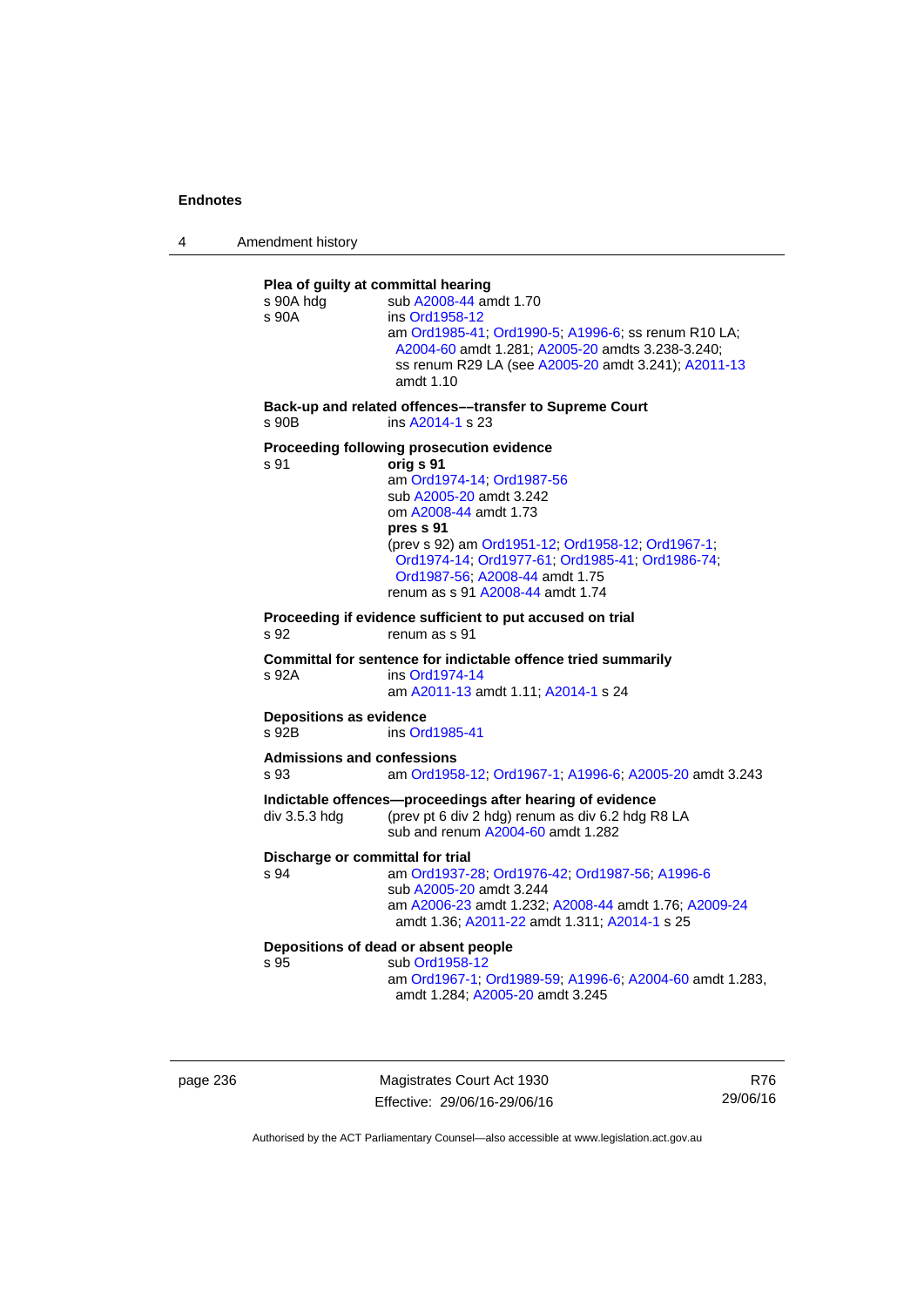| div 3.5.4 hdg                   | (prev pt 6 div 2A hdg) ins Ord1984-9                                                                     |
|---------------------------------|----------------------------------------------------------------------------------------------------------|
|                                 | renum as div 6.2A hdg R8 LA<br>sub and renum A2004-60 amdt 1.285                                         |
| <b>Discontinued proceeding</b>  |                                                                                                          |
| s 97                            | am Ord1937-28<br>om Ord1958-12<br>ins Ord1984-9<br>am Ord1987-56; A2008-44 amdt 1.77; A2009-24 amdt 1.37 |
|                                 | Indictable offences—witness recognisances                                                                |
| div 3.5.5 hdg                   | (prev pt 6 div 3 hdg) am A1992-9<br>renum as div 6.3 hdg R8 LA<br>sub and renum A2004-60 amdt 1.286      |
| <b>Bail in capital offences</b> |                                                                                                          |
| s 98                            | am Ord1937-28<br>om Ord1989-59                                                                           |
|                                 | Admission of persons committed for trial to bail                                                         |
| s 99                            | am Ord1937-28; Ord1976-42; Ord1989-59<br>om A1992-9                                                      |
| trial to bail                   | Admission of persons committed for trial and are in prison awaiting                                      |
| s 100                           | am Ord1937-28; Ord1976-42; Ord1989-59<br>om A1992-9                                                      |
|                                 | Recognisances to be transmitted to Crown Solicitor                                                       |
| s 101                           | am Ord1967-1; Ord1976-42; Ord1985-17<br>om A1992-9                                                       |
| <b>Warrant of deliverance</b>   |                                                                                                          |
| s 102                           | am Ord1976-42<br>om A1992-9                                                                              |
| s 103                           | Recognisance of witnesses etc<br>am Ord1974-14; A1996-6                                                  |
|                                 | Court may remand noncompliant witness                                                                    |
| s 105                           | am Ord1976-42                                                                                            |
|                                 | sub A2005-20 amdt 3.246; A2006-23 amdt 1.233<br>am A2011-22 amdt 1.310                                   |
|                                 | Indictable offences-other provisions                                                                     |
| div 3.5.6 hdg                   | (prev pt 6 div 4 hdg) renum as div 6.4 hdg R8 LA<br>sub and renum A2004-60 amdt 1.287                    |
|                                 |                                                                                                          |
| s 105A                          | Meaning of certified copy of depositions in div 3.5.6<br>ins A2004-60 amdt 1.288                         |

R76 29/06/16

Magistrates Court Act 1930 Effective: 29/06/16-29/06/16 page 237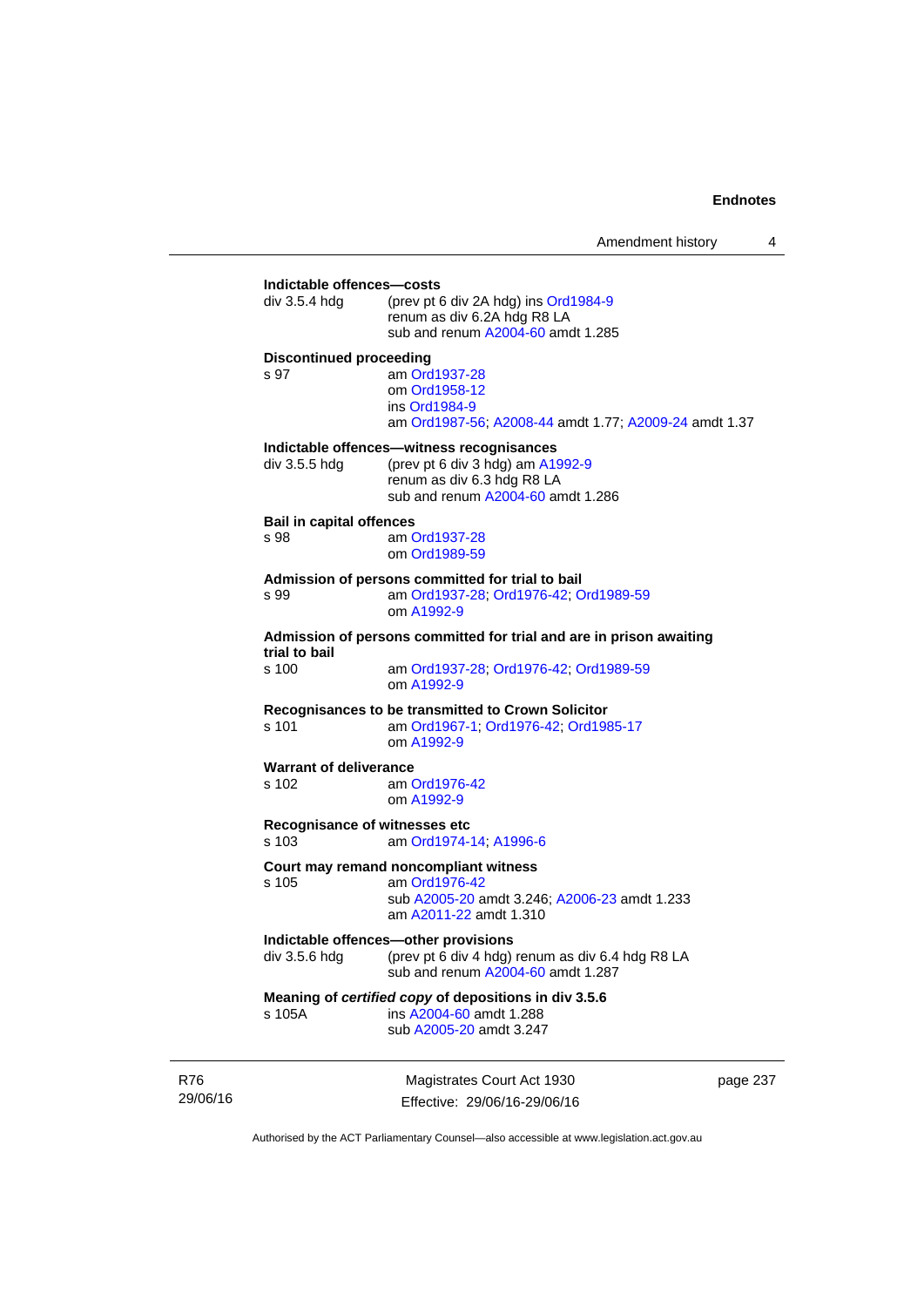| 4                                    | Amendment history                                                                                      |                                                                                                                                                                                                                                     |  |
|--------------------------------------|--------------------------------------------------------------------------------------------------------|-------------------------------------------------------------------------------------------------------------------------------------------------------------------------------------------------------------------------------------|--|
|                                      | s 106                                                                                                  | Giving depositions etc to director of public prosecutions<br>am Ord1967-1; Ord1985-17; Ord1985-41; A1992-9; A2005-20<br>amdt 3.248                                                                                                  |  |
|                                      | s 107                                                                                                  | Giving documents to proper officer of court<br>am Ord1967-1; Ord1985-17, A1996-6; A1999-66 sch 3;<br>A2005-20 amdt 3.249; A2006-40 amdt 2.141, amdt 2.142                                                                           |  |
|                                      | s 108                                                                                                  | Accused person may obtain copies of depositions etc<br>am Ord1967-1; A1999-66 sch 3<br>sub A2005-20 amdt 3.250                                                                                                                      |  |
|                                      | pt 3.6 hdg                                                                                             | Proceedings for offences punishable summarily<br>(prev pt 7 hdg) renum A2004-60 amdt 1.289                                                                                                                                          |  |
|                                      | s 108A                                                                                                 | Indictable offences dealt with summarily<br>ins Ord1985-41<br>am A2004-60 amdt 1.290                                                                                                                                                |  |
|                                      | s 109                                                                                                  | Dismissal or adjournment in absence of informant<br>sub A1996-6<br>am A2005-20 amdt 3.251                                                                                                                                           |  |
|                                      | s 110 hdg<br>s 110                                                                                     | Hearing in absence of defendant<br>sub A2005-20 amdt 3.252<br>am Ord1974-14; Ord1986-83; Ord1989-59; A1996-6;<br>A2005-20 amdts 3.253-3.256; A2008-44 amdt 1.78; ss renum<br>R47 LA; A2009-24 amdt 1.38, amdt 1.39; ss renum R48 LA |  |
|                                      | Adjournment if defendant does not appear<br>s 111<br>sub A2005-20 amdt 3.257<br>am A2006-23 amdt 1.234 |                                                                                                                                                                                                                                     |  |
|                                      | postponed hearing<br>s 112                                                                             | Summary proceedings—issue of warrant for non-appearance at adjourned or<br>am A1996-6<br>om A2005-20 amdt 3.258<br>ins A2010-30 amdt 1.42                                                                                           |  |
|                                      | s 112A                                                                                                 | Court may direct defendant to appear<br>ins A2010-30 amdt 1.42                                                                                                                                                                      |  |
|                                      | s 114                                                                                                  | If defendant does not admit the case<br>am Ord1937-28<br>sub A2005-20 amdt 3.259                                                                                                                                                    |  |
| <b>Conduct of summary proceeding</b> |                                                                                                        |                                                                                                                                                                                                                                     |  |

s 115 am [A1996-6](http://www.legislation.act.gov.au/a/1996-6) sub [A2005-20](http://www.legislation.act.gov.au/a/2005-20) amdt 3.259

page 238 Magistrates Court Act 1930 Effective: 29/06/16-29/06/16

R76 29/06/16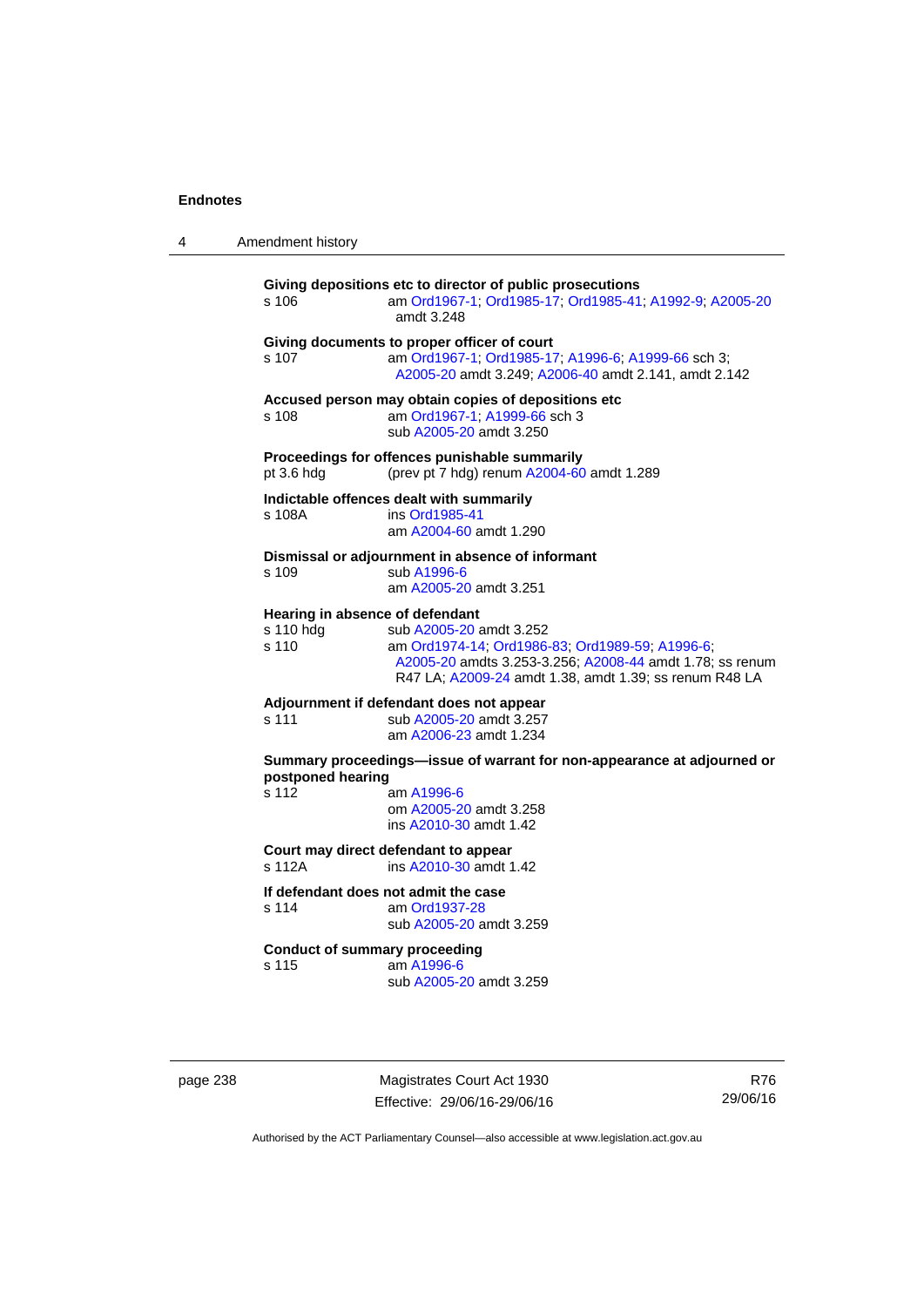## **Conduct of summary proceedings regulated**  s 116 am [A1996-6](http://www.legislation.act.gov.au/a/1996-6) om [A2005-20](http://www.legislation.act.gov.au/a/2005-20) amdt 3.259 **Service and pleading by post for certain offences**  pt 3.7 hdg (prev pt 7A hdg) ins [Ord1974-14](http://www.legislation.act.gov.au/a/1974-14) sub [Ord1979-33](http://www.legislation.act.gov.au/a/1979-33) renum [A2004-60](http://www.legislation.act.gov.au/a/2004-60) amdt 1.291 **Definitions for pt 3.7**  sub [A2004-60](http://www.legislation.act.gov.au/a/2004-60) amdt 1.292 s 116A ins [Ord1974-14](http://www.legislation.act.gov.au/a/1974-14) sub [Ord1979-33](http://www.legislation.act.gov.au/a/1979-33) am [Ord1990-5;](http://www.legislation.act.gov.au/a/alt_ord1990-5) [A1993-4](http://www.legislation.act.gov.au/a/1993-4); [A1996-6](http://www.legislation.act.gov.au/a/1996-6); [A1998-54](http://www.legislation.act.gov.au/a/1998-54); [A1999-79](http://www.legislation.act.gov.au/a/1999-79) sch 3; [A2004-60](http://www.legislation.act.gov.au/a/2004-60) amdt 1.294 sub [A2005-20](http://www.legislation.act.gov.au/a/2005-20) amdt 3.260 def *defendant* ins [A2005-20](http://www.legislation.act.gov.au/a/2005-20) amdt 3.260 def *law in force in the ACT* ins [A2004-60](http://www.legislation.act.gov.au/a/2004-60) amdt 1.293 sub [A2005-20](http://www.legislation.act.gov.au/a/2005-20) amdt 3.260 def *prescribed offence* am [A1984-10](http://www.legislation.act.gov.au/a/1984-10) s 2; [Ord1990-5](http://www.legislation.act.gov.au/a/alt_ord1990-5) sch 1 sub [A1993-4](http://www.legislation.act.gov.au/a/1993-4) s 10 om [A1999-79](http://www.legislation.act.gov.au/a/1999-79) sch 3 **Meaning of** *prescribed offence* **for pt 3.7 s** 116AA hdg sub A2004-60 amdt 1.2 sub [A2004-60](http://www.legislation.act.gov.au/a/2004-60) amdt 1.295 s 116AA ins [A1999-79](http://www.legislation.act.gov.au/a/1999-79) s 5 sch 3 am [A2001-62](http://www.legislation.act.gov.au/a/2001-62) amdts 1.1-1.3; [A2004-60](http://www.legislation.act.gov.au/a/2004-60) amdt 1.296; [A2005-20](http://www.legislation.act.gov.au/a/2005-20) amdt 3.261; [A2009-22](http://www.legislation.act.gov.au/a/2009-22) amdt 1.1; [A2013-52](http://www.legislation.act.gov.au/a/2013-52) s 7, s 8; pars renum R71 LA **Service of summons for prescribed offence**  s 116B hdg sub [A2004-60](http://www.legislation.act.gov.au/a/2004-60) amdt 1.297<br>s 116B ins Ord1974-14 ins [Ord1974-14](http://www.legislation.act.gov.au/a/1974-14) sub [Ord1979-33](http://www.legislation.act.gov.au/a/1979-33) am [A1993-4;](http://www.legislation.act.gov.au/a/1993-4) [A2004-60](http://www.legislation.act.gov.au/a/2004-60) amdt 1.298; [A2005-20](http://www.legislation.act.gov.au/a/2005-20) amdt 3.262, amdt 3.263 **Giving of notice by registrar**  s 116BA ins [A1993-4](http://www.legislation.act.gov.au/a/1993-4) sub [A2005-20](http://www.legislation.act.gov.au/a/2005-20) amdt 3.264 **Proof of service**  s 116C ins [Ord1974-14](http://www.legislation.act.gov.au/a/1974-14) sub [Ord1979-33](http://www.legislation.act.gov.au/a/1979-33) am [A1991-44](http://www.legislation.act.gov.au/a/1991-44); [A1993-4](http://www.legislation.act.gov.au/a/1993-4); [A1996-6](http://www.legislation.act.gov.au/a/1996-6); [A2005-20](http://www.legislation.act.gov.au/a/2005-20) amdt 3.265, amdt 3.266

R76 29/06/16

Magistrates Court Act 1930 Effective: 29/06/16-29/06/16 page 239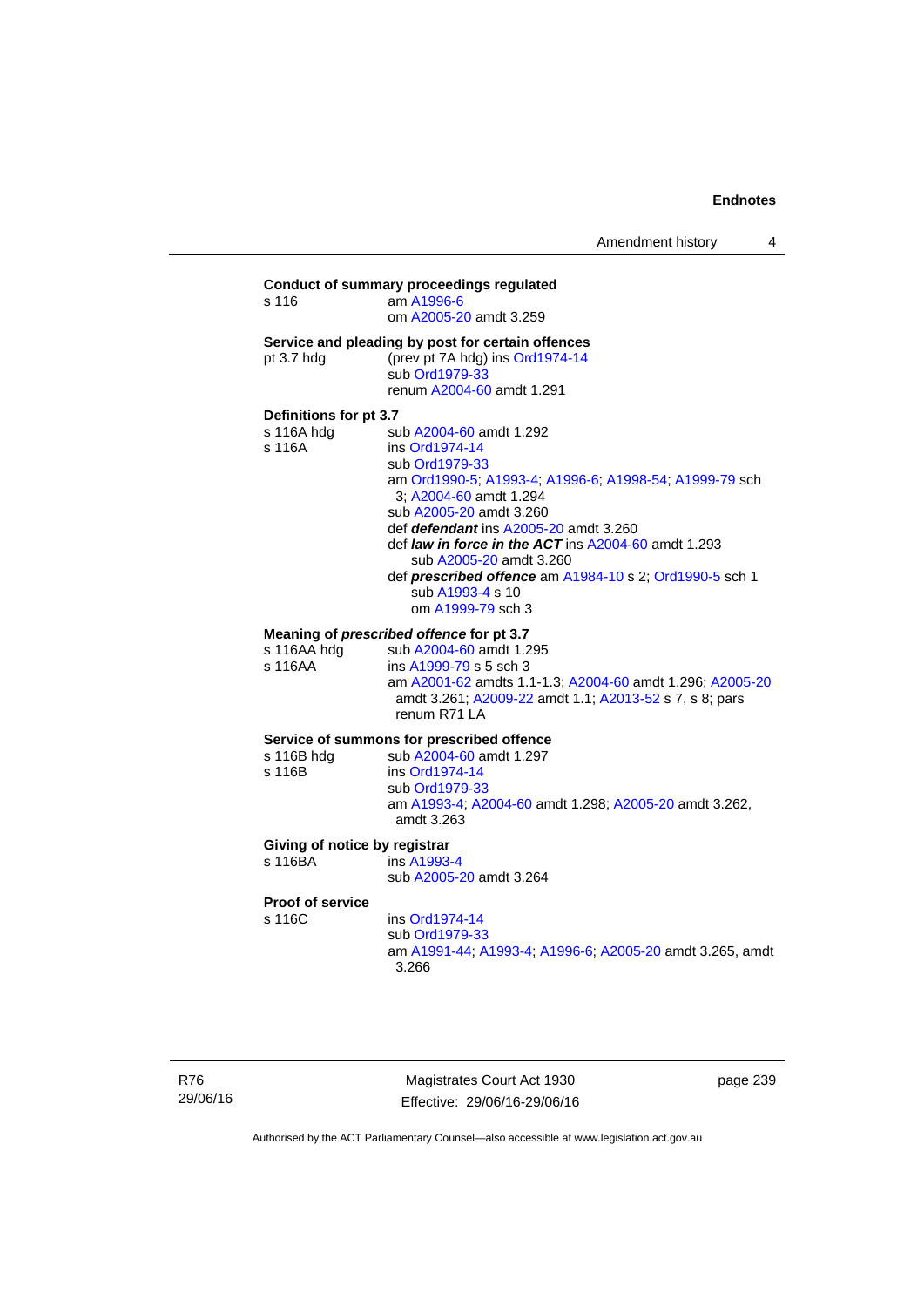4 Amendment history

## page 240 Magistrates Court Act 1930 Effective: 29/06/16-29/06/16 **Pleas to prescribed offence**  s 116D hdg sub [A2004-60](http://www.legislation.act.gov.au/a/2004-60) amdt 1.299 s 116D ins [Ord1974-14](http://www.legislation.act.gov.au/a/1974-14) sub [Ord1979-33](http://www.legislation.act.gov.au/a/1979-33) am [A1991-44](http://www.legislation.act.gov.au/a/1991-44); [A1993-4](http://www.legislation.act.gov.au/a/1993-4) **Procedure if plea of guilty entered**  s 116E ins [Ord1974-14](http://www.legislation.act.gov.au/a/1974-14) sub [Ord1979-33](http://www.legislation.act.gov.au/a/1979-33) am [A1991-44](http://www.legislation.act.gov.au/a/1991-44); [A1993-4](http://www.legislation.act.gov.au/a/1993-4); [A2011-28](http://www.legislation.act.gov.au/a/2011-28) amdt 3.177 **Procedure if notice of intention to defend given**  s 116F ins [Ord1974-14](http://www.legislation.act.gov.au/a/1974-14) sub [Ord1979-33](http://www.legislation.act.gov.au/a/1979-33) am [A1991-44](http://www.legislation.act.gov.au/a/1991-44); [A1993-4](http://www.legislation.act.gov.au/a/1993-4) **Procedure if defendant pleads not guilty**  ins [Ord1989-59](http://www.legislation.act.gov.au/a/1989-59) **Procedure if defendant does not plead**  s 116G ins [Ord1974-14](http://www.legislation.act.gov.au/a/1974-14) sub [Ord1979-33](http://www.legislation.act.gov.au/a/1979-33) am [Ord1989-59](http://www.legislation.act.gov.au/a/1989-59); [A1991-44;](http://www.legislation.act.gov.au/a/1991-44) [A1993-4](http://www.legislation.act.gov.au/a/1993-4) **Restricted penalties under pt 3.7**  s 116H hdg sub [A2004-60](http://www.legislation.act.gov.au/a/2004-60) amdt 1.300<br>s 116H ins Ord1974-14 ins [Ord1974-14](http://www.legislation.act.gov.au/a/1974-14) sub [Ord1979-33](http://www.legislation.act.gov.au/a/1979-33); [A1993-4](http://www.legislation.act.gov.au/a/1993-4) am [A1996-6;](http://www.legislation.act.gov.au/a/1996-6) [A1998-25](http://www.legislation.act.gov.au/a/1998-25); [A2003-56](http://www.legislation.act.gov.au/a/2003-56) amdt 3.162; [A2005-20](http://www.legislation.act.gov.au/a/2005-20) amdt 3.267, amdt 3.268; ss renum R29 LA (see [A2005-20](http://www.legislation.act.gov.au/a/2005-20) amdt 3.269) **Consequences of conviction in absence of defendant**  s 116I hdg sub [A2005-20](http://www.legislation.act.gov.au/a/2005-20) amdt 3.270<br>s 116I ins Ord1974-14 ins [Ord1974-14](http://www.legislation.act.gov.au/a/1974-14) sub [Ord1979-33](http://www.legislation.act.gov.au/a/1979-33) am [A1991-44](http://www.legislation.act.gov.au/a/1991-44); [A1993-4](http://www.legislation.act.gov.au/a/1993-4); [A1996-6](http://www.legislation.act.gov.au/a/1996-6); [A2004-60](http://www.legislation.act.gov.au/a/2004-60) amdt 1.301; [A2010-21](http://www.legislation.act.gov.au/a/2010-21) amdt 1.9 **Date of conviction**  s 116J ins [Ord1974-14](http://www.legislation.act.gov.au/a/1974-14) om [Ord1979-33](http://www.legislation.act.gov.au/a/1979-33) **Infringement notices for certain offences**  pt 3.8 hdg (prev pt 8 hdg) om [Ord1986-74](http://www.legislation.act.gov.au/a/1986-74) ins [A2001-77](http://www.legislation.act.gov.au/a/2001-77) s 21 renum [A2004-60](http://www.legislation.act.gov.au/a/2004-60) amdt 1.302 **Preliminary**  ins [A2001-77](http://www.legislation.act.gov.au/a/2001-77) s 21 renum [A2004-60](http://www.legislation.act.gov.au/a/2004-60) amdt 1.303

Authorised by the ACT Parliamentary Counsel—also accessible at www.legislation.act.gov.au

R76 29/06/16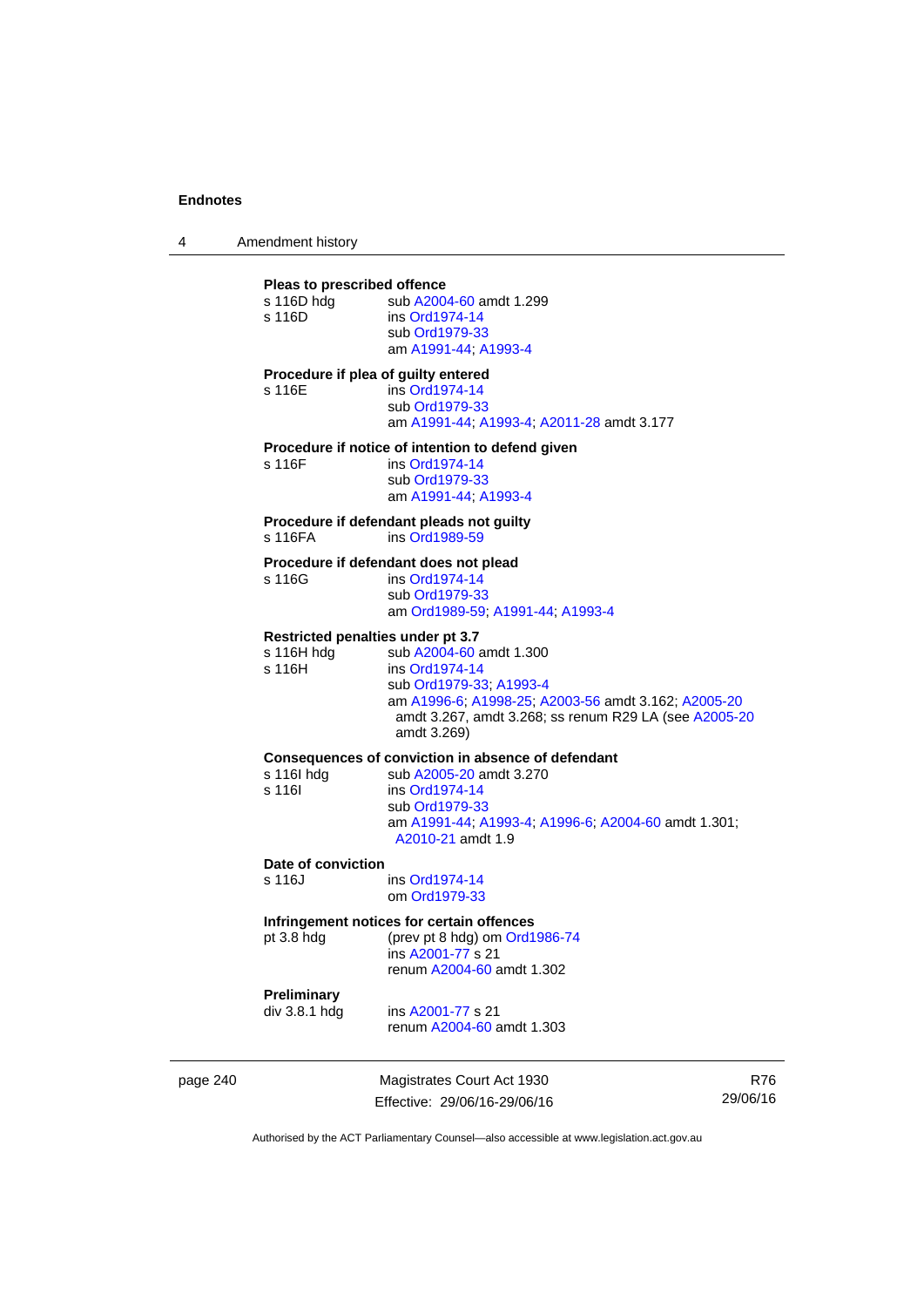## **Definitions for pt 3.8**  s 117 hdg sub [A2004-60](http://www.legislation.act.gov.au/a/2004-60) amdt 1.304 s 117 om [Ord1986-74](http://www.legislation.act.gov.au/a/1986-74) ins [A2001-77](http://www.legislation.act.gov.au/a/2001-77) s 21 def *another jurisdiction* ins [A2004-47](http://www.legislation.act.gov.au/a/2004-47) amdt 1.1 def *authorised person* sub [A2002-30](http://www.legislation.act.gov.au/a/2002-30) amdt 3.587; [A2004-60](http://www.legislation.act.gov.au/a/2004-60) amdt 1.305 def *driver* ins [A2004-47](http://www.legislation.act.gov.au/a/2004-47) amdt 1.1 def *home address* ins [A2004-47](http://www.legislation.act.gov.au/a/2004-47) amdt 1.1 om [A2009-49](http://www.legislation.act.gov.au/a/2009-49) amdt 3.113 def *illegal user declaration* ins [A2004-47](http://www.legislation.act.gov.au/a/2004-47) amdt 1.1 def *known offender declaration* ins [A2004-47](http://www.legislation.act.gov.au/a/2004-47) amdt 1.1 def *registered* ins [A2004-47](http://www.legislation.act.gov.au/a/2004-47) amdt 1.1 def *registered operator* ins [A2004-47](http://www.legislation.act.gov.au/a/2004-47) amdt 1.1 om [A2005-20](http://www.legislation.act.gov.au/a/2005-20) amdt 3.271 def *responsible person* ins [A2004-47](http://www.legislation.act.gov.au/a/2004-47) amdt 1.1 def *sold vehicle declaration* ins [A2004-47](http://www.legislation.act.gov.au/a/2004-47) amdt 1.1 def *trader's plate* ins [A2004-47](http://www.legislation.act.gov.au/a/2004-47) amdt 1.1 om [A2005-20](http://www.legislation.act.gov.au/a/2005-20) amdt 3.271 def *unknown offender declaration* ins [A2004-47](http://www.legislation.act.gov.au/a/2004-47) amdt 1.1 def *vehicle* ins [A2004-47](http://www.legislation.act.gov.au/a/2004-47) amdt 1.1 def *vehicle related offence* ins [A2004-47](http://www.legislation.act.gov.au/a/2004-47) amdt 1.1 **Purpose and effect of pt 3.8**<br>s 118 hdg sub A2004 sub [A2004-60](http://www.legislation.act.gov.au/a/2004-60) amdt 1.306 s 118 om [Ord1986-74](http://www.legislation.act.gov.au/a/1986-74) ins [A2001-77](http://www.legislation.act.gov.au/a/2001-77) s 21 **Regulations about infringement notice offences**  om [Ord1986-74](http://www.legislation.act.gov.au/a/1986-74) ins [A2001-77](http://www.legislation.act.gov.au/a/2001-77) s 21 am [A2003-2](http://www.legislation.act.gov.au/a/2003-2) s 70 **Infringement and reminder notices**<br>div 3.8.2 hdg (prev div 8.2 hdg) (prev div 8.2 hdg) ins  $A2001-77$  s 21 renum [A2004-60](http://www.legislation.act.gov.au/a/2004-60) amdt 1.307 **Service of infringement notices**  s 120 om [Ord1986-74](http://www.legislation.act.gov.au/a/1986-74) ins [A2001-77](http://www.legislation.act.gov.au/a/2001-77) s 21 am [A2004-42](http://www.legislation.act.gov.au/a/2004-42) amdt 1.8, amdt 1.9 sub [A2004-47](http://www.legislation.act.gov.au/a/2004-47) amdt 1.2 am [A2008-6](http://www.legislation.act.gov.au/a/2008-6) s 18; ss renum R40 LA **Contents of infringement notices**  s 121 om [Ord1986-74](http://www.legislation.act.gov.au/a/1986-74) ins [A2001-77](http://www.legislation.act.gov.au/a/2001-77) s 21

R76 29/06/16

Magistrates Court Act 1930 Effective: 29/06/16-29/06/16 page 241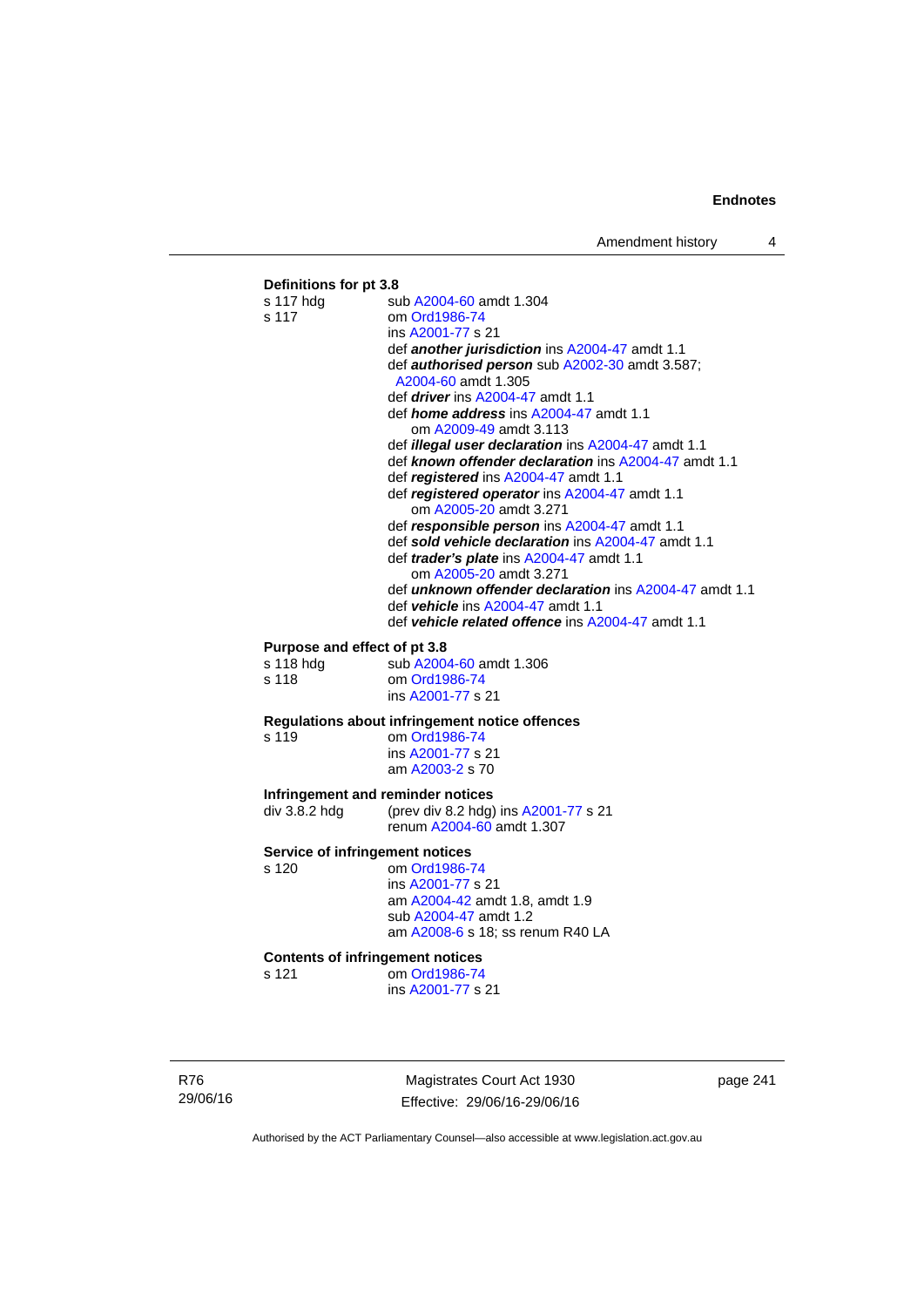4 Amendment history

| s 122                                            | Additional information in infringement notices<br>om Ord1986-74<br>ins A2001-77 s 21                                                 |
|--------------------------------------------------|--------------------------------------------------------------------------------------------------------------------------------------|
| s 123                                            | Time for payment of infringement notice penalty<br>sub Ord1937-28<br>om Ord1986-74<br>ins A2001-77 s 21                              |
| <b>Extension of time to pay penalty</b><br>s 124 | om Ord1986-74<br>ins A2001-77 s 21                                                                                                   |
| s 125                                            | Effect of payment of infringement notice penalty<br>am Ord1937-28<br>om Ord1986-74<br>ins A2001-77 s 21                              |
| s 126                                            | Application for withdrawal of infringement notice<br>om Ord1986-74<br>ins A2001-77 s 21                                              |
| Withdrawal of infringement notice<br>s 127       | sub Ord1937-28<br>om Ord1986-74<br>ins A2001-77 s 21                                                                                 |
| s 128                                            | Guidelines about withdrawal of infringement notices<br>am Ord1937-28<br>om Ord1986-74<br>ins A2001-77 s 21<br>am A2011-28 amdt 3.178 |
| <b>Reminder notices</b><br>s 129                 | sub Ord1967-1<br>am Ord1980-4<br>om Ord1986-74<br>ins A2001-77 s 21                                                                  |
| <b>Contents of reminder notices</b><br>s 130     | om Ord1986-74<br>ins A2001-77 s 21                                                                                                   |
| s 131                                            | Additional information in reminder notices<br>om Ord1986-74<br>ins A2001-77 s 21                                                     |
| div 3.8.3 hdg                                    | Additional provisions for vehicle-related offences<br>(prev div 8.2A hdg) ins A2004-47 amdt 1.3<br>renum R26 LA                      |
|                                                  |                                                                                                                                      |

page 242 Magistrates Court Act 1930 Effective: 29/06/16-29/06/16

R76 29/06/16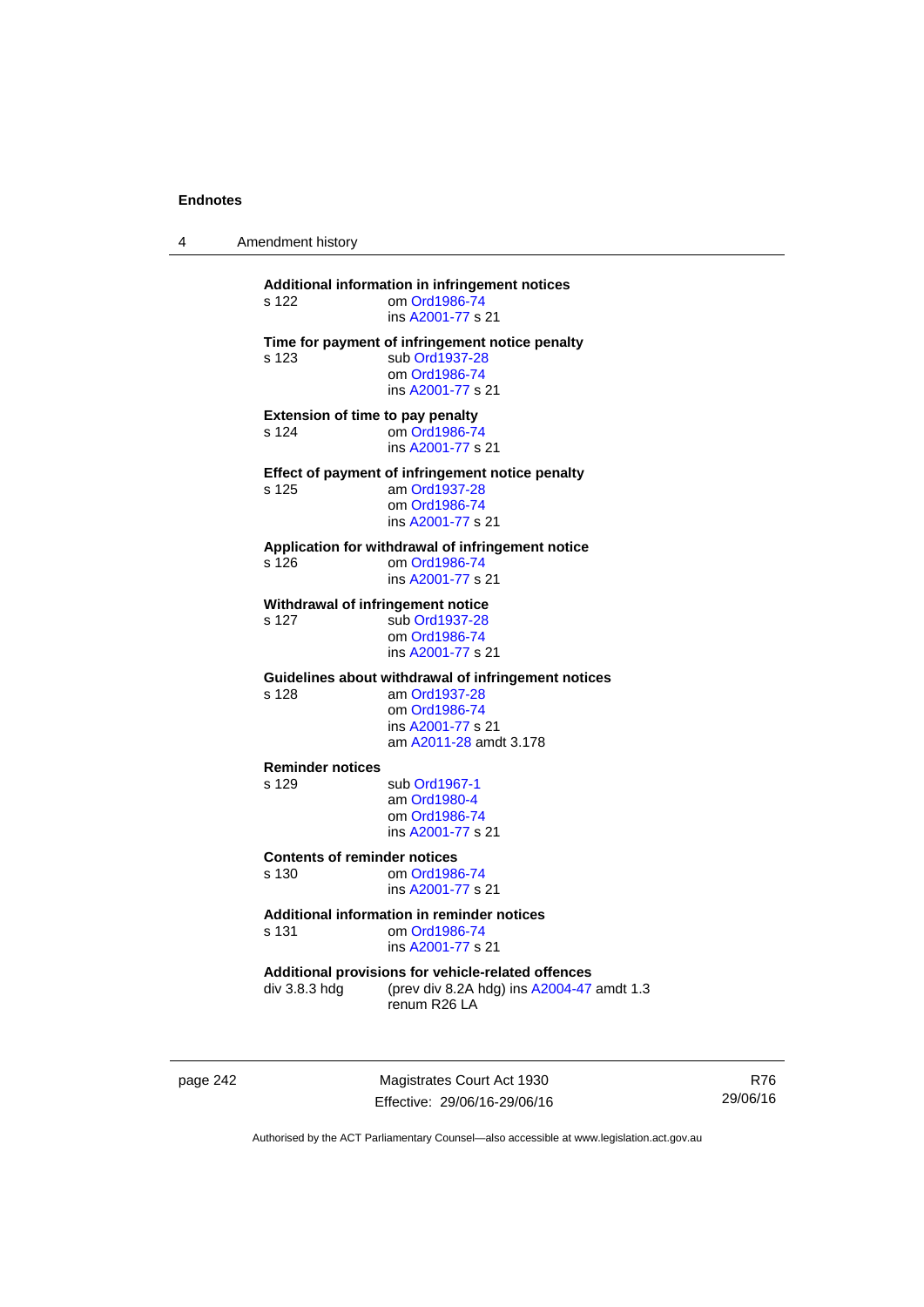**Meaning of** *infringement notice* s 131A ins [A2004-47](http://www.legislation.act.gov.au/a/2004-47) amdt 1.3 **Service of infringement notice on responsible person for vehicles**  ins [A2004-47](http://www.legislation.act.gov.au/a/2004-47) amdt 1.3 am [A2004-42](http://www.legislation.act.gov.au/a/2004-42) amdt 1.10; ss renum R25 LA (see [A2004-60](http://www.legislation.act.gov.au/a/2004-60) amdt 1.11) **Liability for vehicle-related offences**  s 131C ins [A2004-47](http://www.legislation.act.gov.au/a/2004-47) amdt 1.3 **Illegal user declarations**  s 131D ins [A2004-47](http://www.legislation.act.gov.au/a/2004-47) amdt 1.3 am [A2016-18](http://www.legislation.act.gov.au/a/2016-18/default.asp) amdt 3.139 **Known offender declarations**  s 131E ins [A2004-47](http://www.legislation.act.gov.au/a/2004-47) amdt 1.3 am [A2016-18](http://www.legislation.act.gov.au/a/2016-18/default.asp) amdt 3.140 **Sold vehicle declarations**  ins [A2004-47](http://www.legislation.act.gov.au/a/2004-47) amdt 1.3 am [A2016-18](http://www.legislation.act.gov.au/a/2016-18/default.asp) amdt 3.141 **Unknown offender declarations**  s 131G ins [A2004-47](http://www.legislation.act.gov.au/a/2004-47) amdt 1.3 am [A2016-18](http://www.legislation.act.gov.au/a/2016-18/default.asp) amdt 3.142 **Disputing liability for infringement notices**  div 3.8.4 hdg (prev div 8.3 hdg) ins [A2001-77](http://www.legislation.act.gov.au/a/2001-77) s 21 sub and renum [A2004-60](http://www.legislation.act.gov.au/a/2004-60) amdt 1.308 and R26 LA **Disputing liability for infringement notice offence**  s 132 am [Ord1967-1;](http://www.legislation.act.gov.au/a/1967-1) [Ord1969-12](http://www.legislation.act.gov.au/a/1969-12); [Ord1977-4](http://www.legislation.act.gov.au/a/1977-4) om [Ord1986-74](http://www.legislation.act.gov.au/a/1986-74) ins [A2001-77](http://www.legislation.act.gov.au/a/2001-77) s 21 **Extension of time to dispute liability**  s 133 am [Ord1937-28](http://www.legislation.act.gov.au/a/1937-28) om [Ord1986-74](http://www.legislation.act.gov.au/a/1986-74) ins [A2001-77](http://www.legislation.act.gov.au/a/2001-77) s 21 **Procedure if liability disputed**  s 134 ins [A2001-77](http://www.legislation.act.gov.au/a/2001-77) s 21 am [A2004-42](http://www.legislation.act.gov.au/a/2004-42) amdt 1.12 **Infringement notices—other provisions**  div 3.8.5 hdg (prev div 8.4 hdg) ins [A2001-77](http://www.legislation.act.gov.au/a/2001-77) s 21 sub and renum [A2004-60](http://www.legislation.act.gov.au/a/2004-60) amdt 1.309 and R26 LA

R76 29/06/16

Magistrates Court Act 1930 Effective: 29/06/16-29/06/16 page 243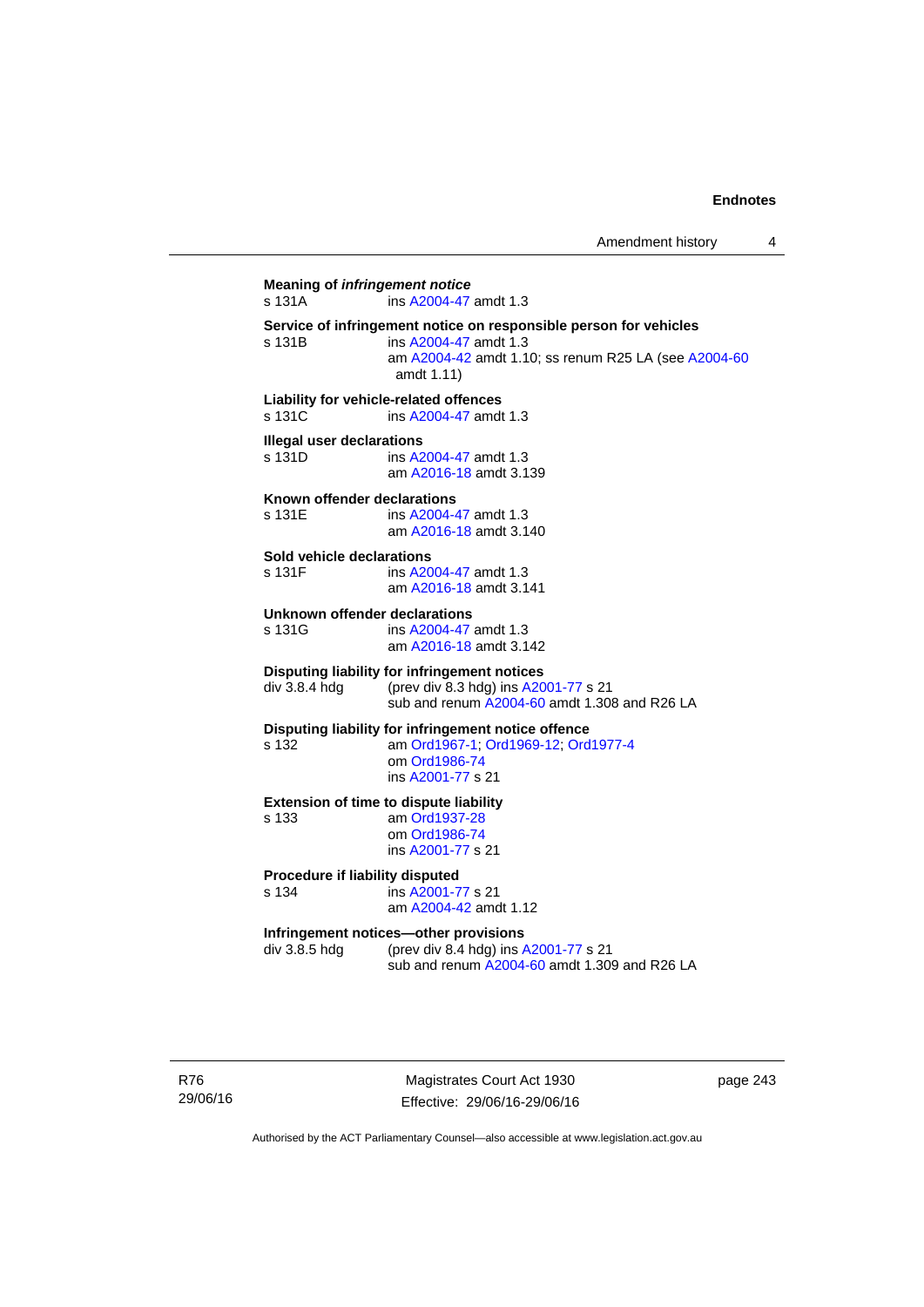4 Amendment history

## **Authorised people for infringement notice offences**  s 134A ins [Ord1968-25](http://www.legislation.act.gov.au/a/1968-25) om [Ord1986-74](http://www.legislation.act.gov.au/a/1986-74) ins [A2002-30](http://www.legislation.act.gov.au/a/2002-30) amdt 3.588 **Money recovered by infant or person of unsound mind**  s 134B ins [Ord1968-25](http://www.legislation.act.gov.au/a/1968-25) am [Ord1978-46](http://www.legislation.act.gov.au/a/1978-46) om [Ord1986-74](http://www.legislation.act.gov.au/a/1986-74) **Delegation of administering authority's functions**  s 135 am [Ord1937-28](http://www.legislation.act.gov.au/a/1937-28) om [Ord1986-74](http://www.legislation.act.gov.au/a/1986-74) ins [A2001-77](http://www.legislation.act.gov.au/a/2001-77) s 21 sub [A2002-30](http://www.legislation.act.gov.au/a/2002-30) amdt 3.589 **Evidentiary certificates**  om [Ord1986-74](http://www.legislation.act.gov.au/a/1986-74) ins [A2001-77](http://www.legislation.act.gov.au/a/2001-77) s 21 **Default summons**  s 137 om [Ord1986-74](http://www.legislation.act.gov.au/a/1986-74) **Service of default summons**<br>s 138 **cm** Ord198 om [Ord1986-74](http://www.legislation.act.gov.au/a/1986-74) **Ground of defence to be in writing lodged with the clerk**  s 139 am [Ord1937-28](http://www.legislation.act.gov.au/a/1937-28); [Ord1958-12;](http://www.legislation.act.gov.au/a/1958-12) [Ord1970-15](http://www.legislation.act.gov.au/a/1970-15) om [Ord1986-74](http://www.legislation.act.gov.au/a/1986-74) **Trial**  s 140 am [Ord1958-12](http://www.legislation.act.gov.au/a/1958-12); [Ord1970-15](http://www.legislation.act.gov.au/a/1970-15) om [Ord1986-74](http://www.legislation.act.gov.au/a/1986-74) **Enforcement of criminal decisions**  pt 3.9 hdg (prev pt 9 hdg) sub and renum [A2004-60](http://www.legislation.act.gov.au/a/2004-60) amdt 1.310 **Enforcement of criminal decisions—general**  div 3.9.1 hdg (prev pt 9 div 1 hdg) renum R8 LA sub and renum [A2004-60](http://www.legislation.act.gov.au/a/2004-60) amdt 1.311 **Minute of decision and notice to defendant**  s 141 am [Ord1972-37](http://www.legislation.act.gov.au/a/1972-37); [Ord1990-5](http://www.legislation.act.gov.au/a/alt_ord1990-5); [A1991-44](http://www.legislation.act.gov.au/a/1991-44); [A1993-4](http://www.legislation.act.gov.au/a/1993-4); [A1996-6](http://www.legislation.act.gov.au/a/1996-6); [A1996-68;](http://www.legislation.act.gov.au/a/1996-68) [A1998-25](http://www.legislation.act.gov.au/a/1998-25); [A1999-91](http://www.legislation.act.gov.au/a/1999-91) sch 2; ss renum R10 LA; [A2006-23](http://www.legislation.act.gov.au/a/2006-23) amdts 1.235, 1.236; [A2006-40](http://www.legislation.act.gov.au/a/2006-40) amdt 2.143; [A2007-44](http://www.legislation.act.gov.au/a/2007-44) amdt 1.2; [A2010-21](http://www.legislation.act.gov.au/a/2010-21) amdt 1.10; [A2011-22](http://www.legislation.act.gov.au/a/2011-22) amdt 1.311; [A2011-48](http://www.legislation.act.gov.au/a/2011-48) amdt 1.38 **Formal convictions and orders**  s 142 am [Ord1937-28](http://www.legislation.act.gov.au/a/1937-28); [A1991-44;](http://www.legislation.act.gov.au/a/1991-44) [A2005-20](http://www.legislation.act.gov.au/a/2005-20) amdt 3.272; [A2006-40](http://www.legislation.act.gov.au/a/2006-40) amdt 2.144

page 244 Magistrates Court Act 1930 Effective: 29/06/16-29/06/16

R76 29/06/16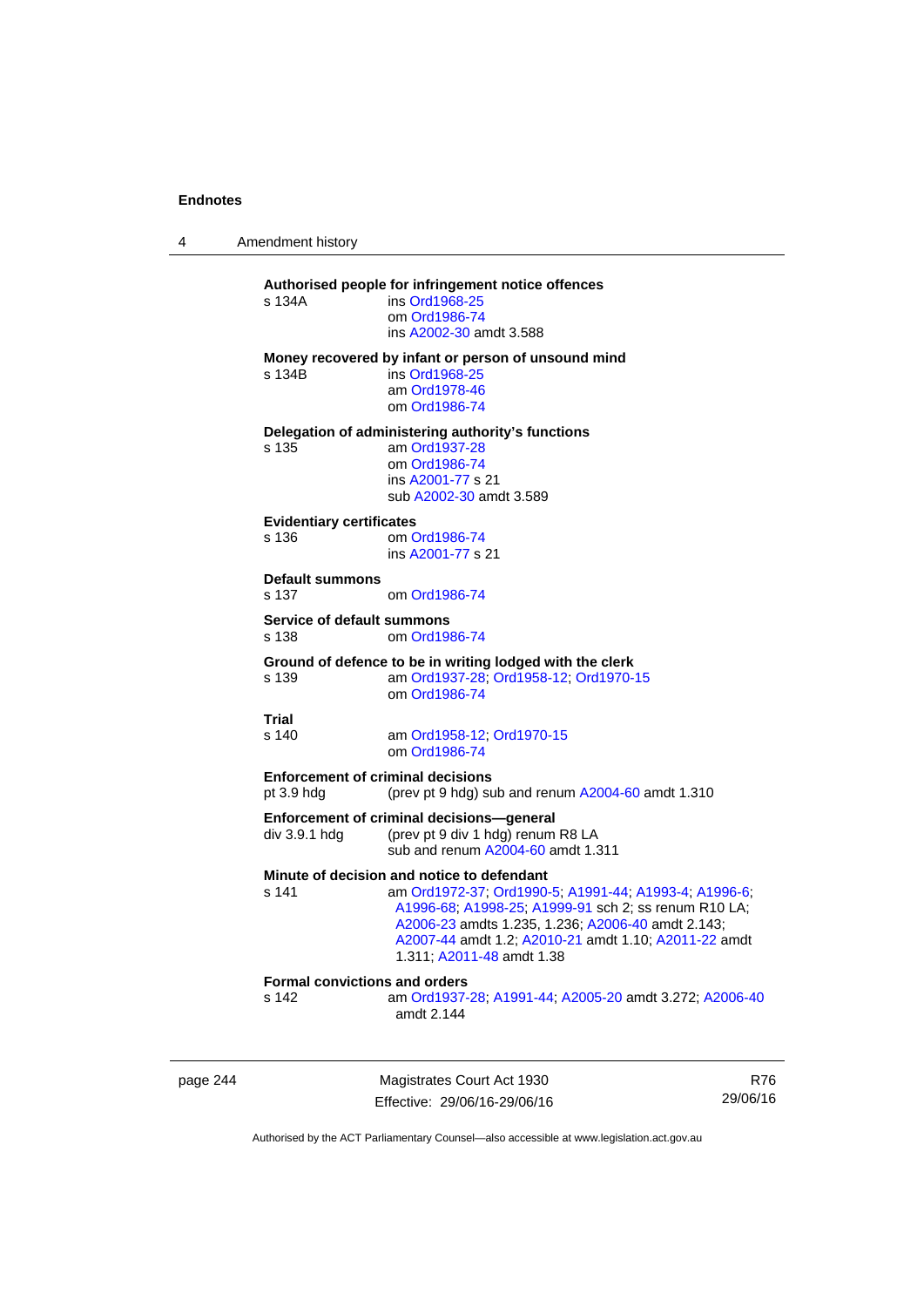## **Consequences if information dismissed**  s 143 am [Ord1986-74](http://www.legislation.act.gov.au/a/1986-74); [A1991-44](http://www.legislation.act.gov.au/a/1991-44) sub [A2005-20](http://www.legislation.act.gov.au/a/2005-20) amdt 3.273 **Copies of informations and other documents**  s 144 sub [Ord1967-1](http://www.legislation.act.gov.au/a/1967-1) am [Ord1980-10](http://www.legislation.act.gov.au/a/1980-10); [Ord1986-74;](http://www.legislation.act.gov.au/a/1986-74) [A1991-38](http://www.legislation.act.gov.au/a/1991-38); [A1991-44](http://www.legislation.act.gov.au/a/1991-44); [A1994-4](http://www.legislation.act.gov.au/a/1994-4); [A2006-23](http://www.legislation.act.gov.au/a/2006-23) amdt 1.237 **Imprisonment in first instance**<br>s 145 am A1996-6 am [A1996-6](http://www.legislation.act.gov.au/a/1996-6) om [A2006-23](http://www.legislation.act.gov.au/a/2006-23) amdt 1.238 **Enforcement of fines**  div 3.9.2 hdg (prev pt 9 div 2 hdg) sub [A1994-61](http://www.legislation.act.gov.au/a/1994-61) am [A1998-25](http://www.legislation.act.gov.au/a/1998-25) renum as div 9.2 hdg R8 LA renum [A2004-60](http://www.legislation.act.gov.au/a/2004-60) amdt 1.312 om [A2010-21](http://www.legislation.act.gov.au/a/2010-21) amdt 1.11 **Definitions for div 3.9.2**  s 146 hdg sub [A2004-60](http://www.legislation.act.gov.au/a/2004-60) amdt 1.313<br>s 146 om Ord1986-57 om [Ord1986-57](http://www.legislation.act.gov.au/a/1986-57) ins [Ord1989-60](http://www.legislation.act.gov.au/a/1989-60) sub [A1991-112](http://www.legislation.act.gov.au/a/1991-112) am [A2006-23](http://www.legislation.act.gov.au/a/2006-23) amdt 1.239 om [A2010-21](http://www.legislation.act.gov.au/a/2010-21) amdt 1.11 def *chief police officer* ins [A1998-25](http://www.legislation.act.gov.au/a/1998-25) s 8 om [A2004-60](http://www.legislation.act.gov.au/a/2004-60) amdt 1.314 def *default notice* ins [A1998-25](http://www.legislation.act.gov.au/a/1998-25) s 8 om [A2010-21](http://www.legislation.act.gov.au/a/2010-21) amdt 1.11 def *fine* ins [A1998-25](http://www.legislation.act.gov.au/a/1998-25) s 8 am [A1999-91](http://www.legislation.act.gov.au/a/1999-91) sch 2; [A2005-20](http://www.legislation.act.gov.au/a/2005-20) amdt 3.274; [A2006-23](http://www.legislation.act.gov.au/a/2006-23) amdt 1.240, amdt 1.241; [A2007-44](http://www.legislation.act.gov.au/a/2007-44) amdt 1.3; pars renum R39 LA om [A2010-21](http://www.legislation.act.gov.au/a/2010-21) amdt 1.11 def *fine defaulter* ins [A1998-25](http://www.legislation.act.gov.au/a/1998-25) s 8 om [A2010-21](http://www.legislation.act.gov.au/a/2010-21) amdt 1.11 def *government agency* ins [A1998-25](http://www.legislation.act.gov.au/a/1998-25) s 8 am [A2005-20](http://www.legislation.act.gov.au/a/2005-20) amdt 3.275 om [A2010-21](http://www.legislation.act.gov.au/a/2010-21) amdt 1.11 def *outstanding fine* ins [A1998-25](http://www.legislation.act.gov.au/a/1998-25) s 8 sub [A2005-20](http://www.legislation.act.gov.au/a/2005-20) amdt 3.276 om [A2010-21](http://www.legislation.act.gov.au/a/2010-21) amdt 1.11 def *parking offence* om [A1998-25](http://www.legislation.act.gov.au/a/1998-25) s 8 def *penalty notice* ins [A1998-25](http://www.legislation.act.gov.au/a/1998-25) s 8 om [A2010-21](http://www.legislation.act.gov.au/a/2010-21) amdt 1.11

R76 29/06/16

Magistrates Court Act 1930 Effective: 29/06/16-29/06/16 page 245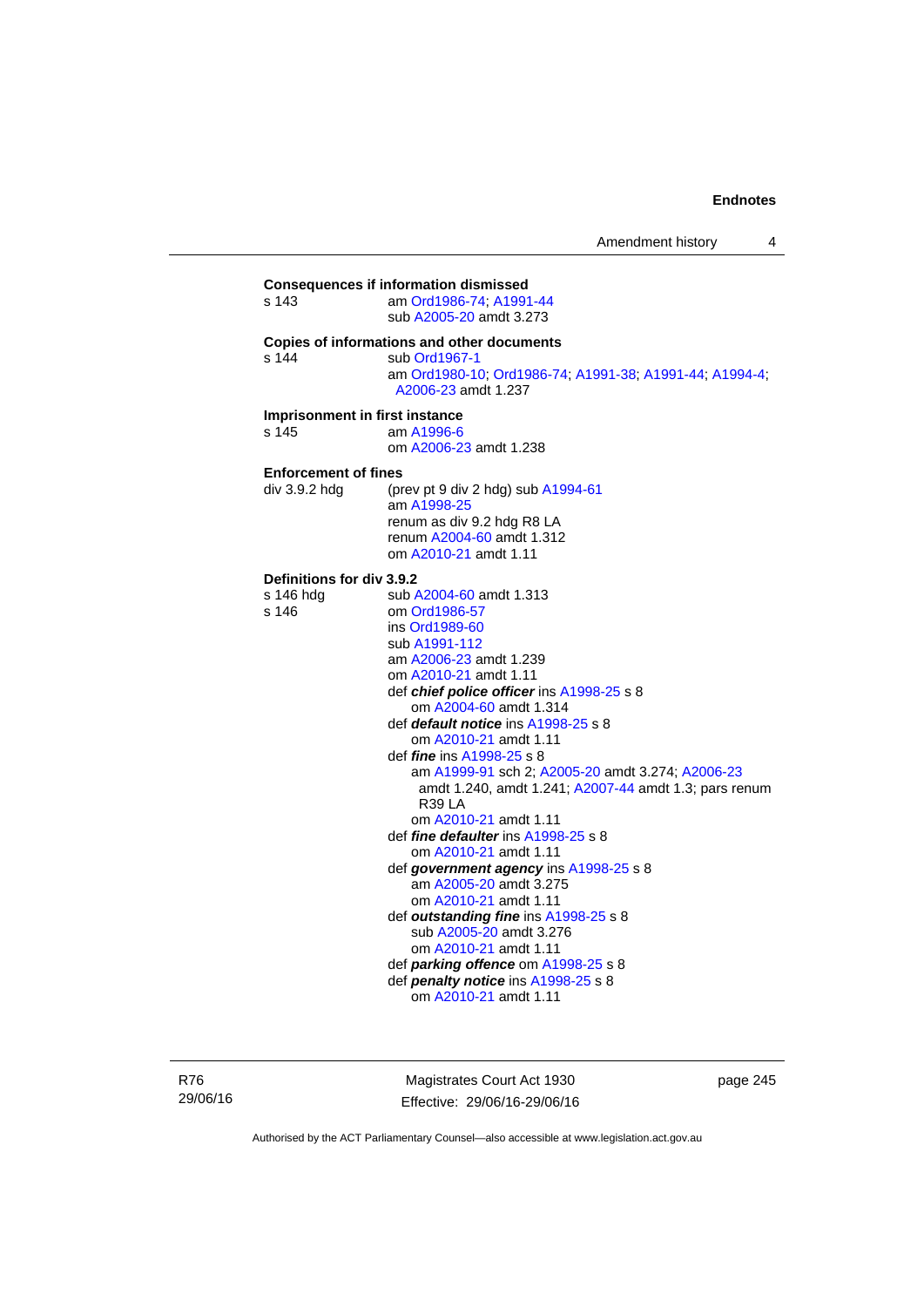4 Amendment history

 def *Territory entity* ins [A1998-25](http://www.legislation.act.gov.au/a/1998-25) s 8 sub [A2004-60](http://www.legislation.act.gov.au/a/2004-60) amdt 1.315 om [A2010-21](http://www.legislation.act.gov.au/a/2010-21) amdt 1.11 def *traffic offence* am [A1993-4](http://www.legislation.act.gov.au/a/1993-4) s 21 om [A1998-25](http://www.legislation.act.gov.au/a/1998-25) s 8 **No imprisonment for breach of reparation order**  s 146A ins ord [A1990-1](http://www.legislation.act.gov.au/a/alt_ord1990-1) am [A1996-6](http://www.legislation.act.gov.au/a/1996-6) om [A1998-25](http://www.legislation.act.gov.au/a/1998-25) **Payment of fine**  s 147 am [Ord1968-25](http://www.legislation.act.gov.au/a/1968-25); [Ord1977-34](http://www.legislation.act.gov.au/a/1977-34); [Ord1986-74](http://www.legislation.act.gov.au/a/1986-74); [Ord1989-60](http://www.legislation.act.gov.au/a/1989-60); [Ord1990-5;](http://www.legislation.act.gov.au/a/alt_ord1990-5) [A1991-112;](http://www.legislation.act.gov.au/a/1991-112) [A1992-23](http://www.legislation.act.gov.au/a/1992-23); [A1993-4](http://www.legislation.act.gov.au/a/1993-4); [A1994-4](http://www.legislation.act.gov.au/a/1994-4); [A1994-45;](http://www.legislation.act.gov.au/a/1994-45) [A1994-61](http://www.legislation.act.gov.au/a/1994-61); [A1995-46](http://www.legislation.act.gov.au/a/1995-46) sub [A1998-25](http://www.legislation.act.gov.au/a/1998-25) om [A2010-21](http://www.legislation.act.gov.au/a/2010-21) amdt 1.11 **Notice of address etc**  s 147A ins [Ord1989-60](http://www.legislation.act.gov.au/a/1989-60) am [A1991-44](http://www.legislation.act.gov.au/a/1991-44); [A1991-112](http://www.legislation.act.gov.au/a/1991-112); [A1993-48](http://www.legislation.act.gov.au/a/1993-48) sub [A1998-25](http://www.legislation.act.gov.au/a/1998-25) om [A2010-21](http://www.legislation.act.gov.au/a/2010-21) amdt 1.11 **Access to particulars of address**  ins [A1998-25](http://www.legislation.act.gov.au/a/1998-25) sub [A2007-8](http://www.legislation.act.gov.au/a/2007-8) amdt 1.14 om [A2010-21](http://www.legislation.act.gov.au/a/2010-21) amdt 1.11 **Doubtful service**  s 147C ins [A1998-25](http://www.legislation.act.gov.au/a/1998-25) om [A2010-21](http://www.legislation.act.gov.au/a/2010-21) amdt 1.11 **Court may allow time to pay**  s 148 am [Ord1974-14](http://www.legislation.act.gov.au/a/1974-14); [Ord1979-33](http://www.legislation.act.gov.au/a/1979-33); [A1991-44](http://www.legislation.act.gov.au/a/1991-44); [A1998-25](http://www.legislation.act.gov.au/a/1998-25); ss renum R10 LA; [A2005-20](http://www.legislation.act.gov.au/a/2005-20) amdt 3.277 om [A2010-21](http://www.legislation.act.gov.au/a/2010-21) amdt 1.11 **Penalty notice**  om [Ord1986-74](http://www.legislation.act.gov.au/a/1986-74) ins [A1998-25](http://www.legislation.act.gov.au/a/1998-25) om [A2010-21](http://www.legislation.act.gov.au/a/2010-21) amdt 1.11 **Default**  s 150 am [Ord1974-14](http://www.legislation.act.gov.au/a/1974-14); [Ord1977-34](http://www.legislation.act.gov.au/a/1977-34); [Ord1979-33](http://www.legislation.act.gov.au/a/1979-33); [Ord1986-74](http://www.legislation.act.gov.au/a/1986-74); [Ord1989-60](http://www.legislation.act.gov.au/a/1989-60); [A1991-112](http://www.legislation.act.gov.au/a/1991-112); [A1993-4](http://www.legislation.act.gov.au/a/1993-4); [A1999-79](http://www.legislation.act.gov.au/a/1999-79) s 5 sch 3 sub [A1998-25](http://www.legislation.act.gov.au/a/1998-25) am [A2004-60](http://www.legislation.act.gov.au/a/2004-60) amdt 1.316 om [A2010-21](http://www.legislation.act.gov.au/a/2010-21) amdt 1.11

page 246 Magistrates Court Act 1930 Effective: 29/06/16-29/06/16

R76 29/06/16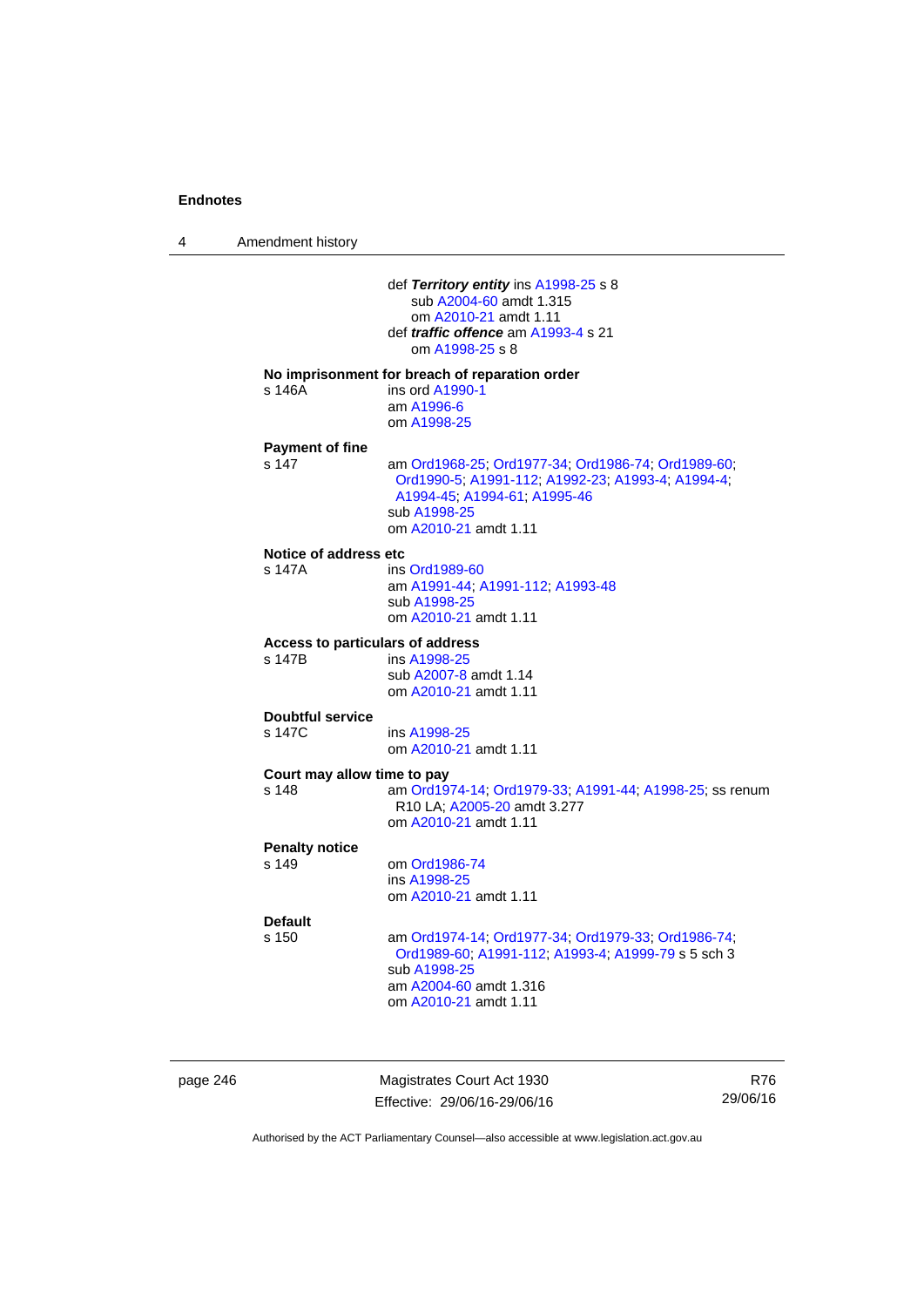**Parking offences—further orders in respect of natural persons**  s 150A ins [Ord1989-60](http://www.legislation.act.gov.au/a/1989-60) am [A1991-44](http://www.legislation.act.gov.au/a/1991-44); [A1991-112](http://www.legislation.act.gov.au/a/1991-112); [A1993-48](http://www.legislation.act.gov.au/a/1993-48) om [A1998-25](http://www.legislation.act.gov.au/a/1998-25) **Parking offences—further orders in respect of bodies corporate**  s 150B ins [Ord1989-60](http://www.legislation.act.gov.au/a/1989-60) am [A1991-44](http://www.legislation.act.gov.au/a/1991-44); [A1991-112](http://www.legislation.act.gov.au/a/1991-112); [A1993-48](http://www.legislation.act.gov.au/a/1993-48); [A1994-61](http://www.legislation.act.gov.au/a/1994-61) om [A1998-25](http://www.legislation.act.gov.au/a/1998-25) **Further orders—service**  s 150C ins [Ord1989-60](http://www.legislation.act.gov.au/a/1989-60) am [A1991-44](http://www.legislation.act.gov.au/a/1991-44) om [A1998-25](http://www.legislation.act.gov.au/a/1998-25) **Default notice**  s 151 orig s 151 renum as s 185 ins [A1998-25](http://www.legislation.act.gov.au/a/1998-25) om [A2010-21](http://www.legislation.act.gov.au/a/2010-21) amdt 1.11 **Special arrangements**  s 152 orig s 152 renum as s 186 ins [A1998-25](http://www.legislation.act.gov.au/a/1998-25) am [A2006-23](http://www.legislation.act.gov.au/a/2006-23) amdt 1.242; [A2008-19](http://www.legislation.act.gov.au/a/2008-19) amdt 1.86 om [A2010-21](http://www.legislation.act.gov.au/a/2010-21) amdt 1.11 **Notice for suspension of driver licence etc**  s 153 am [Ord1937-28](http://www.legislation.act.gov.au/a/1937-28); [Ord1940-22](http://www.legislation.act.gov.au/a/1940-22); [Ord1989-60](http://www.legislation.act.gov.au/a/1989-60); [A1991-44](http://www.legislation.act.gov.au/a/1991-44) om [A1998-25](http://www.legislation.act.gov.au/a/1998-25) sub [A1999-79](http://www.legislation.act.gov.au/a/1999-79) s 5 sch 3 am [A2006-23](http://www.legislation.act.gov.au/a/2006-23) amdt 1.243; [A2008-19](http://www.legislation.act.gov.au/a/2008-19) amdt 1.87 om [A2010-21](http://www.legislation.act.gov.au/a/2010-21) amdt 1.11 **Parking offences—instalment payments**<br>s 153A **ins Ord1989-60** ins [Ord1989-60](http://www.legislation.act.gov.au/a/1989-60) am [A1991-44](http://www.legislation.act.gov.au/a/1991-44) om [A1998-25](http://www.legislation.act.gov.au/a/1998-25) **Consequence of non-compliance with certain orders**  ins [Ord1989-60](http://www.legislation.act.gov.au/a/1989-60) am [A1991-44](http://www.legislation.act.gov.au/a/1991-44) om [A1998-25](http://www.legislation.act.gov.au/a/1998-25) **Part payments**  s 153C ins [Ord1989-60](http://www.legislation.act.gov.au/a/1989-60) am [A1991-44](http://www.legislation.act.gov.au/a/1991-44) om [A1998-25](http://www.legislation.act.gov.au/a/1998-25)

R76 29/06/16

Magistrates Court Act 1930 Effective: 29/06/16-29/06/16 page 247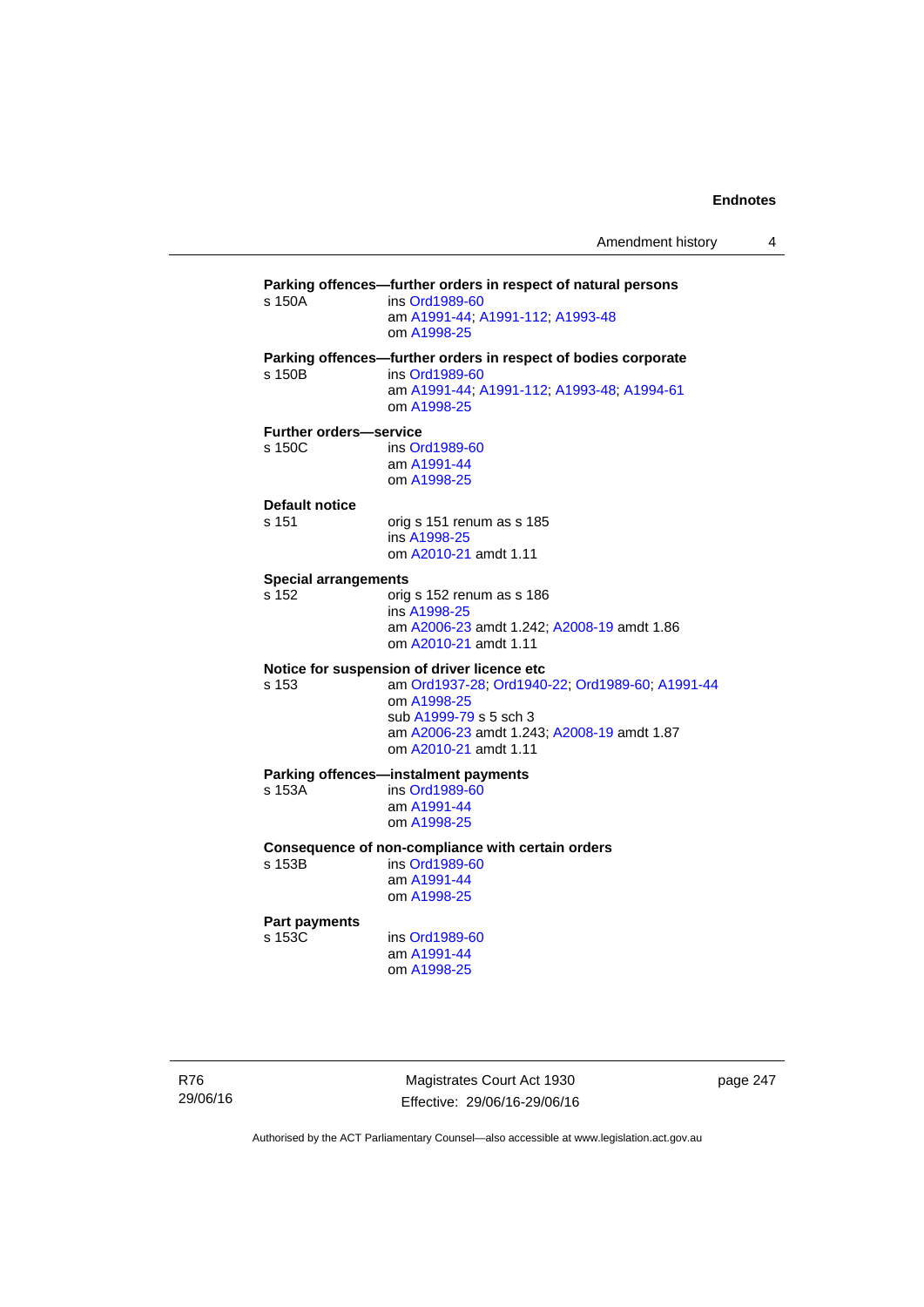4 Amendment history

| s 154                           | Access to personal information<br>orig s 154 renum as s 187<br>ins A1998-25<br>sub A2007-8 amdt 1.15<br>om A2010-21 amdt 1.11                                                                                                      |
|---------------------------------|------------------------------------------------------------------------------------------------------------------------------------------------------------------------------------------------------------------------------------|
| s 154A                          | Ascertainment of capacity to pay fine<br>ins A1998-25<br>am A2004-60 amdts 1.317-1.320<br>reloc to Magistrates Court Rules 1932, pt 4 as rule 18 by<br>A2004-60 amdt 1.321                                                         |
| s 154B                          | <b>Garnishee orders and writs of execution</b><br>ins A1998-25<br>am A2004-60 amdt 1.322, amdt 1.323<br>reloc to Magistrates Court Rules 1932, pt 4 as rule 19 by<br>A2004-60 amdt 1.324                                           |
| s 154C hdg<br>s 154C            | Application of Magistrates Court (Civil Jurisdiction) Rules, pt 19<br>sub A2004-60 amdt 1.325<br>ins A1998-25<br>am A2004-60 amdts 1.326-1.334<br>reloc to Magistrates Court Rules 1932, pt 4 as rule 20 by<br>A2004-60 amdt 1.335 |
| s 154D                          | Fine defaulters-imprisonment<br>ins A1998-25<br>sub A2006-23 amdt 1.244<br>am A2007-15 amdt 1.27; A2007-44 amdt 1.4; A2008-19<br>amdt 1.88<br>om A2010-21 amdt 1.11                                                                |
| Young fine defaulters<br>s 154E | ins A2008-19 amdt 1.89<br>om A2010-21 amdt 1.11                                                                                                                                                                                    |
| s 154F                          | Young fine defaulters-no capacity to pay<br>ins A2008-19 amdt 1.89<br>om A2010-21 amdt 1.11                                                                                                                                        |
| s 155 hdg<br>s 155              | Fine amounts to be paid to registrar<br>am A1991-44<br>am A1991-44<br>sub A2005-20 amdt 3.278<br>om A2006-23 amdt 1.244                                                                                                            |
| s 155A hdg<br>s 155A            | Costs to be paid to clerk by registrar of motor vehicles<br>am A1991-44<br>ins Ord1989-60<br>am A1991-44; A1991-112<br>om A1998-25                                                                                                 |

page 248 Magistrates Court Act 1930 Effective: 29/06/16-29/06/16

R76 29/06/16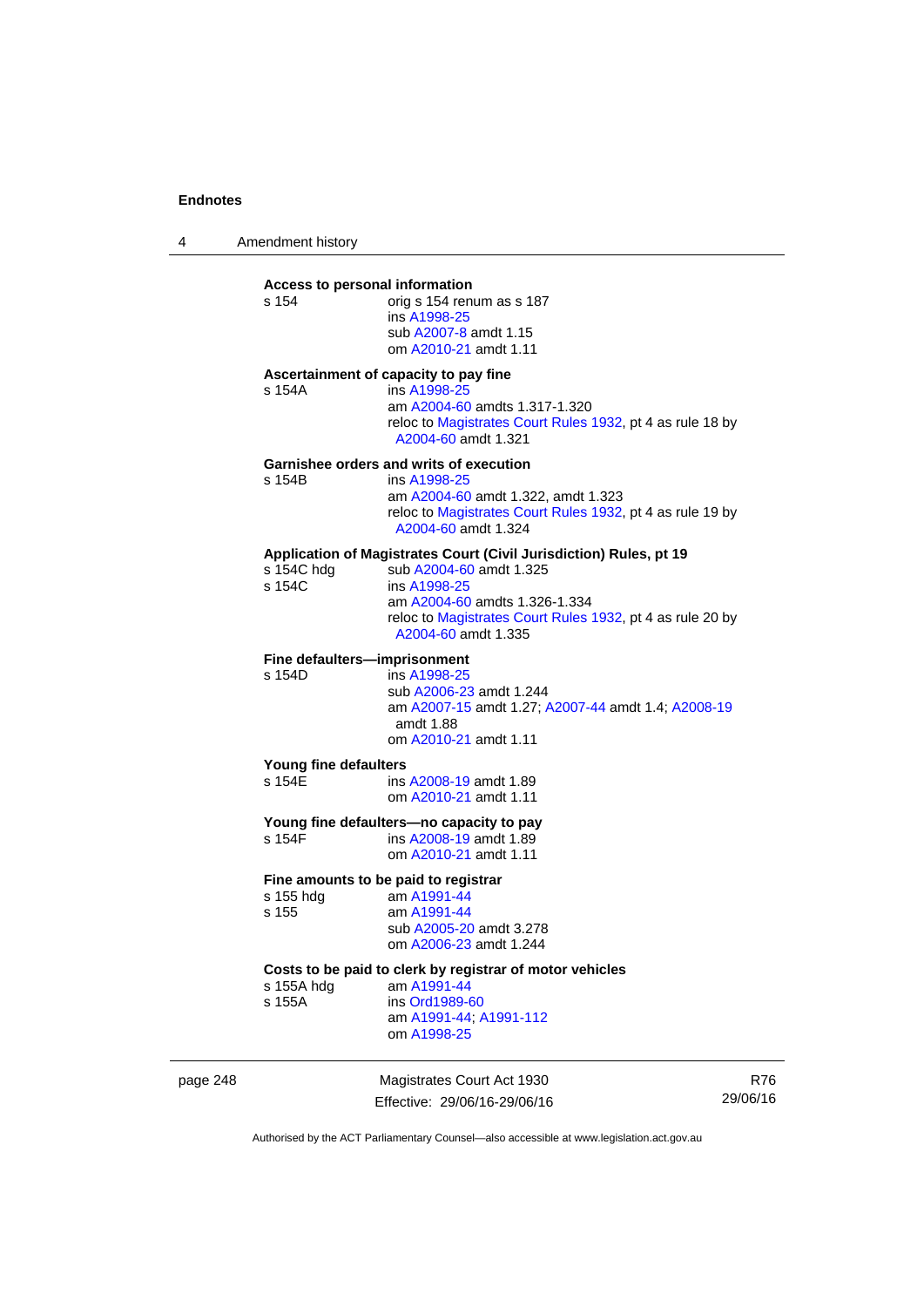## **Execution to stop on payment**

s 156 am [Ord1977-34](http://www.legislation.act.gov.au/a/1977-34) sub [A2005-20](http://www.legislation.act.gov.au/a/2005-20) amdt 3.278 om [A2006-23](http://www.legislation.act.gov.au/a/2006-23) amdt 1.244

## **Outstanding fine discharged by payment**

s 157 am [Ord1976-42](http://www.legislation.act.gov.au/a/1976-42); [Ord1977-34](http://www.legislation.act.gov.au/a/1977-34); [A1991-44](http://www.legislation.act.gov.au/a/1991-44); [A1998-25](http://www.legislation.act.gov.au/a/1998-25); [A2004-60](http://www.legislation.act.gov.au/a/2004-60) amdt 1.336 sub [A2006-23](http://www.legislation.act.gov.au/a/2006-23) amdt 1.244 am [A2008-19](http://www.legislation.act.gov.au/a/2008-19) amdt 1.90

om [A2010-21](http://www.legislation.act.gov.au/a/2010-21) amdt 1.11

## **Outstanding fine satisfied by imprisonment**

s 158 am [Ord1986-74](http://www.legislation.act.gov.au/a/1986-74); [A1991-44](http://www.legislation.act.gov.au/a/1991-44) om [A1994-61](http://www.legislation.act.gov.au/a/1994-61) ins [A1998-25](http://www.legislation.act.gov.au/a/1998-25) sub [A2006-23](http://www.legislation.act.gov.au/a/2006-23) amdt 1.244 am [A2007-15](http://www.legislation.act.gov.au/a/2007-15) amdt 1.28 om [A2010-21](http://www.legislation.act.gov.au/a/2010-21) amdt 1.11

## **Outstanding fine satisfied by imprisonment—young fine defaulter**

ins [A2008-19](http://www.legislation.act.gov.au/a/2008-19) amdt 1.91 om [A2010-21](http://www.legislation.act.gov.au/a/2010-21) amdt 1.11

#### **Remission**

s 159 hdg am [A1991-44](http://www.legislation.act.gov.au/a/1991-44) s 159 am [A1991-44](http://www.legislation.act.gov.au/a/1991-44) om [A1994-61](http://www.legislation.act.gov.au/a/1994-61) ins [A1998-25](http://www.legislation.act.gov.au/a/1998-25) om [A2006-23](http://www.legislation.act.gov.au/a/2006-23) amdt 1.245

#### **Conviction or order quashed or set aside**

s 160 om [A1994-61](http://www.legislation.act.gov.au/a/1994-61) ins [A1998-25](http://www.legislation.act.gov.au/a/1998-25) am [A1999-79](http://www.legislation.act.gov.au/a/1999-79) s 5 sch 3 om [A2010-21](http://www.legislation.act.gov.au/a/2010-21) amdt 1.11

## **Other enforcement provisions not affected**

s 161 am [Ord1986-74](http://www.legislation.act.gov.au/a/1986-74) om [A1994-61](http://www.legislation.act.gov.au/a/1994-61) ins [A1998-25](http://www.legislation.act.gov.au/a/1998-25) om [A2010-21](http://www.legislation.act.gov.au/a/2010-21) amdt 1.11

#### **Procedure on execution**

s 162 am [Ord1953-14](http://www.legislation.act.gov.au/a/1953-14); [Ord1967-1](http://www.legislation.act.gov.au/a/1967-1); [A1991-44](http://www.legislation.act.gov.au/a/1991-44); [A1994-81](http://www.legislation.act.gov.au/a/1994-81) om [A1994-61](http://www.legislation.act.gov.au/a/1994-61)

## **Warrant of distress after appeal**

s 163 om [Ord1972-37](http://www.legislation.act.gov.au/a/1972-37)

R76 29/06/16

Magistrates Court Act 1930 Effective: 29/06/16-29/06/16 page 249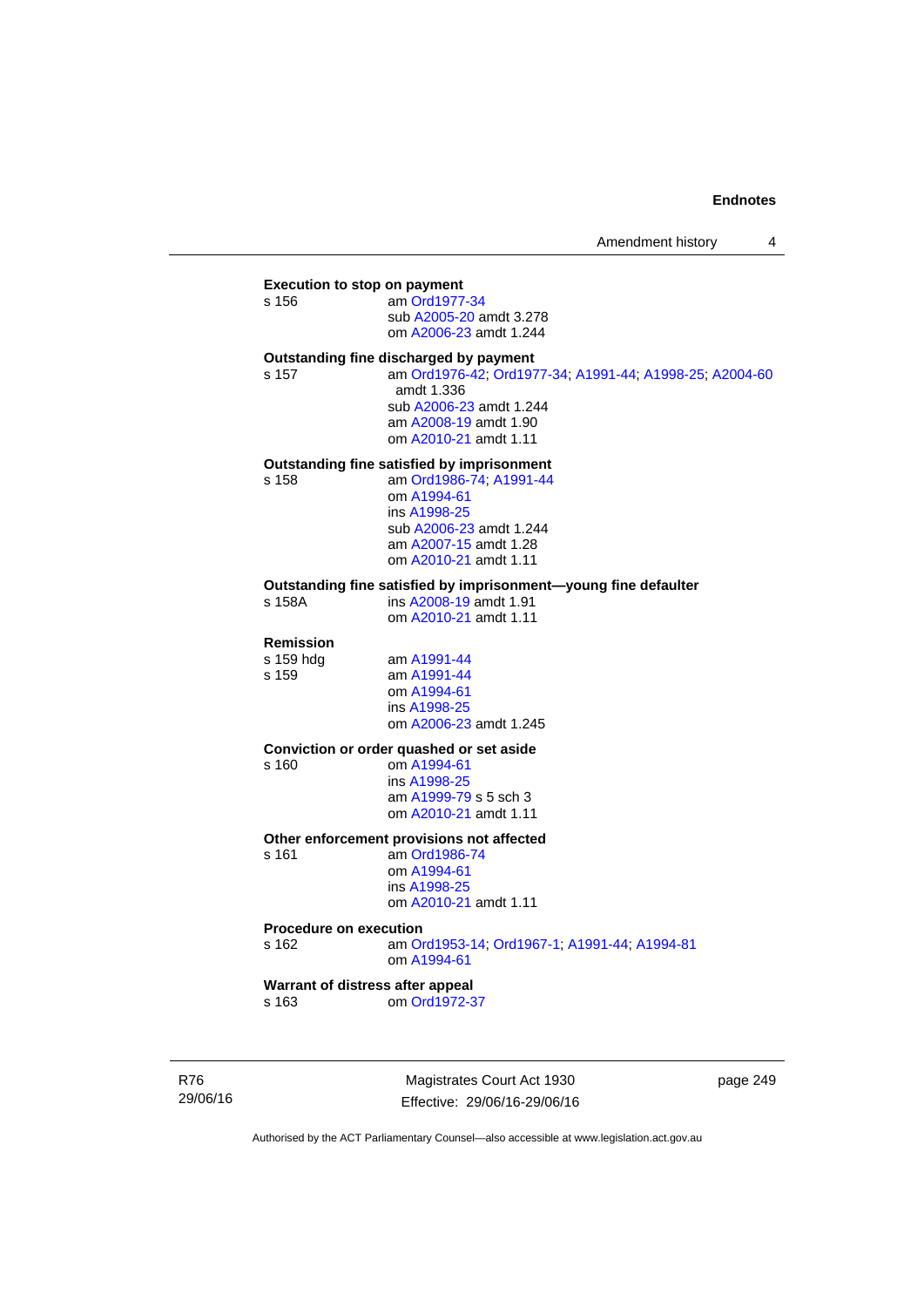| 4 | Amendment history                                 |                                                                                                                                                                                                                             |
|---|---------------------------------------------------|-----------------------------------------------------------------------------------------------------------------------------------------------------------------------------------------------------------------------------|
|   | may be seized, sued on and sold<br>s 164          | Money, Australian notes and bank notes may be seized and choses in action<br>am Ord1990-5<br>om A1994-61                                                                                                                    |
|   | s 165                                             | Time of application to be recorded<br>am Ord1953-14; A1991-44<br>om A1994-61                                                                                                                                                |
|   | s 166                                             | Warrant of execution, when to be executed<br>am Ord1967-1; A1994-81<br>om A1994-61                                                                                                                                          |
|   | div 3.9.3 hdg                                     | Reciprocal enforcement of fines against bodies corporate<br>(prev pt 9 div 2A hdg) ins Ord1982-2<br>renum as div 9.2A hdg R8 LA<br>renum A2004-60 amdt 1.337                                                                |
|   | Definitions for div 3.9.3<br>s 166A hdg<br>s 166A | sub A2004-60 amdt 1.338<br>ins Ord1982-2<br>def <i>fine</i> am A2005-20 amdt 3.279<br>def reciprocating court sub A2005-20 amdt 3.280<br>def relevant officer am A1991-44 s 7 and sch 1<br>def State am A2004-60 amdt 1.339 |
|   | s 166B                                            | Declarations relating to reciprocating courts<br>ins Ord1982-2<br>am A2001-44 amdts 1.2752-1.2754; A2005-20 amdt 3.281;<br>A2011-28 amdt 3.178                                                                              |
|   | <b>Enforcement of fine</b><br>s 166C              | ins Ord1982-2<br>am A1991-44; A1994-61; A2004-60 amdt 1.340, amdt 1.341;<br>A2005-20 amdts 3.282-3.284; ss renum R29 LA (see<br>A2005-20 amdt 3.285); A2006-40 amdts 2.145-2.147                                            |
|   | s 166D                                            | Effect of enforcement by reciprocating court<br>ins Ord1982-2<br>am A1991-44                                                                                                                                                |
|   | s 166E hdg<br>s 166E                              | Registrar to notify payment of territory fine<br>am A1991-44<br>ins Ord1982-2<br>am A1991-44                                                                                                                                |
|   | Advence elebrate pende estend                     |                                                                                                                                                                                                                             |

#### **Adverse claim to goods seized**  s 167 am [Ord1953-14](http://www.legislation.act.gov.au/a/1953-14)

om [Ord1986-74](http://www.legislation.act.gov.au/a/1986-74)

#### **Rules in Interpleader summons**  om [Ord1986-74](http://www.legislation.act.gov.au/a/1986-74)

page 250 Magistrates Court Act 1930 Effective: 29/06/16-29/06/16

R76 29/06/16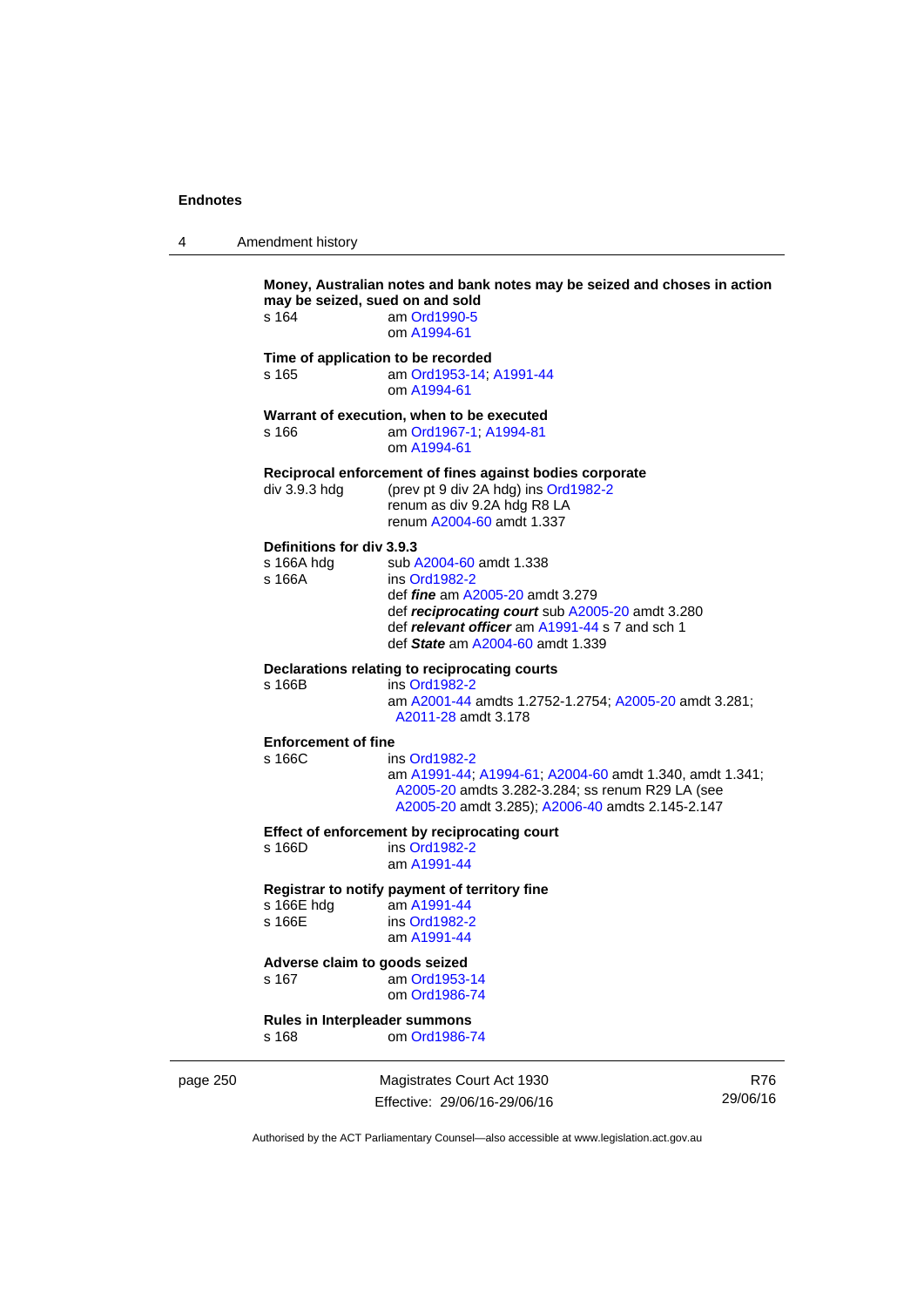**Right of landlord not affected**  s 169 om [Ord1986-74](http://www.legislation.act.gov.au/a/1986-74) **Oral examination of debtor as to debts owing to him**  s 170 am [Ord1968-25](http://www.legislation.act.gov.au/a/1968-25); [A1991-44](http://www.legislation.act.gov.au/a/1991-44) om [A1994-61](http://www.legislation.act.gov.au/a/1994-61) **Order nisi for attachment of debt**  s 171 am [Ord1937-28](http://www.legislation.act.gov.au/a/1937-28); [A1991-44](http://www.legislation.act.gov.au/a/1991-44) om [A1994-61](http://www.legislation.act.gov.au/a/1994-61) **Service of order nisi to bind debts**  s 172 am [A1993-4](http://www.legislation.act.gov.au/a/1993-4) om [A1994-61](http://www.legislation.act.gov.au/a/1994-61) **Where garnishee does not dispute debt**  s 173 sub [Ord1968-25](http://www.legislation.act.gov.au/a/1968-25) am [Ord1970-15](http://www.legislation.act.gov.au/a/1970-15); [A1991-44](http://www.legislation.act.gov.au/a/1991-44) om [A1994-61](http://www.legislation.act.gov.au/a/1994-61) **Where garnishee disputes debt**  s 174 am [Ord1986-74](http://www.legislation.act.gov.au/a/1986-74) om [A1994-61](http://www.legislation.act.gov.au/a/1994-61) **Issue may be filed**  s 175 om [A1994-61](http://www.legislation.act.gov.au/a/1994-61) **Where third party claims lien or charge on debt**  s 176 om [A1994-61](http://www.legislation.act.gov.au/a/1994-61) **Court may order warrant to levy amount or issue to be tried**  s 177 om [A1994-61](http://www.legislation.act.gov.au/a/1994-61) **Payment by debtor under order to be valid discharge**  s 178 am [Ord1937-28](http://www.legislation.act.gov.au/a/1937-28) om [A1994-61](http://www.legislation.act.gov.au/a/1994-61) **Debt attachment book**  s 179 am [A1991-44](http://www.legislation.act.gov.au/a/1991-44) om [A1994-61](http://www.legislation.act.gov.au/a/1994-61) **Costs of attachment**  s 180 om [A1994-61](http://www.legislation.act.gov.au/a/1994-61) **Defendants in civil cases not to be imprisoned except under certain circumstances**  am [Ord1937-28](http://www.legislation.act.gov.au/a/1937-28); [A1991-44](http://www.legislation.act.gov.au/a/1991-44) om [A1994-61](http://www.legislation.act.gov.au/a/1994-61) **Warrant in default of compliance**  s 182 am [A1991-44](http://www.legislation.act.gov.au/a/1991-44) om [A1994-61](http://www.legislation.act.gov.au/a/1994-61)

R76 29/06/16

Magistrates Court Act 1930 Effective: 29/06/16-29/06/16 page 251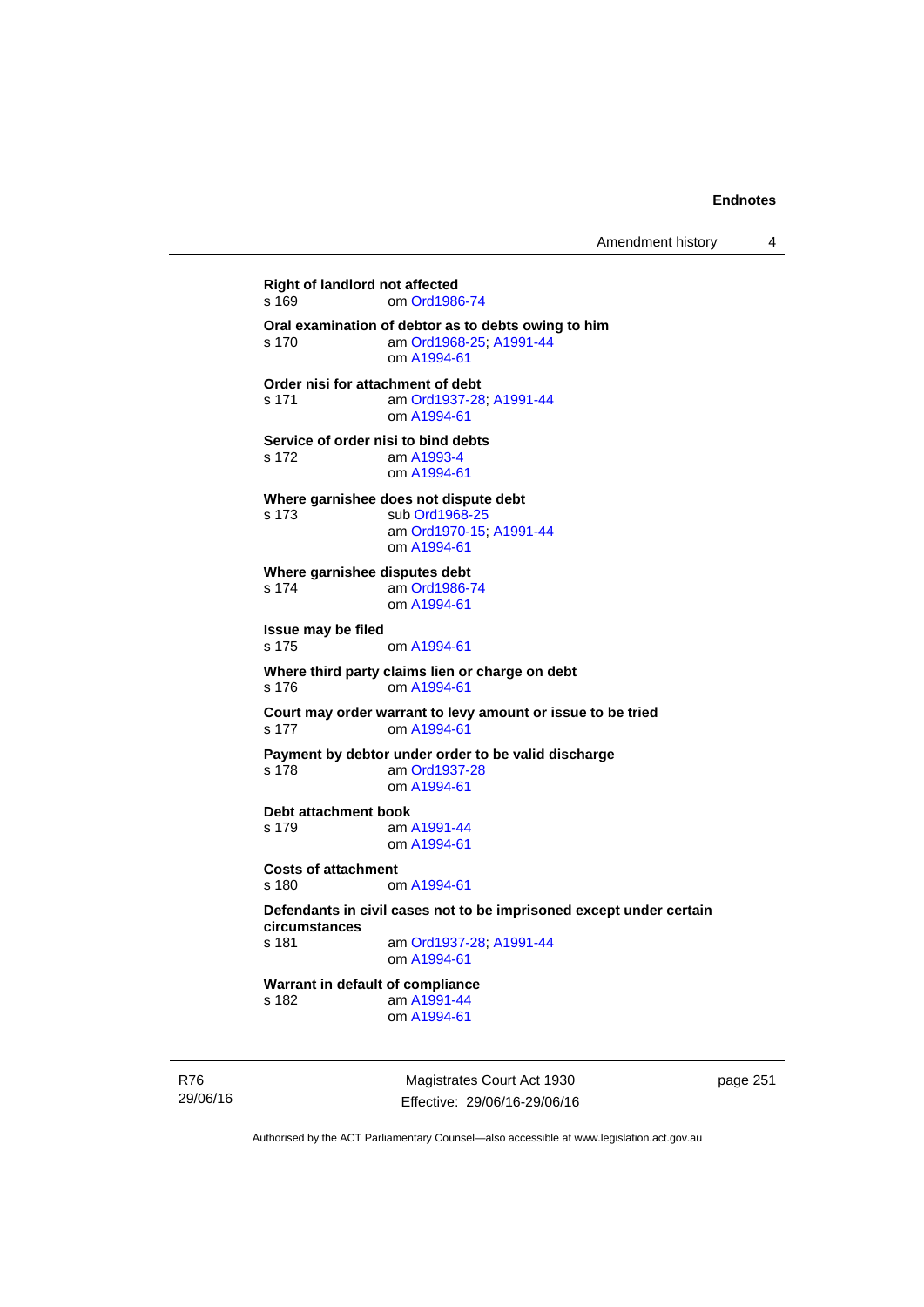| 4 | Amendment history                          |                                                                                                                                                                                                                             |
|---|--------------------------------------------|-----------------------------------------------------------------------------------------------------------------------------------------------------------------------------------------------------------------------------|
|   | Ex parte order of commitment<br>s 183      | am A1991-44<br>om A1994-61                                                                                                                                                                                                  |
|   | $div$ 3.9.4 $hdg$                          | Enforcement of criminal decisions-other provisions<br>(prev pt 9 div 6 hdg) renum as div 9.6 hdg R8 LA<br>sub and renum A2004-60 amdt 1.342                                                                                 |
|   | s 184                                      | <b>Enforcement of costs against informant</b><br>orig s 184 am A1991-44<br>om A1994-61<br>ins A1998-25 s 17                                                                                                                 |
|   | s 185                                      | Committal to prison-orders not involving payment of amount<br>orig s 185 sub Ord1967-1<br>om Ord1972-37<br>(prev s 151) am Ord1977-34; A1996-6<br>renum A1998-25<br>am A2005-20 amdts 3.286-3.288<br>om A2006-23 amdt 1.246 |
|   | Warrant of commitment to prison<br>s 186   | orig s 186 om A1994-61<br>(prev s 152) sub A1996-6<br>renum A1998-25<br>am A1998-67; ss renum R10 LA<br>om A2006-23 amdt 1.246                                                                                              |
|   | s 187                                      | Warrant of commitment if defendant already in prison<br>orig s 187 om A1994-61<br>(prev s 154) renum A1998-25<br>am A2005-20 amdt 3.289<br>om A2006-23 amdt 1.246                                                           |
|   | Mitigation of payment by court<br>s 188    | am Ord1967-1, Ord1982-3, Ord1985-41, Ord1990-5,<br>A1994-81<br>om A2006-23 amdt 1.246                                                                                                                                       |
|   | s 189                                      | Scale of imprisonment for nonpayment of money<br>am Ord1967-1; Ord1977-34; Ord1978-46<br>sub A1993-4<br>am A1994-61<br>om A1998-25                                                                                          |
|   | Proceeds of warrants of execution<br>s 190 | sub Ord1986-74<br>am Ord1990-5; A1991-44<br>om A1994-61                                                                                                                                                                     |

page 252 Magistrates Court Act 1930 Effective: 29/06/16-29/06/16

R76 29/06/16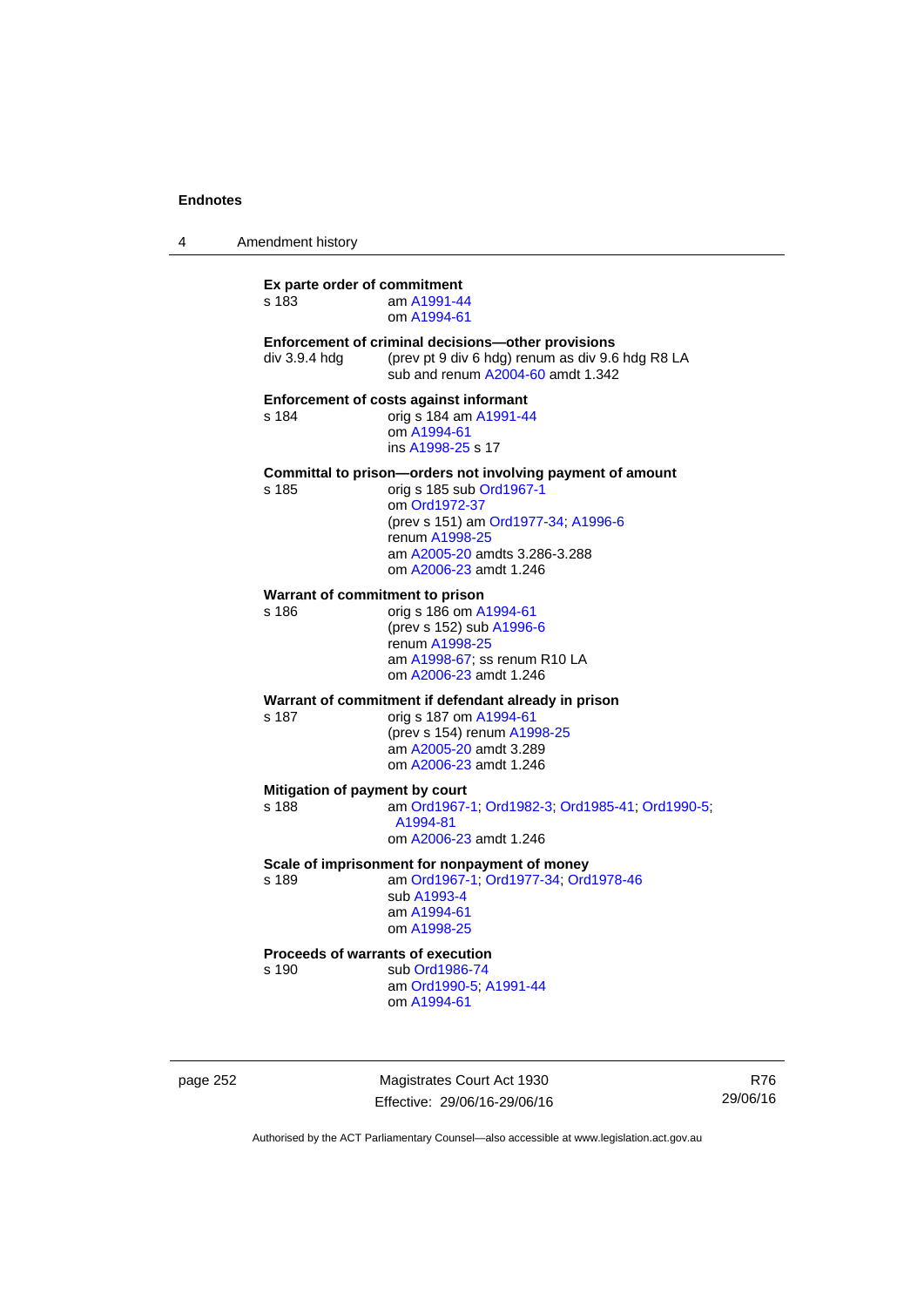|            | s 191 hdg                     | Accounts to be kept of amounts received<br>am A2001-44 amdt 1.2755                      |          |  |  |
|------------|-------------------------------|-----------------------------------------------------------------------------------------|----------|--|--|
|            |                               | sub A2004-60 amdt 1.343                                                                 |          |  |  |
|            | s 191                         | am Ord1967-1, Ord1979-33, A1991-44, A1994-81, A2001-44                                  |          |  |  |
|            |                               | amdt 1.2756; A2004-60 amdt 1.344, amdt 1.345; A2006-23                                  |          |  |  |
|            |                               | amdt 1.247                                                                              |          |  |  |
|            |                               | Executors and administrators may enforce orders in civil matters                        |          |  |  |
|            | s 192                         | am A1991-44                                                                             |          |  |  |
|            |                               | om A1994-61                                                                             |          |  |  |
|            | Forfeited goods may be sold   |                                                                                         |          |  |  |
|            | s 193                         | am Ord1990-5; A2005-20 amdt 3.290                                                       |          |  |  |
|            |                               | Enforcement order not void for form only                                                |          |  |  |
|            | s 194 hdg                     | sub A2006-40 amdt 2.148                                                                 |          |  |  |
|            | s 194                         | am A1994-61<br>sub A2006-23 amdt 1.248                                                  |          |  |  |
|            |                               | am A2006-40 amdt 2.149                                                                  |          |  |  |
|            |                               |                                                                                         |          |  |  |
|            | s 195                         | Convictions etc to be given to Supreme Court registrar<br>am Ord1937-28; A1992-23       |          |  |  |
|            |                               | sub A2005-20 amdt 3.291                                                                 |          |  |  |
|            | Definitions for pt 10         |                                                                                         |          |  |  |
|            | s 196                         | am Ord1937-28                                                                           |          |  |  |
|            |                               | sub A1990-65                                                                            |          |  |  |
|            |                               | am A1992-37; A2000-60 s 4                                                               |          |  |  |
|            |                               | om A2001-90 amdt 1.79                                                                   |          |  |  |
|            | Power to make                 |                                                                                         |          |  |  |
|            | s 197                         | sub A1990-65                                                                            |          |  |  |
|            |                               | om A2001-90 amdt 1.79                                                                   |          |  |  |
|            | <b>Entitlement to apply</b>   |                                                                                         |          |  |  |
|            | s 198                         | sub A1990-65                                                                            |          |  |  |
|            |                               | am A1998-38; A2000-60 s 5<br>om A2001-90 amdt 1.79                                      |          |  |  |
|            |                               |                                                                                         |          |  |  |
|            |                               | Powers exercisable in care and protection proceedings<br>ins A1999-64 s 4 sch 2         |          |  |  |
|            | s 198A                        | om A2001-90 amdt 1.79                                                                   |          |  |  |
|            |                               |                                                                                         |          |  |  |
|            | s 198B                        | Special requirements-applications by community advocate or employer<br>ins A2000-60 s 6 |          |  |  |
|            |                               | om A2001-90 amdt 1.79                                                                   |          |  |  |
|            |                               |                                                                                         |          |  |  |
|            | <b>Hearing dates</b><br>s 199 | am Ord1937-28                                                                           |          |  |  |
|            |                               | sub A1990-65                                                                            |          |  |  |
|            |                               | am A1991-44                                                                             |          |  |  |
|            |                               | om A2001-90 amdt 1.79                                                                   |          |  |  |
| <b>R76</b> |                               | Magistrates Court Act 1930                                                              | page 253 |  |  |
| 29/06/16   |                               | Effective: 29/06/16-29/06/16                                                            |          |  |  |

Authorised by the ACT Parliamentary Counsel—also accessible at www.legislation.act.gov.au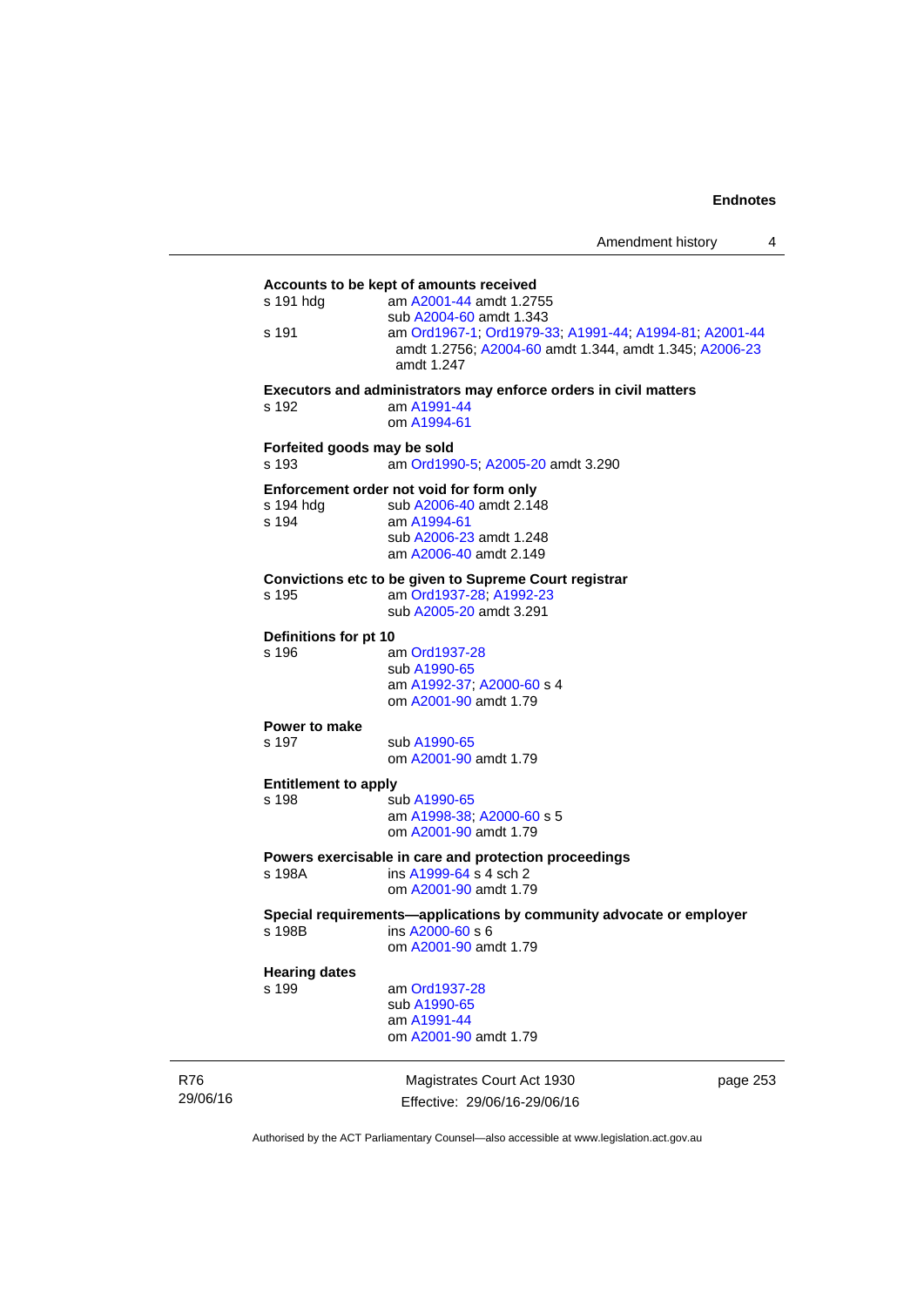4 Amendment history

| s 200                                      | Parties-applications by persons other than aggrieved persons<br>am Ord1937-28<br>sub A1990-65<br>am A1998-38; A2000-60 s 7<br>om A2001-90 amdt 1.79 |
|--------------------------------------------|-----------------------------------------------------------------------------------------------------------------------------------------------------|
| s 201                                      | Parties-applications involving children<br>sub A1990-65<br>am A1991-44<br>om A2001-90 amdt 1.79                                                     |
| <b>Representation of children</b><br>s.202 | sub A1990-65<br>om A2001-90 amdt 1.79                                                                                                               |
| <b>Hearing of applications</b><br>s 203    | sub A1990-65<br>am A1995-46; A1999-34<br>om A2001-90 amdt 1.79                                                                                      |
| s.204                                      | Matters to be taken into account<br>sub A1990-65<br>om A2001-90 amdt 1.79                                                                           |
| <b>Restrictions in orders</b><br>s 205     | am Ord1986-74<br>sub A1990-65<br>om A2001-90 amdt 1.79                                                                                              |
| <b>Consent orders</b><br>s 206             | sub A1990-65<br>om A2001-90 amdt 1.79                                                                                                               |
| Jurisdiction under s 206<br>s 206AA        | ins A1999-34<br>om A2001-90 amdt 1.79                                                                                                               |
| <b>Service of applications</b><br>s 206A   | ins A1990-65<br>am A1991-44; A2000-60 s 8; A2001-44 amdt 1.2757<br>om A2001-90 amdt 1.79                                                            |
| s 206B                                     | Procedure in absence of respondent<br>ins A1990-65<br>om A2001-90 amdt 1.79                                                                         |
| Interim restraining orders<br>s 206C       | ins A1990-65<br>om A2001-90 amdt 1.79                                                                                                               |
|                                            |                                                                                                                                                     |

page 254 Magistrates Court Act 1930 Effective: 29/06/16-29/06/16

R76 29/06/16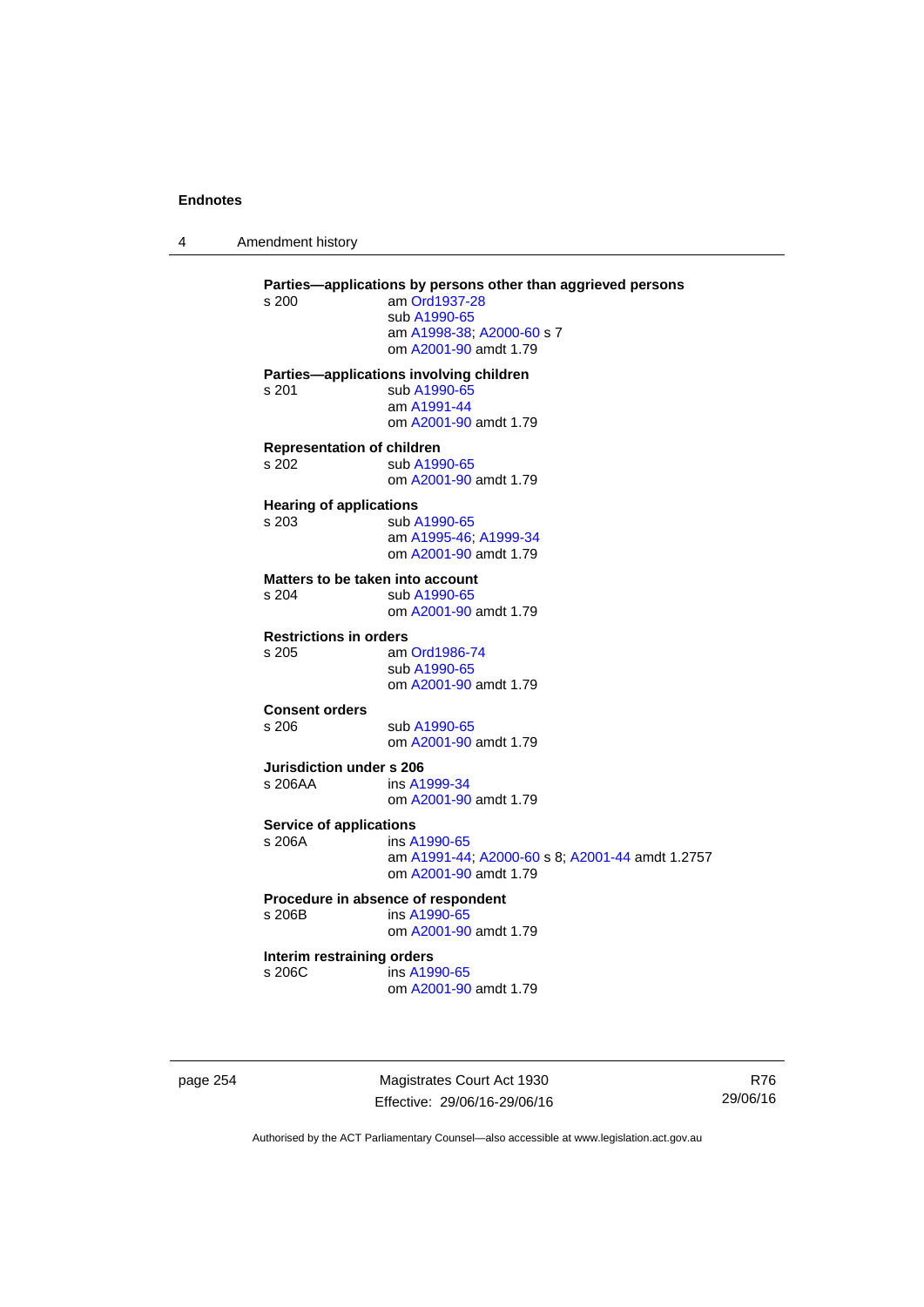Amendment history 4

**Seizure of firearms**  ins [A1990-65](http://www.legislation.act.gov.au/a/1990-65) am [A1991-9;](http://www.legislation.act.gov.au/a/1991-9) [A1996-74](http://www.legislation.act.gov.au/a/1996-74); [A1997-25](http://www.legislation.act.gov.au/a/1997-25) om [A2001-90](http://www.legislation.act.gov.au/a/2001-90) amdt 1.79 **Explaining proposed orders**  s 206E ins [A1990-65](http://www.legislation.act.gov.au/a/1990-65) am [A1992-37](http://www.legislation.act.gov.au/a/1992-37) om [A2001-90](http://www.legislation.act.gov.au/a/2001-90) amdt 1.79 **Counselling**  s 206F ins [A1990-65](http://www.legislation.act.gov.au/a/1990-65) om [A2001-90](http://www.legislation.act.gov.au/a/2001-90) amdt 1.79 **Power of court to make orders where person charged**  s 206G ins [A1990-65](http://www.legislation.act.gov.au/a/1990-65) om [A2001-90](http://www.legislation.act.gov.au/a/2001-90) amdt 1.79 **Duration of orders**  ins [A1990-65](http://www.legislation.act.gov.au/a/1990-65) om [A2001-90](http://www.legislation.act.gov.au/a/2001-90) amdt 1.79 **Exercise of certain powers by registrar**<br>s 206l **ins A2001-70** amdt 1.6 s 206I ins [A2001-70](http://www.legislation.act.gov.au/a/2001-70) amdt 1.67 om [A2001-90](http://www.legislation.act.gov.au/a/2001-90) amdt 1.79 **Variation and revocation of orders**  s 206J ins [A1990-65](http://www.legislation.act.gov.au/a/1990-65) am [A1991-44](http://www.legislation.act.gov.au/a/1991-44); [A1999-64](http://www.legislation.act.gov.au/a/1999-64) s 4 sch 2 om [A2001-90](http://www.legislation.act.gov.au/a/2001-90) amdt 1.79 **Service etc of orders**<br>s 206K **ins** ins [A1990-65](http://www.legislation.act.gov.au/a/1990-65) am [A1991-44](http://www.legislation.act.gov.au/a/1991-44); [A1996-51](http://www.legislation.act.gov.au/a/1996-51); [A2001-44](http://www.legislation.act.gov.au/a/2001-44) amdt 1.2758, amdt 1.2759 om [A2001-90](http://www.legislation.act.gov.au/a/2001-90) amdt 1.79 Offence<br>s 206L ins [A1990-65](http://www.legislation.act.gov.au/a/1990-65) am [A1992-37](http://www.legislation.act.gov.au/a/1992-37); [A1994-81](http://www.legislation.act.gov.au/a/1994-81); [A1997-25](http://www.legislation.act.gov.au/a/1997-25) om [A2001-90](http://www.legislation.act.gov.au/a/2001-90) amdt 1.79 **Service other than personal service**<br>s 206M ins A1990-65  $ins A1990-65$  $ins A1990-65$  om [A2001-90](http://www.legislation.act.gov.au/a/2001-90) amdt 1.79 **Service by police officers**  s 206N ins [A1990-65](http://www.legislation.act.gov.au/a/1990-65) am [A1991-44](http://www.legislation.act.gov.au/a/1991-44) om [A2001-90](http://www.legislation.act.gov.au/a/2001-90) amdt 1.79

R76 29/06/16

Magistrates Court Act 1930 Effective: 29/06/16-29/06/16 page 255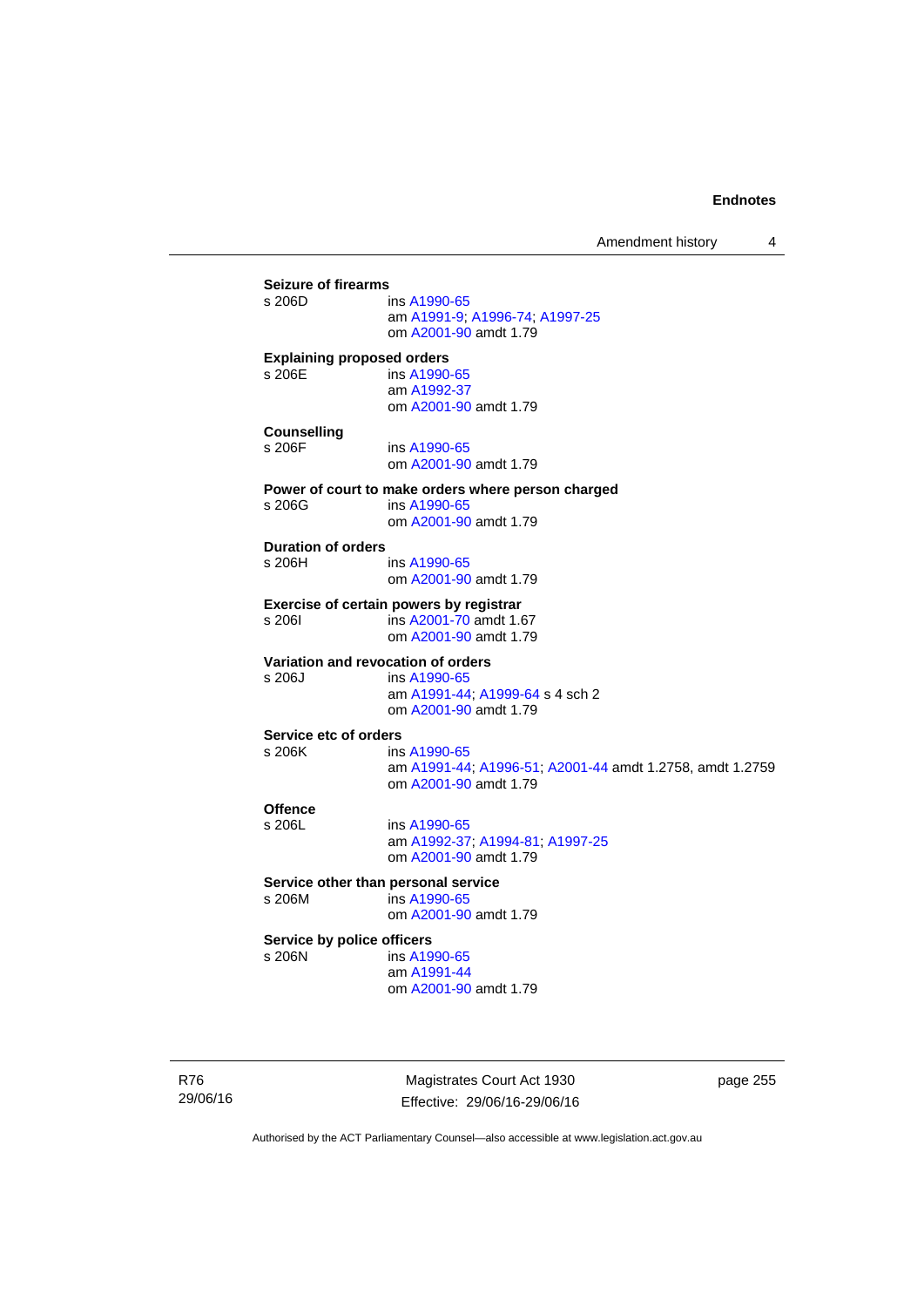4 Amendment history

| s 206P                                        | Restriction on publication of reports of proceedings<br>ins A1990-65<br>am A1994-81; A1998-38<br>om A2001-90 amdt 1.79                                                       |
|-----------------------------------------------|------------------------------------------------------------------------------------------------------------------------------------------------------------------------------|
| s 206PA                                       | Limits of restriction on publication<br>ins A1998-38<br>om A2001-90 amdt 1.79                                                                                                |
| s 206PB                                       | Application not invalid only because made under wrong Act<br>ins A1998-38<br>om A2001-90 amdt 1.79                                                                           |
| <b>Appeals</b><br>s 206Q                      | ins A1990-65<br>am A1995-46<br>om A2001-90 amdt 1.79                                                                                                                         |
| <b>Application of Crimes Act</b><br>s 206R    | ins A1990-65<br>om A2001-90 amdt 1.79                                                                                                                                        |
| <b>Criminal appeals</b><br>pt 3.10 hdg        | (prev pt 11 hdg) sub Ord1972-37<br>sub and renum A2004-60 amdt 1.346                                                                                                         |
| div 3.10.1 hdg                                | <b>Criminal appeals--jurisdiction of Supreme Court</b><br>(prev pt 11 div 1 hdg) ins Ord1972-37<br>renum as div 11.1 hdg R8 LA<br>sub and renum A2004-60 amdt 1.347          |
| <b>Jurisdiction of Supreme Court</b><br>s.207 | sub Ord1937-28<br>am Ord1967-1; Ord1968-25<br>sub Ord1972-37<br>am Ord1985-67; A1990-65; A2001-90 amdt 1.80; A2004-60<br>amdts 1.348-1.350; A2005-5 s 30; A2008-44 amdt 1.79 |
| Appeals in criminal matters<br>div 3.10.2 hdg | (prev pt 11 div 2 hdg) ins Ord1972-37<br>renum as div 11.2 hdg R8 LA<br>sub and renum A2004-60 amdt 1.351                                                                    |

page 256 Magistrates Court Act 1930 Effective: 29/06/16-29/06/16

R76 29/06/16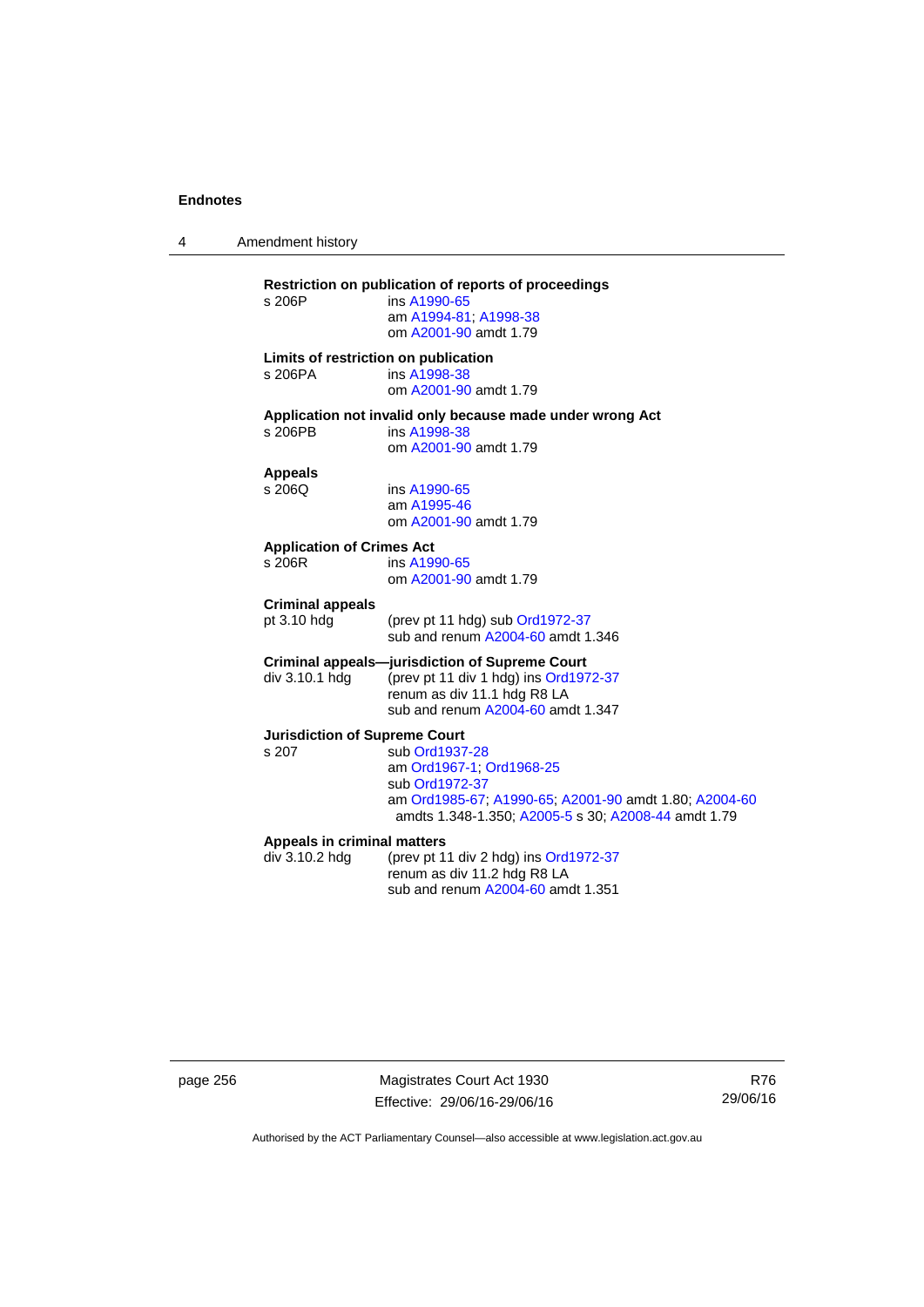## **Appeals to which div 3.10.2 applies**  sub [A2004-60](http://www.legislation.act.gov.au/a/2004-60) amdt 1.352 s 208 sub [Ord1937-28](http://www.legislation.act.gov.au/a/1937-28) am [Ord1953-14](http://www.legislation.act.gov.au/a/1953-14); [Ord1958-12;](http://www.legislation.act.gov.au/a/1958-12) [Ord1968-25](http://www.legislation.act.gov.au/a/1968-25) sub [Ord1972-37](http://www.legislation.act.gov.au/a/1972-37) am [Ord1984-16](http://www.legislation.act.gov.au/a/1984-16); [Ord1985-41;](http://www.legislation.act.gov.au/a/1985-41) [Ord1985-67](http://www.legislation.act.gov.au/a/1985-67); [Ord1986-33](http://www.legislation.act.gov.au/a/1986-33); [Ord1986-74;](http://www.legislation.act.gov.au/a/1986-74) [A1990-65;](http://www.legislation.act.gov.au/a/1990-65) [A1992-9](http://www.legislation.act.gov.au/a/1992-9); [A1994-61](http://www.legislation.act.gov.au/a/1994-61); [A1996-6](http://www.legislation.act.gov.au/a/1996-6); [A2004-60](http://www.legislation.act.gov.au/a/2004-60) amdts 1.353-1.355; [A2005-7](http://www.legislation.act.gov.au/a/2005-7) s 16; pars renum R27 LA (see [A2005-7](http://www.legislation.act.gov.au/a/2005-7) s 17); [A2006-23](http://www.legislation.act.gov.au/a/2006-23) amdt 1.249; [A2006-55](http://www.legislation.act.gov.au/a/2006-55) s 14, s 15; [A2011-13](http://www.legislation.act.gov.au/a/2011-13) amdt 1.12; ss renum R67 LA; [A2013-12](http://www.legislation.act.gov.au/a/2013-12) s 39 **Appeals in other cases**  s 208A ins [Ord1958-12](http://www.legislation.act.gov.au/a/1958-12) am [Ord1967-1;](http://www.legislation.act.gov.au/a/1967-1) [Ord1968-25](http://www.legislation.act.gov.au/a/1968-25) om [Ord1972-37](http://www.legislation.act.gov.au/a/1972-37) **Substituted service of notice of appeal**  s 208B ins [Ord1958-12](http://www.legislation.act.gov.au/a/1958-12) om [Ord1972-37](http://www.legislation.act.gov.au/a/1972-37) **Institution of appeal**  s 209 am [Ord1934-17](http://www.legislation.act.gov.au/a/1934-17) sub [Ord1937-28](http://www.legislation.act.gov.au/a/1937-28) am [Ord1967-1](http://www.legislation.act.gov.au/a/1967-1) sub [Ord1972-37](http://www.legislation.act.gov.au/a/1972-37) am [Ord1984-61;](http://www.legislation.act.gov.au/a/1984-61) [Ord1985-67](http://www.legislation.act.gov.au/a/1985-67) sub [Ord1986-74](http://www.legislation.act.gov.au/a/1986-74) am [A2005-5](http://www.legislation.act.gov.au/a/2005-5) s 31; [A2005-7](http://www.legislation.act.gov.au/a/2005-7) s 18; [A2006-40](http://www.legislation.act.gov.au/a/2006-40) amdt 2.150 **Substituted service of notice of appeal**  s 210 am [Ord1934-17](http://www.legislation.act.gov.au/a/1934-17) sub [Ord1937-28](http://www.legislation.act.gov.au/a/1937-28); [Ord1972-37](http://www.legislation.act.gov.au/a/1972-37) **When appeal deemed to be duly instituted**  s 211 sub [Ord1937-28](http://www.legislation.act.gov.au/a/1937-28); [Ord1972-37](http://www.legislation.act.gov.au/a/1972-37); [Ord1985-18](http://www.legislation.act.gov.au/a/1985-18) om [Ord1986-74](http://www.legislation.act.gov.au/a/1986-74) **When appeal deemed to be duly instituted**  s 212 sub [Ord1937-28](http://www.legislation.act.gov.au/a/1937-28); [Ord1958-12](http://www.legislation.act.gov.au/a/1958-12) am [Ord1967-1](http://www.legislation.act.gov.au/a/1967-1) sub [Ord1972-37](http://www.legislation.act.gov.au/a/1972-37) om [Ord1985-18](http://www.legislation.act.gov.au/a/1985-18) **Increase in amount of security**  s 213 sub [Ord1937-28](http://www.legislation.act.gov.au/a/1937-28); [Ord1972-37](http://www.legislation.act.gov.au/a/1972-37) om [Ord1985-18](http://www.legislation.act.gov.au/a/1985-18)

R76 29/06/16

Magistrates Court Act 1930 Effective: 29/06/16-29/06/16 page 257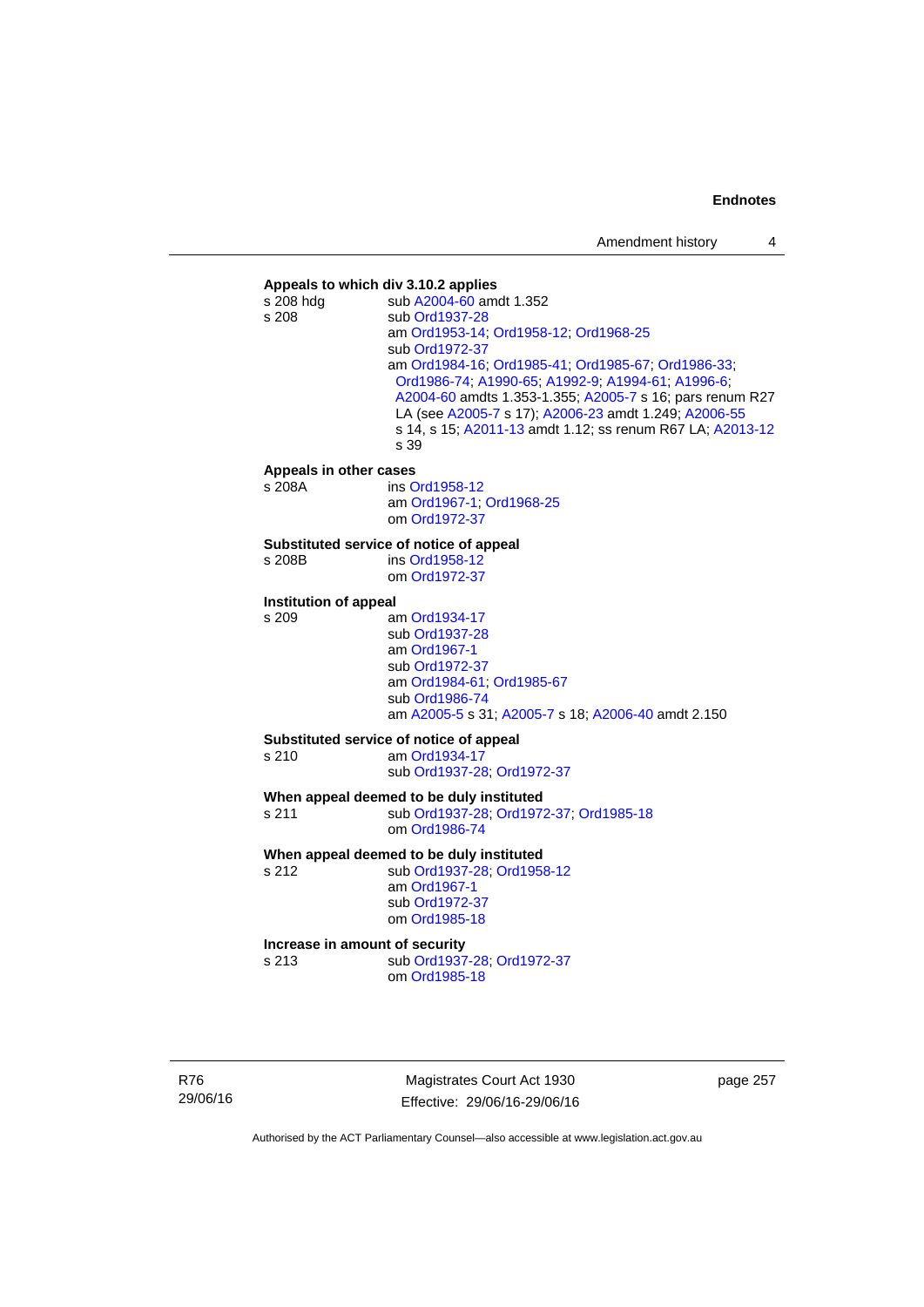4 Amendment history

## **Appeals in cases other than civil cases**

s 214 sub [Ord1937-28](http://www.legislation.act.gov.au/a/1937-28) am [Ord1967-1](http://www.legislation.act.gov.au/a/1967-1) sub [Ord1972-37](http://www.legislation.act.gov.au/a/1972-37) am [Ord1984-61](http://www.legislation.act.gov.au/a/1984-61); [A1990-65;](http://www.legislation.act.gov.au/a/1990-65) [A2004-60](http://www.legislation.act.gov.au/a/2004-60) amdt 1.356; [A2005-20](http://www.legislation.act.gov.au/a/2005-20) amdt 3.292

**Appeals in relation to grant of bail** 

s 214A ins [Ord1986-33](http://www.legislation.act.gov.au/a/1986-33) om [A1992-9](http://www.legislation.act.gov.au/a/1992-9)

## **Appeals in civil cases**

om [Ord1937-28](http://www.legislation.act.gov.au/a/1937-28) ins [Ord1972-37](http://www.legislation.act.gov.au/a/1972-37) am [Ord1985-67](http://www.legislation.act.gov.au/a/1985-67) om [Ord1986-74](http://www.legislation.act.gov.au/a/1986-74)

## **Stay of execution pending appeal in certain cases**

om [Ord1937-28](http://www.legislation.act.gov.au/a/1937-28) ins [Ord1972-37](http://www.legislation.act.gov.au/a/1972-37) am [Ord1984-62](http://www.legislation.act.gov.au/a/1984-62); [Ord1986-74;](http://www.legislation.act.gov.au/a/1986-74) [A1992-9](http://www.legislation.act.gov.au/a/1992-9); [A1995-41](http://www.legislation.act.gov.au/a/1995-41); [A2005-7](http://www.legislation.act.gov.au/a/2005-7) s 19; [A2006-23](http://www.legislation.act.gov.au/a/2006-23) amdt 1.250, amdt 1.251; [A2008-29](http://www.legislation.act.gov.au/a/2008-29) amdt 1.32; [A2011-22](http://www.legislation.act.gov.au/a/2011-22) amdt 1.311 sub [A2012-13](http://www.legislation.act.gov.au/a/2012-13) amdt 1.40

**Execution not to be stayed in other cases except by order of Supreme Court** 

s 217 om [Ord1937-28](http://www.legislation.act.gov.au/a/1937-28) ins [Ord1972-37](http://www.legislation.act.gov.au/a/1972-37) om [Ord1986-74](http://www.legislation.act.gov.au/a/1986-74)

## **Orders by Supreme Court on appeals**

s 218 om [Ord1937-28](http://www.legislation.act.gov.au/a/1937-28)

 ins [Ord1972-37](http://www.legislation.act.gov.au/a/1972-37) sub [Ord1984-61](http://www.legislation.act.gov.au/a/1984-61) am [Ord1985-67](http://www.legislation.act.gov.au/a/1985-67); [A2004-60](http://www.legislation.act.gov.au/a/2004-60) amdt 1.357, amdt 1.358

## **No right of appeal under div 3.10.2 if review appeal**

s 219 hdg sub [A2004-60](http://www.legislation.act.gov.au/a/2004-60) amdt 1.359<br>s 219 om Ord1937-28 om [Ord1937-28](http://www.legislation.act.gov.au/a/1937-28) ins [Ord1972-37](http://www.legislation.act.gov.au/a/1972-37) am [Ord1985-67;](http://www.legislation.act.gov.au/a/1985-67) [Ord1986-74;](http://www.legislation.act.gov.au/a/1986-74) [A2004-60](http://www.legislation.act.gov.au/a/2004-60) amdt 1.360, amdt 1.361 sub [A2008-44](http://www.legislation.act.gov.au/a/2008-44) amdt 1.80

## **Reference appeals in criminal matters**

div 3.10.2A ins [A2005-5](http://www.legislation.act.gov.au/a/2005-5) s 32

## **What is a reference appeal?**

s 219A ins [A2005-5](http://www.legislation.act.gov.au/a/2005-5) s 32

page 258 Magistrates Court Act 1930 Effective: 29/06/16-29/06/16

R76 29/06/16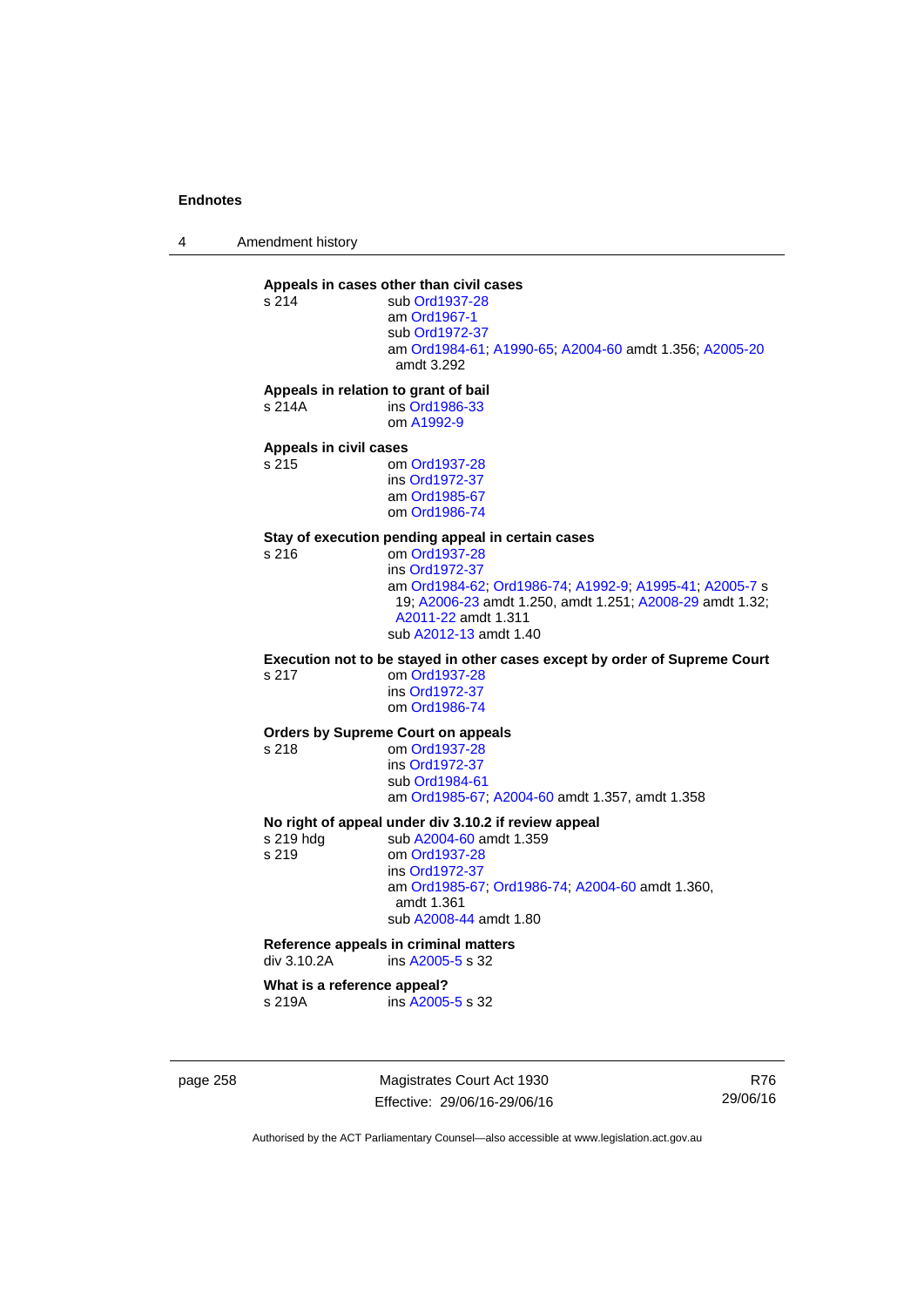## **Reference appeal in relation to proceeding**

| <u>Reference</u> appear in relation to proceeding |                                                       |  |
|---------------------------------------------------|-------------------------------------------------------|--|
| s 219AB hdg                                       | sub A2008-42 s 12                                     |  |
| s 219AB                                           | ins A2005-5 s 32                                      |  |
|                                                   | am A2006-55 s 15; A2006-40 amdt 2.151; A2008-42 s 13, |  |
|                                                   | s 14: A2011-30 amdt 1.11                              |  |
| $\blacksquare$                                    |                                                       |  |

## **Who may be heard at reference appeal**

| s 219AC | ins A2005-5 s 32 |
|---------|------------------|
|         | am A2008-42 s 15 |

## **Reference appeal decision does not affect verdict**

s 219AD ins [A2005-5](http://www.legislation.act.gov.au/a/2005-5) s 32 sub [A2008-42](http://www.legislation.act.gov.au/a/2008-42) s 16

## **Review appeals in criminal matters**

| div 3.10.3 hdq | (prev pt 11 div 3 hdg) ins Ord1972-37 |
|----------------|---------------------------------------|
|                | renum as div 11.3 hdg R8 LA           |
|                | sub and renum A2004-60 amdt 1.362     |
|                | sub A2008-44 amdt 1.81                |

#### **Interpretation**

s 219A ins [Ord1972-37](http://www.legislation.act.gov.au/a/1972-37) om [A1994-61](http://www.legislation.act.gov.au/a/1994-61)

# **Decisions subject to review appeal**<br>s 219B hdg sub A2008-44 am

s 219B hdg sub [A2008-44](http://www.legislation.act.gov.au/a/2008-44) amdt 1.82<br>s 219B ins Ord1972-37 ins [Ord1972-37](http://www.legislation.act.gov.au/a/1972-37) am [Ord1974-14](http://www.legislation.act.gov.au/a/1974-14); [Ord1979-41;](http://www.legislation.act.gov.au/a/1979-41) [Ord1984-16](http://www.legislation.act.gov.au/a/1984-16); [Ord1985-41](http://www.legislation.act.gov.au/a/1985-41); [Ord1985-67;](http://www.legislation.act.gov.au/a/1985-67) [Ord1990-9;](http://www.legislation.act.gov.au/a/alt_ord1990-9) [A1994-61](http://www.legislation.act.gov.au/a/1994-61); [A1996-6](http://www.legislation.act.gov.au/a/1996-6); pars renum R10 LA; [A2004-60](http://www.legislation.act.gov.au/a/2004-60) amdts 1.363-1.366; [A2005-20](http://www.legislation.act.gov.au/a/2005-20) amdt 3.293; [A2006-23](http://www.legislation.act.gov.au/a/2006-23) amdt 1.252; [A2006-55](http://www.legislation.act.gov.au/a/2006-55) s 16; [A2008-44](http://www.legislation.act.gov.au/a/2008-44) amdt 1.83; [A2011-13](http://www.legislation.act.gov.au/a/2011-13) amdt 1.13

#### **How review appeal is instituted**  s 219C

| s 219C | ins Ord1972-37                                     |
|--------|----------------------------------------------------|
|        | am Ord1974-14, Ord1979-41, Ord1984-61, Ord1985-41, |
|        | Ord1985-67; Ord1990-9; A1996-6; pars renum R10 LA; |
|        | A2005-5 s 33; A2005-20 amdts 3.294-3.296; pars and |
|        | ss renum R29 LA (see A2005-20 amdt 3.297)          |
|        | sub A2008-44 amdt 1.84                             |

## **Grounds for review**

ins [Ord1972-37](http://www.legislation.act.gov.au/a/1972-37) am [Ord1985-41](http://www.legislation.act.gov.au/a/1985-41); [Ord1985-67;](http://www.legislation.act.gov.au/a/1985-67) [Ord1990-9](http://www.legislation.act.gov.au/a/alt_ord1990-9); [A1992-9](http://www.legislation.act.gov.au/a/1992-9); [A1996-6](http://www.legislation.act.gov.au/a/1996-6); ss renum R10 LA om [A2006-40](http://www.legislation.act.gov.au/a/2006-40) amdt 2.152 ins [A2008-44](http://www.legislation.act.gov.au/a/2008-44) amdt 1.84

R76 29/06/16

Magistrates Court Act 1930 Effective: 29/06/16-29/06/16 page 259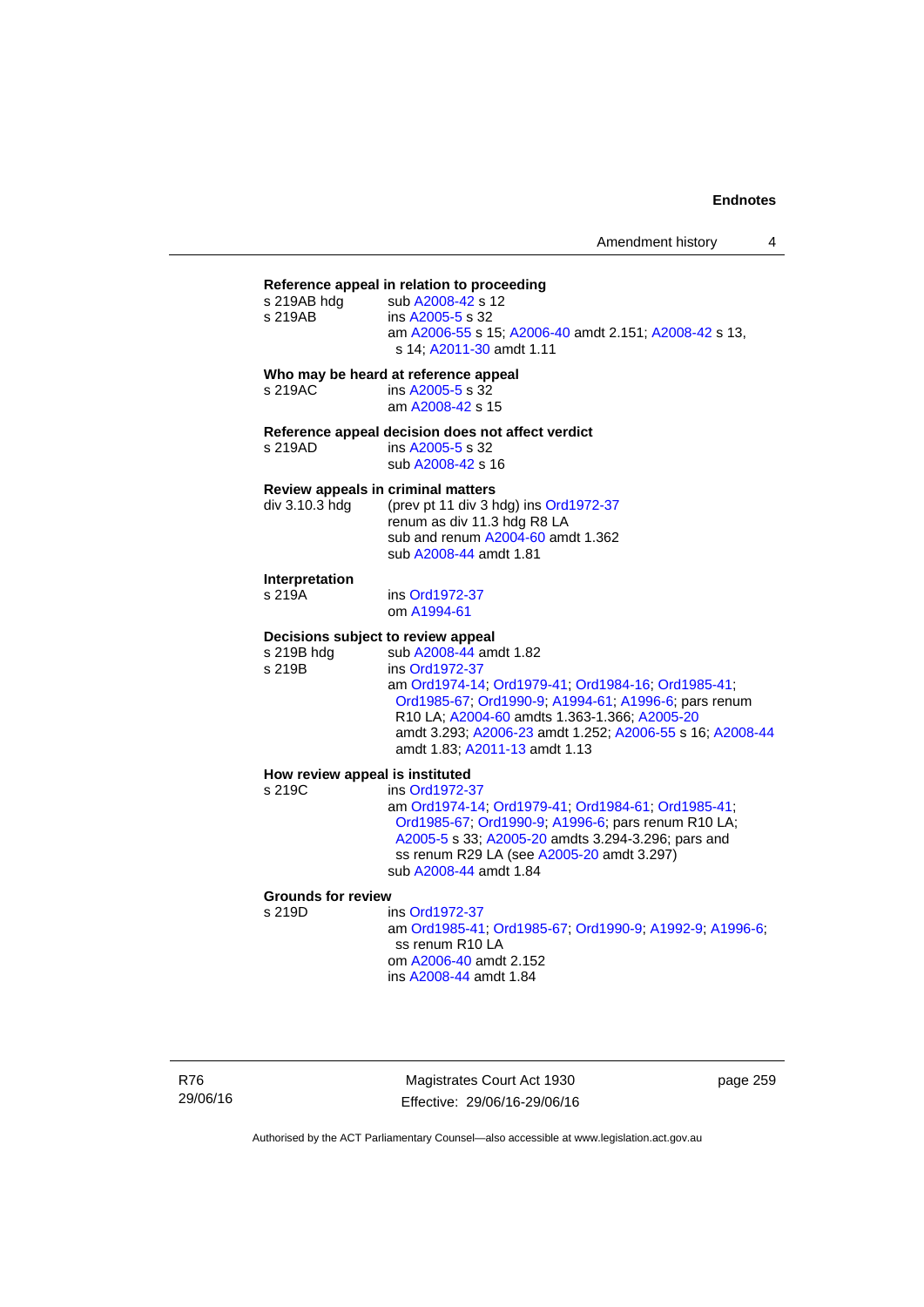4 Amendment history

| page 260 |                                          | Magistrates Court Act 1930                                                                                                                                                            | R76 |
|----------|------------------------------------------|---------------------------------------------------------------------------------------------------------------------------------------------------------------------------------------|-----|
|          | s 222                                    | <b>Control of Supreme Court over summary convictions</b><br>am Ord1937-28; Ord1985-67; Ord1986-74; A2005-20<br>amdts 3.298-3.300; A2006-23 amdts 1.253-1.255; A2006-40<br>amdt 2.154  |     |
|          | s 221                                    | Magistrate may order appellant to be liberated<br>om Ord1937-28                                                                                                                       |     |
|          | Forfeiture of recognisance<br>s 220      | am Ord1937-28; Ord1972-37<br>sub Ord1984-62<br>om A1992-9                                                                                                                             |     |
|          | div 3.10.4 hdg                           | <b>Criminal appeals-other provisions</b><br>(prev pt 11 div 4 hdg) ins Ord1972-37<br>renum as div 11.4 hdg R8 LA<br>sub and renum A2004-60 amdt 1.368                                 |     |
|          | Stay of execution not affected<br>s 219L | ins Ord1984-62<br>om A1992-9                                                                                                                                                          |     |
|          | s 219K                                   | <b>Effect of apprehension of appellant</b><br>ins Ord1984-62<br>om A1992-9                                                                                                            |     |
|          | s 219J                                   | Power of Court where person apprehended<br>ins Ord1984-62<br>om A1992-9                                                                                                               |     |
|          | s 219H                                   | Warrant of apprehension of appellant<br>ins Ord1984-62<br>om A1992-9                                                                                                                  |     |
|          | Interpretation<br>s 219G                 | ins Ord1984-62<br>am Ord1986-74<br>om A1992-9                                                                                                                                         |     |
|          | <b>Powers of Supreme Court</b><br>s 219F | ins Ord1972-37<br>am Ord1974-14, Ord1979-41, Ord1985-41, Ord1985-67,<br>Ord1990-9; ss and pars renum R10 LA; A2004-60<br>amdt 1.367; A2006-40 amdt 2.153; A2008-44<br>amdts 1.85-1.88 |     |
|          | <b>Report by Magistrate</b><br>s 219E    | ins Ord1972-37<br>am A1996-6<br>om A2006-40 amdt 2.152<br>ins A2008-44 amdt 1.84                                                                                                      |     |
|          |                                          |                                                                                                                                                                                       |     |

Authorised by the ACT Parliamentary Counsel—also accessible at www.legislation.act.gov.au

29/06/16

Effective: 29/06/16-29/06/16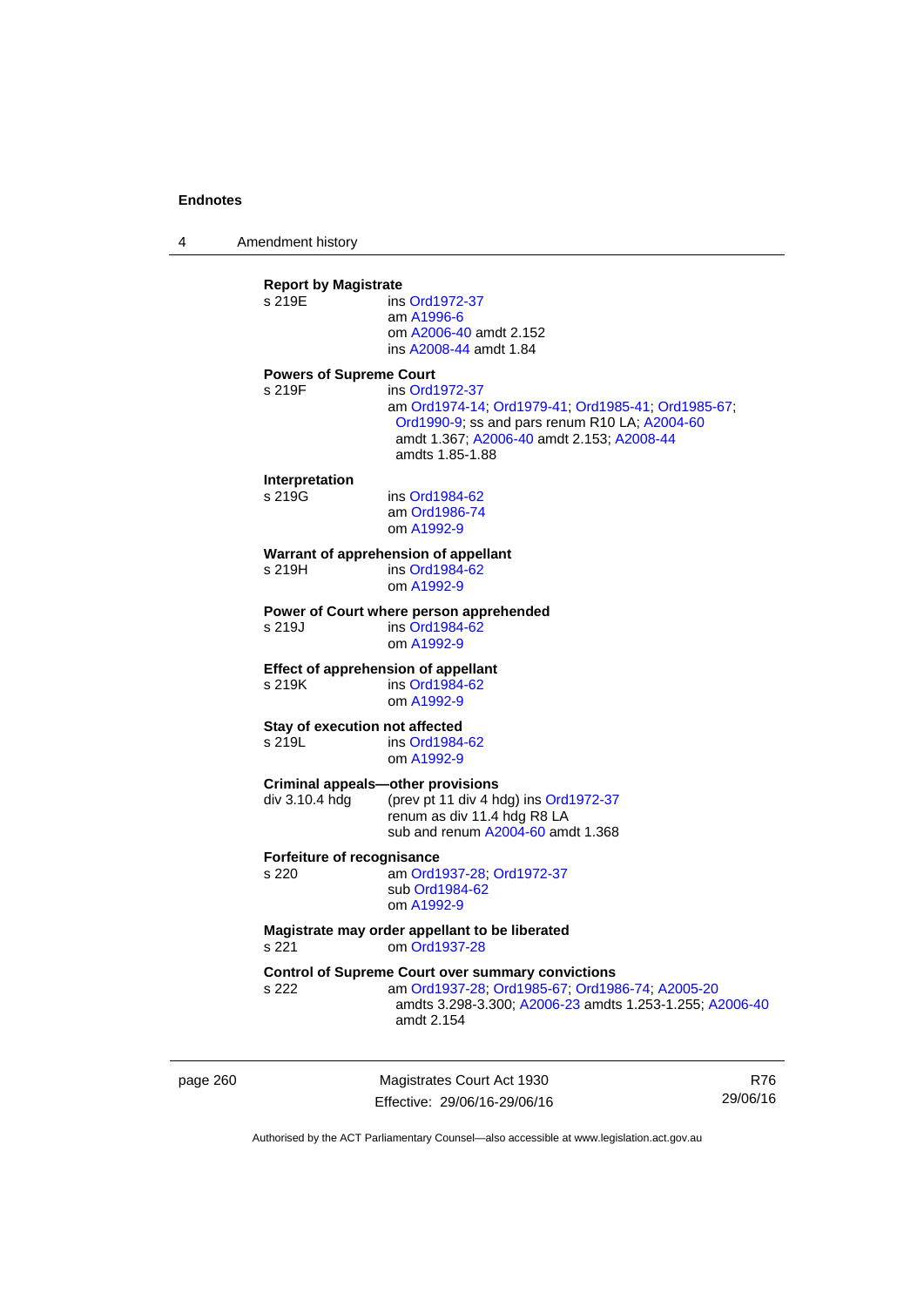**Amendment of documents**<br>s 223 am Ord1 s 223 am [Ord1937-28](http://www.legislation.act.gov.au/a/1937-28); [Ord1985-67](http://www.legislation.act.gov.au/a/1985-67); [Ord1986-74](http://www.legislation.act.gov.au/a/1986-74) sub [A2005-20](http://www.legislation.act.gov.au/a/2005-20) amdt 3.301 am [A2006-23](http://www.legislation.act.gov.au/a/2006-23) amdt 1.256 **In cases of certiorari order**  s 224 hdg sub [A2006-40](http://www.legislation.act.gov.au/a/2006-40) amdt 2.155<br>s 224 am Ord1937-28: A2005-20 am [Ord1937-28](http://www.legislation.act.gov.au/a/1937-28); [A2005-20](http://www.legislation.act.gov.au/a/2005-20) amdt 3.302; [A2006-40](http://www.legislation.act.gov.au/a/2006-40) amdt 2.156 **Notice dispensed with**  s 225 am [Ord1937-28](http://www.legislation.act.gov.au/a/1937-28); [Ord1967-1](http://www.legislation.act.gov.au/a/1967-1); [Ord1985-17](http://www.legislation.act.gov.au/a/1985-17); [A2005-20](http://www.legislation.act.gov.au/a/2005-20) amdt 3.302; [A2006-40](http://www.legislation.act.gov.au/a/2006-40) amdt 2.157, amdt 2.158 **Power of court to admit to bail**  s 226 am [Ord1937-28](http://www.legislation.act.gov.au/a/1937-28); [A1992-9](http://www.legislation.act.gov.au/a/1992-9); [A2005-20](http://www.legislation.act.gov.au/a/2005-20) amdt 3.302; [A2006-23](http://www.legislation.act.gov.au/a/2006-23) amdt 1.257; [A2006-40](http://www.legislation.act.gov.au/a/2006-40) amdt 2.159 **Respecting the amendment of convictions etc**  s 227 am [Ord1937-28](http://www.legislation.act.gov.au/a/1937-28); [Ord1985-67;](http://www.legislation.act.gov.au/a/1985-67) [A1996-6](http://www.legislation.act.gov.au/a/1996-6); [A2005-20](http://www.legislation.act.gov.au/a/2005-20) amdt 3.302 **No summons or information**  s 228 am [Ord1986-74](http://www.legislation.act.gov.au/a/1986-74) sub [A2005-20](http://www.legislation.act.gov.au/a/2005-20) amdt 3.303 **Provisions applicable in relation to security given for costs of appeal**  s 230 am [Ord1937-28](http://www.legislation.act.gov.au/a/1937-28) sub [Ord1972-37](http://www.legislation.act.gov.au/a/1972-37) am [Ord1985-18;](http://www.legislation.act.gov.au/a/1985-18) [A1991-44](http://www.legislation.act.gov.au/a/1991-44) om [A2006-40](http://www.legislation.act.gov.au/a/2006-40) amdt 2.160 **Magistrate sued for act not within jurisdiction**  s 231 reloc as s 17A **No action against magistrate after order nisi to quash conviction has been granted**  reloc as s 17B **Warrant or writ by magistrate on order of court**  s 233 reloc as s 17C **No action for acts done under order of Supreme Court**<br>
s 234 reloc as s 17D reloc as s 17D **No action where proceedings confirmed on appeal**  s 235 reloc as s 17E **Actions in cases prohibited**  s 236 reloc as s 17F **Limitation of actions**  s 237 om [Ord1985-66](http://www.legislation.act.gov.au/a/1985-66)

R76 29/06/16

Magistrates Court Act 1930 Effective: 29/06/16-29/06/16 page 261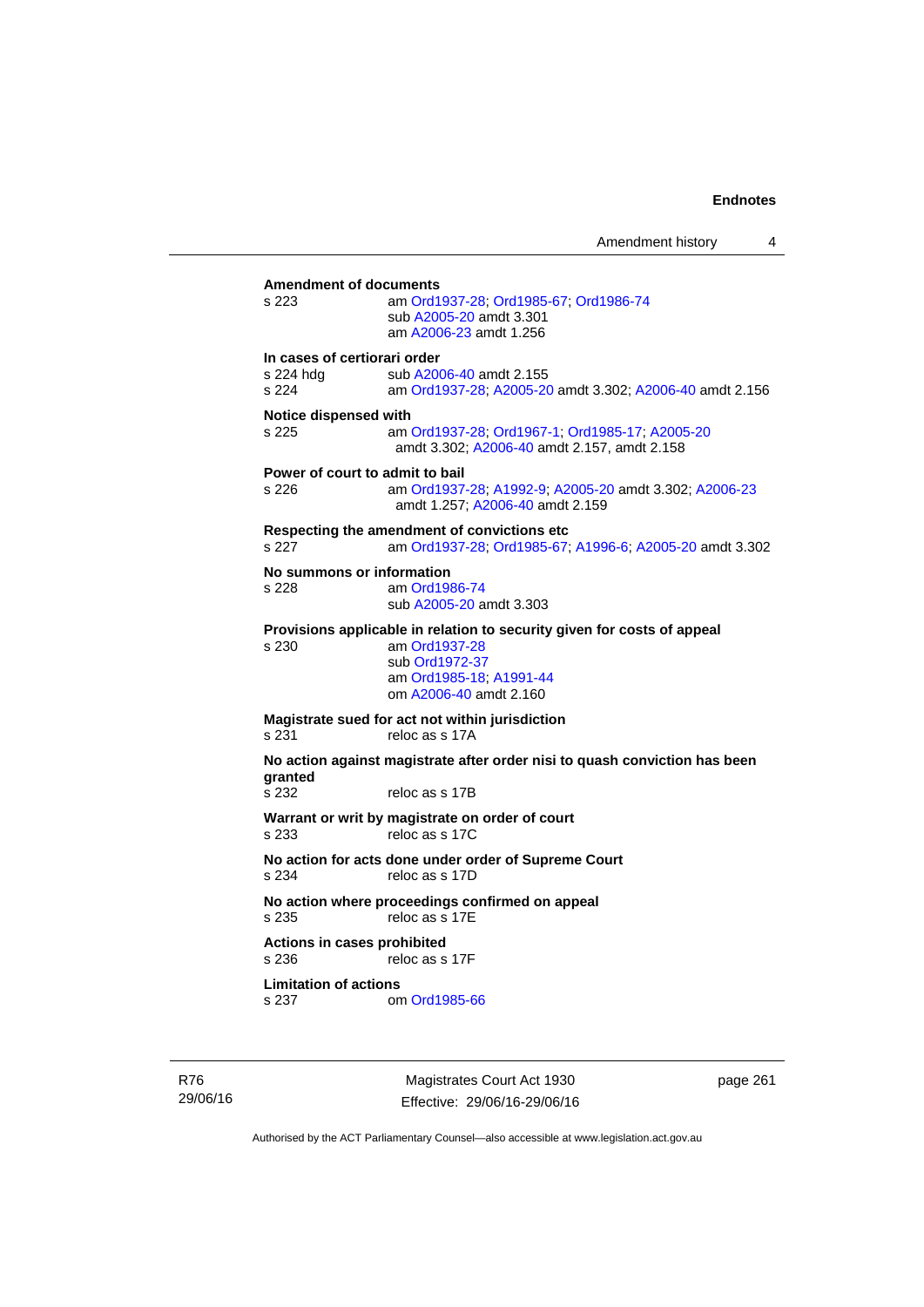4 Amendment history **Notice of actions**  om [Ord1985-66](http://www.legislation.act.gov.au/a/1985-66) **Payment of amounts into court**  s 239 reloc as s 17G **No action against magistrate for judicial acts in Magistrates Court**  s 240 reloc as s 17H **Magistrate sued for acts within his or her jurisdiction only liable in case of malice and absence of reasonable and probable cause**  s 241 reloc as s 17I **Verdict for defendant**  s 242 reloc as s 17J **Damages**  s 243 reloc as s 17K **Costs in criminal matters**  pt 3.11 hdg (prev pt 13 hdg) sub [Ord1953-14](http://www.legislation.act.gov.au/a/1953-14) am [A1994-4](http://www.legislation.act.gov.au/a/1994-4) sub and renum [A2004-60](http://www.legislation.act.gov.au/a/2004-60) amdt 1.371 **Costs in criminal matters**  s 244 hdg sub [A2004-60](http://www.legislation.act.gov.au/a/2004-60) amdt 1.372<br>s 244 am Ord1937-28: Ord1953 s 244 am [Ord1937-28](http://www.legislation.act.gov.au/a/1937-28); [Ord1953-14;](http://www.legislation.act.gov.au/a/1953-14) [Ord1986-74](http://www.legislation.act.gov.au/a/1986-74); [A1994-61](http://www.legislation.act.gov.au/a/1994-61); [A2004-60](http://www.legislation.act.gov.au/a/2004-60) amdts 1.373-1.375 sub [A2008-44](http://www.legislation.act.gov.au/a/2008-44) amdt 1.89 **Court fees**  s 245 sub [Ord1953-14](http://www.legislation.act.gov.au/a/1953-14); [Ord1980-10](http://www.legislation.act.gov.au/a/1980-10) am [A1991-38;](http://www.legislation.act.gov.au/a/1991-38) [A1991-44](http://www.legislation.act.gov.au/a/1991-44) om [A1994-4](http://www.legislation.act.gov.au/a/1994-4) **Remission of fees**  s 245A ins [Ord1937-28](http://www.legislation.act.gov.au/a/1937-28) sub [Ord1986-83](http://www.legislation.act.gov.au/a/1986-83) am [Ord1989-55](http://www.legislation.act.gov.au/a/1989-55); [Ord1990-5](http://www.legislation.act.gov.au/a/alt_ord1990-5); [A1991-44](http://www.legislation.act.gov.au/a/1991-44); [A1993-4](http://www.legislation.act.gov.au/a/1993-4) om [A1994-4](http://www.legislation.act.gov.au/a/1994-4) **Solicitor's costs**  s 246 sub [Ord1937-28](http://www.legislation.act.gov.au/a/1937-28) om [Ord1986-74](http://www.legislation.act.gov.au/a/1986-74) **Witnesses expenses**  s 247 sub [Ord1953-14](http://www.legislation.act.gov.au/a/1953-14); [Ord1967-1](http://www.legislation.act.gov.au/a/1967-1) am [A1996-6;](http://www.legislation.act.gov.au/a/1996-6) [A2004-60](http://www.legislation.act.gov.au/a/2004-60) amdt 1.376 reloc to [Magistrates Court Rules 1932](http://www.legislation.act.gov.au/sl/1932-4/default.asp), pt 4 as rule 21 by [A2004-60](http://www.legislation.act.gov.au/a/2004-60) amdt 1.377

page 262 Magistrates Court Act 1930 Effective: 29/06/16-29/06/16

R76 29/06/16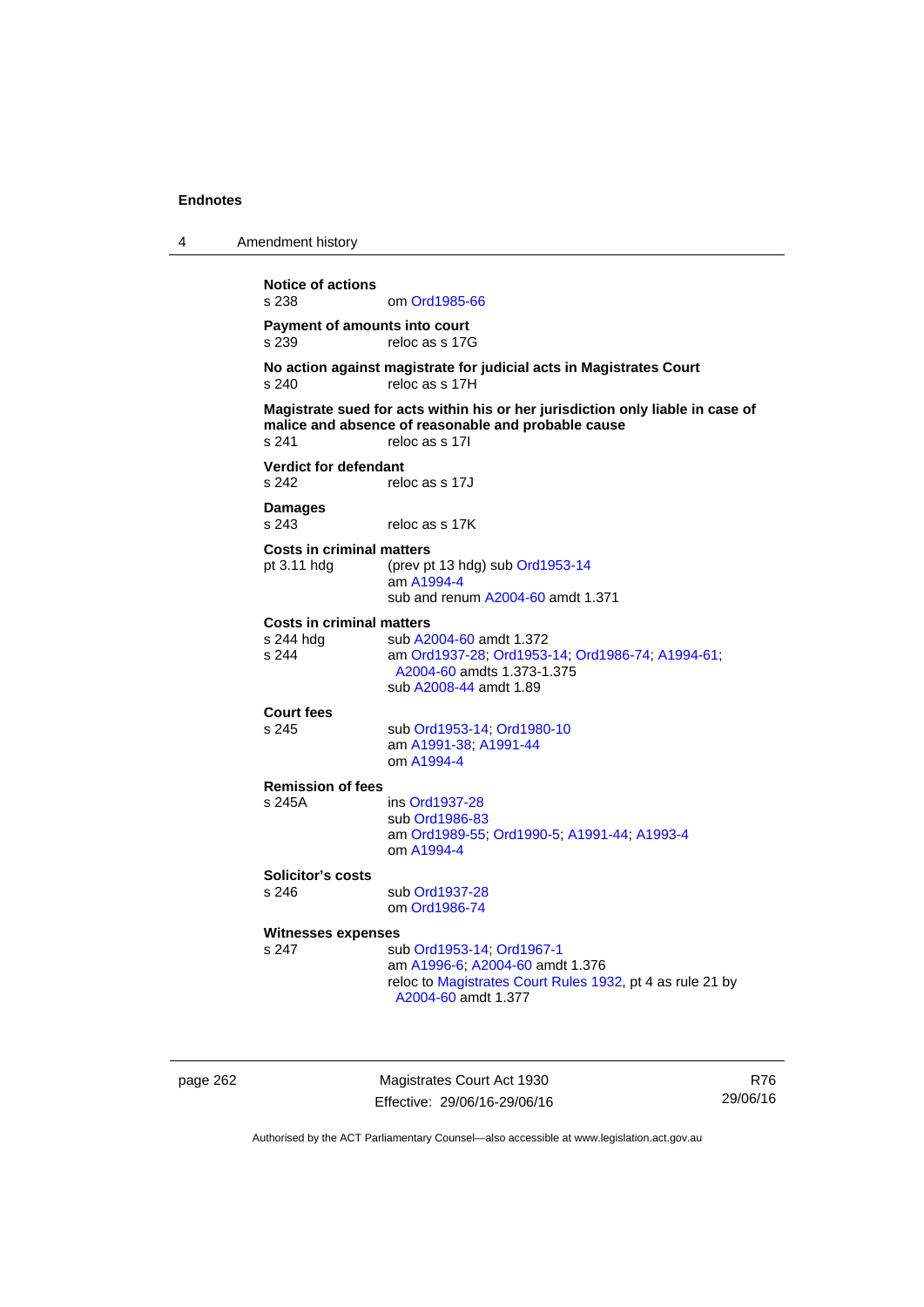Amendment history 4

**Meaning of** *security***—pt 3.12**<br>s 248 **com A1994** om [A1994-61](http://www.legislation.act.gov.au/a/1994-61) s 49 ins [A2001-1](http://www.legislation.act.gov.au/a/2001-1) s 3 sch am [A2001-18](http://www.legislation.act.gov.au/a/2001-18) s 174 om [A2004-60](http://www.legislation.act.gov.au/a/2004-60) amdt 1.378 ins [A2010-21](http://www.legislation.act.gov.au/a/2010-21) amdt 1.12 **Determination of fees**  s 248A ins [Ord1974-14](http://www.legislation.act.gov.au/a/1974-14) am [Ord1986-53](http://www.legislation.act.gov.au/a/1986-53); [Ord1990-5](http://www.legislation.act.gov.au/a/alt_ord1990-5) om [A1992-9](http://www.legislation.act.gov.au/a/1992-9) ins [A1994-4](http://www.legislation.act.gov.au/a/1994-4) am [A1997-94](http://www.legislation.act.gov.au/a/1997-94); [A1998-25](http://www.legislation.act.gov.au/a/1998-25) sub [A2000-1](http://www.legislation.act.gov.au/a/2000-1) s 3 sch am [A2001-44](http://www.legislation.act.gov.au/a/2001-44) amdt 1.2760 om [A2004-60](http://www.legislation.act.gov.au/a/2004-60) amdt 1.378 **Payment of fees**  s 248B ins [Ord1974-14](http://www.legislation.act.gov.au/a/1974-14) am [Ord1986-53](http://www.legislation.act.gov.au/a/1986-53); [Ord1990-5](http://www.legislation.act.gov.au/a/alt_ord1990-5) om [A1992-9](http://www.legislation.act.gov.au/a/1992-9) ins [A1994-4](http://www.legislation.act.gov.au/a/1994-4) sub [A2000-1](http://www.legislation.act.gov.au/a/2000-1) s 3 sch am [A2001-44](http://www.legislation.act.gov.au/a/2001-44) amdt 1.2761 om [A2004-60](http://www.legislation.act.gov.au/a/2004-60) amdt 1.378 **Remission, refund, deferral, waiver and exemption of fees**  s 248C ins [Ord1974-14](http://www.legislation.act.gov.au/a/1974-14) om [A1992-9](http://www.legislation.act.gov.au/a/1992-9) ins [A1994-4](http://www.legislation.act.gov.au/a/1994-4) am [A1994-45](http://www.legislation.act.gov.au/a/1994-45); No. [A1995-46;](http://www.legislation.act.gov.au/a/1995-46) [A1997-96;](http://www.legislation.act.gov.au/a/1997-96) [A1999-66](http://www.legislation.act.gov.au/a/1999-66) sch 3; [A1999-64](http://www.legislation.act.gov.au/a/1999-64) s 4 sch 2 sub [A2000-1](http://www.legislation.act.gov.au/a/2000-1) s 3 sch am [A2002-36](http://www.legislation.act.gov.au/a/2002-36) s 4 (4), (5) exp 11 October 2003 (s 248C (5)) om [A2004-60](http://www.legislation.act.gov.au/a/2004-60) amdt 1.378 **Recovery of fees in non-criminal proceedings if fees otherwise not payable**  s 248D ins [Ord1974-14](http://www.legislation.act.gov.au/a/1974-14) am [Ord1986-53](http://www.legislation.act.gov.au/a/1986-53) om [A1992-9](http://www.legislation.act.gov.au/a/1992-9) ins [A1994-4](http://www.legislation.act.gov.au/a/1994-4) sub [A2000-1](http://www.legislation.act.gov.au/a/2000-1) s 3 sch om [A2004-60](http://www.legislation.act.gov.au/a/2004-60) amdt 1.378 **Recovery of fees in criminal proceedings if fees not otherwise payable**  s 248E ins [A1994-4](http://www.legislation.act.gov.au/a/1994-4) sub [A2000-1](http://www.legislation.act.gov.au/a/2000-1) s 3 sch om [A2004-60](http://www.legislation.act.gov.au/a/2004-60) amdt 1.378

R76 29/06/16

Magistrates Court Act 1930 Effective: 29/06/16-29/06/16 page 263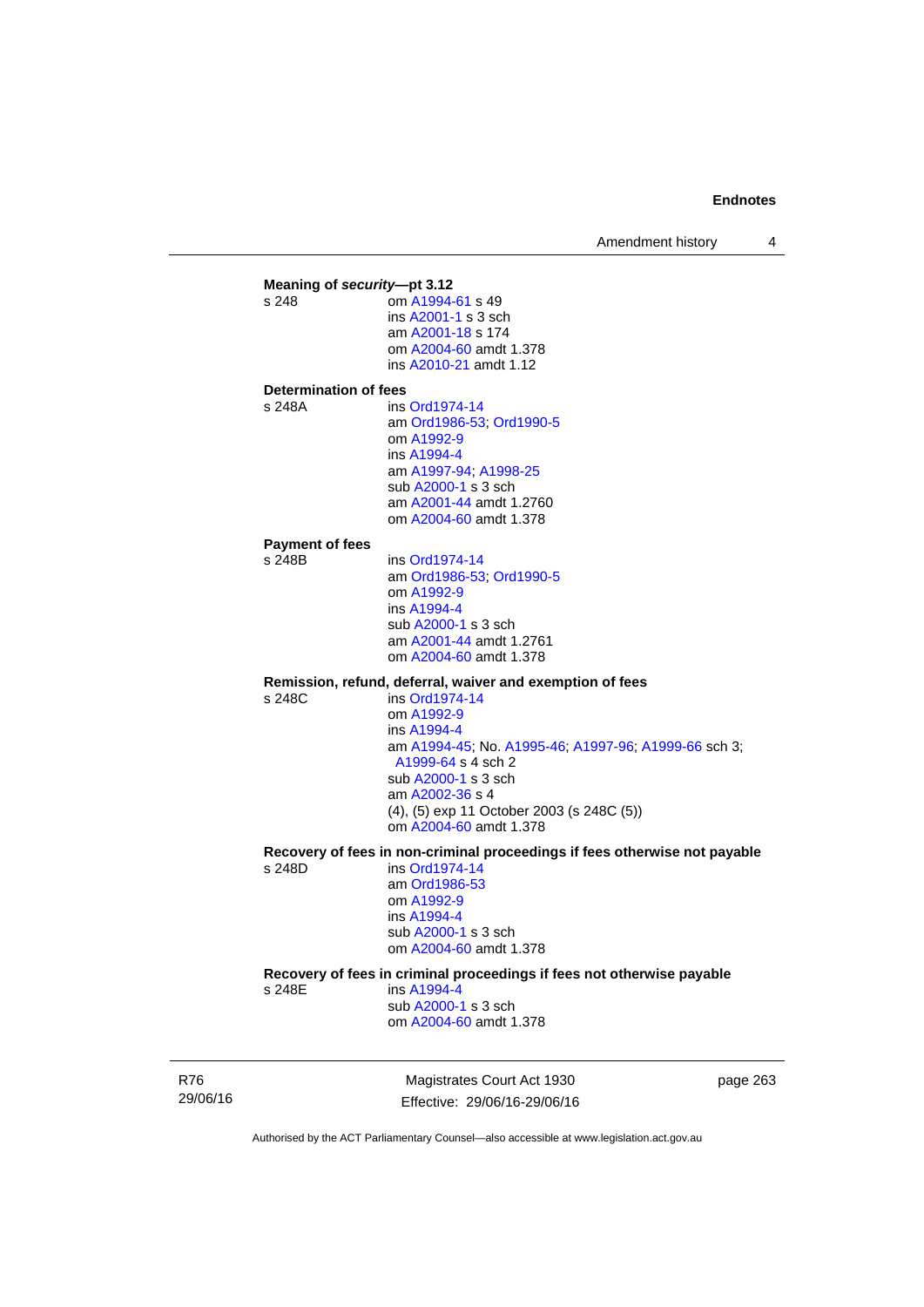4 Amendment history

**Review of decisions**  ins [A1994-4](http://www.legislation.act.gov.au/a/1994-4) am [A1996-6](http://www.legislation.act.gov.au/a/1996-6) sub [A2000-1](http://www.legislation.act.gov.au/a/2000-1) s 3 sch om [A2004-60](http://www.legislation.act.gov.au/a/2004-60) amdt 1.378 **Securities in criminal matters**  pt 3.12 hdg (prev pt 14 hdg) sub and renum [A2004-60](http://www.legislation.act.gov.au/a/2004-60) amdt 1.379 **Securities taken under Act**  s 249 am [A1991-44](http://www.legislation.act.gov.au/a/1991-44); [A2004-60](http://www.legislation.act.gov.au/a/2004-60) amdts 1.380-1.383; [A2005-20](http://www.legislation.act.gov.au/a/2005-20) amdt 3.304; [A2010-21](http://www.legislation.act.gov.au/a/2010-21) amdt 1.13 **Recovery of amount due under security**  ins [Ord1937-28](http://www.legislation.act.gov.au/a/1937-28) am [Ord1986-74](http://www.legislation.act.gov.au/a/1986-74); [A1991-44](http://www.legislation.act.gov.au/a/1991-44); [A1992-9](http://www.legislation.act.gov.au/a/1992-9); [A2004-60](http://www.legislation.act.gov.au/a/2004-60) amdt 1.384; [A2006-23](http://www.legislation.act.gov.au/a/2006-23) amdt 1.258; [A2010-21](http://www.legislation.act.gov.au/a/2010-21) amdt 1.13 **Enforcement of payment of sum due by principal**  s 251 om [Ord1937-28](http://www.legislation.act.gov.au/a/1937-28) am [A2006-23](http://www.legislation.act.gov.au/a/2006-23) amdt 1.258; [A2010-21](http://www.legislation.act.gov.au/a/2010-21) amdt 1.13 **Sums paid by surety may be recovered from principal**  s 252 am [Ord1937-28](http://www.legislation.act.gov.au/a/1937-28); [Ord1986-74;](http://www.legislation.act.gov.au/a/1986-74) [A1992-9](http://www.legislation.act.gov.au/a/1992-9); [A2004-60](http://www.legislation.act.gov.au/a/2004-60) amdt 1.384; [A2006-23](http://www.legislation.act.gov.au/a/2006-23) amdt 1.258; [A2010-21](http://www.legislation.act.gov.au/a/2010-21) amdt 1.13 **Payment enforced by security**  s 253 am [A1992-9;](http://www.legislation.act.gov.au/a/1992-9) [A2004-60](http://www.legislation.act.gov.au/a/2004-60) amdt 1.384; [A2006-23](http://www.legislation.act.gov.au/a/2006-23) amdt 1.258; [A2010-21](http://www.legislation.act.gov.au/a/2010-21) amdt 1.13 **Enforcement of recognisance**  s 254 sub [Ord1974-14](http://www.legislation.act.gov.au/a/1974-14) am [Ord1986-53](http://www.legislation.act.gov.au/a/1986-53); [Ord1986-74;](http://www.legislation.act.gov.au/a/1986-74) [Ord1990-5](http://www.legislation.act.gov.au/a/alt_ord1990-5); [A1991-44](http://www.legislation.act.gov.au/a/1991-44); [A1992-9](http://www.legislation.act.gov.au/a/1992-9); [A1994-61;](http://www.legislation.act.gov.au/a/1994-61) [A2006-23](http://www.legislation.act.gov.au/a/2006-23) amdt 1.259; [A2006-40](http://www.legislation.act.gov.au/a/2006-40) amdt 2.161, amdt 2.162 **Directions about procedure**<br>s 254A reloc as s reloc as s 309 **Appearance by audiovisual or audio links**  s 254B reloc as s 311 **Contempt in face of court**  s 255 reloc as s 290 **Failure to give evidence—offence**  s 255AA reloc as s 291 **Failure to give evidence—committal**<br>s 255AB reloc as s 312 reloc as s 312 **Commitment to remand centre**  s 255A reloc as s 313

page 264 Magistrates Court Act 1930 Effective: 29/06/16-29/06/16

R76 29/06/16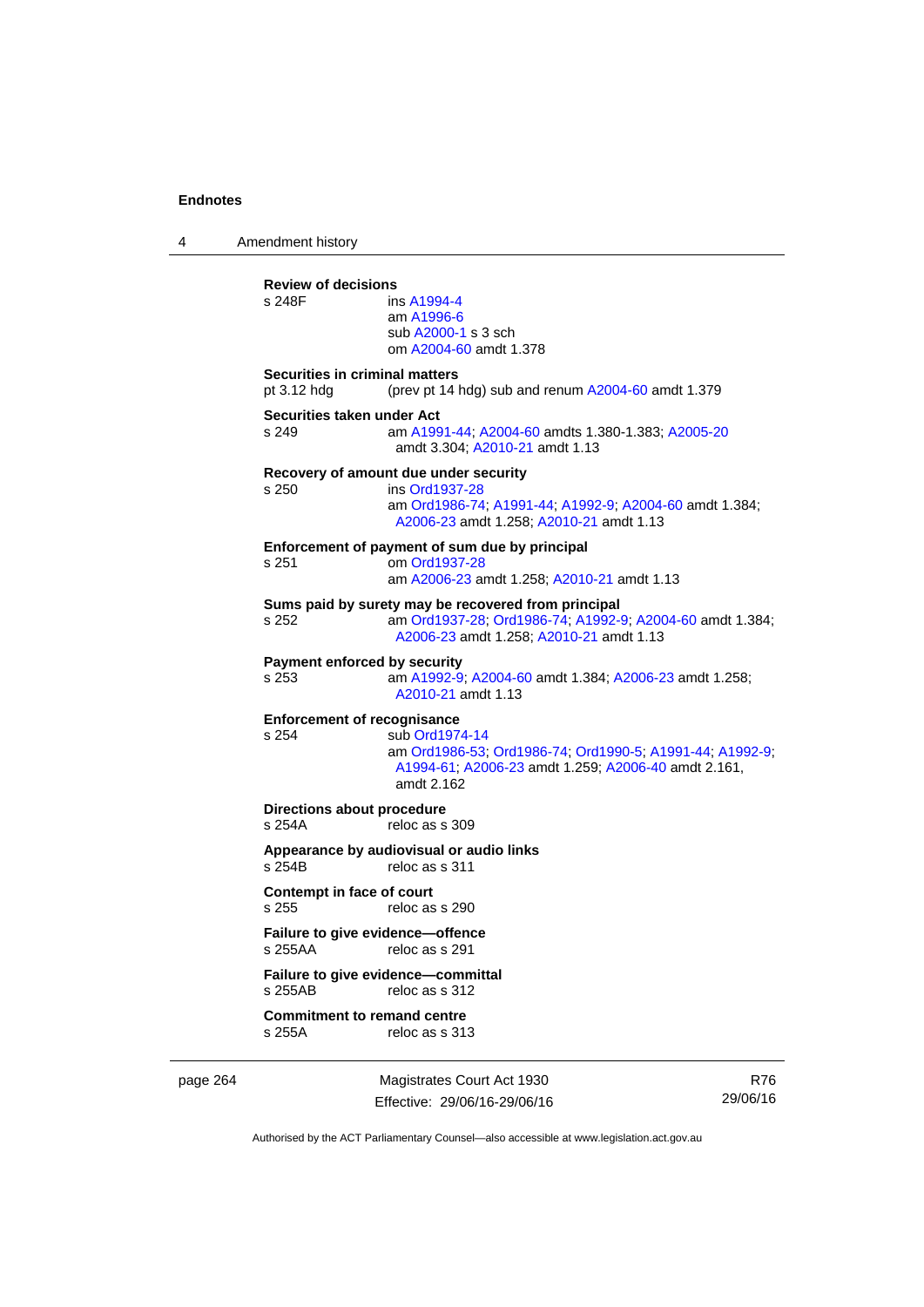Amendment history 4

**Registrar to give directions for preparation of transcript**  reloc as s  $314$ **Applications for transcripts**  reloc as s 315 **Civil proceedings**  ch 4 hdg ins [A2004-60](http://www.legislation.act.gov.au/a/2004-60) amdt 1.386 **Commencement of proceedings**  pt 4 hdg renum as pt 3.3 hdg **Preliminary**  ins [A2004-60](http://www.legislation.act.gov.au/a/2004-60) amdt 1.386 **General**  div 4.1 hdg renum as div 3.3.1 hdg **Application of ch 4**  bracketed note exp 10 January 2006 (s 3 (3)) s 256 am [Ord1967-1;](http://www.legislation.act.gov.au/a/1967-1) [Ord1970-15](http://www.legislation.act.gov.au/a/1970-15); [Ord1974-14](http://www.legislation.act.gov.au/a/1974-14); [Ord1979-33](http://www.legislation.act.gov.au/a/1979-33); [A1993-4;](http://www.legislation.act.gov.au/a/1993-4) [A2001-44](http://www.legislation.act.gov.au/a/2001-44) amdts 1.2762-1.2764 (8)-(11) exp 12 September 2002 (s 256 (11)) om [A2004-60](http://www.legislation.act.gov.au/a/2004-60) amdt 1.412 ins [A2004-60](http://www.legislation.act.gov.au/a/2004-60) amdt 1.386 am [A2005-13](http://www.legislation.act.gov.au/a/2005-13) amdt 1.43; [A2008-46](http://www.legislation.act.gov.au/a/2008-46) amdt 3.40 **Civil jurisdiction**  pt 4.2 hdg ins [A2004-60](http://www.legislation.act.gov.au/a/2004-60) amdt 1.386 **Informations**  div 4.2 hdg renum as pt 3.3.2 hdg **Personal actions at law—amount or value**  s 257 hdg bracketed note exp 10 January 2006 (s 3 (3)) s 257 am [Ord1937-28](http://www.legislation.act.gov.au/a/1937-28) om [Ord1986-74](http://www.legislation.act.gov.au/a/1986-74) ins [A1991-38](http://www.legislation.act.gov.au/a/1991-38) om [A1994-4](http://www.legislation.act.gov.au/a/1994-4) ins [A2004-60](http://www.legislation.act.gov.au/a/2004-60) amdt 1.386 am [A2011-13](http://www.legislation.act.gov.au/a/2011-13) amdt 1.14 **Power of court to grant relief**<br>s 258 hdg bracketed r s 258 hdg bracketed note exp 10 January 2006 (s 3 (3)) s 258 am [Ord1932-21](http://www.legislation.act.gov.au/a/1932-21); [Ord1937-28](http://www.legislation.act.gov.au/a/1937-28); [Ord1953-14](http://www.legislation.act.gov.au/a/1953-14); [Ord1986-74](http://www.legislation.act.gov.au/a/1986-74); [Ord1990-5;](http://www.legislation.act.gov.au/a/alt_ord1990-5) [A1991-44](http://www.legislation.act.gov.au/a/1991-44); [A2001-44](http://www.legislation.act.gov.au/a/2001-44) amdts 1.2765-1.2768 om [A2004-60](http://www.legislation.act.gov.au/a/2004-60) amdt 1.412 ins [A2004-60](http://www.legislation.act.gov.au/a/2004-60) amdt 1.386

R76 29/06/16

Magistrates Court Act 1930 Effective: 29/06/16-29/06/16 page 265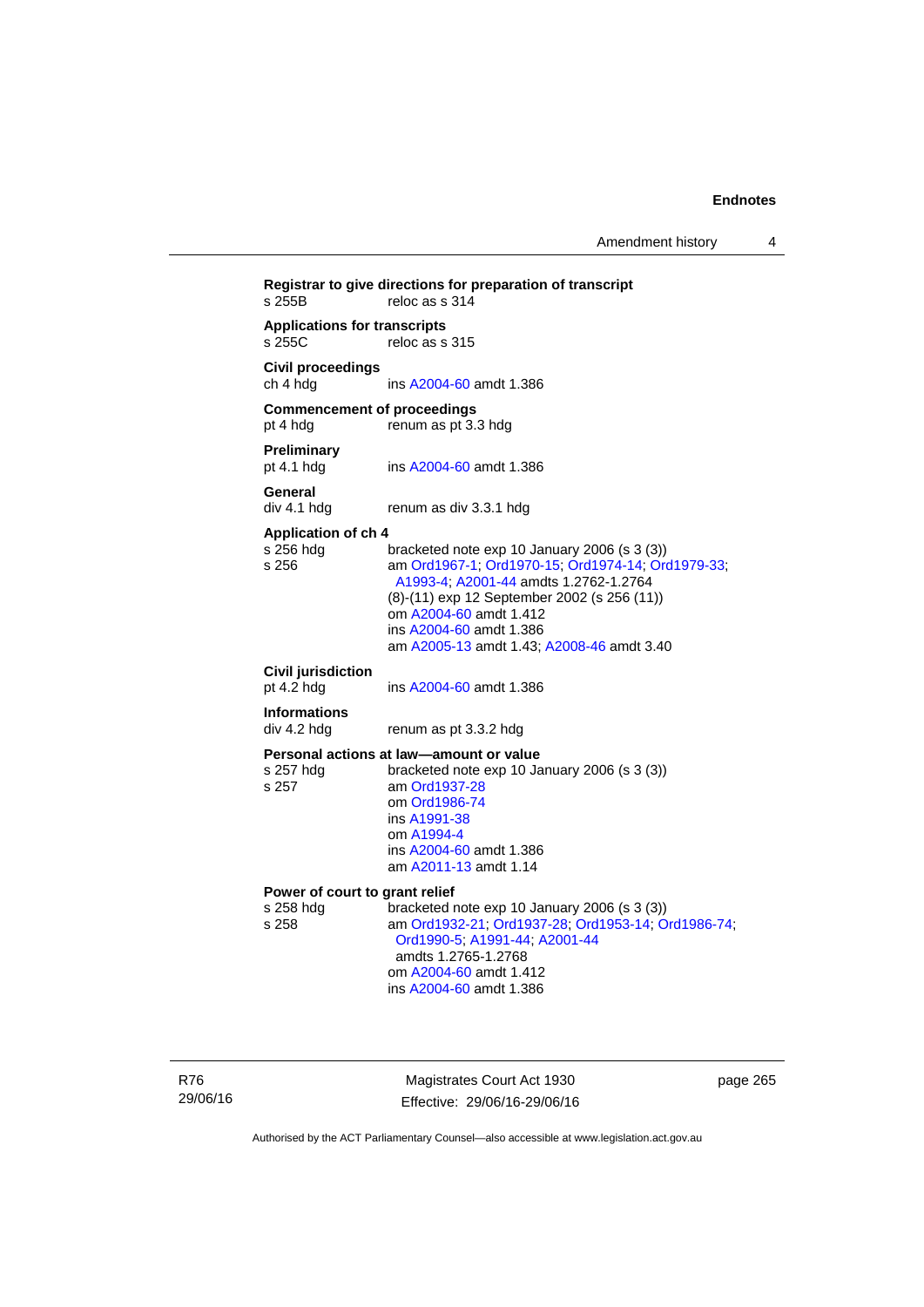| Amendment history |
|-------------------|
|                   |

## **Rules of equity to prevail**

| s 259 hdg<br>s 259                                                 | bracketed note exp 10 January 2006 (s 3 (3))<br>ins A1999-34<br>om A2001-90 amdt 1.81<br>ins A2004-60 amdt 1.386                                                                                                                                                                               |
|--------------------------------------------------------------------|------------------------------------------------------------------------------------------------------------------------------------------------------------------------------------------------------------------------------------------------------------------------------------------------|
| Nuisance<br>s 260 hdg<br>s 260                                     | bracketed note exp 10 January 2006 (s 3 (3))<br>ins A2004-60 amdt 1.386                                                                                                                                                                                                                        |
| <b>Disputed debts</b><br>s 261 hdg<br>s 261                        | bracketed note exp 10 January 2006 (s 3 (3))<br>ins A2004-60 amdt 1.386<br>am A2011-13 amdt 1.15                                                                                                                                                                                               |
| s 262 hdg<br>s 262                                                 | Cause of action arising, or defendant resident, outside ACT<br>bracketed note exp 10 January 2006 (s 3 (3))<br>ins A2004-60 amdt 1.386                                                                                                                                                         |
| commercial matters<br>s 263                                        | Requests under conventions relating to legal proceedings in civil and<br>ins A2004-60 amdt 1.386                                                                                                                                                                                               |
| Proceedings affecting title to land<br>s 264 hdg<br>s 264          | bracketed note exp 10 January 2006 (s 3 (3))<br>ins A2004-60 amdt 1.386                                                                                                                                                                                                                        |
| s 265 hdg<br>s 265                                                 | <b>Disputes under Residential Tenancies Act</b><br>bracketed note exp 10 January 2006 (s 3 (3))<br>ins A2004-60 amdt 1.386                                                                                                                                                                     |
| <b>Complaints under Utilities Act, pt 12</b><br>s 266 hdg<br>s 266 | bracketed note exp 10 January 2006 (s 3 (3))<br>ins A2004-60 amdt 1.386<br>am A2008-22 amdt 1.36<br>sub A2008-36 amdt 1.480                                                                                                                                                                    |
| s 266A                                                             | Civil disputes under ACT Civil and Administrative Tribunal Act<br>ins A2008-37 amdt 1.322                                                                                                                                                                                                      |
| s 266B                                                             | Enforcement of ACT Civil and Administrative Tribunal order-representation<br>ins as mod SL2009-2 mod 4.1 (as ins by SL2009-51 s 8)<br>mod lapsed 22 December 2009 (SL2009-2 mod 4.1 om by<br>A2009-54 amdt 1.5)<br>ins A2009-54 amdt 1.8                                                       |
| <b>Case stated for Supreme Court</b>                               | $\left($ and $\left($ and $\left($ and $\left($ and $\right)$ and $\left($ and $\left($ and $\left($ and $\left($ and $\left($ and $\left($ and $\left($ and $\left($ and $\left($ and $\left($ and $\left($ and $\left($ and $\left($ and $\left($ and $\left($ and $\left($ and $\left($ and |

pt 4.3 hdg (prev pt 4 div 3 hdg) om [A1986-74](http://www.legislation.act.gov.au/a/1986-74) ins [A2004-60](http://www.legislation.act.gov.au/a/2004-60) amdt 1.386

page 266 Magistrates Court Act 1930 Effective: 29/06/16-29/06/16

R76 29/06/16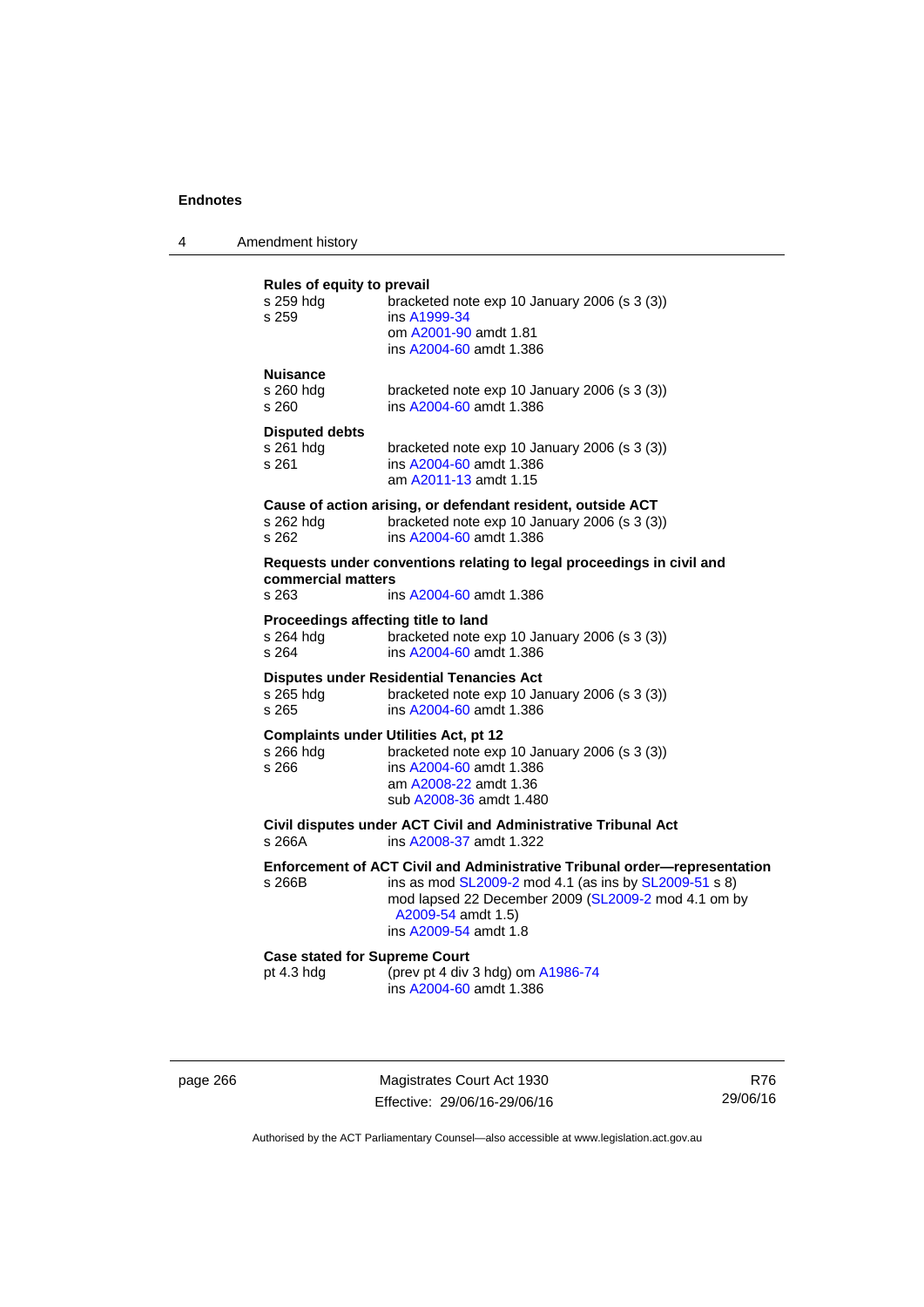|                                                    |                                                                                                                                                                                                      | Amenament nistory |
|----------------------------------------------------|------------------------------------------------------------------------------------------------------------------------------------------------------------------------------------------------------|-------------------|
| <b>Case stated</b><br>s 267 hdg<br>s 267           | bracketed note exp 10 January 2006 (s 3 (3))<br>ins A2004-60 amdt 1.386<br>am A2008-36 amdt 1.481                                                                                                    |                   |
| pt 4.4 hdg                                         | Transfer of proceedings from or to Supreme Court<br>ins A2004-60 amdt 1.386                                                                                                                          |                   |
| <b>Summonses</b><br>div 4.4 hdg                    | renum as div 3.3.3 hdg                                                                                                                                                                               |                   |
| s 268 hdg<br>s 268                                 | <b>Transfer of action from Supreme Court</b><br>bracketed note exp 10 January 2006 (s 3 (3))<br>ins A2004-60 amdt 1.386<br>am A2014-1 s 26; ss renum R72 LA; A2015-10 s 34, s 35;<br>ss renum R73 LA |                   |
| s 269 hdg<br>s 269                                 | Procedure on transfer of action from Supreme Court<br>bracketed note exp 10 January 2006 (s 3 (3))<br>ins A2004-60 amdt 1.386<br>am A2006-40 amdt 2.163                                              |                   |
| s 270 hdg<br>s 270                                 | <b>Removal of proceedings into Supreme Court</b><br>bracketed note exp 10 January 2006 (s 3 (3))<br>ins A2004-60 amdt 1.386                                                                          |                   |
| <b>Stay of proceedings</b><br>s $271$ hdg<br>s 271 | bracketed note exp 10 January 2006 (s 3 (3))<br>ins A2004-60 amdt 1.386                                                                                                                              |                   |
| Civil appeals<br>pt 4.5 hdg                        | ins A2004-60 amdt 1.386                                                                                                                                                                              |                   |
| <b>Warrants of arrest</b><br>div 4.5 hdg           | renum as div 3.3.4 hdg                                                                                                                                                                               |                   |
| Meaning of appeal-pt 4.5<br>s 272 hdg<br>s 272     | bracketed note exp 10 January 2006 (s 3 (3))<br>ins A2004-60 amdt 1.386<br>sub A2008-36 amdt 1.482                                                                                                   |                   |
| Jurisdiction<br>s 273 hdg<br>s 273                 | bracketed note exp 10 January 2006 (s 3 (3))<br>ins A2004-60 amdt 1.386                                                                                                                              |                   |
| s 274 hdg<br>s 274                                 | Cases in which appeal may be brought<br>bracketed note exp 10 January 2006 (s 3 (3))<br>ins A2004-60 amdt 1.386<br>am A2008-36 amdt 1.483                                                            |                   |
|                                                    |                                                                                                                                                                                                      |                   |

R76 29/06/16

Magistrates Court Act 1930 Effective: 29/06/16-29/06/16 page 267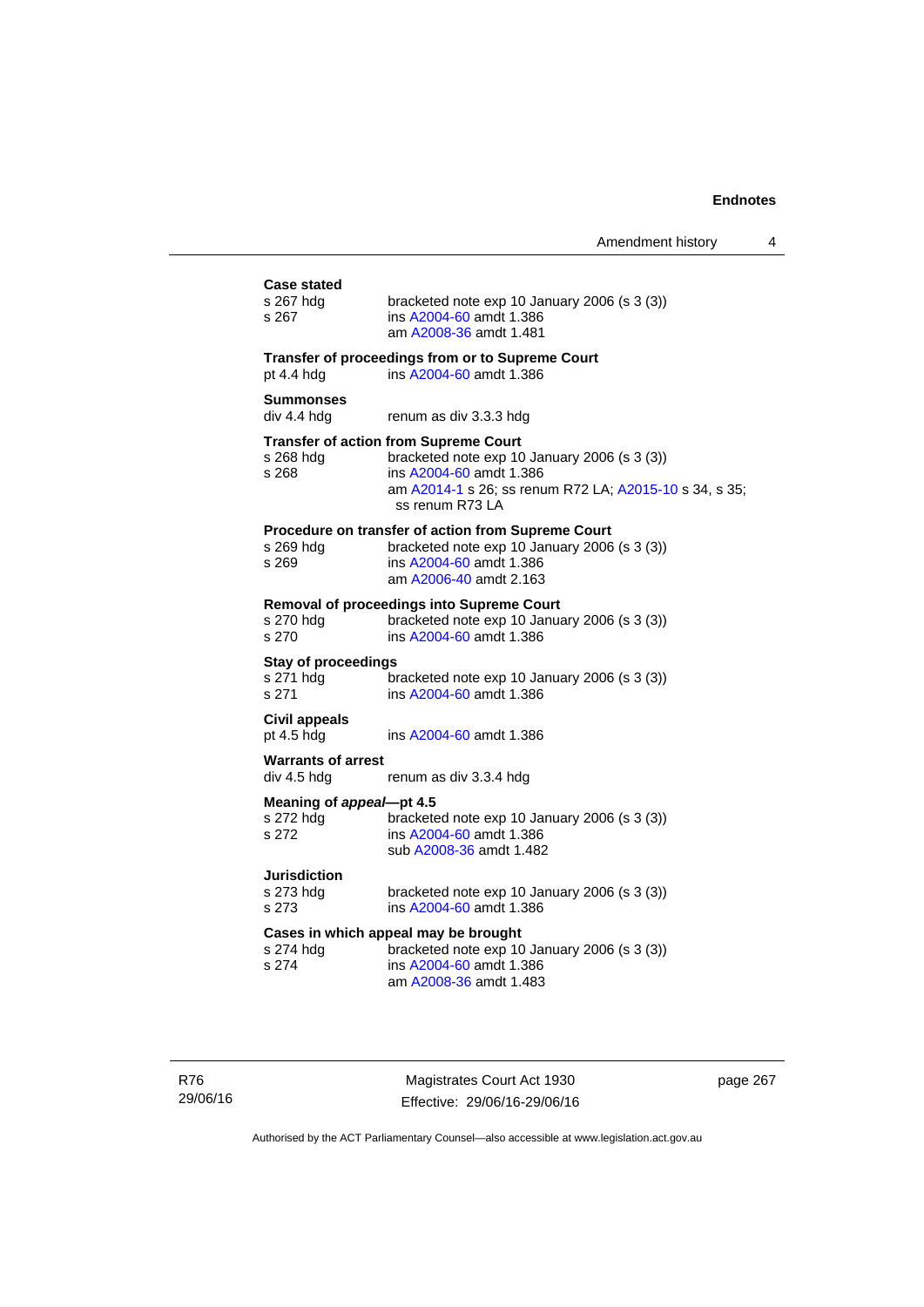| 4 | Amendment history |
|---|-------------------|
|---|-------------------|

|          | <b>Appeals-Small Claims Court</b><br>s 275 hdg<br>s 275 | bracketed note exp 10 January 2006 (s 3 (3))<br>ins A2004-60 amdt 1.386<br>om A2008-36 amdt 1.484                                           |                 |
|----------|---------------------------------------------------------|---------------------------------------------------------------------------------------------------------------------------------------------|-----------------|
|          | <b>Evidence on appeal</b><br>s 276 hdg<br>s 276         | bracketed note exp 10 January 2006 (s 3 (3))<br>ins A2004-60 amdt 1.386                                                                     |                 |
|          | s 277 hdg<br>s 277                                      | Powers of Supreme Court on appeal<br>bracketed note exp 10 January 2006 (s 3 (3))<br>ins A2004-60 amdt 1.386<br>om A2006-40 amdt 2.164      |                 |
|          | <b>Small Claims Court</b><br>pt $4.6$ hdg               | ins A2004-60 amdt 1.386<br>om A2008-36 amdt 1.485                                                                                           |                 |
|          | Definitions for pt 4.6<br>s 278 hdg<br>s 278            | bracketed note $exp 10$ January 2006 (s 3 (3))<br>ins A2004-60 amdt 1.386<br>om A2008-36 amdt 1.485                                         |                 |
|          | <b>Small Claims Court</b><br>s 279 hdg<br>s 279         | bracketed note $exp 10$ January 2006 (s 3 (3))<br>ins A2004-60 amdt 1.386<br>om A2008-36 amdt 1.485                                         |                 |
|          | Referees-appointment<br>s 280 hdg<br>s 280              | bracketed note $exp 10$ January 2006 (s 3 (3))<br>ins A2004-60 amdt 1.386<br>om A2008-36 amdt 1.485                                         |                 |
|          | <b>Referees-functions</b><br>s 281 hdg<br>s 281         | bracketed note $exp 10$ January 2006 (s 3 (3))<br>ins A2004-60 amdt 1.386<br>om A2008-36 amdt 1.485                                         |                 |
|          | s 282 hdg<br>s 282                                      | Referees-oath or affirmation of office<br>bracketed note exp 10 January 2006 (s 3 (3))<br>ins A2004-60 amdt 1.386<br>om A2008-36 amdt 1.485 |                 |
|          | <b>Jurisdiction</b><br>s 283 hdg<br>s 283               | bracketed note exp 10 January 2006 (s 3 (3))<br>ins A2004-60 amdt 1.386<br>om A2008-36 amdt 1.485                                           |                 |
|          | \$10 000 limit<br>s 284 hdg<br>s 284                    | bracketed note $exp 10$ January 2006 (s 3 (3))<br>ins A2004-60 amdt 1.386<br>om A2008-36 amdt 1.485                                         |                 |
| page 268 |                                                         | Magistrates Court Act 1930<br>Effective: 29/06/16-29/06/16                                                                                  | R76<br>29/06/16 |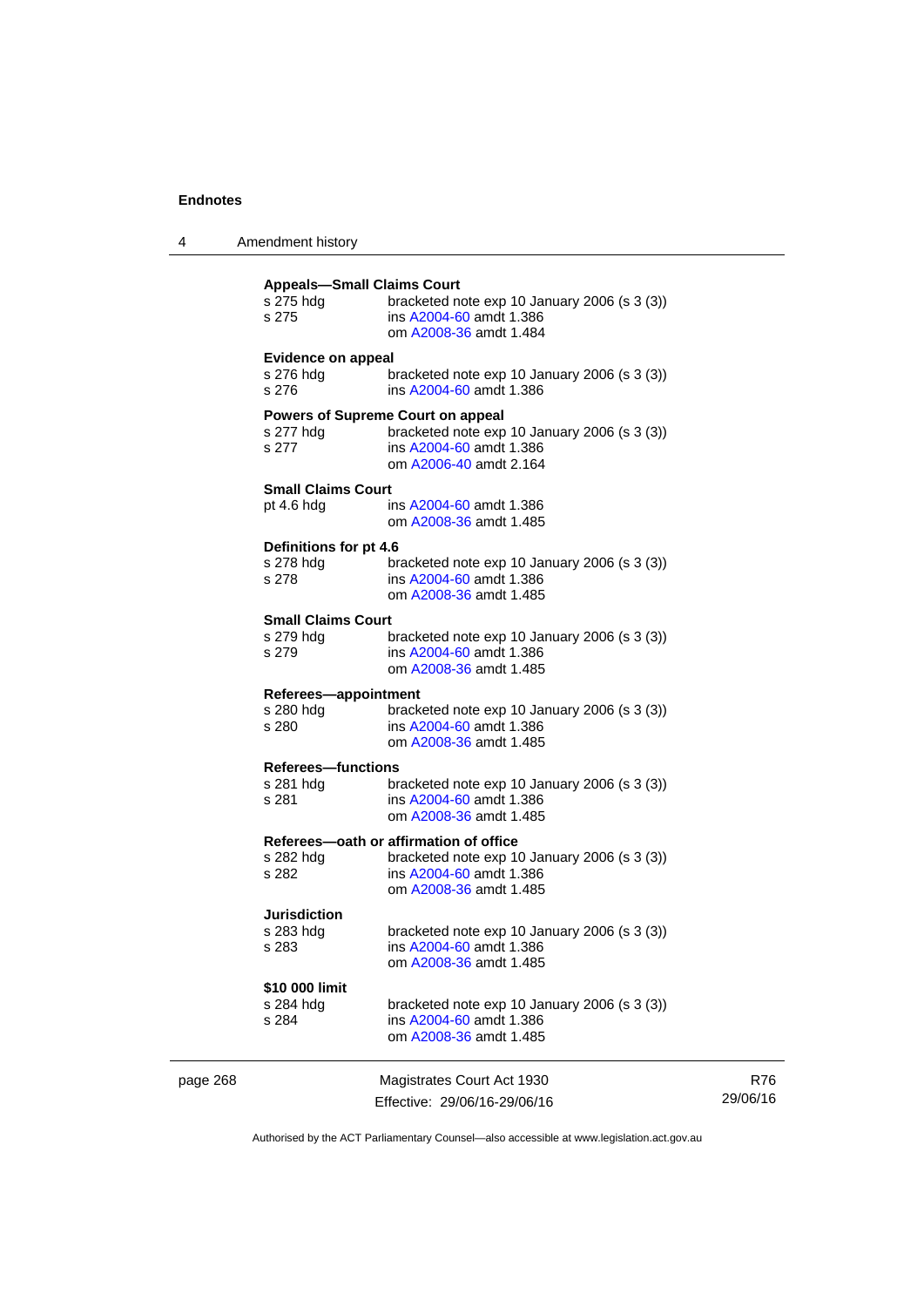Amendment history 4

| s 285 hdg<br>s 285                              | Admissibility of conference proceedings in inquiries<br>bracketed note exp 10 January 2006 (s 3 (3))<br>ins A2004-60 amdt 1.386<br>om A2008-36 amdt 1.485                                                                                                                                                                                                      |
|-------------------------------------------------|----------------------------------------------------------------------------------------------------------------------------------------------------------------------------------------------------------------------------------------------------------------------------------------------------------------------------------------------------------------|
| <b>Small Claims Court's seal</b><br>s 286       | ins A2005-60 amdt 1.108<br>om A2008-36 amdt 1.485                                                                                                                                                                                                                                                                                                              |
| <b>The Childrens Court</b><br>ch 4A hdg         | ins A2008-19 amdt 1.92                                                                                                                                                                                                                                                                                                                                         |
| <b>The Childrens Court</b><br>pt 4A.1 hdg       | ins A2008-19 amdt 1.92                                                                                                                                                                                                                                                                                                                                         |
| <b>Childrens Court</b><br>s 287                 | ins A2008-19 amdt 1.92                                                                                                                                                                                                                                                                                                                                         |
| <b>Jurisdiction of Childrens Court</b><br>s 288 | ins A2008-19 amdt 1.92<br>am A2011-13 amdt 1.16; A2013-12 s 40                                                                                                                                                                                                                                                                                                 |
| s 289 hdg<br>s 289                              | Procedure for proceedings where children jointly charged with adults<br>sub A2013-12 s 41<br>ins A2008-19 amdt 1.92<br>am A2008-44 amdt 1.90; A2013-12 s 42                                                                                                                                                                                                    |
| s 290                                           | Chief Magistrate to arrange business of Childrens Court<br>(prev s 255) am Ord1967-1; Ord1972-37; Ord1990-5<br>sub A1993-4<br>am A1994-66; A1994-81; A1999-22 s 23; ss renum R10 LA;<br>A2004-60 amdt 1.391<br>renum A2004-60 amdt 1.392<br>am A2005-53 amdt 1.108; ss renum R30 LA (see A2005-53<br>amdt 1.109)<br>om A2006-55 s 17<br>ins A2008-19 amdt 1.92 |
| s 291 hdg<br>s 291                              | <b>Childrens Court Magistrate to hear all matters</b><br>(prev s 255AA hdg) sub A2004-60 amdt 1.393<br>(prev s 255AA) ins A1994-61<br>am A1995-46; A1996-6; A1998-25; A1998-54; A2004-60<br>amdt 1.394, amdt 1.395<br>reloc from s 255AA by A2004-60 amdt 1.396<br>om A2005-53 amdt 1.110<br>ins A2008-19 amdt 1.92                                            |
| <b>Childrens Court Magistrate</b>               |                                                                                                                                                                                                                                                                                                                                                                |

pt 4A.2 hdg ins [A2008-19](http://www.legislation.act.gov.au/a/2008-19) amdt 1.92

R76 29/06/16

Magistrates Court Act 1930 Effective: 29/06/16-29/06/16 page 269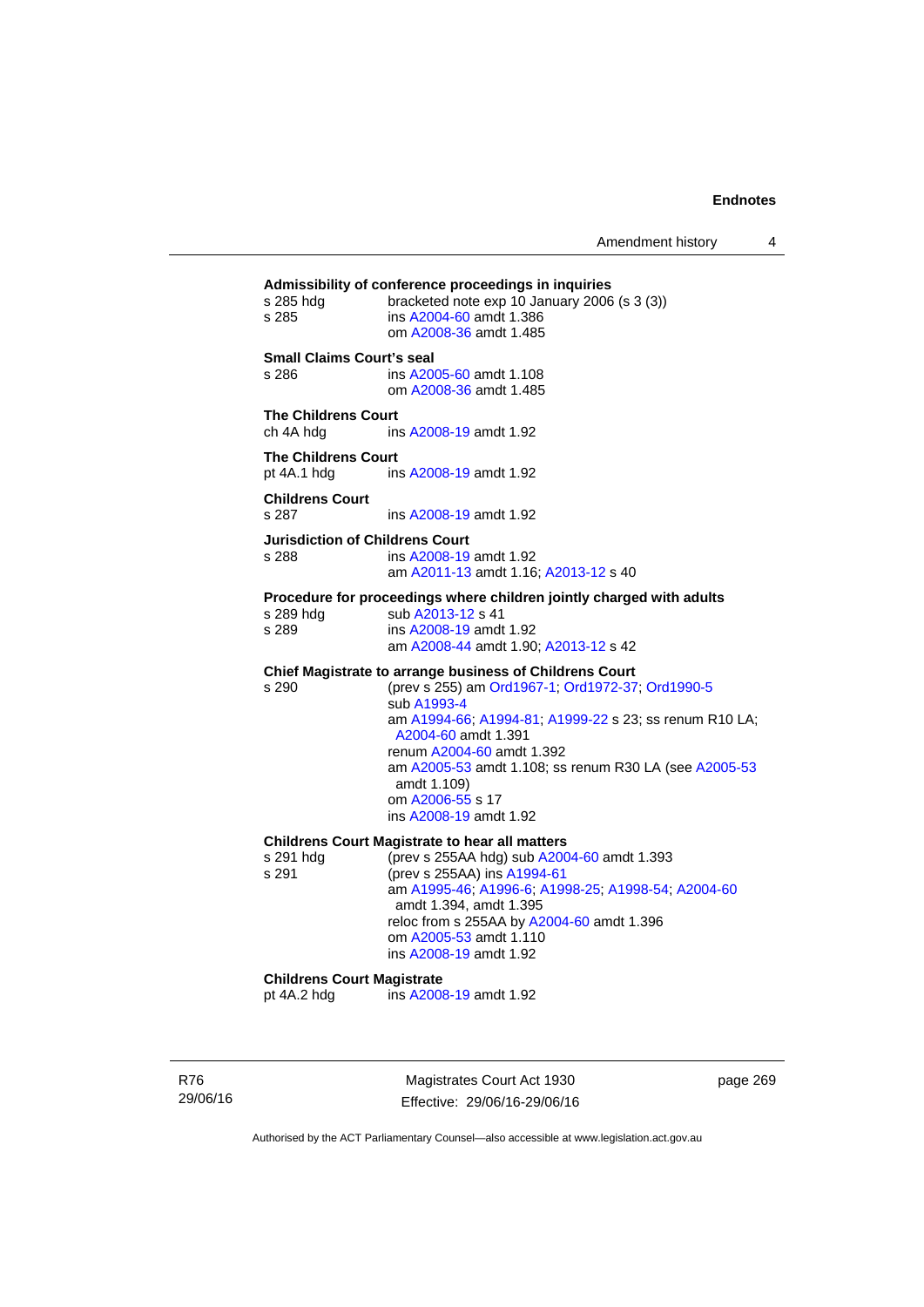4 Amendment history

**Childrens Court Magistrate**  s 291A ins [A2008-19](http://www.legislation.act.gov.au/a/2008-19) amdt 1.92 am [A2011-28](http://www.legislation.act.gov.au/a/2011-28) amdt 3.178 **Acting Childrens Court Magistrate**  s 291B ins [A2008-19](http://www.legislation.act.gov.au/a/2008-19) amdt 1.92 **Assignment of other magistrates for Childrens Court matters**  s 291C ins [A2008-19](http://www.legislation.act.gov.au/a/2008-19) amdt 1.92 am [A2014-1](http://www.legislation.act.gov.au/a/2014-1) s 27; ss renum R72 LA **Completion of part-heard matters**  s 291D ins [A2008-19](http://www.legislation.act.gov.au/a/2008-19) amdt 1.92 **Criminal proceedings**  pt 4A.3 hdg ins [A2008-19](http://www.legislation.act.gov.au/a/2008-19) amdt 1.92 **Procedures for hearing indictable offences**  s 291E ins [A2008-19](http://www.legislation.act.gov.au/a/2008-19) amdt 1.92 **Childrens Court may adjourn hearings to allow access to legal advice**  ins [A2008-19](http://www.legislation.act.gov.au/a/2008-19) amdt 1.92 **Childrens Court may send cases to Supreme Court for sentencing**  ins [A2008-19](http://www.legislation.act.gov.au/a/2008-19) amdt 1.92 am [A2014-1](http://www.legislation.act.gov.au/a/2014-1) s 28 **The Family Violence Court**  ch 4B hdg ins [A2011-13](http://www.legislation.act.gov.au/a/2011-13) amdt 1.17 **Preliminary**  pt 4B.1 hdg ins [A2011-13](http://www.legislation.act.gov.au/a/2011-13) amdt 1.17 **Meaning of** *domestic violence offence* s 291H ins [A2011-13](http://www.legislation.act.gov.au/a/2011-13) amdt 1.17 **Purpose—ch 4B**  s 291I **ins [A2011-13](http://www.legislation.act.gov.au/a/2011-13) amdt 1.17 The Family Violence Court**  pt 4B.2 hdg ins [A2011-13](http://www.legislation.act.gov.au/a/2011-13) amdt 1.17 **Family Violence Court**  s 291J ins [A2011-13](http://www.legislation.act.gov.au/a/2011-13) amdt 1.17 **Jurisdiction of Family Violence Court**  ins [A2011-13](http://www.legislation.act.gov.au/a/2011-13) amdt 1.17 **Galambany Court**  ch 4C hdg ins [A2011-13](http://www.legislation.act.gov.au/a/2011-13) amdt 1.17

page 270 Magistrates Court Act 1930 Effective: 29/06/16-29/06/16

R76 29/06/16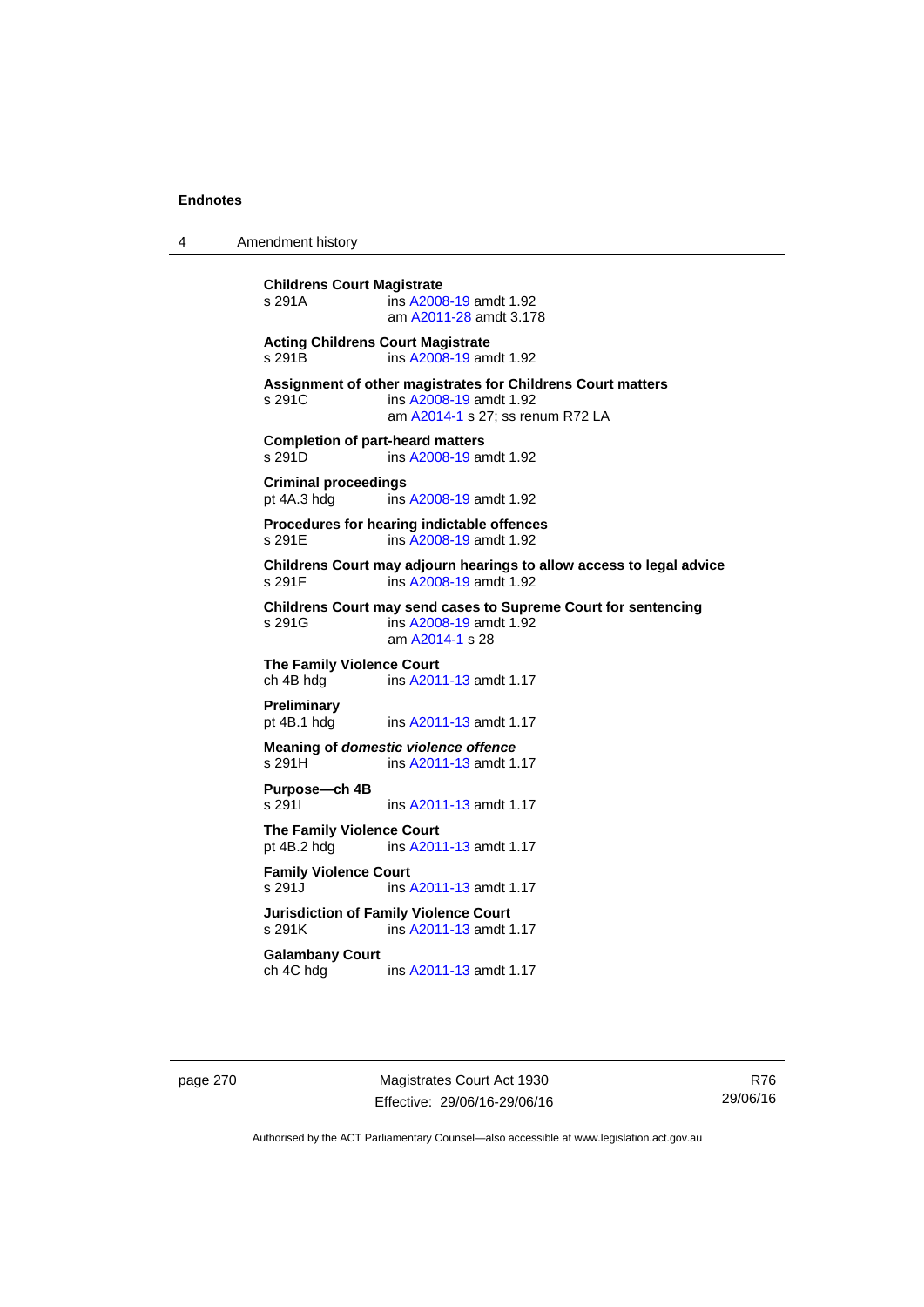Amendment history 4

**Definitions—ch 4C**  ins [A2011-13](http://www.legislation.act.gov.au/a/2011-13) amdt 1.17 def *Aboriginal or Torres Strait Islander offender* ins [A2011-13](http://www.legislation.act.gov.au/a/2011-13) amdt 1.17 am [A2011-52](http://www.legislation.act.gov.au/a/2011-52) amdt 3.137 def *circle sentencing* ins [A2011-13](http://www.legislation.act.gov.au/a/2011-13) amdt 1.17 **Galambany Court**  s 291M ins [A2011-13](http://www.legislation.act.gov.au/a/2011-13) amdt 1.17 **Directions about procedure for Galambany Court**  s 291N ins [A2011-13](http://www.legislation.act.gov.au/a/2011-13) amdt 1.17 **The Industrial Court**  ch 4D hdg ins [A2013-43](http://www.legislation.act.gov.au/a/2013-43) s 4 **Preliminary**  pt 4D.1 hdg ins [A2013-43](http://www.legislation.act.gov.au/a/2013-43) s 4 **Definitions—ch 4D**   $ins A2013-43 s 4$  $ins A2013-43 s 4$  $ins A2013-43 s 4$  def *industrial or work safety matter* ins [A2013-43](http://www.legislation.act.gov.au/a/2013-43) s 4 def *industrial or work safety offence* ins [A2013-43](http://www.legislation.act.gov.au/a/2013-43) s 4 **The Industrial Court** pt 4D.2 hdg in ins  $A2013-43 s 4$ **Industrial Court**  s 291P ins [A2013-43](http://www.legislation.act.gov.au/a/2013-43) s 4 **Jurisdiction of Industrial Court**  s 291Q ins [A2013-43](http://www.legislation.act.gov.au/a/2013-43) s 4 **Chief Magistrate to arrange business of Industrial Court**  s 291R ins [A2013-43](http://www.legislation.act.gov.au/a/2013-43) s 4 **Industrial Court Magistrate to hear all matters**  s 291S ins [A2013-43](http://www.legislation.act.gov.au/a/2013-43) s 4 **Transfer of industrial or work safety matter to Supreme Court**  s 291T ins [A2013-43](http://www.legislation.act.gov.au/a/2013-43) s 4 **Industrial Court Magistrate**<br>pt 4D.3 hdg ins A201  $ins$  [A2013-43](http://www.legislation.act.gov.au/a/2013-43) s 4 **Industrial Court Magistrate**  s 291U ins [A2013-43](http://www.legislation.act.gov.au/a/2013-43) s 4 **Acting Industrial Court Magistrate**  s 291V ins [A2013-43](http://www.legislation.act.gov.au/a/2013-43) s 4 **Assignment of other magistrates for Industrial Court matters**  s 291W ins [A2013-43](http://www.legislation.act.gov.au/a/2013-43) s 4

R76 29/06/16

Magistrates Court Act 1930 Effective: 29/06/16-29/06/16 page 271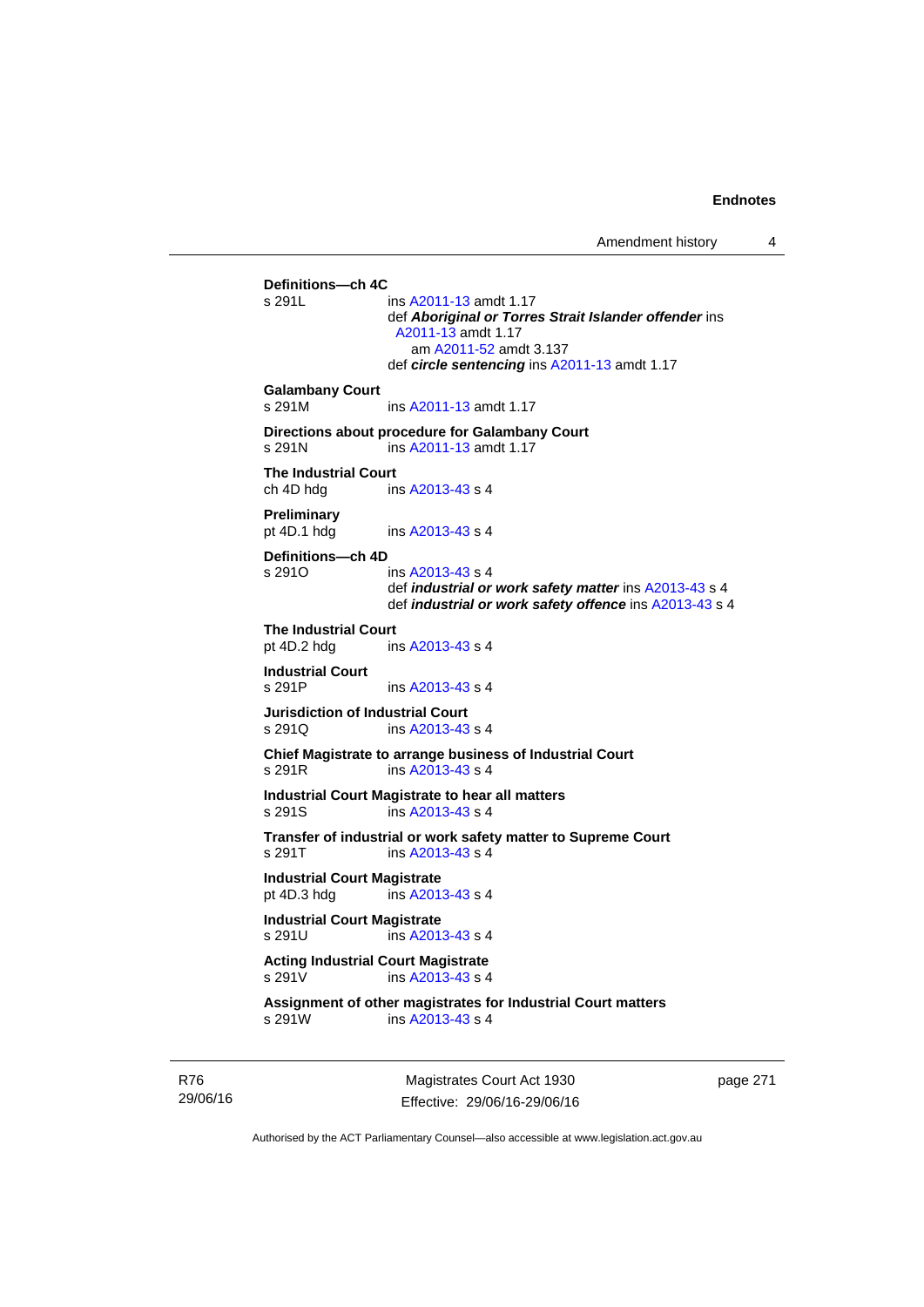| 4 | Amendment history |  |
|---|-------------------|--|
|---|-------------------|--|

| s 291X                                           | Industrial Court-completion of part-heard matters<br>ins A2013-43 s 4                                                                                                                                                                                                        |
|--------------------------------------------------|------------------------------------------------------------------------------------------------------------------------------------------------------------------------------------------------------------------------------------------------------------------------------|
| <b>Miscellaneous</b><br>ch 5 hdg                 | (prev pt 15 hdg) sub and renum A2004-60 amdt 1.387                                                                                                                                                                                                                           |
| Hearing<br>pt 5 hdg                              | renum as pt 3.4 hdg                                                                                                                                                                                                                                                          |
| <b>Offences</b><br>pt $5.1$ hdg                  | ins A2004-60 amdt 1.387                                                                                                                                                                                                                                                      |
| General<br>div 5.1 hdg                           | renum as div 3.4.1 hdg                                                                                                                                                                                                                                                       |
| <b>Evidence</b><br>div 5.2 hdg                   | renum as div 3.4.2 hdg                                                                                                                                                                                                                                                       |
| Remand<br>div 5.3 hdg                            | renum as div 3.4.3 hdg                                                                                                                                                                                                                                                       |
| <b>Committal and recognisance</b><br>div 5.4 hdg | renum as div 3.4.4 hdg                                                                                                                                                                                                                                                       |
| <b>Adjournment of proceedings</b><br>div 5.5 hdg | renum as div 3.4.5 hdg                                                                                                                                                                                                                                                       |
| s 292 hdg<br>s 292                               | Failure to comply with order in nuisance action<br>ins A2004-60 amdt 1.412<br>bracketed note exp 10 January 2006 (s 3 (3))<br>reloc from Magistrates Court (Civil Jurisdiction) Act 1982<br>s 8 (2) by A2004-60 amdt 1.450                                                   |
| s 293 hdg<br>s 293                               | <b>Failure to comply with Magistrates Court subpoena</b><br>bracketed note exp 10 January 2006 (s 3 (3))<br>(1) reloc from Magistrates Court (Civil Jurisdiction) Act 1982<br>s 187 (7) by A2004-60 amdt 1.488<br>(2), (3) ins A2004-60 amdt 1.412<br>om A2005-53 amdt 1.111 |
| s 294 hdg<br>s 294                               | Failure to comply with judgment for delivery of detained goods<br>ins A2004-60 amdt 1.412<br>bracketed note exp 10 January 2006 (s 3 (3))<br>reloc from Magistrates Court (Civil Jurisdiction) Act 1982<br>s 217 (4) by A2004-60 amdt 1.502<br>om A2006-40 amdt 2.164        |

page 272 Magistrates Court Act 1930 Effective: 29/06/16-29/06/16

R76 29/06/16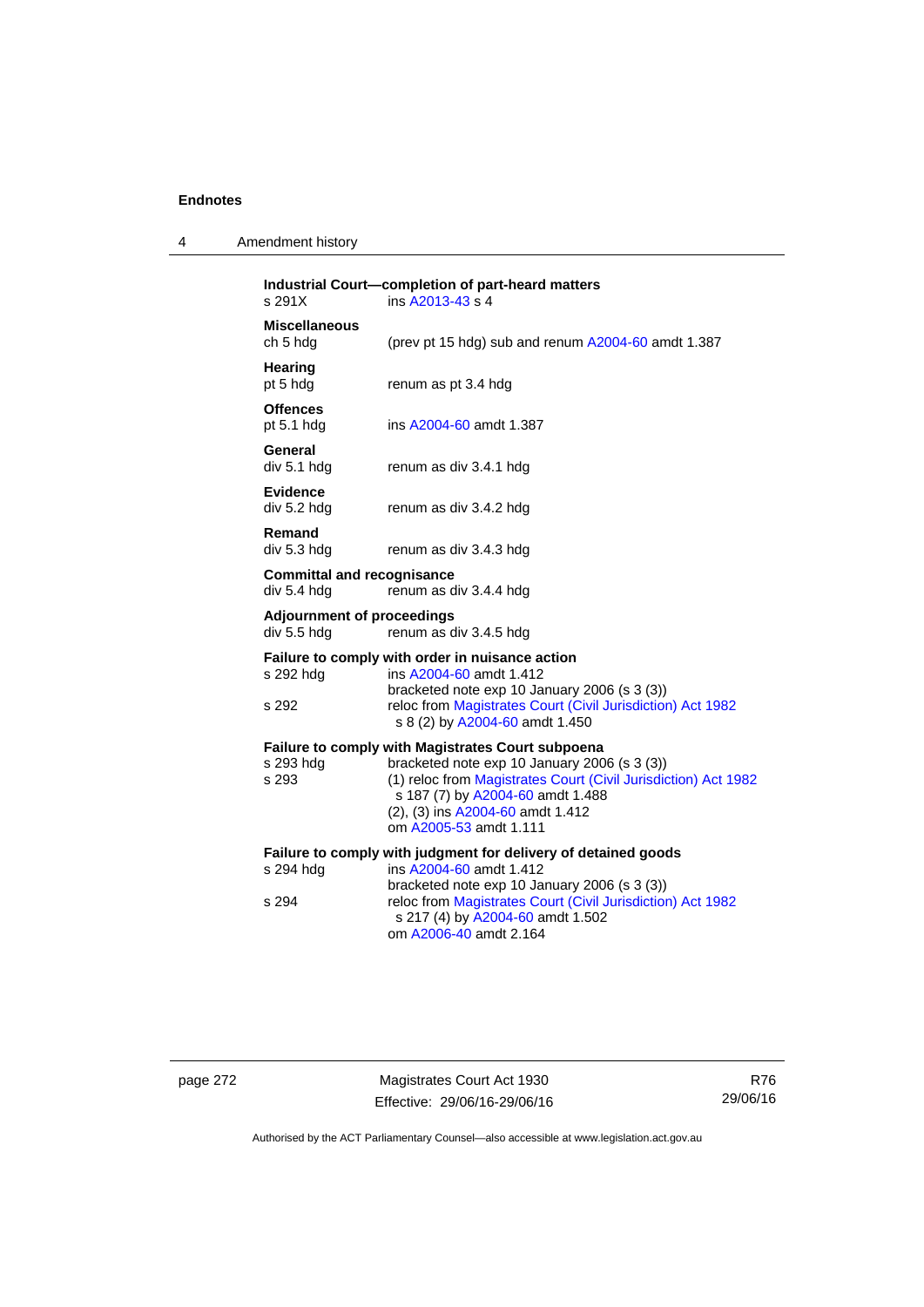|          |                              | False or misleading statement by garnishee                                                                 |
|----------|------------------------------|------------------------------------------------------------------------------------------------------------|
|          | s 295 hdg                    | ins A2004-60 amdt 1.412                                                                                    |
|          |                              | bracketed note exp 10 January 2006 (s 3 (3))                                                               |
|          | s 295                        | reloc from Magistrates Court (Civil Jurisdiction) Act 1982                                                 |
|          |                              | s 329 (2) by A2004-60 amdt 1.524<br>om A2006-40 amdt 2.164                                                 |
|          |                              |                                                                                                            |
|          |                              | Obligations of judgment creditor if garnishee pays too much                                                |
|          | s 296 hdg                    | ins A2004-60 amdt 1.412                                                                                    |
|          | s 296                        | bracketed note exp 10 January 2006 (s 3 (3))<br>reloc from Magistrates Court (Civil Jurisdiction) Act 1982 |
|          |                              | s 337 (1) by A2004-60 amdt 1.527                                                                           |
|          |                              | om A2006-40 amdt 2.164                                                                                     |
|          |                              | Notice to be given if judgment debtor ceases employment                                                    |
|          | s 297 hdg                    | ins A2004-60 amdt 1.412                                                                                    |
|          |                              | bracketed note exp 10 January 2006 (s 3 (3))                                                               |
|          | s 297                        | reloc from Magistrates Court (Civil Jurisdiction) Act 1982<br>s 340 (1) by A2004-60 amdt 1.531             |
|          |                              | om A2006-40 amdt 2.164                                                                                     |
|          | <b>Prejudice to employee</b> |                                                                                                            |
|          | s 298                        | reloc from Magistrates Court (Civil Jurisdiction) Act 1982 s 341                                           |
|          |                              | by A2004-60 amdt 1.535                                                                                     |
|          |                              | Interference with seized property etc                                                                      |
|          | s 299                        | reloc from Magistrates Court (Civil Jurisdiction) Act 1982 s 379                                           |
|          |                              | by A2004-60 amdt 1.537                                                                                     |
|          |                              | om A2006-40 amdt 2.164                                                                                     |
|          |                              | Failure to comply with Small Claims Court subpoena                                                         |
|          | s 300 hdg                    | bracketed note exp 10 January 2006 (s 3 (3))                                                               |
|          | s 300                        | (1) reloc from Magistrates Court (Civil Jurisdiction) Act 1982<br>s 448 (1) by A2004-60 amdt 1.563         |
|          |                              | (2), (3) ins A2004-60 amdt 1.412                                                                           |
|          |                              | om A2005-53 amdt 1.112                                                                                     |
|          |                              | Witness before Small Claims Court to answer questions                                                      |
|          | s 301                        | reloc from Magistrates Court (Civil Jurisdiction) Act 1982 s 449                                           |
|          |                              | by A2004-60 amdt 1.568                                                                                     |
|          |                              | om A2005-53 amdt 1.112                                                                                     |
|          |                              | Contravention of Small Claims Court order in trespass proceeding                                           |
|          | s 302 hdg                    | ins A2004-60 amdt 1.412                                                                                    |
|          |                              | bracketed note exp 10 January 2006 (s 3 (3))                                                               |
|          | s 302                        | reloc from Magistrates Court (Civil Jurisdiction) Act 1982<br>s 460 (2) by A2004-60 amdt 1.574             |
|          |                              | om A2008-36 amdt 1.486                                                                                     |
|          | Other                        |                                                                                                            |
|          | pt 5.2 hdg                   | ins A2004-60 amdt 1.412                                                                                    |
| R76      |                              | Magistrates Court Act 1930<br>page 273                                                                     |
| 29/06/16 |                              | Effective: 29/06/16-29/06/16                                                                               |

Authorised by the ACT Parliamentary Counsel—also accessible at www.legislation.act.gov.au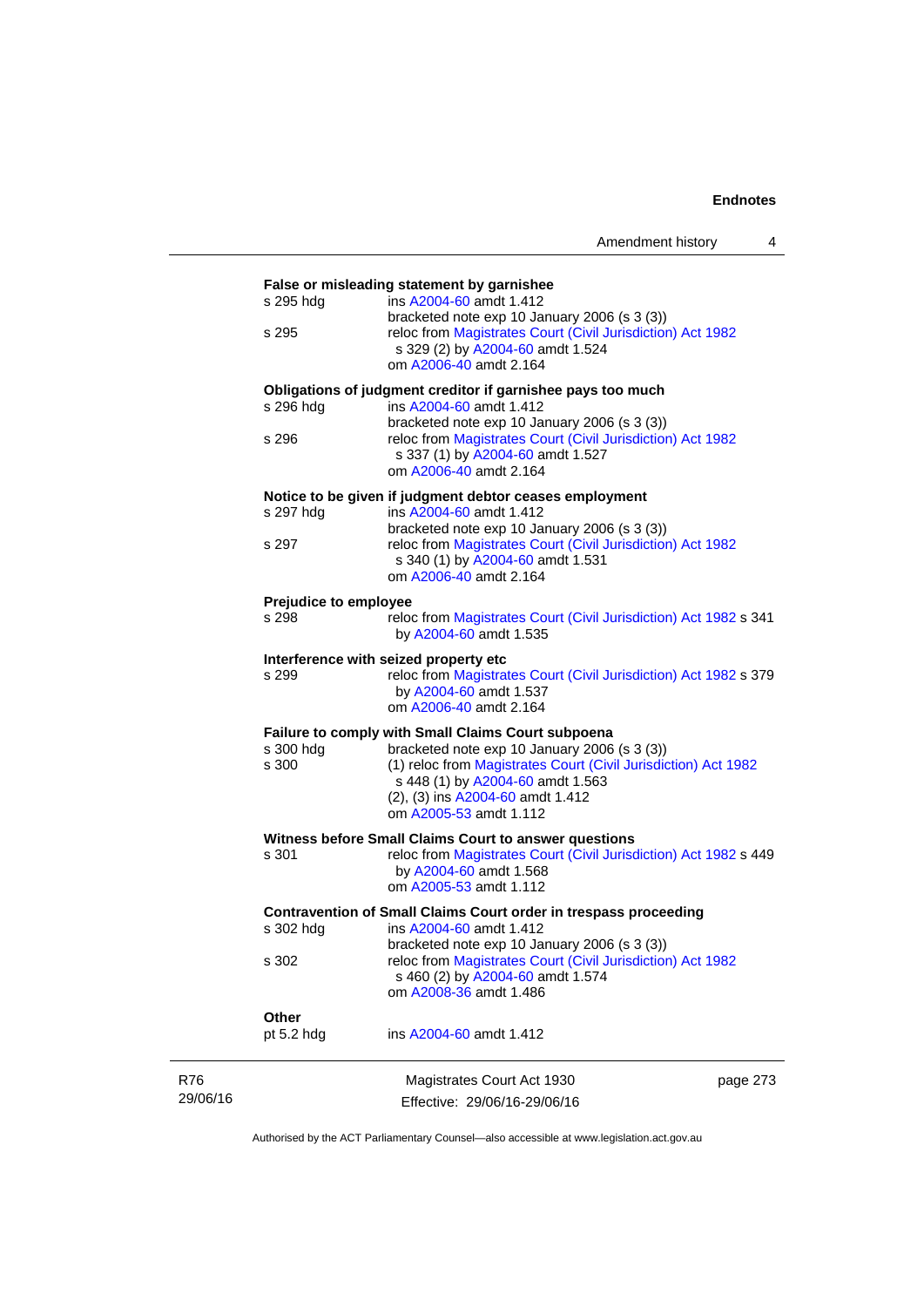| 4 | Amendment history |
|---|-------------------|
|---|-------------------|

| <b>Contempt of court</b><br>s 307  | ins A2006-55 s 18                                          |  |  |  |
|------------------------------------|------------------------------------------------------------|--|--|--|
|                                    |                                                            |  |  |  |
| <b>Magistrates Court's seal</b>    |                                                            |  |  |  |
| s 308                              | ins A2005-60 amdt 1.109                                    |  |  |  |
| Directions about procedure         |                                                            |  |  |  |
|                                    |                                                            |  |  |  |
| s 309                              | (prev s 254A) ins Ord1989-59                               |  |  |  |
|                                    | reloc by A2004-60 amdt 1.385                               |  |  |  |
|                                    | sub A2006-55 s 19; A2011-13 amdt 1.18                      |  |  |  |
|                                    |                                                            |  |  |  |
| Hearings generally to be in public |                                                            |  |  |  |
| s 310 hdg                          | (prev s 51 hdg) sub A2004-60 amdt 1.224                    |  |  |  |
| s 310                              | (prev s 51) am Ord1986-74                                  |  |  |  |
|                                    | sub A1996-6                                                |  |  |  |
|                                    | am A2004-60 amdts 1.225-1.227                              |  |  |  |
|                                    | reloc by A2004-60 amdt 1.228                               |  |  |  |
|                                    | am A2008-36 amdt 1.487                                     |  |  |  |
|                                    |                                                            |  |  |  |
|                                    | Appearance by audiovisual or audio links etc               |  |  |  |
| s 311                              | (prev s 254B) ins A1999-22 s 22                            |  |  |  |
|                                    | am A2000-17 s 3 sch 1; A2003-48 amdt 2.11; A2004-60        |  |  |  |
|                                    | amdt 1.388; ss renum R26 LA (see A2004-60 amdt 1.389)      |  |  |  |
|                                    | reloc by A2004-60 amdt 1.390                               |  |  |  |
|                                    |                                                            |  |  |  |
|                                    | am A2005-20 amdt 3.305                                     |  |  |  |
|                                    | sub A2006-55 s 20                                          |  |  |  |
|                                    | am A2010-40 amdt 2.17                                      |  |  |  |
|                                    | Failure to give evidence-committal                         |  |  |  |
|                                    |                                                            |  |  |  |
| s 312 hdg                          | (prev s 255AB hdg) sub A2004-60 amdt 1.397                 |  |  |  |
| s 312                              | (prev s 255AB) ins A1994-61                                |  |  |  |
|                                    | am A1995-46; A2004-60 amdts 1.398-1.400                    |  |  |  |
|                                    | reloc by A2004-60 amdt 1.401                               |  |  |  |
|                                    | sub A2005-53 amdt 1.113                                    |  |  |  |
|                                    | am A2006-23 amdts 1.260-1.262; A2011-22 amdt 1.311         |  |  |  |
|                                    |                                                            |  |  |  |
| <b>Commitment to remand centre</b> |                                                            |  |  |  |
| s 313                              | (prev s 255A) ins Ord1976-42                               |  |  |  |
|                                    | am A1995-41; A1996-6; A1998-25                             |  |  |  |
|                                    | reloc by A2004-60 amdt 1.402                               |  |  |  |
|                                    | om A2006-23 amdt 1.263                                     |  |  |  |
|                                    |                                                            |  |  |  |
|                                    | Registrar to give directions for preparation of transcript |  |  |  |
| s 314 hdg                          | (prev s 255B hdg) am A1991-44                              |  |  |  |
| s 314                              | (prev s 255B) ins Ord1980-4                                |  |  |  |
|                                    | am Ord1986-71; A1991-44; A2004-60 amdt 1.403               |  |  |  |
|                                    | reloc by A2004-60 amdt 1.404                               |  |  |  |
|                                    |                                                            |  |  |  |

page 274 Magistrates Court Act 1930 Effective: 29/06/16-29/06/16

R76 29/06/16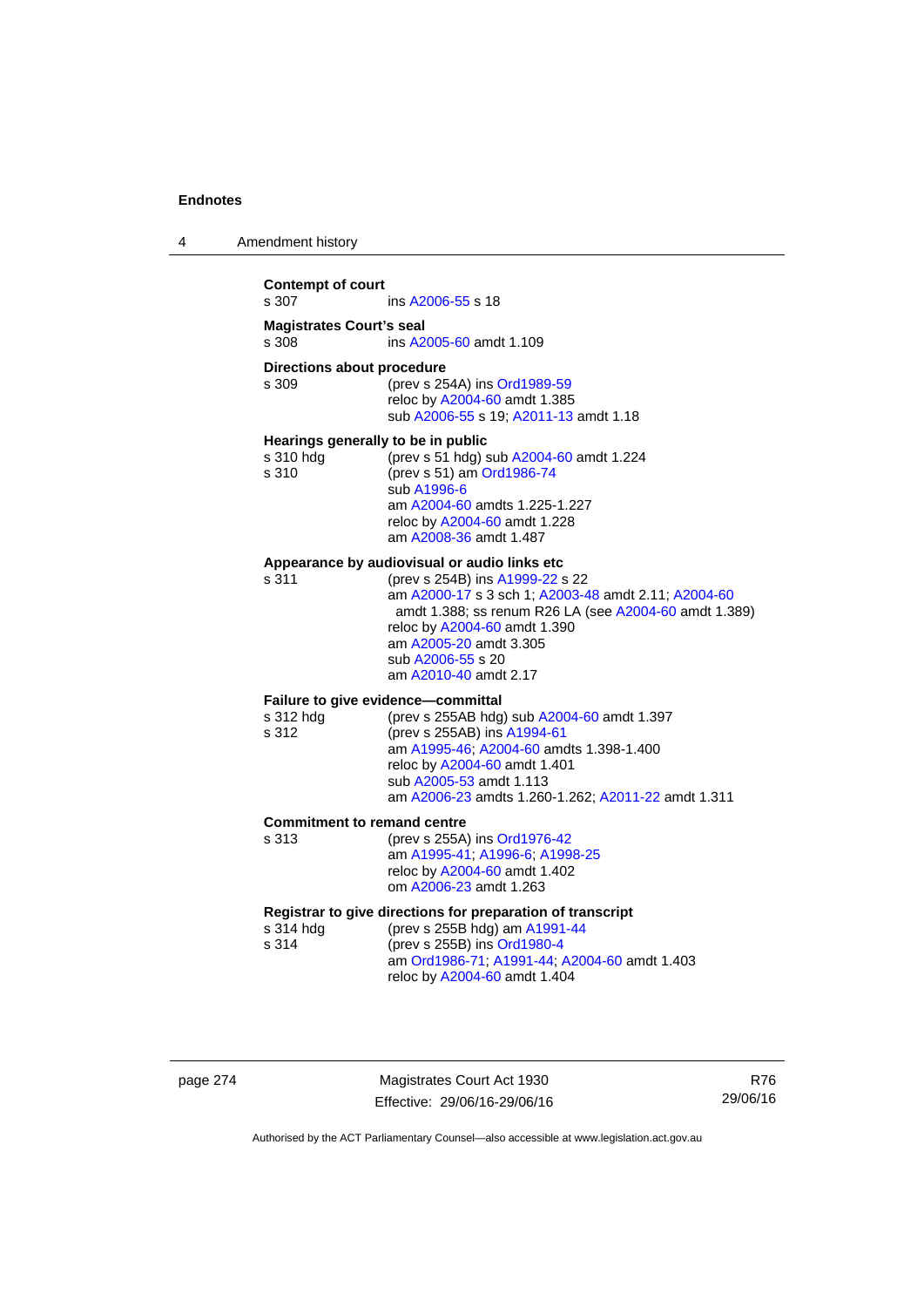# **Applications for transcripts**

s 315 (prev s 255C) ins [Ord1980-4](http://www.legislation.act.gov.au/a/1980-4) am [Ord1986-71](http://www.legislation.act.gov.au/a/1986-71); [Ord1986-83;](http://www.legislation.act.gov.au/a/1986-83) [Ord1988-45](http://www.legislation.act.gov.au/a/1988-45); [A1991-38](http://www.legislation.act.gov.au/a/1991-38); [A1991-44;](http://www.legislation.act.gov.au/a/1991-44) [A1993-4;](http://www.legislation.act.gov.au/a/1993-4) [A1994-4](http://www.legislation.act.gov.au/a/1994-4); [A1999-22](http://www.legislation.act.gov.au/a/1999-22) s 24; [A2004-60](http://www.legislation.act.gov.au/a/2004-60) amdts 1.405-1.409; ss renum R26 LA (see [A2004-60](http://www.legislation.act.gov.au/a/2004-60) amdt 1.410) reloc by [A2004-60](http://www.legislation.act.gov.au/a/2004-60) amdt 1.411

#### **Record of proceedings**

| s 316 hdg | (prev s 54A hdg) sub A2004-60 amdt 1.229                          |
|-----------|-------------------------------------------------------------------|
| s 316     | (prev s 54A) ins Ord1980-4                                        |
|           | am Ord1985-41; Ord1986-71; Ord1986-74; Ord1986-83;                |
|           | Ord1990-5; A1991-44; A1991-106; A1999-22 s 19; A1999-66           |
|           | sch 3; A2000-17 s 3 sch 1; ss renum R10 LA; A2003-48              |
|           | amdt 2.9; A2004-60 amdt 1.230                                     |
|           | reloc by A2004-60 amdt 1.231                                      |
|           | pars renum R26 LA                                                 |
|           | am A2005-20 amdt 3.306; A2010-40 amdt 2.18; A2013-45<br>amdt 1.10 |
|           |                                                                   |

#### **Record of proceedings and transcript**

s 317 (prev s 60) sub [Ord1958-12](http://www.legislation.act.gov.au/a/1958-12); [Ord1967-1](http://www.legislation.act.gov.au/a/1967-1) am [Ord1972-37](http://www.legislation.act.gov.au/a/1972-37) sub [Ord1974-14](http://www.legislation.act.gov.au/a/1974-14); [Ord1980-4](http://www.legislation.act.gov.au/a/1980-4) am [A1991-44](http://www.legislation.act.gov.au/a/1991-44); [A1999-22](http://www.legislation.act.gov.au/a/1999-22) s 20; [A2004-60](http://www.legislation.act.gov.au/a/2004-60) amdts 1.233-1.237 reloc as s 317 [A2004-60](http://www.legislation.act.gov.au/a/2004-60) amdt 1.238 am [A2011-48](http://www.legislation.act.gov.au/a/2011-48) amdt 1.139

#### **Person about to leave ACT may be ordered to be examined or produce documents**

s 318 hdg (prev s 67 hdg) am [A2004-60](http://www.legislation.act.gov.au/a/2004-60) amdt 1.258 s 318 (prev s 67) am [Ord1980-4;](http://www.legislation.act.gov.au/a/1980-4) [Ord1986-74;](http://www.legislation.act.gov.au/a/1986-74) [A1996-6;](http://www.legislation.act.gov.au/a/1996-6) ss renum R10 LA; [A2004-60](http://www.legislation.act.gov.au/a/2004-60) amdt 1.259, amdt 1.260 reloc by [A2004-60](http://www.legislation.act.gov.au/a/2004-60) amdt 1.261

#### **Witnesses' rights and liabilities**

s 319 (prev s 68) am [A1996-6;](http://www.legislation.act.gov.au/a/1996-6) [A2004-60](http://www.legislation.act.gov.au/a/2004-60) amdt 1.263, amdt 1.264 reloc by [A2004-60](http://www.legislation.act.gov.au/a/2004-60) amdt 1.265

#### **Depositions to be given to registrar**

| s 320 hdg | (prev s 69 hdg) am $A1991-44$                    |
|-----------|--------------------------------------------------|
| s 320     | (prev s 69) am Ord1958-12, Ord1967-1, Ord1980-4, |
|           | A1991-44: A2004-60 amdts 1.266-1.268             |
|           | reloc by A2004-60 amdt 1.269                     |

#### **Domestic violence offence information**

s 320A ins [A2011-13](http://www.legislation.act.gov.au/a/2011-13) amdt 1.19

#### **Regulation-making power**

s 321 ins [A2004-60](http://www.legislation.act.gov.au/a/2004-60) amdt 1.412

R76 29/06/16

Magistrates Court Act 1930 Effective: 29/06/16-29/06/16 page 275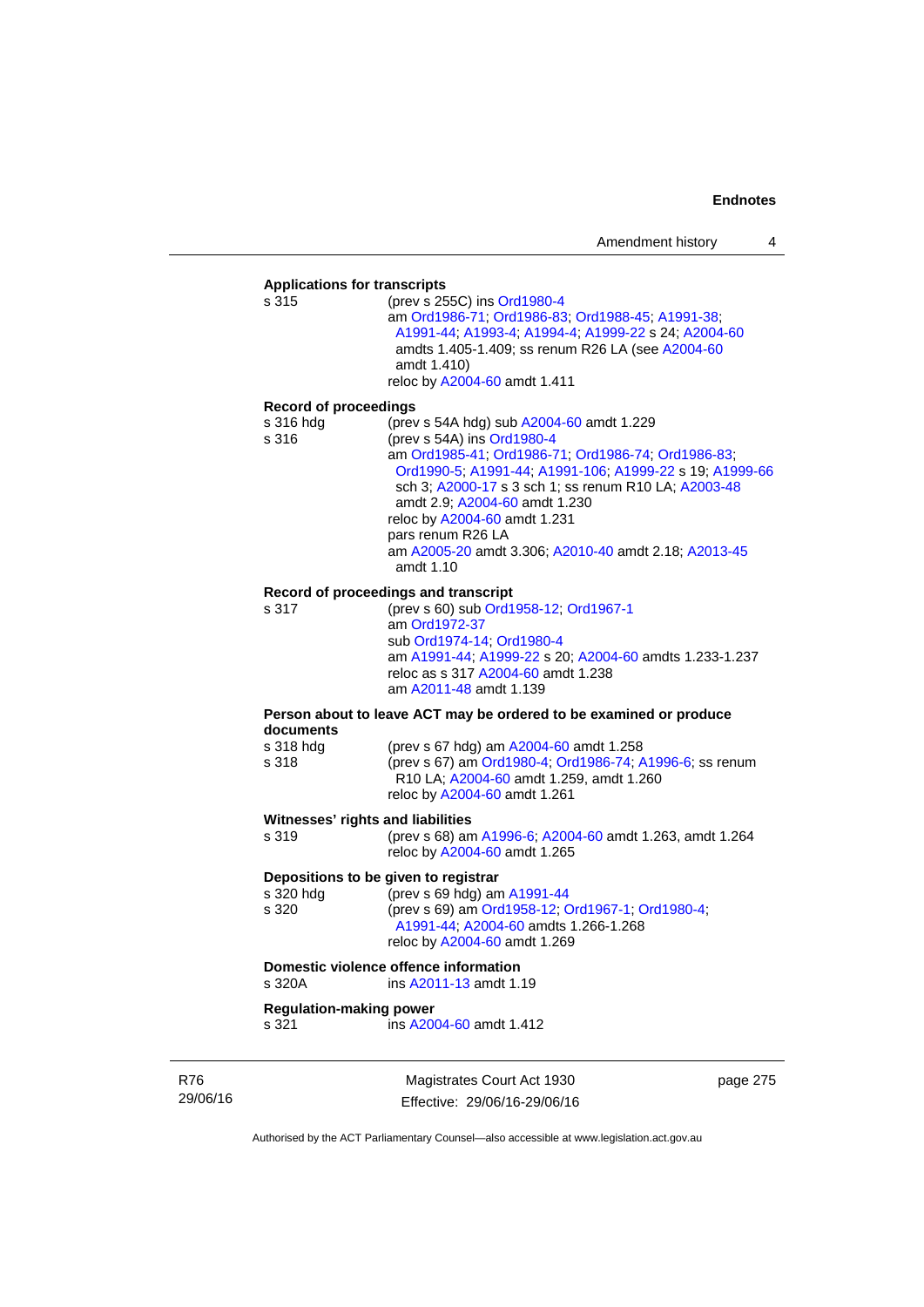| 4 | Amendment history |
|---|-------------------|
|---|-------------------|

**Proceedings in case of indictable offences**  pt 6 hdg renum as pt 3.5 hdg **Preliminary**  div 6.1A hdg renum as div 3.5.1 hdg **Institution of proceedings**   $div 6.1$  hdg renum as div  $3.5.2$  hdg **Proceedings subsequent to hearing of evidence**  div 6.2 hdg renum as div 3.5.3 hdg **Costs**  renum as div 3.5.4 hdg **Recognisances of witnesses**  div 6.3 hdg renum as div 3.5.5 hdg **Miscellaneous**  div 6.4 hdg renum as div 3.5.6 hdg **Proceedings for offences punishable summarily**  pt 7 hdg renum as pt 3.6 hdg **Service and pleading by post for certain offences**  pt 7A hdg renum as pt 3.7 hdg **Infringement notices for certain offences**  pt 8 hdg renum as pt 3.8 hdg **Preliminary**  div 8.1 hdg renum as div 3.8.1 hdg **Infringement and reminder notices**  div 8.2 hdg renum as div 3.8.2 hdg **Additional provisions for vehicle-related offences**  div 8.2A hdg renum as div 3.8.3 hdg **Disputing liability**  div 8.3 hdg renum as div 3.8.4 hdg **Miscellaneous**  renum as div 3.8.5 hdg **Enforcement of decisions**  pt 9 hdg renum as pt 3.9 hdg **General** 

div 9.1 hdg renum as div 3.9.1 hdg

**Enforcement of fines**  div 9.2 hdg renum as div 3.9.2 hdg

page 276 Magistrates Court Act 1930 Effective: 29/06/16-29/06/16

R76 29/06/16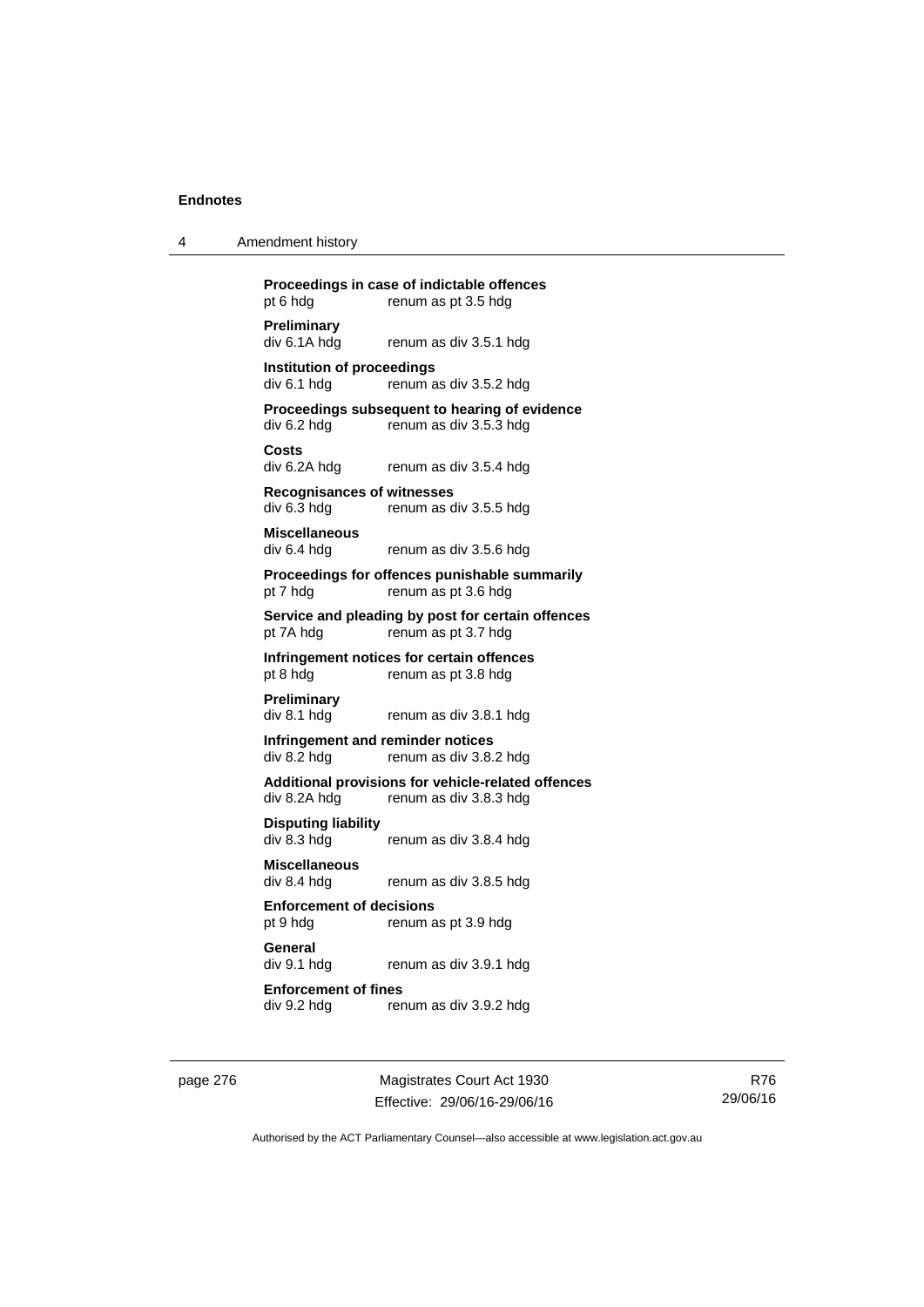Amendment history 4

**Reciprocal enforcement of fines against bodies corporate div 9.2A hdg renum as div 3.9.3 hdg** renum as div 3.9.3 hdg **Adverse claims**  pt 9 div 3 hdg om [Ord1986-74](http://www.legislation.act.gov.au/a/1986-74) **Attachment of debts**<br>
pt 9 div 4 hdg om A1994-61 pt 9 div 4 hdg **Imprisonment of fraudulent debtors**  pt 9 div 5 hdg om [A1994-61](http://www.legislation.act.gov.au/a/1994-61) **Miscellaneous**  renum as div 3.9.4 hdg **Restraining orders**  pt 10 hdg sub [A1990-65](http://www.legislation.act.gov.au/a/1990-65) om [A2001-90](http://www.legislation.act.gov.au/a/2001-90) amdt 1.79 **Appeals to Supreme Court**  pt 11 hdg renum as pt 3.10 hdg **Appellate jurisdiction of Supreme Court**  renum as div 3.10.1 hdg **Appeals**  div 11.2 hdg renum as div 3.10.2 hdg **Orders to review**  renum as div 3.10.3 hdg **Absconding appellants**  pt 11 div 3A hdg ins [Ord1984-62](http://www.legislation.act.gov.au/a/1984-62) om [A1992-9](http://www.legislation.act.gov.au/a/1992-9) **General provisions**  renum as div 3.10.4 hdg **Protection of magistrates in the execution of their office**  pt 12 hdg om [A2004-60](http://www.legislation.act.gov.au/a/2004-60) amdt 1.369 **Costs**  pt 13 hdg renum as pt 3.11 hdg **Court and tribunal fees**  pt 13A hdg orig pt 13A hdg ins [Ord1974-14](http://www.legislation.act.gov.au/a/1974-14) om [A1992-9](http://www.legislation.act.gov.au/a/1992-9) ins [A1994-4](http://www.legislation.act.gov.au/a/1994-4) sub [A2000-1](http://www.legislation.act.gov.au/a/2000-1) s 3 sch om [A2004-60](http://www.legislation.act.gov.au/a/2004-60) amdt 1.378

### **Securities**

pt 14 hdg renum as pt 3.12 hdg

R76 29/06/16

Magistrates Court Act 1930 Effective: 29/06/16-29/06/16 page 277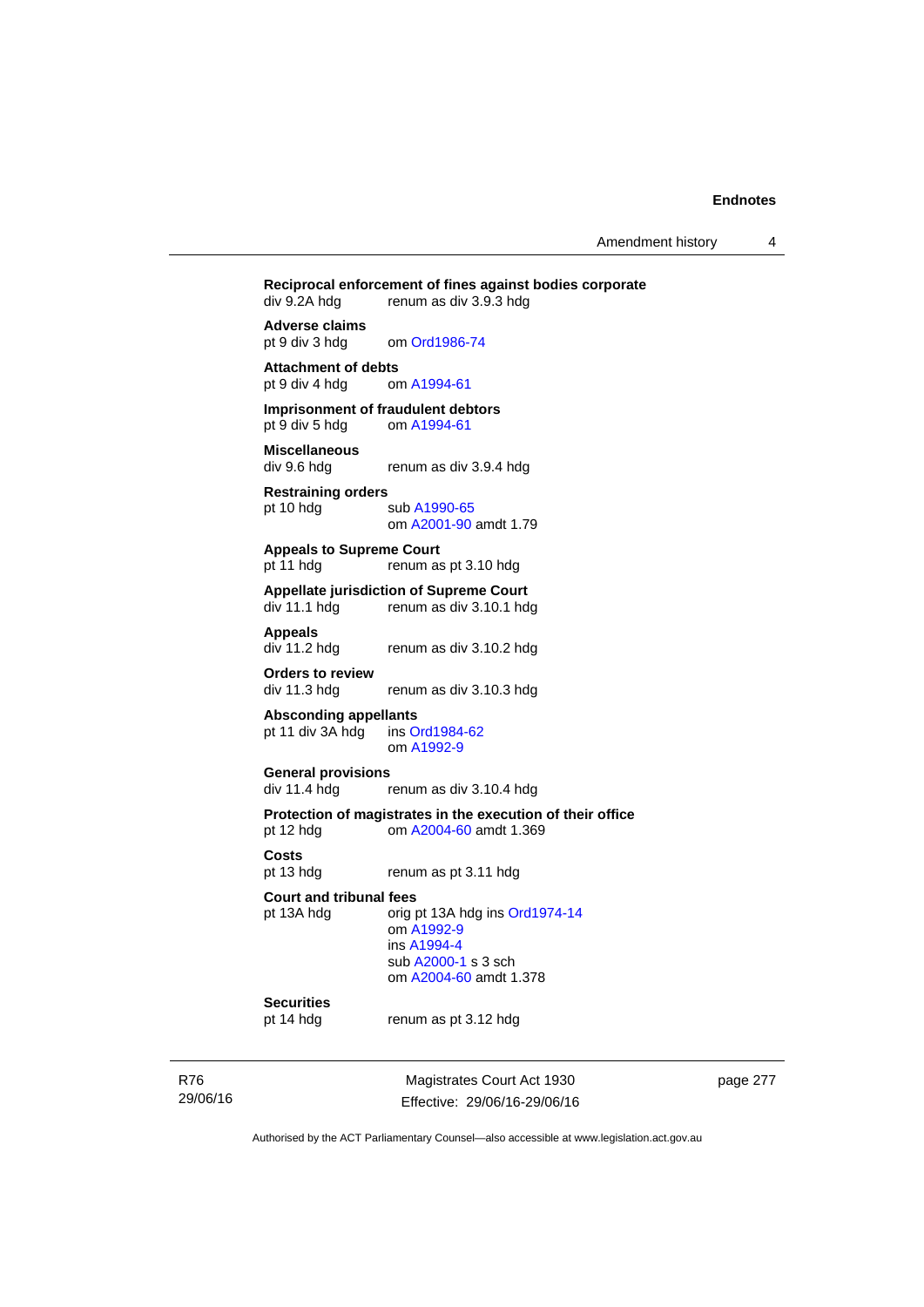| 4 | Amendment history                          |                                                                                                                                                                                                           |
|---|--------------------------------------------|-----------------------------------------------------------------------------------------------------------------------------------------------------------------------------------------------------------|
|   | <b>Miscellaneous</b><br>pt 15 hdg          | renum as ch 5 hdg                                                                                                                                                                                         |
|   | <b>Transitional</b><br>pt 16 hdg           | ins A1999-34<br>om A2001-90 amdt 1.81                                                                                                                                                                     |
|   | pt 17 hdg                                  | Transitional-Children and Young People Act 2008<br>renum as ch 10 hdg                                                                                                                                     |
|   | ch 10 hdg                                  | Transitional-Children and Young People Act 2008<br>(prev pt 17 hdg) ins A2008-20 amdt 1.5<br>renum as ch 10 hdg R41 LA<br>exp 27 February 2011 (s 404 (1) (LA s 88 declaration applies))                  |
|   | <b>Childrens Court Magistrate</b><br>s 400 | ins A2008-20 amdt 1.5<br>exp 27 February 2011 (s 404 (1) (LA s 88 declaration applies))                                                                                                                   |
|   | s 401                                      | <b>Existing proceedings in Childrens Court</b><br>ins A2008-20 amdt 1.5<br>exp 27 February 2011 (s 404 (1) (LA s 88 declaration applies))                                                                 |
|   | magistrate etc<br>s 402                    | Completion of part-heard matters if magistrate no longer Childrens Court<br>ins A2008-20 amdt 1.5<br>exp 27 February 2011 (s 404 (1) (LA s 88 declaration applies))                                       |
|   | <b>Transitional regulations</b><br>s 403   | ins A2008-20 amdt 1.5<br>exp 27 February 2011 (s 404 (1))                                                                                                                                                 |
|   | Expiry-ch 10<br>s 404                      | ins A2008-20 amdt 1.5<br>exp 27 February 2011 (s 404 (1) (LA s 88 declaration applies))                                                                                                                   |
|   | ch 11 hdg                                  | <b>Transitional-Crimes Legislation Amendment Act 2008</b><br>ins A2008-44 amdt 1.91<br>exp 30 May 2010 (s 453)                                                                                            |
|   | s 450                                      | Application of amendments-indictable offences<br>ins A2008-44 amdt 1.91<br>exp 30 May 2010 (s 453)                                                                                                        |
|   | s 451                                      | Application of certain other amendments<br>ins A2008-44 amdt 1.91<br>sub as mod SL2009-20 s 3 (mod lapsed on rep of SL2009-21<br>(4 September 2009))<br>sub A2009-24 amdt 1.40<br>exp 30 May 2010 (s 453) |

page 278 Magistrates Court Act 1930 Effective: 29/06/16-29/06/16

R76 29/06/16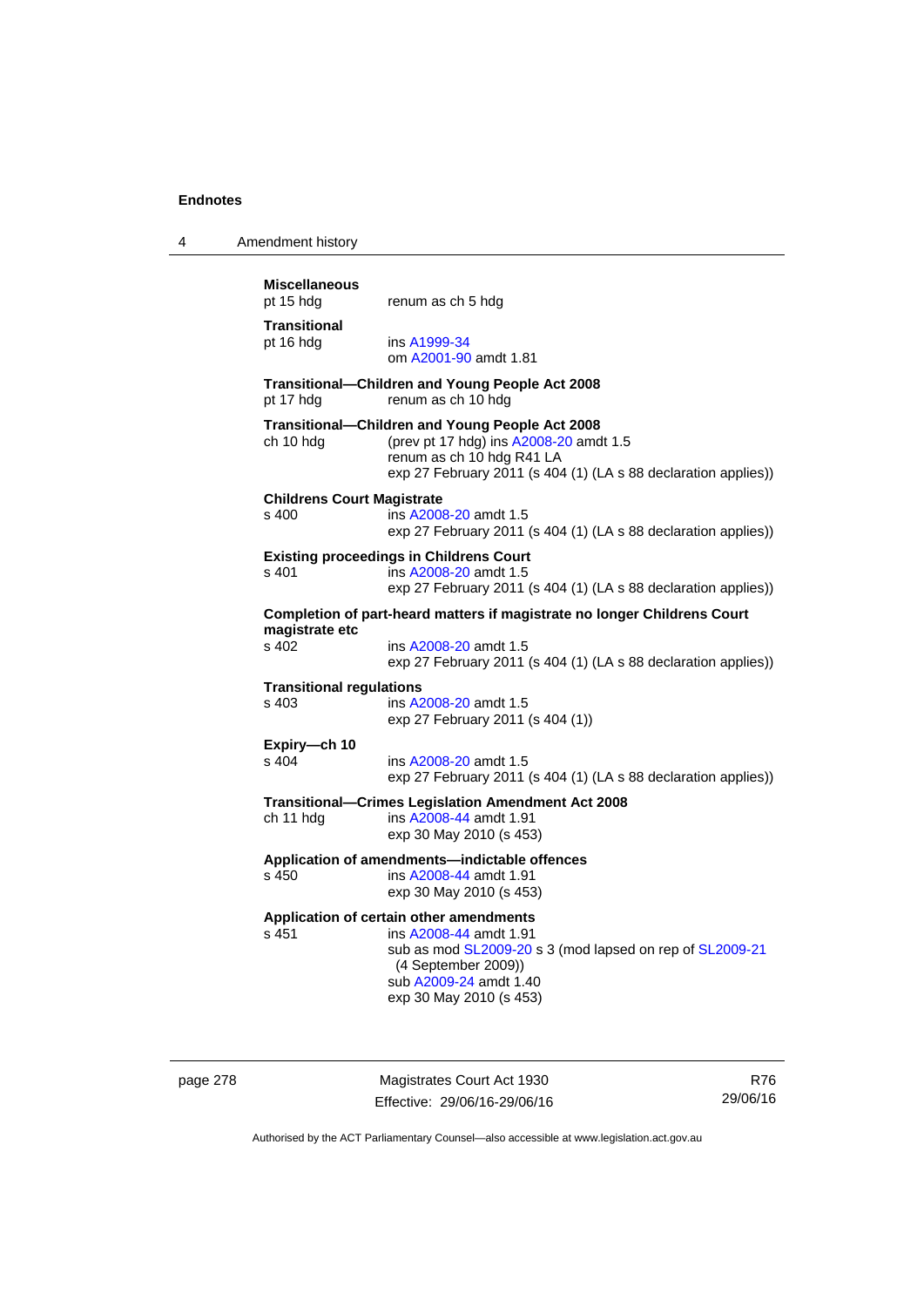Amendment history 4

### Admissibility of certain written statements made before commencement day<br>
s 451A ins as mod SL2009-20 s 3 (mod lapsed on rep of SL2009-21 ins as mod [SL2009-20](http://www.legislation.act.gov.au/sl/2009-20) s 3 (mod lapsed on rep of [SL2009-21](http://www.legislation.act.gov.au/sl/2009-21) (4 September 2009)) sub [A2009-24](http://www.legislation.act.gov.au/a/2009-24) amdt 1.40 exp 30 May 2010 (s 453 (LA s 88 declaration applies)) **Transitional regulations**  s 452 ins [A2008-44](http://www.legislation.act.gov.au/a/2008-44) amdt 1.91 exp 30 May 2010 (s 453) **Expiry—ch 11**  s 453 ins [A2008-44](http://www.legislation.act.gov.au/a/2008-44) amdt 1.91 exp 30 May 2010 (s 453) **Transitional—Sexual and Violent Offences Legislation Amendment Act 2008**  ch 12 hdg ins [A2008-41](http://www.legislation.act.gov.au/a/2008-41) s 35 om [A2009-24](http://www.legislation.act.gov.au/a/2009-24) amdt 1.41 **Application of amendments**  s 460 ins [A2008-41](http://www.legislation.act.gov.au/a/2008-41) s 35 om [A2009-24](http://www.legislation.act.gov.au/a/2009-24) amdt 1.41 **Expiry—ch 12**  ins [A2008-41](http://www.legislation.act.gov.au/a/2008-41) s 35 om [A2009-24](http://www.legislation.act.gov.au/a/2009-24) amdt 1.41 **Declaration and validation**  ch 13 hdg ins [A2016-37](http://www.legislation.act.gov.au/a/2016-37/default.asp) amdt 1.30 exp 29 June 2016 (s 472) **Declaration**  s 470 ins [A2016-37](http://www.legislation.act.gov.au/a/2016-37/default.asp) amdt 1.30 exp 29 June 2016 (s 472) **Validation**  ins [A2016-37](http://www.legislation.act.gov.au/a/2016-37/default.asp) amdt 1.30 exp 29 June 2016 (s 472) **Expiry—ch 13**  ins [A2016-37](http://www.legislation.act.gov.au/a/2016-37/default.asp) amdt 1.30 exp 29 June 2016 (s 472)

R76 29/06/16

Magistrates Court Act 1930 Effective: 29/06/16-29/06/16 page 279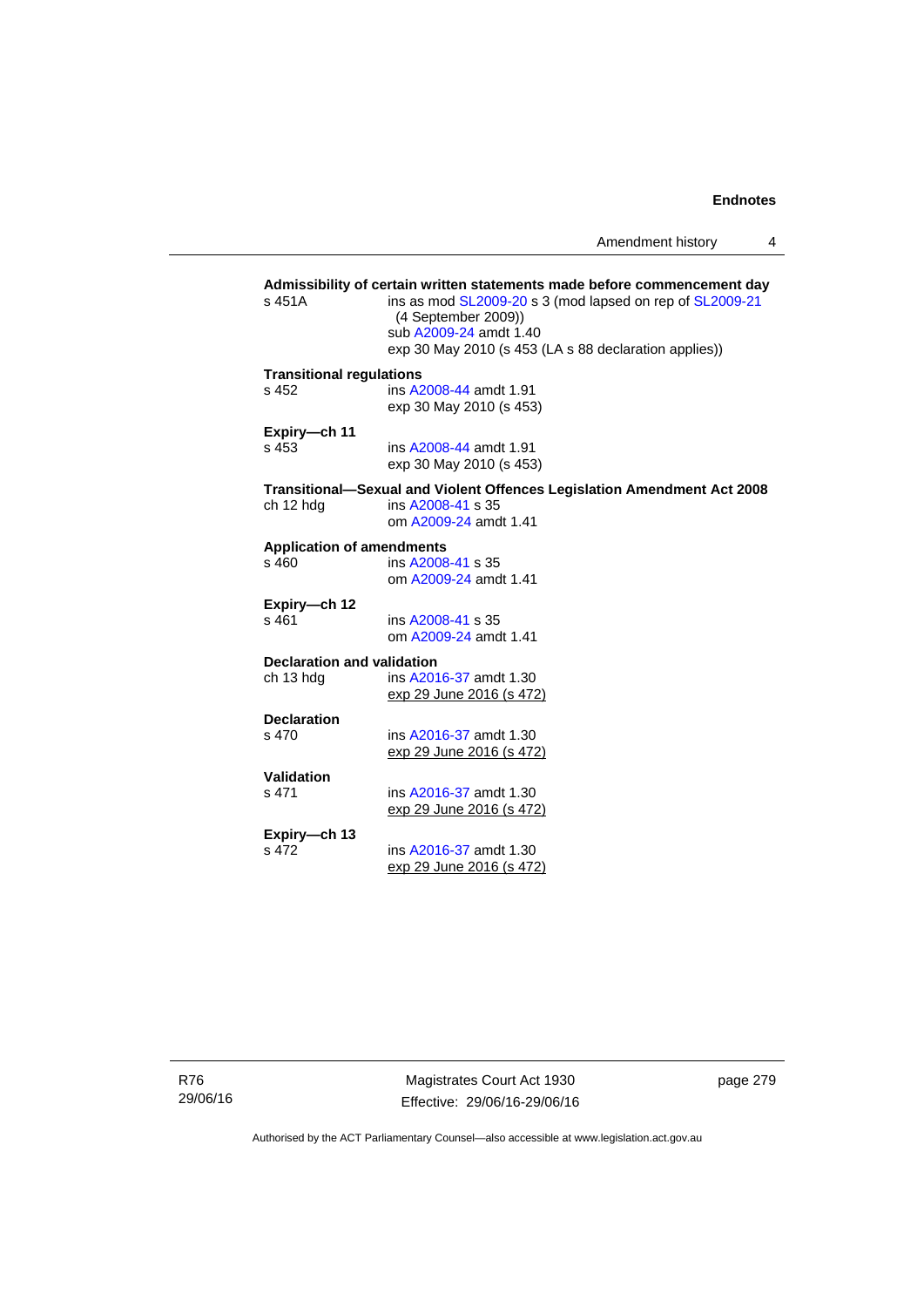4 Amendment history

page 280 Magistrates Court Act 1930 Effective: 29/06/16-29/06/16 R76 29/06/16 **Oath and affirmation of office**  sch 1 **orig sch 1**  am [Ord1937-28](http://www.legislation.act.gov.au/a/1937-28); [Ord1938-25](http://www.legislation.act.gov.au/a/1938-25) (as am [Ord1938-35\)](http://www.legislation.act.gov.au/a/1938-35); [Ord1938-35;](http://www.legislation.act.gov.au/a/1938-35) [Ord1953-14](http://www.legislation.act.gov.au/a/1953-14); [Ord1958-12](http://www.legislation.act.gov.au/a/1958-12); [Ord1966-2](http://www.legislation.act.gov.au/a/1966-2); [Ord1967-1;](http://www.legislation.act.gov.au/a/1967-1) [Ord1968-25;](http://www.legislation.act.gov.au/a/1968-25) [Ord1972-37;](http://www.legislation.act.gov.au/a/1972-37) [Ord1974-14](http://www.legislation.act.gov.au/a/1974-14); [Ord1976-42;](http://www.legislation.act.gov.au/a/1976-42) [Ord1977-34](http://www.legislation.act.gov.au/a/1977-34); [Ord1977-61](http://www.legislation.act.gov.au/a/1977-61); [Ord1978-46](http://www.legislation.act.gov.au/a/1978-46); [Ord1979-33;](http://www.legislation.act.gov.au/a/1979-33) [Ord1984-62](http://www.legislation.act.gov.au/a/1984-62); [Ord1985-67;](http://www.legislation.act.gov.au/a/1985-67) [Ord1986-74](http://www.legislation.act.gov.au/a/1986-74); [Ord1989-59;](http://www.legislation.act.gov.au/a/1989-59) [A1990-65;](http://www.legislation.act.gov.au/a/1990-65) [A1991-44;](http://www.legislation.act.gov.au/a/1991-44) [A1992-9](http://www.legislation.act.gov.au/a/1992-9); [A1992-37](http://www.legislation.act.gov.au/a/1992-37); [A1993-4;](http://www.legislation.act.gov.au/a/1993-4) [A1994-61;](http://www.legislation.act.gov.au/a/1994-61) [A1996-6](http://www.legislation.act.gov.au/a/1996-6); [A1996-82](http://www.legislation.act.gov.au/a/1996-82); [A1998-67](http://www.legislation.act.gov.au/a/1998-67) om [A2001-44](http://www.legislation.act.gov.au/a/2001-44) amdt 1.2769 **pres sch 1** (prev sch 2) ins [Ord1977-4](http://www.legislation.act.gov.au/a/1977-4) am [A1997-94](http://www.legislation.act.gov.au/a/1997-94) renum as sch 1 [A2001-44](http://www.legislation.act.gov.au/a/2001-44) amdt 1.2770 am [A2005-20](http://www.legislation.act.gov.au/a/2005-20) amdt 3.307 **ACT and corresponding courts**  sch 2 **orig sch 2** am [Ord1938-25](http://www.legislation.act.gov.au/a/1938-25) (as am [Ord1938-35\)](http://www.legislation.act.gov.au/a/1938-35) om [Ord1977-4](http://www.legislation.act.gov.au/a/1977-4) **prev sch 2**  renum as sch 1 **pres sch 2**  ins [A2010-13](http://www.legislation.act.gov.au/a/2010-13) amdt 1.26 am [A2013-43](http://www.legislation.act.gov.au/a/2013-43) s 5; [A2015-52](http://www.legislation.act.gov.au/a/2015-52/default.asp) s 43, s 44 sch 3 am [Ord1938-25](http://www.legislation.act.gov.au/a/1938-25) (as am [Ord1938-35\)](http://www.legislation.act.gov.au/a/1938-35); [Ord1976-42;](http://www.legislation.act.gov.au/a/1976-42) [Ord1985-67;](http://www.legislation.act.gov.au/a/1985-67) [A1991-44](http://www.legislation.act.gov.au/a/1991-44) om [A2001-44](http://www.legislation.act.gov.au/a/2001-44) amdt 1.2771 **Fees**  sch 4 am [Ord1937-5;](http://www.legislation.act.gov.au/a/1937-5) [Ord1937-28](http://www.legislation.act.gov.au/a/1937-28) om [Ord1953-14](http://www.legislation.act.gov.au/a/1953-14) sch 5 om [Ord1953-14](http://www.legislation.act.gov.au/a/1953-14) **Witnesses' expenses**  sch 6 om [Ord1953-14](http://www.legislation.act.gov.au/a/1953-14) **Dictionary**  dict ins [A2004-60](http://www.legislation.act.gov.au/a/2004-60) amdt 1.413 am [A2006-23](http://www.legislation.act.gov.au/a/2006-23) amdt 1.264, amdt 1.265; [A2008-42](http://www.legislation.act.gov.au/a/2008-42) s 17; [A2009-49](http://www.legislation.act.gov.au/a/2009-49) amdt 3.114; [A2011-22](http://www.legislation.act.gov.au/a/2011-22) amdt 1.309; [A2011-28](http://www.legislation.act.gov.au/a/2011-28) amdt 3.179; [A2016-18](http://www.legislation.act.gov.au/a/2016-18/default.asp) amdt 3.143 def *Aboriginal or Torres Strait Islander offender* ins [A2011-13](http://www.legislation.act.gov.au/a/2011-13) amdt 1.20 def *ACT court* ins [A2011-28](http://www.legislation.act.gov.au/a/2011-28) amdt 3.180 def *administering authority* ins [A2004-60](http://www.legislation.act.gov.au/a/2004-60) amdt 1.413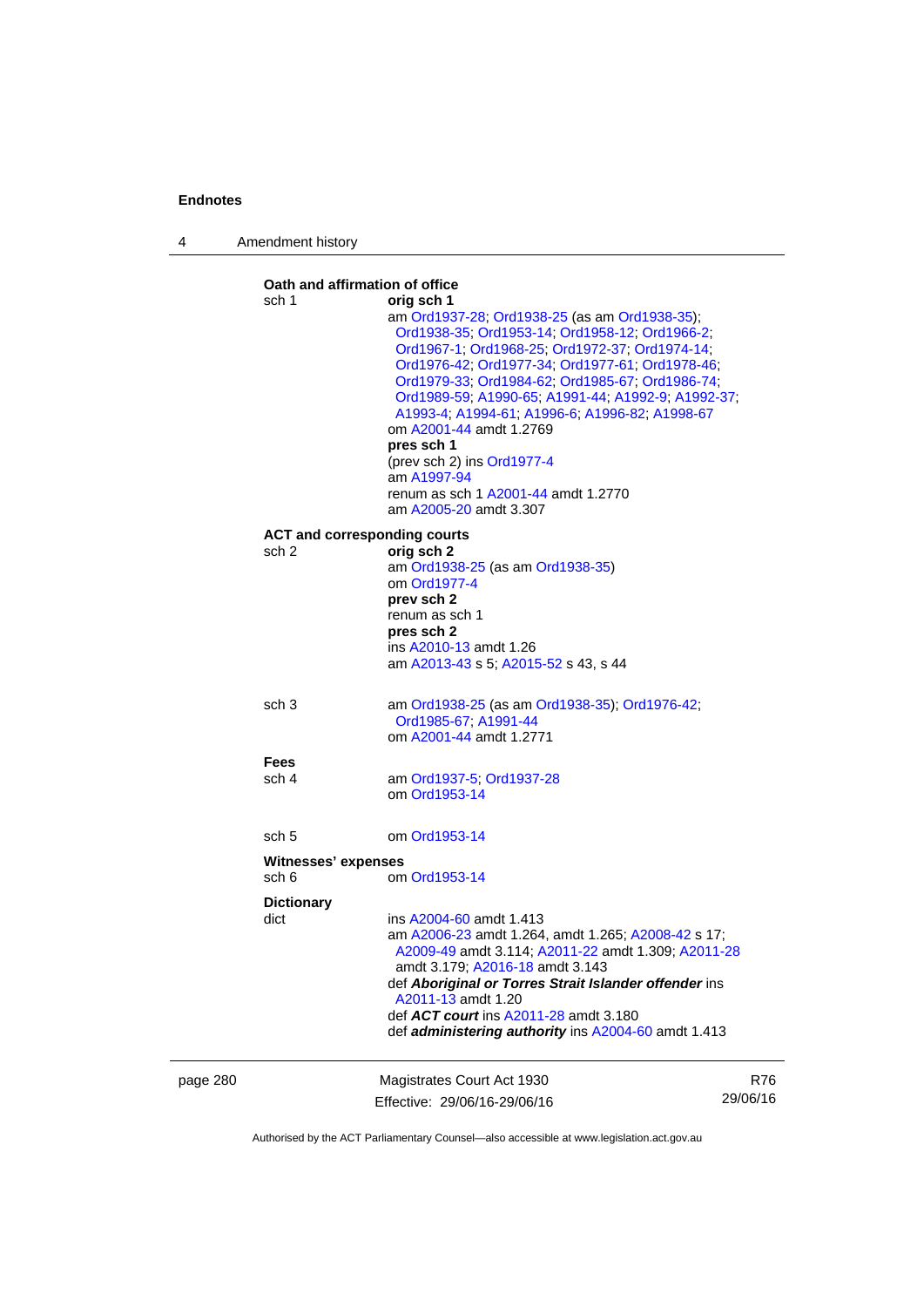def *administrator* ins [A2004-60](http://www.legislation.act.gov.au/a/2004-60) amdt 1.413 om [A2006-23](http://www.legislation.act.gov.au/a/2006-23) amdt 1.266 def *another jurisdiction* ins [A2004-60](http://www.legislation.act.gov.au/a/2004-60) amdt 1.413 def *appeal* ins [A2004-60](http://www.legislation.act.gov.au/a/2004-60) amdt 1.413 def *appearance* ins [A2004-60](http://www.legislation.act.gov.au/a/2004-60) amdt 1.413 def *applicant* ins [A2004-60](http://www.legislation.act.gov.au/a/2004-60) amdt 1.413 om [A2008-36](http://www.legislation.act.gov.au/a/2008-36) amdt 1.488 def *application* ins [A2004-60](http://www.legislation.act.gov.au/a/2004-60) amdt 1.413 om [A2008-36](http://www.legislation.act.gov.au/a/2008-36) amdt 1.488 def *authorised person* ins [A2004-60](http://www.legislation.act.gov.au/a/2004-60) amdt 1.413 sub [A2008-42](http://www.legislation.act.gov.au/a/2008-42) s 18 def *back-up offence* ins [A2014-1](http://www.legislation.act.gov.au/a/2014-1) s 29 def *bailiff* ins [A2004-60](http://www.legislation.act.gov.au/a/2004-60) amdt 1.413 def *certified copy* ins [A2011-28](http://www.legislation.act.gov.au/a/2011-28) amdt 3.181 def *certified copies* ins [A2004-60](http://www.legislation.act.gov.au/a/2004-60) amdt 1.413 om [A2011-28](http://www.legislation.act.gov.au/a/2011-28) amdt 3.181 def *circle sentencing* ins [A2011-13](http://www.legislation.act.gov.au/a/2011-13) amdt 1.20 def *claim* ins [A2004-60](http://www.legislation.act.gov.au/a/2004-60) amdt 1.413 def *committal order* ins [A2006-23](http://www.legislation.act.gov.au/a/2006-23) amdt 1.267 def *common boundaries determination* ins [A2004-60](http://www.legislation.act.gov.au/a/2004-60) amdt 1.413 om [A2008-36](http://www.legislation.act.gov.au/a/2008-36) amdt 1.488 def *corresponding court* ins [A2011-28](http://www.legislation.act.gov.au/a/2011-28) amdt 3.182 def *contract application* ins [A2004-60](http://www.legislation.act.gov.au/a/2004-60) amdt 1.413 om [A2008-36](http://www.legislation.act.gov.au/a/2008-36) amdt 1.488 def *conviction* ins [A2004-60](http://www.legislation.act.gov.au/a/2004-60) amdt 1.413 def *court* ins [A2004-60](http://www.legislation.act.gov.au/a/2004-60) amdt 1.413 def *court*, for division 2.2.3A ins [A2011-28](http://www.legislation.act.gov.au/a/2011-28) amdt 3.182 def *court attendance notice* ins [A2008-42](http://www.legislation.act.gov.au/a/2008-42) s 19 def *Crimes Act* ins [A2004-60](http://www.legislation.act.gov.au/a/2004-60) amdt 1.413 def *damages application* ins [A2004-60](http://www.legislation.act.gov.au/a/2004-60) amdt 1.413 om [A2008-36](http://www.legislation.act.gov.au/a/2008-36) amdt 1.488 def *date of service* ins [A2004-60](http://www.legislation.act.gov.au/a/2004-60) amdt 1.413 def *debt application* ins [A2004-60](http://www.legislation.act.gov.au/a/2004-60) amdt 1.413 om [A2008-36](http://www.legislation.act.gov.au/a/2008-36) amdt 1.488 def *debt declaration* ins [A2004-60](http://www.legislation.act.gov.au/a/2004-60) amdt 1.413 om [A2008-36](http://www.legislation.act.gov.au/a/2008-36) amdt 1.488 def *decision* ins [A2004-60](http://www.legislation.act.gov.au/a/2004-60) amdt 1.413 def *default notice* ins [A2004-60](http://www.legislation.act.gov.au/a/2004-60) amdt 1.413 om [A2010-21](http://www.legislation.act.gov.au/a/2010-21) amdt 1.14 def *defendant* ins [A2004-60](http://www.legislation.act.gov.au/a/2004-60) amdt 1.413 def *domestic violence offence* ins [A2011-13](http://www.legislation.act.gov.au/a/2011-13) amdt 1.20 def *driver* ins [A2004-60](http://www.legislation.act.gov.au/a/2004-60) amdt 1.413 def *escort* ins [A2004-60](http://www.legislation.act.gov.au/a/2004-60) amdt 1.413 om [A2006-23](http://www.legislation.act.gov.au/a/2006-23) amdt 1.268 def *fine* ins [A2004-60](http://www.legislation.act.gov.au/a/2004-60) amdt 1.413 sub [A2010-21](http://www.legislation.act.gov.au/a/2010-21) amdt 1.15

R76 29/06/16

Magistrates Court Act 1930 Effective: 29/06/16-29/06/16 page 281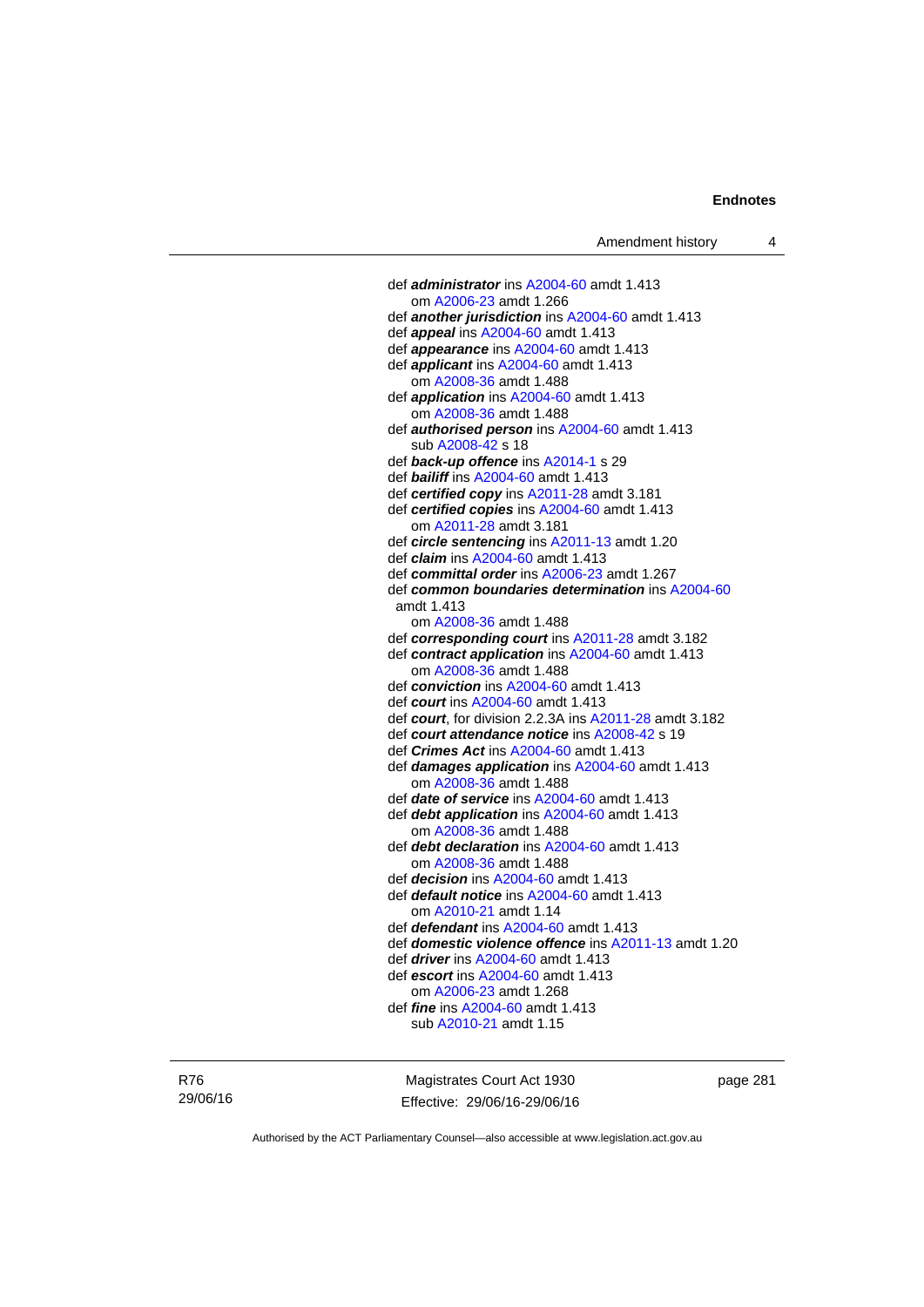4 Amendment history

| def fine defaulter ins A2004-60 amdt 1.413                     |
|----------------------------------------------------------------|
| om A2010-21 amdt 1.16                                          |
| def goods application ins A2004-60 amdt 1.413                  |
| om A2008-36 amdt 1.488                                         |
| def government agency ins A2004-60 amdt 1.413                  |
| om A2010-21 amdt 1.16                                          |
| def hearing ins A2004-60 amdt 1.413                            |
| def home address ins A2004-60 amdt 1.413                       |
| om A2009-49 amdt 3.115                                         |
| def <i>illegal user declaration</i> ins A2004-60 amdt 1.413    |
| def <i>indictable</i> offence ins A2004-60 amdt 1.413          |
|                                                                |
| def <i>indictment</i> ins A2004-60 amdt 1.413                  |
| def industrial or work safety matter ins A2013-43 s 6          |
| def industrial or work safety offence ins A2013-43 s 6         |
| def <i>information</i> ins A2004-60 amdt 1.413                 |
| def <i>infringement notice</i> ins A2004-60 amdt 1.413         |
| sub A2011-28 amdt 3.183                                        |
| def <i>infringement notice offence</i> ins A2004-60 amdt 1.413 |
| def <i>infringement notice penalty</i> ins A2004-60 amdt 1.413 |
| def <i>inquiry</i> ins A2004-60 amdt 1.413                     |
| om A2008-36 amdt 1.488                                         |
| def judgment ins A2004-60 amdt 1.413                           |
| om A2008-36 amdt 1.488                                         |
| def judicial exchange arrangement ins A2011-28 amdt 3.184      |
| def judicial offer ins A2011-28 amdt 3.184                     |
| def jury ins A2004-60 amdt 1.413                               |
| om A2011-28 amdt 3.185                                         |
| def known offender declaration ins A2004-60 amdt 1.413         |
| def law in force in the ACT ins A2004-60 amdt 1.413            |
| def <i>magistrate</i> ins A2004-60 amdt 1.413                  |
| am A2005-20 amdt 3.308                                         |
| def notice of intention to defend form ins A2005-20            |
| amdt 3.309                                                     |
|                                                                |
| def notice to defendant form ins A2005-20 amdt 3.309           |
| def nuisance application ins A2004-60 amdt 1.413               |
| om A2008-36 amdt 1.488                                         |
| def outstanding fine ins A2004-60 amdt 1.413                   |
| om A2010-21 amdt 1.16                                          |
| def participating jurisdiction ins A2011-28 amdt 3.186         |
| def penalty notice ins A2004-60 amdt 1.413                     |
| om A2010-21 amdt 1.16                                          |
| def plea of guilty form ins A2005-20 amdt 3.309                |
| def prescribed offence ins A2004-60 amdt 1.413                 |
| def prescribed period ins A2011-28 amdt 3.187                  |
| def proceeding ins A2004-60 amdt 1.413                         |
| om A2008-36 amdt 1.488                                         |
| def reciprocating court ins A2004-60 amdt 1.413                |
|                                                                |

page 282 Magistrates Court Act 1930 Effective: 29/06/16-29/06/16

R76 29/06/16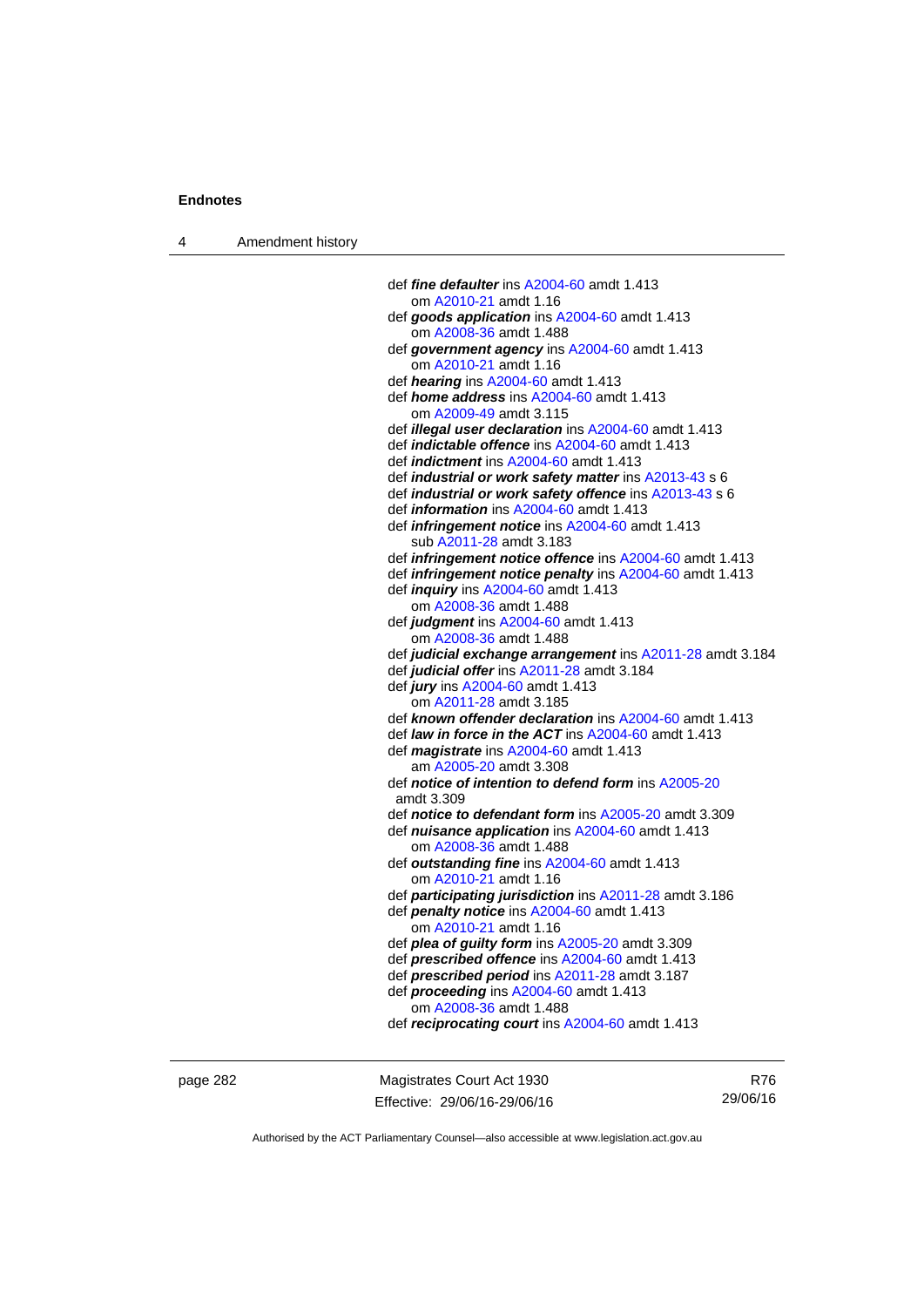def *referee* ins [A2004-60](http://www.legislation.act.gov.au/a/2004-60) amdt 1.413 om [A2008-36](http://www.legislation.act.gov.au/a/2008-36) amdt 1.488 def *reference appeal* ins [A2005-5](http://www.legislation.act.gov.au/a/2005-5) s 34 def *registered* ins [A2004-60](http://www.legislation.act.gov.au/a/2004-60) amdt 1.413 def *registered operator* ins [A2004-60](http://www.legislation.act.gov.au/a/2004-60) amdt 1.413 om [A2005-20](http://www.legislation.act.gov.au/a/2005-20) amdt 3.310 def *registrar* ins [A2004-60](http://www.legislation.act.gov.au/a/2004-60) amdt 1.413 def *related offence* ins [A2014-1](http://www.legislation.act.gov.au/a/2014-1) s 29 def *relevant officer* ins [A2004-60](http://www.legislation.act.gov.au/a/2004-60) amdt 1.413 def *reminder notice* ins [A2004-60](http://www.legislation.act.gov.au/a/2004-60) amdt 1.413 def *reporting officer* ins [A2011-28](http://www.legislation.act.gov.au/a/2011-28) amdt 3.187 def *respondent* ins [A2004-60](http://www.legislation.act.gov.au/a/2004-60) amdt 1.413 om [A2008-36](http://www.legislation.act.gov.au/a/2008-36) amdt 1.488 def *responsible person* ins [A2004-60](http://www.legislation.act.gov.au/a/2004-60) amdt 1.413 def *review appeal* ins [A2008-44](http://www.legislation.act.gov.au/a/2008-44) amdt 1.92 am [A2011-28](http://www.legislation.act.gov.au/a/2011-28) amdt 3.188 def *rules* ins [A2004-60](http://www.legislation.act.gov.au/a/2004-60) amdt 1.413 sub [A2008-36](http://www.legislation.act.gov.au/a/2008-36) amdt 1.489 def *security* ins [A2010-21](http://www.legislation.act.gov.au/a/2010-21) amdt 1.17 def *Small Claims Court* ins [A2004-60](http://www.legislation.act.gov.au/a/2004-60) amdt 1.413 om [A2008-36](http://www.legislation.act.gov.au/a/2008-36) amdt 1.490 def *sold vehicle declaration* ins [A2004-60](http://www.legislation.act.gov.au/a/2004-60) amdt 1.413 def *State* ins [A2004-60](http://www.legislation.act.gov.au/a/2004-60) amdt 1.413 def *summary conviction* ins [A2004-60](http://www.legislation.act.gov.au/a/2004-60) amdt 1.413 def *superintendent* ins [A2004-60](http://www.legislation.act.gov.au/a/2004-60) amdt 1.413 om [A2006-23](http://www.legislation.act.gov.au/a/2006-23) amdt 1.268 def *Territory entity* ins [A2004-60](http://www.legislation.act.gov.au/a/2004-60) amdt 1.413 om [A2010-21](http://www.legislation.act.gov.au/a/2010-21) amdt 1.18 def *Territory fine* ins [A2004-60](http://www.legislation.act.gov.au/a/2004-60) amdt 1.413 def *this jurisdiction* ins [A2011-28](http://www.legislation.act.gov.au/a/2011-28) amdt 3.189 def *trader's plate* ins [A2004-60](http://www.legislation.act.gov.au/a/2004-60) amdt 1.413 om [A2005-20](http://www.legislation.act.gov.au/a/2005-20) amdt 3.310 def *trespass application* ins [A2004-60](http://www.legislation.act.gov.au/a/2004-60) amdt 1.413 om [A2008-36](http://www.legislation.act.gov.au/a/2008-36) amdt 1.490 def *unknown offender declaration* ins [A2004-60](http://www.legislation.act.gov.au/a/2004-60) amdt 1.413 def *vehicle* ins [A2004-60](http://www.legislation.act.gov.au/a/2004-60) amdt 1.413

- def *vehicle-related offence* ins [A2005-20](http://www.legislation.act.gov.au/a/2005-20) amdt 3.311
- def *warrant* ins [A2011-28](http://www.legislation.act.gov.au/a/2011-28) amdt 3.190

R76 29/06/16

Magistrates Court Act 1930 Effective: 29/06/16-29/06/16 page 283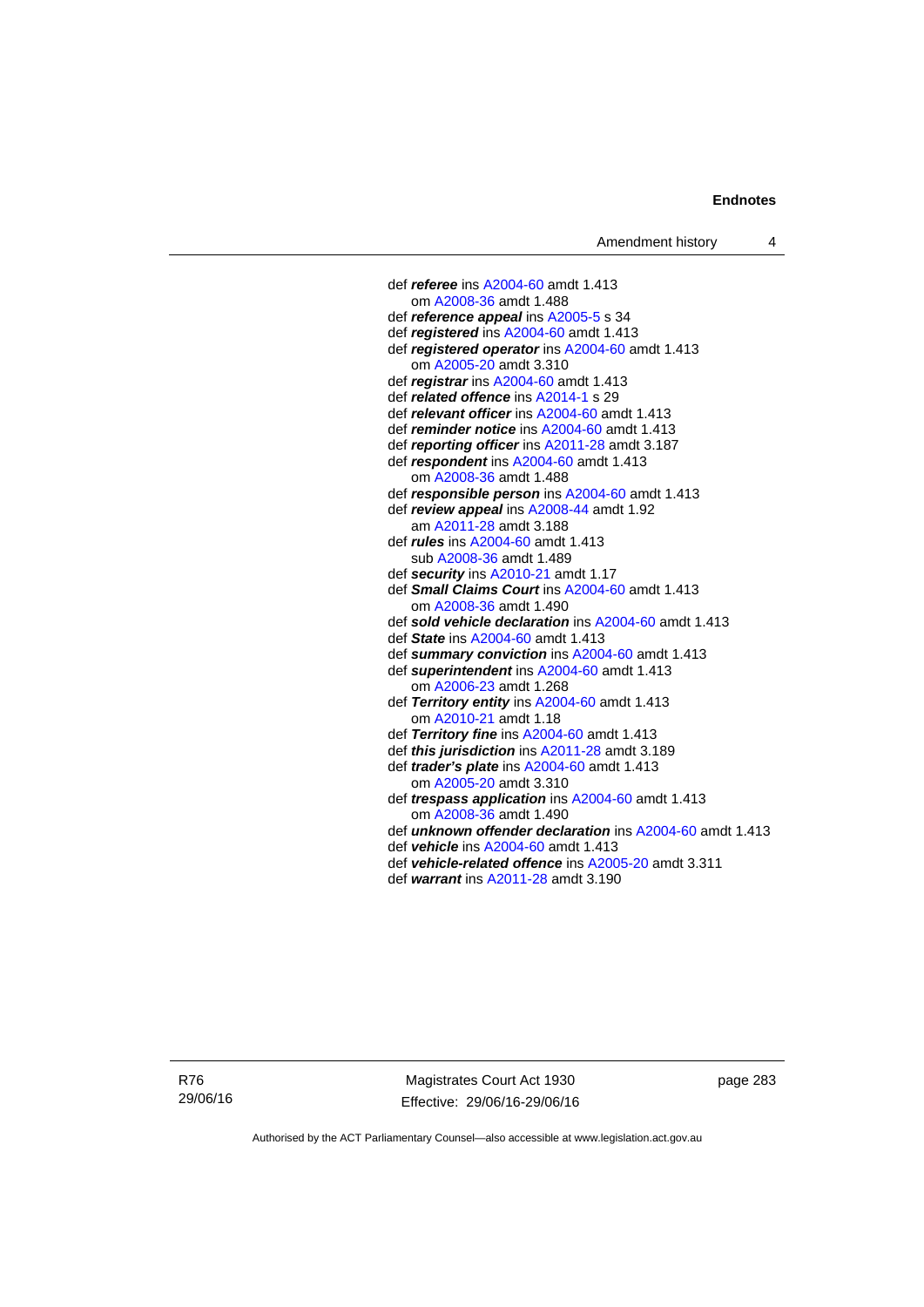5 Earlier republications

## **5 Earlier republications**

Some earlier republications were not numbered. The number in column 1 refers to the publication order.

Since 12 September 2001 every authorised republication has been published in electronic pdf format on the ACT legislation register. A selection of authorised republications have also been published in printed format. These republications are marked with an asterisk (\*) in column 1. Electronic and printed versions of an authorised republication are identical.

| <b>Republication</b><br>No and date | <b>Effective</b>            | Last<br>amendment<br>made by | <b>Republication</b><br>for                                                                |
|-------------------------------------|-----------------------------|------------------------------|--------------------------------------------------------------------------------------------|
| R <sub>1</sub><br>3 Aug 1992        | 3 Aug 1992-<br>27 Nov 1992  | A1992-37                     | initial republication<br>since self-<br>government                                         |
| R <sub>1</sub> (RI)<br>23 Feb 2006  | 3 Aug 1992-<br>27 Nov 1992  | A1992-37                     | reissue of printed<br>version and<br>includes<br>retrospective<br>amendments by<br>A1996-6 |
| R <sub>1</sub> A<br>23 Feb 2006     | 23 Nov 1992-<br>28 Feb 1993 | A1992-37                     | amendments by<br>A1992-9 and<br>includes<br>retrospective<br>amendments by<br>A1996-6      |
| R <sub>1</sub> B<br>23 Feb 2006     | 1 Mar 1993-<br>7 Mar 1993   | A1993-2                      | amendments by<br>A1993-2 and<br>includes<br>retrospective<br>amendments by<br>A1996-6      |
| R <sub>1</sub> C<br>23 Feb 2006     | 8 Mar 1993-<br>31 Aug 1993  | A1993-4                      | amendments by<br>A1993-4 and<br>includes<br>retrospective<br>amendments by<br>A1996-6      |

page 284 Magistrates Court Act 1930 Effective: 29/06/16-29/06/16

R76 29/06/16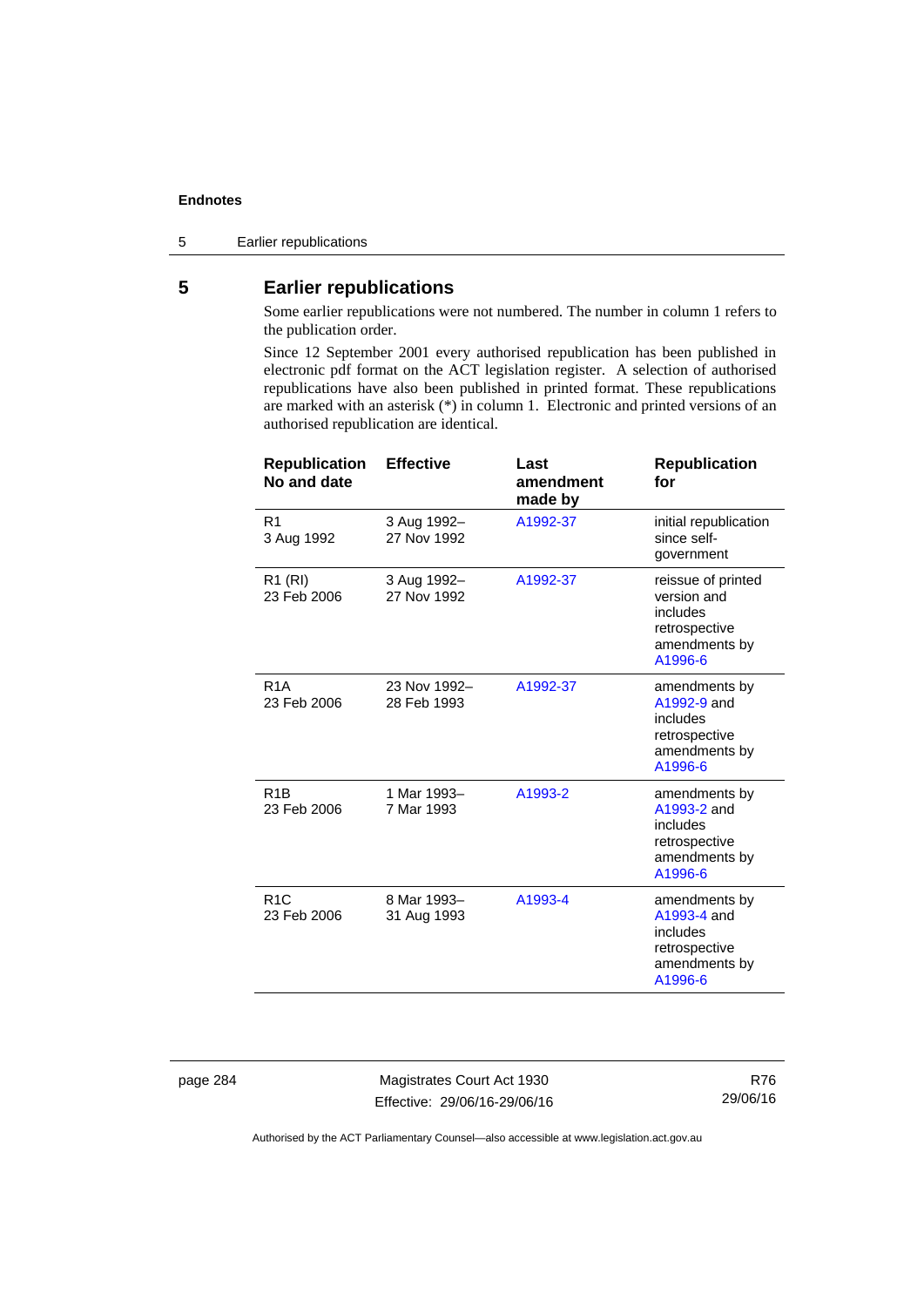Earlier republications 5

| <b>Republication</b><br>No and date | <b>Effective</b>             | Last<br>amendment<br>made by | <b>Republication</b><br>for                                                                                     |
|-------------------------------------|------------------------------|------------------------------|-----------------------------------------------------------------------------------------------------------------|
| R <sub>1</sub> D<br>23 Feb 2006     | 1 Sept 1993-<br>26 Sept 1993 | A1993-4                      | amendments by<br>A1993-4 and<br>includes<br>retrospective<br>amendments by<br>A1996-6                           |
| R <sub>1E</sub><br>23 Feb 2006      | 27 Sept 1993-<br>16 Dec 1993 | A1993-48                     | amendments by<br>A1993-48 and<br>includes<br>retrospective<br>amendments by<br>A1996-6                          |
| R <sub>2</sub><br>31 Dec 1993       | 17 Dec 1993–<br>13 Mar 1994  | A1993-91                     | amendments by<br>A1993-91 and<br>includes<br>retrospective<br>amendments by<br>A1996-6                          |
| R <sub>2</sub> (RI)<br>23 Feb 2006  | 17 Dec 1993–<br>13 Mar 1994  | A1993-91                     | reissue of printed<br>version                                                                                   |
| R2A<br>23 Feb 2006                  | 1 July 1994-<br>10 Oct 1994  | A1994-45                     | amendments by<br>A1994-4, A1994-10<br>and A1994-38 and<br>includes<br>retrospective<br>amendments by<br>A1996-6 |
| R <sub>2</sub> B<br>23 Feb 2006     | 11 Oct 1994-<br>28 Nov 1994  | A1994-66                     | amendments by<br>A1994-66 and<br>includes<br>retrospective<br>amendments by<br>A1996-6                          |

R76 29/06/16

Magistrates Court Act 1930 Effective: 29/06/16-29/06/16 page 285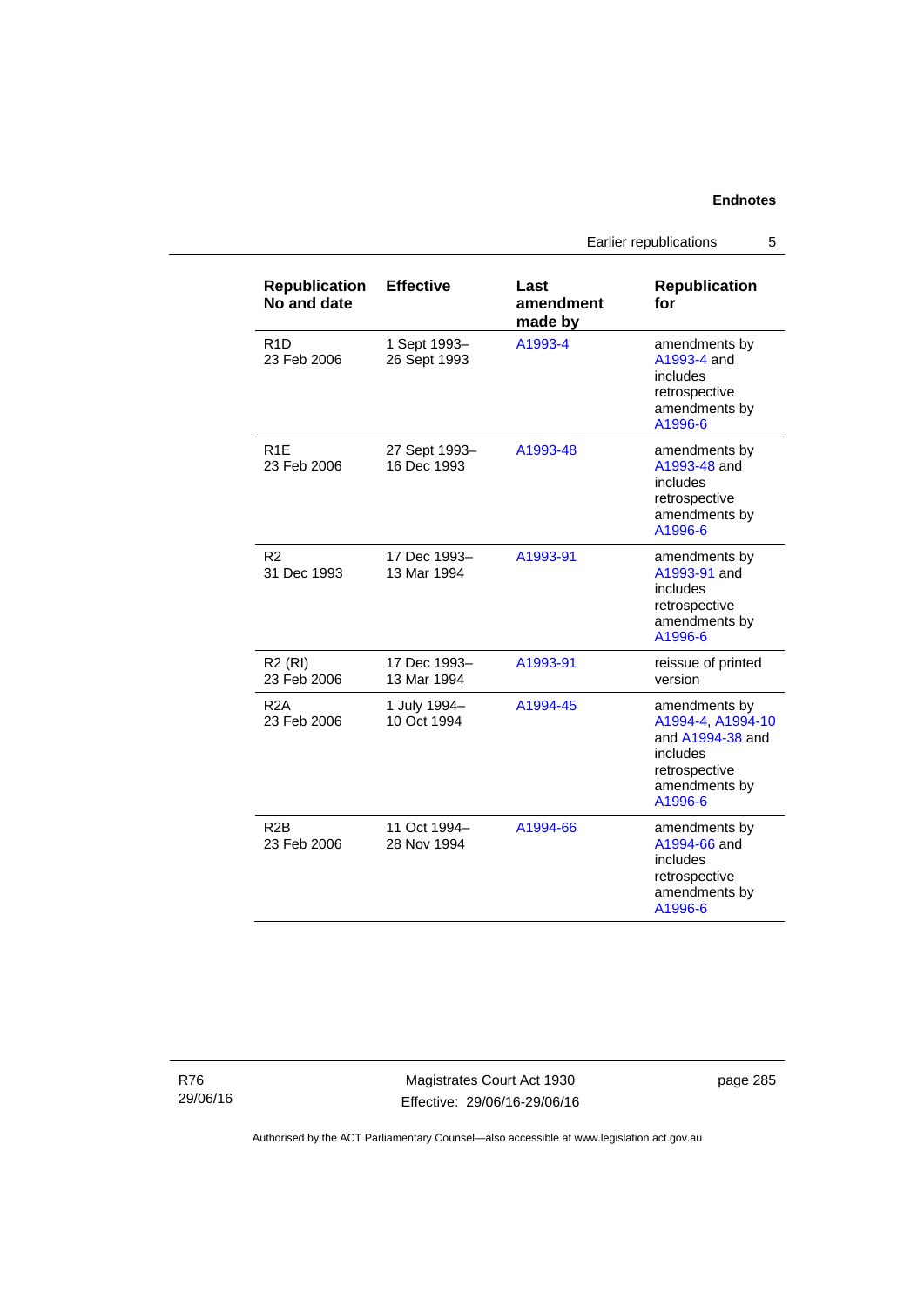#### **Republication No and date Effective Last amendment made by Republication for**  R3 10 Apr 1995 10 Apr 1995– 17 Dec 1995 [A1994-81](http://www.legislation.act.gov.au/a/1994-81) amendments by [A1994-45,](http://www.legislation.act.gov.au/a/1994-45) [A1994-61](http://www.legislation.act.gov.au/a/1994-61) and [A1994-81](http://www.legislation.act.gov.au/a/1994-81) and includes retrospective amendments by [A1996-6](http://www.legislation.act.gov.au/a/1996-6) R3 (RI) 23 Feb 2006 10 Apr 1995– 17 Dec 1995 [A1994-81](http://www.legislation.act.gov.au/a/1994-81) reissue of printed version R3A 23 Feb 2006 18 Dec 1995– 6 May 1996 [A1995-46](http://www.legislation.act.gov.au/a/1995-46) amendments by [A1995-46](http://www.legislation.act.gov.au/a/1995-46) and includes retrospective amendments by [A1996-6](http://www.legislation.act.gov.au/a/1996-6) R3B 23 Feb 2006 12 Sept 1996– 31 Dec 1996 [A1996-6](http://www.legislation.act.gov.au/a/1996-6) amendments by [A1995-41](http://www.legislation.act.gov.au/a/1995-41) and [A1996-6](http://www.legislation.act.gov.au/a/1996-6) R3C 23 Feb 2006 17 May 1997– 29 May 1997 [A1996-82](http://www.legislation.act.gov.au/a/1996-82) amendments by [A1996-68,](http://www.legislation.act.gov.au/a/1996-68) [A1996-74](http://www.legislation.act.gov.au/a/1996-74) and [A1996-82](http://www.legislation.act.gov.au/a/1996-82) R4 30 May 1997 30 May 1997– 22 Sept 1997 [A1997-25](http://www.legislation.act.gov.au/a/1997-25) amendments by [A1997-25](http://www.legislation.act.gov.au/a/1997-25) R4 (RI) 23 Feb 2006 30 May 1997– 22 Sept 1997 [A1997-25](http://www.legislation.act.gov.au/a/1997-25) reissue of printed version R4A 23 Feb 2006 23 Sept 1997– 24 May 1998 [A1997-41](http://www.legislation.act.gov.au/a/1997-41) amendments by [A1997-41](http://www.legislation.act.gov.au/a/1997-41) R5 1 June 1998 1 June 1998– 18 Oct 1998 [A1997-96](http://www.legislation.act.gov.au/a/1997-96) amendments by [A1997-94](http://www.legislation.act.gov.au/a/1997-94) and [A1997-96](http://www.legislation.act.gov.au/a/1997-96) R5 (RI) 23 Feb 2006 1 June 1998– 18 Oct 1998 [A1997-96](http://www.legislation.act.gov.au/a/1997-96) reissue of printed version

### 5 Earlier republications

page 286 Magistrates Court Act 1930 Effective: 29/06/16-29/06/16

R76 29/06/16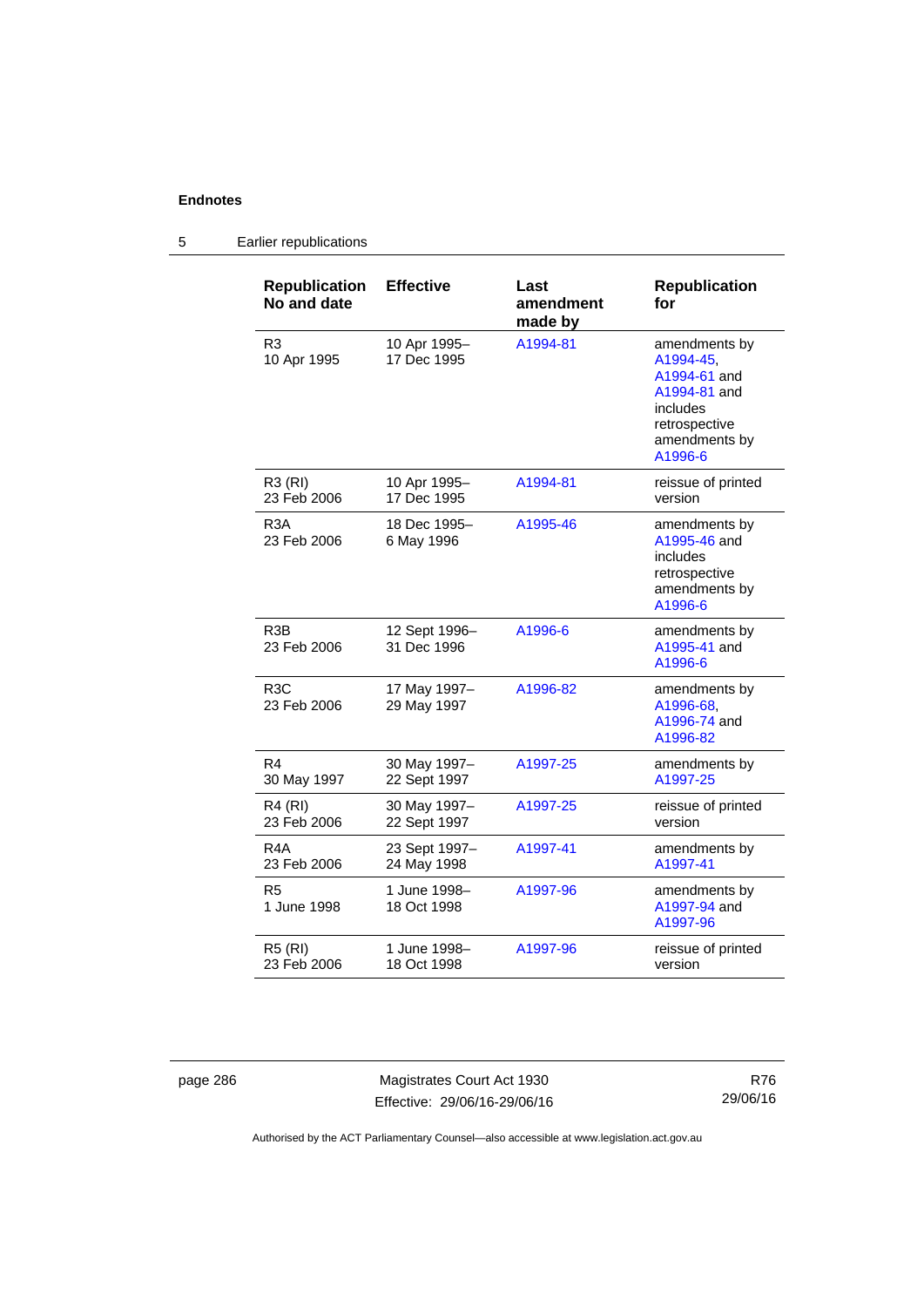Earlier republications 5

| <b>Republication</b><br>No and date | <b>Effective</b>             | Last<br>amendment<br>made by | <b>Republication</b><br>for                                         |
|-------------------------------------|------------------------------|------------------------------|---------------------------------------------------------------------|
| R6<br>31 Mar 1999                   | 31 Mar 1999-<br>30 Apr 1999  | A1999-12                     | amendments by<br>A1998-25.<br>A1998-38.<br>A1998-54 and<br>A1998-67 |
| <b>R6 (RI)</b><br>23 Feb 2006       | 31 Mar 1999-<br>30 Apr 1999  | A1999-12                     | reissue of printed<br>version                                       |
| R <sub>6</sub> A<br>23 Feb 2006     | 1 Sept 1999-<br>9 Nov 1999   | A1999-34                     | amendments by<br>A1999-12,<br>A1999-22 and<br>A1999-34              |
| R6B<br>23 Feb 2006                  | 24 Dec 1999–<br>29 Feb 2000  | A1999-91                     | amendments by<br>A1999-59.<br>A1999-61,<br>A1999-66 and<br>A1999-91 |
| R <sub>6</sub> C<br>23 Feb 2006     | 10 May 2000-<br>31 May 2000  | A2000-1                      | amendments by<br>A1999-64,<br>A1999-79 and<br>A2000-1               |
| R6D<br>23 Feb 2006                  | 1 June 2000-<br>8 Sept 2000  | A2000-17                     | amendments by<br>A2000-17                                           |
| R7<br>20 Nov 2000                   | 5 Oct 2000-<br>4 Sept 2001   | A2000-60                     | amendments by<br>A2000-1 and<br>A2000-60                            |
| <b>R7 (RI)</b><br>23 Feb 2006       | 5 Oct 2000-<br>4 Sept 2001   | A2000-60                     | reissue of printed<br>version                                       |
| R <sub>8</sub><br>12 Sept 2001      | 27 Sept 2001-<br>30 Nov 2001 | A2001-90                     | amendments by<br>A2001-44,<br>A2001-56,<br>A2001-63 and<br>A2001-70 |
| R9<br>3 Dec 2001                    | 1 Dec 2001-<br>13 Mar 2002   | A2001-90                     | amendments by<br>A2001-62                                           |
| R <sub>10</sub><br>14 Mar 2002      | 14 Mar 2002-<br>26 Mar 2002  | A2002-2                      | amendments by<br>A2001-77 and<br>A2002-2                            |

### R76 29/06/16

Magistrates Court Act 1930 Effective: 29/06/16-29/06/16 page 287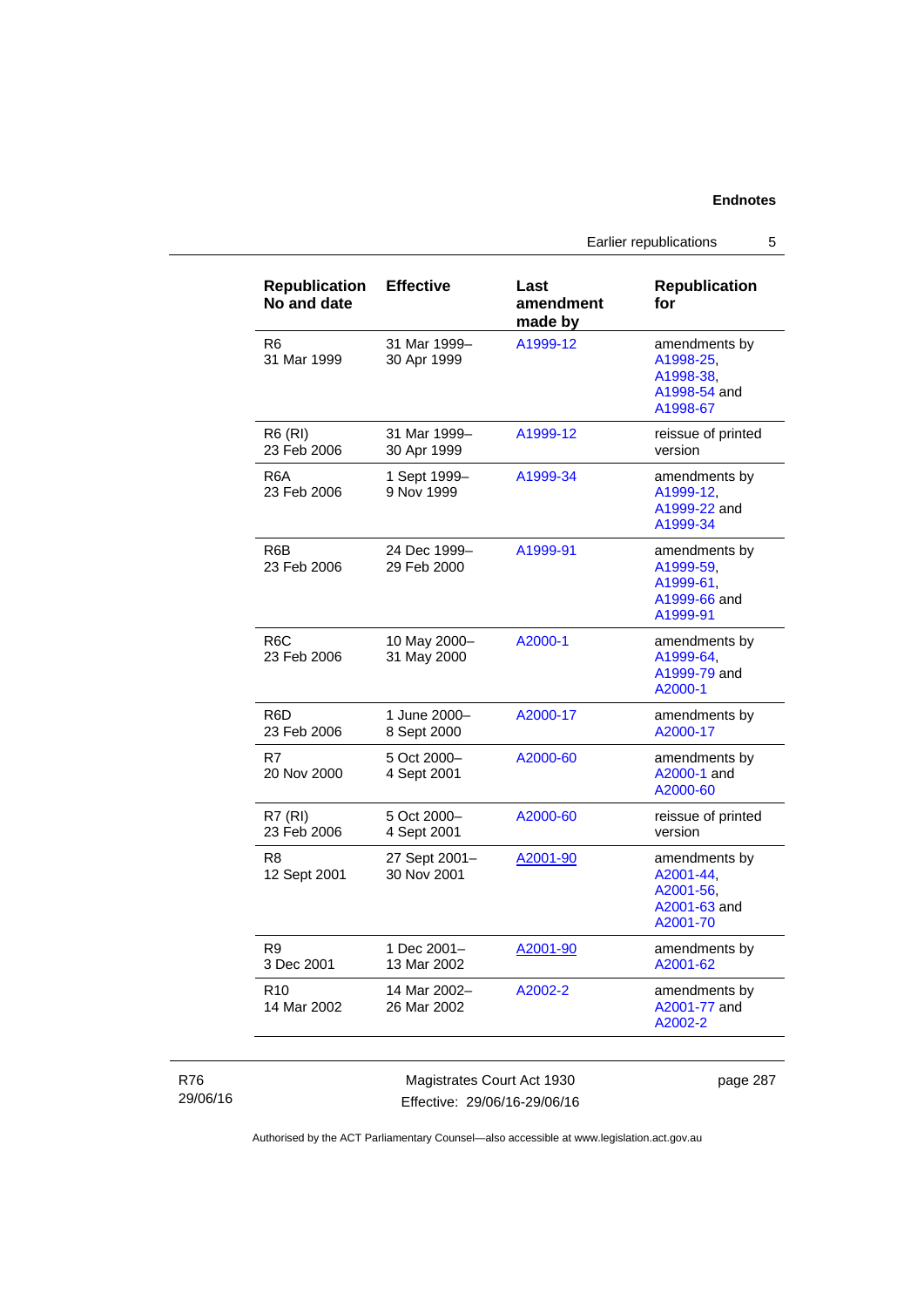| <b>Republication</b><br>No and date | <b>Effective</b>              | Last<br>amendment<br>made by | <b>Republication</b><br>for                                      |
|-------------------------------------|-------------------------------|------------------------------|------------------------------------------------------------------|
| R <sub>11</sub> *                   | 27 Mar 2002-                  | A2002-2                      | amendments by                                                    |
| 27 Mar 2002                         | 30 June 2002                  |                              | A2001-90                                                         |
| R <sub>12</sub>                     | 1 July 2002-                  | A2002-2                      | amendments by                                                    |
| 1 July 2002                         | 12 Sept 2002                  |                              | A2001-18                                                         |
| R <sub>13</sub><br>13 Sept 2002     | 13 Sept 2002-<br>16 Sept 2002 | A2002-2                      | commenced expiry                                                 |
| R <sub>14</sub>                     | 17 Sept 2002-                 | A2002-30                     | amendments by                                                    |
| 17 Sept 2002                        | 10 Oct 2002                   |                              | A2002-30                                                         |
| R <sub>15</sub>                     | 11 Oct 2002-                  | A2002-36                     | amendments by                                                    |
| 11 Oct 2002                         | 31 Dec 2002                   |                              | A2002-36                                                         |
| R <sub>16</sub><br>1 Jan 2003       | 1 Jan 2003-<br>30 Mar 2003    | A2002-36                     | repealed<br>amendments by<br>A2001-64                            |
| R <sub>16</sub> (RI)<br>12 Feb 2003 | 1 Jan 2003-<br>30 Mar 2003    | A2002-36                     | reissue to include<br>retrospective<br>amendments by<br>A2002-49 |
| R <sub>17</sub> *                   | 31 Mar 2003-                  | A2003-2                      | amendments by                                                    |
| 31 Mar 2003                         | 11 Oct 2003                   |                              | A2003-2                                                          |
| R <sub>18</sub><br>12 Oct 2003      | 12 Oct 2003-<br>18 Dec 2003   | A2003-2                      | commenced expiry                                                 |
| R <sub>19</sub>                     | 19 Dec 2003-                  | A2003-56                     | amendments by                                                    |
| 19 Dec 2003                         | 21 Mar 2004                   |                              | A2003-56                                                         |
| R <sub>20</sub>                     | 22 Mar 2004-                  | A2004-2                      | amendments by                                                    |
| 22 Mar 2004                         | 8 Apr 2004                    |                              | A2004-2                                                          |
| R <sub>21</sub>                     | 9 Apr 2004-                   | A2004-15                     | amendments by                                                    |
| 9 Apr 2004                          | 29 Apr 2004                   |                              | A2004-15                                                         |
| R <sub>22</sub>                     | 30 Apr 2004-                  | A2004-15                     | amendments by                                                    |
| 30 Apr 2004                         | 25 June 2004                  |                              | A2003-48                                                         |
| R <sub>23</sub>                     | 26 June 2004-                 | A2004-15                     | amendments by                                                    |
| 26 June 2004                        | 24 Aug 2004                   |                              | A2004-14                                                         |
| R <sub>24</sub>                     | 25 Aug 2004-                  | A2004-47                     | amendments by                                                    |
| 25 Aug 2004                         | 29 Sept 2004                  |                              | A2004-42                                                         |

### 5 Earlier republications

page 288 Magistrates Court Act 1930 Effective: 29/06/16-29/06/16

R76 29/06/16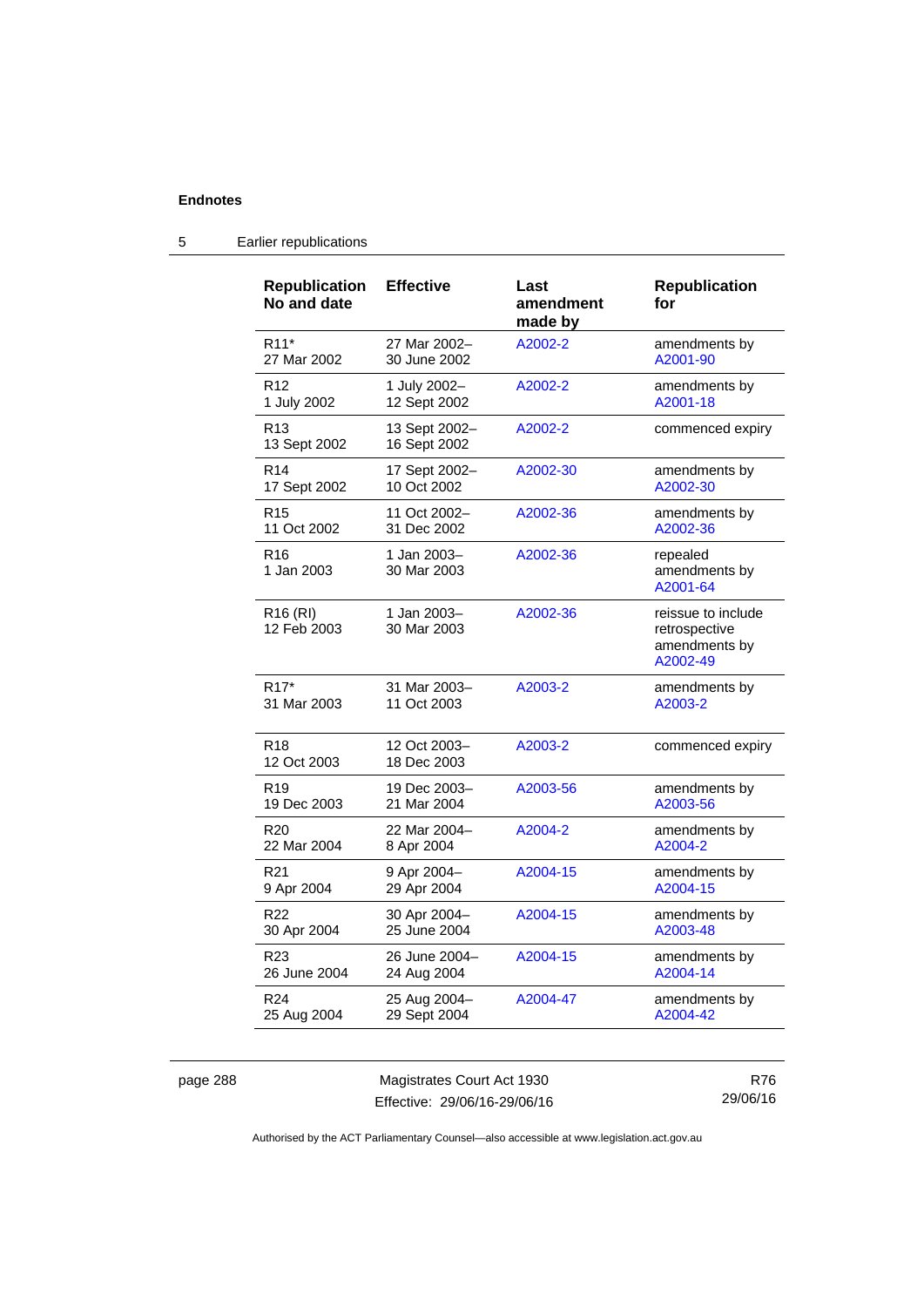Earlier republications 5

| <b>Republication</b><br>No and date | <b>Effective</b>            | Last<br>amendment<br>made by | <b>Republication</b><br>for                                                            |
|-------------------------------------|-----------------------------|------------------------------|----------------------------------------------------------------------------------------|
| R25<br>30 Sept 2004                 | 30 Sept 2004-<br>9 Jan 2005 | A2004-47                     | amendments by<br>A2004-42 and<br>A2004-47                                              |
| R <sub>26</sub> (RI)<br>8 June 2005 | 10 Jan 2005-<br>23 Feb 2005 | A2004-60                     | amendments by<br>A2004-60 and<br>includes textual<br>correction in s 312               |
| R27 (RI)<br>8 June 2005             | 24 Feb 2005-<br>24 Mar 2005 | A2005-7                      | amendments by<br>A2005-5 and<br>A2005-7 and<br>includes textual<br>correction in s 312 |
| R28 (RI)<br>8 June 2005             | 25 Mar 2005-<br>1 June 2005 | A2005-13                     | amendments by<br>A2005-13 and<br>includes textual<br>correction in s 312               |
| R29 (RI)<br>8 June 2005             | 2 June 2005-<br>22 Nov 2005 | A2005-20                     | amendments by<br>A2005-20 and<br>includes textual<br>correction in s 312               |
| R <sub>30</sub><br>23 Nov 2005      | 23 Nov 2005-<br>21 Dec 2005 | A2005-53                     | amendments by<br>A2005-53                                                              |
| R31<br>22 Dec 2005                  | 22 Dec 2005-<br>10 Jan 2006 | A2005-60                     | amendments by<br>A2005-60                                                              |
| R32*<br>11 Jan 2006                 | 11 Jan 2006-<br>1 June 2006 | A2005-60                     | commenced expiry                                                                       |
| R33<br>2 June 2006                  | 2 June 2006-<br>1 July 2006 | A2006-23                     | amendments by<br>A2006-23                                                              |
| R34<br>2 July 2006                  | 2 July 2006-<br>18 Dec 2006 | A2006-23                     | commenced expiry                                                                       |
| R35<br>19 Dec 2006                  | 19 Dec 2006-<br>31 Dec 2006 | A2006-55                     | amendments by<br>A2006-55                                                              |
| R36<br>1 Jan 2007                   | 1 Jan 2007-<br>9 Nov 2007   | A2006-55                     | amendments by<br>A2006-40 as<br>amended by<br>A2006-55                                 |

R76 29/06/16

Magistrates Court Act 1930 Effective: 29/06/16-29/06/16 page 289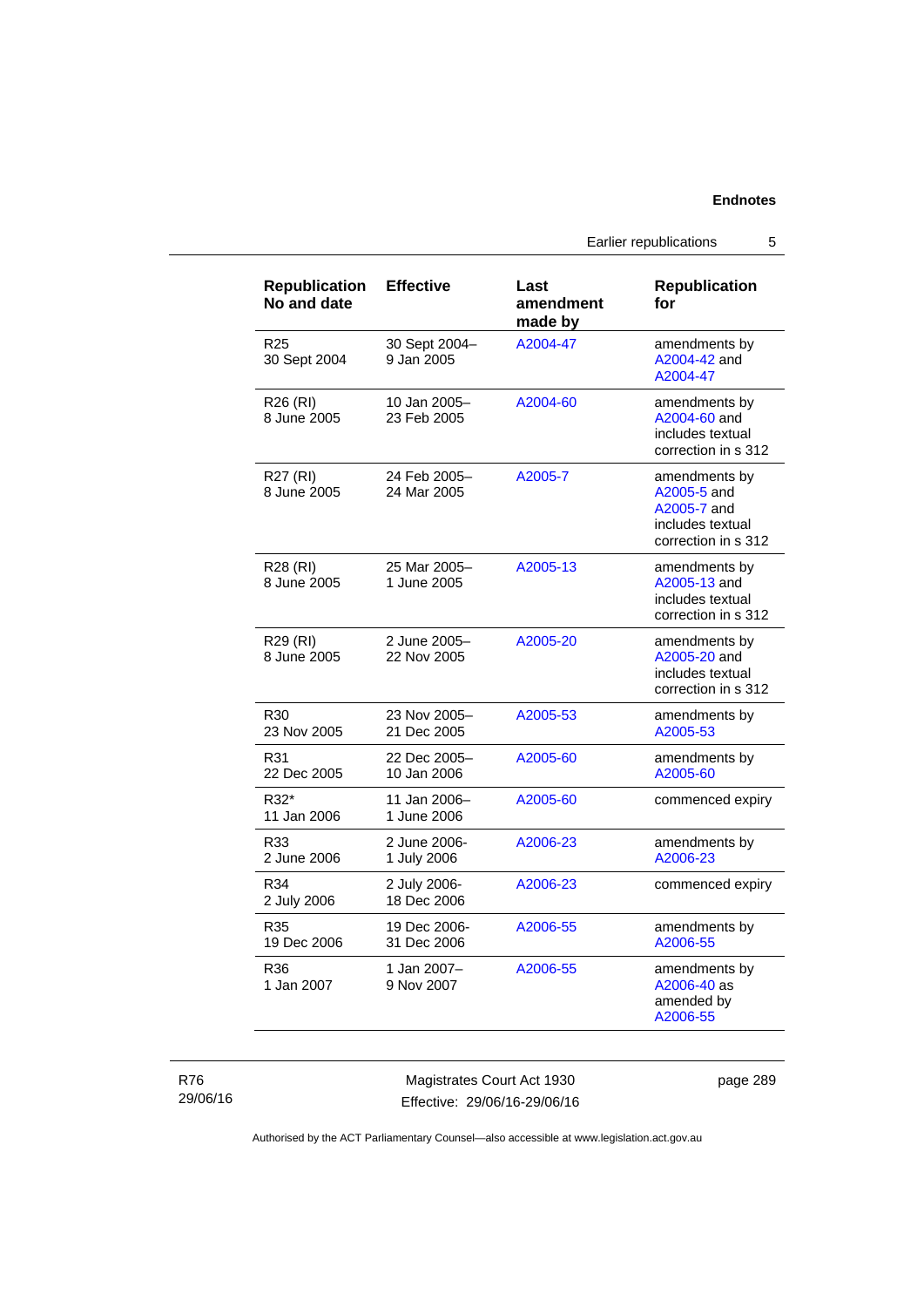| <b>Republication</b><br>No and date | <b>Effective</b>            | Last<br>amendment<br>made by | <b>Republication</b><br>for                                                                |
|-------------------------------------|-----------------------------|------------------------------|--------------------------------------------------------------------------------------------|
| R37                                 | 10 Nov 2007-                | A2007-15                     | amendments by                                                                              |
| 10 Nov 2007                         | 17 Dec 2007                 |                              | A2007-8                                                                                    |
| R38                                 | 18 Dec 2007-                | A2007-44                     | amendments by                                                                              |
| 18 Dec 2007                         | 19 Dec 2007                 |                              | A2007-15                                                                                   |
| R <sub>39</sub>                     | 20 Dec 2007-                | A2007-44                     | amendments by                                                                              |
| 20 Dec 2007                         | 15 Apr 2008                 |                              | A2007-44                                                                                   |
| R40                                 | 16 Apr 2008-                | A2008-6                      | amendments by                                                                              |
| 16 Apr 2008                         | 28 July 2008                |                              | A2008-6                                                                                    |
| R41                                 | 29 July 2008-               | A2008-22                     | amendments by                                                                              |
| 29 July 2008                        | 26 Aug 2008                 |                              | A2008-22                                                                                   |
| R42                                 | 27 Aug 2008-                | A2008-29                     | amendments by                                                                              |
| 27 Aug 2008                         | 1 Feb 2009                  |                              | A2008-29                                                                                   |
| R43<br>2 Feb 2009                   | 2 Feb 2009-<br>26 Feb 2009  | A2008-46                     | amendments by<br>A2008-36 and<br>A2008-37                                                  |
| R44<br>27 Feb 2009                  | 27 Feb 2009-<br>7 Mar 2009  | A2008-46                     | amendments by<br>A2008-19 and<br>A2008-20                                                  |
| R45                                 | 8 Mar 2009-                 | A2009-7                      | amendments by                                                                              |
| 8 Mar 2009                          | 29 Mar 2009                 |                              | A2008-42                                                                                   |
| R46                                 | 30 Mar 2009-                | A2009-7                      | amendments by                                                                              |
| 30 Mar 2009                         | 29 May 2009                 |                              | A2008-46                                                                                   |
| <b>R47</b><br>30 May 2009           | 30 May 2009-<br>3 Sept 2009 | SL2009-20                    | amendments by<br>A2008-41,<br>A2008-44 and<br>A2009-7 and<br>modifications by<br>SL2009-20 |
| R48                                 | 4 Sept 2009-                | A2009-24                     | amendments by                                                                              |
| 4 Sept 2009                         | 28 Sept 2009                |                              | A2009-24                                                                                   |
| R49                                 | 29 Sept 2009-               | A2009-24                     | amendments by                                                                              |
| 29 Sept 2009                        | 21 Oct 2009                 |                              | A2009-19                                                                                   |
| <b>R50</b>                          | 22 Oct 2009-                | A2009-37                     | amendments by                                                                              |
| 22 Oct 2009                         | 30 Oct 2009                 |                              | A2009-37                                                                                   |

### 5 Earlier republications

page 290 Magistrates Court Act 1930 Effective: 29/06/16-29/06/16

R76 29/06/16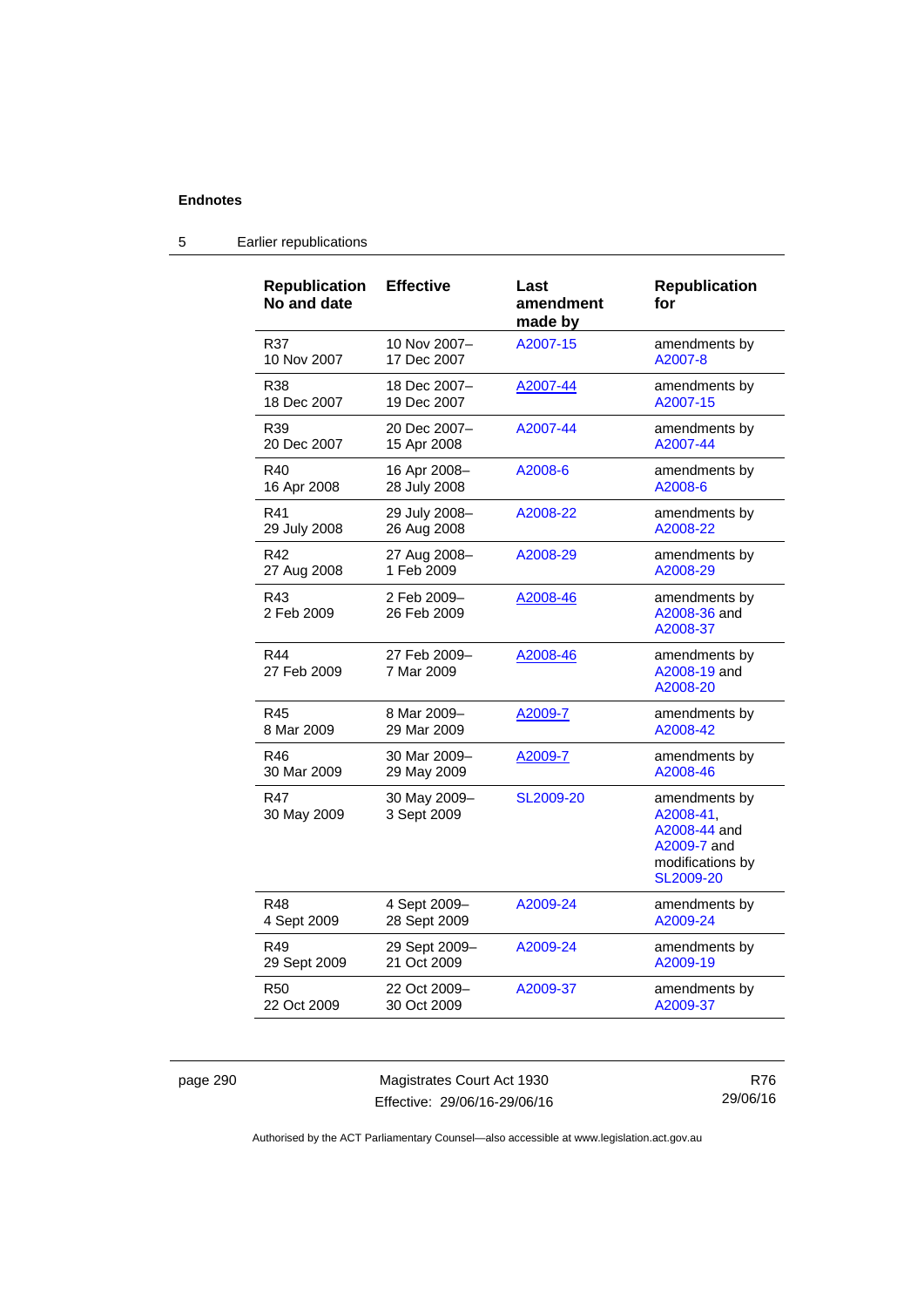Earlier republications 5

| <b>Republication</b><br>No and date | <b>Effective</b>             | Last<br>amendment<br>made by | <b>Republication</b><br>for                                |
|-------------------------------------|------------------------------|------------------------------|------------------------------------------------------------|
| R <sub>51</sub><br>31 Oct 2009      | 31 Oct 2009-<br>16 Dec 2009  | SL2009-51                    | modifications by<br>SL2009-2 as<br>amended by<br>SL2009-51 |
| R <sub>52</sub>                     | 17 Dec 2009-                 | A2009-49                     | amendments by                                              |
| 17 Dec 2009                         | 21 Dec 2009                  |                              | A2009-49                                                   |
| R <sub>53</sub>                     | 22 Dec 2009-                 | A2009-54                     | amendments by                                              |
| 22 Dec 2009                         | 2 Mar 2010                   |                              | A2009-54                                                   |
| <b>R54</b>                          | 3 Mar 2010-                  | A2009-54                     | amendments by                                              |
| 3 Mar 2010                          | 27 Apr 2010                  |                              | A2009-22                                                   |
| R <sub>55</sub> *                   | 28 Apr 2010-                 | A2010-13                     | amendments by                                              |
| 28 Apr 2010                         | 30 May 2010                  |                              | A2010-13                                                   |
| R56<br>31 May 2010                  | 31 May 2010-<br>30 June 2010 | A2010-13                     | commenced expiry                                           |
| R57                                 | 1 July 2010-                 | A2010-21                     | amendments by                                              |
| 1 July 2010                         | 27 Sept 2010                 |                              | A2010-21                                                   |
| <b>R58</b>                          | 28 Sept 2010-                | A2010-30                     | amendments by                                              |
| 28 Sept 2010                        | 1 Nov 2010                   |                              | A2010-30                                                   |
| R <sub>59</sub>                     | 2 Nov 2010-                  | A2010-40                     | amendments by                                              |
| 2 Nov 2010                          | 27 Feb 2011                  |                              | A2010-40                                                   |
| R60<br>28 Feb 2011                  | 28 Feb 2011-<br>30 June 2011 | A2010-40                     | expiry of<br>transitional<br>provisions (ch 10)            |
| R61                                 | 1 July 2011-                 | A2011-22                     | amendments by                                              |
| 1 July 2011                         | 24 July 2011                 |                              | A2011-22                                                   |
| R62                                 | 25 July 2011-                | A2011-22                     | amendments by                                              |
| 25 July 2011                        | 30 Aug 2011                  |                              | A2011-13                                                   |
| R <sub>63</sub>                     | 31 Aug 2011-                 | A2011-30                     | amendments by                                              |
| 31 Aug 2011                         | 20 Sept 2011                 |                              | A2011-30                                                   |
| R <sub>64</sub>                     | 21 Sept 2011-                | A2011-30                     | amendments by                                              |
| 21 Sept 2011                        | 11 Dec 2011                  |                              | A2011-28                                                   |
| R65                                 | 12 Dec 2012-                 | A2011-52                     | amendments by                                              |
| 12 Dec 2012                         | 29 Feb 2012                  |                              | A2011-52                                                   |

R76 29/06/16

Magistrates Court Act 1930 Effective: 29/06/16-29/06/16 page 291